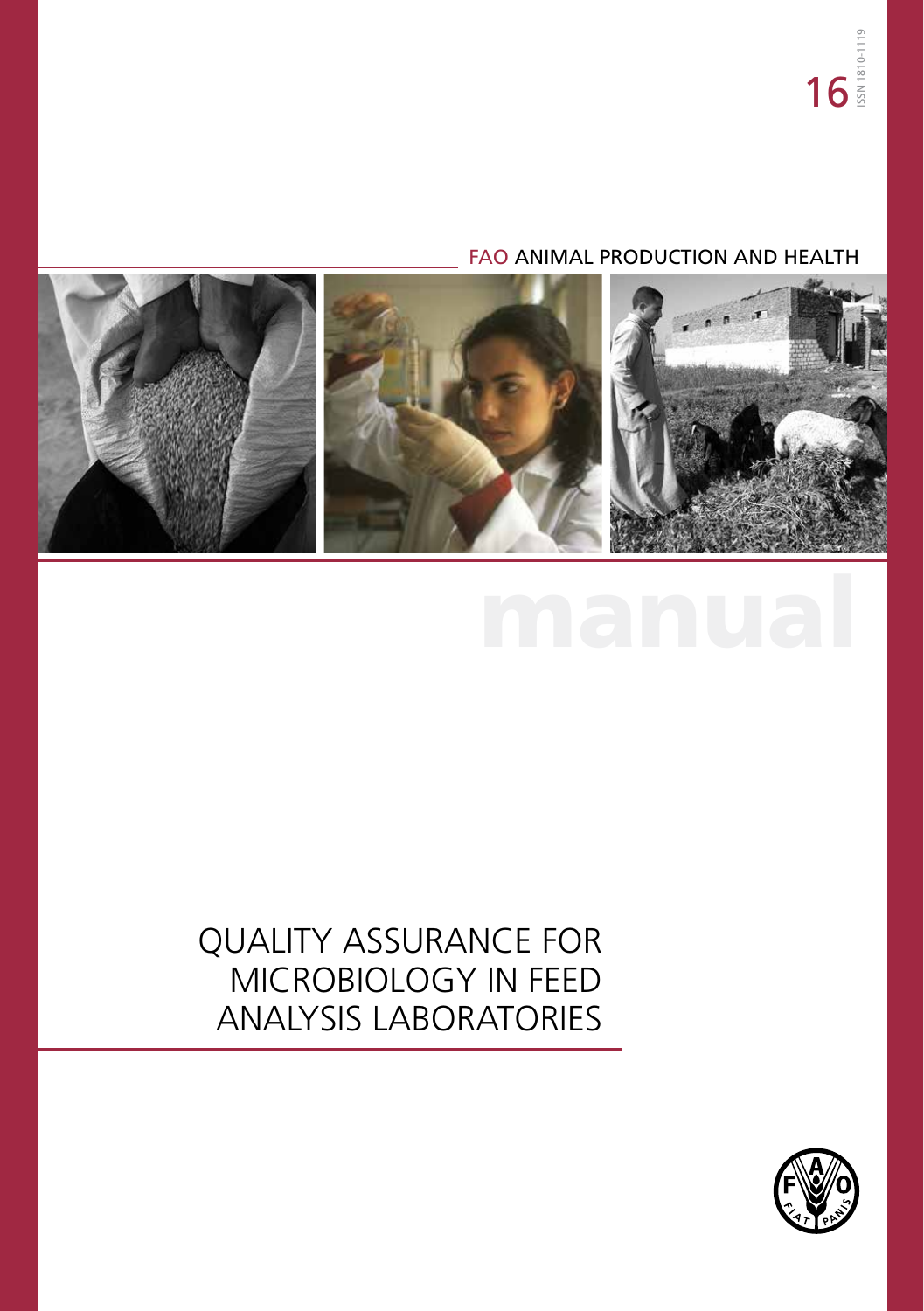# **Cover photographs:**

Left: ©FAO/Assim Hafeez Middle: ©FAO/Jon Spaull Right: ©FAO/Ami Vitale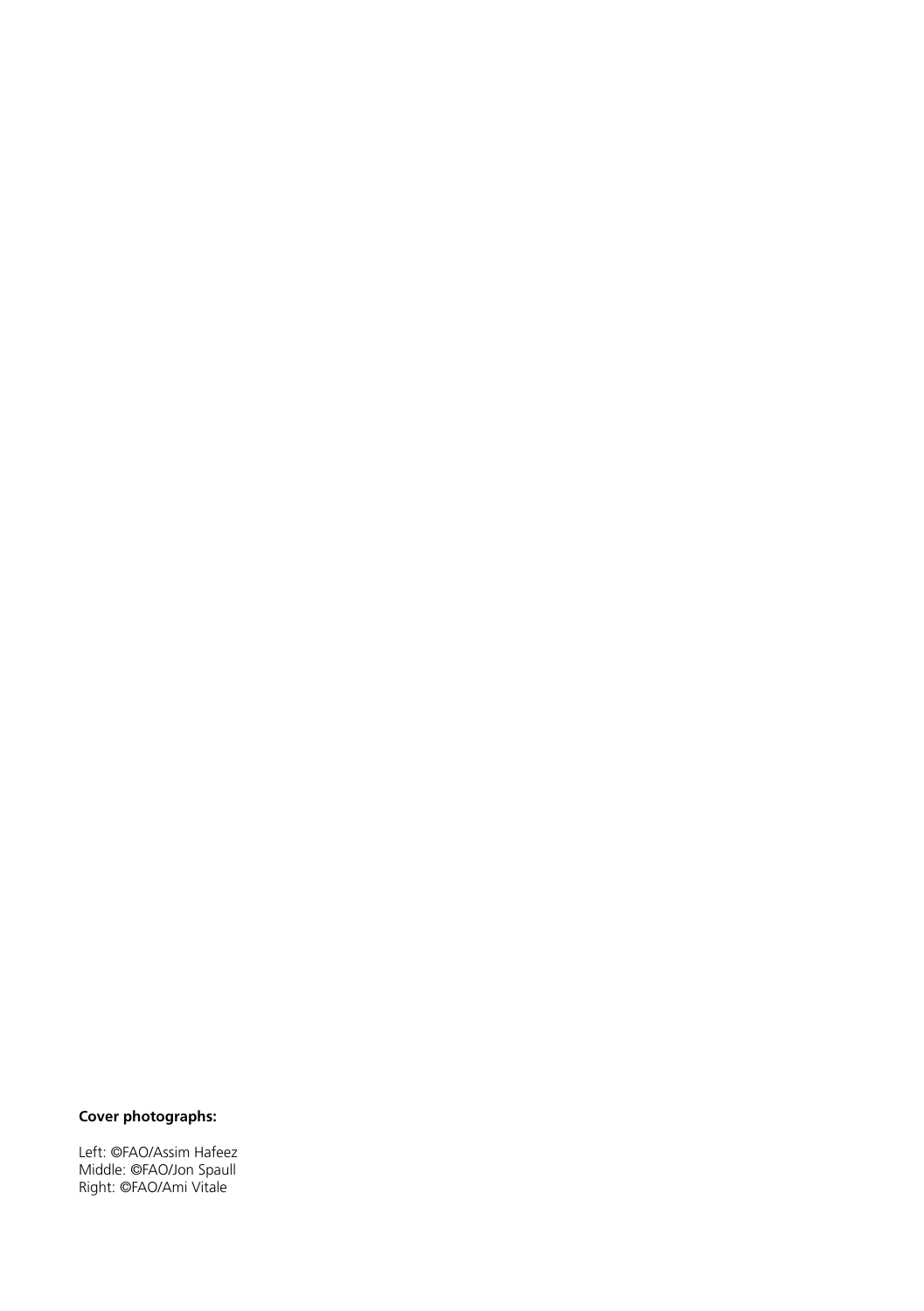FAO ANIMAL PRODUCTION AND HEALTH **manual**

# QUALITY ASSURANCE FOR MICROBIOLOGY IN FEED ANALYSIS LABORATORIES

FOOD AND AGRICULTURE ORGANIZATION OF THE UNITED NATIONS Rome, 2013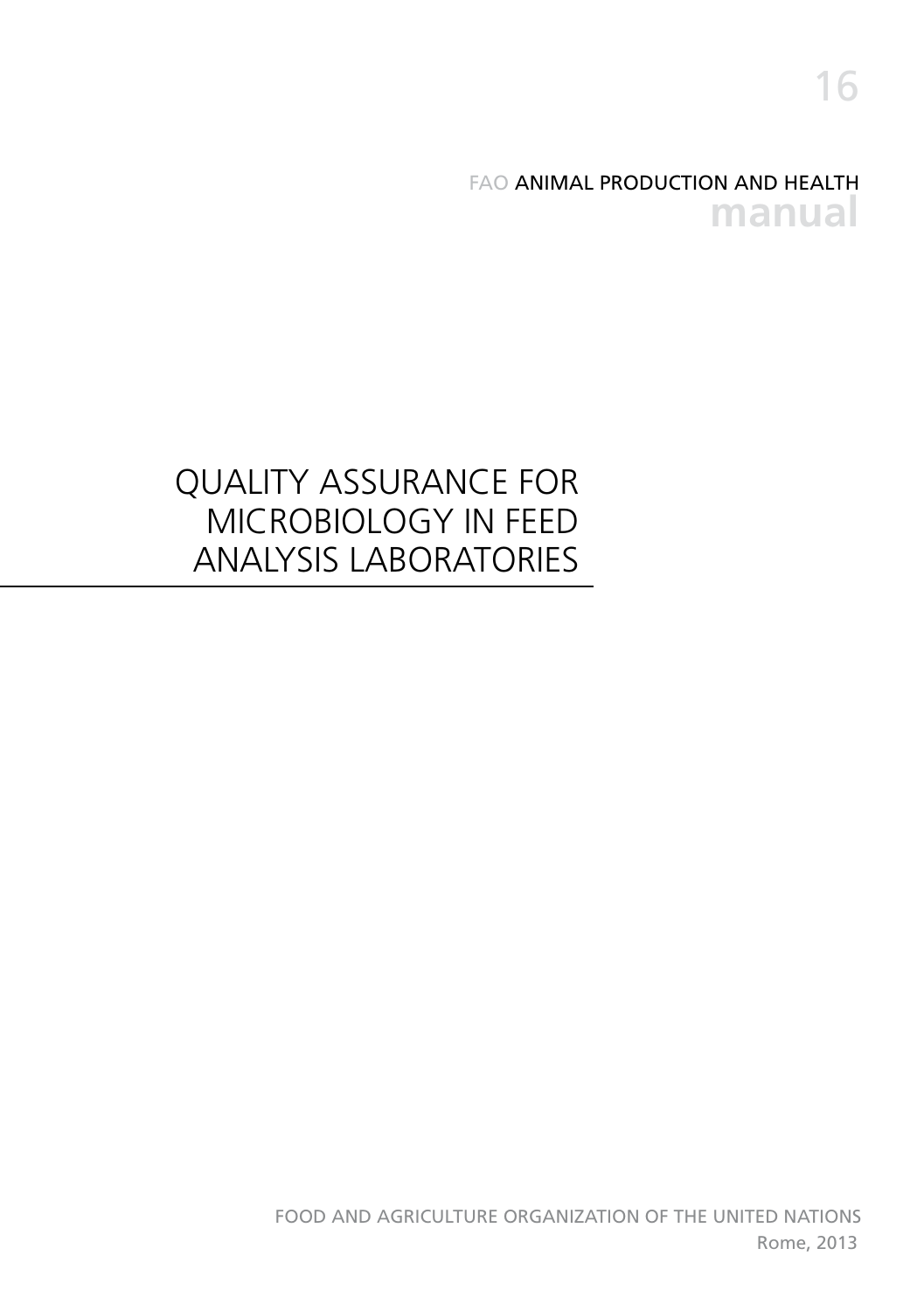# **Author**

#### **Richard A. Cowie**

MIBMS FCQI CQP Senior Quality Assurance Manager SRUC Ferguson Building Craibstone Estate Aberdeen AB21 9YA **Scotland** E-mail: richard.cowie@sruc.ac.uk

### **Editor**

### **Harinder P.S. Makkar**

Animal Production Officer Animal Production and Health Division FAO, Rome, Italy

### **Recommended citation**

**FAO.** 2013. *Quality assurance for microbiology in feed analysis laboratories,* by R.A. Cowie. Edited by Harinder P.S. Makkar. FAO Animal Production and Health Manual No. 16. Rome

The designations employed and the presentation of material in this information product do not imply the expression of any opinion whatsoever on the part of the Food and Agriculture Organization of the United Nations (FAO) concerning the legal or development status of any country, territory, city or area or of its authorities, or concerning the delimitation of its frontiers or boundaries. The mention of specific companies or products of manufacturers, whether or not these have been patented, does not imply that these have been endorsed or recommended by FAO in preference to others of a similar nature that are not mentioned.

The views expressed in this information product are those of the author(s) and do not necessarily reflect the views or policies of FAO.

ISBN 978-92-5-107656-9 (print) E-ISBN 978-92-5-107657-6 (PDF)

### © FAO 2013

FAO encourages the use, reproduction and dissemination of material in this information product. Except where otherwise indicated, material may be copied, downloaded and printed for private study, research and teaching purposes, or for use in non-commercial products or services, provided that appropriate acknowledgement of FAO as the source and copyright holder is given and that FAO's endorsement of users' views, products or services is not implied in any way.

All requests for translation and adaptation rights, and for resale and other commercial use rights should be made via www.fao.org/contact-us/licence-request or addressed to copyright@fao.org.

FAO information products are available on the FAO website (www.fao.org/publications) and can be purchased through publications-sales@fao.org.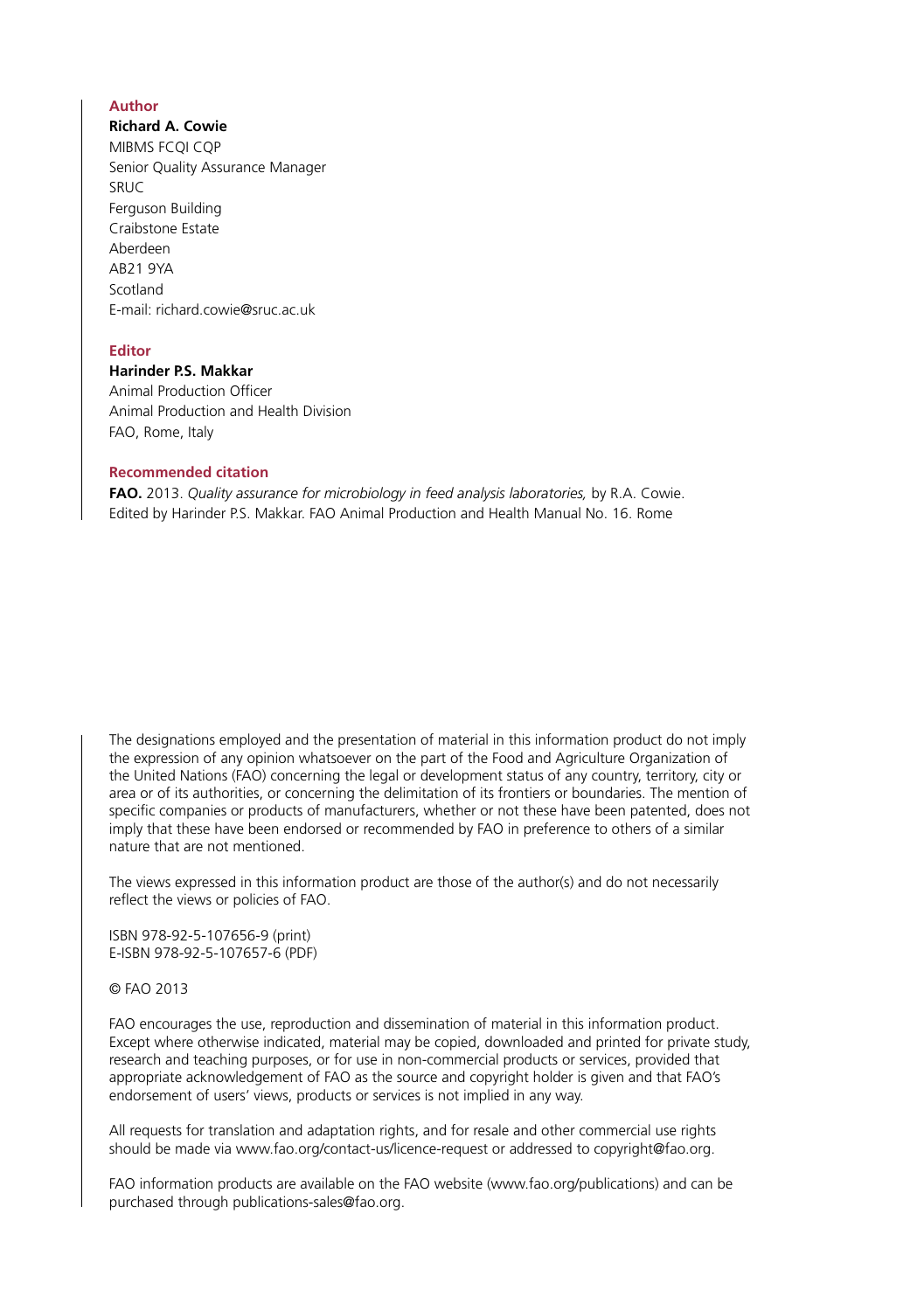# **Contents**

| Foreword                                                                                            |        |
|-----------------------------------------------------------------------------------------------------|--------|
| Acknowledgements                                                                                    | $\vee$ |
| PART <sub>1</sub>                                                                                   |        |
| The Quality Management System in a microbiology laboratory                                          | 1      |
| Introduction                                                                                        | 3      |
| Glossary of terms                                                                                   | 5      |
| Quality assurance purpose and guidelines                                                            | 9      |
| Microbiology laboratory organization and responsibilities                                           | 11     |
| Personnel training, qualification and competence<br>in the microbiology laboratory                  | 13     |
| Accommodation (facilities) and environment                                                          | 15     |
| Microbiology testing - selection and verification of methods<br>(including measurement uncertainty) | 19     |
| <b>Standard Operating Procedures (SOPs)</b>                                                         | 23     |
| Equipment - maintenance and service                                                                 | 25     |
| Reporting microbiological results                                                                   | 31     |
| Traceability of results                                                                             | 35     |
| Proficiency testing                                                                                 | 39     |
| Documentation and control of documents                                                              | 41     |
| Health and safety (including risk assessment)<br>in the microbiology laboratory                     | 45     |
| Audits, corrective actions and management review<br>in the microbiology laboratory                  | 55     |
| Corrective and Preventive Actions (CAPA)                                                            | 63     |
| PART <sub>2</sub>                                                                                   |        |
| <b>Quality assurance and general laboratory procedures</b>                                          | 69     |
| Microbiological media, reagents and chemicals                                                       | 71     |
| Receiving microbiological samples                                                                   | 77     |
| Handling and preparation of microbiological samples                                                 | 81     |
| Microbiological identification using                                                                |        |
| traditional and commercial methods                                                                  | 87     |
| Gram stain and primary characterisation tests                                                       | 91     |
| Use of autoclaves                                                                                   | 99     |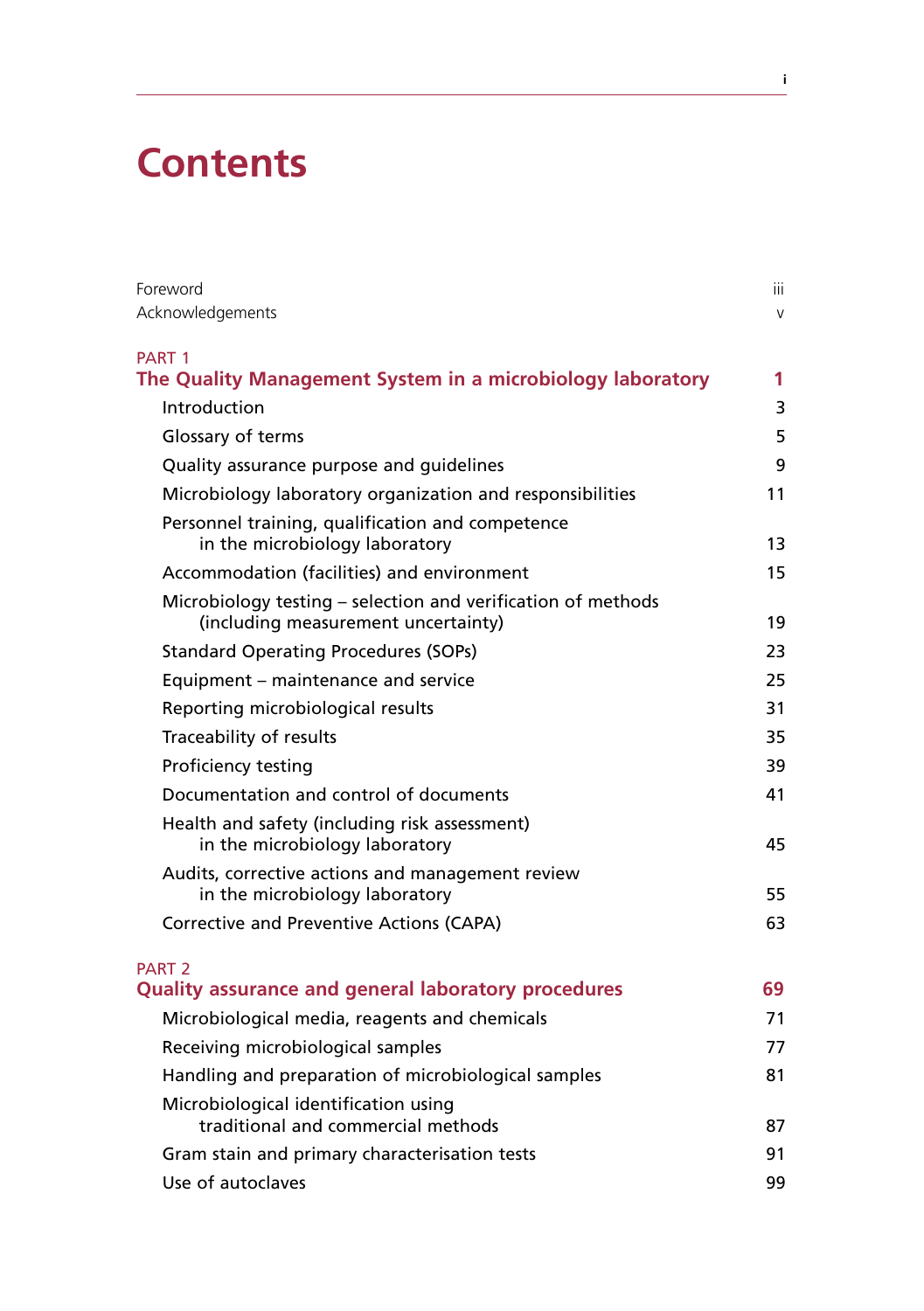| Use of incubators and temperature controlled equipment                                                                                              | 105 |
|-----------------------------------------------------------------------------------------------------------------------------------------------------|-----|
| Basic microbiological techniques                                                                                                                    | 109 |
| Use of balances                                                                                                                                     | 115 |
| Use of pipettors                                                                                                                                    | 119 |
| Use of pH meters                                                                                                                                    | 123 |
| Microbiology laboratory water                                                                                                                       | 125 |
| Microbiology laboratory glassware                                                                                                                   | 127 |
| <b>PART 3</b>                                                                                                                                       |     |
| <b>Microbiology procedures</b>                                                                                                                      | 131 |
| Introduction                                                                                                                                        | 133 |
| Isolation and enumeration of Enterobacteriaceae<br>from animal feed samples                                                                         | 135 |
| Isolation and identification of Escherichia coli 0157<br>from animal feed samples                                                                   | 139 |
| Isolation of Salmonella spp. from animal feed samples                                                                                               | 143 |
| Isolation of Listeria spp. from animal feed samples                                                                                                 | 149 |
| Isolation and enumeration of yeasts (excluding probiotic yeast),<br>moulds, Dematiaceae and aerobic/mesophilic bacteria<br>from animal feed samples | 155 |
| Isolation and enumeration of Aspergillus spp.                                                                                                       |     |
| from animal feed samples                                                                                                                            | 161 |
| Isolation and enumeration of probiotic bacteria and yeasts<br>from animal feed samples                                                              | 165 |
| Isolation and enumeration of Sulphite Reducing (SR)<br>Clostridia spp. from animal feed samples                                                     | 171 |
| Detection of Toxoplasma gondii in animal feed samples                                                                                               | 175 |
| Detection of Echinococcus spp. in animal feed samples                                                                                               | 179 |
| Detection of Trichinella spp. in animal feed samples                                                                                                | 183 |
| Detection of Processed Animal Protein (PAPs) in animal feed samples                                                                                 | 187 |
| List of reviewers of this document for FAO                                                                                                          | 195 |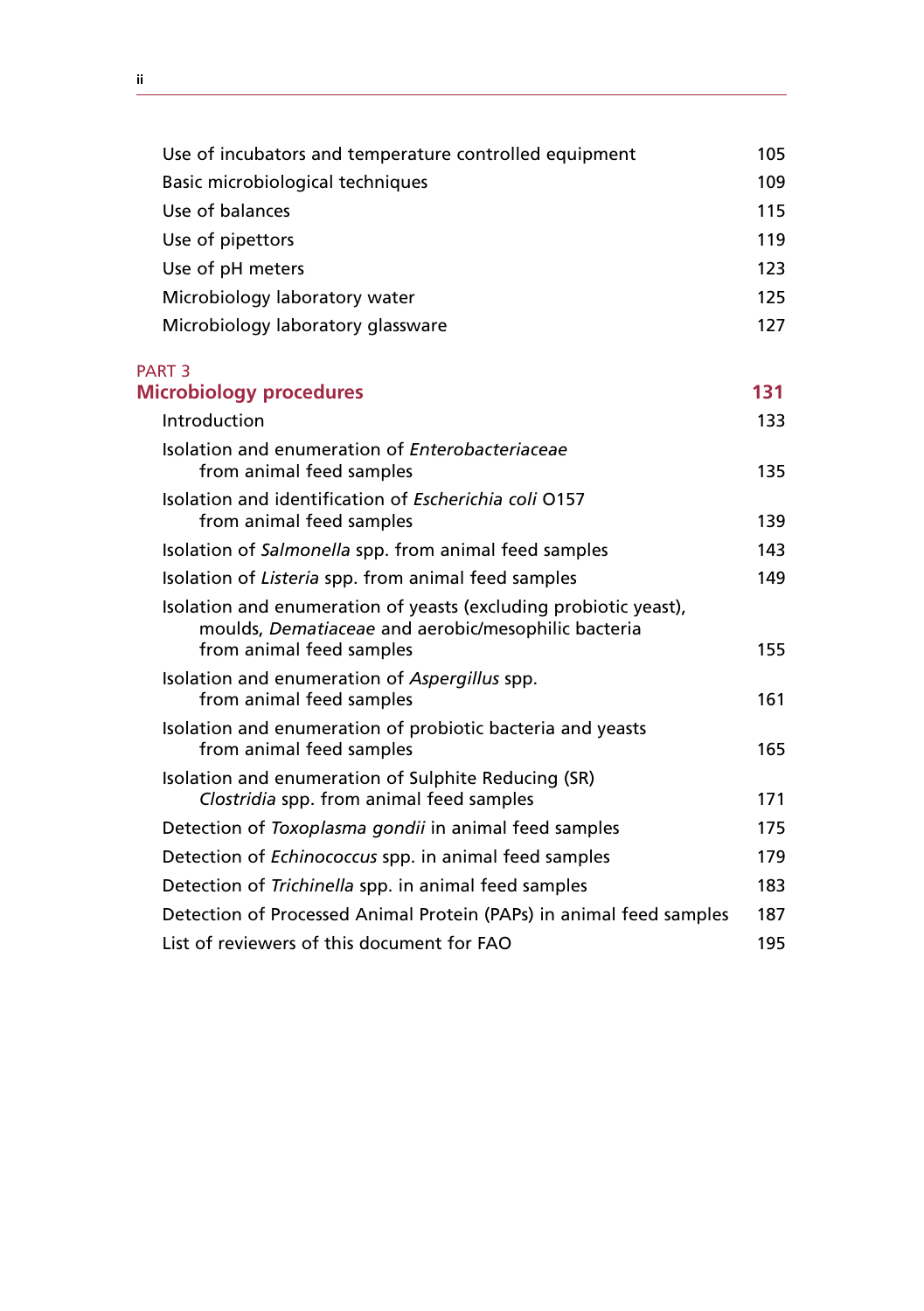# **Foreword**

Animal feeding impacts on many areas of agriculture: productivity, environmental emissions, water pollution, land use, animal health, product safety, product quality and animal welfare.

Every sector of the livestock industry, the associated services and the wellbeing of both animals and humans are influenced by animal feeding. Proper animal feeding is the supply of a diet balanced in all nutrients and free from contaminants and undesirable substances, at a level that meets the production objective (considering the animal's physiological state) and generates animal products that are safe for human consumption.

One of the most significant contaminants of animal feed are microbiological agents. The detection and enumeration of harmful bacteria, yeasts, fungi and parasites is imperative for the health of the animals and of the humans consuming animal products. A robust Quality Management System, within microbiology laboratories engaged in testing animal feed, is vital to guarantee that only reliable data is produced which ensures confidence in the microbiological testing undertaken.

Reports received from international experts visiting animal nutrition laboratories which are engaged in analysing feeds and feed ingredients in developing countries, highlight the need to strengthen quality assurance systems in these laboratories. Without a robust Quality Management System in place, the microbiology laboratory personnel are unable to evaluate the quality of the results being generated. Various ring trials conducted in developed countries have shown an unacceptable variation for some matrices being routinely determined in feed analysis laboratories. Similarly evidence received from the feed industries in developing countries on the reliability of feed analysis data suggests this is inconsistent. Therefore an urgent need to produce a document covering quality assurance systems was realized.

A previous document (Quality Assurance for Animal Feed Analysis Laboratories) was developed and prepared by a panel of nine experts. The emphasis was on the basic analysis used for determining the nutritional value of feeds and feed ingredients. The document gave a comprehensive account of good laboratory practices, quality assurance procedures and examples of standard operating procedures as used in individual specialist laboratories.

At the time of preparation a need was identified for an additional document dealing specifically with microbiological procedures and quality assurance in microbiology laboratories. One of the original panel of experts, with suitable microbiology and quality assurance experience, was approached to write such a document. This document has been peer reviewed by a number of international experts. The adoption of the practices and procedures in the manual will assist microbiology laboratories in acquiring the recognition of competence required for certification or accreditation and will also enhance the quality of the microbiological data generated by feed analysis laboratories. In addition, ensuring good laboratory practices presented in the document will enhance the health and safety of the laboratory workers, protect the environment from laboratory-discharged pollutants and increase the efficiency of laboratories. The document will also provide a strong base for microbiology laboratories on which they can develop a system which will meet the requirements of international standards. It will be useful for Laboratory Practitioners, Laboratory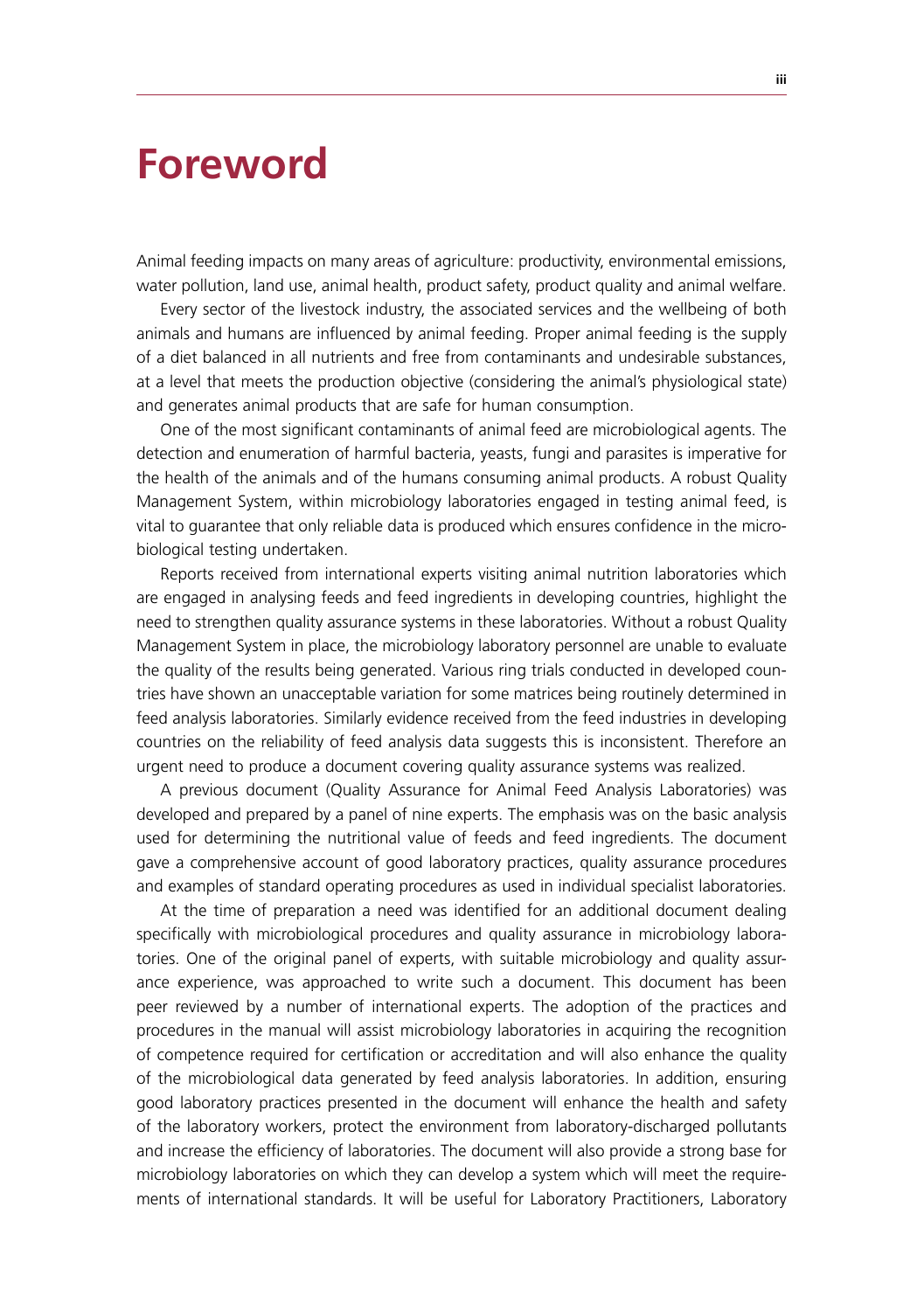Analysts, Laboratory Managers, research students and teachers and it is hoped that it will enable workers in animal industry to appreciate the importance of proven reliable data and the associated quality assurance approaches. This document, through increasing skills and knowledge of laboratory personnel and researchers, will also result in quality assurance systems becoming an integral part of the functioning of a microbiology laboratory. It will assist countries to initiate the process of getting their feed analysis laboratories accredited to international standards.

An additional effect of implementing and adopting these quality control/assurance approaches will be strengthening of the research and education capabilities of students graduating from R&D institutions and promotion of a better trading environment between developing and developed economies. This will have long-term benefits and will promote investment in both feed industries and R&D institutions.

This document will also serve as a basis for developing a self-learning e-module and for organising training workshops aimed at Laboratory Managers and Technical Analysts on quality control/assurance approaches in microbiology laboratories.

**Berhe G. Tekola** *Animal Production and Health Division Food and Agriculture Organization of the United Nations*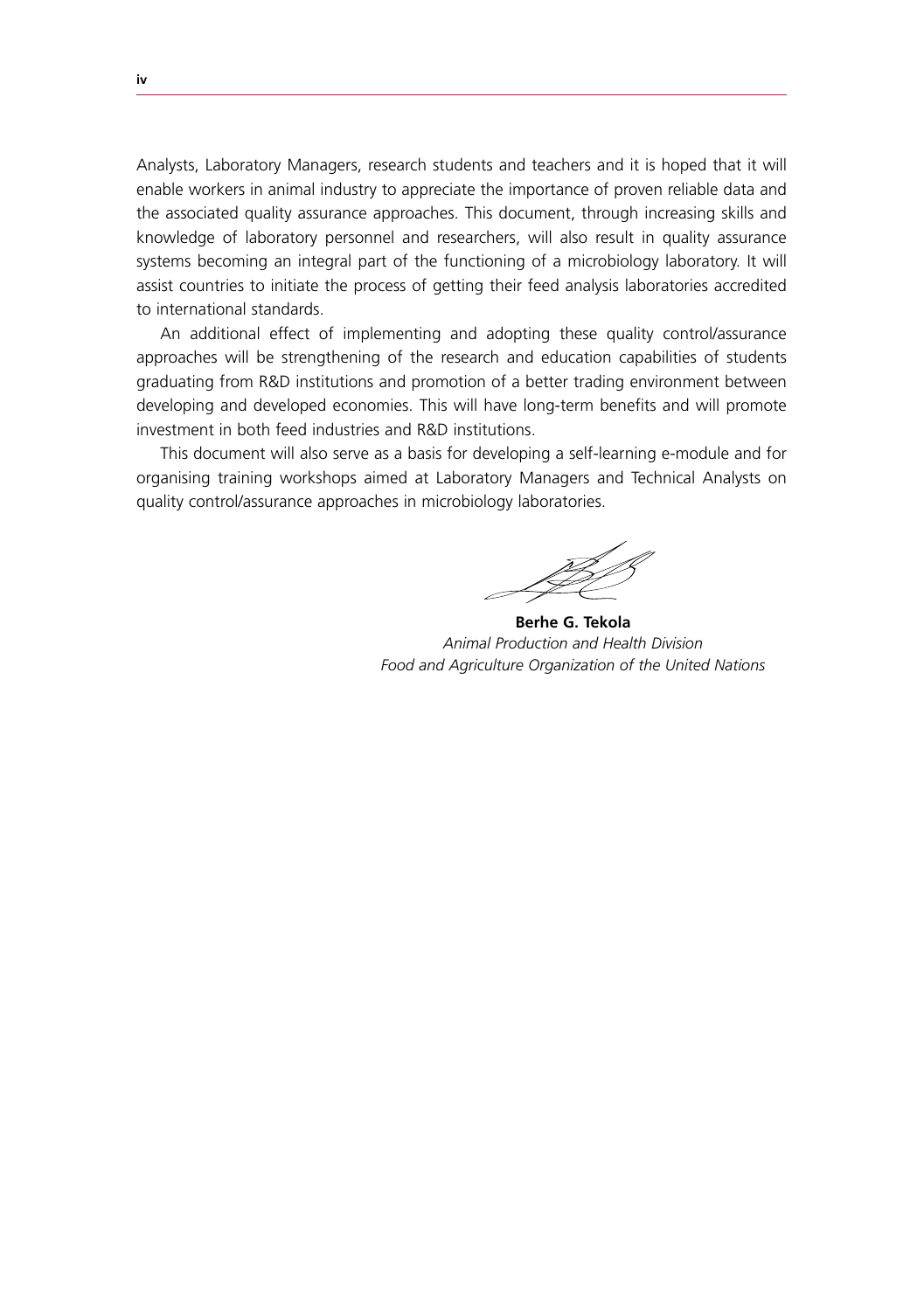# **Acknowledgements**

We thank all peer reviewers (listed at the end of this manual) and Fallou Gueye and Philippe Ankers for taking time for critically reading this manual and for their comments and suggestions that led to improvement of this manual. The production of this manual was coordinated and managed by Harinder P.S. Makkar. Excellent support provided by Philippe Ankers is highly appreciated. The desktop publishing by Carmen Hopmans and Claudia Ciarlantini is also acknowledged.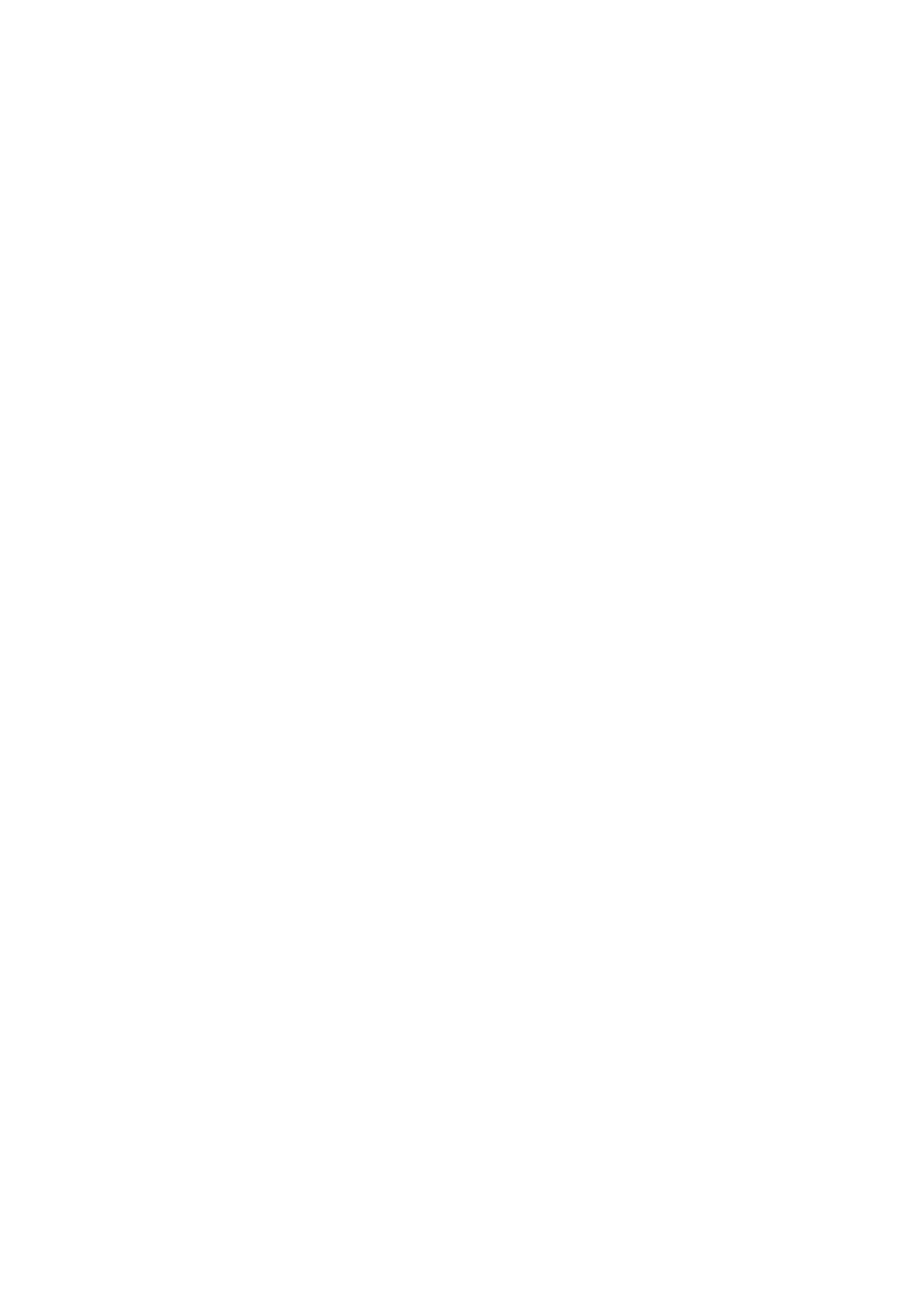# **Part 1**

# **The Quality Management System in a microbiology laboratory**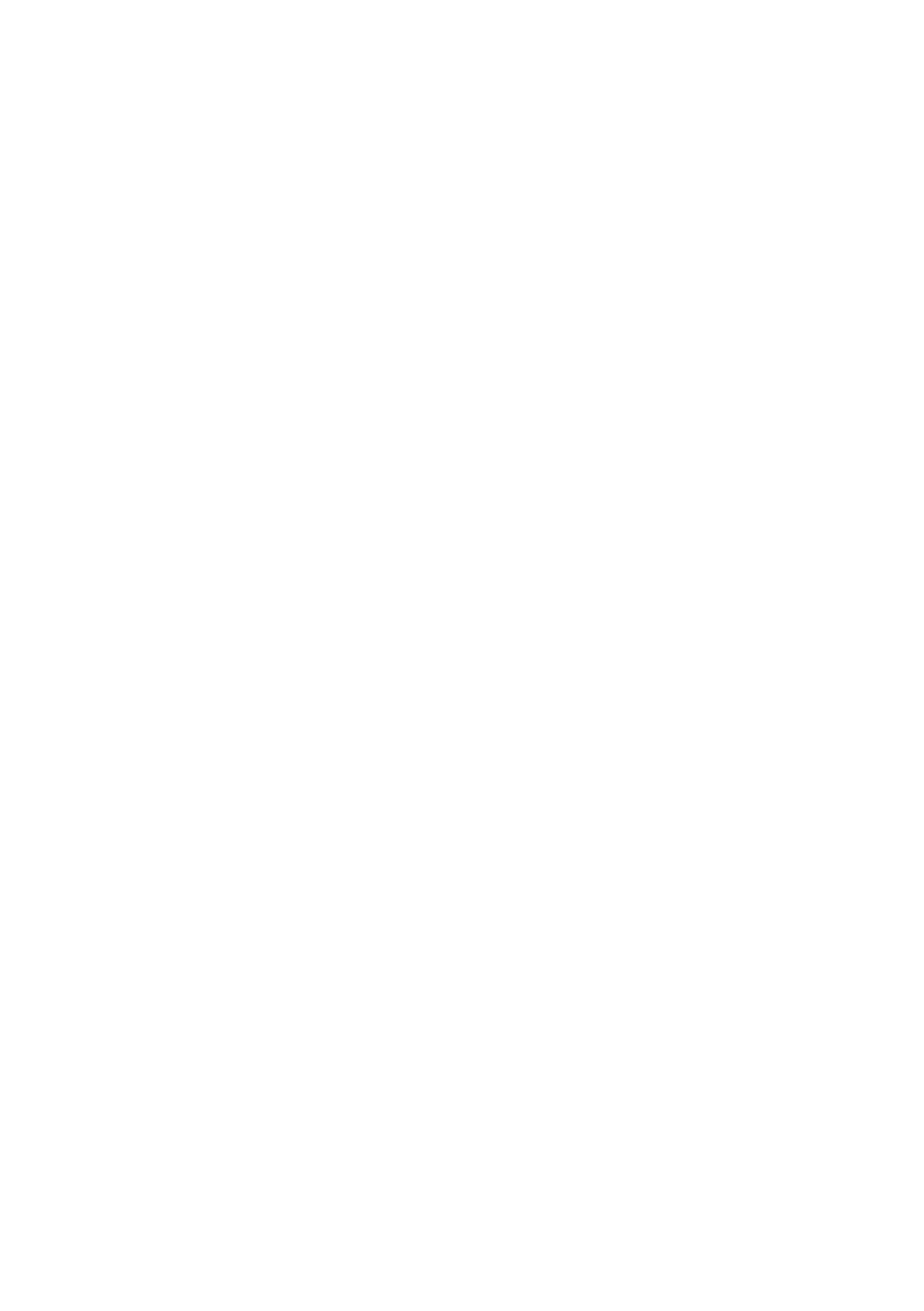# **Introduction**

Availability of animal feed and efficient feeding are the foundations of successful livestock production. The feeding of a balanced ration and proper feed formulation increases animal productivity, animal product quality and animal welfare. Also to decrease livestock associated pollution of the environment feeding of a diet that matches the physiological status of the animal is essential.

For the best health protection of both the animal and human population and to facilitate trade between developing and developed countries, the harmonising of Quality Assurance approaches is imperative.

A wide range of microbiological organisms occur either naturally or as contaminants of cereal grains, forages and vegetable matter. Some of these microbes can have beneficial effects such as the fermentation of forages in the process of producing silage, or the probiotic properties of some bacteria and yeasts which may be added to animal feeds.

Animal feed may become contaminated with bacteria, yeasts or fungi which are harmful, such *as E. coli, Listeria* spp., *Salmonella* spp. or *Aspergillus* spp. as a result of faecal or slurry contamination or, in the case of *Aspergillus* spp., this may occur in the field or as a result of storage in damp conditions. Ingestion of contaminated animal feed can have adverse effects on animal health and production and may introduce infection to the human population.

A robust Quality Management System provides the mechanism to ensure confidence in the laboratory results issued to customers and provides a mechanism to constantly monitor microbiology laboratory results and identify any opportunities for improvement that may be noted.

A Quality Management System provides management, staff and customers with confidence that all technical, administrative and human factors that may influence the quality of the results being generated are constantly monitored with the aim to prevent any non-conformities and identify any opportunities for improvement. A robust quality assurance system ensures credibility of data produced by animal nutrition/feed analysis laboratories and satisfies the customer expectation that results will be reliable and trustworthy.

Mutual recognition and the harmonisation of laboratory standards facilitate international trade in animal products and will ultimately improve the health of both farm animals and the human population throughout the world.

This manual has been prepared to complement the previous publication 'Quality Assurance for Animal Feed Laboratories' (FAO, 2011) and describes additional procedures for detection and isolation of microbiological agents which may be found in animal feeds. Both documents may be used by animal nutrition/feed analysis laboratories and serve as a reference source which specific laboratory facilities can use to implement standard operating procedures (SOPs) appropriate to their specific situations. However the principles laid down are generalized and may not apply to every laboratory situation.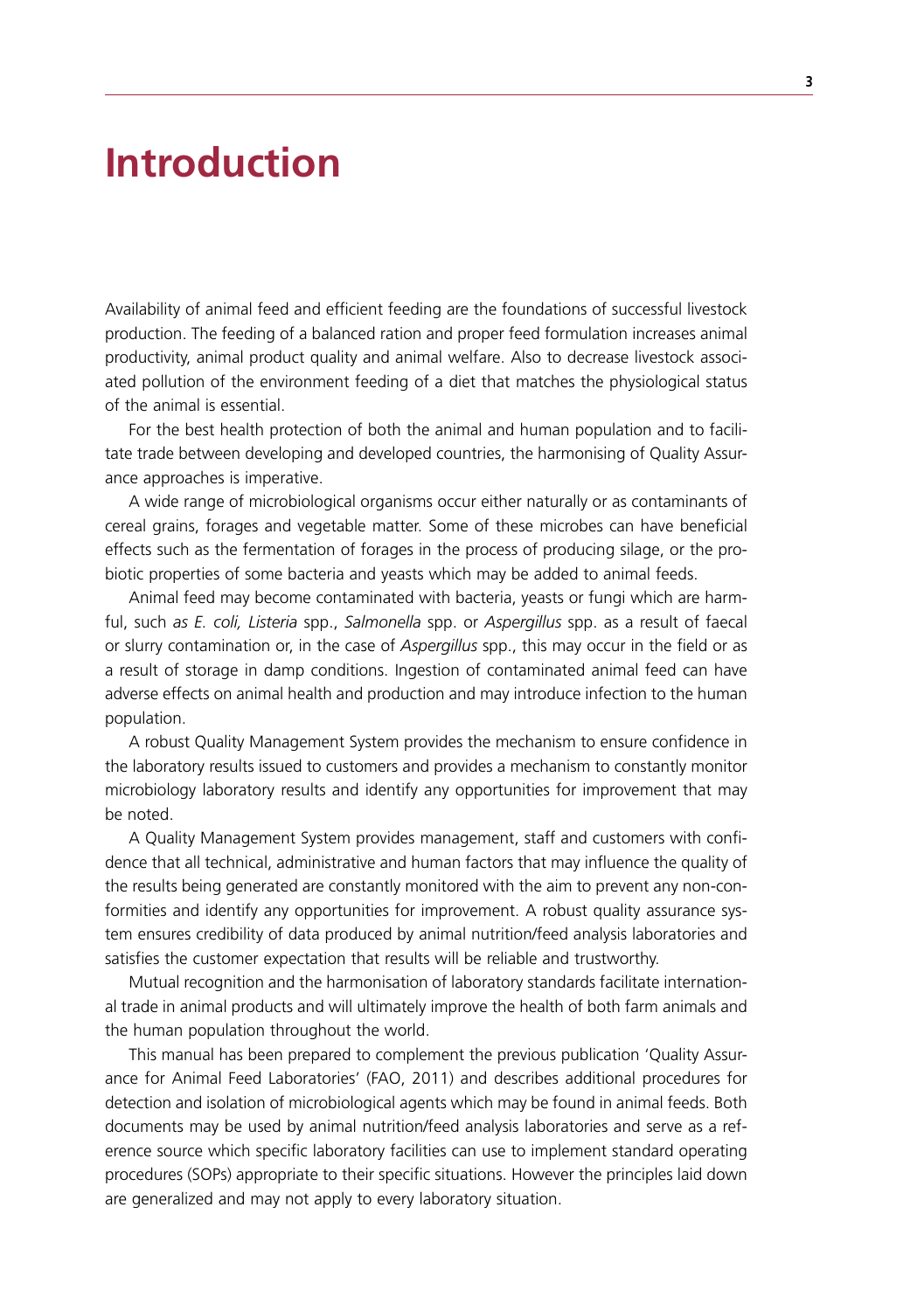The Quality Management System described in this manual is based on ISO/IEC 17025:2005 principles and EA-04/10 'Accreditation for Microbiological Laboratories' and is intended to help laboratory personnel maintain the standards expected while providing a consistent, reliable, efficient and professional service with the level of quality required and expected by the laboratory's customers. This is achieved by the commitment of management and staff at all grades to apply laboratory practices that ensure the quality of testing services and results produced.

Since the work in individual laboratories varies greatly it is essential to have a flexible yet detailed Quality Management System. The laboratory personnel must have an understanding of the principles underlying quality assurance and must apply them in all areas of their work. Only in this way can they maintain credibility, which is the most important attribute of any laboratory. This manual provides a strong foundation for microbiology laboratories on which they can develop a Quality Management System which will meet requirements imposed by international standards.

This manual has been divided in two main sections. The first section presents general aspects of quality assurance procedures and good laboratory practices that must be put in place in a feed analysis laboratory performing microbiological testing. The second section contains some basic microbiology procedures for preparation and handling of microbiological samples and isolation and detection procedures for some common animal feed microbial contaminants. Most of the methods described have been taken from laboratories which hold ISO/IEC 17025:2005 accreditation, the workers in these laboratories have been using these methods for many years and the methods have proved reliable. However, other methods or variants of the method presented in this manual may also be used.

ISO/IEC 17025:2005 should be read in conjunction with EA-04/10 (European co-operation for Accreditation) Accreditation for Microbiology Laboratories. This document supplements ISO/IEC 17025:2005 and provides specific guidance for laboratories performing microbiological testing. EA-04/10 also provides guidance for microbiology laboratories working toward GLP (Good Laboratory Practice), GMP (Good Manufacturing Practice) and GCP (Good Clinical Practice).

### **References**

- **FAO.** 2011. *Quality assurance for animal feed analysis laboratories*. FAO Animal Production and Health Manual No. 14. Rome, Italy.
- **ISO/IEC 17025:2005.** *General requirements for the competence of testing and calibration laboratories*. Geneva, Switzerland.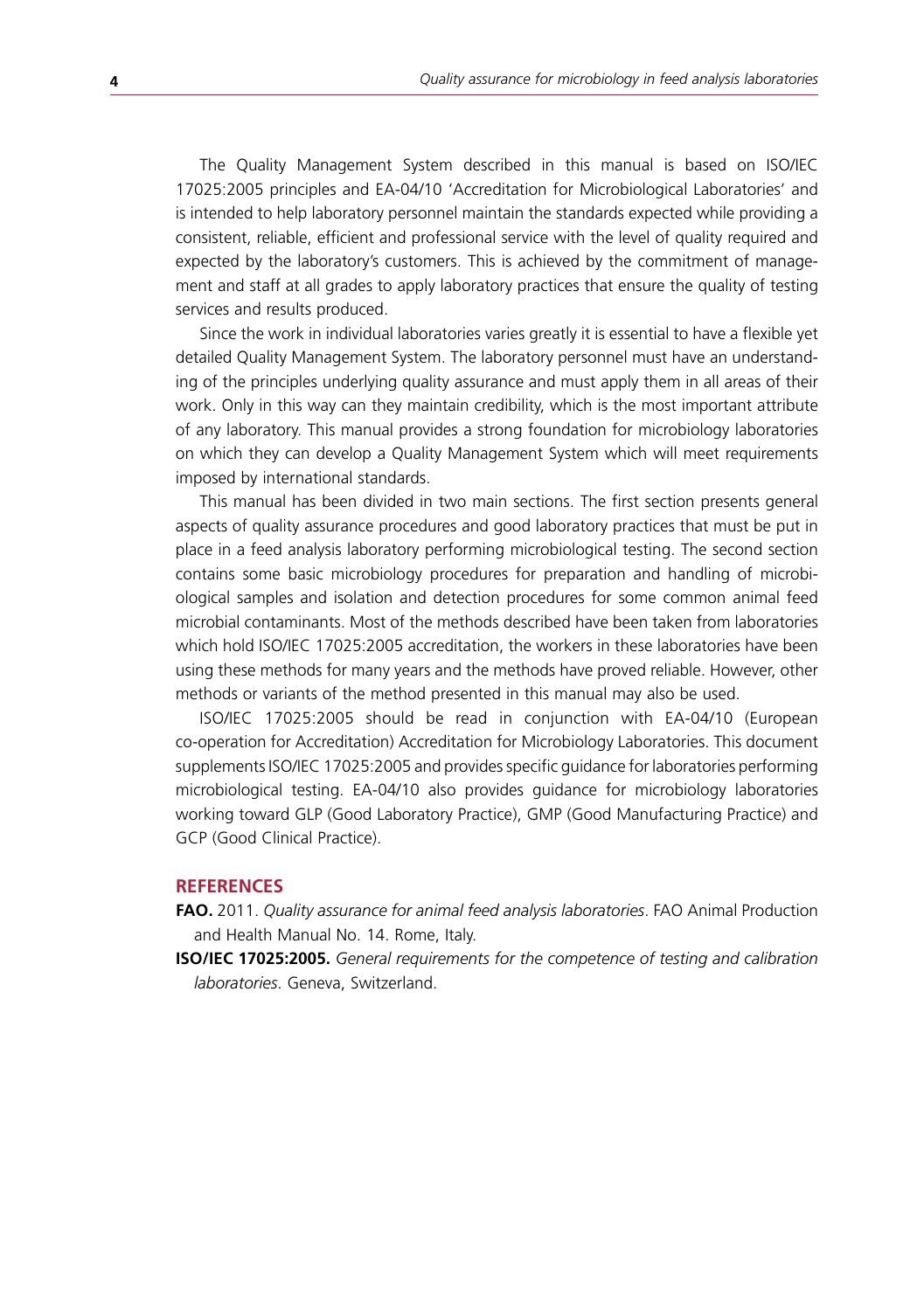# **Glossary of terms**

**Accreditation:** The confirmation by a third party accreditation body (usually governmental) that a laboratory meets the requirements of an accreditation standard e.g. ISO/IEC 17025:2005.

**Accuracy:** The difference between an observed or measured value and the accepted or 'true value'. Since accuracy is affected by both random and systematic errors, accuracy can also be defined as the sum of systematic plus random error.

**Anomaly:** An unexpected occurrence which has had (or had the potential to have) a negative effect on the work undertaken by the laboratory.

**Biosecurity:** A set of preventive measures designed and applied to reduce the risk of introducing a pathogenic agent into an enclosed laboratory.

**Blank:** A sample containing no added analyte or a sample treated in such a manner that the desired reaction does not take place, e.g., one of the reagents used to produce a reaction is omitted.

**Certification:** The confirmation by an independent, third party certification body that conformity is demonstrated with the specific requirements of a standard e.g. ISO 9001:2008 or ISO 14001:2004. Certification may also be referred to as 'Registration'.

**Collection of Substances Hazardous to Health Regulations 2002 (COSHH):** Documentation detailing specific hazards relating to exposure, health and incident planning associated with a substance in the workplace. (Statutory in the UK).

**Complaint:** An expression of dissatisfaction from a customer regarding the quality of work performed by the laboratory.

**Containment Level (CL):** The bio-containment precautions that are to be taken when handling potentially harmful biological agents in an enclosed laboratory. These range from CL 1 (minimum level) to CL 4 (the highest).

**Corrective and Preventive Action (CAPA):** Corrective actions are actions taken when a process deviates outside the specification of the Quality Management System. Corrective Actions removes the 'cause' and Preventive Action prevents recurrence. CAPA may be undertaken as result of an anomaly, non-conformance or customer complaint.

**Document:** A controlled written policy, procedure, or work instruction that defines what operators do and how to do it. Controlled means that the document states who wrote and/ or authorized the policy or procedure, when it was issued and states a version number to avoid the use of a document that is no longer valid. Control of documentation will normally be the responsibility of the Quality Assurance Manager.

**Gap Analysis:** An audit with the purpose of establishing the current 'gap' between current activities and those which would meet the requirements of a standard or Management System.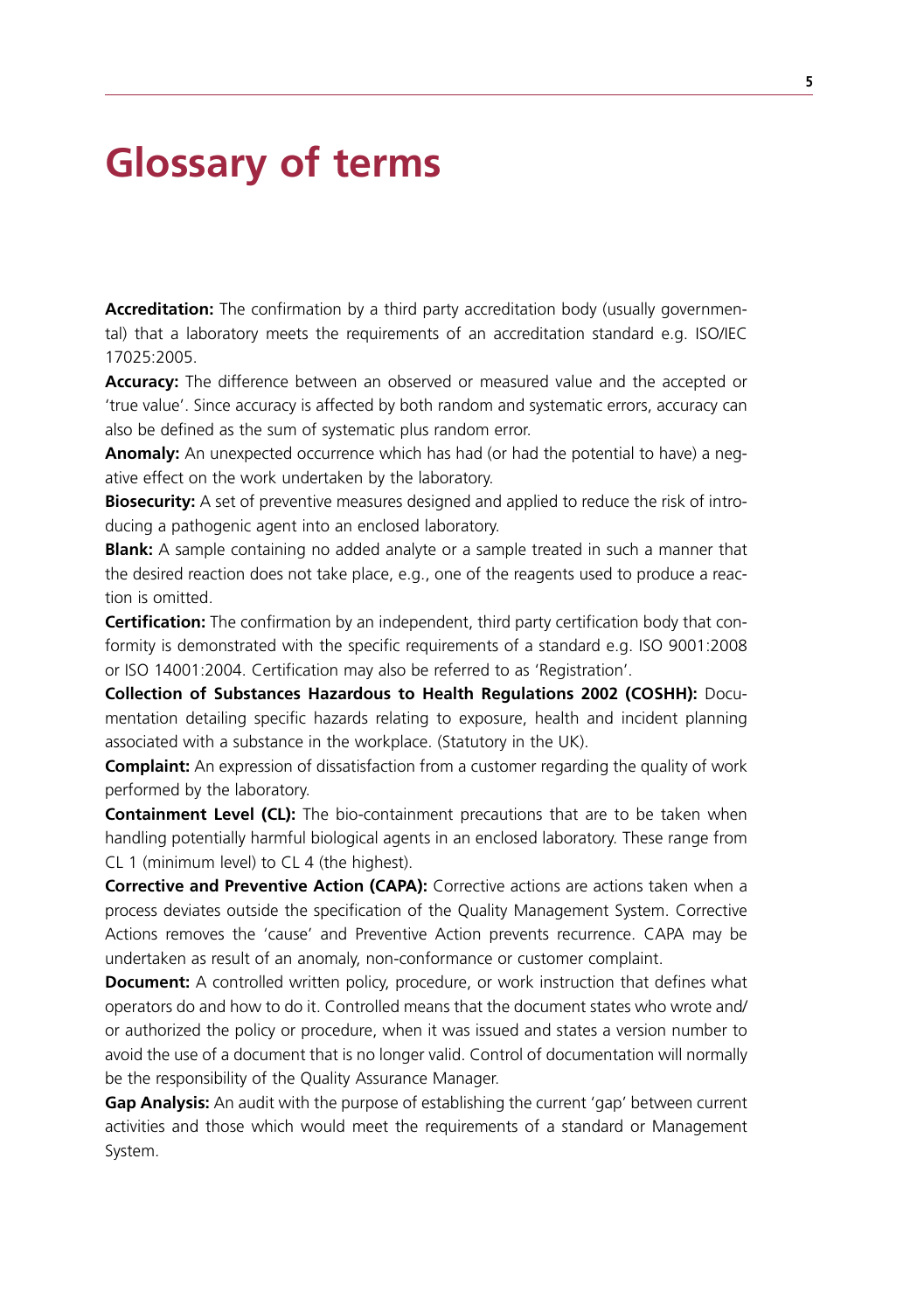**High Efficiency Particulate Absorption (HEPA):** A type of filter used in laboratories which can remove 99.97% of particles greater than 0.3 µm from the air that passes through it. Such filters are frequently used in biological safety cabinets in microbiology laboratories.

**Impact assessment:** The procedure of investigating and establishing the effect a non-conformance or anomaly may have had on work undertaken.

**Integrated Management System (IMS):** A combined management system which fulfils the requirements of the Quality Management System (ISO 17025:2005 or ISO 9001:2008) and an Environmental Management System (ISO 14001:2004) and/or Occupational Health and Safety Management System (BS OHSAS 18001:2007).

**ISO The 'International Organization for Standardization':** The international standard setting body which is based in Geneva, Switzerland. ISO comprises representatives from various national standards organisations from around the world and promotes and disseminates standards.

**Internal Quality Assurance (IQA/ring trial):** Samples sourced by the laboratory in order to demonstrate competence and may take the place of proficiency samples.

**Internal Quality Control (IQC:)** Samples of traceable known value which may be used to confirm that a procedure or process has worked as intended.

**Limit of Detection (LOD):** The lowest perceivable signal above the background for a particular procedure. The LOD is defined as the mean of the blank plus three standard deviations of the mean of the blank.

**Material Safety Data Sheet (MSDS):** Information supplied with a substance or chemical which provides workers and emergency personnel with information regarding safe working and handling. Information in MSDS can include physical data, toxicity, first aid, health effects, reactivity, storage, disposal, PPE requirements and information regarding spills.

**Measurement Uncertainty (MU):** An expression of confidence in the reliability of the results of laboratory tests.

**Non-conformance:** A finding that is noted during audit which contravenes the Quality Management System, Health and Safety Management System, Environmental Management System, an SOP or standard.

**Personal Protective Equipment (PPE):** Safety equipment supplied to laboratory workers and visitors to reduce the risk of injury or contamination. This includes laboratory coats, eye protectors, gloves etc.

**Proficiency Sample (External Quality Assurance, EQA):** Samples provided by an external source in order to compare laboratory results between similar laboratories. These may be used as an internal quality control sample. External Proficiency Providers should hold accreditation to ISO/IEC 17043:2010 – Conformity assessment – general requirements for proficiency testing.

**Quality Assurance (QA):** Planned and systematic activities implemented within the laboratory that provide confidence in the accuracy and reliability of results generated.

**Quality Control (QC):** Activities used to monitor a process or to check a result and provide assurance that all activities are performing within predetermined limits set by the laboratory. **Quality Management System (QMS):** All documented and implemented processes within an organisation which describe work activity.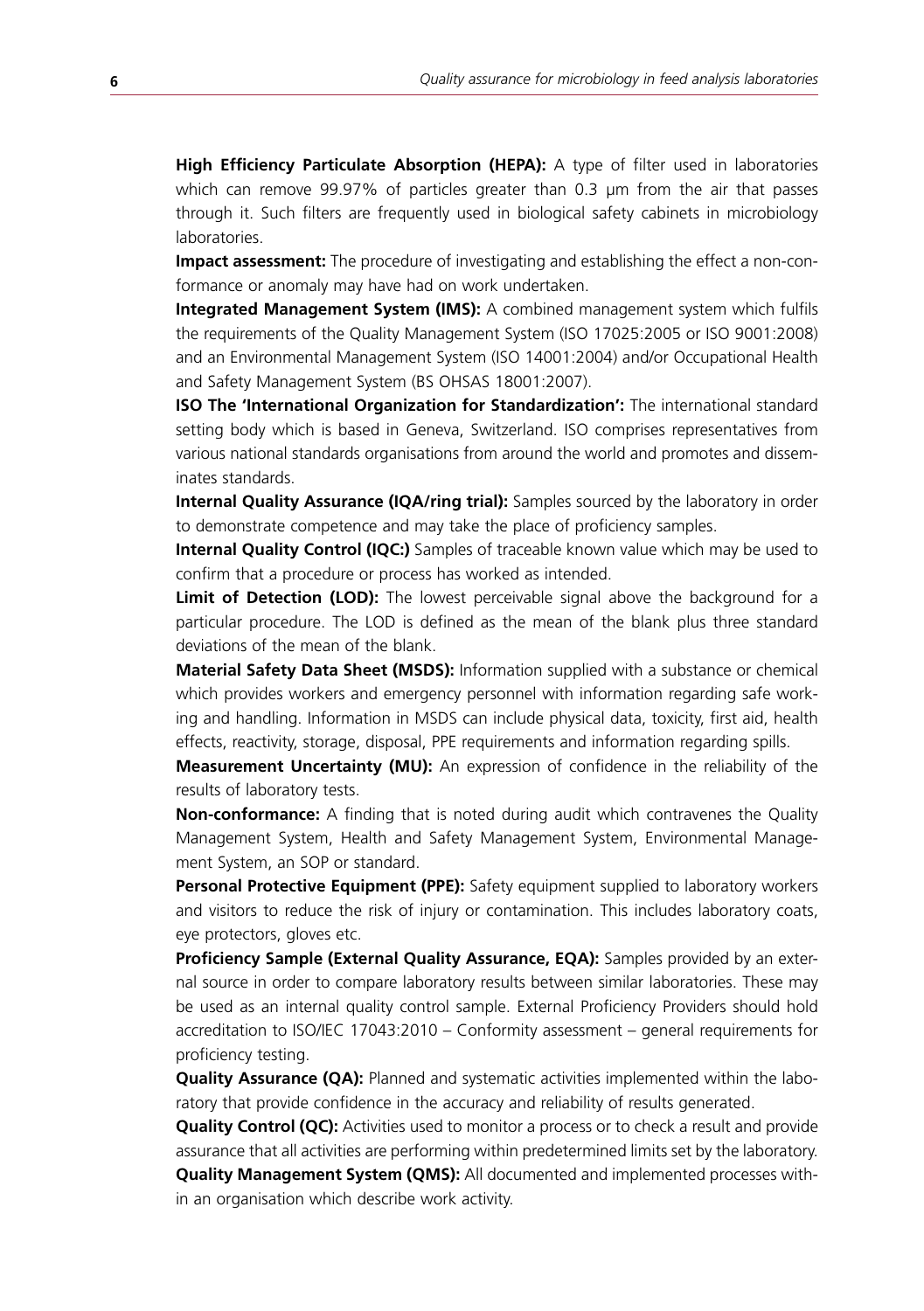**Records:** Can be electronic or paper. Examples include chain of custody paperwork, sample results, worksheets, QA/QC data, audit results, calibration records, etc.

**Standard Operating Procedure (SOP):** Document describing specified steps taken in a method. This method can be a specific analytical procedure or a policy controlling a more generic aspect of the work performed (e.g. training records, handling complaints or using balances). SOPs may be paper or electronic but must be controlled and available at the point of use.

**Traceability:** The property of the result of a measurement whereby it can be related to stated references, usually international standards, through an unbroken chain of comparisons. **Trainee:** A person receiving training in the workplace.

**Trainer:** A person who is trained and competent in a procedure and is training another.

**Validation:** The robust process of demonstrating and documenting that a procedure is fit for purpose and establishing the limits of testing that may apply.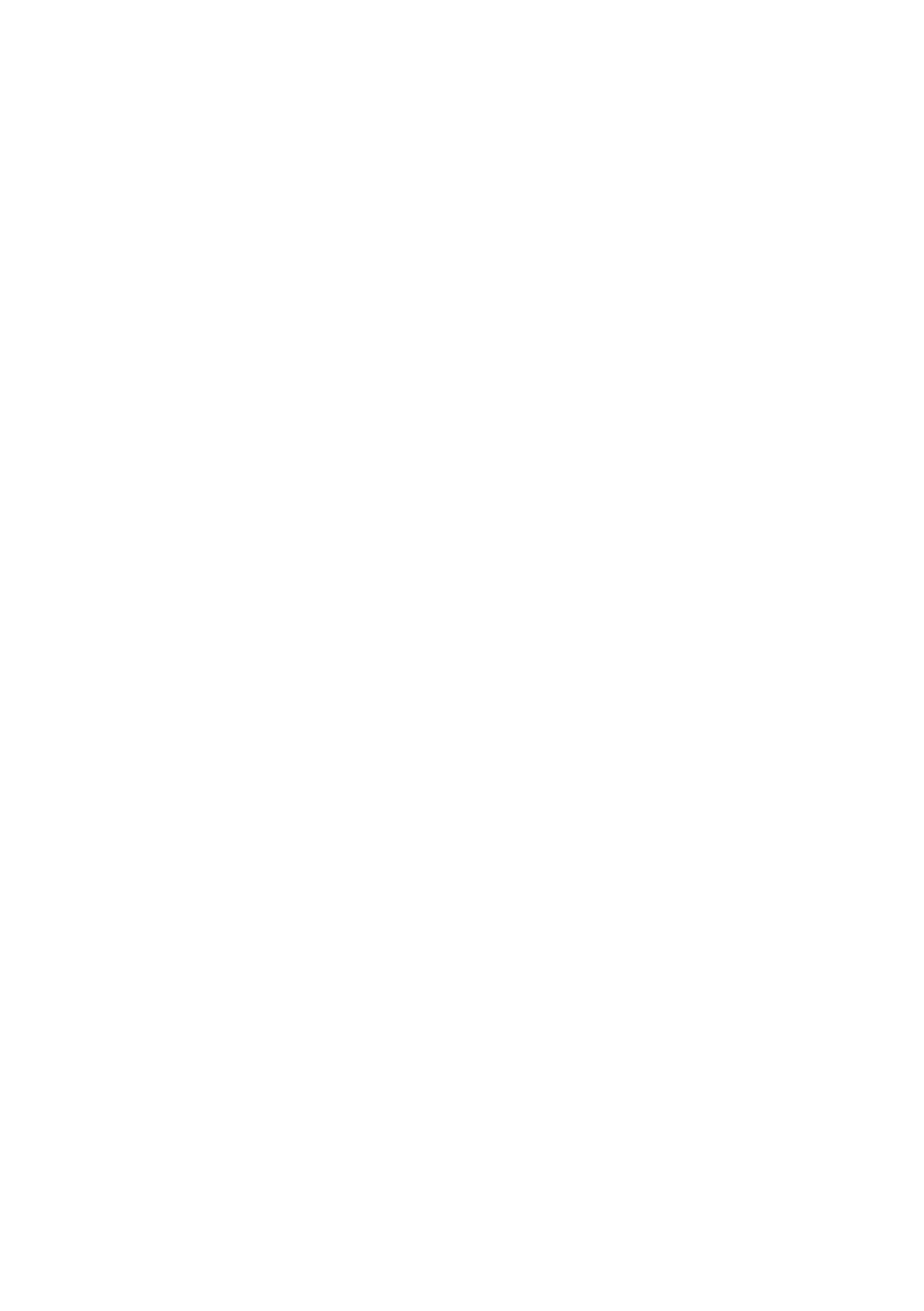# **Quality assurance purpose and guidelines**

Laboratory quality programs are a critical part of improving the agriculture laboratories in developing countries. The Laboratory Quality Manual is the essential source for communicating to the laboratory staff the manner in which laboratory testing is to be conducted. Adherence to the Quality Manual by laboratory staff is essential to ensure both the quality and consistency of microbiology results generated. Recognizing that the Laboratory Quality Manual may not cover all situations and variables arising from the laboratory setting, any significant departures must have the concurrence of management and must be appropriately documented.

The management within the laboratory is responsible for the quality and integrity of all data generated in the laboratory. The management, collectively, assures this quality through adherence to the Laboratory Quality Manual, quality assurance plan, and through the development and adherence to standard operating procedures (SOPs).

Third party recognition (accreditation or certification) of a Quality Management System provides assurance to customers that the Quality Management System operated by a laboratory meets the requirements of internationally recognized standards. The international standard for the general requirements for the competence of testing and calibration laboratories is ISO/IEC 17025:2005.

Many organisations will hold certification (or registration) to ISO 9001:2008 (Quality Management System Requirements) which forms a basis for ISO/IEC 17025:2005. Testing and calibration laboratories that comply with ISO/IEC 17025:2005 will also operate in accordance with ISO 9001:2008.

Laboratories may also wish to consider certification to ISO 14001:2004 (Environmental Management System) and/or BS OHSAS 18001:2007 (Occupational Health and Safety Management Systems) which are compatible with ISO 9001:2008 and ISO/IEC 17025:2005.

If a laboratory holds accreditation/certification to more than one international standard it may develop an Integrated Management System (IMS) which has one Quality Manual and one set of SOPs which cover all requirements of the standards for which accreditation/ certification is held.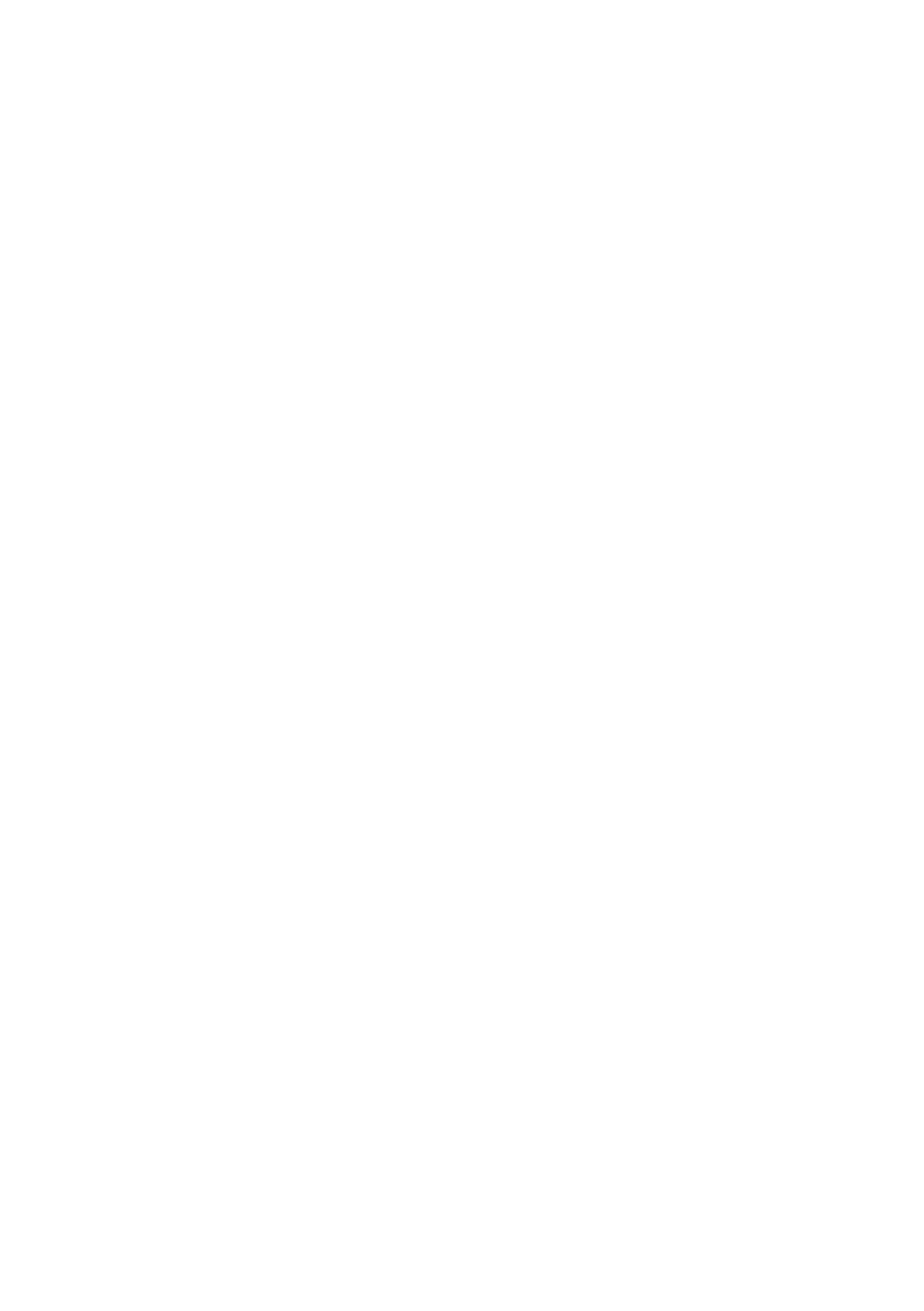# **Microbiology laboratory organization and responsibilities**

Each member of the laboratory should have clearly identified and documented responsibilities (Job Description). An organisational chart which clearly demonstrates the line management and reporting structure in operation should be included in the laboratory quality documentation and made available in staff training records.

**Laboratory Manager/Director** Has ultimate responsibility for implementing the quality system. The Laboratory Manager/Director will sign the Quality Statement and Quality Manual to demonstrate commitment of senior management to the Quality Management System. Similarly the Laboratory Manager/Director will sign the Health and Safety Statement and Environmental Management Statement if they are in place.

**Quality Assurance Manager** Reports directly to the Laboratory Manager/Director and is responsible for maintaining and developing the quality procedures used in the laboratory. The Quality Assurance Manager will ensure that regular internal audits are conducted, facilitate external audits by certification and regulatory bodies, perform audits of suppliers and subcontractors (where necessary and appropriate) and manage anomalies, non-conformances and customer complaints. The Quality Assurance Manager may delegate these duties to competent laboratory staff as appropriate.

**Laboratory Analysts** Responsible for performing microbiology testing procedures, under the direction of the Laboratory Manager/Director, following all quality procedures and identifying any opportunities for improvement.

Laboratory Analysts may also be referred to as 'scientists', 'technicians', 'microbiologist' or another title used locally.

A **Health and Safety Manager** may also be identified (or this role may be undertaken by the Laboratory Manager/Director or Quality Assurance Manager). The Health and Safety Manager is responsible for maintaining and developing the Occupational Health and Safety Management System within the laboratory and ensuring legal and statutory compliance with Health and Safety law and statute. This is of particular importance in a microbiology laboratory which may be handling Containment Level 2 (CL 2) and Containment Level 3 (CL 3) organisms.

An **Environmental Manager** may also be identified (or this role may be undertaken by the Laboratory Manager/Director or Quality Assurance Manager). The Environmental Manager is responsible for maintaining and developing the Environmental Management System within the laboratory and ensuring legal and statutory compliance with environmental law and statute which is in place locally.

Microbiological testing must only be performed, or supervized, by an experienced person who is qualified in microbiology or has relevant knowledge and experience relating to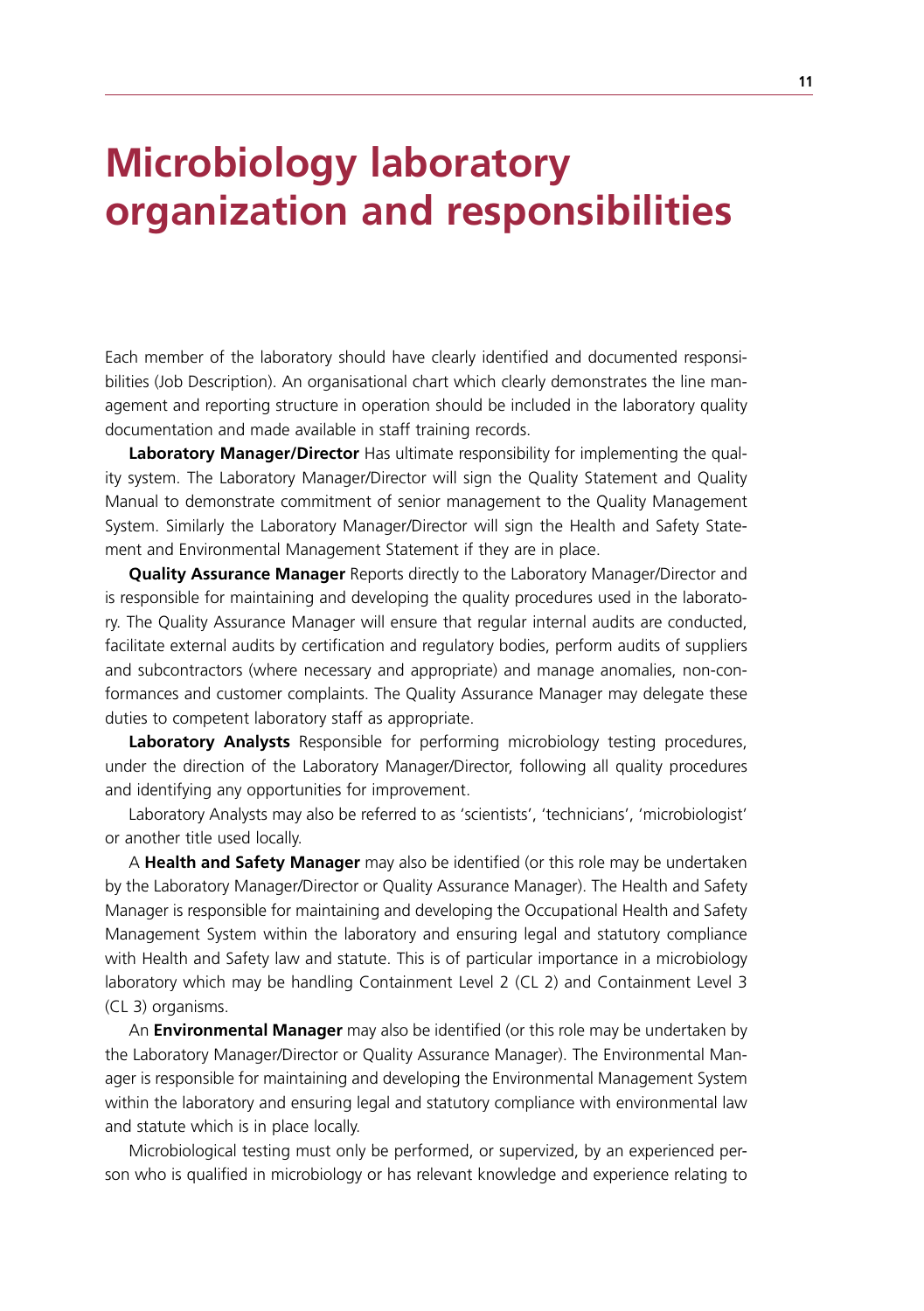the microbiology work performed by the laboratory. Laboratory analysts must have relevant knowledge, skills and practical experience before being allowed to perform work unsupervised within the laboratory. All such training must be documented and made available.

All Laboratory Analysts must have received adequate training in the operation of all laboratory equipment and all such training must be documented.

Ongoing competence should also be monitored objectively and re-training provided when deemed necessary by supervising staff. If trained staff are to be absent for a prolonged period of time (e.g. maternity leave or long term sick leave) they must be signed off as competent by a supervisor upon returning to their duties.

# **References**

- **BS OHSAS 18001:2007.** *Occupational health and safety management systems requirements*. BSI, London, UK.
- **European co-operation for accreditation.** 2002. *EA-04/10 Accreditation for microbiology laboratories EA-04/10 G: 2002*. Paris, France
- **ISO 9001:2008.** Quality management systems requirements. Geneva, Switzerland.
- **ISO/IEC 17025:2005.** *General requirements for the competence of testing and calibration laboratories*. Geneva, Switzerland.
- **ISO 14001:2004.** *Environmental management systems requirements with guidance for use*. Geneva, Switzerland.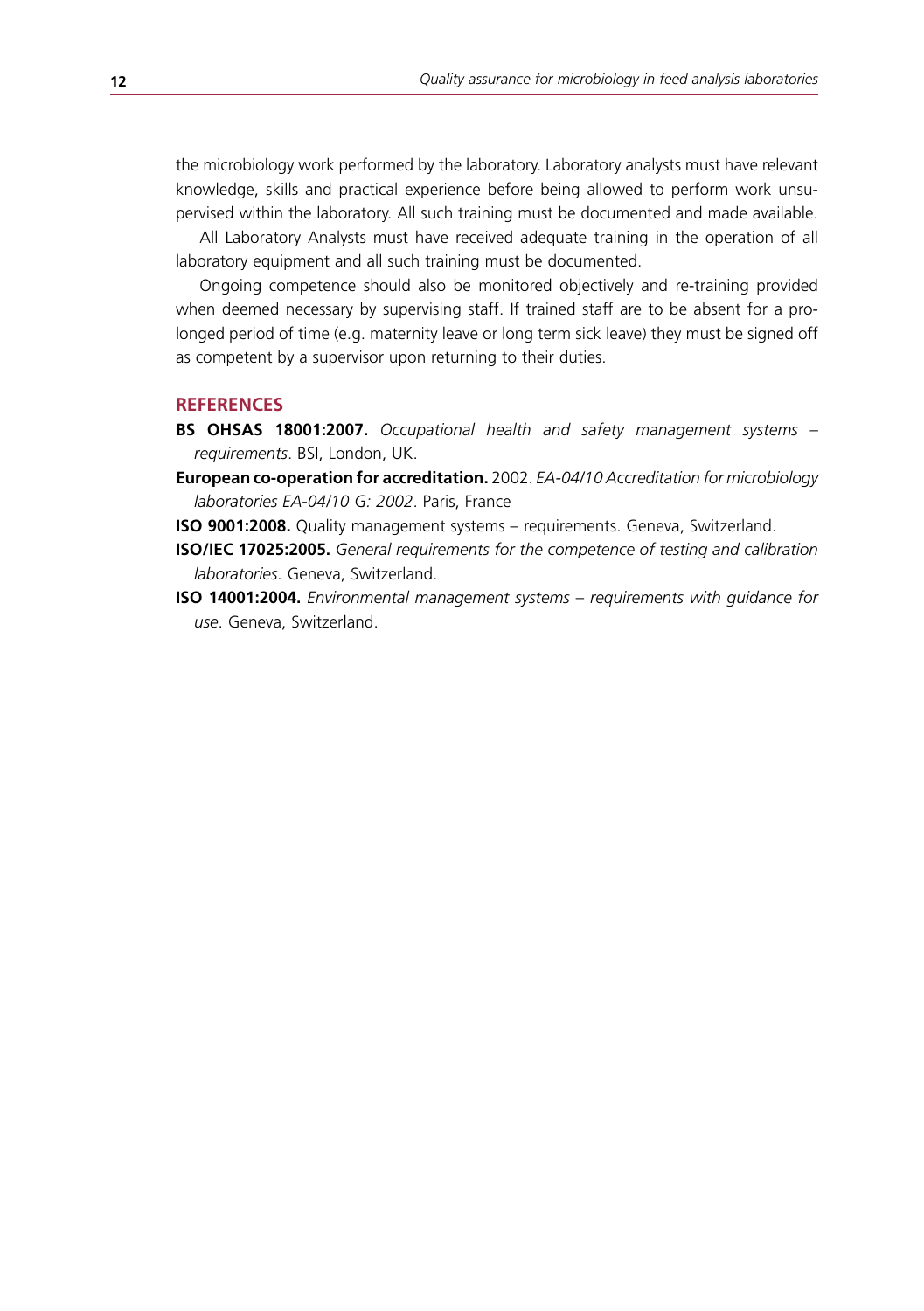# **Personnel training, qualification and competence in the microbiology laboratory**

Qualified and trained personnel are essential for producing analytical results of acceptable quality. The Laboratory Manager/Director must ensure that laboratory personnel have the knowledge, skills, and abilities to perform their duties. Competence is based on education, experience, demonstrated skills, and training. Staff training files contain the documentation of personal education, experience, skills, and training for the position held.

Consideration should also be given to ensuring confidentiality and independence of Laboratory Analysts when dealing with customer samples submitted to the laboratory.

Laboratory Analysts undergo a training program in accordance with the laboratory's training procedure. The analyst must demonstrate and document proficiency in a microbiological method before reporting any microbiology results to the laboratory's customers.

The first step for qualifying in a new analysis is for them to read the appropriate standard operating procedure (SOP). This document can be obtained from the Laboratory Manager/Director or Quality Assurance Manager and should be available at the point of use. The method should be reviewed with the trainee by someone familiar with the procedure. Subsequent to this, the trainee should observe samples being processed by the trainer. After observing the procedure the trainee may perform the procedure on known samples (previously processed samples, IQA or EQA submissions) under the supervision of the trainer. The trainee may also perform a parallel run with the trainer. The number of samples processed in the training exercise should be specified and justified by the trainer in the trainee's training file.

Only when the trainer and Laboratory Manager/Director are satisfied that the trainee has demonstrated competence in the procedure shall they be deemed competent. Competence shall be demonstrated by obtaining the desired results from known samples, or unknown samples processed in parallel where the same results are obtained by the trainer and trainee.

All aspects of the training should be documented in the individual's training file.

To assure the safety of everyone, the trainee must also read any Material Safety Data Sheet (MSDS) or COSHH forms that are applicable for information concerning any chemicals or reagents used in the analysis and be familiar with the Risk Assessment concerning handling Category 2 and Category 3 pathogens as appropriate. The toxicity levels and method of waste disposal both for any chemicals and biohazardous waste should be clearly understood before beginning any analysis. Similarly all aspects of this Health and Safety training should be documented in the individuals training file.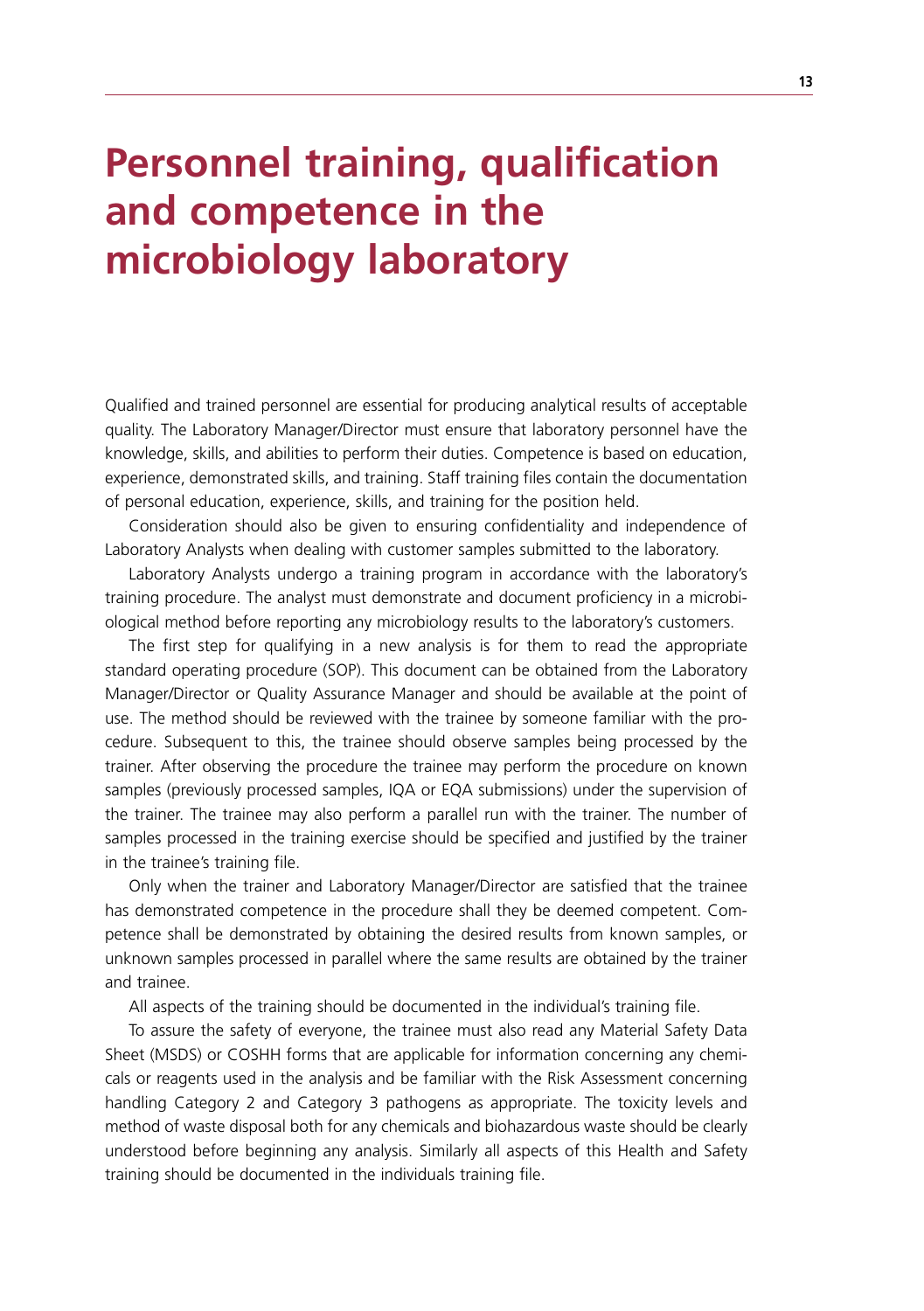On-going competency should be demonstrated by participation in External Proficiency Schemes (often referred to as EQA), Internal Quality Assurance (IQA) or ring trials schemes at regular intervals and documented appropriately. If several operators are to participate in EQA or IQA a schedule can be created which gives each operator a regular opportunity to participate. EQA and IQA samples should be processed and reported exactly as routine samples and never as a joint effort by several operators. Consideration may be given to 'blind' IQA samples where only the Laboratory Manager/Director and Quality Assurance Manager are aware that the samples are part of an IQA distribution. This will ensure IQA samples are handled and processed exactly as routine samples.

Any anomalous results obtained from EQA or IQA should be investigated thoroughly by the Laboratory Manager/Director and Quality Assurance Manager to determine the cause and establish any corrective and preventive actions (CAPA) that may be required. Consideration should also be given to recalling of results that were issued prior to the anomalous EQA/IQA being noted and suspension of testing until the cause of the anomalous result is established.

All details of such an investigation should be documented along with any corrective and preventive actions and an impact assessment if necessary.

### **References**

- **BS OHSAS 18001:2007.** *Occupational health and safety management systems requirements*. BSI, London, UK.
- **European co-operation for accreditation.** 2002. *EA-04/10 Accreditation for microbiology laboratories EA-04/10 G: 2002*. Paris, France
- **ISO 9001:2008.** *Quality management systems requirements*. Geneva, Switzerland.
- **ISO/IEC 17025:2005.** *General requirements for the competence of testing and calibration laboratories*. Geneva, Switzerland.
- **ISO 14001:2004.** *Environmental management systems requirements with guidance for use*. Geneva, Switzerland.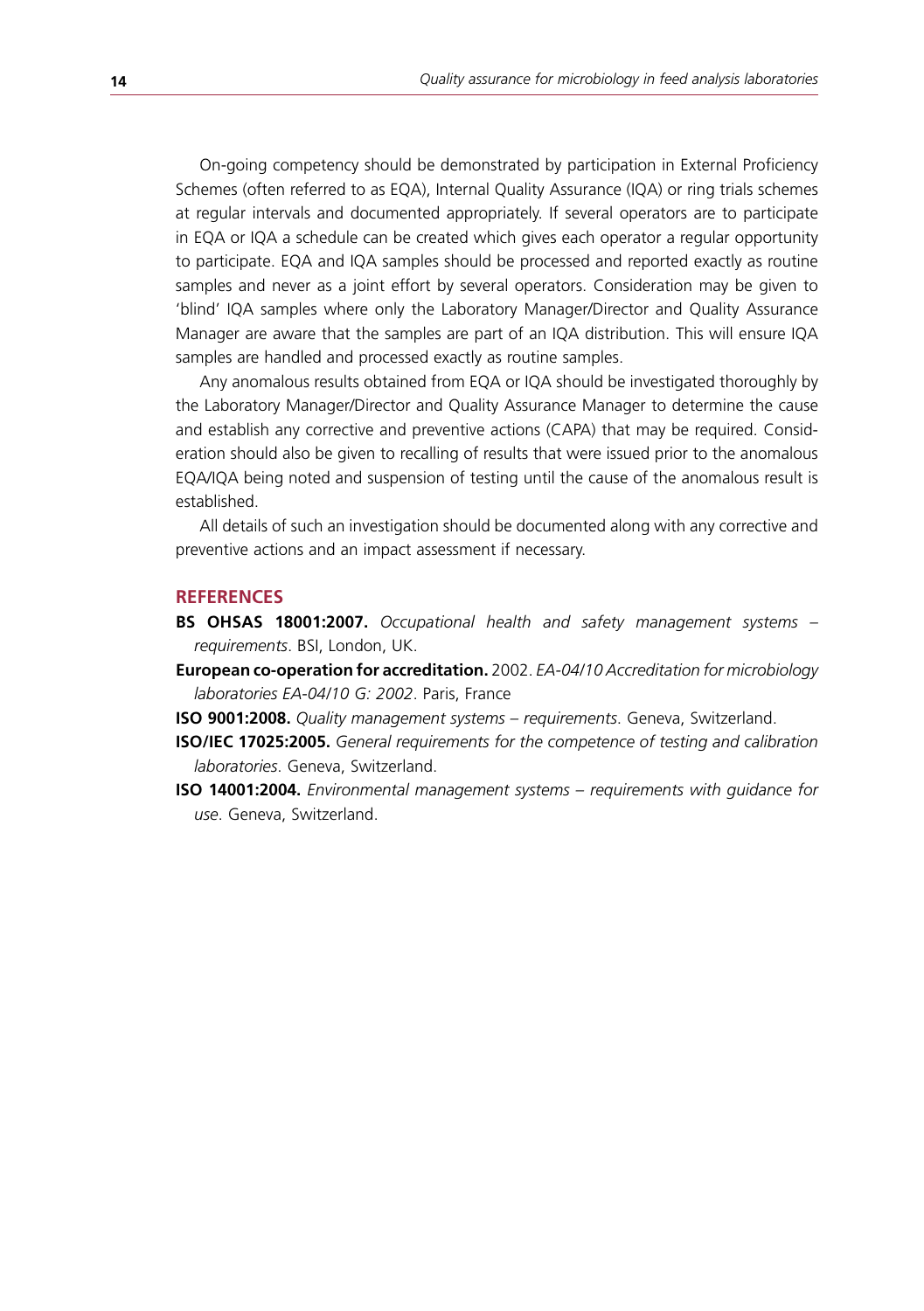# **Accommodation (facilities) and environment**

There are some basic requirements for a microbiology testing facility which should be considered when setting up a microbiology laboratory or when considering accreditation of an existing laboratory.

The laboratory should be arranged so as to protect the integrity of all samples submitted, prevent cross-contamination between samples and prevent risk to staff. There should be restricted access by the public to all, except for sample reception areas and a clearly defined 'one way' route for samples from sample reception to sample holding, preparation, testing and then storage and disposal. Only authorized staff may be permitted access to laboratory areas and consideration may be given to secure access (e.g. key pad entry systems) especially for CL 3 facilities.

Laboratory areas must be suitable for purpose with smooth, non absorbent, wall and floor coverings which allow disinfection of spills. Benches must be non absorbent and resistant to disinfection. There should be no fabrics in the microbiology laboratory (i.e. no carpet, curtains or fabric covered chairs) chairs and stools should be metal or plastic and, if required, plastic or metal blinds should be used in windows. The use of bare wood should be avoided.

There should be a regular cleaning programme using a suitable microbiological disinfectant (e.g. 5% sodium hypochlorite) and a procedure for dealing with microbiological spills. 70% alcohol may be used as an alternative to 5% sodium hypochlorite where there may be possible contamination of tests sensitive to such disinfectant (e.g. ELISA tests). If there is a Containment Level 3 (CL 3) laboratory this should have its own cleaning programme.

Another option available for disinfecting of laboratory benches and rooms is the use of ultraviolet lights (black lights). This can be done by leaving ultraviolet lights on overnight, when laboratory activities have ended. Ultraviolet lights may be left on overnight, or a timer may be used to switch them off after a suitable period of time.

Ceiling should be smooth and lights fitted flush to the ceiling, if this is not possible regular cleaning and inspection should be performed and documented. Lighting should be adequate for staff to perform microbiological analysis.

Laboratory Analysts should wear suitable personal protective equipment (PPE) such as laboratory coats. These should be of a type that is fire resistant, fastened to the neck and have elasticated type cuffs. Laboratory coats should be worn fastened, at all times in the laboratory. There should be dedicated laboratory coats for any CL 3 facilities or molecular biology laboratories where DNA work may be conducted. Some laboratories may offer surgical type short sleeved tops and trousers in preference to laboratory coats.

Consideration should be given to temperature control as excessive heat can affect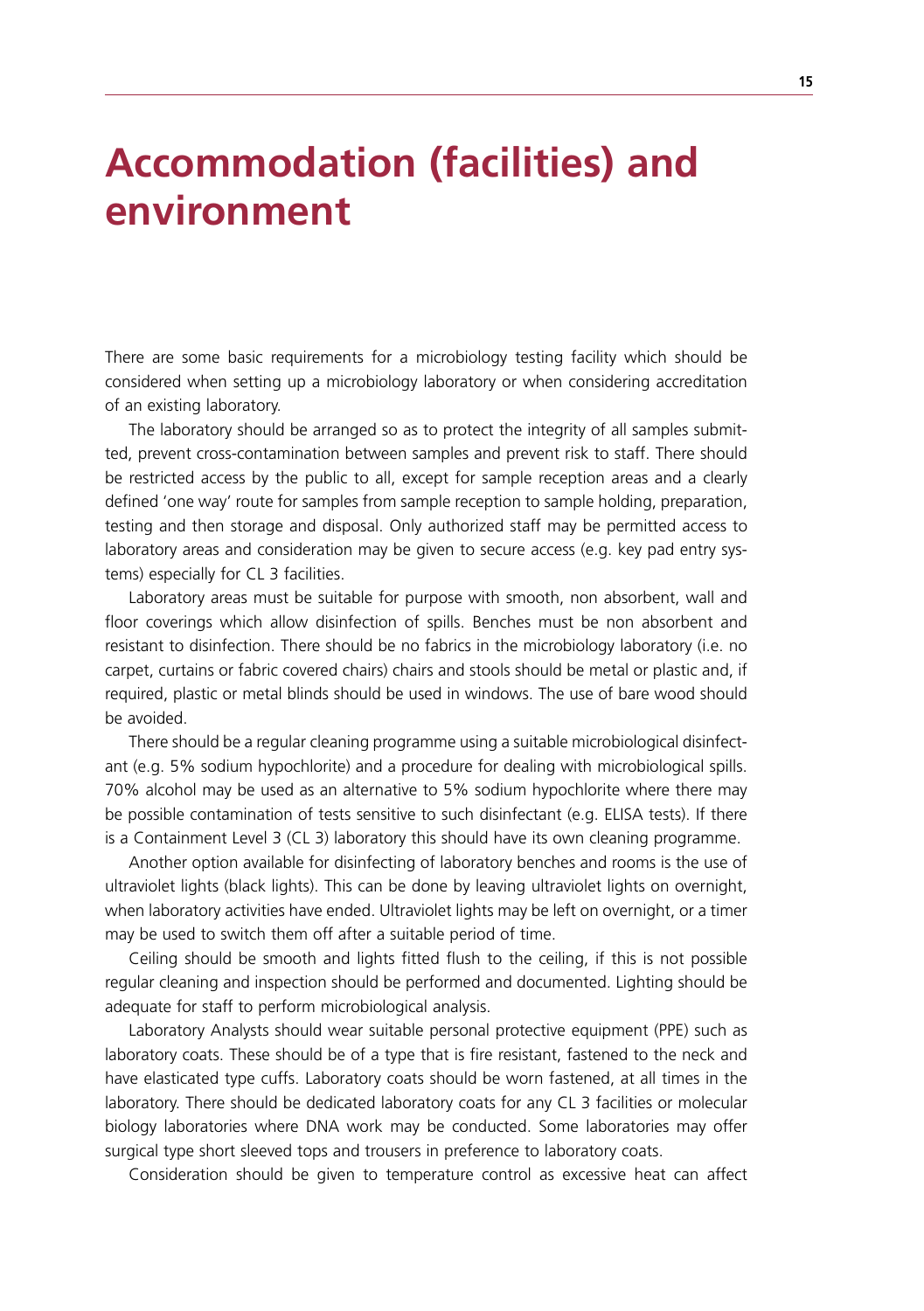microbiological testing and sample integrity. Opening of windows to cool a microbiology laboratory is inappropriate due to possible contamination from the environment and possible escape of pathogens to the outside (e.g. CL 2 and CL 3 pathogens). Fans should be avoided, due to the risk of contamination aerosols, but air conditioning (suitably filtered and maintained) is an appropriate solution. In tropical conditions the testing laboratories may be positioned facing north (in the northern hemisphere) or south (in the southern hemisphere) to reduce heat build up from direct sun and sun shades may be positioned on the outside of the building.

Consideration should be given to vector control (e.g. insects and rodents) to avoid contamination of the workplace and possible contamination of the environment from the microbiology laboratory (e.g. CL 2 and CL 3 pathogens).

It is advisable to have separate locations or clearly designated areas for different activities within the microbiology laboratory, i.e. sample receipt, storage, preparation, testing etc. It is also advised that testing is separated by space or time to avoid any cross-contamination. Equipment dedicated for 'clean' materials (e.g. media, reagents, test kits etc.) and 'unclean' materials (e.g. samples before and after testing) should be clearly identified to avoid contamination.

Work areas should be kept clean and tidy and Laboratory Analysts must have adequate space in which to work. Hand washing facilities must be provided and access to a shower should be considered, for decontamination of spills, by way of a risk assessment.

If the microbiology laboratory conducts CL 3 testing there must be a dedicated CL 3 laboratory. Only CL 3 work should be undertaken in this laboratory, which must contain dedicated equipment where practical. Windows in a CL 3 laboratory should be sealed and access must be restricted to trained authorized Laboratory Analysts only (this may be by way of a key pad entry system or similar). There must be an observation window allowing Laboratory Analysts to be viewed from outside whilst working and the CL 3 laboratory must have an air pressure negative to the atmosphere, this can be achieved by use of a microbiological safety cabinet. Wherever possible work should be performed in a microbiological safety cabinet within the CL 3 laboratory which is maintained on a regular basis and extracted air must be filtered using high efficiency particulate absorption (HEPA) or equivalent. Staff operating in the CL 3 laboratory must wear dedicated laboratory coats (or suitable protective clothing) and footwear protectors. Disposable gloves should be worn at all times. CL 3 laboratories must be sealed for fumigation when required (after a spillage or before routine maintenance).

An area must be made available for cleaning of contaminated laboratory equipment and disposal of biohazardous waste (including CL 3 if necessary). Only trained staff must perform these roles and operate any equipment (e.g. autoclaves).

There should be adequate first aid facilities, including first aid trained staff and fire extinguishers. Staff should also be familiar with the use of fire extinguishers.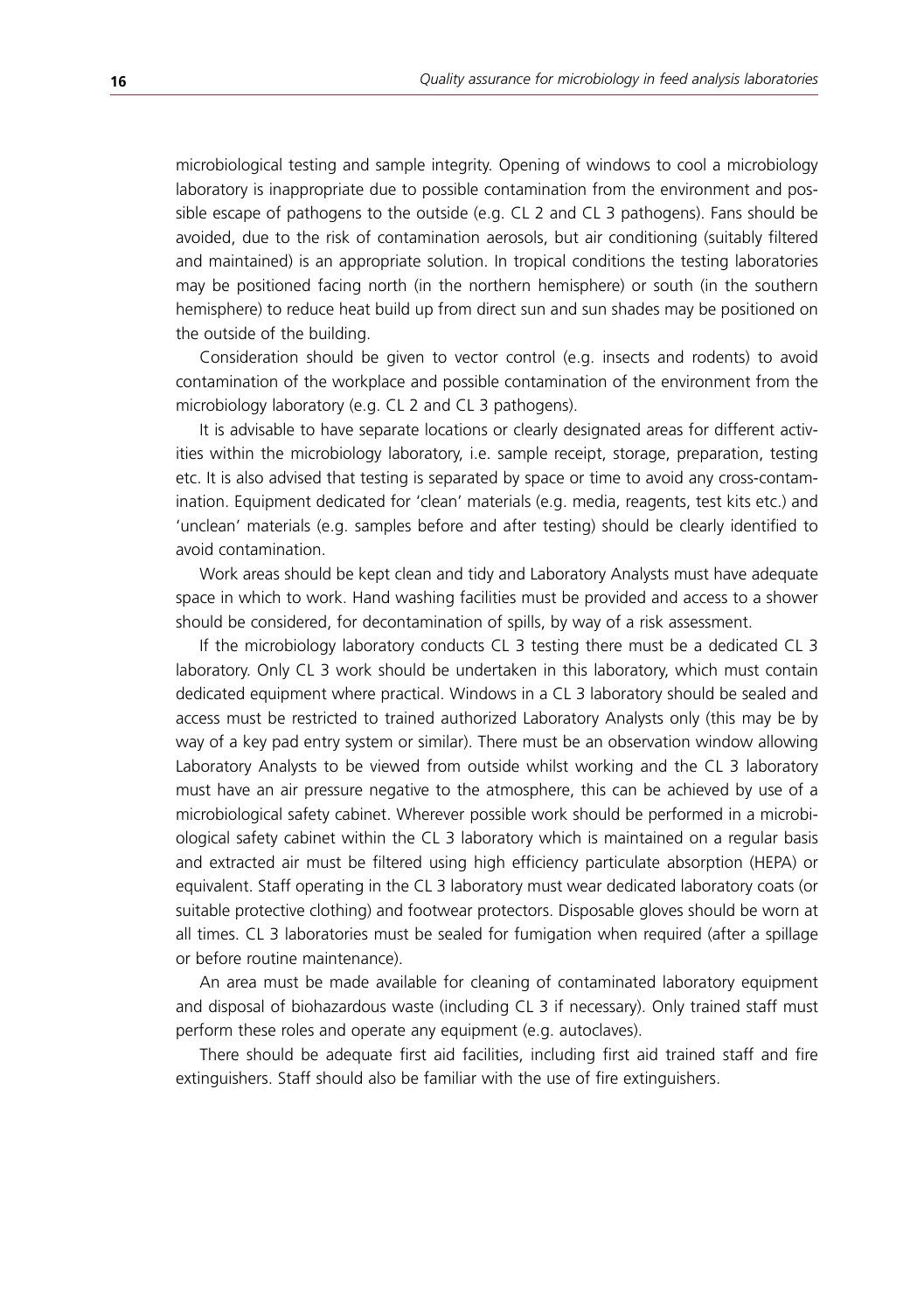# **References**

- **BS OHSAS 18001:2007.** *Occupational health and safety management systems requirements. BSI*, London, UK.
- **European co-operation for accreditation.** 2002. E*A-04/10 Accreditation for microbiology laboratories EA-04/10 G: 2002*. Paris, France.
- **Health and Safety Executive (HSE).** 2001. *HSE Management, design and operation of microbiological containment laboratories*. HSC, Advisory Committee on Dangerous Pathogens, 2001. HSE books, Sudbury, UK.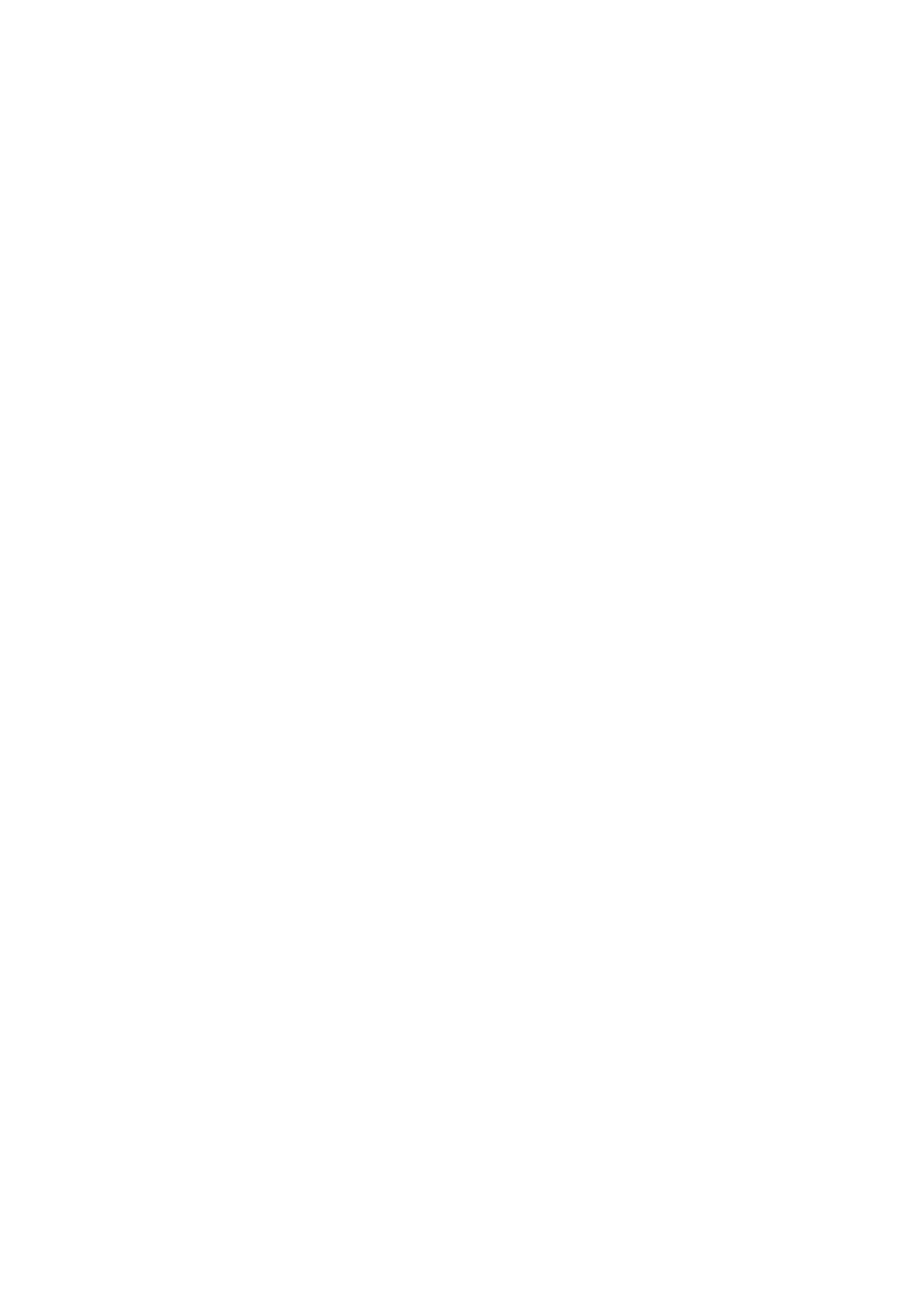# **Microbiology testing – selection and verification of methods (including measurement uncertainty)**

Appropriate test methods and procedures must be selected, documented, controlled and implemented in the laboratory for all tests within the scope of the Quality Management System. These methods and procedures are subject to appropriate validation and measurement where appropriate.

Wherever possible recognized standard methods such as methods published in international, regional or national standards shall preferably be used rather than laboratory developed methods or non-standard methods. The laboratory must ensure that it uses the latest valid edition of a standard method unless it is not appropriate or possible to do so. Methods published by reputable technical organisations or in recognized scientific texts or journals may also be used if they are appropriate and if they are validated

When deemed necessary and in agreement with the customer a standard method may be supplemented with additional information or details to ensure consistent application.

The Laboratory Manager/Director and the Quality Assurance Manager must select the most appropriate test that satisfies the customer's needs and expectations and also satisfies the requirements of the Quality Management System and ISO/IEC 17025:2005 (if appropriate). The Laboratory Manager/Director shall assign appropriately qualified and competent personnel to the development of test methods.

# **Laboratory developed and non standard methods (including modified standard methods and standard methods used out with their intended scope)**

Any non standard method used must be appropriately validated before use and any measurement uncertainty determined where relevant.

If a recognized standard method is to be used out with its intended scope or modified in any way it must be validated to confirm that it is still fit for use and this recorded as for a laboratory developed method.

All laboratory staff involved in the development of test methods must be appropriately qualified and experienced and shall document the results of each stage of development as it proceeds. It is the responsibility of the Laboratory Manager/Director to gain the agreement of the customer should it be necessary to use a non standard method and must ensure that the test method is capable of meeting the customer's requirements.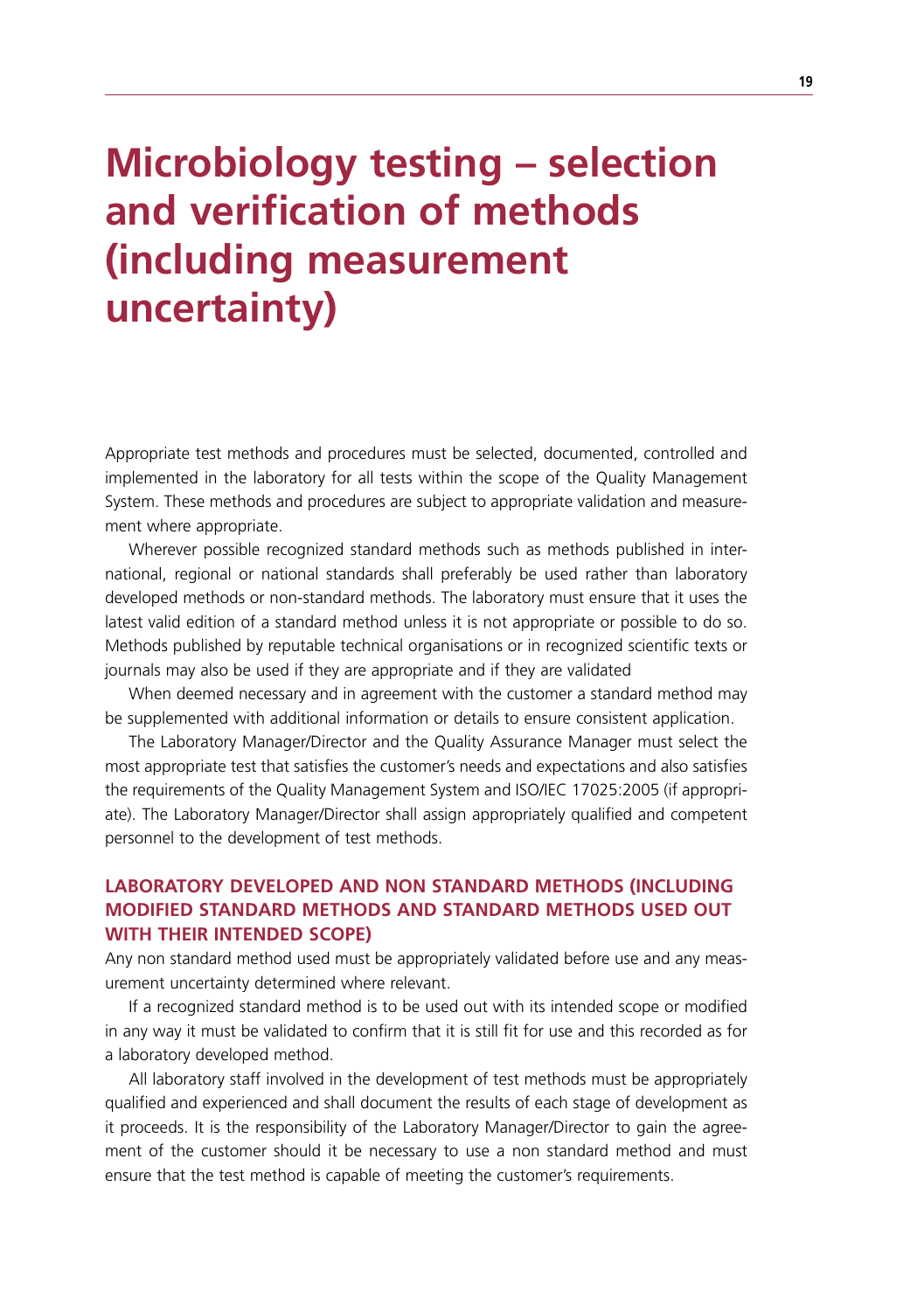Before developing a new method the following information should be confirmed and agreed with the customer:

- scope of the test;
- sample types to be tested;
- parameters:
- quantities and ranges;
- apparatus and equipment, including technical performance requirements;
- reference standards and reference material required:
- environmental conditions required; and
- description of the procedure.
- In describing the procedure the following should be considered:
- handling, transportation, storage, preparation and disposal of samples (including preservation of sample integrity);
- equipment maintenance and calibration;
- health and safety considerations and risk assessment:
- criteria for approval/rejection of test results and interpretation;
- reporting of results: and
- IQC, IQA, EQA and estimate of uncertainty.

# **Test Method Requirements**

Validation is the confirmation by examination and provision of objective evidence that a method meets the requirements and is fit for its intended use. Validation is required for non standard methods, laboratory designed methods, standard methods used outside their intended scope and modifications of standard methods. On completion, the test validation will be approved by the Laboratory Manager/Director and a statement of approval included in the validation report. The extent of validation required will be determined by the Quality Assurance Manager and Laboratory Manager/Director. The validation process will be as extensive as is necessary to meet the requirements of application of the test method and may include procedures for sampling, handling, storage, transportation and preparation of test items.

The techniques used to validate test methods within the laboratory should include as many as possible of the following:

- testing using certified reference standards;
- comparison of results achieved with other validated methods;
- results of EQA, IQA and internal QC;
- inter-laboratory comparisons;
- systematic assessment of the factors influencing test results; and
- assessment of the uncertainty of the test results based on experience and scientific understanding of the principles of the method.

Should validated non-standard methods be modified, the influence of such changes will be determined and documented by the Laboratory Manager/Director, if appropriate ensuring the test method is revalidated.

The Quality Assurance Manager and Laboratory Manager/Director are responsible for ensuring that the range and accuracy of the values obtained from validated methods are relevant to the requirements of the customer.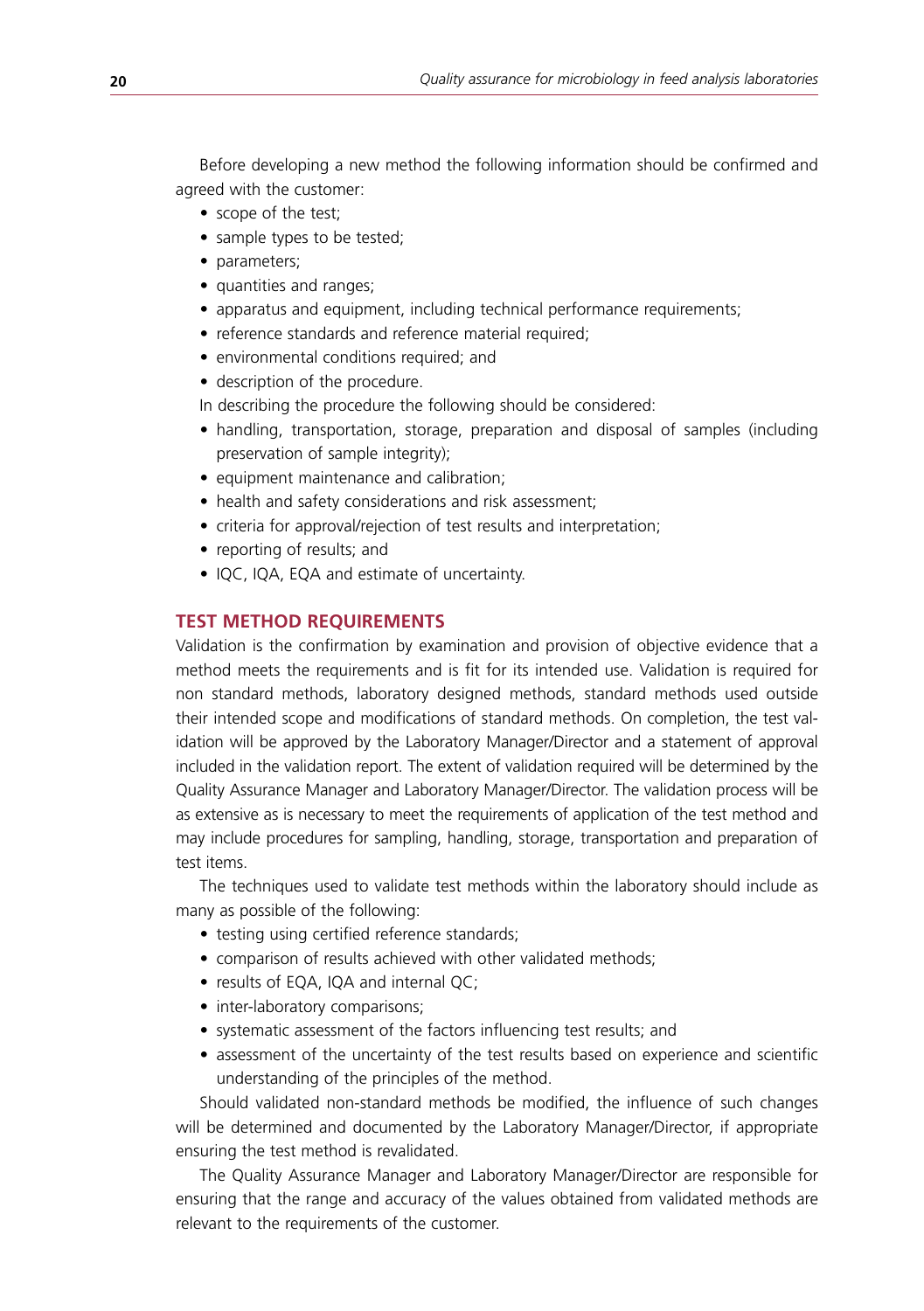# **Estimation of Measurement Uncertainty (MU)**

The laboratory must attempt to identify all the components of uncertainty that may have an effect on a result and make a reasonable estimation, based on knowledge of the performance of the method, of the reliability of the results. Where a component is identified as having the potential to affect results the laboratory must put in place procedures or controls to reduce that affect.

Unlike some other types of laboratory testing, qualitative microbiology tests do not require the rigorous metrological and statistically valid calculation of uncertainty of measurement. It is generally appropriate to base the uncertainty of measurement on repeatability and reproducibility of data, including proficiency testing results.

Each component which makes up uncertainty in microbiological testing should be identified (e.g. weighing, use of pipette, incubation etc.) and demonstrated to be under control within the Quality Management System. Some components such as sample preparation or sample condition cannot be controlled in such a manner but their importance to the variability of the final result should also be considered.

It is the responsibility of the Quality Assurance Manager and Laboratory Manager/ Director to ensure that the procedures for the estimation of measurement uncertainty are applied where applicable and that appropriately qualified personnel are assigned to estimate the measurement uncertainty associated with test methods.

In assessing the rigour required in the estimation of measurement uncertainty the laboratory personnel assigned will consider:

- the requirements of the test method(s);
- the requirements of customers; and
- the existence of narrow limits on which decisions on conformance to specification are based.

# **Control of Data**

The Quality Assurance Manager and Laboratory Manager/Director will determine what checks should be applied to any calculations and data transfer. The requirement and procedure for such checks should be detailed in relevant SOPs.

When computers or automated equipment is used for the acquisition, processing, recording, reporting, storage or retrieval of test data, the laboratory will ensure that:

- any computer software developed in-house is documented in sufficient detail and is suitably validated as being adequate for use;
- procedures are established and implemented for protecting the data;
- hardware and software are kept secure with protected access; and
- computers and automated equipment are maintained to ensure proper functioning and are provided with the environmental and operating conditions necessary to maintain the integrity of the test results and internal calibration data.

Commercially produced software used within its designed application is regarded to be sufficiently validated (e.g. statistical packages, spreadsheets and word-processing packages). Should the laboratory introduce any modifications to commercially produced software packages the requirements for validation shall apply.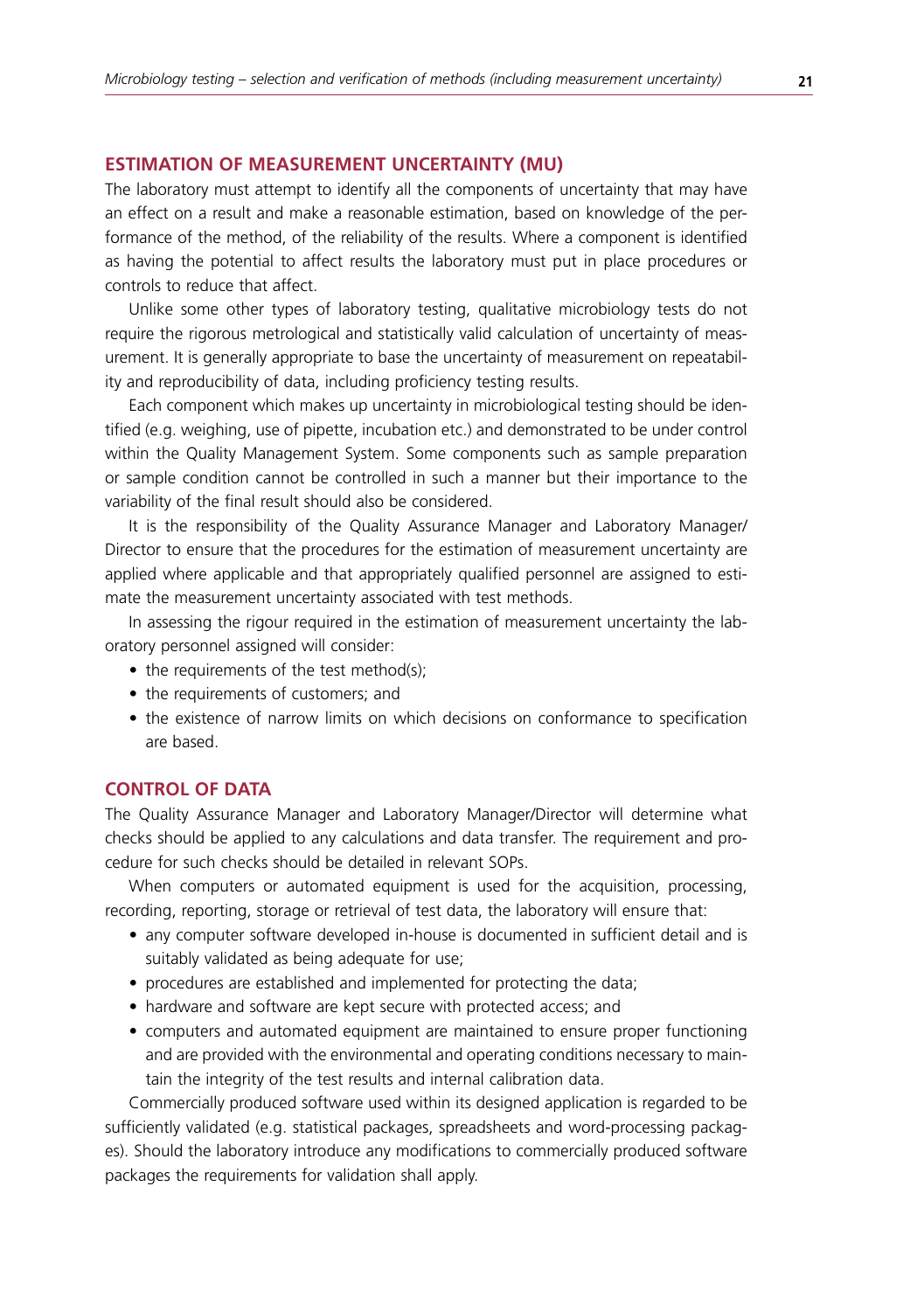Test results shall be recorded in writing, as they are determined, unless direct data capture systems are implemented in the laboratories. All written test results will be accompanied by a signature or initials of the Laboratory Analyst performing the testing, date and sample identification to provide an audit trail. Batch numbers of media and reagents and details of critical equipment used should also be recorded to enable a procedure to be repeated, if necessary, recreating the exact conditions of the original testing. Recording of operator(s) and batch number(s) of media and reagents will also enable identifications of results which may be affected by any anomaly or failure concerning that operator, equipment or component as necessary.

The processing, storage and transmission of test results, including computer files, are only to be made by authorized laboratory personnel. Access to computer records and data is password protected for security and customer confidentiality.

# **References**

- **EURACHEM/CITAC.** 2012. *Quantifying uncertainty in analytical measurement 3rd edition 2012*. Eurachem/CITAC guide CG4 2012. Uppsala, Sweden.
- **European co-operation for accreditation.** 2002. *EA-04/10 Accreditation for microbiology laboratories EA-04/10 G: 2002*. Paris, France
- **ISO/IEC 17025:2005.** *General requirements for the competence of testing and calibration laboratories. 5 Technical requirements, 5.4 Test and calibration methods and method validation*. Geneva, Switzerland.
- **UKAS.** 2000. *The expression of uncertainty in testing*. UKAS publication ref Lab 12 Edition 1, October 2000. Feltham, UK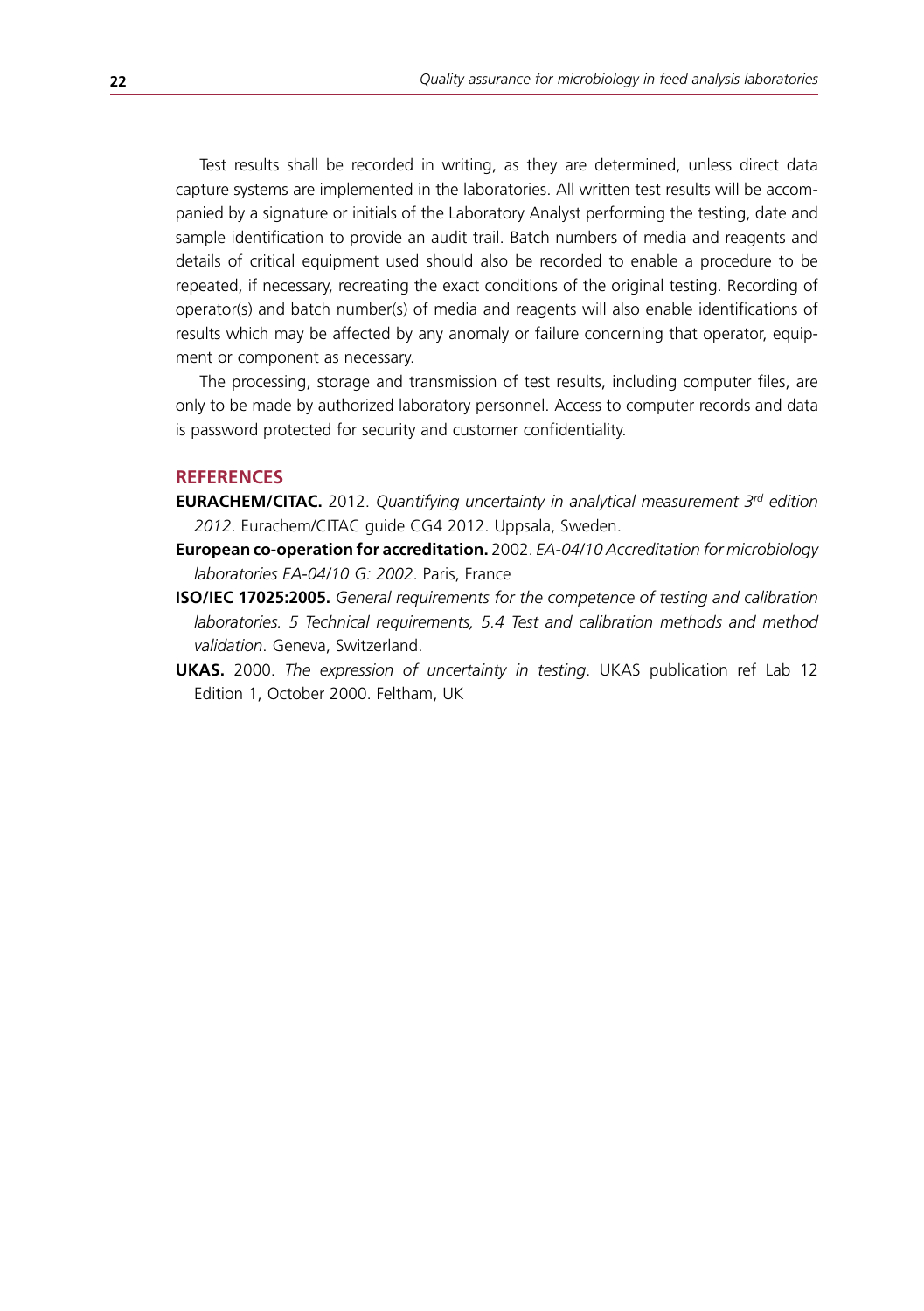# **Standard Operating Procedures (SOPs)**

### **Principle**

The purpose of this procedure is to define the format and content of all Standard Operating Procedures and controlled documentation and to provide instructions for their review, approval and control.

Controlled documents may include SOPs, calibration tables, charts, text books, reference material, software etc. These may be hard copies or electronic documents. Controlled documents should be available at their point of use.

Controlled documents must not be copied (in full or in part) to avoid the possibility of an uncontrolled copy being in use which is no longer valid.

Standard Operating Procedures and controlled documentation may pertain to Quality Assurance, Health and Safety, Environmental Management or general administration and management within the microbiology laboratory.

### **Scope**

This document applies to all controlled documents within the Quality Management System

## **Responsibilities**

- **• Laboratory Manager/Director** A technically competent person must authorize SOPs for use.
- **• Quality Assurance Manager**  Must formally issue, highlight for review and withdraw controlled documents as appropriate. The Quality Assurance Manager will manage the Change Control procedure which records all changes made to controlled documentation.
- **Laboratory Analysts** All staff may write or review SOPs.

### **Procedure**

Updating/issuing – A formal Change Control procedure must be followed when updating an existing controlled document or issuing a new controlled document. This should justify and authorize any changes to a controlled document.

An SOP should be written by an experienced operator who is proficient in the procedure and be passed to a technically competent person to approve for issue.

Format – SOPs should be written in a consistent format (font, layout etc.).

Each document will be formatted based on the specific details as follows:

• Header/Footer – The header will consist of the SOP number, title, author, approver, effective date, review date and version number. The footer will consist of pagination (i.e. page X of Y).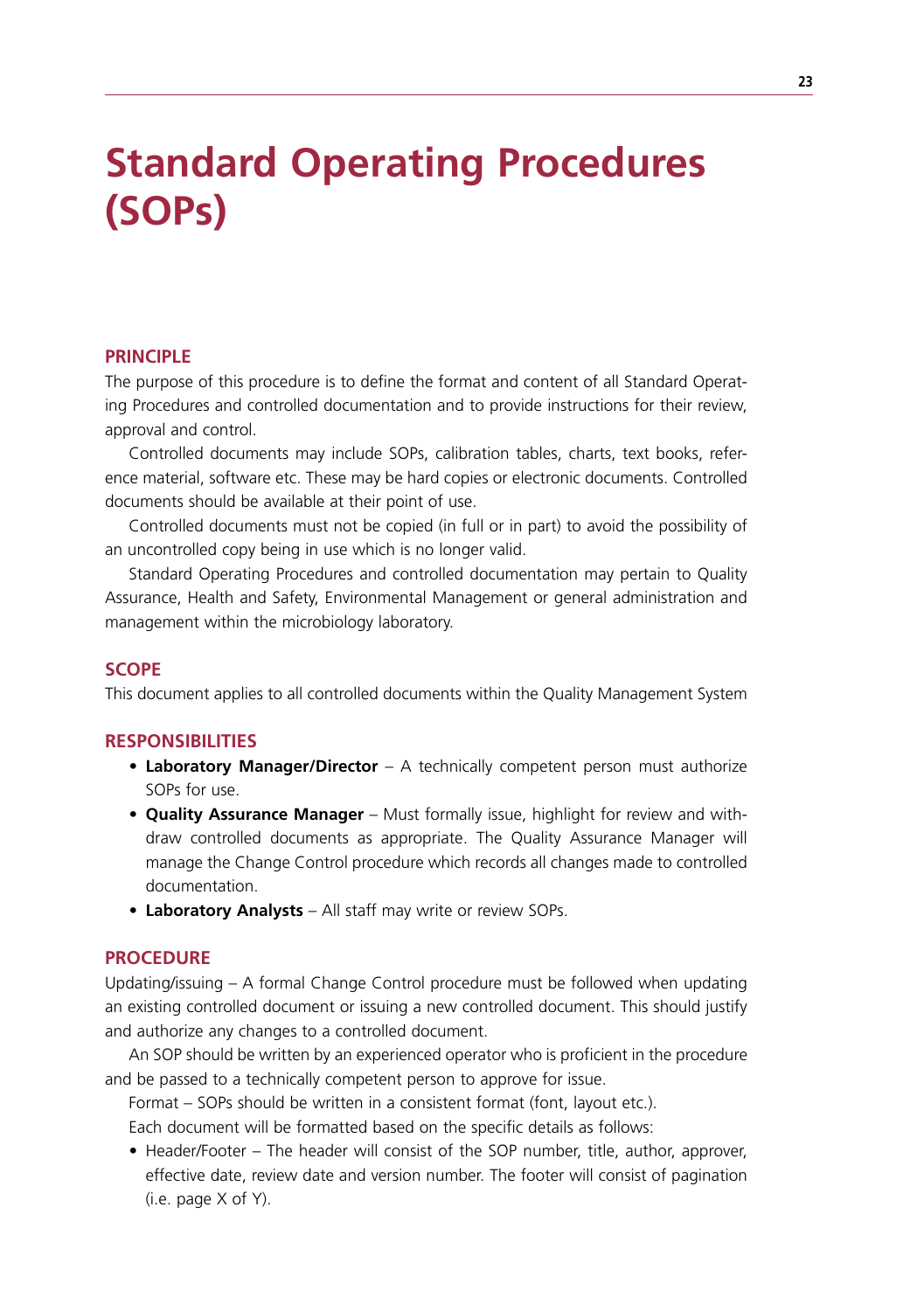- Log of Updates This will highlight recent changes/revisions.
- Principle This section will record the objective of the procedure.
- Scope This section details the area(s) to which the procedure pertains and includes any test limitations (sample criteria and testing limits).
- $\bullet$  Responsibilities Staff involved in the procedure and their roles.
- Equipment Included only in test methods. List what equipment is required to carry out the procedure.
- Reagents Included only in test methods. List reagents/kits used and detail storage and supplier details.
- Procedure Detail in a clear concise manner, the actions necessary to perform each task and the person(s) responsible.
- Calculation Any calculations or data manipulations that are required in the method.
- QC Included only in test methods. Detail IQC, IQA and EQA measures in place.
- Remarks Any additional useful information or comments.
- Interferences and troubleshooting Included only in test methods. List any potential problems that may be encountered when performing the method detailed and how these may be dealt with.
- References Record the reference number and title of any SOP or document that is relevant or is referred to in the procedure being written.

Definitions can also be included in addition to any specific COSHH forms, if applicable, and health and safety information including any risk assessments that may be applicable.

### **Review, Approval and Issue**

The author (or reviewer) should ensure that the document has been formatted correctly and reviewed by the relevant personnel, such as users of the procedure. When the draft document has been prepared the author or reviewer will gain the authorisation of an appropriate technically competent person. Once authorized, a new or revised document is no longer regarded as a draft and must be issued as soon as is practical by the Quality Assurance Manager. Previous versions should be withdrawn immediately to preclude the use of invalid or obsolete documents.

A locally agreed review date must be assigned to all controlled documents e.g. three years. When a document is due for review the Quality Assurance Manager must pass the document to the original author (or other suitably qualified person) and the above procedure followed to ensure the document is still valid and current.

If the document is still valid and current a new review date shall be assigned and the document reissued. If changes are required these should be made by the author and approved as before. A document may be changed whenever the need arises, each time following the above procedure to demonstrate control.

Each time a document is updated or reissued the version status should change to indicate this. A master list of current documents should be available to staff.

# **References**

**ISO 9001:2008.** *Quality management system - requirements*. Geneva, Switzerland. **ISO/IEC 17025:2005.** G*eneral requirements for the competence of testing and calibration laboratories. 4. Management requirements, 4.3 Document Control*. Geneva, Switzerland.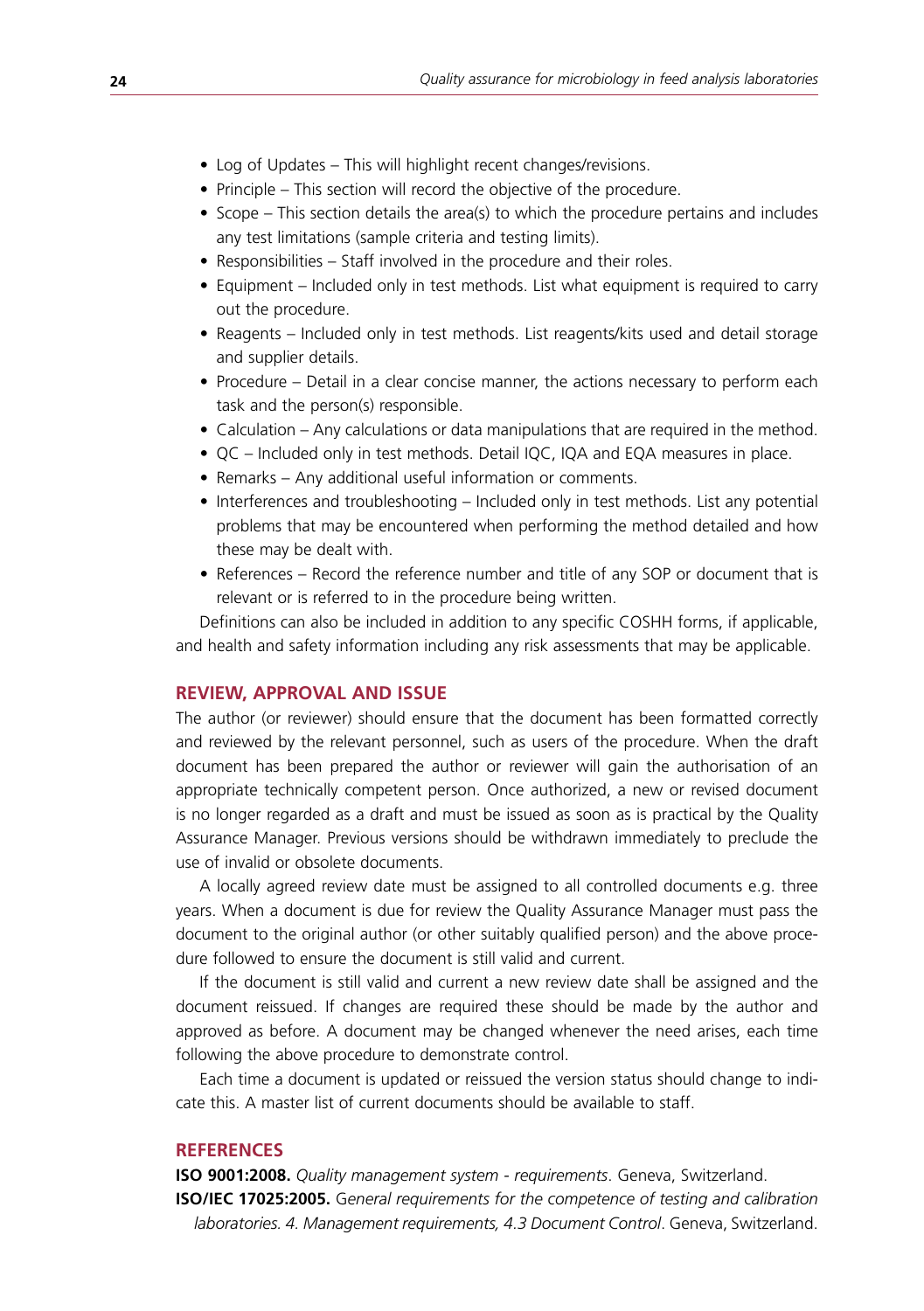# **Equipment – maintenance and service**

# **Principle**

The purpose of this procedure is to define the responsibilities and procedures for recording all equipment maintenance, calibration and identification and to ensure that critical equipment used for microbiological testing is capable of achieving the accuracy required.

# **Scope**

This procedure applies to all critical equipment used in the provision of microbiological results.

# **Responsibilities**

- **Laboratory Analysts** Must carry out routine maintenance and servicing that is required and that they are trained to perform.
- Laboratory Manager/Director Must ensure that all necessary maintenance and servicing is carried out by suitably qualified and trained staff or subcontractors.
- **• Quality Assurance Manager** Must ensure all staff comply with the requirements of this procedure by way of internal audits.

Only trained personnel must use laboratory equipment and procedures must be in place which document the storage, use and planned maintenance of all laboratory equipment.

# **Procedure**

Equipment Records (Asset Register)

It is the responsibility of Laboratory Analysts to ensure that each item of critical equipment and any software used for testing and internal calibrations are uniquely identified and logged on the Asset Register.

The Laboratory Manager/Director is responsible for maintaining records of each item of equipment and its software significant to testing and internal calibration activities. The records maintained for each item of equipment include the following as a minimum:

- the unique identity of the equipment and any software;
- the manufacturer's name, equipment model, serial number (or equivalent);
- checks of the equipment's compliance with the specifications required;
- the current location (where appropriate) and contact;
- the manufacturer's instructions or user quide at point of use, or it's location is referenced;
- results and certificates of all calibrations, maintenance and safety checks and the due date of the next such check;
- any faults, malfunctions, modifications, damage or repairs to the equipment; and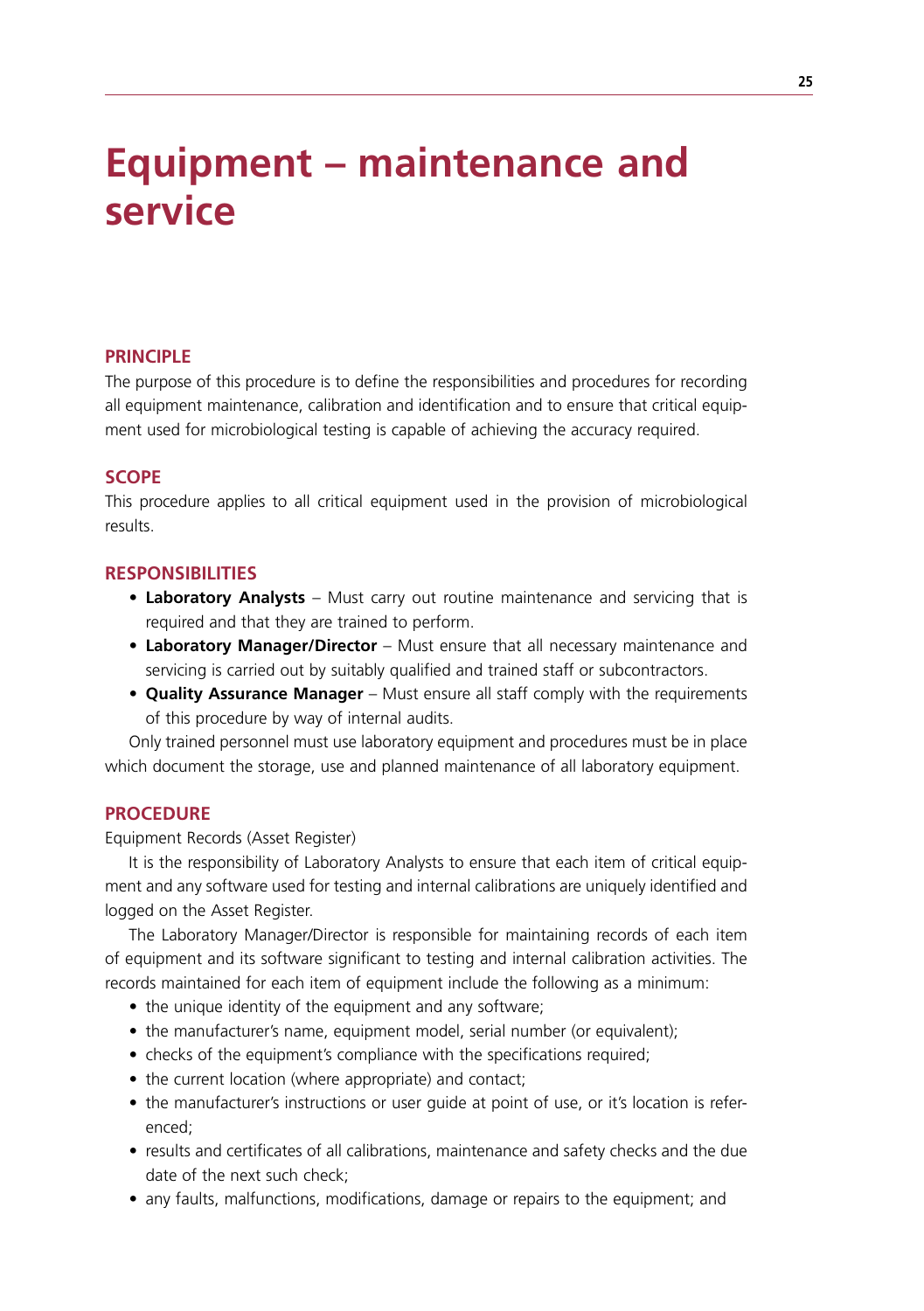• any defective equipment will be identified as such so as to prevent its use until it is repaired.

### **Calibration Status of Equipment**

Equipment must be checked, and evidence documented, that it meets required specification before being put into service. The laboratory must have a documented programme of calibration for laboratory equipment.

Equipment requiring calibration will be calibrated and labelled by authorized and appropriately trained personnel, as evidenced in individual training records. Such equipment will be labelled with the unique identification assigned by the laboratory and will state the date of calibration and the date the next calibration is due.

Where it is not practical/feasible to label individual items of equipment with the calibration status the (e.g. glass pipettes) information regarding the date of calibration and the calibration due date will be readily available to operators.

### **Equipment Checks**

The frequency and nature of any intermediate checks required to maintain confidence in the calibration status of equipment are detailed below.

### **Correction Factors**

Correction factors required as a result of equipment calibrations will be documented and applied to software used for calibration purposes or stated on individual items of equipment. Only corrected data should be recorded.

## **Calibration and Monitoring of Equipment**

The frequency of calibration and performance verification shall be determined by documented experience and be based on the need, type and previous performance of the equipment. The period between calibration and verification shall be shorter than the time the equipment has been found to drift outside accepted limits.

The following is a list of typical equipment found in a microbiology laboratory. It details recommended calibration, monitoring and certification that the laboratory should consider.

# **Autoclaves**

- **• Calibration:** Annual.
- **Monitoring:** Chart Recorder and/or Browne's Tube. Regular (six monthly or three monthly service by approved service agent).
- **• Certificate:** External Certificate of Calibration.
- Refer to specific Autoclave SOP for operating instructions, time and temperature tolerances (see 'Use of autoclaves' SOP).

# **Automatic Pipettes**

- **• Calibration:** 3 monthly intervals (where less frequent calibration will suffice, the laboratory will provide documented evidence of 'fitness for purpose' of amended frequency).
- **Monitoring:** Monthly calibration check (spot check on single pipette).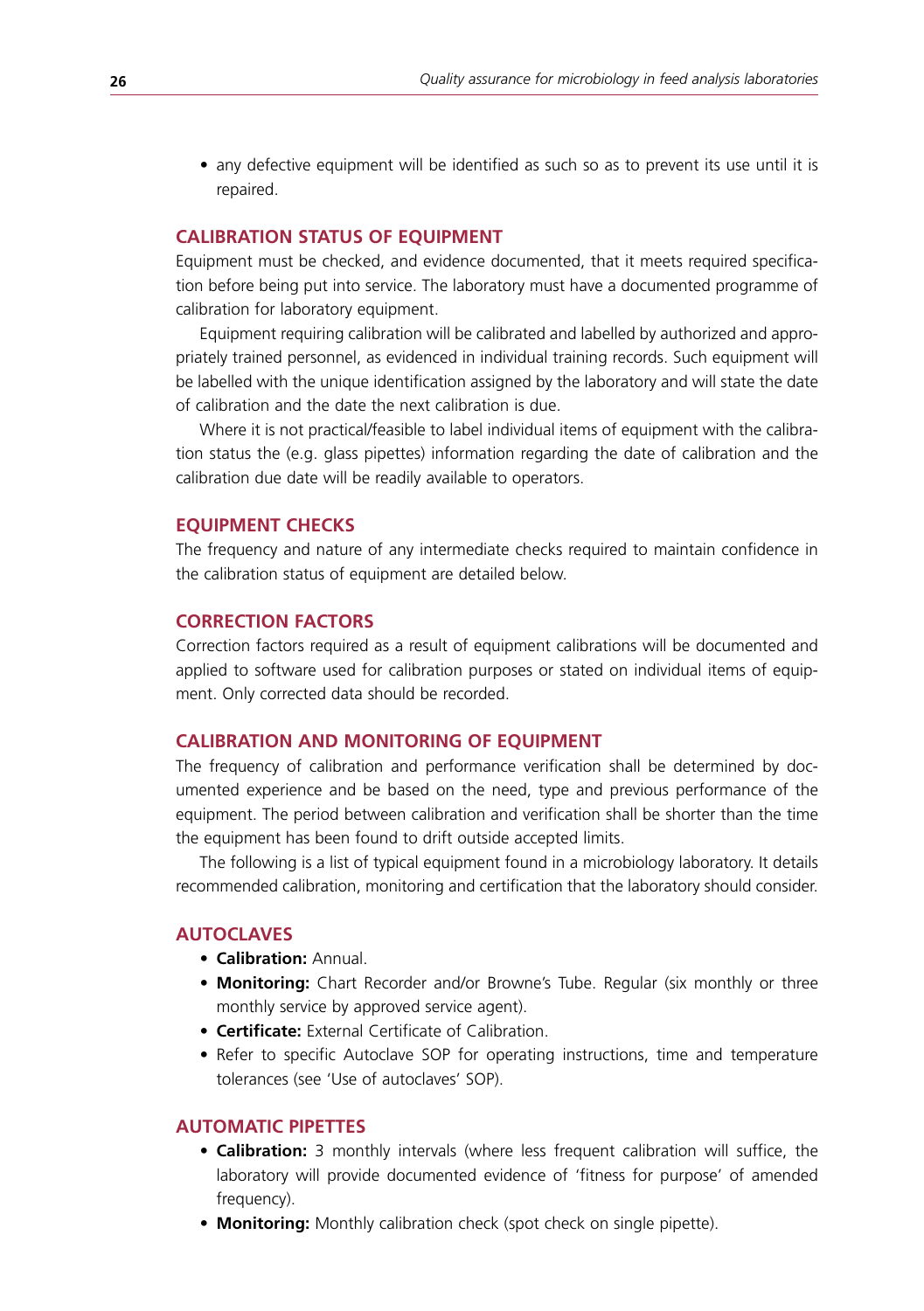**• Certificate:** Internal Calibration using recognized method.

(See 'Use of pipettors' SOP).

# **Balances/Check Weights**

- **• Calibration:** Annual.
- **Monitoring:** Check weights on a 'before use' basis.
- **• Certificate:** External Certificate of Calibration.

Any correction factors to be applied to check weights are determined at the annual calibration of balances and are documented and clearly displayed where required. (See 'Use of balances' SOP).

# **Dispensers**

- **• Calibration:** 3 monthly intervals (where less frequent calibration will suffice, the laboratory will provide documented evidence of 'fitness for purpose' of amended frequency).
- **• Monitoring:** as appropriate to use.
- **• Certificate:** Internal Calibration.

(See 'Use of pipettors' SOP).

## **Volumetric Glassware**

- **• Calibration:** Annual gravimetric to required tolerance.
- **• Monitoring:** Visual checks.
- **• Certificate:** Internal Calibration.
- **• Verification:** Should not be necessary for glassware that has been certified to a specific tolerance.

(See 'Microbiology laboratory glassware' SOP).

### **pH Meters**

- **• Calibration:** Before each use with appropriate calibration buffers (i.e. pH 4, pH 7 and pH 10).
- Buffers should be stored in appropriate conditions with expiry date assigned.
- For details on specific pH meter operation, calibration and adjustment refer to manufacturers' instructions.

(See 'Use of pH meters' SOP).

# **Thermometers/Thermocouples**

- **• Calibration:** Annual and traceable to national/international standards for temperature.
- **• Monitoring:** Visual checks.
- **• Certificate:** Internal Calibration using a certified reference thermometer.

Correction factors to be applied are detailed on each unit where the correction factor determined could invalidate test results. Reference thermometers/thermocouples require full traceable re-calibration at least every five years.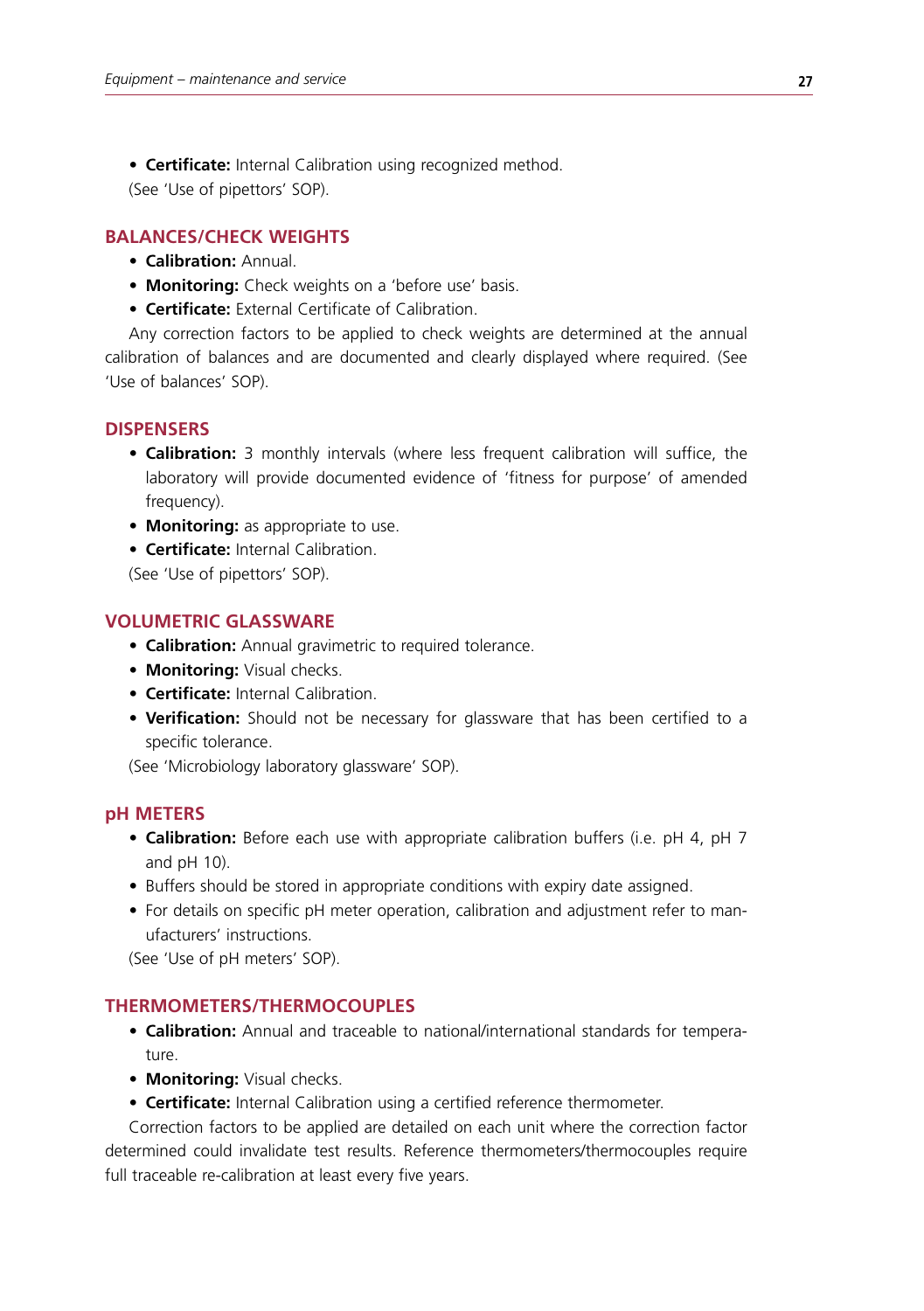# **Timers**

- **• Calibration:** Annual with calibrated timer or national time signal.
- **• Monitoring:** Visual checks/replace battery.
- **• Certificate:** Internal Calibration.

#### **Centrifuges**

- **Service:** Annual with external service agent (traceable calibration or check against independent tachometer, as appropriate).
- **• Monitoring:** Visual checks/routine cleaning.
- **• Certificate:** Annual service.

# **Microscopes**

- **Service:** Annual with external accredited service agent.
- **• Monitoring:** Visual checks/routine cleaning.
- **• Certificate:** Annual service.

# **Temperature controlled equipment (Fridges, Freezers, Waterbaths, Ovens and Incubators)**

- **Service:** Annual for low temperature (e.g. -80 °C) freezer and for any associated gas pressure systems for such freezers or  $CO<sub>2</sub>$  incubators.
- **Monitoring:** Daily temperature checks/routine cleaning. Electronic monitoring systems may be used which will alert staff when a temperature goes outside a pre set range. Alternatively a minimum/maximum thermometer can be used which can be reset at the start of every working day. The laboratory must ensure that the minimum and maximum temperatures recorded do not go out with the range stated for the item of equipment.
- **• Certificate:** Annual service/gas pressure system check if appropriate.

When a new temperature controlled item of equipment is put into service or an existing item of equipment is moved from one location to another, or has major maintenance or repair work done, it must be validated (or profiled). This is done by monitoring that the desired temperature is attainable and consistent at various points within the item of equipment. If an item of equipment has an area within it where the desired temperature is not attainable, or can not be maintained, this area must be precluded from use. This validation work must be repeated at least every two years.

Fridges, freezers, waterbaths, ovens and incubators should be cleaned regularly at time periods determined by the laboratory. Use of a biocide is recommended for waterbaths. (See 'Use of incubators and temperature controlled equipment' SOP).

#### **Microbiological Safety Cabinets (including laminar flow cabinets)**

- **Service:** Biannual with external accredited service agent.
- **• Monitoring:** Visual checks/routine cleaning.
- **• Certificate:** Biannual service.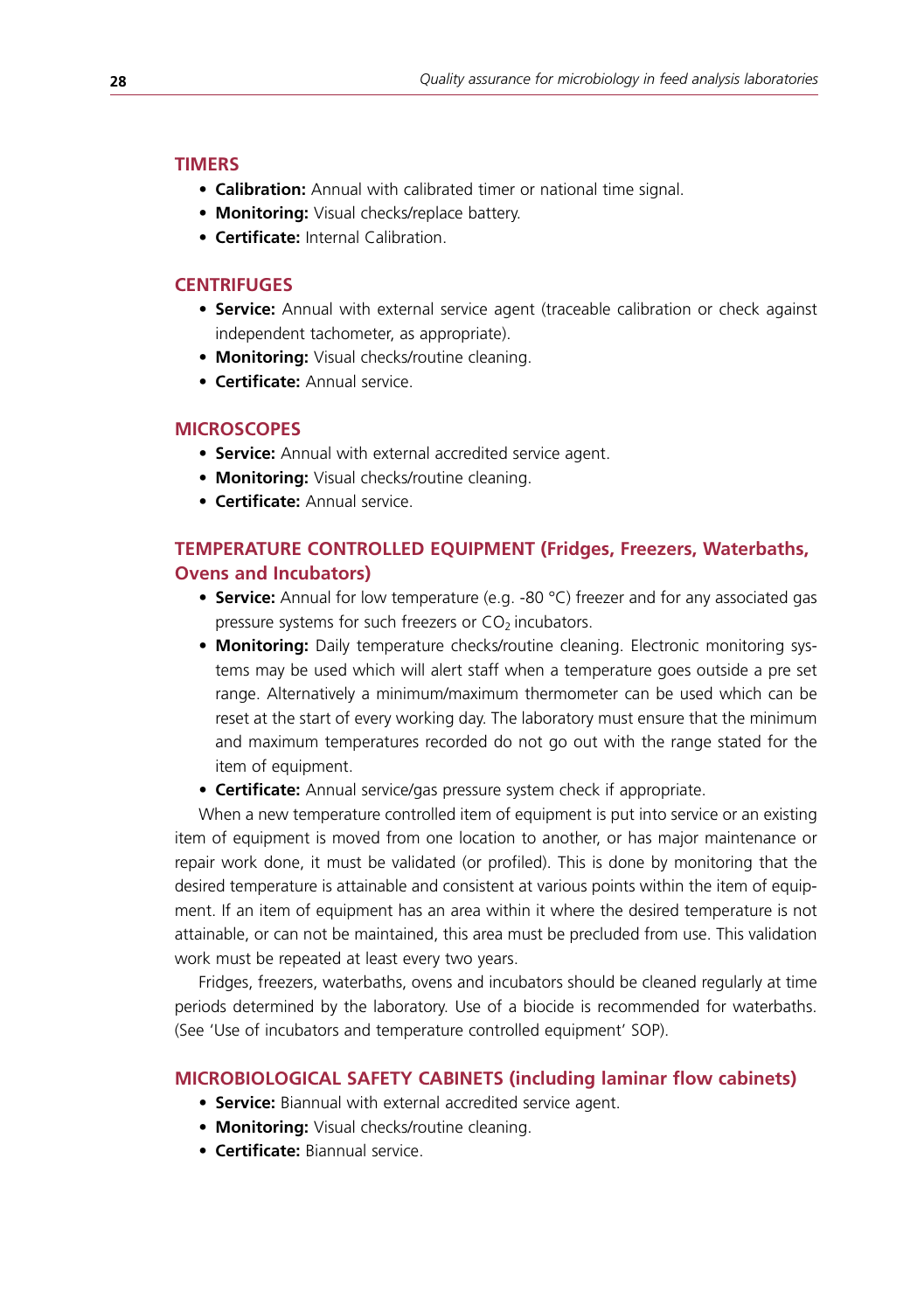#### **De-ionisers, stills and reverse osmosis (RO) units**

- **Service:** Annual with external accredited service agent.
- **• Monitoring:** Daily visual checks.
- **• Certificate:** Annual service.

#### **Anaerobic and microaerophilic jars/boxes**

- **• Service:** N/A.
- **Monitoring:** Visual check of seals before use and inclusion of control indicator.
- **• Certificate:** N/A.

#### **Movement of Equipment**

If equipment is moved from one location to another, this must be noted in the inventory/ asset register. It is the responsibility of the Laboratory Manager/Director at the receiving site to ensure equipment is fit for the intended purpose. The Laboratory Manager/Director will ensure that any servicing, maintenance and calibration required is carried out prior to use. Equipment records will be held with equipment and maintained at the receiving site.

# **Maintenance**

The laboratory must have a documented programme of maintenance for critical laboratory equipment. This should include cleaning, servicing, inspection for damage and be performed by competent staff or, where necessary, an appropriately qualified and accredited external service agent.

# **Definitions**

- **Calibration** Set of operations, which establish, under specified conditions, the relationship between values indicated by a measuring instrument, measuring system, or values represented by a material measure and the corresponding values of a reference standard.
- **• Calibration range** Specified range across which the instrument will be calibrated.
- **• Critical equipment** Any equipment that has a direct influence on test results.

### **References**

- **ENAC.** 2004. *ENAC NT-04 Rev. 2 Junio 2004*. Caracterización de medios isotermos. Madrid, Spain.
- **European co-operation for accreditation.** 2002. *EA-04/10 Accreditation for microbiology laboratories EA-04/10 G: 2002*. Paris, France
- **ISO/IEC 17025:2005.** *General requirements for the competence of testing and calibration laboratories. 5.5 Equipment*. Geneva, Switzerland.
- **UKAS.** 2006. *LAB 14 Calibration of weighing machines*. UKAS publication ref Lab 14 edition 4, November 2006. Feltham, UK.
- **UKAS.** 2009. *LAB 15 Traceability: Volumetric apparatus*. UKAS publication ref Lab 15 edition 2, June 2009. Feltham, UK.
- **UKAS.** 2012. *LAB 11 traceability of temperature measurement: platinum resistance thermometers, liquid-in-glass thermometers and radiation thermometers*. UKAS publication ref Lab 11 edition 4, November 2012. Feltham, UK.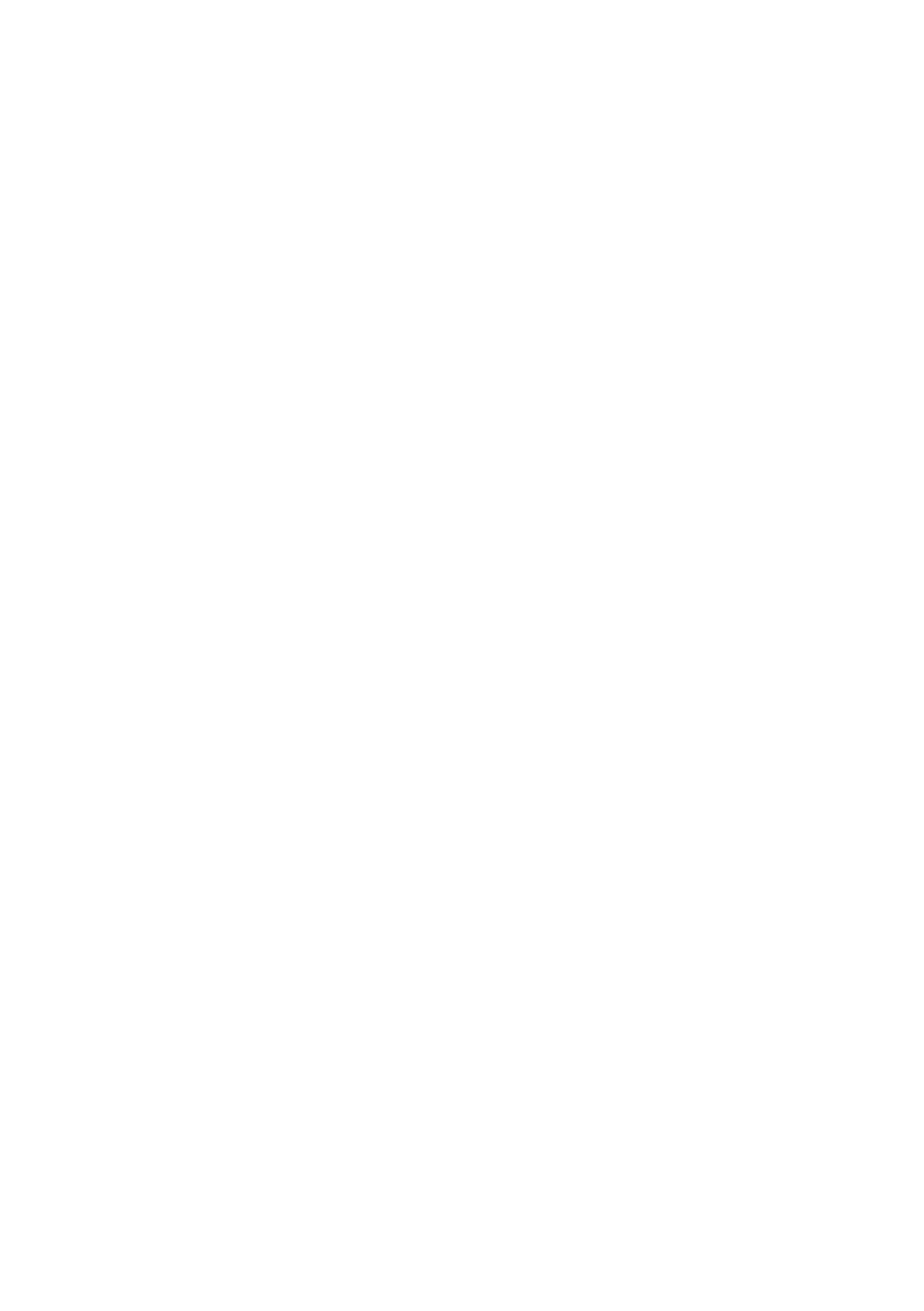# **Reporting microbiological results**

# **Principle and Scope**

The purpose of this procedure is to define the process, which ensures that the results of testing are reported accurately, clearly, unambiguously and objectively to the customer.

Results reported should be in accordance with any specific instructions detailed in the test methods (SOPs) to ensure that any necessary detail regarding testing activities are included and that results are reported consistently in a standard format.

# **Responsibilities**

- **• Laboratory Manager/Director** Must ensure that the results are reported accurately, clearly, unambiguously and objectively to the customer and in accordance with any specific instructions detailed in the test methods. The Laboratory Manager/Director may provide appropriate staff with the authority to report results on his/her behalf.
- **• Laboratory Analysts** It is the responsibility of all staff with the authority for reporting test results to ensure that the results are reported accurately, clearly, unambiguously and objectively to the customer and in accordance with any specific instructions detailed in the test methods.
- **• Quality Assurance Manager** It is the responsibility of the Quality Assurance Manager to ensure that the requirements of this procedure are met by way of regular internal audits.

### **Procedure**

Test reports must include all information requested by the customer and the necessary information required for the interpretation of the results.

### **Interpretation of test results**

In addition and where necessary for the interpretation of test results, authorized laboratory personnel must ensure that the following information is listed in test reports:

- deviations from, additions to, or exclusions from the agreed test method;
- relevant information on specific sample conditions which may affect results. This should include, if applicable, a statement that results are not validated due to the submission of insufficient sample for analysis but where a pro-rata test has been performed;
- where relevant, a statement of compliance or non-compliance with requirements and/or specifications;
- where applicable, a statement on the estimated uncertainty of measurement;
- where appropriate and required, opinions and interpretations;
- additional information which may be required by specific methods, clients or groups of customers;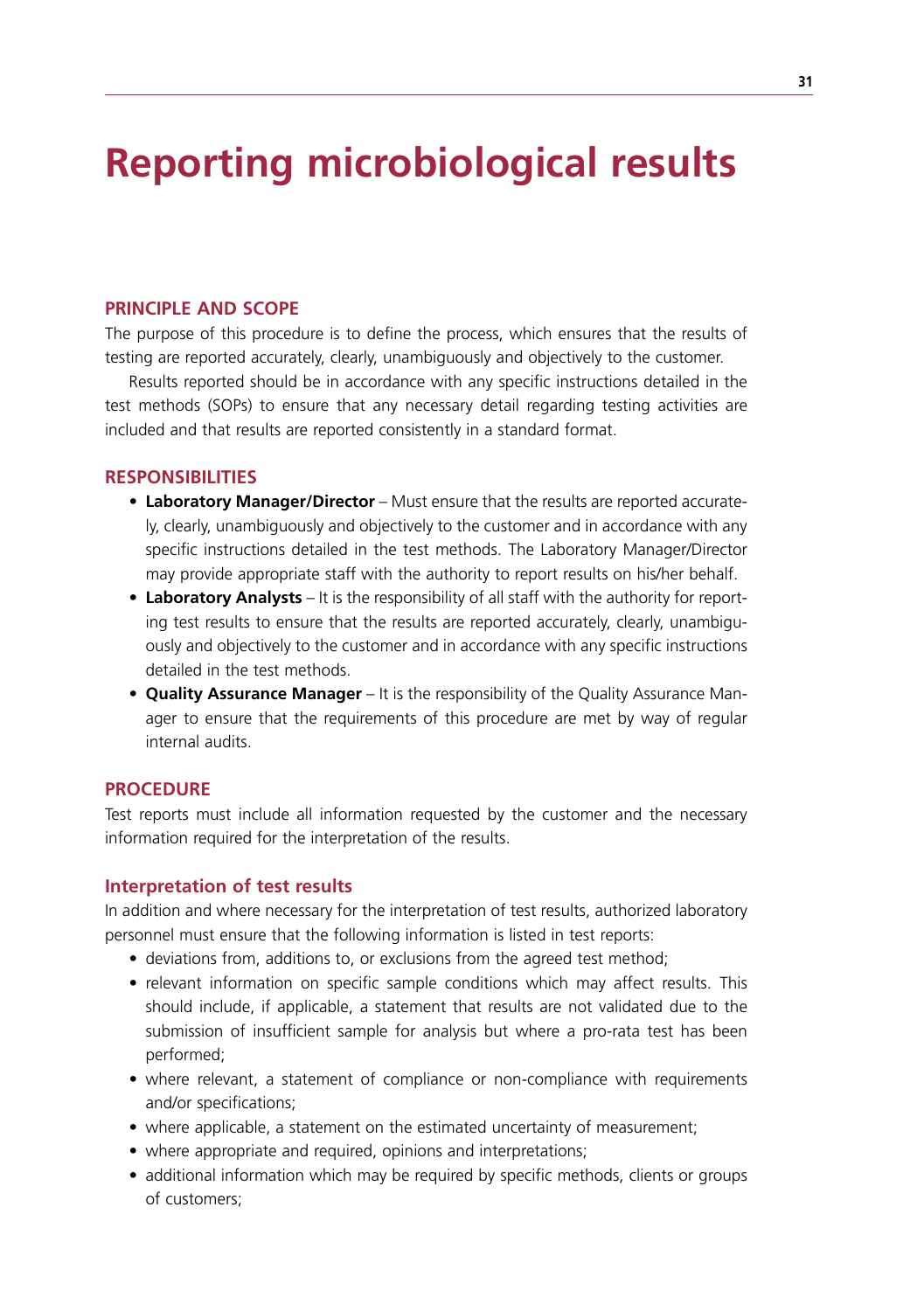- details of sampling date, sample receipt date and date of analysis; and
- indication that the test results refer to the received sample, but not to the feed stock.

The interpretation of test results provided to customers must be clearly marked as such in test reports.

Opinions and interpretations included in a microbiology laboratory test reports may include the following:

- an opinion on the statement of compliance/noncompliance of the results with requirements;
- fulfilment of contractual requirements;
- recommendations on how to use the results; and
- quidance to be used for improvements.

Where it is appropriate to communicate additional opinions and interpretations not included in laboratory report, by direct dialogue with the customer the reporting officer must ensure that such dialogue is documented and retained in the relevant customer files.

#### **Test reports from subcontractors**

It is the responsibility of laboratory personnel receiving test results from subcontractors to ensure that the results are reported to the customer.

It is the responsibility of laboratory personnel authorized to report test results to ensure that results provided by subcontractors are clearly identified as such on test reports.

## **Electronic transmission of results**

Test results may be provided to clients by post (mail), fax, telex, e-mail, telephone, and internet or by any other electronic means. Regardless of the method used to communicate the results the requirements of the Quality Management System must be fulfilled.

#### **Format of test reports**

It is the responsibility of laboratory personnel authorized to report test results to ensure that test data is presented in such a way as to minimize the possibility of misunderstanding by the customer and that the format of the report is such to prevent the possibility of addition or removal of pages or otherwise tampering with the information.

Where further results will be issued for a sample the test reports will be referred to as 'interim' prior to the 'final' report. Individual interim reports will be identifiable by report date.

#### **Amendments to test reports**

Should amendments be required to a test report after issue such amendments will only be made by the Laboratory Manager/Director or laboratory personnel authorized to report test results and in the form of a further document, or data transfer which includes the statement

'Supplement to test report, reference number….…', or an equivalent form of wording as appropriate.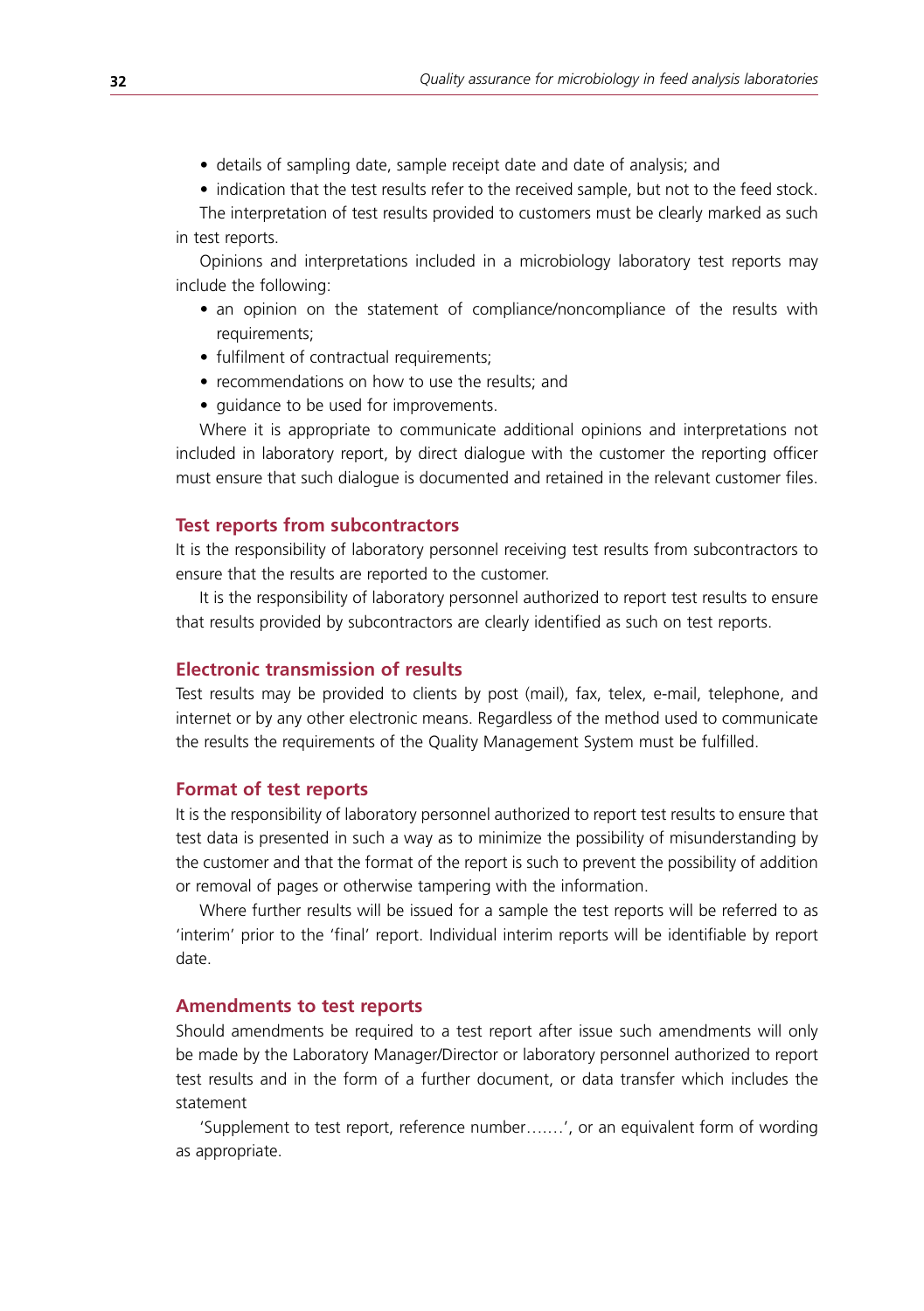# **Retest policy**

Retesting or repeat testing of any sample(s) must always be undertaken where internal quality control results do not meet the expected criteria. In addition, on occasions where the IQC criteria are satisfactory but the results do not conform to expected results from the history provided retesting may be applicable.

The result of the retest should be compared with the original result, to ensure that it is similar, i.e. within the standard acceptance criteria for the test in question, before being reported to the customer.

In the unlikely event of the repeat test result being significantly different from the original, a further repeat test (or tests) should be performed until two consecutive similar results are obtained. This result must then be reported to the customer and an investigation conducted into the cause of the anomalous result(s).

# **Use of the accreditation mark**

The appropriate accreditation mark must only be used on appropriate laboratory reports. It must not be used on reports where there are no tests covered by the scope of accreditation. If there is a mixture of accredited and non accredited results contained in a laboratory report the non accredited results must be identified clearly.

#### **References**

**European co-operation for accreditation.** 2002. *EA-04/10 Accreditation for microbiology laboratories EA-04/10 G: 2002*. Paris, France

**ISO/IEC 17025:2005.** *General requirements for the competence of testing and calibration laboratories. 5.10 Reporting the results*. Geneva, Switzerland.

**UKAS.** 2009. *LAB 1 Reference to accreditation for laboratories*. UKAS publication ref Lab 1 edition 5, August 2009. Feltham, UK.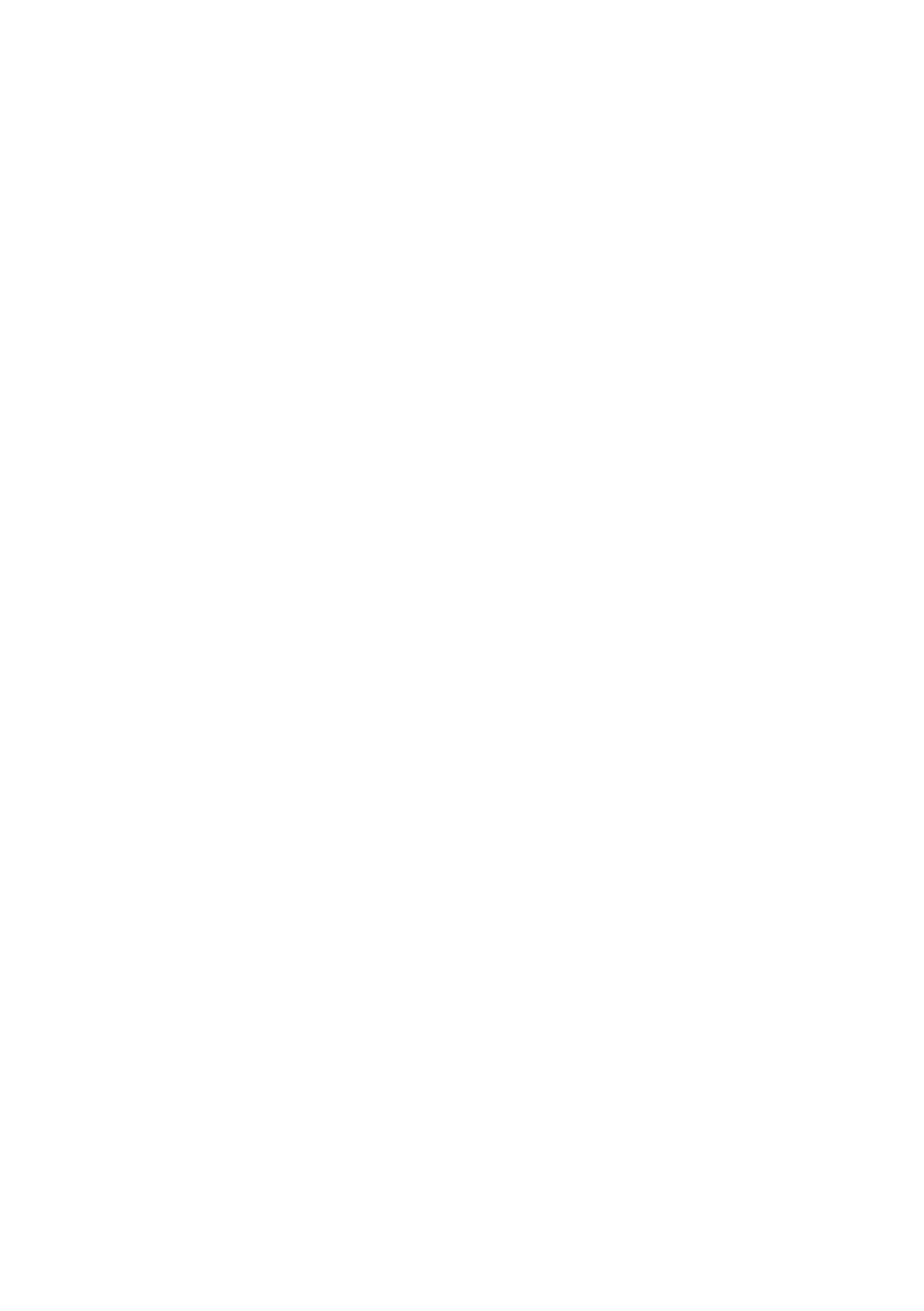# **Traceability of results**

# **Principle and Scope**

The purpose of this procedure is to ensure that all equipment, including equipment for subsidiary measurements (e.g. for measuring environmental conditions) having a significant effect on the accuracy or validity of test results, calibration or sampling is calibrated before use and that such calibrations are traceable to the International System of Units (SI) (Système international d'unités) where possible. This is to ensure that appropriate standards and reference materials are used in the calibration of equipment required for testing.

This procedure applies to any laboratory equipment used in the provision of testing services and requiring calibration.

#### **Responsibilities**

- **Laboratory Analysts** Must carry out routine calibration that is required and that they are trained to perform before using an item of equipment.
- **• Laboratory Manager/Director** Must ensure that all necessary calibration is carried out by suitably qualified and trained staff or subcontractors and is traceable to SI units.
- **• Quality Assurance Manager**  Must ensure all calibrations are traceable to SI units by way of routine internal audit(s).

# **Procedure**

Calibrations performed in the laboratory are traceable, where the concept is applicable, through an unbroken chain of calibrations or comparisons to the International System of Units (SI). The link to SI units may be achieved by reference to national measurement standards. If calibrations are being carried out by an external service agent the Laboratory Manager/Director must ensure that the calibrations are traceable to SI units (e.g. accredited to ISO/IEC 17025:2005).

It is the responsibility of the Laboratory Manager/Director to ensure that internal calibrations are performed using appropriate reference standards and reference materials.

There are certain calibrations in the laboratory that cannot be strictly made in SI units. In such instances calibration provides confidence in measurements by establishing traceability to appropriate measurement standards such as:

- The use of certified reference materials (if available) provided by a competent supplier to give reliable characterisation of a material.
- The use of specified methods and/or consensus standards that are clearly described and agreed by all parties concerned.

It is the responsibility of the Laboratory Manager/Director to ensure participation in suitable programmes of inter-laboratory comparisons and proficiency schemes where possible.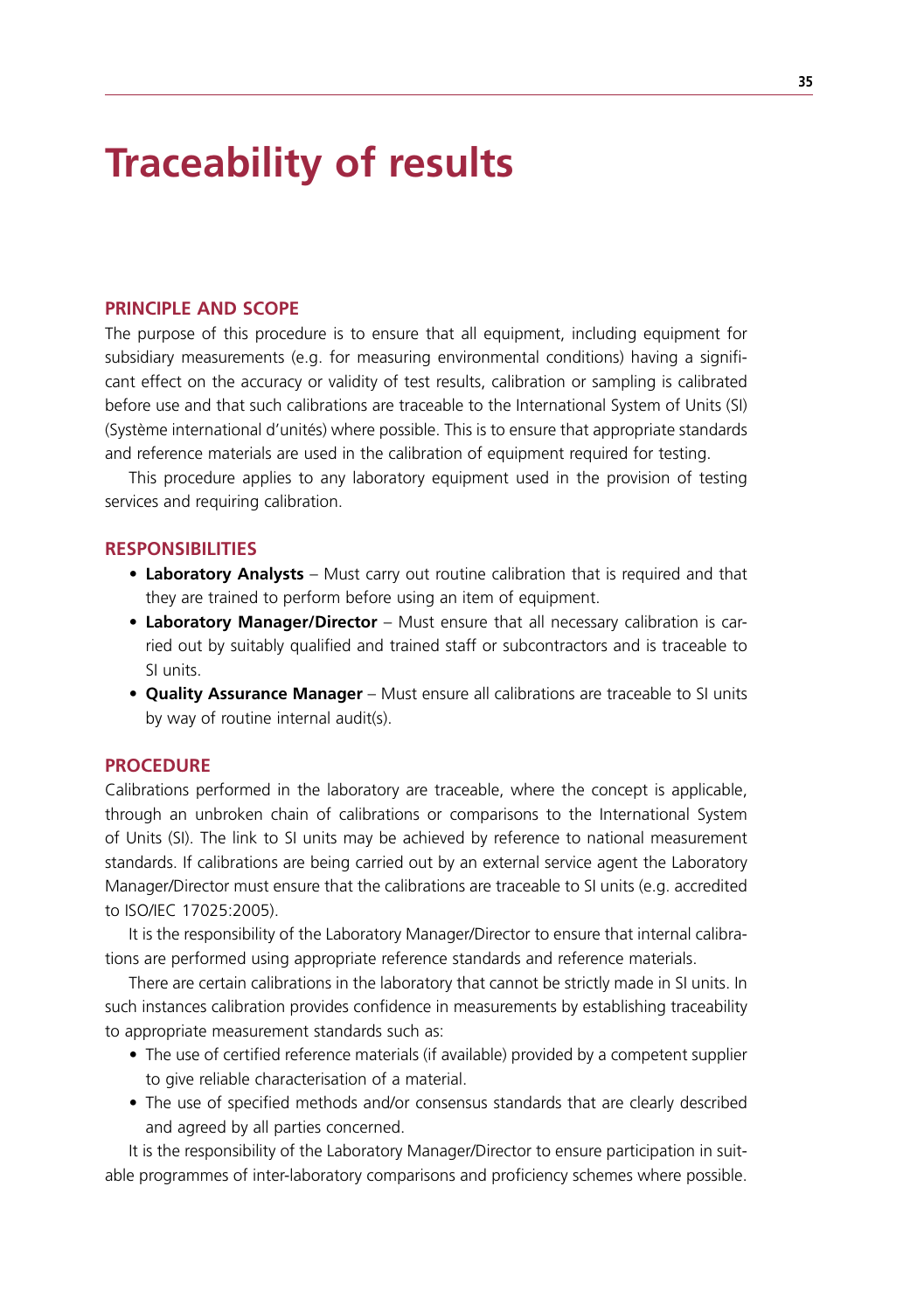# **Reference standards**

Reference standards are calibrated by an external calibration laboratory capable of providing traceability to SI units of measurement.

It is the responsibility of the Laboratory Manager/Director to ensure that any reference standards used in the laboratory are traceable (where possible) to SI units of measurement or to certified reference materials. Laboratory Analysts must ensure that any internal reference materials are verified by comparison with certified reference materials.

Reference standards should be subject to intermediate checks to verify the calibration status of such standards.

Reference standards must be handled, stored and transported to the calibration laboratory to prevent damage, protect their integrity and to ensure confidence in their calibration status.

#### **Reference materials**

Reference materials should be traceable to SI units of measurement, where possible, or to certified reference materials. Any internal reference materials used should be checked for accuracy as far as is practicable.

Reference materials should be handled, transported and stored in accordance with suppliers' and manufacturers' instructions to prevent contamination or deterioration and to protect their integrity.

Liquid in glass reference thermometers are calibrated at least every 5 years and digital reference thermometers are calibrated at least every 2 years. Calibration certificates are provided by the calibration laboratory and should be maintained on file.

The laboratory ensures traceability to SI units for temperature measurement by maintaining and using calibrated liquid in glass and digital thermometers for internal calibration purposes only (i.e. using these calibrated thermometers to calibrate others within the laboratory). The reference thermometers (digital and liquid in glass) maintained in the laboratory are subject to annual ice-point calibrations (using crushed ice) to ensure confidence in their calibration status. If a thermometer does not have  $0.0 \degree C$  on its scale an alternative to the ice point check is to check the thermometer at its normal operating temperature against a calibrated thermometer. Any uncertainty applicable to the reference thermometer must be taken into account when calibrating thermometers in the laboratory and included in the tolerances.

The laboratory should hold a set of traceable check weights of suitable weights (i.e. weights that are representative of the routine work that will be undertaken in the lab using balances). These check weights should be stored in a closed container when not in use and only handled using forceps or lint free gloves or tissue. At the annual service of laboratory balances the check weights can be weighed immediately after the service, their weights recorded and even if a slight drift is detected they may still be used and regarded as traceable to SI units. It should be ensured that if any drift has been detected that the revised weight is always assigned to that individual check weight.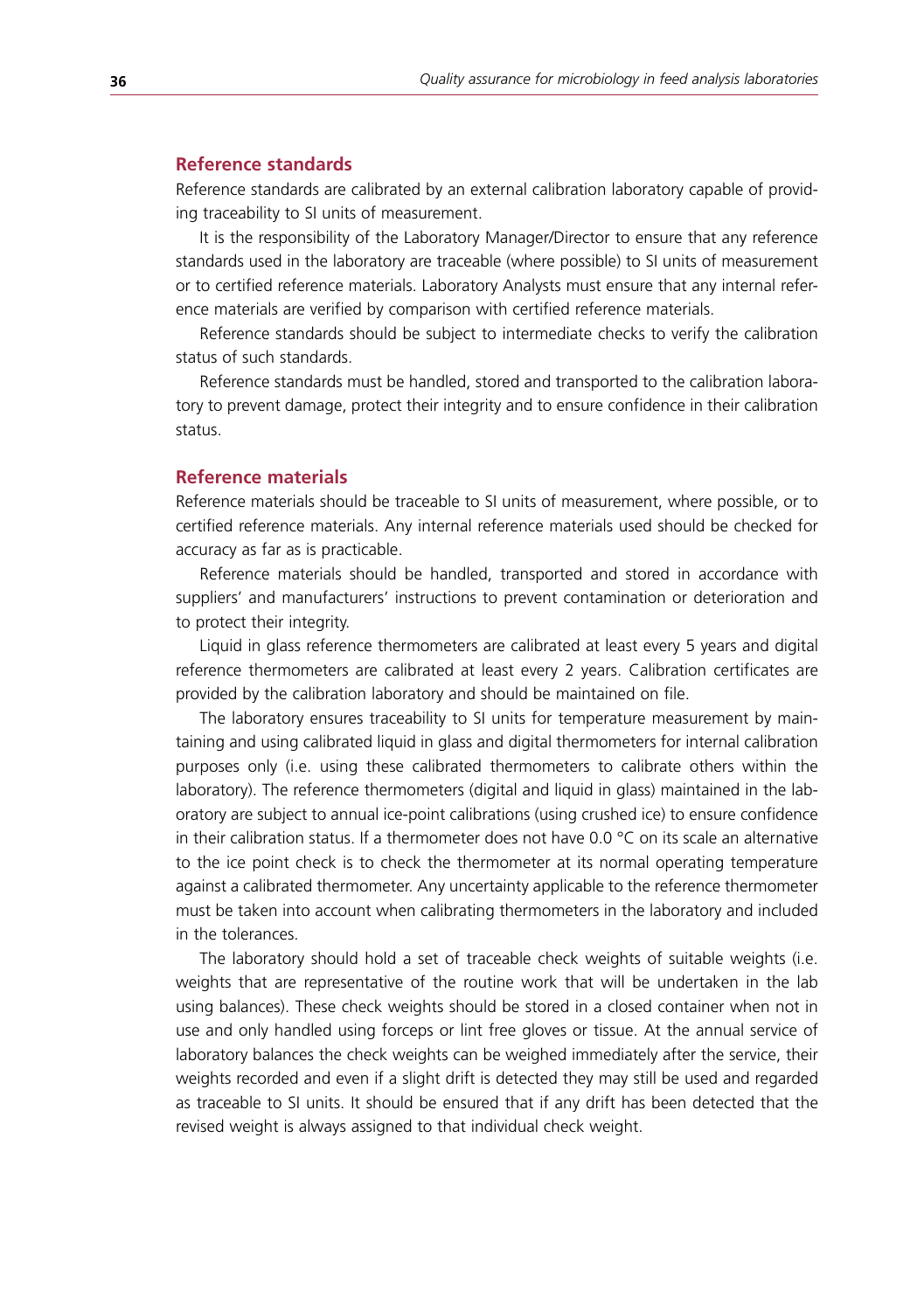# **References**

- **European co-operation for accreditation.** 2002. *EA-04/10 Accreditation for microbiology laboratories EA-04/10 G: 2002*. Paris, France.
- **ISO/IEC 17025:2005.** *General requirements for the competence of testing and calibration laboratories. 5.6 Measurement traceability.* Geneva, Switzerland.
- **UKAS.** 2006. LAB 14 *Calibration of weighing machines*. UKAS publication Lab 14 edition 4, November 2006. Feltham, UK.
- **UKAS.** 2012. LAB 11 *Traceability of temperature measurement: platinum resistance thermometers, liquid-in-glass thermometers and radiation thermometers*. UKAS publication Lab 11 edition 4, November 2012. Feltham, UK.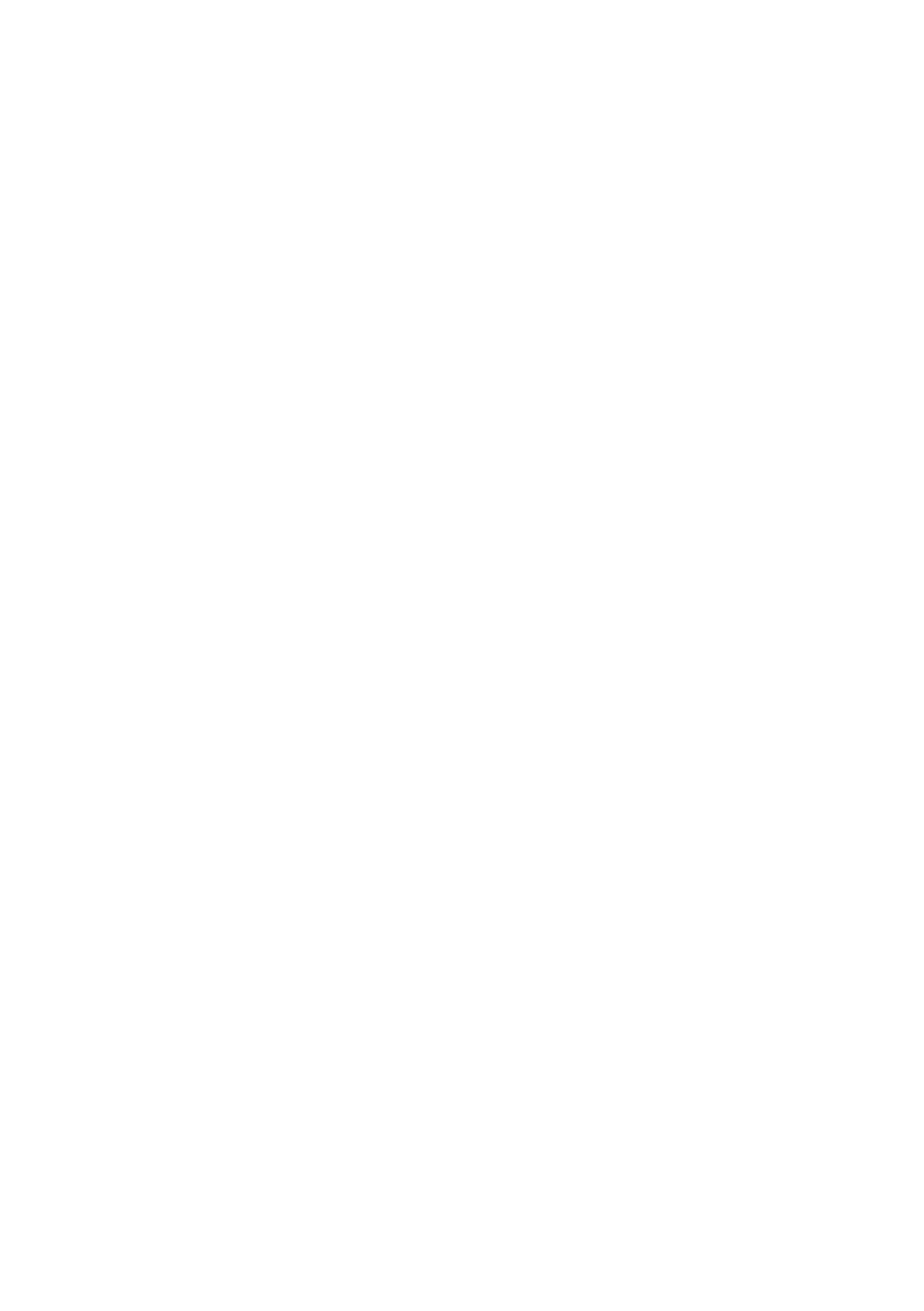# **Proficiency testing**

# **Purpose and Scope**

The purpose of this procedure is to ensure participation in relevant External Proficiency Schemes (External Quality Assurance (EQA)) or inter-laboratory QA Schemes (IQA) at appropriate frequency and to review all external QA results, ensuring that any unsatisfactory results are identified and appropriate action taken. This ensures the independent verification of the validity of the test results.

This procedure applies to all test procedures in the laboratory.

## **Responsibilities**

- Laboratory Analysts Examines EQA or IQA samples regularly (as stipulated in any local schedule) ensuring that they are tested as routine samples and that their competency is kept up to date.
- **• Laboratory Manager/Director** Devises a schedule of participation in EQA and IQA schemes for all staff and ensures that all Laboratory Analysts involved in testing participate in EQA and/or IQA schemes to demonstrate compliance with the Quality Management System and maintain competency.
- **• Quality Assurance Manager** Records EQA/IQA data in such a way that any trends are detectable and results are reviewed regularly. Where EQA/IQA results are outside of pre-defined criteria an investigation should be initiated to establish corrective and preventive actions (CAPA). It may be necessary to perform an impact assessment and consider recalling results and suspend testing depending on the outcome of this investigation.

# **Procedure**

The laboratory should participate in EQA Schemes appropriate to the range of tests performed. All EQA samples should be tested as routine samples to ensure that any results produced mirror those which would be reported to customers. EQA scheme providers should hold suitable accreditation (e.g. ISO/IEC 17043:2010 Conformity assessment - general requirements for proficiency testing).

If a suitable EQA scheme is not available an appropriate IQA scheme (Ring Trial) may be set up at regular intervals. Suitable samples (mock samples, previously tested samples or QC samples) may be distributed to laboratory staff for analysis with results collated and analysed by the Quality Assurance Manager in the same way as for EQA samples. Results should be validated before issue as quantitative results may change during storage.

These Ring Trials may be performed 'blind' with the Laboratory Analysts unaware that the sample is part of an IQA exercise. This produces a more accurate representation of how a genuine sample will be handled and processed.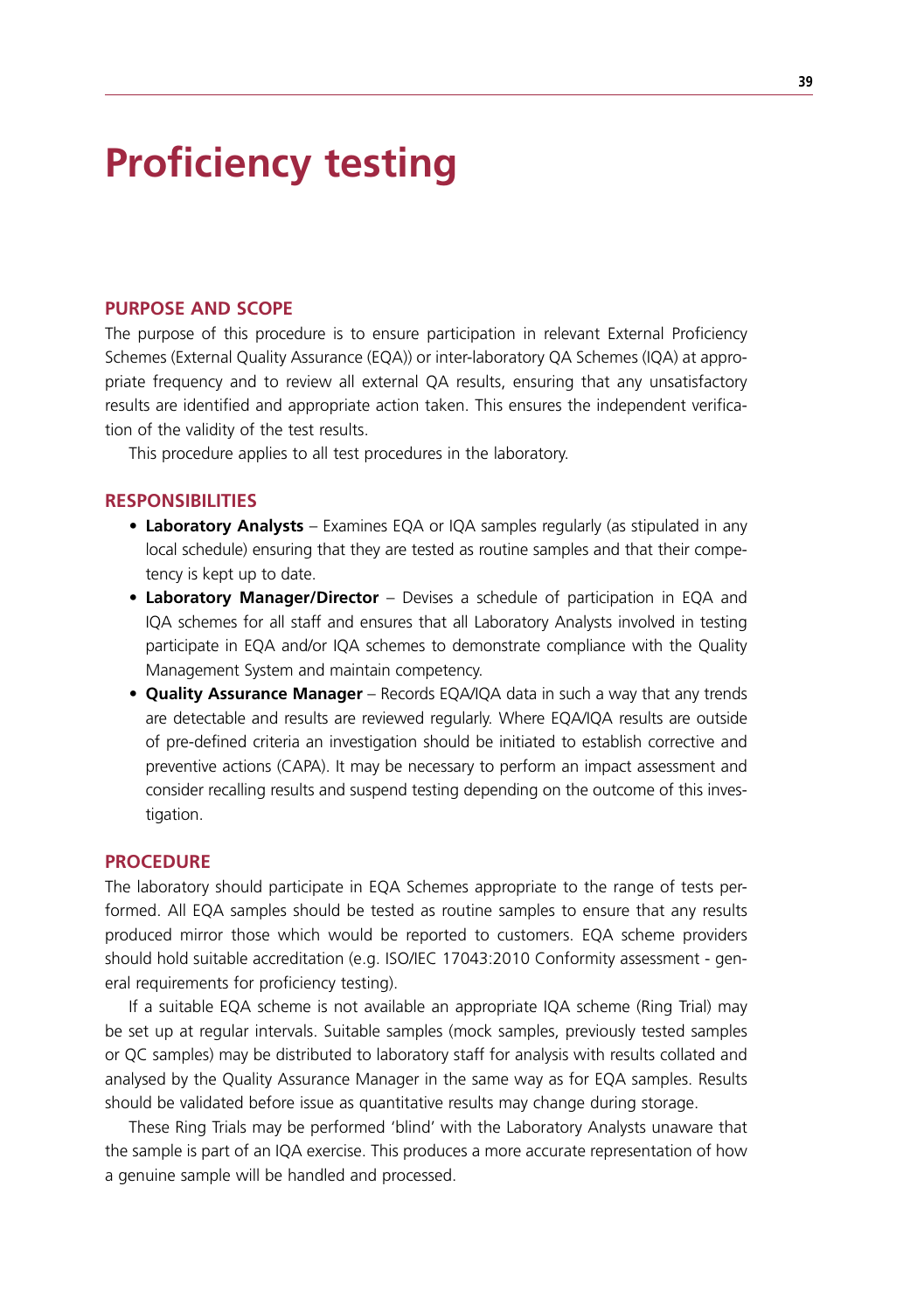The EQA scheme provider will provide a schedule for the distribution of samples. If a Ring Trial scheme is set up a schedule should be prepared which meets the needs of testing, the regularity of the distributions may be increased or decreased at the discretion of the Laboratory Manager/Director and Quality Assurance Manager and recorded appropriately with justification.

EQA/IQA material may be used for training and competency assessment but results should not be compiled in collaboration between operators in a way that routine samples would not be handled. If more than one operator participates in processing of an EQA/IQA sample for training purposes, it must be agreed beforehand which operator's results will be submitted so as not to compromise the integrity of the EQA/IQA exercise.

EQA/IQA material should be challenging to the operators to best provide evidence of competence.

In the event that the results are unacceptable immediate investigative action is required by the Quality Assurance Manager and/or designated personnel. The investigation should clearly identify and document the cause of failure and the remedial action taken. Such action may include retesting the original QA sample (if available and the condition is acceptable) or sourcing additional QA material from the Scheme provider.

The supervising Laboratory Analyst must advise the Laboratory Manager/Director and Quality Assurance Manager who will determine what action should be taken and whether testing should be suspended or recalled.

The action taken and the outcome of the investigation is documented and retained on file. The Laboratory Manager/Director and Quality Assurance Manager should monitor subsequent EQA/IQA returns to ensure that any remedial actions taken remain effective. The Laboratory Manager/Director and Quality Assurance Manager should assess any possible impact on similar testing carried out prior to the EQA/IQA failure and if necessary recall such work for retest as soon as is practicable.

The Quality Assurance Manager should monitor trends in the EQA/IQA results for laboratory samples (where appropriate). Trend analysis of numerical data (where possible) should be used to identify areas where preventive action may be required.

In the event that EQA/IQA results have been within specification, although there is an evident bias the Laboratory Manager/Director must ensure that such information is considered in the interpretation of test results.

Preventive action may result in test methods, user guides or procedures being amended. If appropriate equipment should be re-calibrated or serviced, reagents or test kits rechecked and staff training or retraining provided.

#### **References**

**European co-operation for Accreditation.** 2002. *EA-04/10 Accreditation for microbiology laboratories EA-04/10 G: 2002*. Paris, France.

**ISO/IEC 17025:2005.** *General requirements for the competence of testing and calibration laboratories. 5.9 Assuring the quality of tests and calibration results*. Geneva, Switzerland.

**ISO/IEC 17043:2010.** *Conformity assessment - general requirements for proficiency testing*. Geneva, Switzerland.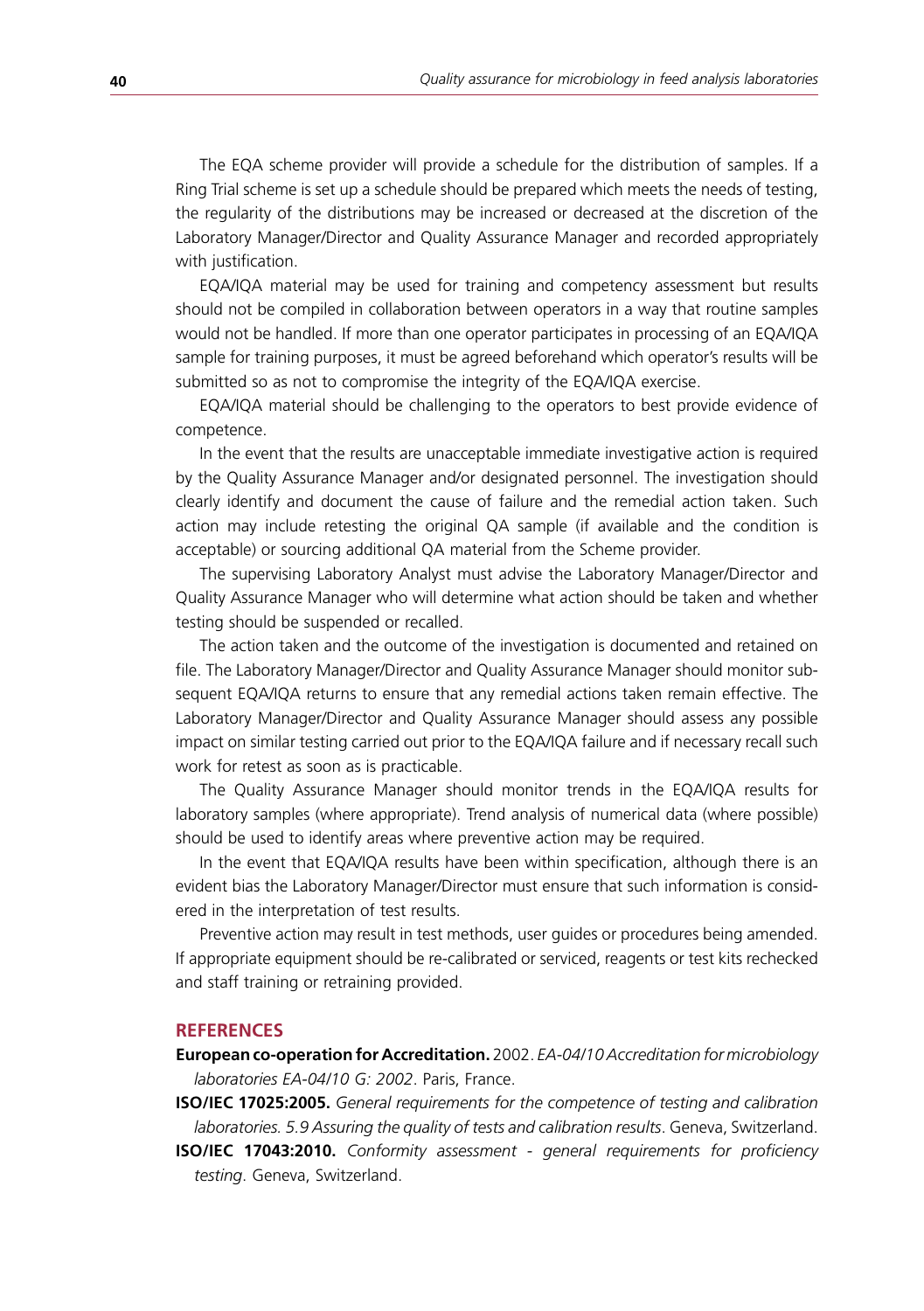# **Documentation and control of documents**

#### **Purpose and Scope**

The purpose of this procedure is to define the methods and responsibilities for the introduction, approval, review, amendment, and withdrawal of controlled documents.

Controlling documents prevents the possibility that different procedures for the same method are in use at any one time and that only the authorized method is used. The authorized method will be validated and reviewed to ensure it remains relevant. To further avoid the possibility of different procedures for the same method being in use at any one time personal laboratory notebooks and uncontrolled copies of documents should be prohibited.

Controlled documents may be any part of the Quality Management System including the Quality Manual, SOPs, User Guides, Logs or worksheets used in the laboratory.

This procedure applies to all controlled documentation within the Quality Management Systems. It may also apply to documentation within the Health and Safety Management System, Environmental Management System or general administration and management documentation.

# **Responsibilities**

- **Laboratory Analysts** To ensure that controlled documentation at point of use are current, valid, relevant and is the correct version.
- **• Laboratory Manager/Director**  To ensure all controlled documents are authorized for use and fit for purpose.
- **• Quality Assurance Manager** To facilitate the document control procedure, the correct issue, review and withdrawal of controlled documentation.

# **Procedure**

# **Introduction / Amendment of a controlled document**

Controlled documents can be written by any member of staff who is trained and competent in the procedure to which the document refers.

The originator will assign a unique document reference number obtained from the Quality Assurance Manager (this number should be in compliance with any existing system in operation).

A Change Control procedure will be managed by the Quality Assurance Manager and is a formal way of tracking any changes made to a controlled document. Any changes requested must be detailed, justified and approved by a technically competent person before implementation. The change control must be documented and retained by the Quality Assurance Manager. The procedure may be a simple computer spreadsheet.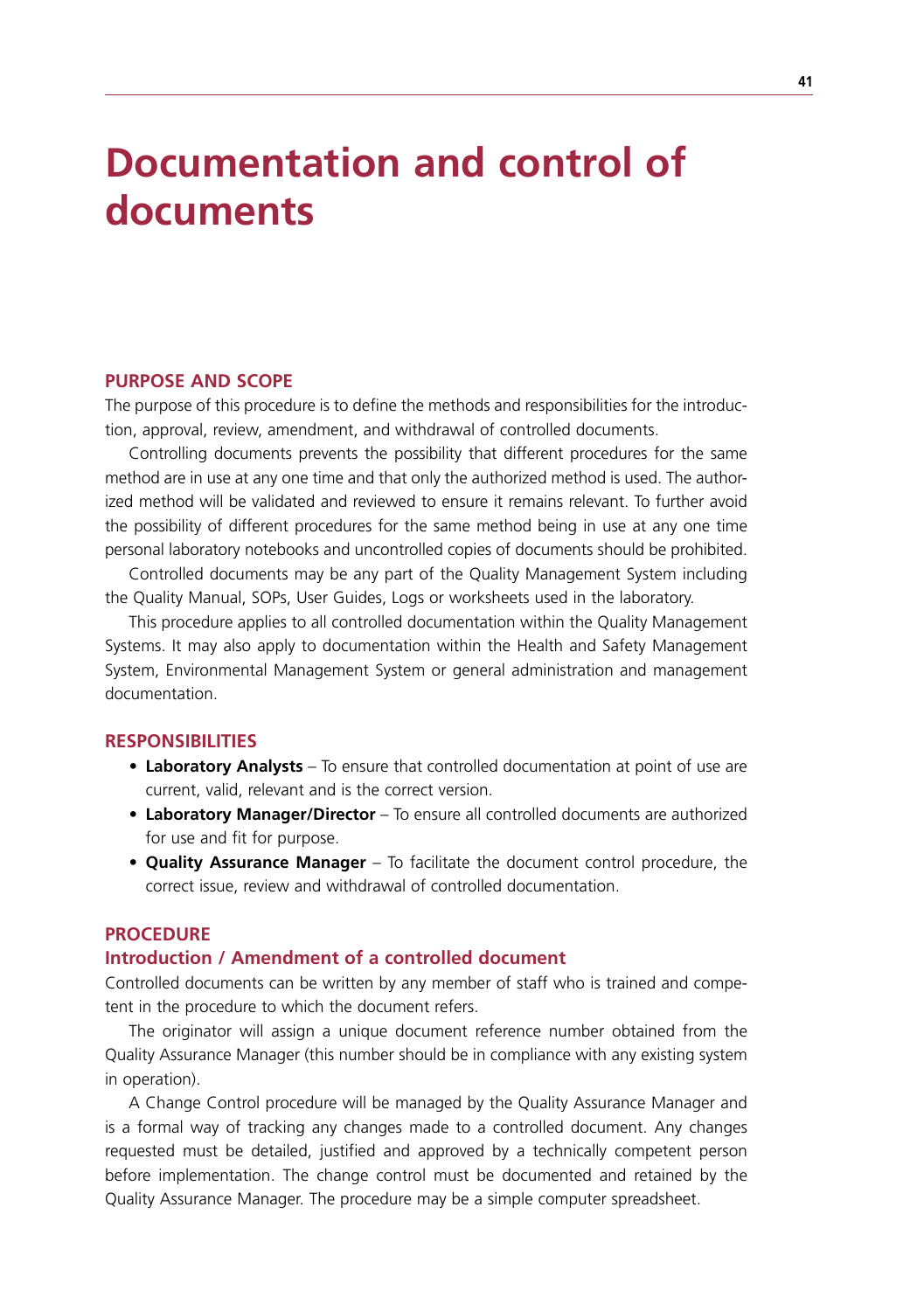The name of both the author and person authorising the document must be recorded in the header of the document. An 'effective date' and review date must also be assigned. A version number should be included to easily track the correct version of controlled documents and preclude the possibility of using an invalid or obsolete document.

It is advisable to include a 'Log of updates' in controlled documents to track changes made. This makes it easier to establish quickly what changes have been made when a document is re-issued. This can be a simple box included below the header where changes are summarized.

The Laboratory Manager/Director must ensure all appropriate staff who may use the controlled document are made aware of the new/revised document. These staff must familiarise themselves with any relevant changes. The Laboratory Manager/Director must also consider if any training is required for a new procedure and if so ensure this is identified and delivered prior to a new procedure being adopted.

#### **Test kit/reagent inserts (including microbiological media)**

The Laboratory Manager/Director is responsible for ensuring that any changes in manufacturer's instructions are reviewed and implemented and that any amendments required to controlled documents are made using the Change Control procedure.

Evidence of review of test kit/reagent inserts will be signified by the initials and date of the relevant Laboratory Analysts on instructions/inserts and recording of lot number and date opened, which shall be retained on file at the relevant laboratory. Should a change be noted this will be communicated to the Quality Assurance Manager and Laboratory Manager/Director.

#### **Calibration, Quality Control (QC) and Certified Reference Material (CRM)**

The inserts/certificates provided with calibration, QC and CRM are reviewed between lots to ensure that the correct tolerance limits are achieved and implemented. Evidence of the review and action taken is signified by the date; calibrator or QC value; and initials of the relevant Laboratory Analyst on the inserts and retained on file in the relevant laboratory.

# **Equipment manuals**

The Laboratory Manager/Director is responsible for ensuring that any updated equipment manuals are reviewed and implemented and that any amendments required to controlled documentation are made using the Change Control procedure.

# **Withdrawal of a controlled document**

When a controlled document is revised or is deemed to be obsolete all controlled copies of the revised document must be withdrawn by the Quality Assurance Manager.

All master copies will be archived for a minimum of 7 years by the Quality Assurance Manager (or a time period agreed locally which meets legal and customer requirements).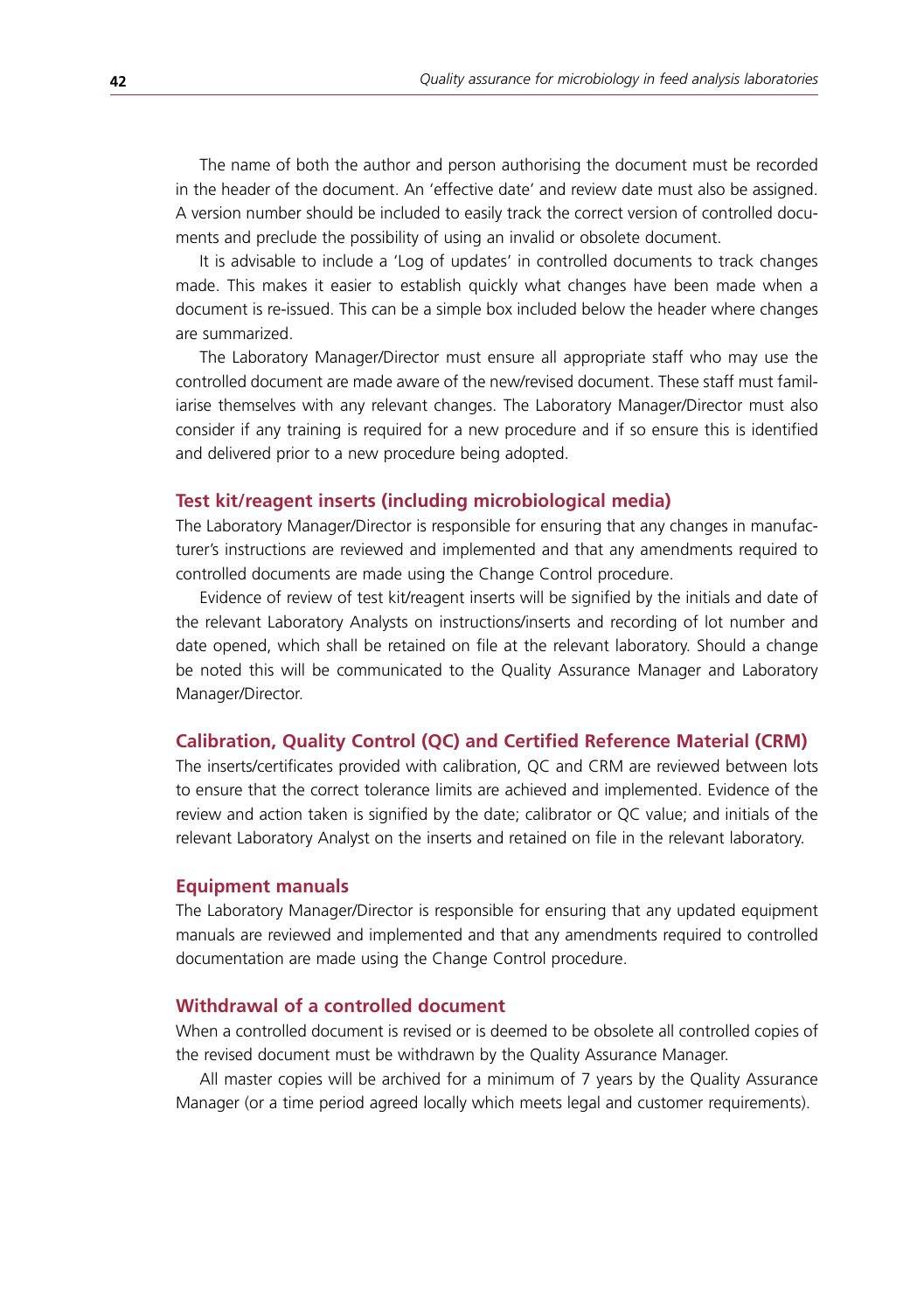# **Review of controlled documentation**

Each controlled document will be allocated a review date (maximum five years). User Guides for equipment shall be valid for the lifetime of the equipment.

The Quality Assurance Manager will contact the author (or other suitably experienced or qualified person) when the review is due. The author will arrange for the controlled document to be reviewed.

 If the document is found to be valid and current, this is noted as 'Reviewed on (date)' in the Log of Updates box. The document will be reissued with a new review date and version number.

If the document requires updating, the change control procedure must be followed.

 When the review is complete, the reviewer(s) will notify the Quality Assurance Manager as appropriate and the revised document will be issued.

# **References**

**European co-operation for accreditation.** 2002. *EA-04/10 Accreditation for microbiology laboratories EA-04/10 G: 2002*. Paris, France.

**ISO/IEC 17025:2005.** *General requirements for the competence of testing and calibration laboratories. 4 Management requirements, 4.3 Document control*. Geneva, Switzerland.

**UKAS.** 2009. *LAB 31 Use of culture media procured ready-to-use or partially completed in microbiological testing*. UKAS publication Lab 31 edition 2, June 2009. Feltham, UK.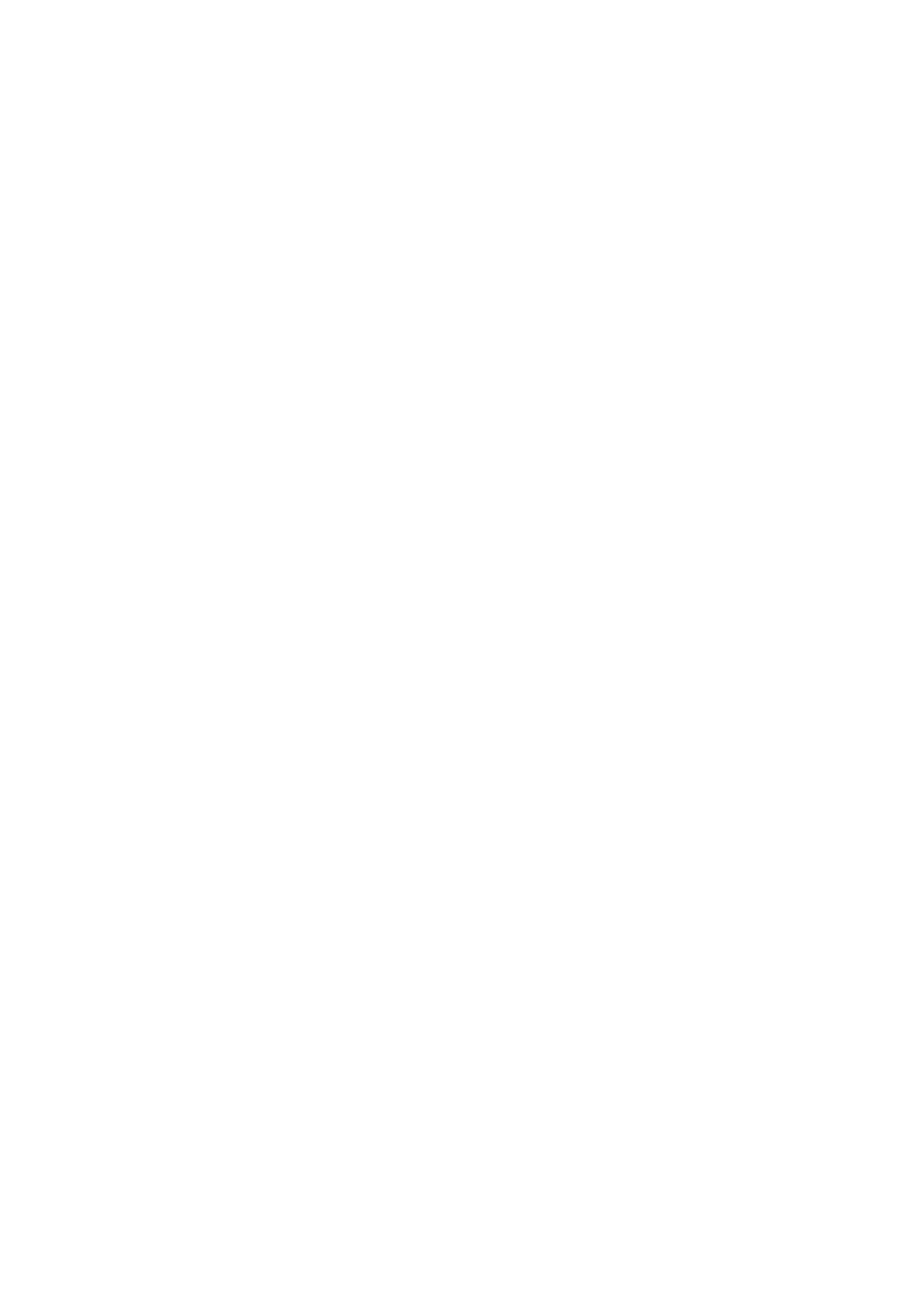# **Health and safety (including risk assessment) in the microbiology laboratory**

# **Principle and scope**

Laboratories can be one of the most hazardous places in which to work. Microbiological laboratories, due to the nature of work undertaken, pose a particular risk from the pathogens involved and potential zoonosis.

To minimise the risk of accidents and injury to staff, visitors and society at large as much as is practicable, the laboratory must have in place a Health and Safety Management System.

Injuries, accidents and ill health in the laboratory all have a financial component, in addition to damage to premises, property, equipment and the environment and lost productivity and potential liabilities. These can all be minimized with an effective Occupational Health and Safety Management System.

This may be separate to the Quality Management System or integrated with the Quality Management System (and Environment Management System if one exists) to form an Integrated Management System (IMS).

All Management Systems require policies, organisational and planning systems to be put in place and procedures to measure the performance and effectiveness (auditing) which identifies opportunities for improvement. This applies to a Health and Safety Management System as much as it does to a Quality Management System.

Certification to an appropriate Occupational Health and Safety Management System, such as BS OHSAS 18001:2007 may be considered.

A Health and Safety Manager may be identified or this role may be performed by the Quality Assurance Manager after suitable training.

#### **Responsibilities**

- **Laboratory Analyst** To comply with all requirements of the Health and Safety Management System and appropriate regulations and legislation.
- **Laboratory Manager/Director** To ensure an effective management structure is in place and that all staff are committed, motivated and empowered to work safely.
- **• Health and Safety Manager** To manage the Health and Safety Management System, promote and communicate a positive occupational health and safety culture within the laboratory. Keep up to date with developments in Health and Safety management practice, legal and regulatory requirements relevant to the microbiology laboratory and ensure appropriate compliance. This responsibility may be that of the Quality Assurance Manager.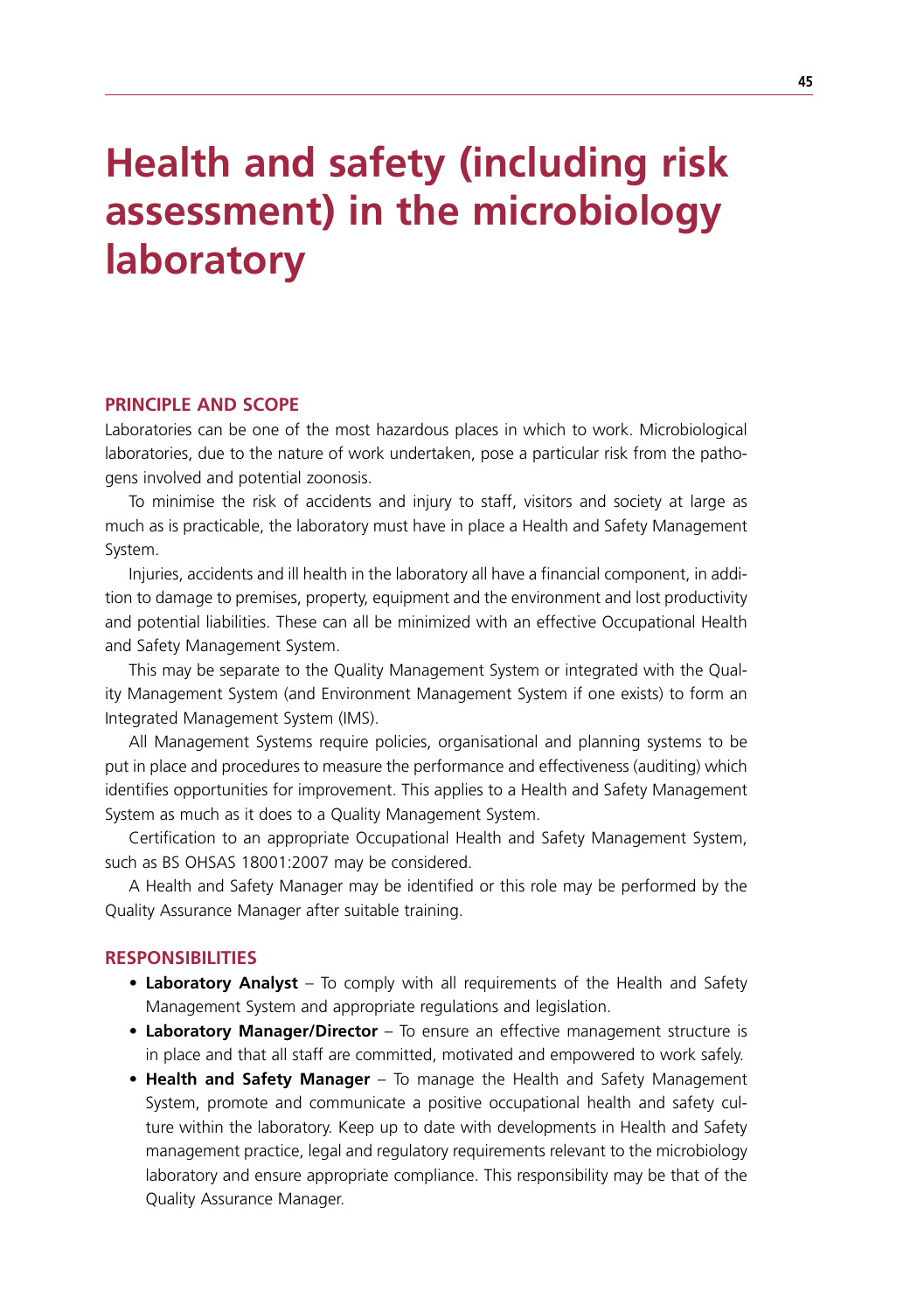# **Procedure**

Health and Safety policies demonstrate commitment from senior management that the laboratory is engaged in developing and maintaining effective Health and Safety practices and in their continuous improvement. The policies demonstrate that the laboratory meets legal and regulatory requirements and instils confidence in employees, customers and society that the laboratory is committed to good Health and Safety practice.

The Laboratory Manager/Director, along with the Health and Safety Manager, must ensure that all staff are motivated to work in a safe manner and protect their long term health and that of their colleagues. Staff must feel empowered to be actively involved in the Health and Safety Management System by involving all staff in the development and continuous improvement of the Health and Safety Management System and encouraging engagement. An effective communication system and promotion of safe practices will greatly help in achieving this goal.

The Health and Safety Management System must encompass all aspects of the laboratory as hazards can exist wherever there is work activity. The Health and Safety Management System should cover:

- the premises, including offices, laboratories, entrances, exits, welfare facilities and all plant which are part of the fixed structure;
- plant and substances, including the receipt, handling, transport, storage and disposal of submitted samples, chemicals and reagents;
- procedures, including all routine and non routine processes performed in the laboratory; and
- people, including all employees, their competence and any health surveillance which may be required.

All laboratory work involves some risk and the aim of an effective Health and Safety Management System is to minimise these risks. The Risk Assessment procedure identifies hazards, evaluates possible risk and sets an objective of eliminating the hazard (if practicable) and reducing the risk to a minimum.

### **Monitoring**

A system of self monitoring (audit) should be set up to measure the performance of the Health and Safety Management System. This should cover all aspects of the work conducted by the laboratory and include buildings, premises, equipment, reagents, procedures and people. This type of monitoring is referred to as 'active monitoring'.

Like auditing the Quality Management System (or Environmental Management System if available) when findings are noted corrective and preventive actions (CAPA) should be identified, agreed and put in place to correct the problem and prevent reoccurrence. These CAPA should then be monitored for effectiveness.

A system for investigating incidents when they occur (accidents, ill health or incidents which could cause injury) should also be in place. This type of monitoring is referred to as 'reactive monitoring' and like active monitoring should identify CAPA to minimise the possibility of reoccurrence.

Potential incidents (near misses) should also be investigated and CAPA identified to avoid future incidents. A near miss or minor incident may often appear trivial and it may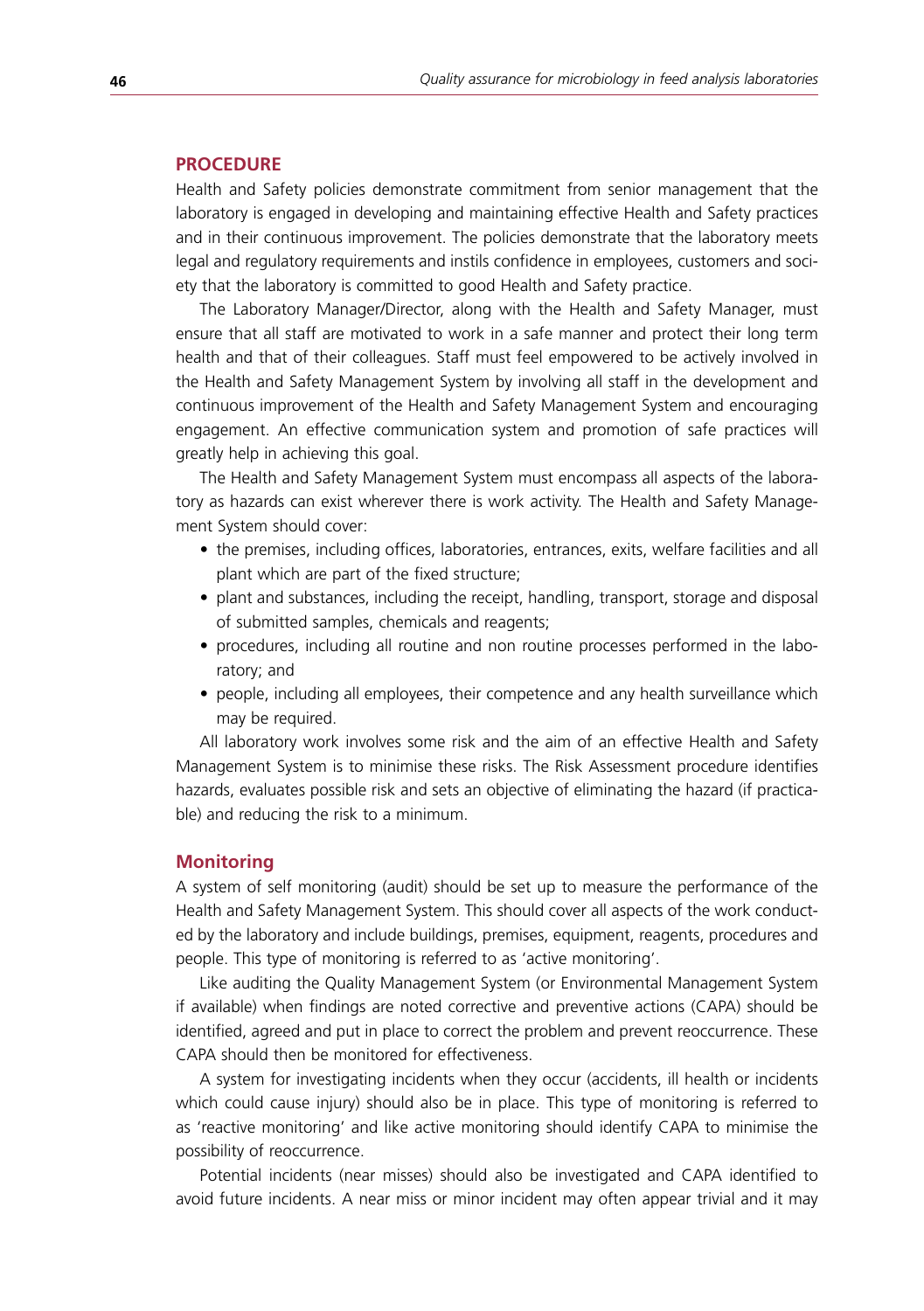be tempting to ignore it but they often have the potential to become a major incident.

For instance if a laboratory analyst slips on a puddle from a leaking sample the result could vary from insignificant to catastrophic as follows:

- they are unhurt;
- they stain their clothing:
- they sprain their ankle;
- they break their ankle;
- they fracture their skull: or
- they die from a head injury.

Studies have shown that there will always be considerably more 'minor' incidents than 'major' ones but frequently minor incidents have the potential to have been major incidents. All incidents regardless of whether they are minor, major or a near miss demonstrate that controls have failed and merit investigation.

## **Control of health and safety**

The Laboratory Manager/Director and the Health and Safety Manager shall work closely with all line managers to allocate responsibilities. Line managers must take responsibility for the working environment and develop Health and Safety policies pertaining to their own specialist area.

All staff allocated Health and Safety responsibilities should be suitably trained and competent.

These responsibilities may include:

- carrying out risk assessments;
- preparing Health and Safety policies and procedures;
- performing Health and Safety audits;
- accident investigation;
- providing first aid when required;
- supervising contractors; or
- fire safety.

### **Documentation**

A Health and Safety policy should be produced by the Laboratory Manager/Director and Health and Safety Manager which clearly demonstrates the commitment of the Laboratory to a robust Occupational Health and Safety Management System and shall provide a framework for any other Health and Safety documentation as necessary.

This policy should also set Health and Safety objectives and make a commitment to continuous improvement. The policy should identify the Health and Safety Manager (or person with that responsibility) and detail their responsibilities and those of other staff with regards Health and Safety. The policy should outline how Health and Safety matters will be effectively communicated, resourced and competencies achieved and maintained. The Health and Safety policy should be signed and dated by the Laboratory Manager/Director.

Other documentation which may be necessary may include:

- specific health and safety SOPs;
- risk assessments;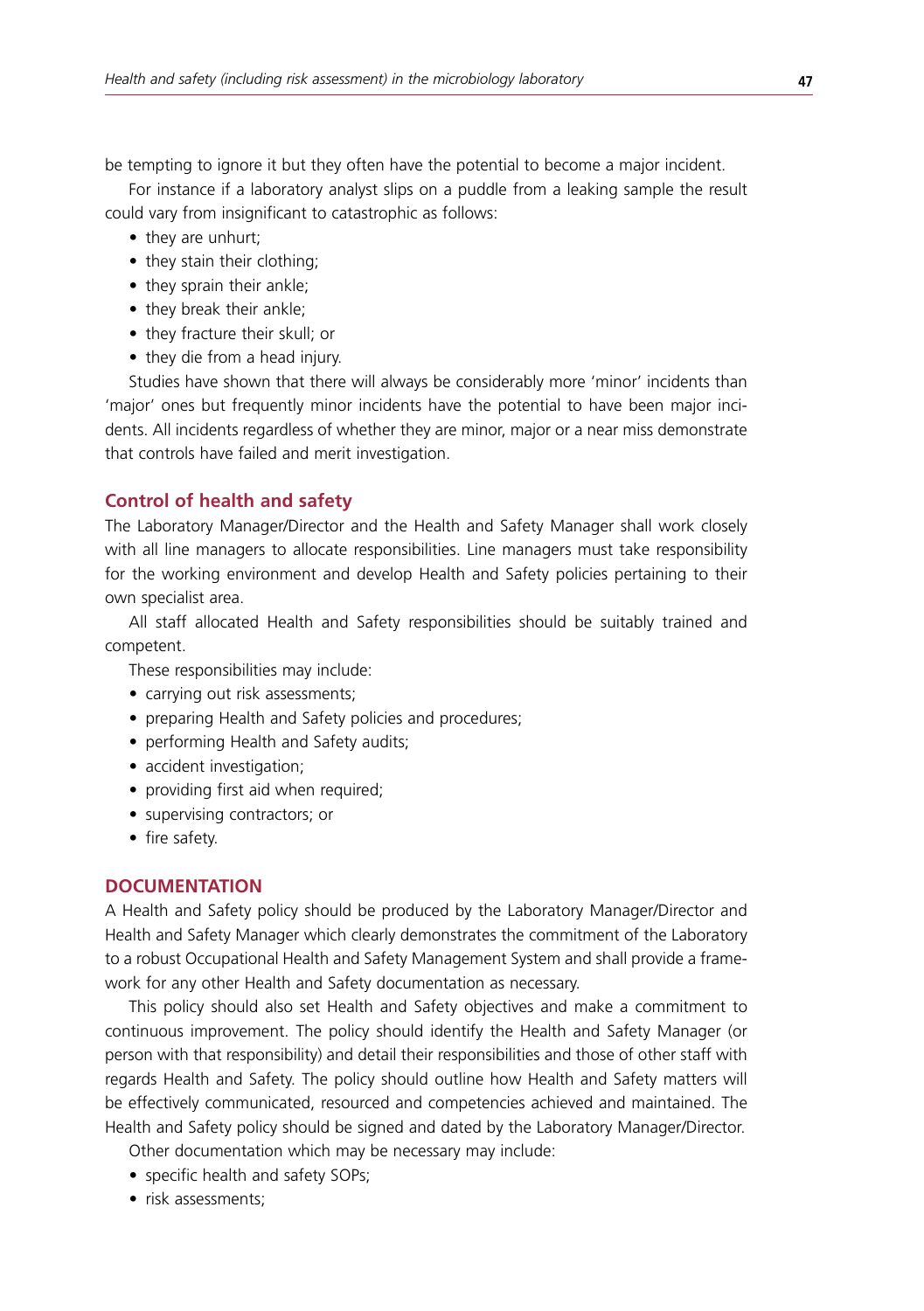- Material Safety Data Sheets or COSHH data;
- emergency plans;
- accident report forms (including 'near miss' reporting);
- audit checklists and pro formas; and
- logs.

# **Planning and implementation of the health and safety management system**

To best achieve commitment of staff at all levels planning and implementation of the Health and Safety Management System should be a collaborative effort involving all stakeholders.

Procedures and policies put in place should always be proportionate to the needs, risks and hazards of the laboratory.

A Gap Analysis is a useful tool to compare the current position, with regards Health and Safety Management, with the framework described in this manual and the appropriate Health and Safety legislation and regulations. After completing a Gap Analysis a plan for the implementation and ongoing maintenance of the Health and Safety Management System can be prepared with specific objectives and targets set.

#### **Controlling health and safety risks**

In addition to controlling occupational risks associated with safety in the workplace controls must be put in place to deal with occupational risks associated with the health of employees, visitors and society at large. The link between work activities and health issues is less apparent than the link between work activities and injuries at work. Ill health resulting from work activities can take a protracted time to become apparent but can be extremely serious or life threatening and to control such health risks requires a health strategy to be in place.

Risks to health in a microbiology laboratory include:

- zoonosis/infection by inhalation, ingestion or injection;
- skin contact with irritant substances;
- exposure to toxic chemicals;
- repetitive strain injury from extended periods of repetitive actions (e.g. pipetting);
- badly designed workstations; and
- burns.

Like all risks in the microbiology laboratory health risks need to be controlled to reduce the risk as much as is practicable. For both safety risks and health risks this is done by performing a risk assessment which will identify the health and safety hazard, assess the risk and decide on the most appropriate control measure.

# **Risk Assessments**

Risk Assessments should be conducted by competent individuals who are familiar with the processes involved. It may be advisable to engage a Health and Safety professional or an occupational health nurse or advisor to assist in conducting some Risk Assessments.

Relevant statutory requirements must be considered when conducting a Risk Assessment.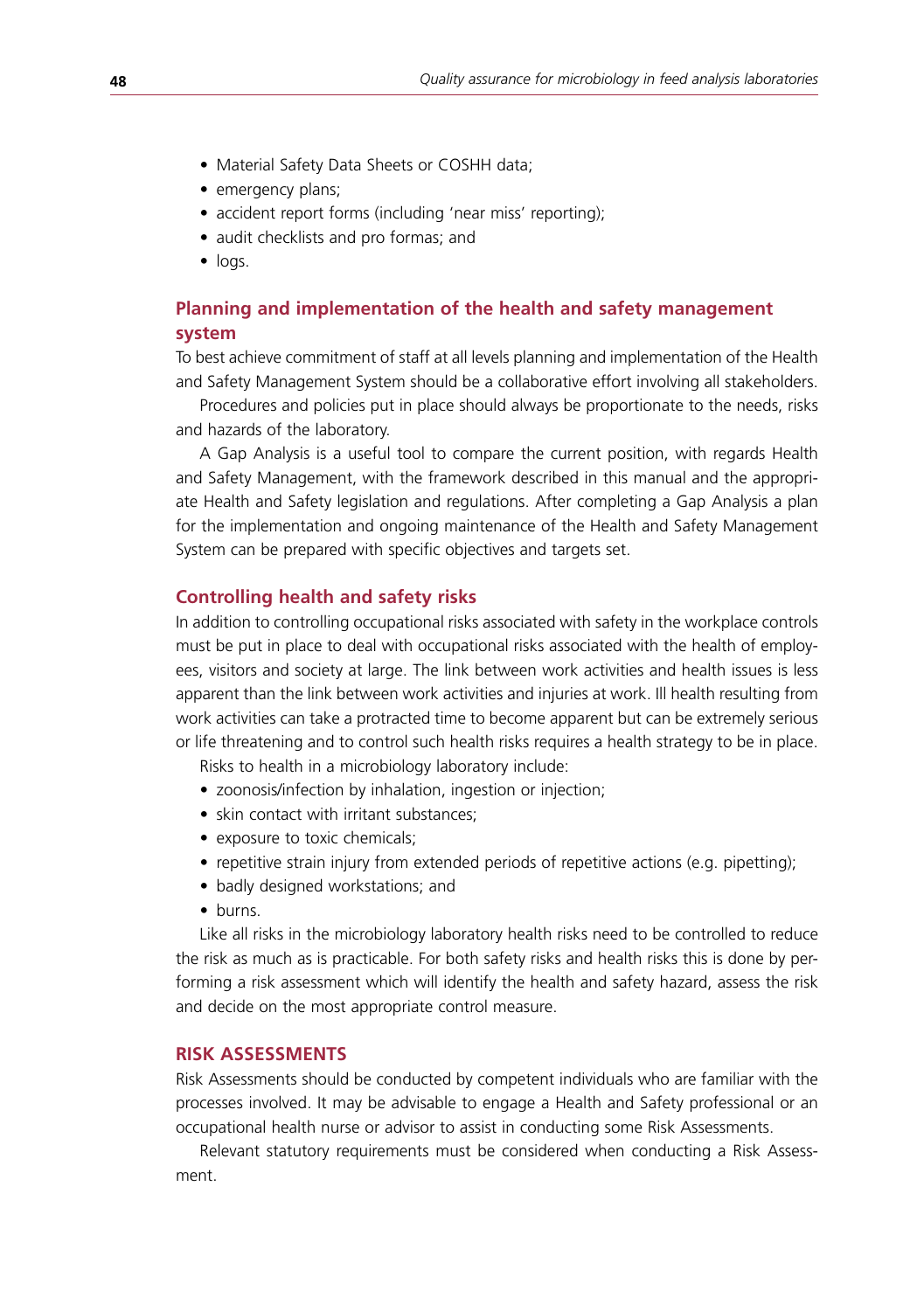There are many ways of conducting a Risk Assessment but the simplest is to assign a score of 'likelihood' of an incident occurring multiplied by 'severity'. The score obtained is considered the 'risk rating'.

When considering the likelihood of an incident occurring, take into account any existing control measures, statistical data (e.g. accident records), personal knowledge and any other relevant data that is available.

When estimating severity, consider the worst foreseeable injury, damage or loss and the number of people who might be affected.

In the case of using a Bunsen burner the severity of a potential injury from an operator burning their hand in the flame whilst using the Bunsen burner could be regarded as 'minor', the burn may require first aid. The likelihood of this happening with an experienced Laboratory Analyst could be considered 'unlikely'. The risk rating would therefore be  $2 \times 2 = 4$ . It is probably not practicable to put any further controls in place.

In the case of handling *E. Coli O*157 samples on the open bench the possibility of infection from aerosol contamination when opening positive vials could be considered 'Possible'. The severity, if this was to happen and someone contracted an infection, could be considered 'Major'. The risk rating would therefore be  $3 \times 4 = 12$ . It would be advisable to put additional controls in place.

If the sample vials were processed in a safety cabinet in a dedicated Category 3 containment laboratory the likelihood would reduce to 'Very unlikely'. The risk rating would therefore be  $1 \times 4 = 4$ .

|               | Very unlikely | <b>Unlikely</b><br>2 | Possible<br>3 | Likely<br>4 | Very likely<br>∍ |
|---------------|---------------|----------------------|---------------|-------------|------------------|
| Insignificant |               |                      |               |             |                  |
| Minor         |               | X                    |               |             |                  |
| Moderate<br>า |               |                      |               |             |                  |
| Major<br>4    | X             |                      | X             |             |                  |
| Catastrophic  |               |                      |               |             |                  |

#### For example

| <b>Risk rating</b> | <b>Definition</b>                                                                                                                                    |
|--------------------|------------------------------------------------------------------------------------------------------------------------------------------------------|
| 1–4 (low)          | No further action is required in the short or medium term but the activity<br>must be kept under review.                                             |
| 5-9 (medium)       | Efforts must be made to reduce the risk within a specified time period but<br>the cost associated with such prevention may be considered.            |
| 10-16 (high)       | Urgent efforts are required to reduce the risk. If appropriate consider if the<br>procedure should be suspended until control measures are in place. |
| 17–25 (very high)  | Activities must be suspended immediately and must not restart until the risk<br>can be adequately controlled.                                        |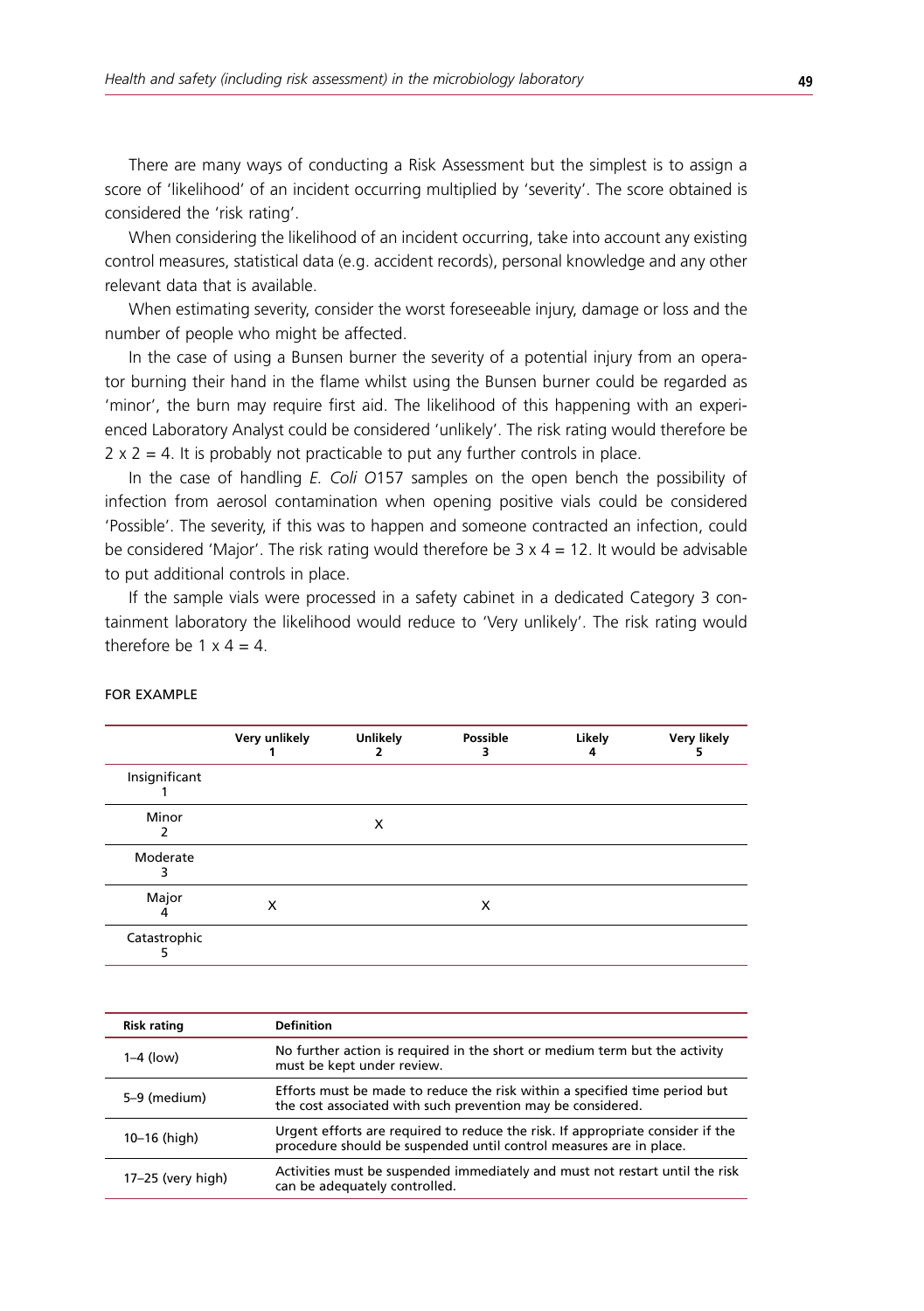Once additional controls are in place the risk should be re-evaluated and the risk rating obtained should be acceptable. If it is not reduced the control measures can be reviewed to reduce the risk further.

When applying controls to reduce the risk rating a control hierarchy can be used which has increased management control required as the list progresses.

## *Eliminate the risk*

- Substitute a less hazardous substance or procedure.
- Substitute a less hazardous piece of equipment or one that offers better protection.
- Avoid certain procedures or practices e.g. buy a product from a subcontractor rather than make it in the laboratory.

# *Combat the risk*

- Separate the operator from risk of exposure by enclosing the process.
- Protect dangerous parts of equipment by guards or shields.
- Design activities to minimise or suppress airborne hazards e.g. segregate.

# *Minimise the risk*

- Use of Personal Protective Equipment (PPE).
- Assign warning notices to equipment.

Provision of PPE and warning notices should be regarded as a last resort and should only be used if the hazard cannot be controlled in any other way.

# **General health and safety rules for a microbiology laboratory**

- Eating (including chewing gum) is not permitted in the microbiology laboratory.
- Drinking is not permitted in the microbiology laboratory.
- Smoking is not permitted in the microbiology laboratory.
- Food and drink must not be stored in laboratory fridges.
- Mobile telephones and personal music players are not permitted in the microbiology laboratory.
- Laboratory doors must be kept closed to comply with fire regulations and increase air balance within the microbiology laboratory.
- Laboratory windows should be kept closed to prevent escape of pathogens or contamination from outside.
- Visitors must sign in at reception, be supplied with PPE and be accompanied by a member of laboratory staff at all times.
- White laboratory coats must be worn, fastened, at all times and removed when leaving the laboratory.
- Persons under working age are not permitted in the microbiology laboratory;
- Work areas must be kept clean and uncluttered.
- All Laboratory Analysts must be familiar with the hazards associated with any procedure they are involved in (i.e. COSHH, Risk Assessments etc.).
- Lone working is to be avoided at all times.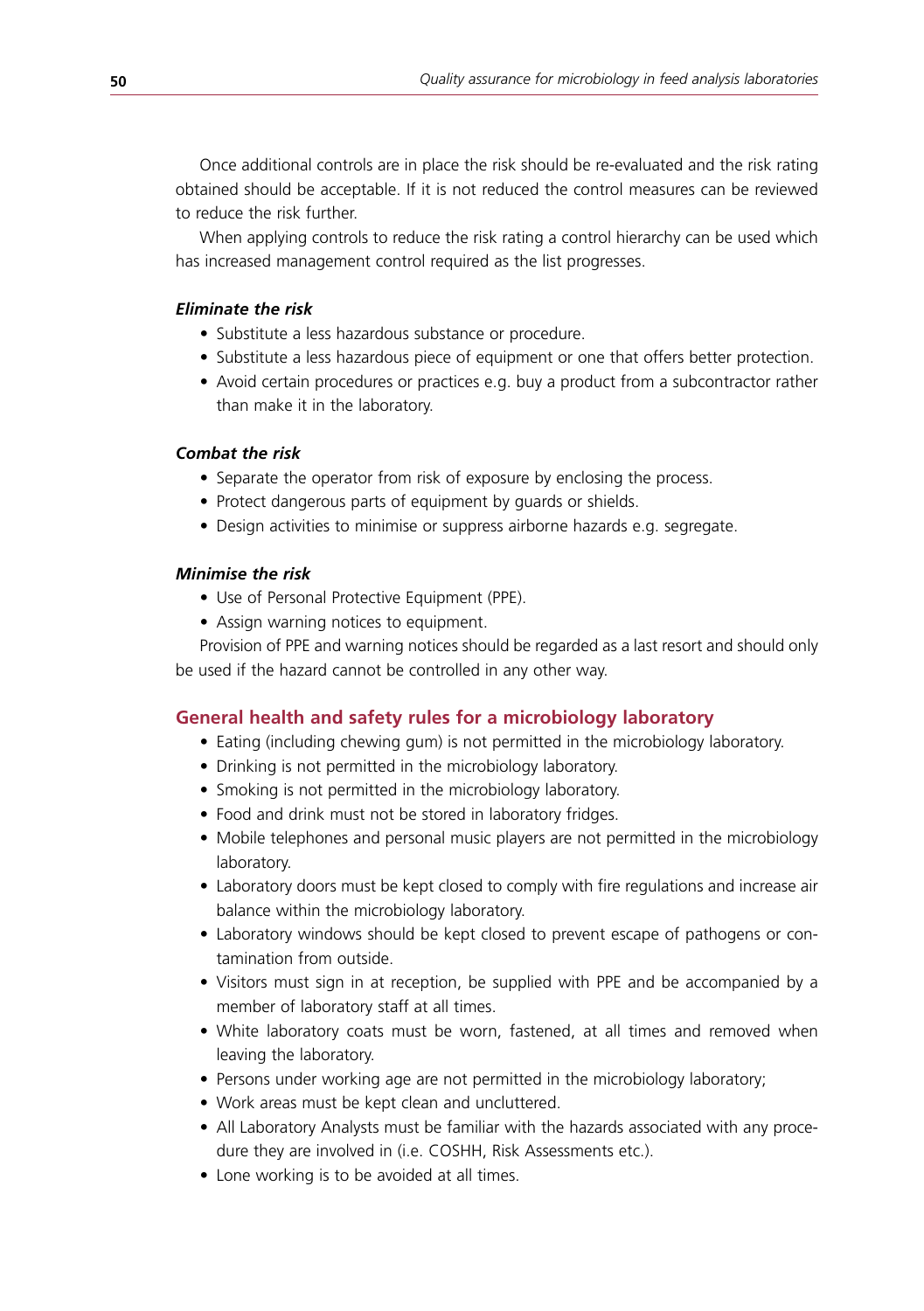- Appropriate disinfectant (e.g. 5% sodium hypochlorite) must be available to deal with spills and bench areas cleaned at the end of a procedure (all spills of microbiology samples must be considered hazardous and treated as such).
- Hands must be washed thoroughly before leaving the laboratory.
- Long hair must be tied back.
- First aid kits and eye wash must be available in the laboratory and trained first aiders available on site.
- Adequate fire extinguishers should be available and staff familiar with their use.

# **Additional rules for Containment Level 2 (CL 2) Safety**

- Access to the microbiological laboratory is limited to individuals who are working in the laboratory.
- Persons who are at increased risk of acquiring infection (immunocompromized), or for whom infection may have serious consequences (such as pregnant women), are not allowed in the microbiological laboratory or may have the work they perform restricted. The Laboratory Manager/Director and Health and Safety Manager have the final responsibility for assessing each circumstance and determining who may enter or work in the microbiological laboratory.
- Laboratory personnel will receive appropriate immunisations or test for the agents handled or potentially present in the microbiological laboratory.
- When appropriate, considering the agent(s) handled, a baseline serum sample for microbiological laboratory staff and other at-risk personnel will be collected and stored.
- The laboratory Manager/Director and Health and Safety Manager must ensure that laboratory personnel receive appropriate training regarding their duties, the necessary precautions to prevent exposures, and exposure evaluation procedures. The training must be documented in the individuals training file.
- Personnel must receive additional training when procedural or policy changes occur.
- Personal health status may impact an individual's susceptibility to infection, ability to receive immunisations or prophylactic interventions. Therefore, all laboratory personnel and particularly women of child-bearing age should be provided with information regarding immune competence and conditions that may predispose them to infection. Individuals having these conditions should be encouraged to self-identify to the institution's healthcare provider for appropriate counselling and guidance.
- Individuals not listed on the authorized personnel list, located on the outside of the door, can only be admitted by the Laboratory Manager/Director and they must be accompanied by an authorized individual at all times.
- Avoid the creation of splashes or aerosols.
- Decontaminate all work surfaces on the completion of work or at the end of the day and after any spill or splash with an appropriate disinfectants (e.g. 5% sodium hypochlorite).
- A high degree of precaution must always be taken with any contaminated sharp item, including needles, syringes, slides, capillary tubes and scalpels.
- Plastic ware should be substituted for glassware whenever possible.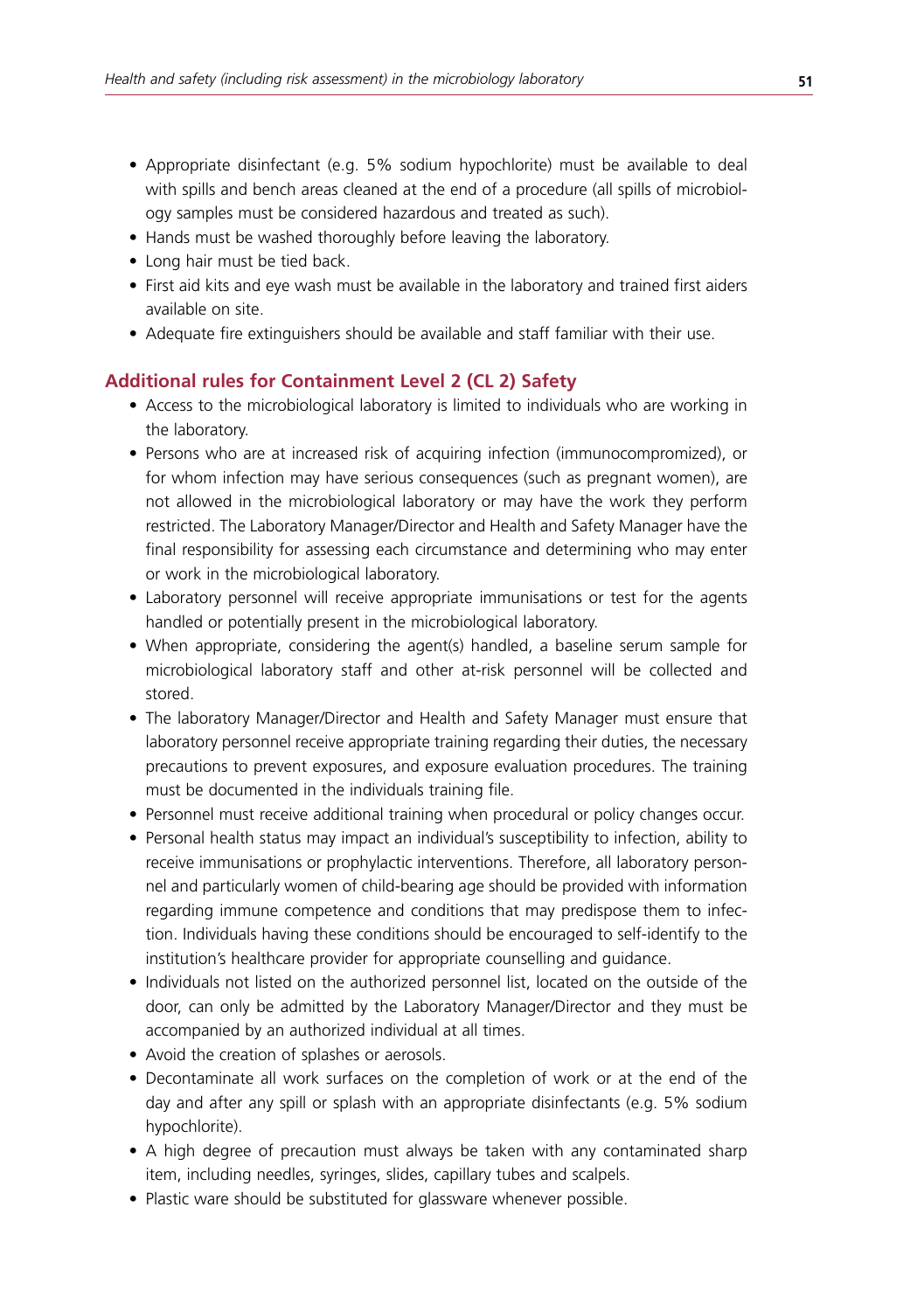- Used disposable needles must not be bent, sheared, broken, recapped, removed from disposable syringes or otherwise manipulated by hand before disposal; rather, they must be carefully placed in conveniently located puncture-resistant, autoclavable container used for sharps disposal.
- Broken glassware must not be handled directly by hand, but must be removed by mechanical means such as a brush and dustpan, tongs, or forceps. Containers of contaminated needles, sharp equipment, and broken glass are decontaminated before disposal, according to any local regulations.
- • Cultures, tissues, specimens of body fluids, or potentially infectious wastes are placed in a container with a cover that prevents leakage during collection, handling, processing, storage, transport, or shipping.
- Contaminated equipment must be decontaminated according to any local regulations before it is sent for repair or maintenance or packaged for transportation in accordance with applicable local regulations, before removal from the facility. Decontamination should be documented.
- • Immediately report all spills and accidents that result in overt exposures to infectious materials to the Laboratory Manager/Director and Health and Safety Manager.
- Provide medical evaluations, surveillance, and treatment as appropriate and maintain written records.
- An insect and rodent control program must be in place.
- A properly maintained biological safety cabinet must be used whenever conducting procedures with a potential for creating infectious aerosols or splashes.
- Cloth chairs are not permitted in the microbiological laboratory.
- Face protection (goggles, mask, face shield or other splatter guards) must be used for anticipated splashes or sprays of infectious or other hazardous material to the face when the microorganisms must be manipulated outside the biological safety cabinet.
- Gloves must always be worn whenever handling potentially infectious materials, contaminated surfaces or equipment.
- Dispose of gloves whenever they are overtly contaminated, when work with infectious material is completed, or when the integrity of the glove is compromized. Disposable gloves are not to be washed, reused, or used for touching 'clean' surfaces (keyboards, telephones, etc.).
- Dirty laboratory coats should be sterilized and washed as appropriate. If an operator is planning to wear a laboratory coat again, it must be hung up in the microbiological laboratory. Laboratory coats should never be worn outside the microbiological laboratory once they have been worn inside the microbiological laboratory.
- Laboratory coats will be put in the washer by laboratory personnel.
- Individuals must wash their hands after they handle viable materials, after removing gloves and before leaving the microbiological laboratory.
- Exit Procedure
	- Remove gloves.
	- Remove laboratory coat.
	- Hang up laboratory coat or send for sterilising and washing.
	- Wash hands.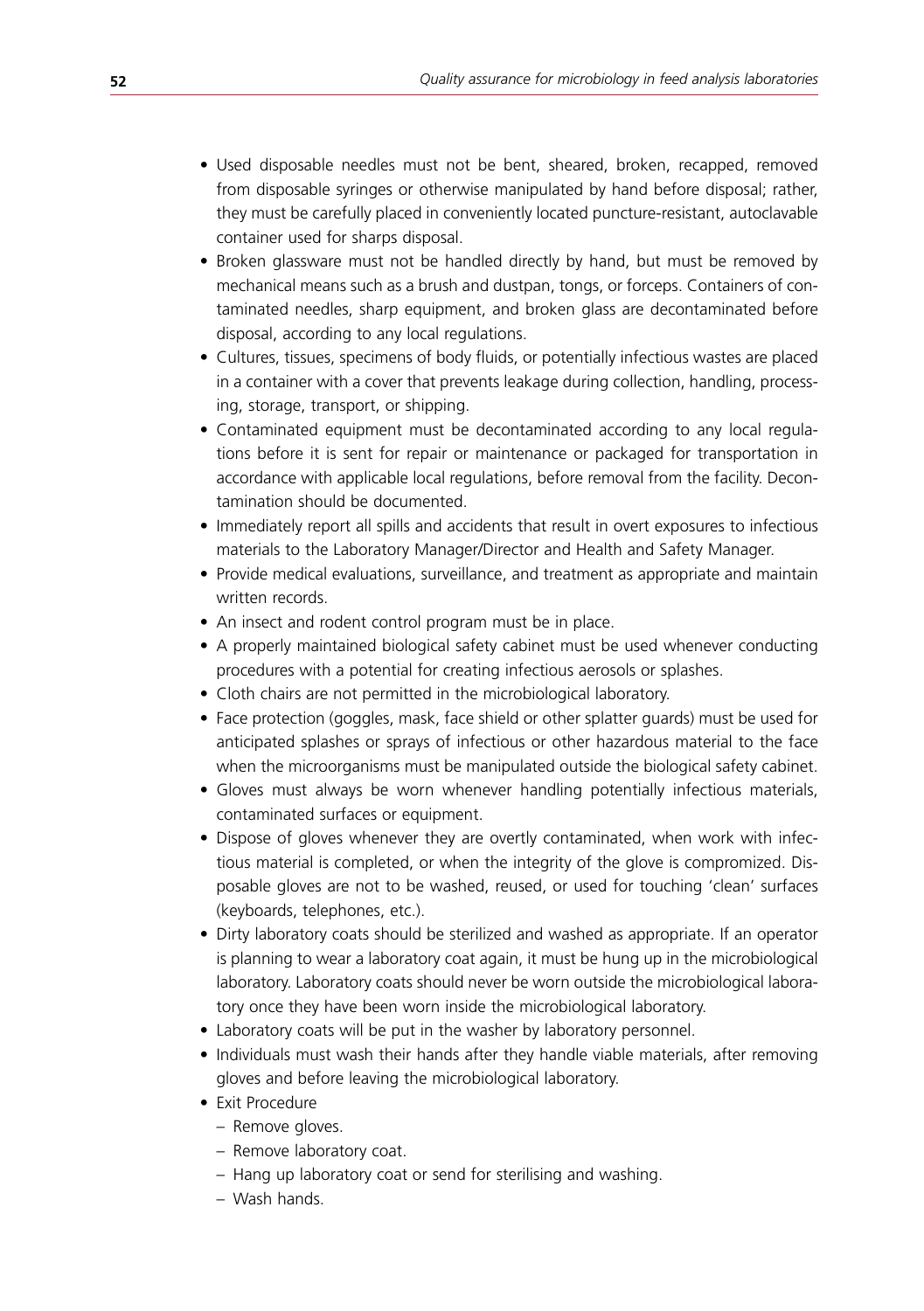- Materials to be decontaminated outside of the immediate microbiological laboratory are placed in a durable, leak proof, autoclavable biological waste bag and closed for transport from the laboratory.
- All containers and vials will be wiped down with 5% sodium hypochlorite or 70% alcohol before exiting the CL 2 lab for storage.

*Note:* avoid using alcohol on vials to prevent the ID markings from being removed.

#### **Additional rules for Containment Level 3 (CL 3) safety**

- Access to the Containment Level 3 laboratory is limited to individuals who are working in the lab and are identified as approved to work in the facility. A notice listing these individuals should be posted outside the Containment Level 3 Laboratory and controlled by the Laboratory Manager/Director.
- Dedicated laboratory coats or surgical suits must be worn at all times in the Containment Level 3 facility and removed before leaving the facility.
- Dedicated equipment should be available in the Containment Level 3 facility and not shared with other parts of the laboratory.
- A window should allow viewing of the individual(s) working in the Containment Level 3 facility.
- Windows should be sealed shut.
- Containment Level 3 waste will be autoclaved before disposal and treated separately to Containment Level 2 waste.

#### **Additional rules for Containment Level 4 (CL 4) safety**

There are specific rules and guidelines for operating a Containment Level 4 (CL 4) laboratory which should be sought from appropriate experts should there be a need to operate such a facility. It is extremely unlikely that an animal feed laboratory would be required to operate such a facility.

In addition, the microbiology laboratory should have an effective maintenance programme for all equipment, regular checks of any gas pressure systems and monitoring of fire safety procedures (e.g. fire drills etc.) and equipment (e.g. fire extinguishers, fire doors, alarms and smoke detectors).

The microbiology laboratory should prepare emergency (contingency) plans to deal with events such as:

- fire:
- gas leak;
- biosecurity;
- bomb scare; and
- chemical spill.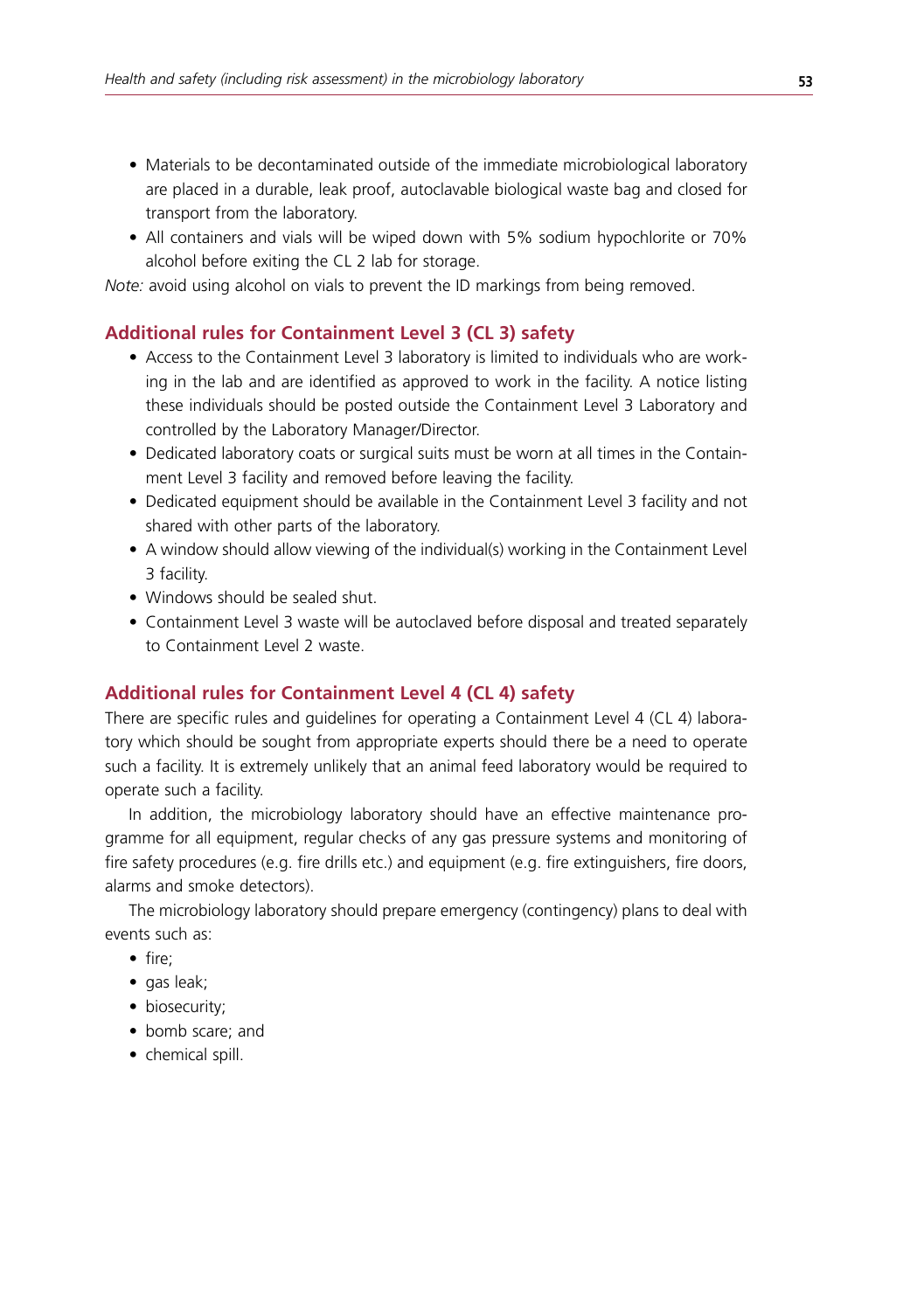# **References**

- **BS OHSAS 18001:2007.** *Occupational health and safety management systems requirements*. BSI, London, UK.
- **European co-operation for accreditation.** 2002. *EA-04/10 Accreditation for microbiology laboratories EA-04/10 G*: 2002. Paris, France.
- **Health and Safety Executive (HSE).** 2001. *HSE Management, design and operation of microbiological containment laboratories*. HSE Books, Sudbury, UK.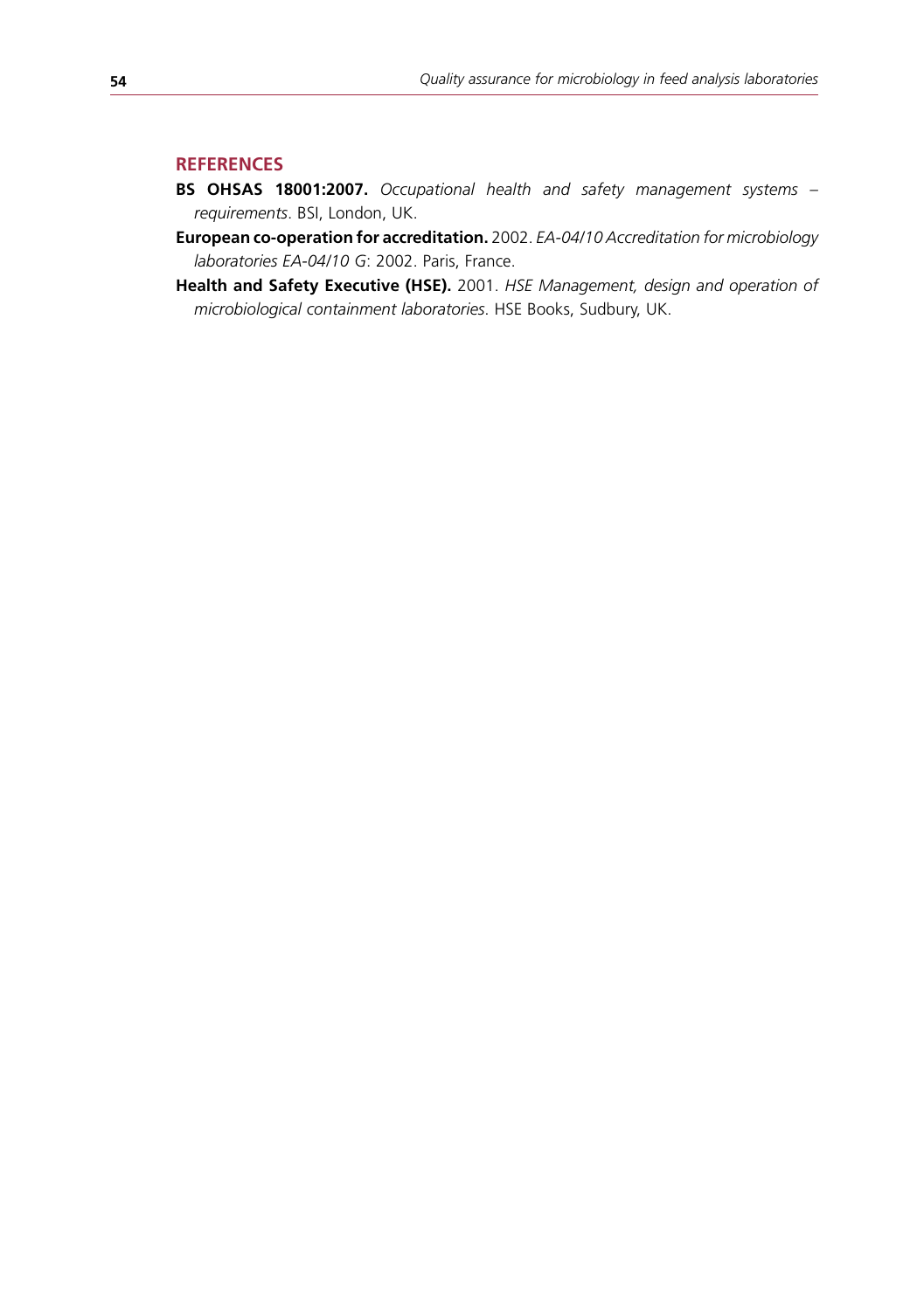# **Audits, corrective actions and management review in the microbiology laboratory**

# **Principle and Scope**

The purpose of this procedure is to describe the methods and responsibilities for performing periodic Internal Audits of all activities to demonstrate continual improvement and to verify compliance with Quality Management Systems requirements and all relevant international standards.

External audits (third party audits) may be conducted by accreditation, certification or regulatory bodies and will follow a similar process to that described in this procedure. Any third party audits will be managed by the Quality Assurance Manager who will liaise directly with the third party accreditation or certification body regarding audit plans, logistics and any corrective and preventive actions (CAPA) that may be identified.

The same procedure may be used for audits within the Health and Safety Management System (and Environmental Management System should this exist) that are in operation in the microbiology laboratory.

#### **Responsibilities**

- **Laboratory Analyst** To comply with all requirements of the Quality Management System and appropriate regulations and legislation and to demonstrate this through accommodating periodic internal or external audits of procedures and systems.
- **Laboratory Manager/Director** To ensure any internal or external audits are accommodated and that CAPA identified are addressed within timescales agreed.
- **Quality Assurance Manager** To manage the internal audit system and ensure an effective audit schedule exists that covers all aspects of the Quality Management System and testing within the laboratory. The Quality Assurance Manager may train other staff to conduct internal audits on his/her behalf. The Quality Assurance Manager will co-ordinate any external (third party audits) that may be conducted in the laboratory.
- **Health and Safety Manager** (or person identified with this responsibility) To manage the internal audit system and third party audits for the Health and Safety Management System if applicable. Alternatively this may be managed as part of an Integrated Management System.
- **Environment Manager** (or person identified with this responsibility) To manage the internal audit system and third party audits for the Environmental Management System if applicable. Alternatively this may be managed as part of an Integrated Management System.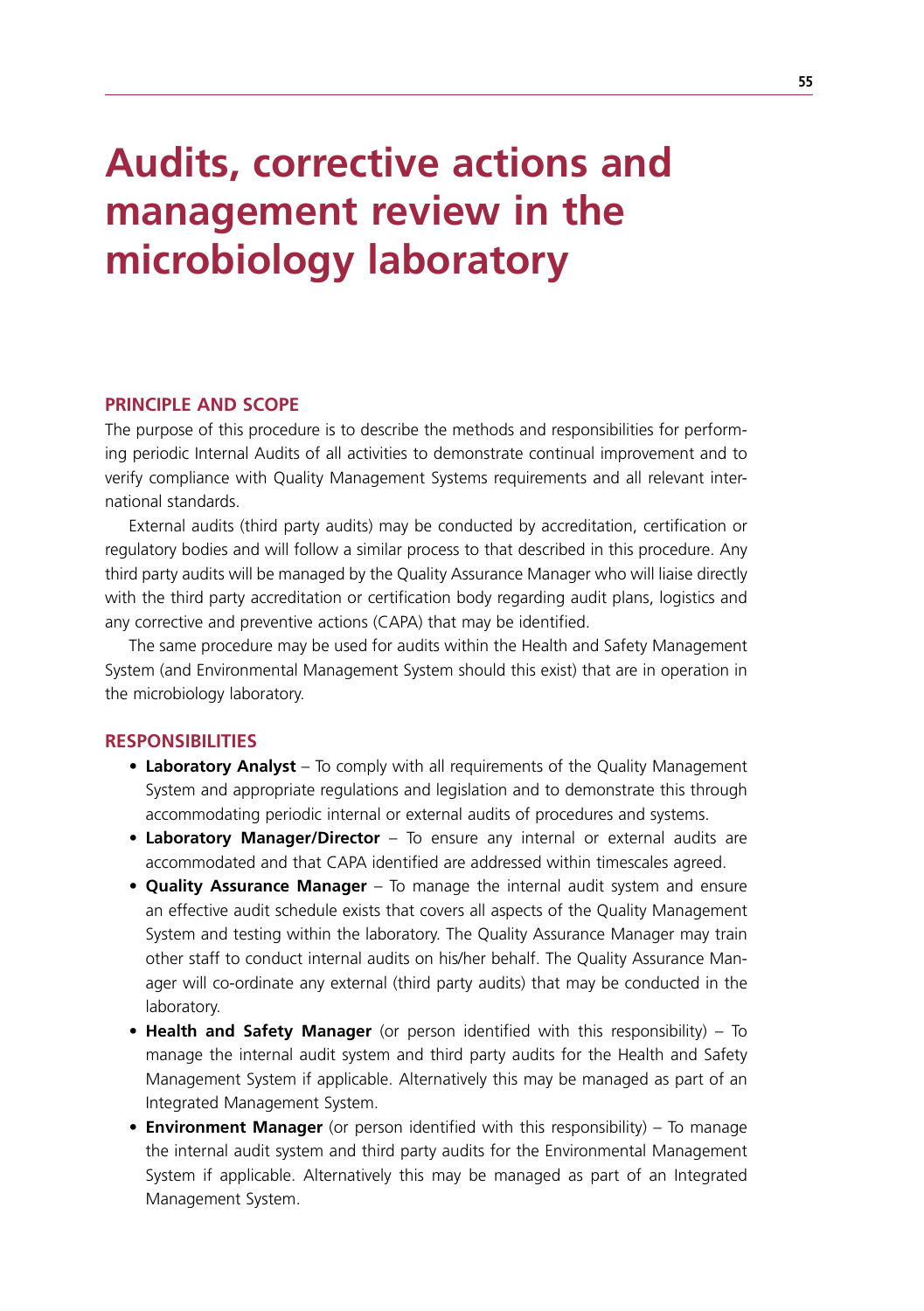# **Procedures**

# **Audit schedule**

The Quality Assurance Manager shall prepare an internal audit schedule which covers all aspects of the Quality Management System and testing performed in the laboratory. Each test performed in the laboratory should be audited on a regular basis which is agreed between the Laboratory Manager/Director and Quality Assurance Manager. This should be based on the perceived 'risk' associated with the procedure with the frequency being reduced as fewer findings are noted. Normally a test should be audited once per year. A trained auditor will be identified for each audit who is independent of the activity to be audited. Where resources do not permit a trained auditor may audit in his/her area but not audit their own work.

Additional audits may be added to any schedule as and when required, such as following corrective actions, complaints etc.

#### **Audit preparation**

The Auditor will agree the audit date with the relevant Laboratory. The Laboratory Manager/Director will ensure that all information and a suitably qualified member of staff to accompany the auditor are available on the pre arranged date.

The Auditor will review any previous audit findings in order to identify systematic or protracted problems at the site to be audited or previous CAPA that need to be checked for effectiveness since they were implemented.

The Auditor may prepare an Internal Audit Checklist to act as an 'aide memoir' when conducting the audit. A copy of the relevant procedure will assist the auditor in identifying non conformances.

#### **Performing the audit**

The Auditor will arrange an opening meeting with the auditee(s), where the scope of the audit will be agreed. The Auditor will confirm the status of any previous audit findings.

Any findings noted during the audit will be discussed with the auditee and recorded. When a finding is identified the auditor should consider, by checking previous findings and in discussion with the auditee, whether the finding is systematic at the site being audited.

If an audit finding casts doubt on the integrity of a test performed by the laboratory, the laboratory must take immediate corrective action and notify customers in writing if investigations demonstrate that laboratory results may have been affected.

The auditor may also note 'Observations' or 'Opportunities for Improvement' which are not non-conformances against a standard or procedure but may be considered by the auditee(s) and Laboratory Management as appropriate.

When the audit is complete, the Auditor will review any findings with the auditee(s) and CAPA will be agreed with a timescale. All notes taken and documentation supplied, including any copies of laboratory worksheets, will be filed by the Quality Assurance Manager, after completion of the audit report.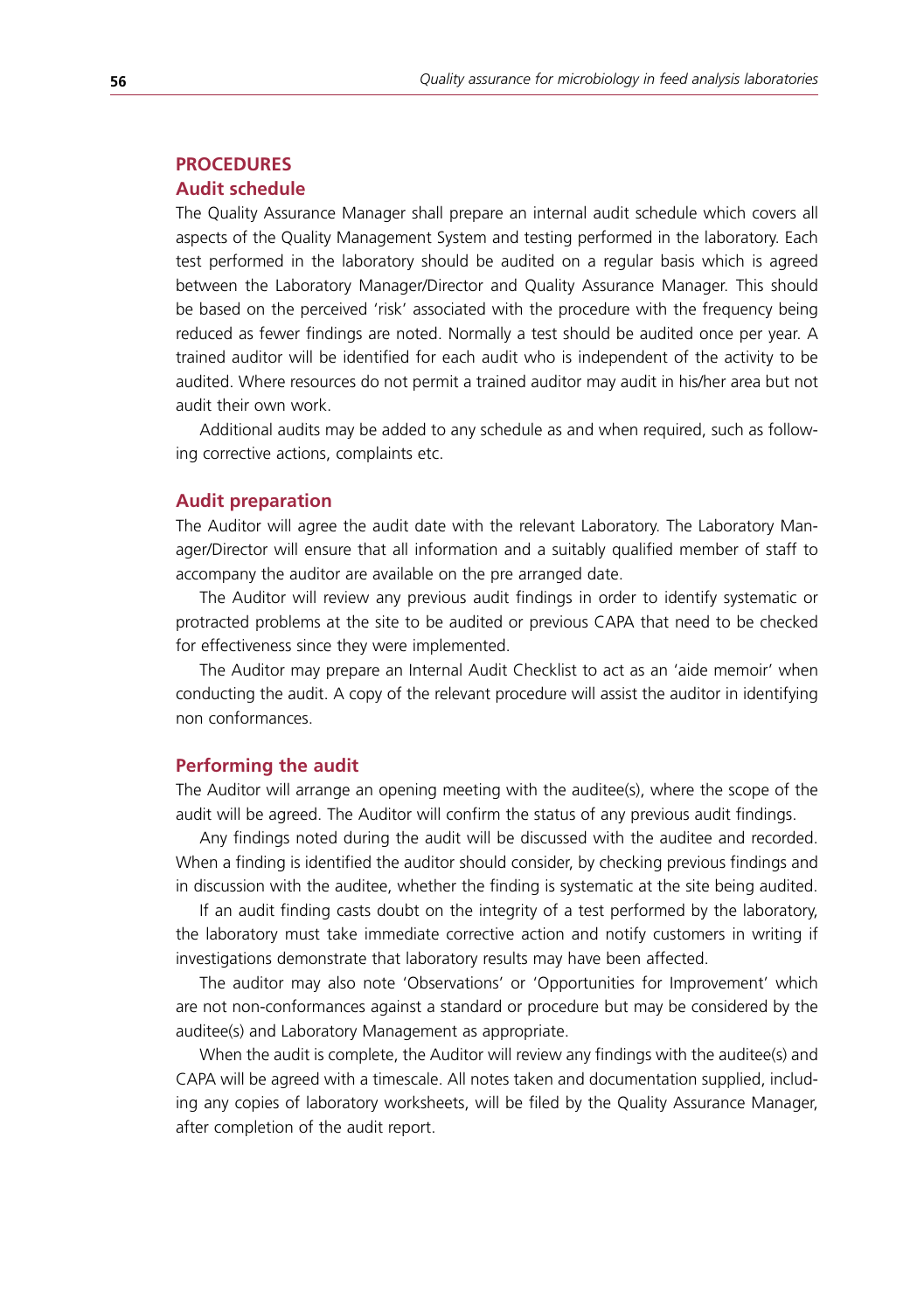## **Audit report**

The Auditor will compile a brief audit report using a standard agreed format (which will be provided by the Quality Assurance Manager).

The report will contain the following:

- audit reference number:
- audit title:
- scope of audit;
- names of auditor(s) and auditee(s):
- audit date:
- introduction, briefly describing the overall impression of the site being audited;
- any systematic or protracted problems noted;
- list of findings which are non conformances against a standard or management system;
- list of any observations or opportunities for improvement;
- date of issue: and
- circulation list.

The completed report will be copied to the relevant Laboratory Manager/Director, Quality Assurance Manager and the supervisor of the area being audited. Department managers may distribute the report to any staff that they deem appropriate.

# **Audit follow up / close out**

The auditee and auditor will ensure that each agreed corrective action is completed before the due date (maximum of one month from the date of the audit or other suitable, agreed local timescale). Progress of findings should be monitored by the auditee(s) and auditor at local meetings. For certain serious findings immediate close out may be required

When satisfied that evidence demonstrates completion of CAPA, the auditor will close each finding.

The Quality Assurance Manager will monitor all CAPAs and report any trends in findings to the Laboratory Manager/Director.

Follow up audits can verify and record the effectiveness of any previous CAPA that have been implemented.

#### **Microbiology laboratory internal audit checklist**

It may prove useful to use a checklist when conducting an audit of a testing procedure. A simple checklist ensures all relevant questions are asked and provides a useful opportunity to compare different testing activities (to identify systematic problems) and to ensure consistency in audit approach, which may be useful when different auditors may be used.

### **DEFINITION**

- **• Auditee**  Person being audited.
- **• Auditor** Person conducting the audit.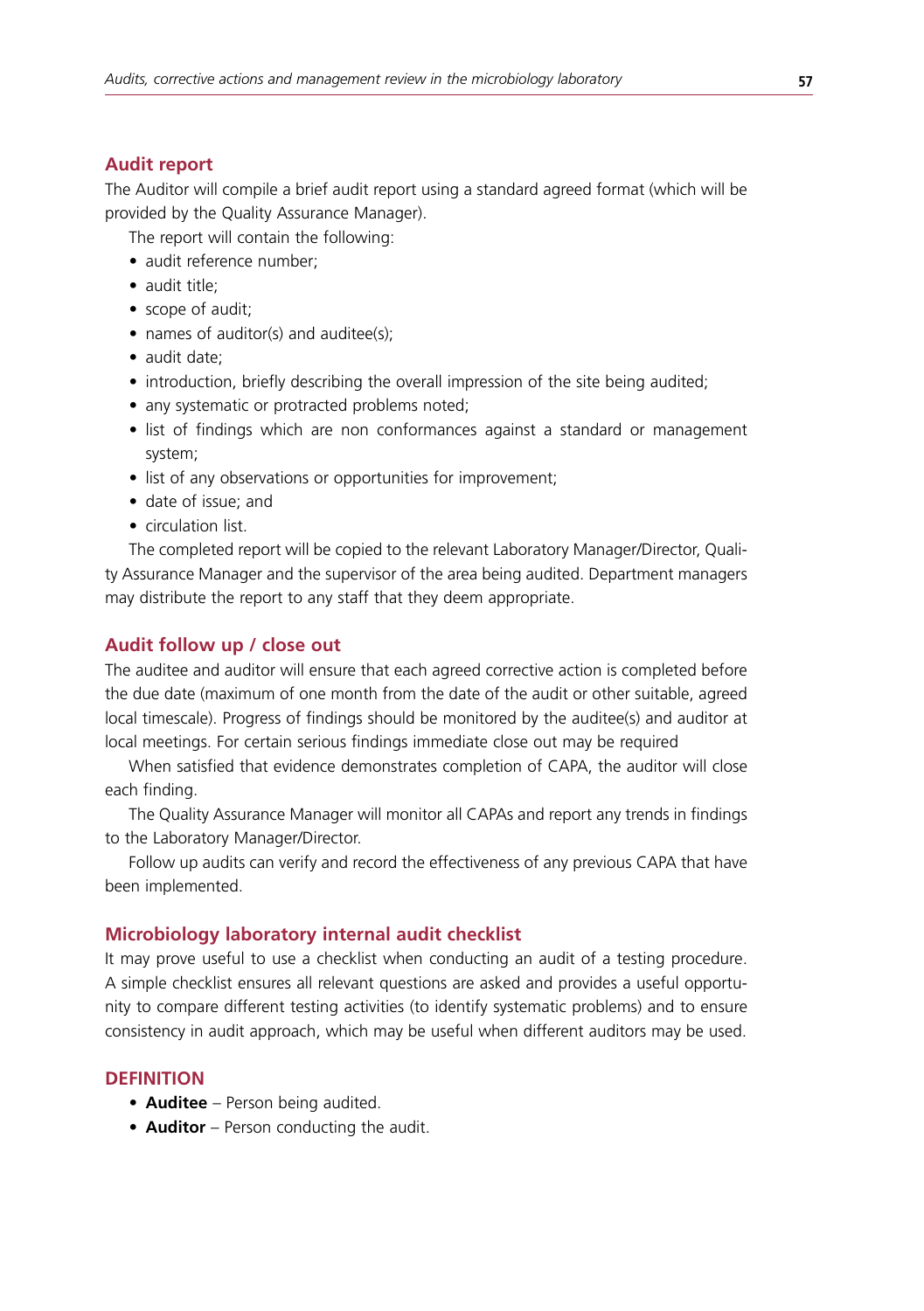| Internal Audit Checklist (Example)                    |          |
|-------------------------------------------------------|----------|
| Audit Reference Number:                               |          |
|                                                       |          |
|                                                       |          |
| Question                                              | Comments |
| Organisation and management:                          |          |
| - Is there an organisational chart available?         |          |
| - Is it current?                                      |          |
| <b>Quality Management System:</b>                     |          |
| - Are SOPs current?                                   |          |
| - Are SOPs available at point of use?                 |          |
| - Is there an index of SOPs available?                |          |
| - Are documents controlled effectively?               |          |
| - Is the test method being witnessed<br>validated?    |          |
| Complaints:                                           |          |
| - Have there been any recent complaints?              |          |
| - Have there been any recent anomalies?               |          |
| Non conformances:                                     |          |
| - Are there any open non conformances?                |          |
| - Are there any systematic failures?                  |          |
| EQA/IQA:                                              |          |
| - What EQA/IQA is available?                          |          |
| - How is EQA/IQA reviewed?                            |          |
| - Have there been any recent failures?                |          |
| - If so how were these addressed?                     |          |
| Test records:                                         |          |
| - Availability?                                       |          |
| - Is there a clear audit trail?                       |          |
| - Traceability?                                       |          |
| - Are they held securely?                             |          |
| - What is the retention policy?                       |          |
| Training files:                                       |          |
| - Is/are the operator(s) trained in the<br>procedure? |          |
| - Do all the operators have a job description?        |          |
| - Do all the operators have a CV?                     |          |
| - How is competency maintained?                       |          |
| - Do all the operators participate in EQA/IQA?        |          |
| - Are there any trainee staff?                        |          |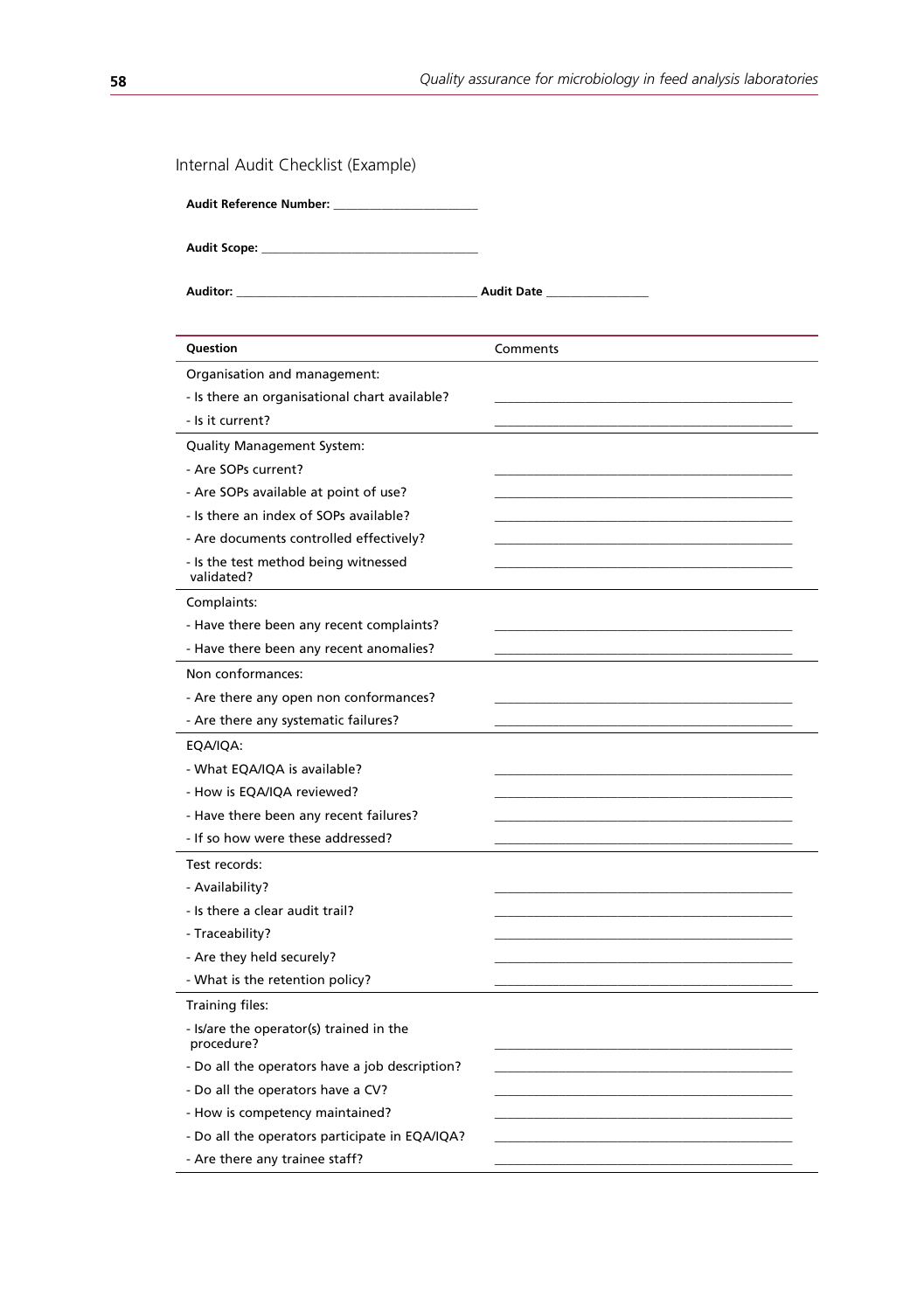| Question                                                                          | Comments |
|-----------------------------------------------------------------------------------|----------|
| Accommodation and environment:                                                    |          |
| - Are the facilities fit for purpose?                                             |          |
| - Are the facilities clean?                                                       |          |
| - Is there evidence of good housekeeping?                                         |          |
| - Are there cleaning records?                                                     |          |
| - Is there controlled access?                                                     |          |
| - Are customer records secure?                                                    |          |
| - Are maintenance/service records available?                                      |          |
| - Is calibration/servicing up to date?                                            |          |
| - Is equipment uniquely identified?                                               |          |
| - What PPE is available?                                                          |          |
| Balances:                                                                         |          |
| - Is the balance serviced regularly?                                              |          |
| - Are check weights traceable to SI units?                                        |          |
| - Are daily checks performed?                                                     |          |
| Temperature sensitive equipment:                                                  |          |
| - Are temperature ranges stated?                                                  |          |
| - Are temperature logs up to date?                                                |          |
| - Is the temperature range being maintained?                                      |          |
| - Have fridge/freezer/incubator(s) been<br>profiled?                              |          |
| - Are thermometers calibrated?                                                    |          |
| - Are correction factors applied?                                                 |          |
| - Are annual ice point check (or other suitable<br>temperature checks) performed? |          |
| Pipettes:                                                                         |          |
| - Are pipettes calibrated?                                                        |          |
| - Are calibration records up to date?                                             |          |
| Media/reagents:                                                                   |          |
| - Batch numbers/expiry dates of media/<br>reagents                                |          |
| - QC records                                                                      |          |
| - Is storage of media/reagents appropriate?                                       |          |
| Test procedure:                                                                   |          |
| - Correct SOP used?                                                               |          |
| - Version number of SOP?                                                          |          |
| - Is SOP authorized?                                                              |          |
| Sample integrity:                                                                 |          |
| - How is sample integrity preserved?                                              |          |
| - How are samples stored before/after<br>testing?                                 |          |
| - How are samples disposed of?                                                    |          |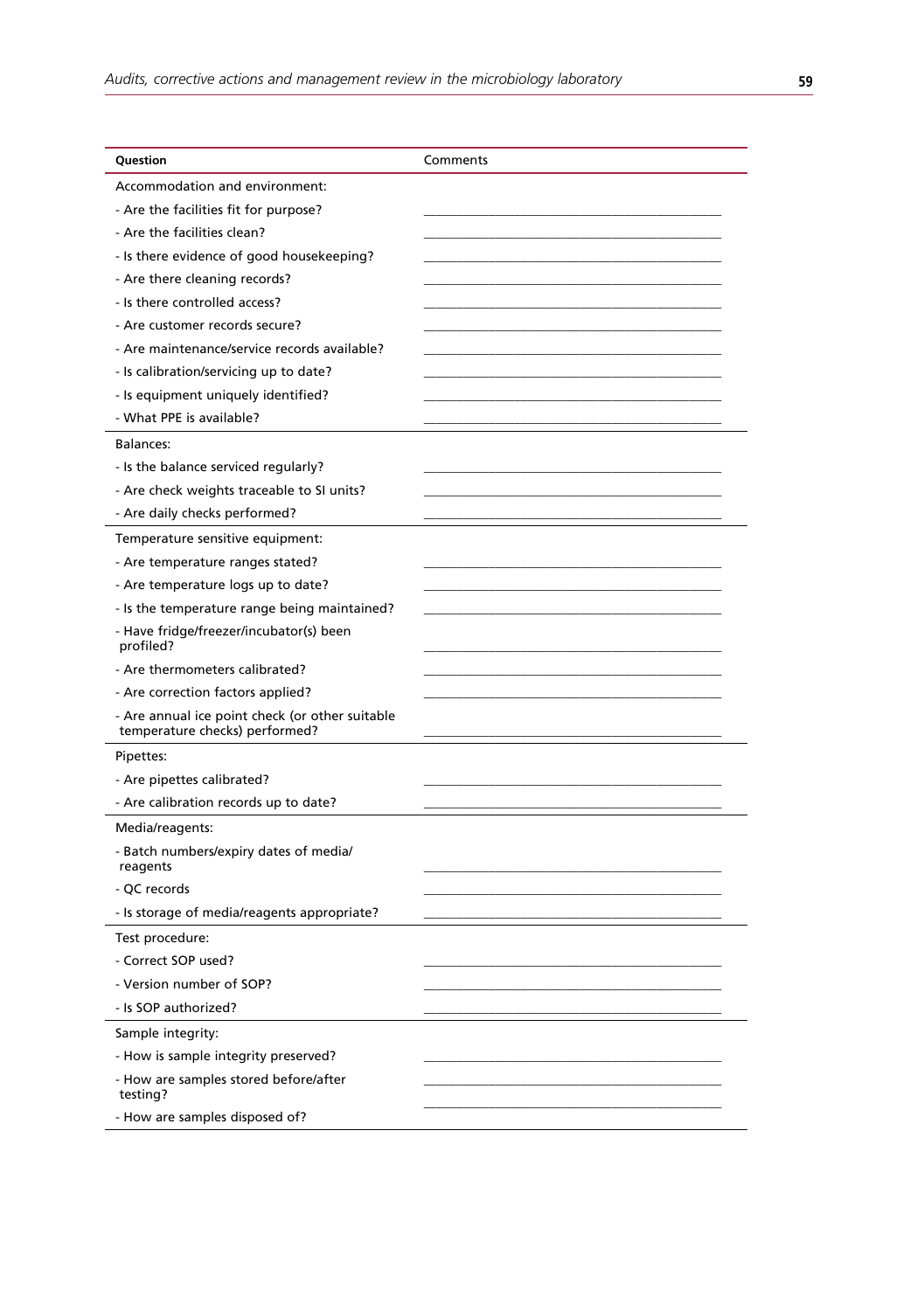| Question                                    | Comments |
|---------------------------------------------|----------|
| Test report:                                |          |
| - Do report details match correct sample?   |          |
| - Has the correct testing been performed?   |          |
| - Is an appropriate audit trail visible?    |          |
| - Do the results match the lab records?     |          |
| - Was the test reported within timescale?   |          |
| - Has the report been authorized?           |          |
| - How was report issued?                    |          |
| Health and Safety:                          |          |
| - Are there any Health and Safety concerns? |          |
|                                             |          |
|                                             |          |
|                                             |          |
| Environmental:                              |          |
| - Are there any environmental concerns?     |          |
|                                             |          |
|                                             |          |
|                                             |          |
| Additional comments:                        |          |
|                                             |          |
|                                             |          |
|                                             |          |
|                                             |          |
|                                             |          |
|                                             |          |
|                                             |          |
|                                             |          |
|                                             |          |
|                                             |          |
|                                             |          |
|                                             |          |
|                                             |          |
|                                             |          |
|                                             |          |
|                                             |          |
|                                             |          |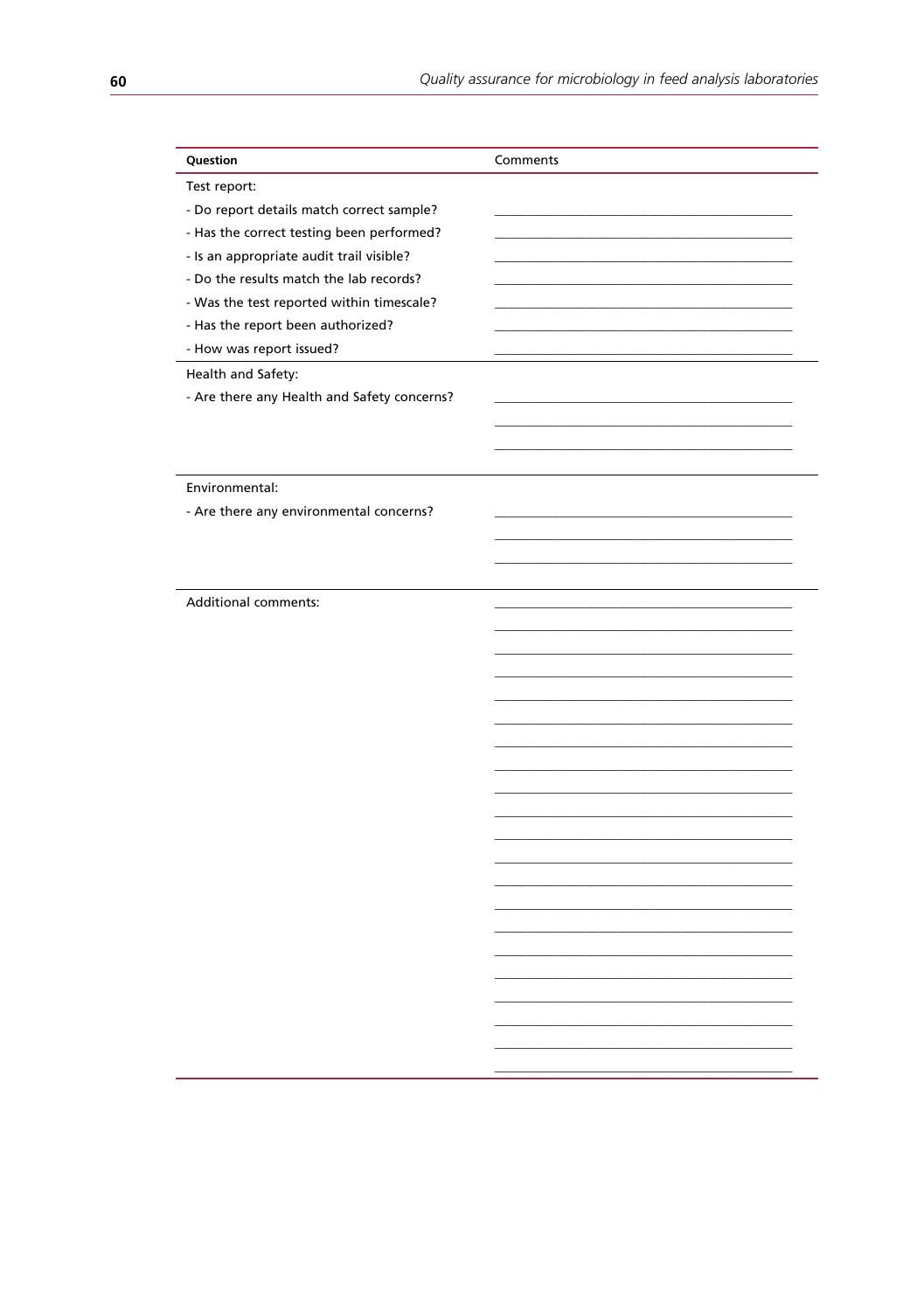#### **Management review**

Periodically (at least once per year) the laboratory management should conduct a review of the Quality Management System, laboratory testing activities and the results of internal audits, external audits and any anomalies or complaints that have been raised. The purpose of this review is to ensure the continuing suitability and effectiveness of the Quality Management System and seek opportunities for improvement.

Attendees at the Management Review should include, at least, the Laboratory Manager/Director, Quality Assurance Manager and supervisory staff from the laboratories.

Similarly a management review should be conducted of the Health and Safety Management System and Environmental Management System, if appropriate, and be attended by the Health and Safety Manager and Environmental Manager or persons with that responsibility.

The Management Review should be recorded and action points assigned as appropriate. The agenda should include the following:

- the suitability of current policies and SOPs:
- report from Laboratory Manager/Director;
- report from Quality Assurance Manager (and Health and Safety Manager and Environmental Manager if appropriate);
- report(s) from supervisory Laboratory Analysts;
- findings from recent internal audits;
- findings from recent external (third party) audits;
- corrective and preventive actions;
- results of EQA and IQA (and relevant IQA issues);
- anomalies:
- customer complaints;
- changes in volume or type of work undertaken and resources;
- customer feedback: and
- • opportunities for improvement.

### **References**

- **BS OHSAS 18001:2007.** *Occupational health and safety management systems requirements*. 4.5 Checking. BSI, London, UK.
- **ISO 9001:2008.** *Quality management systems requirements. 8.2 Monitoring and measurement*. Geneva, Switzerland.
- **ISO 14001:2004.** *Environmental management systems requirements with guidance for use. 4.5 Checking*. Geneva, Switzerland.
- **ISO/IEC 17025:2005.** *General requirements for the competence of testing and calibration laboratories. 4. Management requirements, 4.14 Internal audits*. *4.15 Management review*. Geneva, Switzerland.

**ISO 19011:2011.** *Guidelines for auditing management systems*. Geneva, Switzerland.

**UKAS.** 2009. *LAB 3 The conduct of ukas laboratory assessments*. UKAS publication ref Lab 3 edition 4, August 2009. Feltham, UK.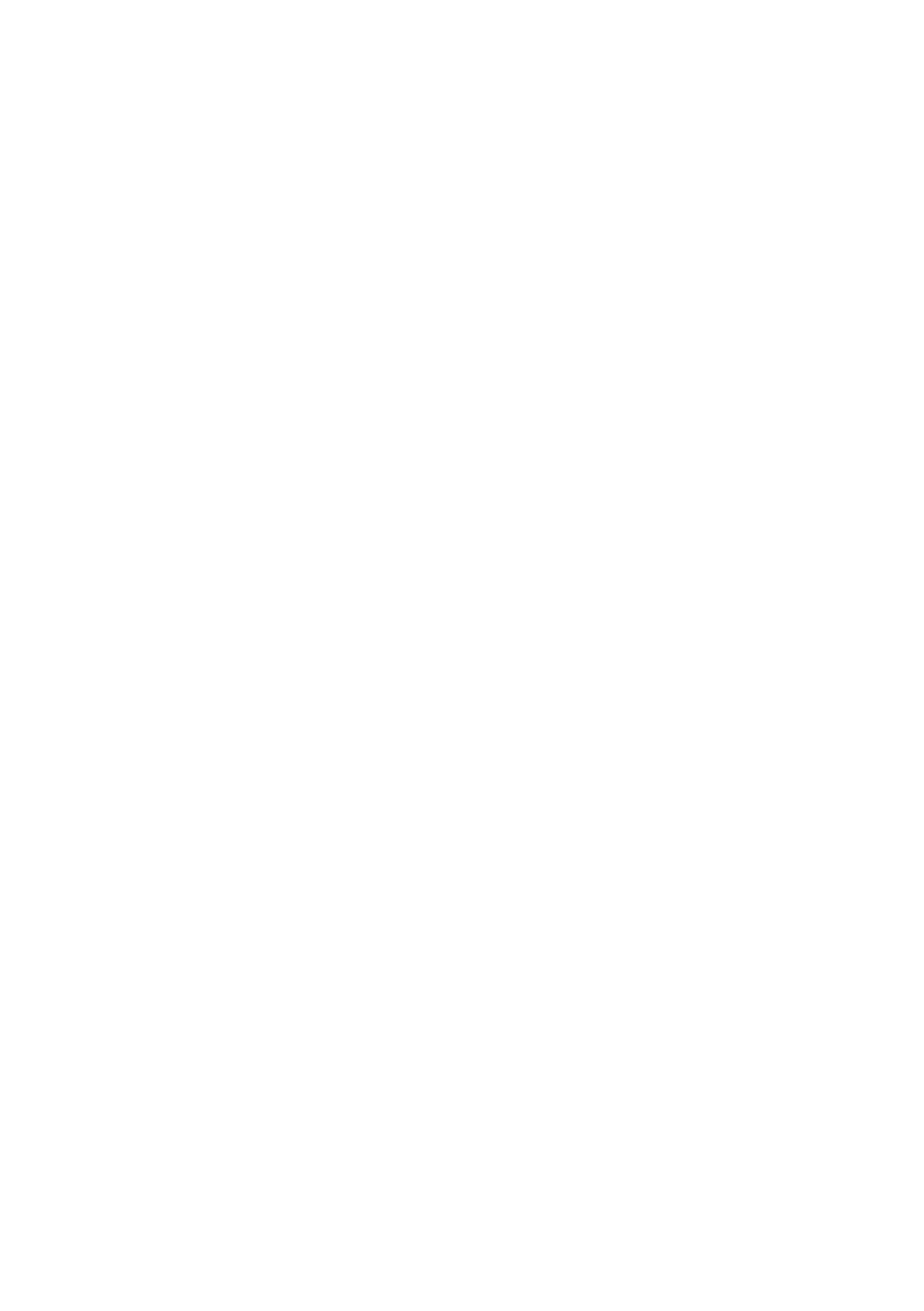# **Corrective and Preventive Actions (CAPA)**

#### **Purpose and Scope**

The purpose of this procedure is to describe the methods for investigating failures of control within the Quality Management System.

Although having a robust Quality Management System in place will greatly improve the confidence in the work performed within the microbiology laboratory no system will ever prevent all anomalies or complaints from customers.

A failure may result from within the microbiology laboratory (anomaly) and can be defined as an unpredicted event which has had, or had the potential to have, an affect on the integrity of reported results from the microbiology laboratory or the Quality Management System. Like Health and Safety 'near miss' reporting, potential anomalies can be useful in preventing a true (and potentially more serious) anomaly occurring.

A failure can be received directly from a customer who is dissatisfied with the product (microbiology laboratory report) that they have received (complaint).

Anomalies and complaints are handled in the same way, by an investigation which establishes the root cause of the failure, corrects the failure and puts in place systems to prevent a recurrence of the same failure. This demonstrates continuous improvement of the Quality Management System.

Without a thorough investigation anomalies and complaints will generally be dealt with by way of a 'quick fix' which does not address the route cause or prevent a repeat occurrence of the same issue.

The same procedure may be used for the Health and Safety Management System (and Environmental Management System should this exist) that are in operation in the microbiology laboratory.

#### **Responsibilities**

- Laboratory Analyst To comply with all requirements of the Quality Management System and initiate the internal anomaly or complaints investigation system whenever this is required.
- Laboratory Manager/Director To ensure any internal anomalies or customer complaints are addressed appropriately within timescales agreed. The Laboratory Manager/Director must also respond directly to customers when a complaint is received.
- **• Quality Assurance Manager** To manage the internal anomaly and customer complaints system and ensure effective investigations are conducted which establish a root cause and corrective and preventive actions (CAPA) whenever failures of control within the Quality Management System are identified.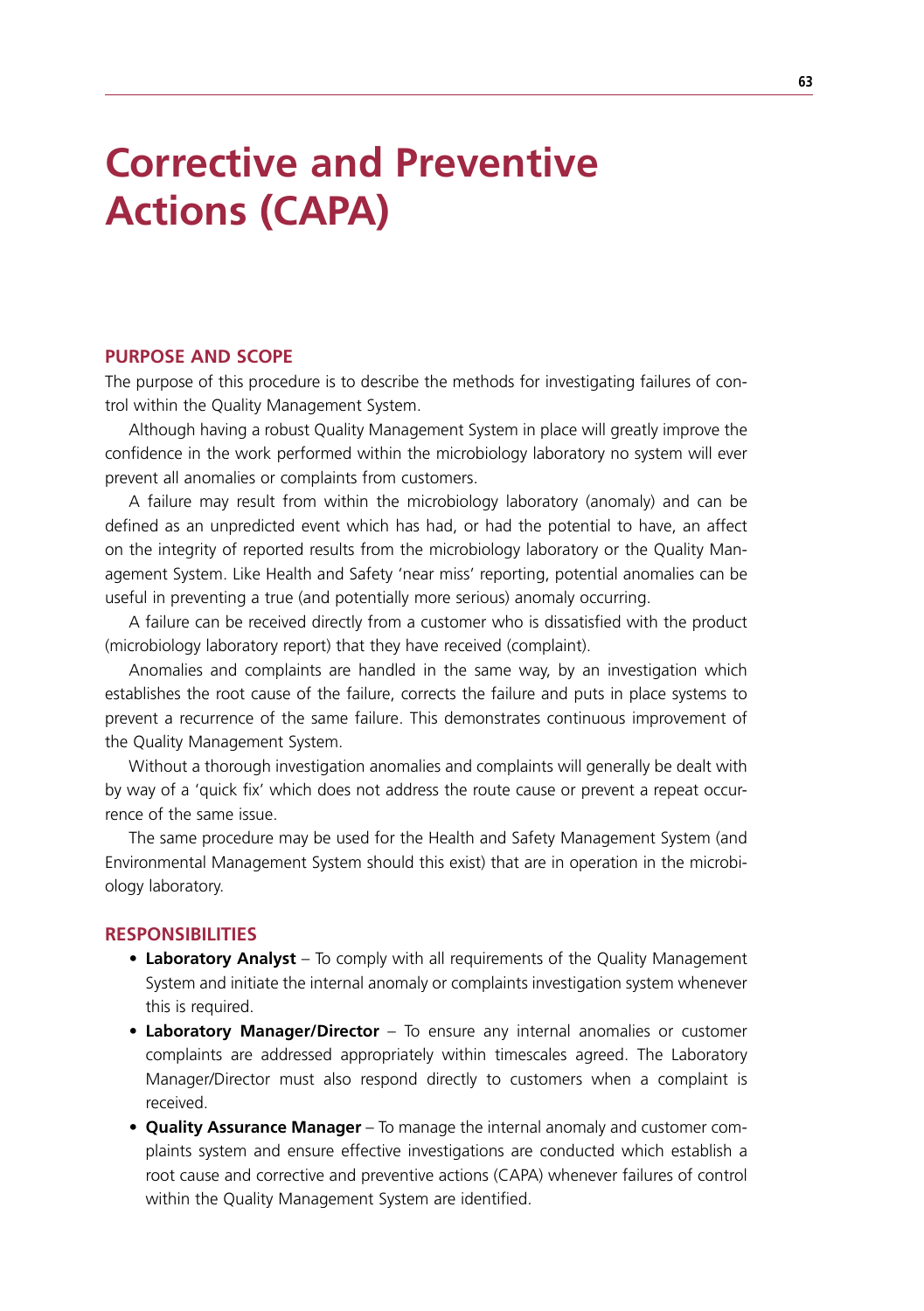- **Health and Safety Manager** (or person identified with this responsibility) To manage the internal accident reporting (including 'near miss' reporting) and ensure effective investigations are conducted which establish a root cause and corrective and preventive actions (CAPA) whenever failures of control within the Health and Safety Management System are identified.
- **• Environment Manager** (or person identified with this responsibility) To manage the internal environmental anomaly and incident reporting system and ensure effective investigations are conducted which establish a root cause and corrective and preventive actions (CAPA) whenever failures of control within the Environmental Management System are identified.

## **Procedure**

## **Anomalies**

Any member of staff can raise an anomaly with the Quality Assurance Manager. When the member of staff has decided to do this they must inform the Quality Assurance Manager immediately. The Quality Assurance Manager will assign a unique reference number to the incident and initiate the investigation with the operator.

An anomaly can be identified within the Quality Management System, Health and Safety Management System or Environmental Management System.

A brief description of the anomaly must be recorded and how this has, or may have, affected the integrity of results reported from the microbiology laboratory or the Quality Management System.

The Quality Assurance Manager should liaise with the Laboratory Manager/Director and establish if similar such anomalies have occurred previously and if so cross reference previous events.

Together the investigation team should identify a root cause for the anomaly and evaluate any potential impact on laboratory results (impact assessment) issued prior to the identification of the anomaly. It may be necessary to recall results and/or notify customers of the anomaly. Consideration should also be given to suspending testing to avoid any further anomalies until such time as CAPA are implemented.

Once the root cause has been established corrective actions should be identified to eliminate the problem and prevent any recurrence. Preventive actions, once identified, should be implemented to reduce the likelihood of the occurrence identified ever happening again.

All details of the root cause analysis, impact assessment, investigation and any CAPA identified should be recorded for future reference. Once any corrective and/or preventive actions are implemented they should be monitored for effectiveness.

The Quality Assurance Manager should use review of root cause analyses to establish systematic problems, identify training needs and provide trends for the Laboratory Manager/Director.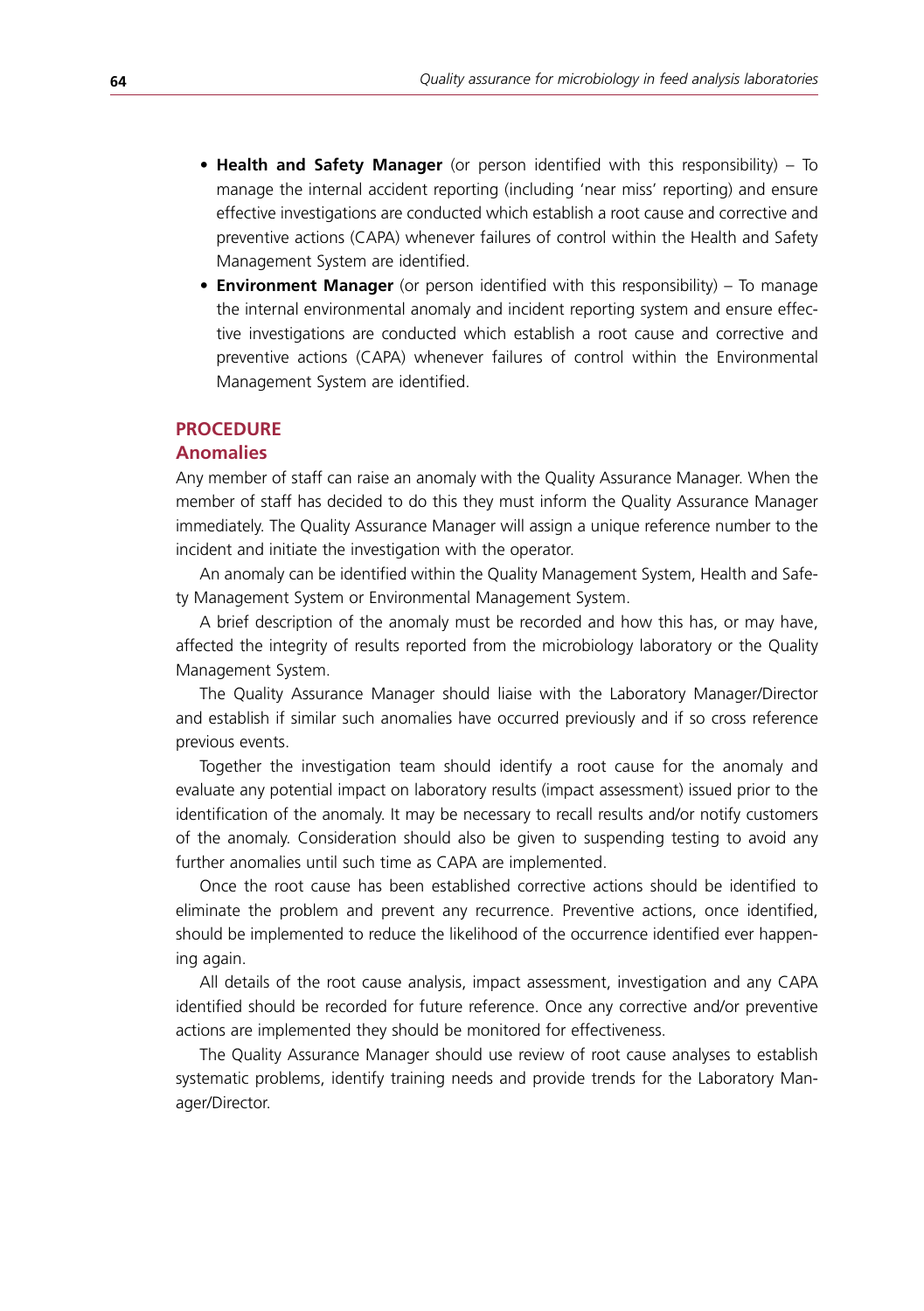An example of an anomaly form which could be used is below:

**Anomaly reference number \_\_\_\_\_\_\_\_\_\_\_\_\_\_\_\_\_\_\_\_\_\_\_\_\_\_\_\_**

**Date raised \_\_\_\_\_\_\_\_\_\_\_\_\_\_\_\_\_\_\_\_\_\_\_\_\_\_\_\_\_\_\_\_\_\_\_\_\_\_\_\_\_\_\_**

**Raised by \_\_\_\_\_\_\_\_\_\_\_\_\_\_\_\_\_\_\_\_\_\_\_\_\_\_\_\_\_\_\_\_\_\_\_\_\_\_\_\_\_\_\_\_\_**

#### **Details of anomaly:**

Include a description of the anomaly, sample ID, test/procedure being performed, equipment details, customer etc.

**Root cause analysis:**

**Impact assessment on results reported prior to anomaly being raised:**

Include possible impact on any tests, or opinions and interpretations, issued prior to the identification of this anomaly. \*Cross reference any similar anomaly if possible.

**Corrective actions:**

**Preventive actions:**

**Review of effectiveness of CAPA:**

**Date anomaly closed \_\_\_\_\_\_\_\_\_\_\_\_\_\_\_\_\_\_\_\_\_\_\_\_\_\_\_\_\_\_\_\_\_\_**

**Authorized by \_\_\_\_\_\_\_\_\_\_\_\_\_\_\_\_\_\_\_\_\_\_\_\_\_\_\_\_\_\_\_\_\_\_\_\_\_\_\_\_**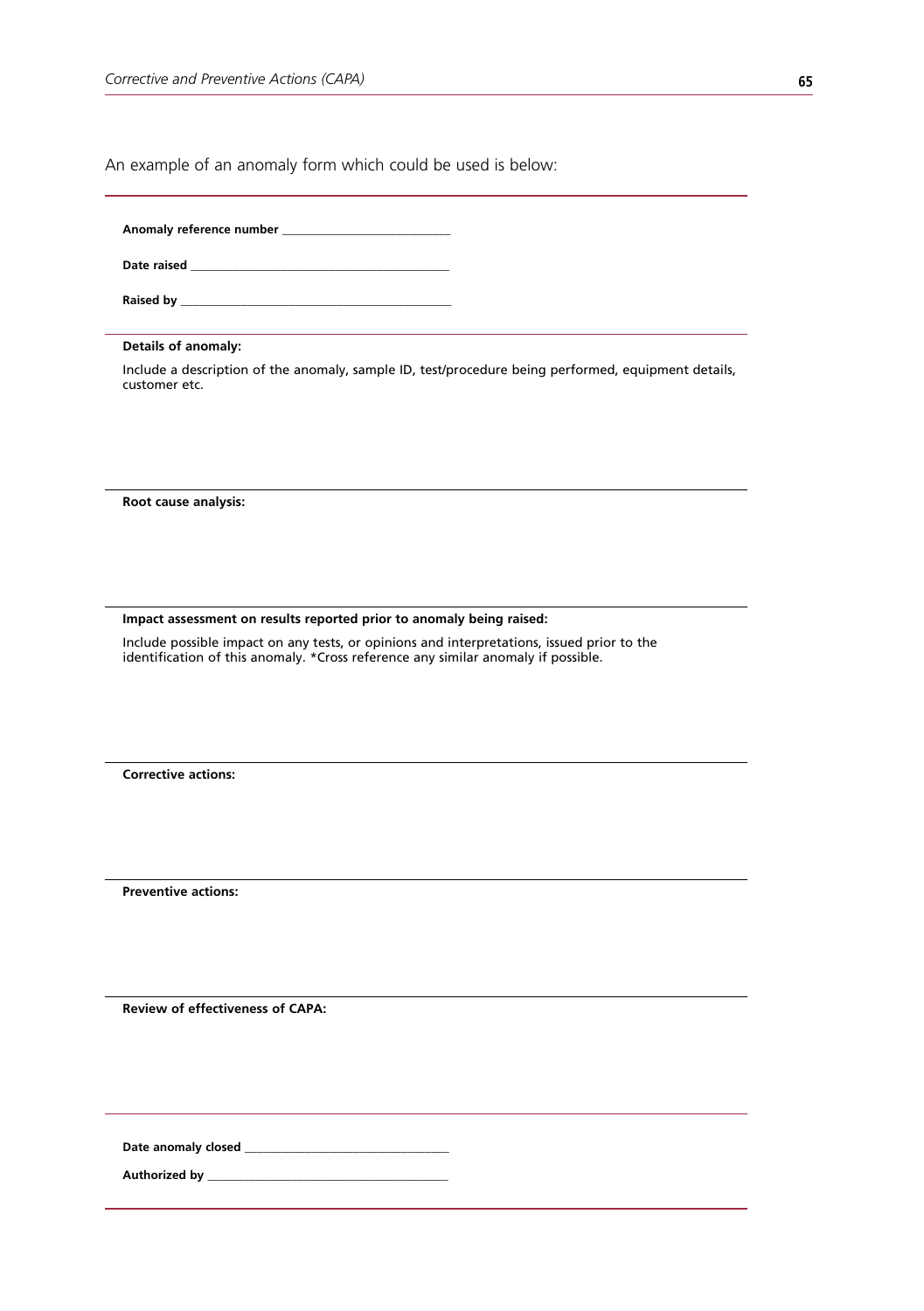### **Complaints**

Complaints received from customers should be handled in a similar way to anomalies.

Any member of staff may receive a complaint from a customer and should notify the Quality Assurance Manager immediately. Complaints received by telephone or in person should immediately be passed to either the Quality Assurance Manager or Laboratory Manager/Director. The Quality Assurance Manager will assign a unique reference number for the complaint.

Once all the details of the complaint have been established the customer should be notified in writing that the matter is being investigated. It may be necessary to clarify some details or seek further information directly from the customer. This should be done by either the Quality Assurance Manager or Laboratory Manager/Director.

The Quality Assurance Manager will establish if similar complaints have been received and will conduct an investigation into the complaint with the operators concerned. Together the investigation team should identify a root cause for the complaint and evaluate any potential impact on laboratory results (impact assessment) issued prior to receiving the complaint. It may be necessary to recall results and/or notify other customers of the investigation. Consideration should also be given to suspending testing to avoid any further complaints until such time as CAPA are implemented.

Once the root cause has been established corrective and preventive actions (CAPA) should be identified to eliminate the problem and prevent any recurrence of a complaint.

All details of the root cause analysis, impact assessment, investigation and any CAPA identified should be recorded for future reference. Once any corrective and/or preventive actions are implemented they should be monitored for effectiveness.

The Quality Assurance Manager should use review of root cause analyses to establish systematic problems, identify training needs and provide trends for the Laboratory Manager/Director.

The customer who made the complaint should be provided with the outcome of the investigation in writing by the Quality Assurance Manager or Laboratory Manager/Director as soon as it is concluded.

It may be that after investigating a complaint there is no corrective and preventive action required. This may be as result of confusion or mistake on the part of the customer who has complained. This should still be documented in the complaints procedure for future reference.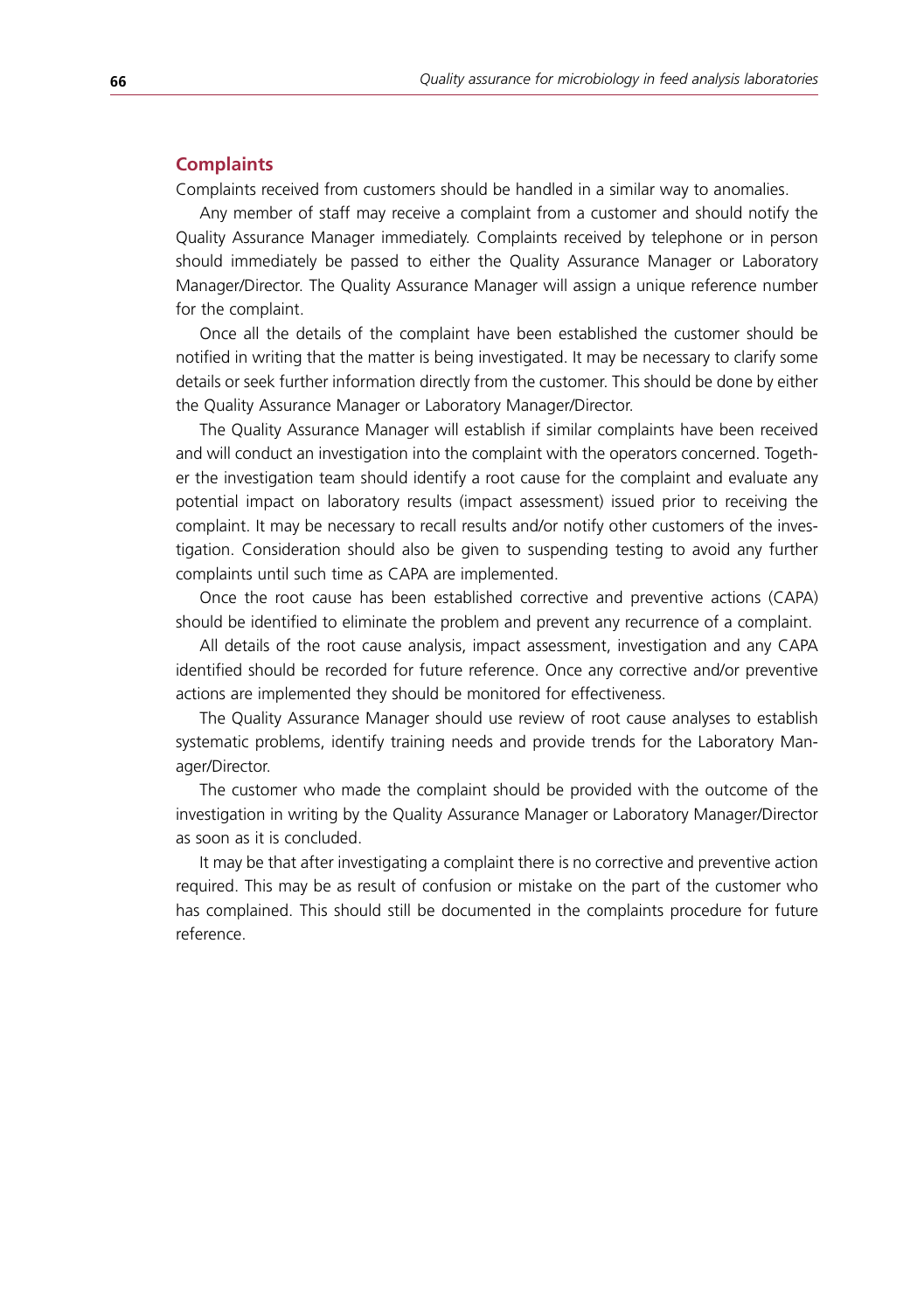An example of a complaint form which may be used is below:

| <b>Customer details:</b>                                                                                                                                                                                                      |
|-------------------------------------------------------------------------------------------------------------------------------------------------------------------------------------------------------------------------------|
|                                                                                                                                                                                                                               |
| <b>Complaint details:</b>                                                                                                                                                                                                     |
| Include details of the following where relevant: unique identification, areas of the business involved,<br>the test or procedure being deviated from, equipment details etc.                                                  |
| Impact assessment on results reported prior to anomaly being raised:                                                                                                                                                          |
| Include possible impact on any tests, or opinions and interpretations, issued prior to the<br>identification of this anomaly. *Cross reference any similar anomaly if possible.                                               |
| Investigation:                                                                                                                                                                                                                |
| Root cause analysis:                                                                                                                                                                                                          |
| Impact assessment on results issued prior to complaint being received:                                                                                                                                                        |
| Include possible impact on any tests, or opinions and interpretations, issued prior to the<br>identification of this complaint. *Cross reference any similar complaints if possible.                                          |
| Corrective and preventive actions identified:                                                                                                                                                                                 |
| <b>Review of effectiveness of CAPA:</b>                                                                                                                                                                                       |
| Date customer notified of outcome                                                                                                                                                                                             |
|                                                                                                                                                                                                                               |
| Authorized by the contract of the contract of the contract of the contract of the contract of the contract of the contract of the contract of the contract of the contract of the contract of the contract of the contract of |
|                                                                                                                                                                                                                               |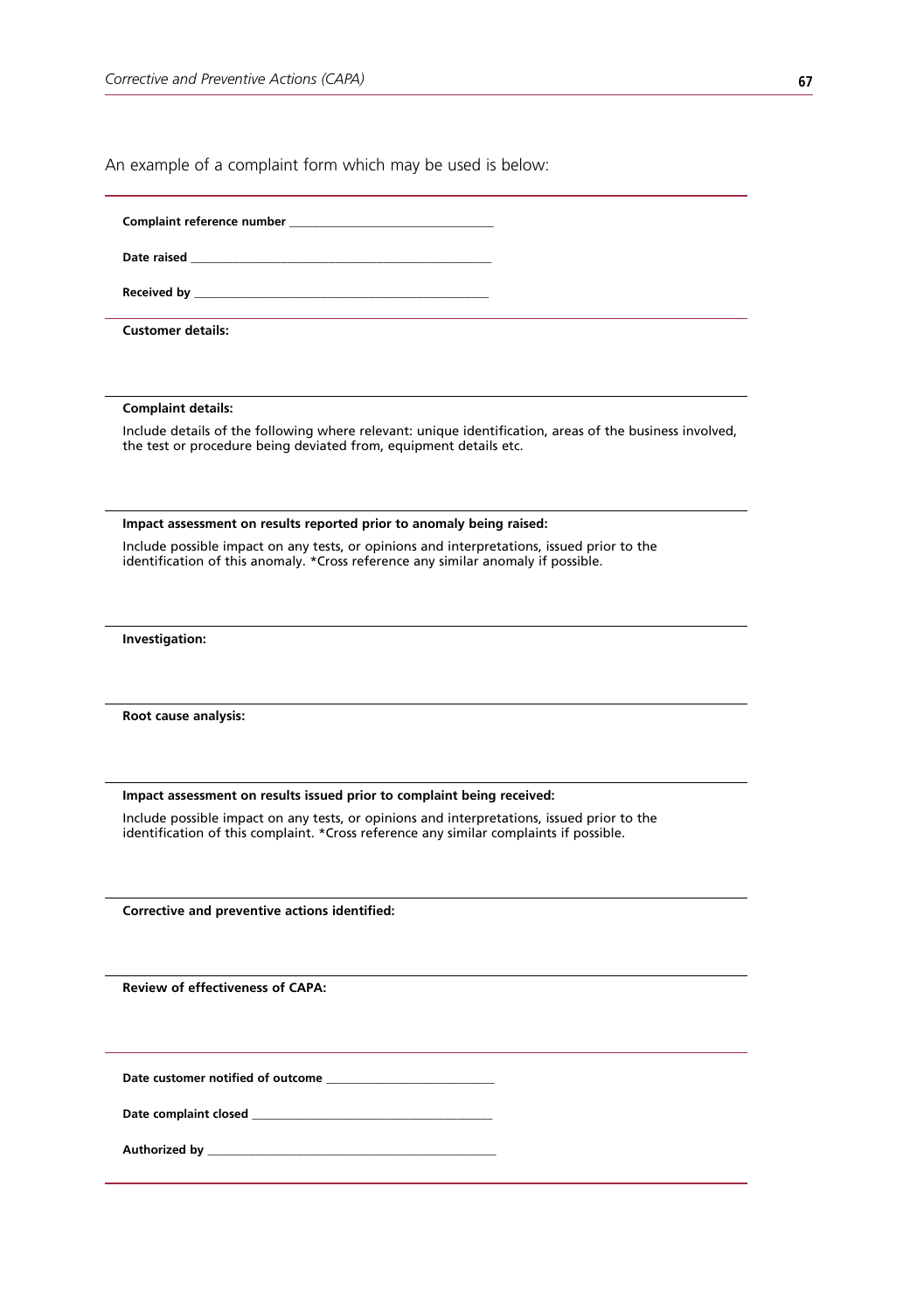# **References**

**ISO/IEC 17025:2005.** *General requirements for the competence of testing and calibration laboratories. 4.11 Corrective action. 4.12 preventive action*. Geneva, Switzerland. **ISO 19011:2011.** *Guidelines for auditing management systems*. Geneva, Switzerland.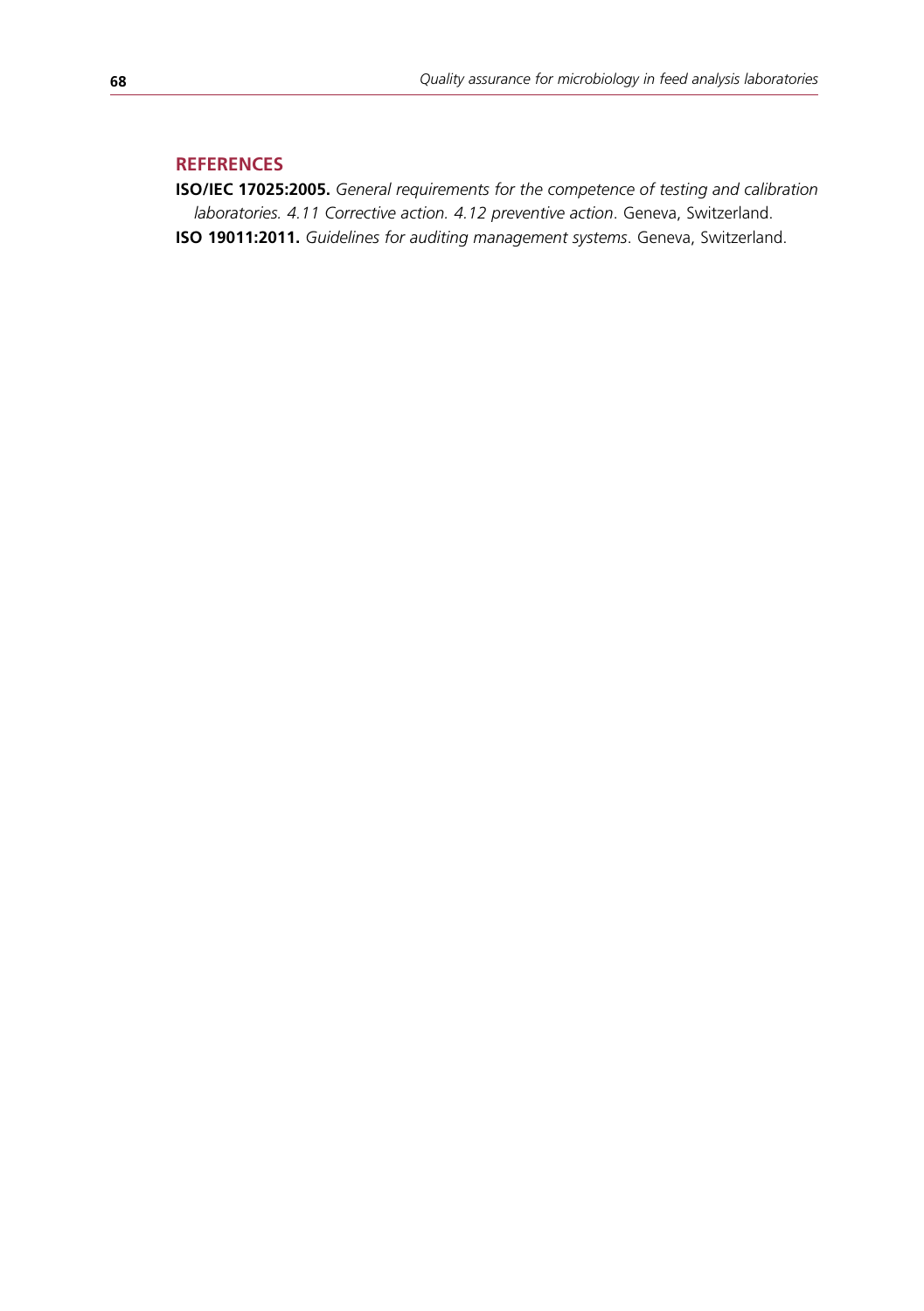# **Part 2**

# **Quality assurance and general laboratory procedures**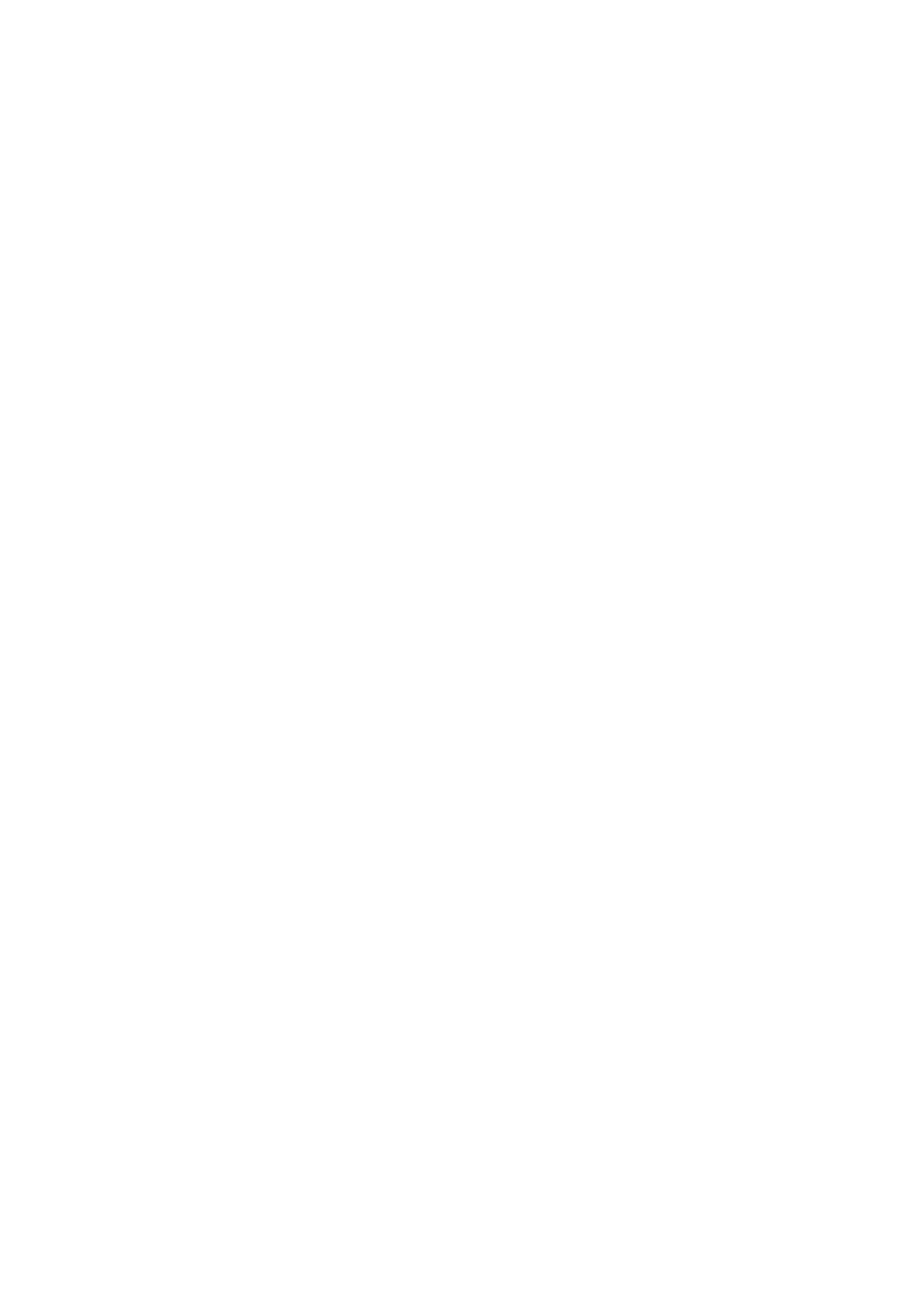# **Microbiological media, reagents and chemicals**

## **Principle and scope**

The purpose of this procedure is to ensure that all bacteriological media, reagents and chemicals are appropriate for the tests concerned and are prepared, quality controlled and stored appropriately in order to maintain the standards and performance of all bacteriological techniques.

## **Responsibilities**

- **Laboratory Analysts** To comply with all local procedures regarding the purchasing, receipt, storage, preparation and use of all chemicals, reagents (including commercial kits) and microbiological media used in the microbiology laboratory.
- **• Laboratory Manager/Director** To ensure the correct chemicals, reagents (including commercial kits) and microbiological media are available for use in the microbiology laboratory and that facilities exist for their correct storage.
- **• Quality Assurance Manager** To ensure that chemicals, reagents (including commercial kits) and microbiological media are validated before use and that appropriate quality control procedures are used to maintain confidence.
- Health and Safety Manager (or person identified with this responsibility) To ensure appropriate controls are in place (COSHH, Risk Assessment etc.) for all chemicals and reagents in use in the microbiology laboratory.
- **• Environment Manager** (or person identified with this responsibility) To ensure appropriate environmental controls are in place to deal with potential spills or escapes and to dispose of chemicals and reagents in the microbiology laboratory appropriately.

## **EQUIPMENT**

- Balance and weighing boats.
- Autoclave.
- Steamer and/or microwave oven.
- Browne's tubes as required.
- pH meter.
- Microbiological loop.
- • Spatula.

# **Reagents**

- Dehydrated culture media and appropriate supplements.
- Distilled or deionised water.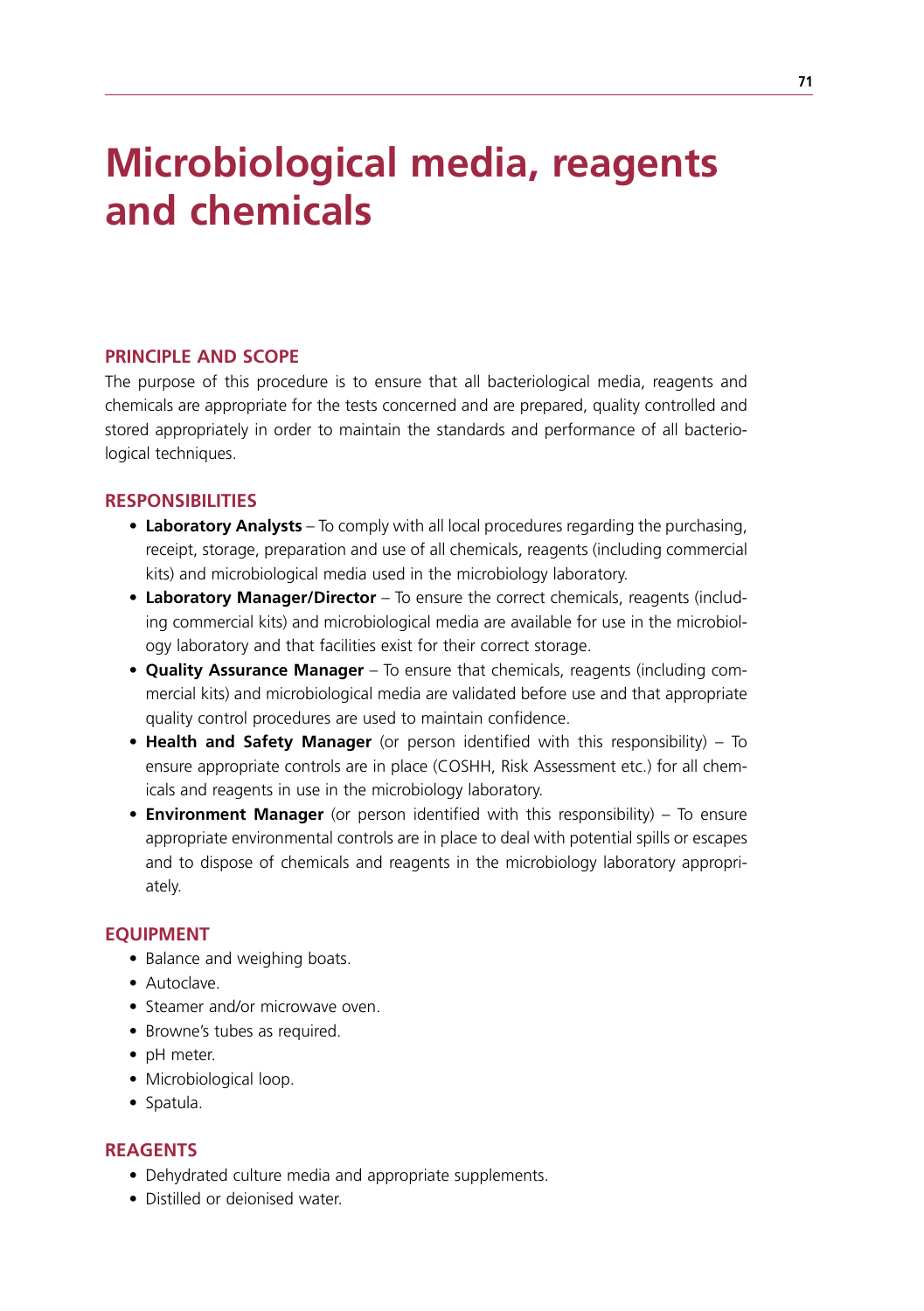Ensure that all dehydrated media, supplements and other ingredients are stored according to the manufacturer's instructions and used before the expiry date stated. Label all containers with the date of receipt and date first opened. After use, ensure that lids remain tightly sealed to prevent moisture ingress. Discard any media that has deteriorated in condition.

# **Procedure**

# **Microbiological media**

To grow and isolate bacteria, yeast and fungi artificial growth media are used which provides the microbiological agent with optimum growth conditions. To minimise contaminants some media may contain inhibitory substances that suppress bacteria other than the target organism(s). Others may only allow growth of a particular type of organism or have indicators which change colour when certain organisms are present.

The specific media for the procedure will be stated in the appropriate SOP and must always be used.

To avoid the cost and time required in producing microbiological media many microbiology laboratories purchase pre-prepared microbiological media from a variety of production companies. Ideally this should be purchased from a reputable supplier who holds accreditation to ISO/IEC 17025:2005 for production and quality control of microbiological media and thus avoid the need for time consuming validation and quality control.

Batches of pre prepared media purchased should be identifiable and be accompanied by evidence that they meet the specified quality requirements. The user should ensure arrangements are in place to be notified by the manufacturers of any changes to specification.

Should the laboratory wish to manufacture its own microbiological media then the freeze dried media and constituents should be purchased from a reputable company and the media must be prepared and sterilised as follows:

- • Prepare each microbiological media according to manufacturer's instructions or published formula.
- Use a clean spatula to weigh out the amount required  $(± 0.1$  g for dehydrated media up to 100 g) into a clean weighing boat on a calibrated balance.
- Suspend the weighed powder in the required volume  $(± 2%)$  of distilled or deionised water.
- Check the pH of the media where specified and adjust if necessary.
- Distribute into final containers if appropriate.
- Sterilise according to specific instructions. (See 'Use of autoclaves' SOP).
- Ensure that media are not overheated during sterilisation.
- If necessary, allow media to cool to required temperature for addition of supplements and other additives. Agar media solidify at temperatures below 50 °C.
- Distribute aseptically into Petri dishes or bottles as required (see Asceptic technique procedure).
- Label with medium identifier, batch number and expiry date as appropriate. The base of the Petri dish (containing the media) should be labelled and not the lid, to avoid lids being accidentally swapped.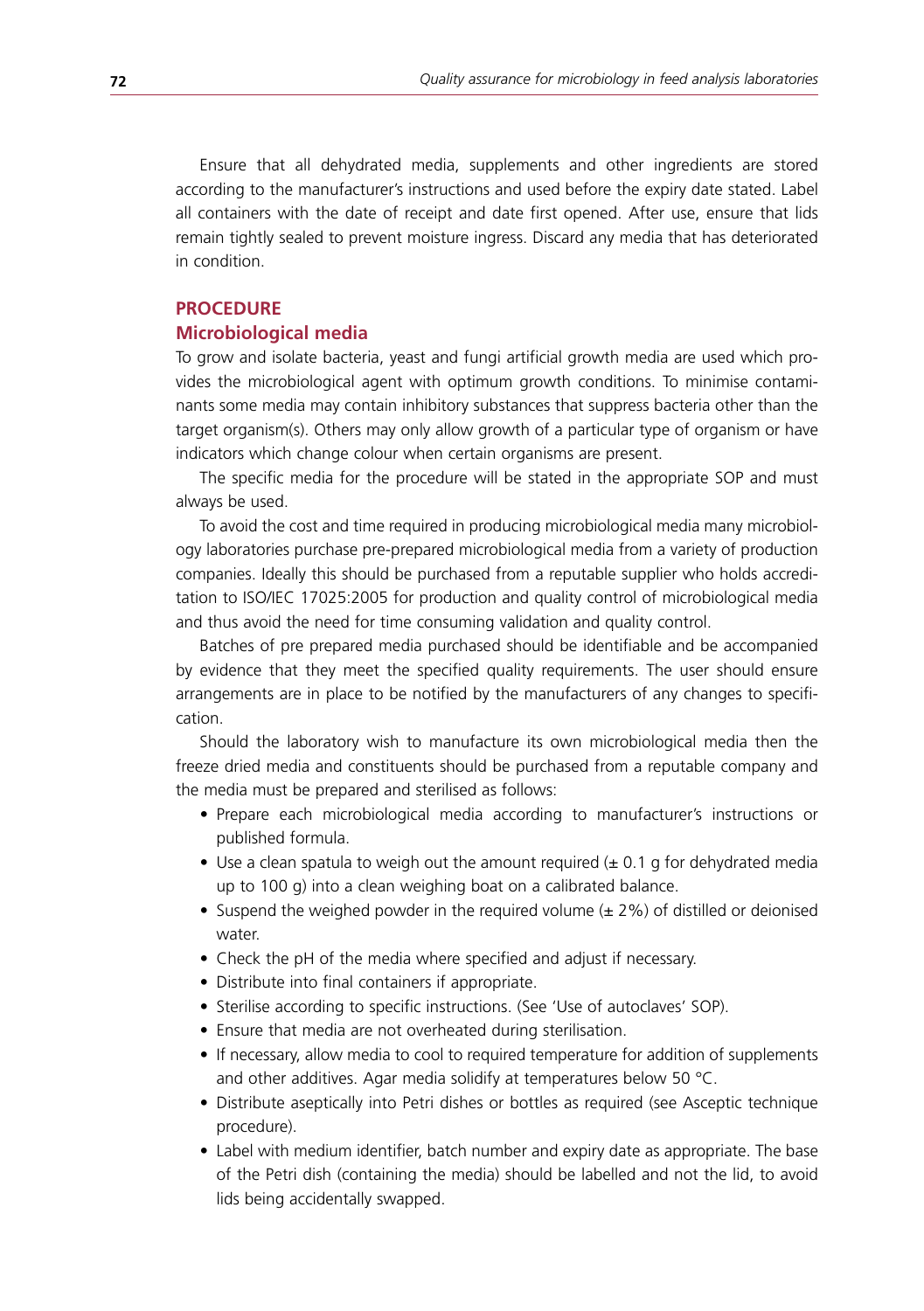• Dry poured plates before use by placing the lid upside down in an incubator, a plate drying cabinet, or laminar flow cabinet. Angle the media-containing dish (media downward) either within or on the edge of the lid for up to 20 min or until there is no moisture visible on the agar.

## **Storage of microbiological media**

- Store all prepared plates at 2–8  $\degree$ C in the dark and in sealed containers or bags to avoid dehydration.
- Ensure that media are used in rotation, using oldest first, and discard any media outwith the expiry date.
- Dehydration during storage will cause concentration of ingredients, which may affect the performance and shelf life of the medium. The extent of dehydration may be determined by check-weighing during storage. The weight loss should not exceed 5%.
- Specific stock bottled liquid media and agar bases may be stored at 15–30 °C in line with manufacturer's or supplier's instructions.
- Check for signs of deterioration or contamination before use.

#### **Microbiological media quality control**

Internal quality control (IQC) is carried out on all media produced in-house. Quality control must only be performed using verified control organism (e.g. NCTC or ATCC) which are preserved and sub cultured in accordance with supplier guidelines. A control organism must not be sub cultured repeatedly or it may become 'lab adapted' loosing some of its characteristics. A stock of control culture should be held (i.e. cryopreserved) and cultured directly on a weekly basis, or as required.

The following parameters are checked on randomly selected units from each batch and recorded on the appropriate log sheets:

- pH is measured with a calibrated pH meter using a flat-head probe. If outside the acceptable range, the medium is discarded and the reason investigated;
- sterility is checked by incubation at 37  $\pm$  1 °C for 2 days and 2–8 °C for 10 days respectively. Evidence of contamination should be investigated and the batch rejected;
- growth support is checked by a quantitative comparison of a representative target organism on the test batch with a non-selective control medium and/or previous batch;
- selectivity is checked using a representative organism to check the efficacy of selective agents;
- where a medium contains an identification indicator (e.g. MacConkey, lactose fermentation), representative organisms are used to check positive and negative reactions; and
- shelf life is checked by retaining sufficient aliquots of the requisite media to repeat the above checks at expiry date.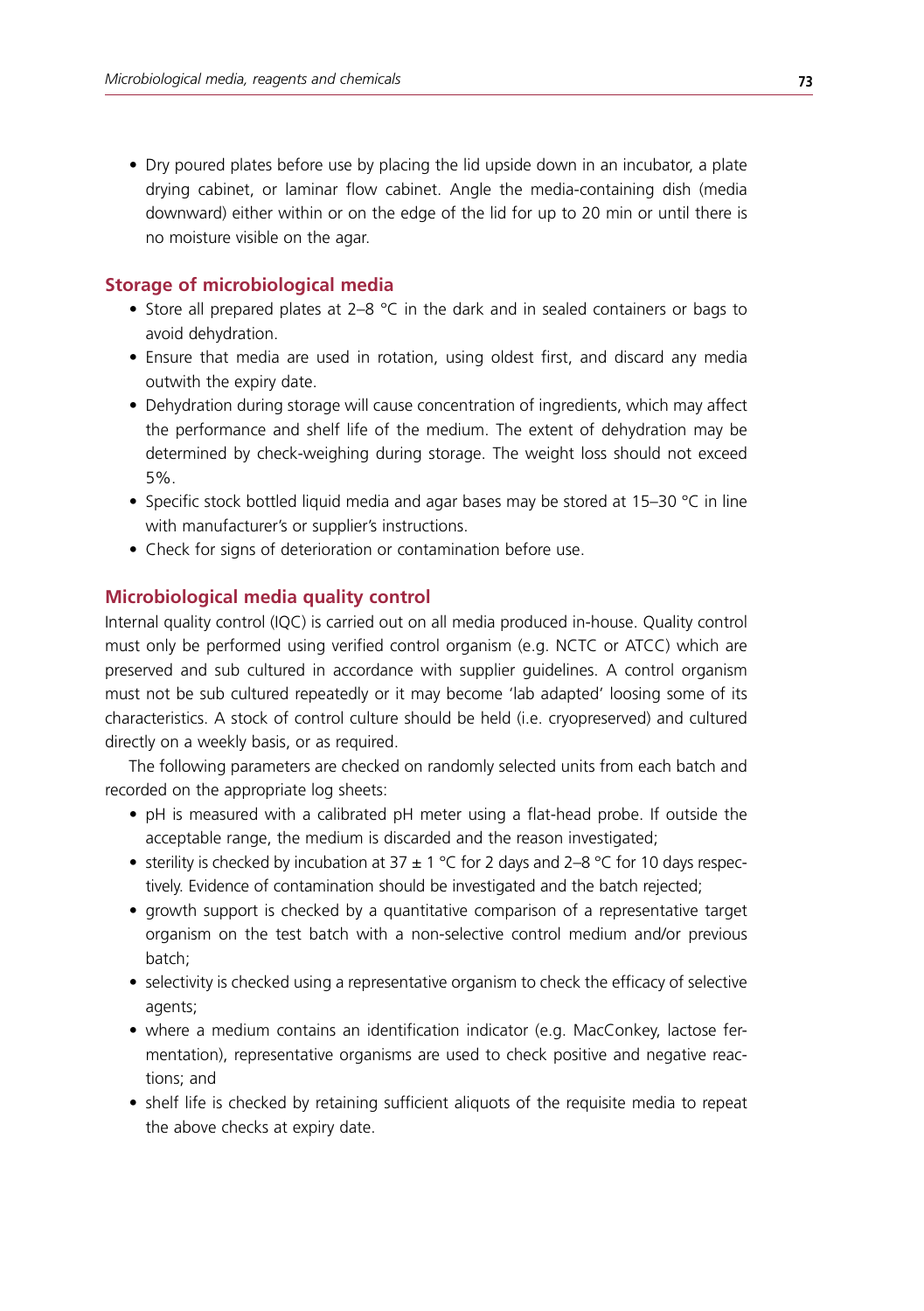# **QC growth comparison method**

This method is used to compare batches of non-selective media and for performance testing of selective media for target recovery.

- Prepare a suspension of the appropriate test organism in saline equivalent to McFarland turbidity standard 0.5.
- Prepare a 1:100 dilution by transferring a 10 µl loopful to 1 mL saline (Dilution A).
- Prepare three serial tenfold dilutions from Dilution A and label B, C and D.
- Divide the test plate and a nutrient or blood agar plate (control) into quadrants using a permanent marker on the underside.
- Transfer 25 µl of each dilution (A, B, C and D) to each plate quadrant.
- Spread each drop over the plate segment using a sterile loop.
- Incubate as appropriate to the test organism.
- After incubation, compare the growth on each plate. Select the quadrant which gives isolated colonies and count for each plate. Record the counts obtained in a Media OC Log.
- All in-house prepared media are deemed to be satisfactory if there is a minimum 50% recovery on the test medium when compared to the control medium.
- For selective broths, prepare dilutions A–D as above and inoculate 25 µl into each of four broths from the test batch and the control (previous) batch.
- Incubate as appropriate and then subculture to the required agar medium.
- Each batch should yield growth from the same dilution.
- Selective Media efficacy of selective (inhibitory) agents
- Prepare a suspension of the appropriate test organisms in sterile saline equivalent to McFarland turbidity standard 0.5.
- Streak a charged loop from each suspension as appropriate onto the surface of the selective plate or inoculate a loopful into a selective broth and also onto a control nutrient or blood agar to check viability.
- Incubate as appropriate to the medium usage.
- Examine after incubation for growth of the test organisms.
- Growth should normally be totally inhibited. Any growth indicates failure of the selective agents. The medium should be rejected and the cause of the failure investigated.

*Note: E. coli* on BGA may only be partially inhibited and show trace growth, record as such in the Media QC Log. This is acceptable provided that the growth is significantly inhibited when compared with the viability control plate.

# **Chemicals and reagents**

Chemicals and reagents used in the preparation of microbiological media must be stored as stated in the manufacturer's instructions. MSDS and COSHH data must be retained at point of use and passed to the Health and Safety Manager (or nominated person) for reference. Chemicals and reagents must not be used after their expiry date and disposed of in accordance with local Health and Safety and Environmental legislation.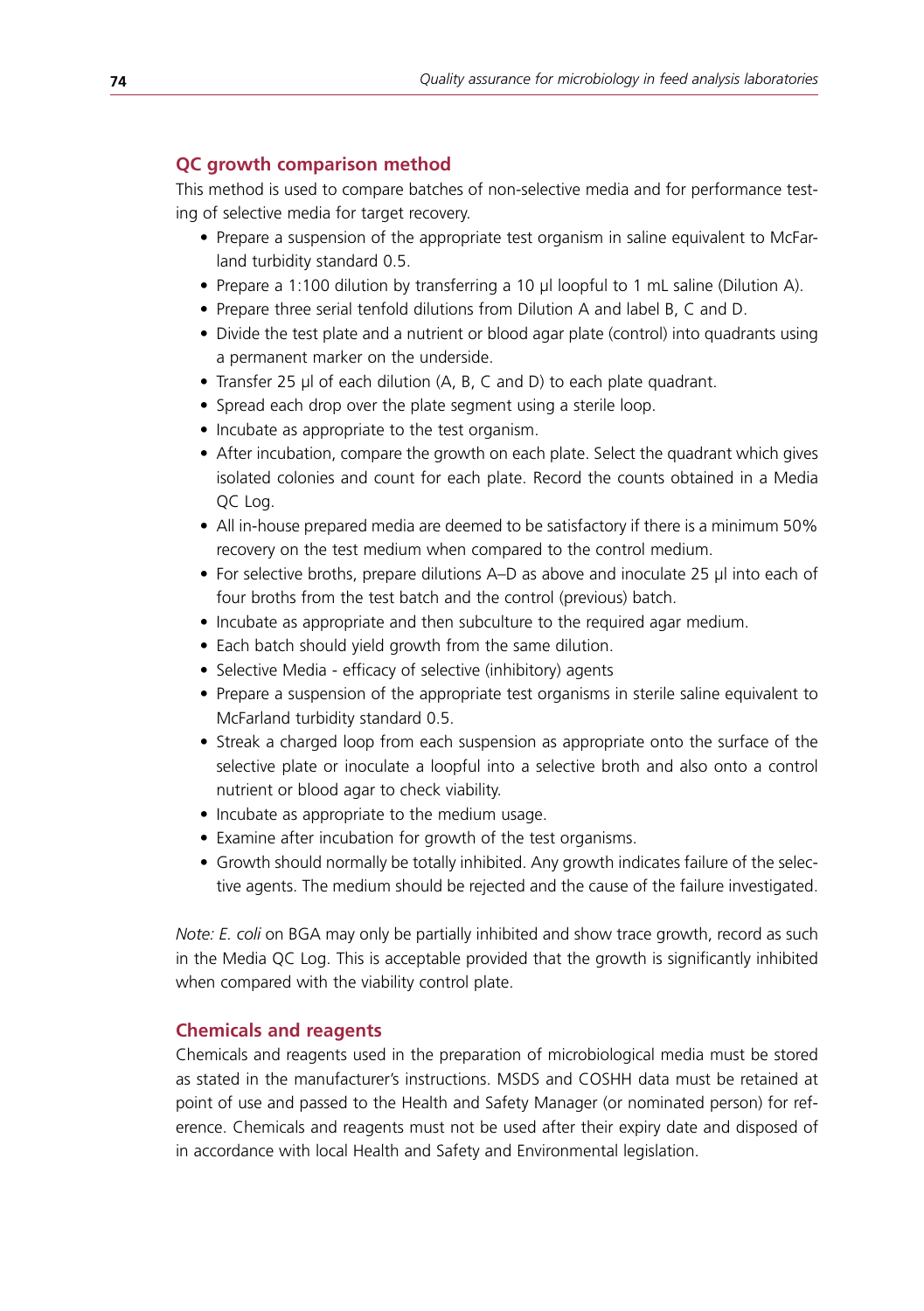Reagents that are produced in house must have appropriate quality control checks performed before use to ensure they are fit for purpose and meet the requirements. Any quality control checks should be performed on verified reference cultures as for microbiological media. Results of quality control checks should be recorded in an appropriate reagent log.

## **Commercial kits**

Commercial kits should only be purchased from reputable manufacturers and stored as stated in the manufacturer's instructions. Commercial kits should only be used as intended and any modification to procedure or scope should be regarded as a modification to a standard method and validation performed (see Microbiology testing – selection and verification).

When opening a kit for the first time the expiry date should be checked to ensure it is still valid and the date the kit was opened written on the box or container. Constituent parts of kits should not be swapped from kit to kit.

Commercial kits are usually supplied with controls which should be used on each occasion. Periodic checks can also be performed using verified reference cultures, routine cultures should never be used to verify performance of a commercial kit.

Manufacturers instruction inserts should be retained with the kit and each time a new kit is started the new instruction insert should be compared with the previous one to ensure there have been no changes in methodology. If there have been changes this should be highlighted to the appropriate staff and if necessary the appropriate SOP changed.

If there are no changes the Laboratory Analyst should indicate this on the instruction insert and retain the insert in the kit. Previous insets should be disposed of to ensure the correct insert is available at all times.

### **QUALITY CONTROL**

Commercially available McFarland standards may be purchased with which to compare turbidity.

## **Health and Safety**

Minimise the production of dusts when handling dehydrated media or chemicals. Use a disposable half-mask respirator approved to EN149:2001 + A1:2009 standard and CE marked when identified in MSDS, COSHH or Risk Assessment documentation. Some formulations may contain specific hazards. Pay particular attention to all hazard labels and refer to product safety data sheets, relevant COSHH forms and risk assessments.

Quality control testing of media involves the handling of Category 2 (CL 2) organisms. Where media are specifically targeted as Category 3 (CL 3) organisms, non-toxigenic controls should be used where possible.

Special care is needed when handling hot media after autoclaving or during boiling.

## **References**

**European co-operation for accreditation.** 2002. *EA-04/10 Accreditation for Microbiology Laboratories EA-04/10 G: 2002*. Paris, France.

**UKAS.** 2009. *Lab 31 Use of culture media procured ready-to-use or partially completed in microbiological testing*. UKAS publication Lab 31 edition 2, June 2009. Feltham, UK.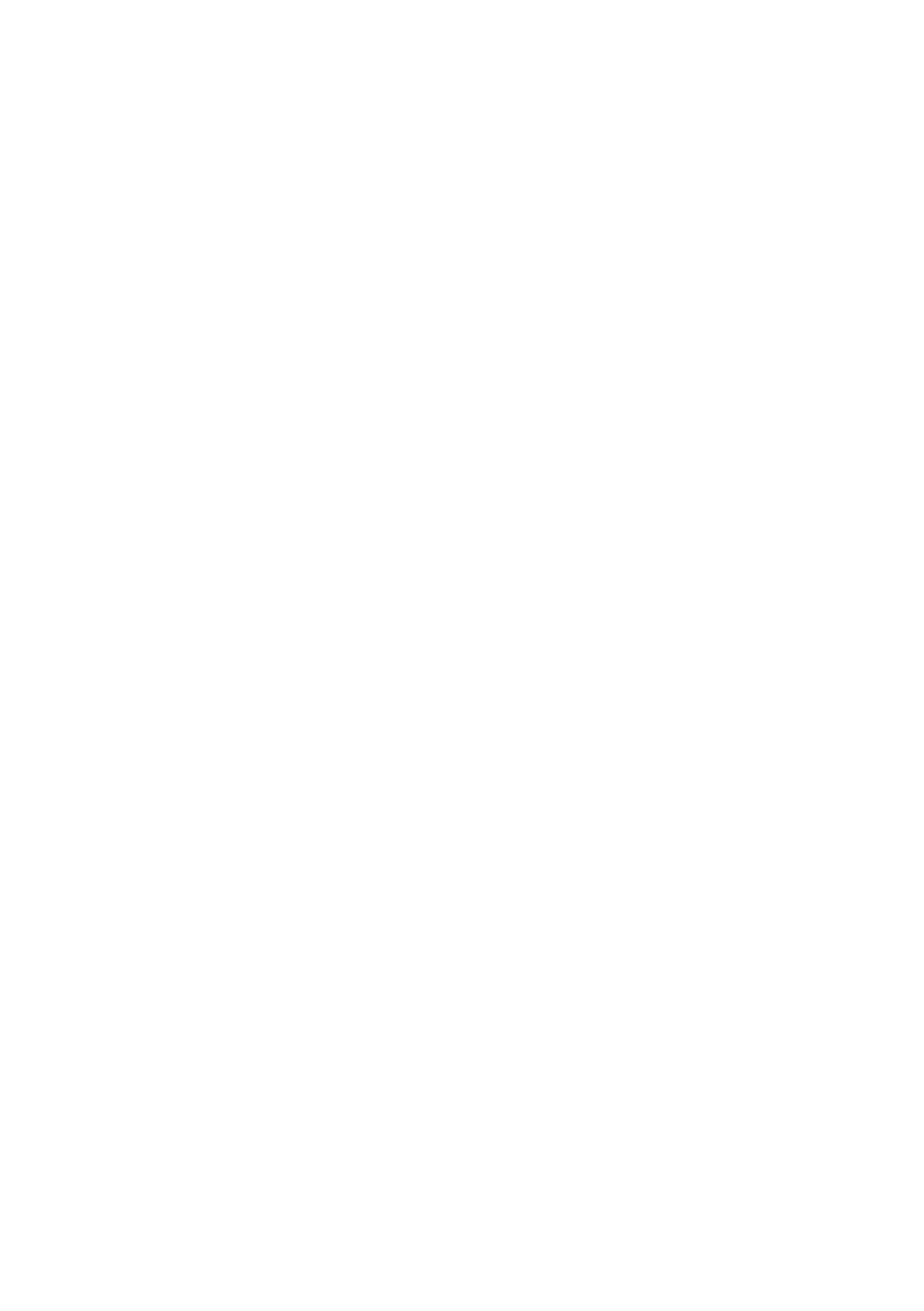# **Receiving microbiological samples**

## **Purpose and scope**

The purpose of this procedure is to document the procedure which should be followed by staff receiving microbiological samples for analysis. This procedure applies to all samples received and will preserve the integrity of submitted samples and ensure the safety of those handling them.

## **Responsibilities**

- Laboratory Analyst Receives laboratory samples, ensures they are suitable for testing requested and preserves their integrity.
- **• Laboratory Manager/Director** Ensures sample reception staff are proficient in receipt, handling and documentation of samples. Ensures appropriate Health and Safety procedures are available and are followed (this may be delegated to the Health and safety Manager or other nominated individual).
- **• Quality Assurance Manager** Ensures sample integrity is preserved at all stages of handling and storage of samples. To periodically perform internal audits of the sample receipt procedure to ensure compliance.

### **Equipment**

- PPE (gloves and eye protection as appropriate).
- Safety cabinet (as appropriate).
- Palate knife.
- Fridge.

#### **Reagents**

Appropriate disinfectant (e.g. 5% sodium hypochlorite).

## **Procedure**

Samples submitted for testing may be received in many different ways; in the post (mail), by courier or submitted directly by the customer or their agent. Upon receipt it must be ensured that full details of the customer are recorded and the testing required. This may be by way of a submission form that accompanies the sample and will form a contract between the laboratory and customer. Any missing details that are required must be completed by the customer before they leave the sample or, if the sample is received by post or via a courier, by contacting the customer and noting the missing details on the submission documentation. If missing details are collected in this way it must be annotated on the submission documentation with the date and time that the information was noted.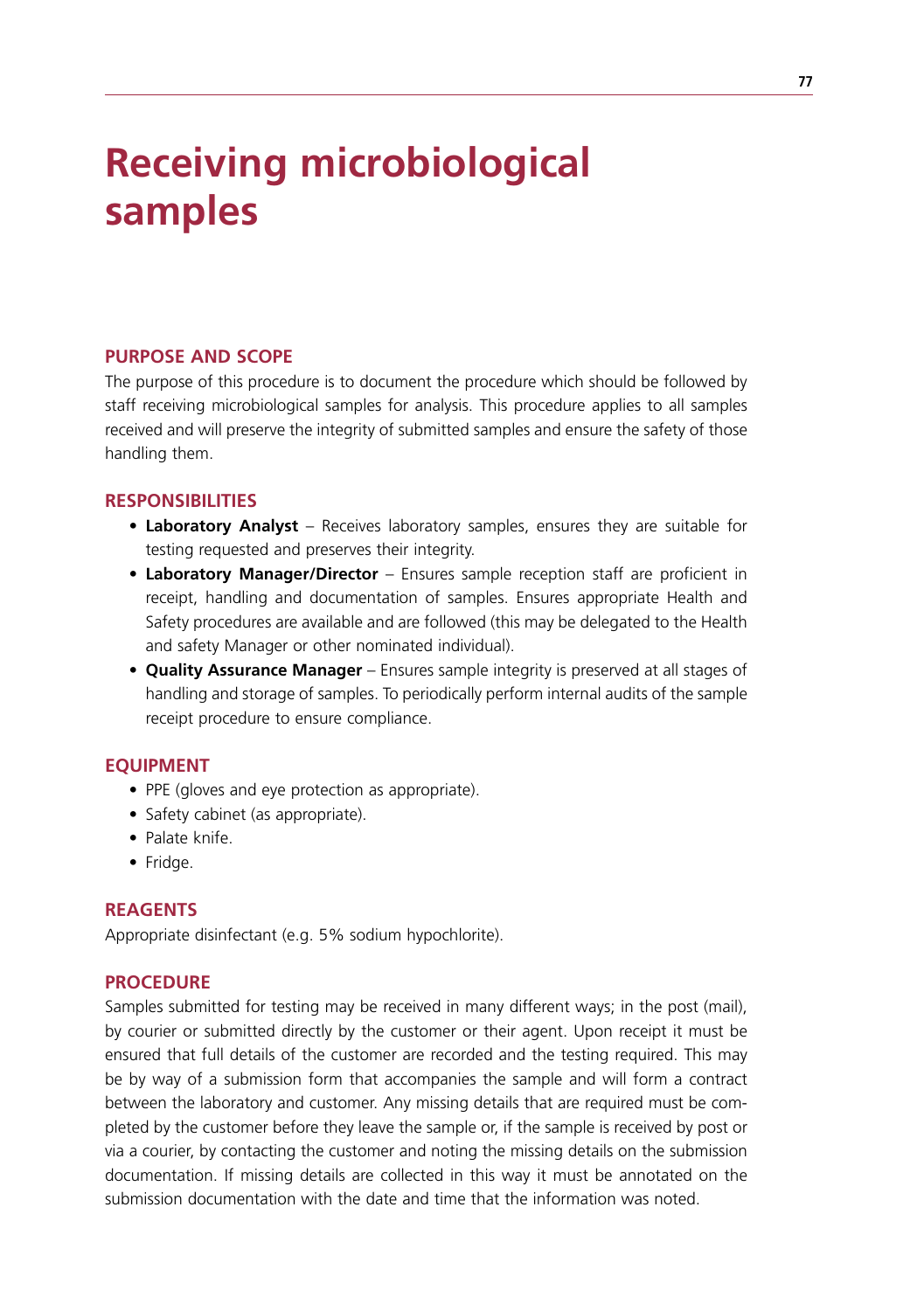Appropriate PPE (e.g. gloves and eye protection) must be available for staff who receive laboratory samples.

Each sample must arrive in a suitable condition for testing, in an appropriately labelled container with appropriate documentation. Samples submitted for microbiological testing may contain pathogens hazardous to health and it is the responsibility of the customer to ensure that there is no risk to sample reception staff, couriers or post office workers who may handle the sample. Local regulations may dictate the sample containers and labelling which is required for biohazardous material.

If appropriate the laboratory must check and record the temperature of samples on receipt, as this may have had an effect on the integrity of the sample in transit. Also consider if the sample was frozen, defrosted or suffered high temperatures during transport as this may influence the results of future analysis.

Upon receipt, if a sample is leaking it must be immediately transferred to a safety cabinet along with any contaminated documentation and packaging. A suitably trained person may now open the package and using an appropriate disinfectant (e.g. 5% sodium hypochlorite) the container should be cleaned and if necessary the contents transferred into another suitable container.

No attempt should be made to clean documentation or packaging. Packaging must be disposed of as biohazard waste. The documentation, if contaminated, should be placed inside a clean 'poly pocket' or clear plastic bag and photocopied. The original can then be disposed of as biohazard waste and photocopy used in its place.

In the event that a sample has been submitted in a glass container and has broken in transit no attempt should be made to clean or recover the sample. It should be disposed of appropriately and the customer notified.

All details of leaking samples should be recorded on the submission documentation and communicated to the customer as a comment on the laboratory report. All incidents of leaking microbiological samples should be communicated to the Health and Safety Manager.

In the event that a sample is too heavily contaminated or compromised and unsuitable for testing, it must be disposed of as biohazard waste and the customer notified.

Samples may also be rejected if there is physical deterioration, potential contamination due to leakage or mingling of samples submitted together, insufficient sample for testing or an inappropriate sample.

If an inappropriate or insufficient sample is received it may still be processed but this must first be agreed with the customer by the Laboratory Manager/Director and all reports generated with such samples will include a statement indicating their status as insufficient or inappropriate and tested outwith the agreed scope of testing.

Samples must be assigned a unique laboratory identification number immediately upon receipt. This number will be assigned both sample and documentation and will be used throughout testing and for all storage containers, laboratory reports, worksheets etc. The date and where necessary the time of receipt and sample condition may also be recorded.

Upon receipt the sample must be transferred to the microbiology laboratory immediately. In the microbiology laboratory the Laboratory Analysts can review the testing requested and either begin sample processing, or store the sample pending testing.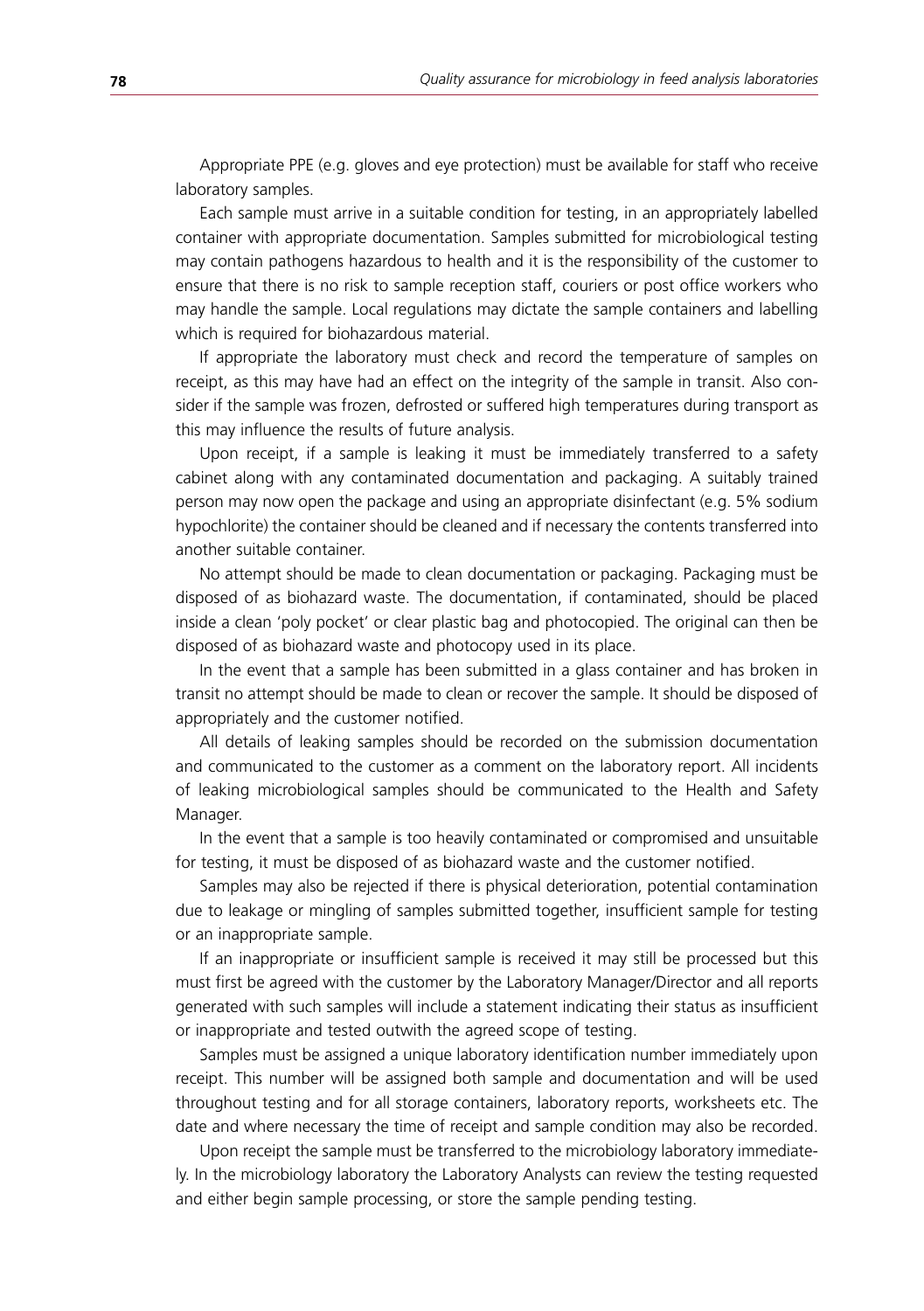The sample integrity must be preserved at all times and the sample must be stored in a way to preserve it in the most suitable manner to minimise any change in microbial load. For microbiological samples this is usually at 2–8 °C in the dark. Samples stored at 2–8 °C must be brought to room temperature (18–21 °C) before processing begins (See Handling and preparation of microbiological samples). Samples should not be frozen on receipt.

# **References**

**European co-operation for accreditation.** 2002. *EA-04/10 Accreditation for microbiology laboratories EA-04/10 G: 2002*. Paris, France.

**ISO 6498:2012.** *Animal feeding stuffs – Guidelines for sample preparation*. Geneva, Switzerland.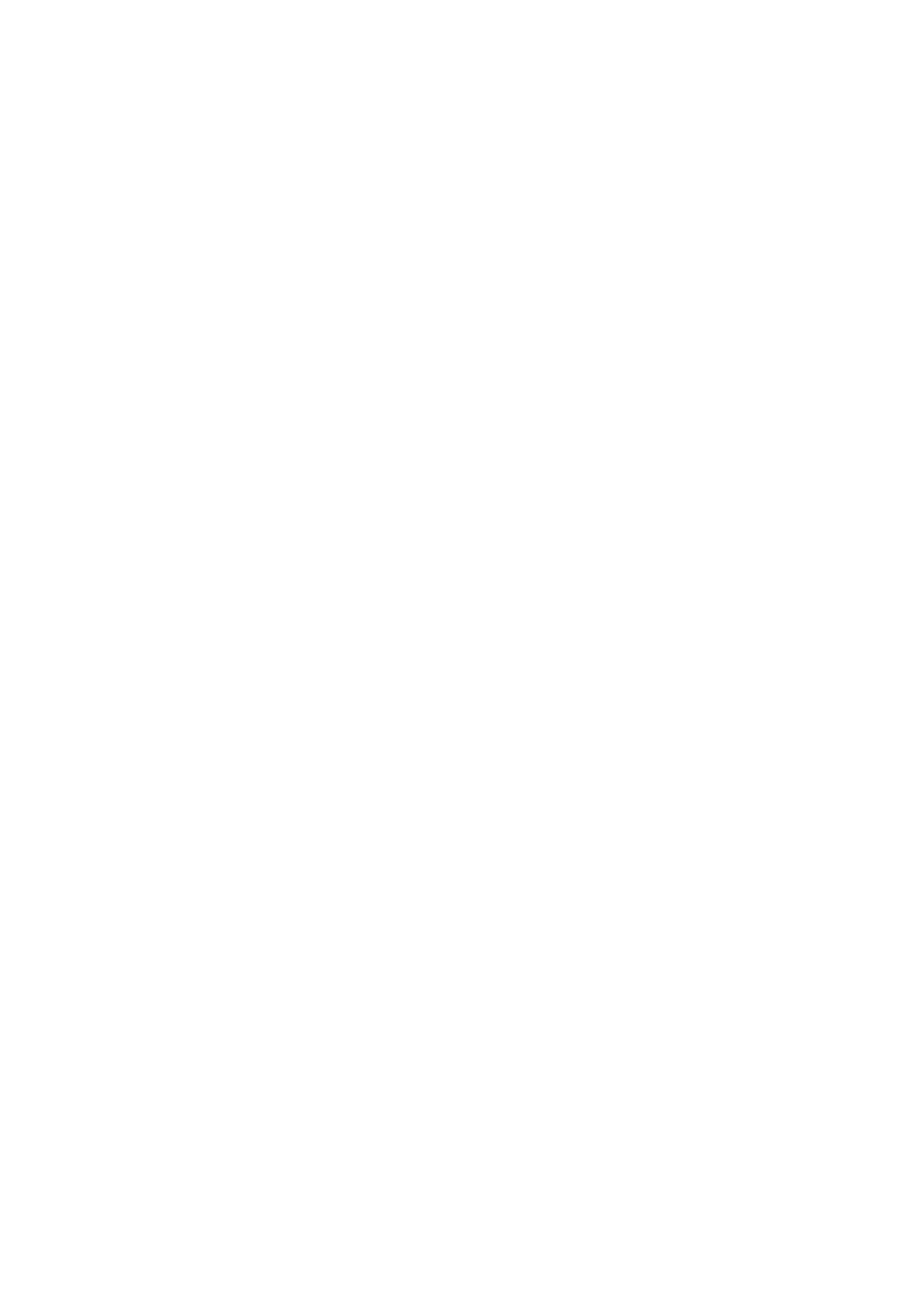# **Handling and preparation of microbiological samples**

#### **Purpose and scope**

This procedure describes the handling and any preparatory work that is required of animal feed samples submitted to the laboratory for microbiological analyses. Specific handling requirements are dictated by the nature of each sample. Correct handling and preparation of samples preserves the integrity of the sample, minimises any change in microbial load and ensures the safety of those handling them.

This procedure applies to all laboratory feed and feed ingredient samples submitted to the laboratory.

#### **Responsibilities**

- Laboratory Analyst To handle and prepare samples submitted to the laboratory for microbiological testing in the correct manner.
- **Laboratory Manager/Director** To ensure laboratory staff are trained and competent to handle and process samples submitted for microbiological testing.
- **• Quality Assurance Manager**  To ensure sample integrity is preserved at all stages of handling and preparation and performs regular audits to ensure compliance.
- **• Health and Safety Manager** (or person identified with this responsibility) To ensure all staff who handle and prepare microbiology samples are suitable trained with regards appropriate hazards and have appropriate PPE available.

## **EQUIPMENT**

- PPE (gloves and eye protection as appropriate).
- Safety cabinet (as appropriate).
- Sterile palate knife.
- Sterile knife or scalpel.
- Sterile forceps.
- Sterile scissors (to trim long material if necessary).
- Fridge at  $2-8$  °C.
- Vortex.
- Mechanical shaker.
- Grinders or mills.
- • Rifflers.
- Homogenisers.
- Sieve.
- Balance.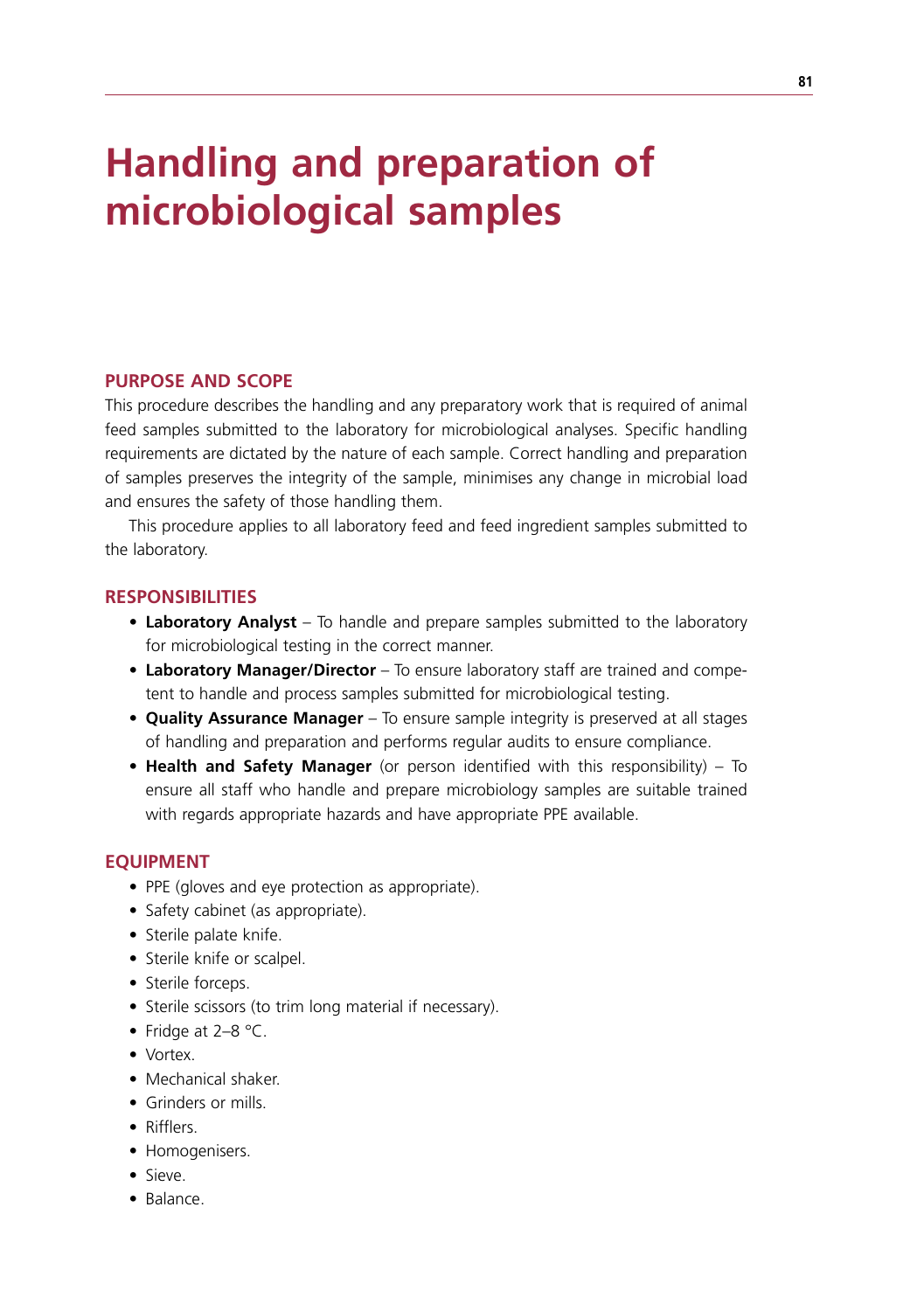- Dividing or quartering apparatus.
- Tools and hammer (for hard solid samples) which may be sterilised.

## **Reagents**

Appropriate disinfectant (e.g. 5% sodium hypochlorite).

#### **Sampling Procedure**

*Note:* There are specific guidelines for sampling of material submitted for detection of Processed Animal Protein (PAPs). See Section 12 Detection of Processed Animal Protein (PAPs) in animal feed samples.

The volume of sample used to test for a microbiological agent will be stipulated in the relevant SOP. When selecting a subsample for microbiological examination care should be taken not to contaminate the sample with organisms from the environment, which may overgrow the organisms in the original sample or produce false results.

Unless the sterility of sampling equipment (grinders, mills, rifflers etc.) can be guaranteed they should not be used when processing microbiology samples.

The sample used must be representative of the whole sample submitted. Ideally customers should be instructed on the required volume and sampling procedure that is required for testing to avoid additional sub sampling and storage/disposal of large quantities of feed for analysis by the laboratory.

If large samples of feed are submitted the following procedures can be used to achieve a suitable representative or selective sample:

Sampling can be one of two types; representative sampling or selective sampling.

#### **Representative sampling**

Representative sampling obtains a small fraction from a larger volume in such a way that a determination of a required characteristic will represent the mean value of the characteristic of the entire sample.

## **Selective sampling**

If a noticeable difference is observed in a portion of the sample to be analysed this portion shall be separated from the entire sample and treated as a separate lot. If this is not possible the entire sample shall be processed and the proportion of sample which had a noticeable difference recorded.

In either case details shall be recorded in the final report to the client.

## **Statistical consideration**

Acceptance sampling is the usual method of sampling for animal nutrition laboratories. For sampling by attributes, there is a theoretical sampling plan based on binomial distribution. This plan has been simplified to a square root relationship between lot size and the number of increments.

With bulk product sample variances are expected to be uniform if, for lots of up to 2–5 tonnes at least seven increments are taken and for between 2–5 and 8 tonnes the number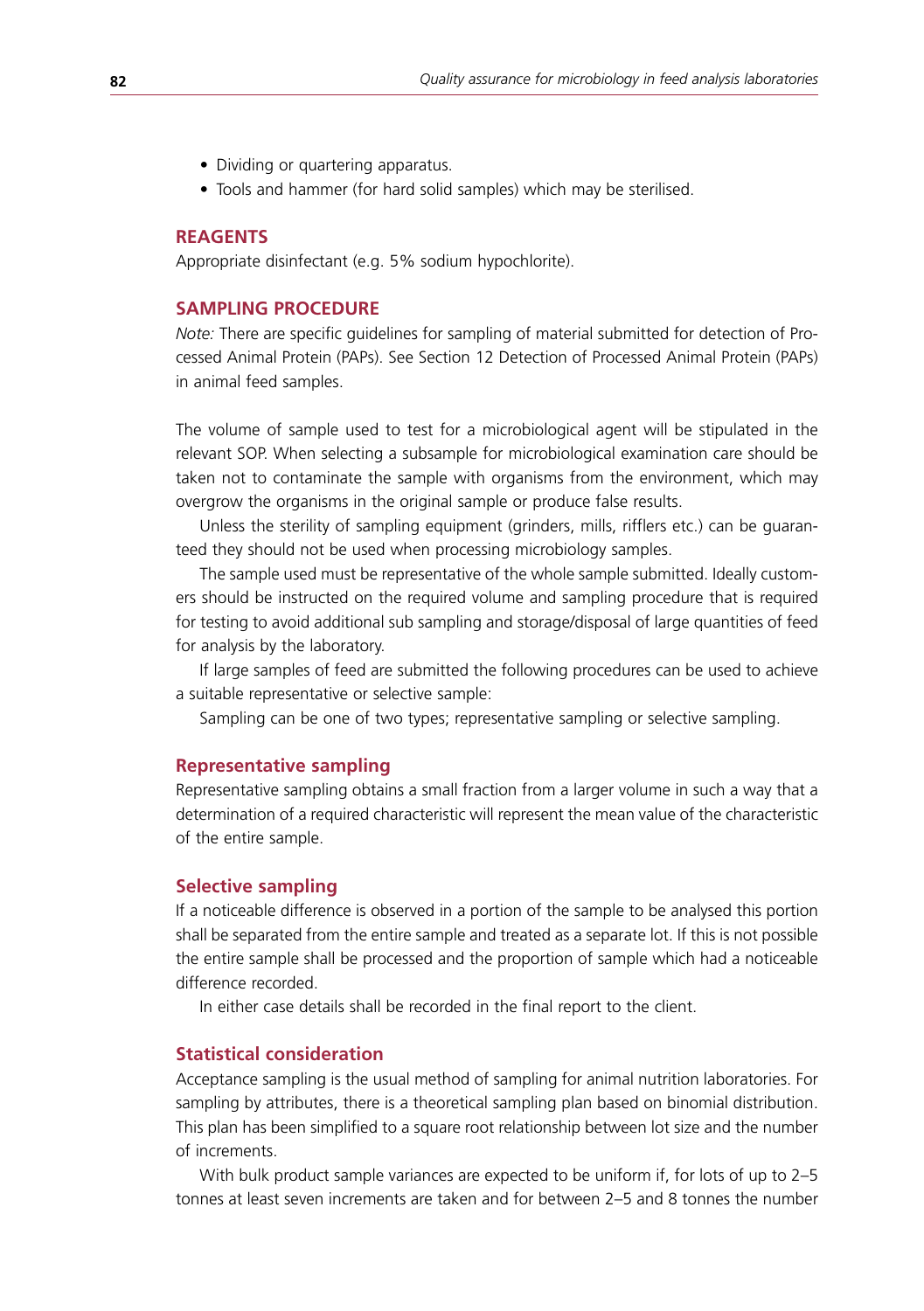of increments taken is at least equal to  $\sqrt{20}$  m (where m = mass in tonnes of the sample). If the lot exceeds 80 tonnes, the square root relationship is still applicable but will be less accurate.

## **Sampling equipment**

Grinders or Mills. These should be capable of grinding feedstuffs without causing any noticeable changes in moisture in the sample and should not generate excessive heat (which may have a detrimental effect on the sample). If the feedstuff to be analysed is likely to lose or gain moisture a correction factor should be applied to the results. This is determined by comparing the moisture content of the prepared (ground or milled) sample against a portion of the original sample before processing. Once ground or milled the sample should be suitable to pass through an appropriate sieve. Grinders or mills should be thoroughly cleaned after use to avoid cross contamination.

(Examples of grinders or mills include: Retsch SR-3, ZM 200 & SR-300 Rotor Beater Mill, Romer Model R.A.S. Mill, Retsch ZM-1 Mill, Robot Coupe).

- Rifflers. Examples include: Carpco SS-16-25, Carpco SS-32-12X, Retsch PK1000.
- Homogeniser (or mechanical stirrer), to homogenise moist feedstuffs.
- A mincer with a 4 mm plate may also be useful for frozen feedstuffs.
- Sieves, of aperture size 1.0 mm, 2.8 mm and 4.0 mm made from woven metal wire cloth or similar.
- Mechanical shaker, used to shake viscous liquid molasses sample.
- Dividing or quartering apparatus. Equipment such as a conical divider or a multiple slot divider with a sorting system will ensure uniform dividing of laboratory samples.
- • Tools including hammer (used to hit screwdriver/chisel) screwdriver/chisel (used to break molasses block into smaller pieces) and a spatula may also be used.
- Transfer pipette, used in the delivery of wet feed and liquid feed.
- Sample containers, these should be suitable for preserving the sample integrity avoiding any changes or effects from moisture, temperature or light. The sample container should be sterile, of suitable size to allow storage of sufficient sample to complete all determinations required (not less than 100 g) and there should be some air space left once filled (to allow effective mixing prior to sampling for all tests required). The container should have a securely fitting lid and should be uniquely identified with a sample identifier on the container and not the lid.

If a sample is to be examined microbiologically it should be handled under sterile conditions to preserve the microbiological load.

To avoid exposure to the atmosphere grinding or milling should be as rapid as possible. It may be necessary to break or crush the sample prior to using the grinder or mill.

#### **Fine samples**

If a sample can pass through a 1.0 mm sieve it should be mixed thoroughly and divided successively using dividing or quartering apparatus. Lumps should be removed, crushed in a disinfected mortar, returned to the sample and mixed.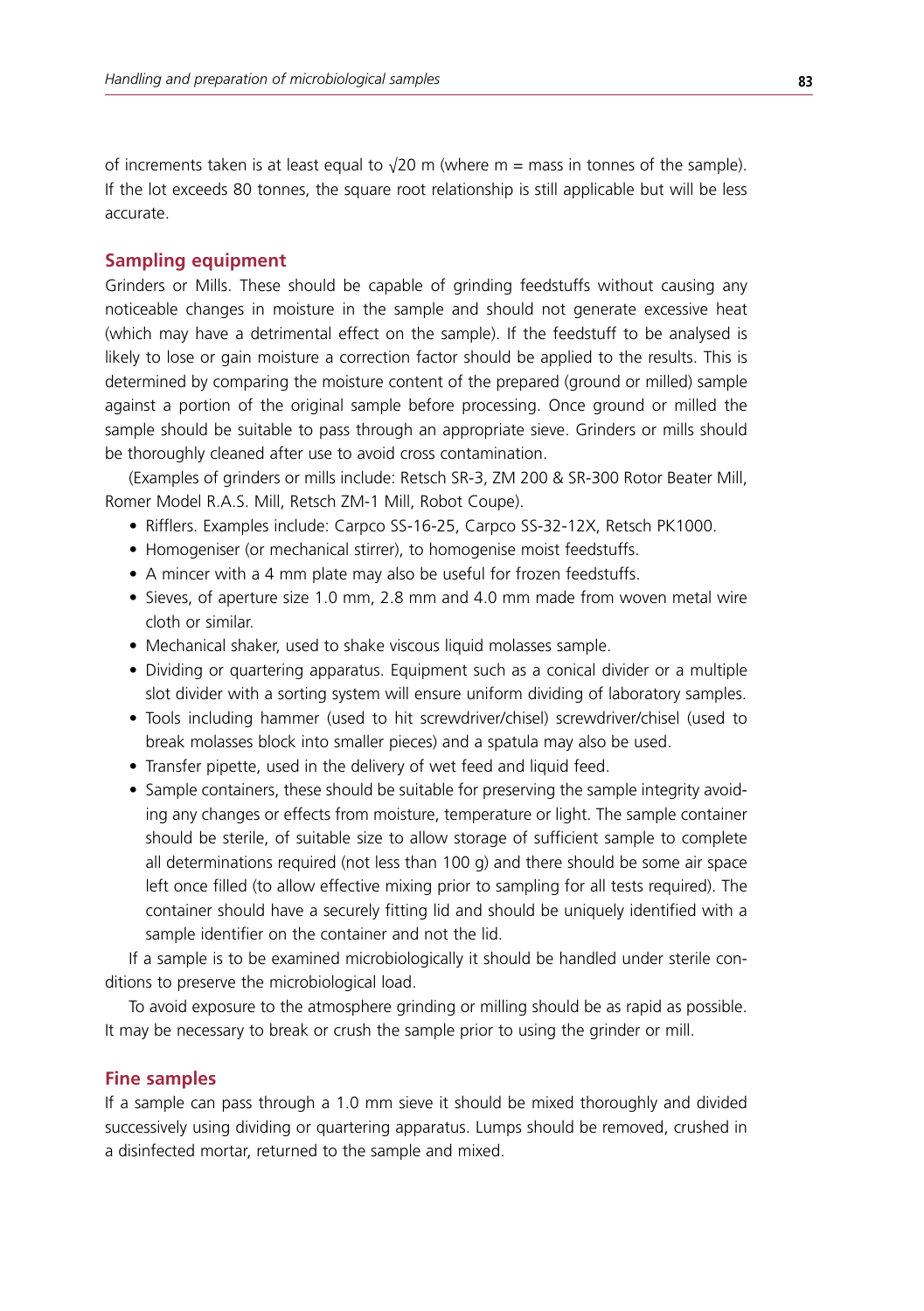## **Coarse samples**

If the sample does not pass through a 1.0 mm sieve but passes through the 2.8 mm sieve it should be ground until it does pass through the 1.0 mm sieve and divided as for fine samples. Likewise if a sample passes through the 4.0 mm sieve but not the 2.8 mm sieve. Lumps should be removed, crushed in a disinfected mortar, returned to the sample and mixed.

## **Difficult to grind samples**

If a sample is difficult to grind using the grinder or mill the moisture content of a subsample from the initial sample should be determined and the remaining sample crushed with a mortar and pestle until it passes through the 1.0 mm sieve. The moisture content of the crushed sample should then be determined to allow a correction factor to be assigned.

#### **Grass or cereal silage**

The entire sample should be milled and mixed. Some samples may require chopping finely beforehand. If required the moisture content of the sample may be determined beforehand by drying a portion in an oven overnight at 60–70 °C.

## **Liquid samples**

The sample should be mixed using the homogeniser or stirrer to ensure complete dispersal of separated material and the sample transferred using a sterile wide bore pipette.

#### **Sample handling**

#### *Dry feed sample preparation*

- Riffle the sample. Generally, riffle the original sample until a satisfactory sized sub-sample is obtained. Place the riffled, unground sample in a sterile labelled Ziplock (or similar) bag and the other portion(s) of unground sample back in the sample bag to be retained. Label each container (bag, bottle, etc.) with a matching identification number (e.g. a barcode).
- Grind one of the portions (bag portion) through the appropriate mill.
- • Grinding or milling of some samples may lead to a loss or gain of moisture and volatile matter, allowances should be made for this. Grinding should be as rapid as possible to avoid exposure to the atmosphere.
- Place ground sample on sterile paper or a sterile flat bottomed dish.
- Thoroughly mix the sample before taking the laboratory portion.
- Fill a sterile laboratory sample bottle with sufficient ground sample by passing through the mixed sample.
- Return to the sample storage area immediately after analysis.

#### *Procedure for obtaining laboratory sample*

- Allow sample to warm to room temperature if stored in a freezer or refrigerator.
- Mix the sample by rolling the bottle and tilting the bottle from the left to right (twirl) for several seconds. Do not shake.
- Weigh sample by means appropriate for the desired method.
- Return the sample to the appropriate storage area.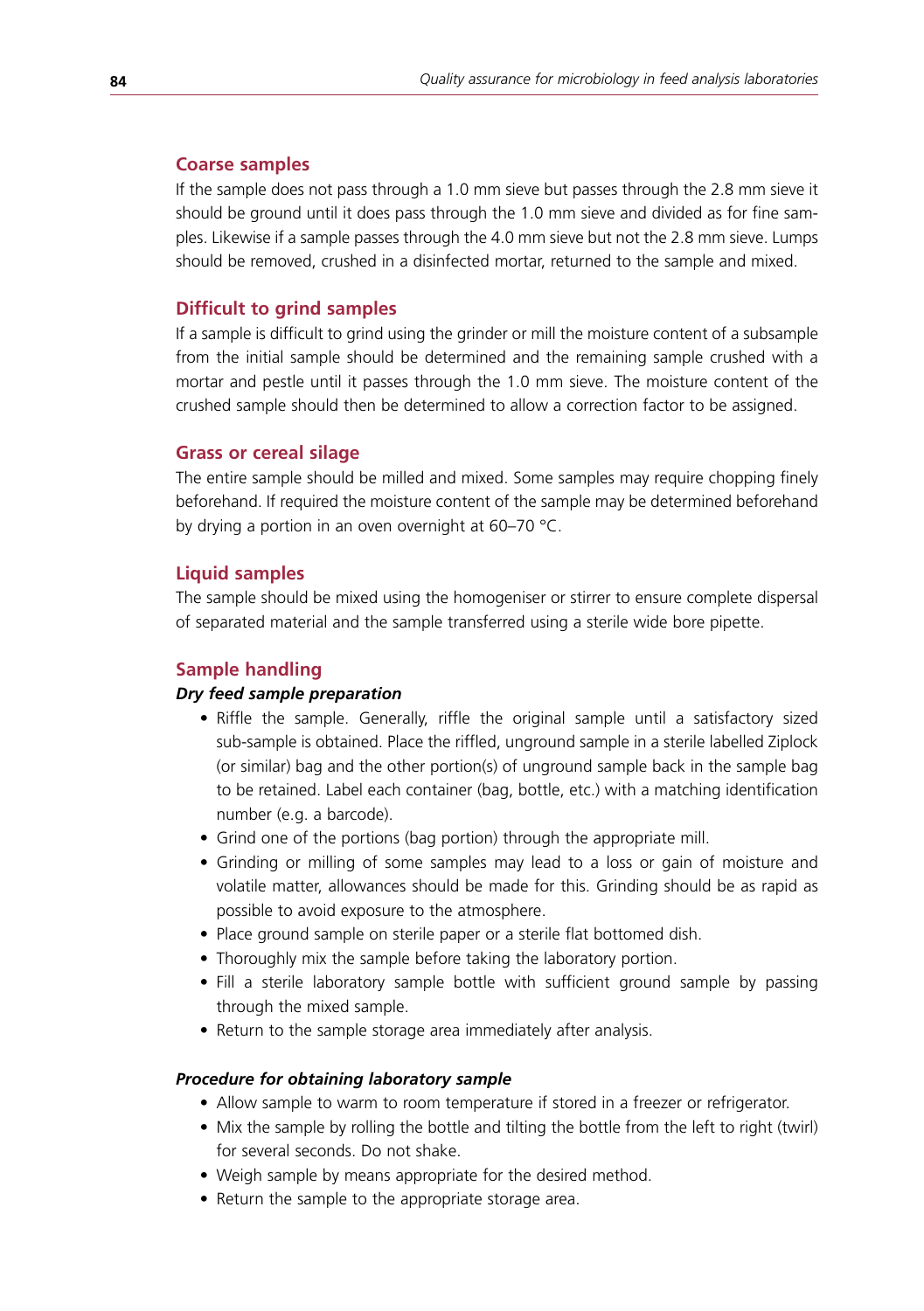#### *Liquid molasses samples*

- Samples should be stored refrigerated.
- Allow sample to warm to room temperature.
- Shake sample vigorously for 1 minute to provide thorough mixing. For those samples that are too viscous to be shaken by hand, a mechanical shaker needs to be used. Shake the sample for no less than 15 min or as described in the appropriate SOP to provide thorough mixing.
- Weigh sample by means appropriate for the desired method. (Clean all spillage from the outside of the bottle).
- Return the sample to the appropriate refrigerator.

### *Molasses/lick block samples*

- Samples should be stored refrigerated. Do not freeze.
- Allow sample to warm to room temperature.
- For soft blocks using a spatula cut off small portions of the sample from different locations around the block until the desired weight is achieved. Mixing is not practical.
- For hard blocks chisel off small portions of the sample from different locations around the block until the desired weight is achieved. (Use a hammer and screwdriver/chisel, ensure appropriate personal protective equipment is used).
- Return the sample to the refrigerator.

#### **Sample Handling Procedure**

Testing shall begin on the day of receipt of samples or on the first working day afterwards which allows the method to be completed in accordance with the appropriate SOP. If testing is not to begin on the day of receipt the samples must be stored in accordance with the appropriate SOP (usually  $2-8$  °C) in the dark. If samples have been refrigerated before testing they should be removed to room temperature (18–21 °C) for a minimum of one hour prior to the start of the procedure. Samples should be stored in such a way that no cross contamination can occur with other diagnostic samples.

Micro-organism may be viable in dry feed with low pH (as low as 5.5) and in high pH (above 10.0) for long periods due to their inactive state. In prepared solutions for microbiological analysis micro-organisms may become active and an unfavourable pH may affect their viability. In dry feed samples the pH should be adjusted as specified in the appropriate method using sodium hydroxide solution or hydrochloric acid as necessary.

Trace elements (especially copper) in compound, mineral feed, premixtures and supplementary feedstuffs when present in their ionic form, are toxic in high concentrations for micro-organisms. The toxic threshold lactic acid bacteria and yeasts is approximately 20 mg Cu/L in suspension. A selective, water soluble chelating agent (e.g. iminodiacetic acid) may be used to chelate the copper as specified in the appropriate method.

For fine samples, coarse samples, grass or cereal silage samples and semi solid samples the sample must be well mixed using a sterile palate knife, spoon or stirring rod before sub sampling and the required portion removed using a sterile spatula or spoon and placed in a sterile container or sterile foil which is suitably identified. Long material, such as hay, may be cut using sterile scissors to a more appropriate length if required. The sterile container, or foil, can be placed on a balance to obtain the exact amount required for testing.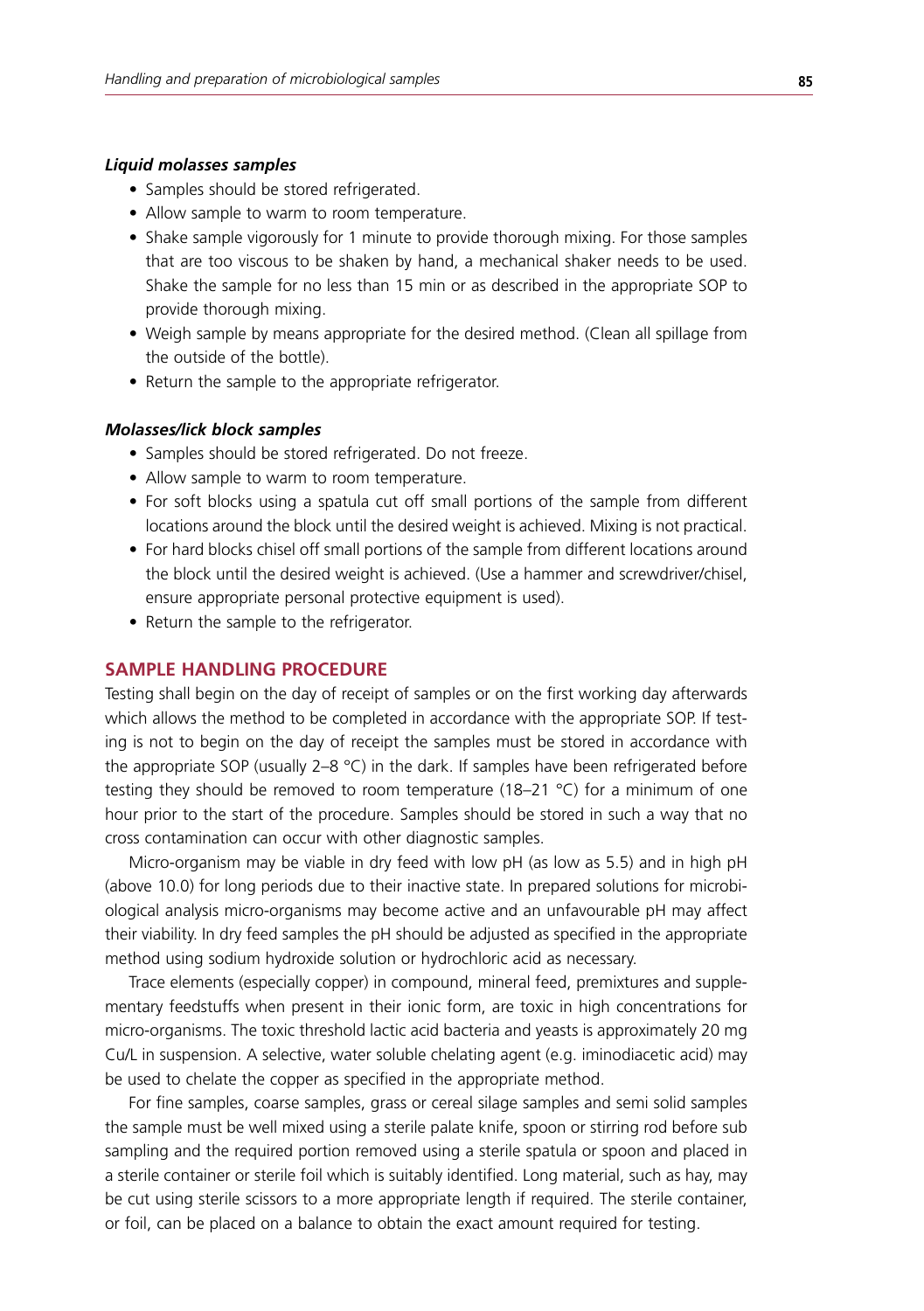Liquid, or semi liquid, samples should be thoroughly mixed by inverting (not shaking) or placing on a vortex mixer to ensure complete dispersal of any separated material and the required volume transferred using a wide bore sterile pipette. For samples that are too viscous to be mixed by hand or on a vortex (e.g. molasses) the sample may be placed on a mechanical shaker for 15 min or as described in the appropriate SOP.

Solid samples should have small pieces cut from them using a sterile knife or scalpel. Ideally the sample should be cut to expose an uncontaminated side and portions taken from this 'clean' area to avoid contamination which may have been introduced when the sample was initially taken. The sub sample should be placed in a sterile pot suitably identified.

The sample should be manipulated using sterile forceps or, if by hand, using sterile laboratory gloves. Non sterile laboratory gloves may be washed in alcohol after putting them on to sterilise.

After the required portion of sample has been taken this should be passed immediately to the Laboratory Analysts who will commence testing. Any remaining sample should be returned to storage for the agreed time period before being destroyed. The retention period will be stated in the appropriate SOP and should be such a time period that allows any subsequent retesting to be performed after the laboratory report has been issued to the customer. Samples submitted to the microbiology laboratory should never be returned to the customer after testing.

Samples should be disposed of in a way that they pose no biological harm (i.e. autoclaving or incineration before disposal through normal locally agreed waste channels).

## **Health and Safety**

Minimise the production of dusts when handling fine powders. Use a disposable half-mask respirator approved to EN149 standard and CE marked when identified in Risk Assessment documentation.

When using a knife or scalpel care must be taken. Consider using cut resistant gloves (e.g. Kevlar™ or similar) under normal laboratory gloves. If using tools to chip portions of solid material appropriate eye protection should be worn.

#### **References**

- **European co-operation for accreditation.** 2002. *EA-04/10 Accreditation for microbiology laboratories EA-04/10 G: 2002*. Paris, France.
- **ISO 6497:2002.** *Animal feeding stuffs Sampling*. Geneva, Switzerland.
- **ISO 6498:2012.** *Animal feeding stuffs Guidelines for sample preparation*. Geneva, Switzerland.
- **ISO 21528-2:2004.** *Microbiology of food and animal feeding stuffs Horizontal methods for the detection and enumeration of Enterobacteriaceae Part 2: Colony-count method*. Geneva, Switzerland.
- **VDLUFA.** 2012. *Methods book III 8th Supplement 2012, No 28.1.1. Standard operating procedure to enumerate micro-organism using solid culture media*. Speyer, Germany.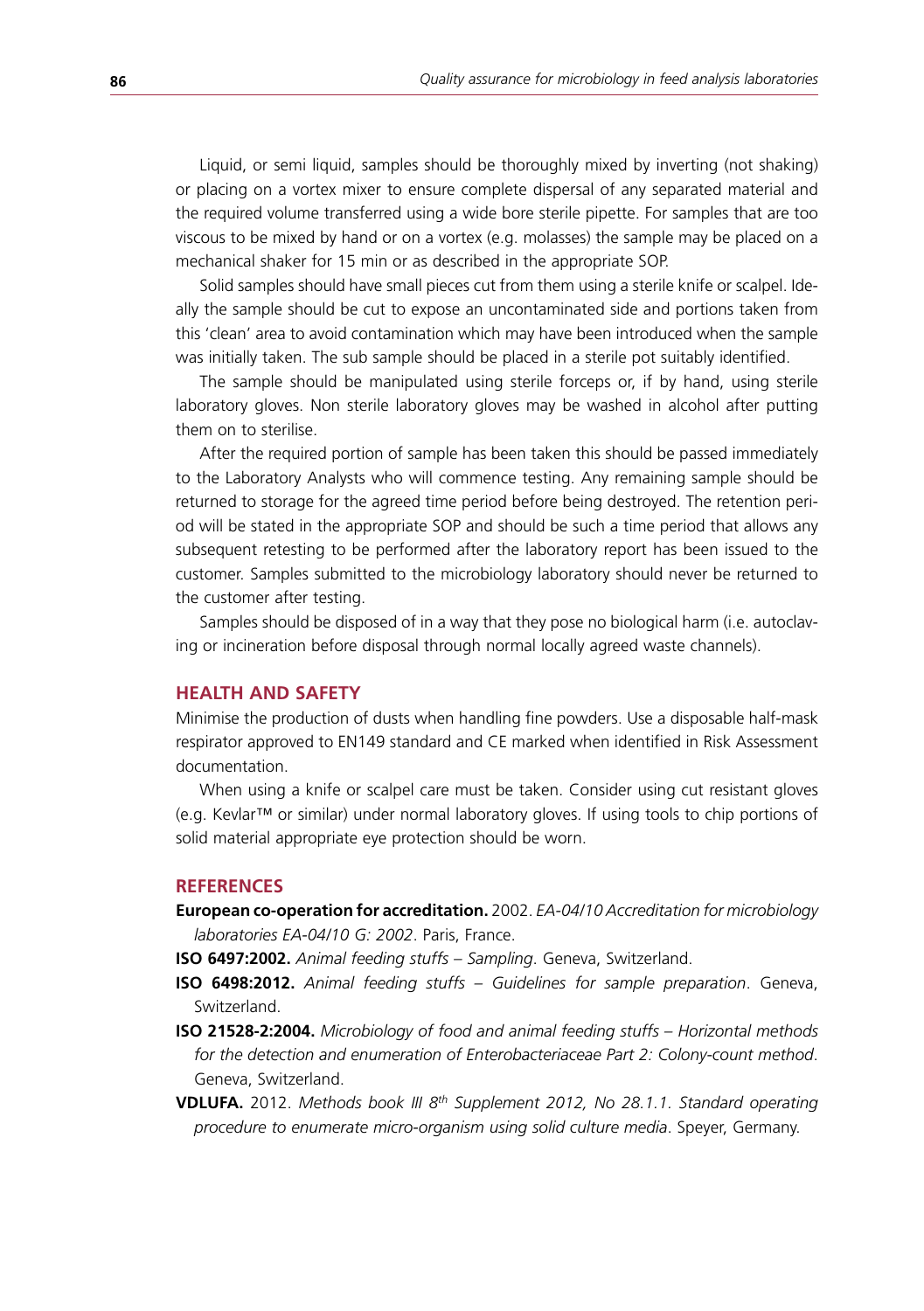# **Microbiological identification using traditional and commercial methods**

## **Principle and scope**

The purpose of this procedure is to provide a framework for the identification of bacterial isolates which may be of veterinary or zoonotic significance.

This procedure applies to all bacterial isolates in the animal feed microbiology laboratory.

### **Responsibilities**

- Laboratory Analyst To follow the controlled procedures available in the microbiology laboratory and their experience to identify organism isolated in the microbiology laboratory.
- Laboratory Manager/Director To ensure Laboratory Analysts in the microbiology laboratory have the experience and competence to identify organism which are isolated using the resources that are made available.
- **• Quality Assurance Manager**  To ensure controlled procedures are available for all processes involved in the identification of organisms in the microbiology laboratory and that staff have the required competence. Also to perform regular audits to ensure compliance.

## **Equipment**

- Slides.
- Microscope.
- Bunsen burner.
- Microbiological loops.
- Forceps.

## **Reagents**

Appropriate commercial kits and routine microbiological identification reagents as required.

## **Procedure**

Taking account of information supplied by the customer (the type of sample and test procedure used) the Laboratory Analyst, using their knowledge of the colonial appearance of bacteria, augmented if necessary by microbiology texts, records the colonial morphology and/or suspected identity of relevant growths on isolation media.

Where indicator media or highly selective media are used it can be assumed that growth observed on a plate is that of the target organism. In this case the Laboratory Analyst must confirm the identification using techniques stated in the relevant SOP.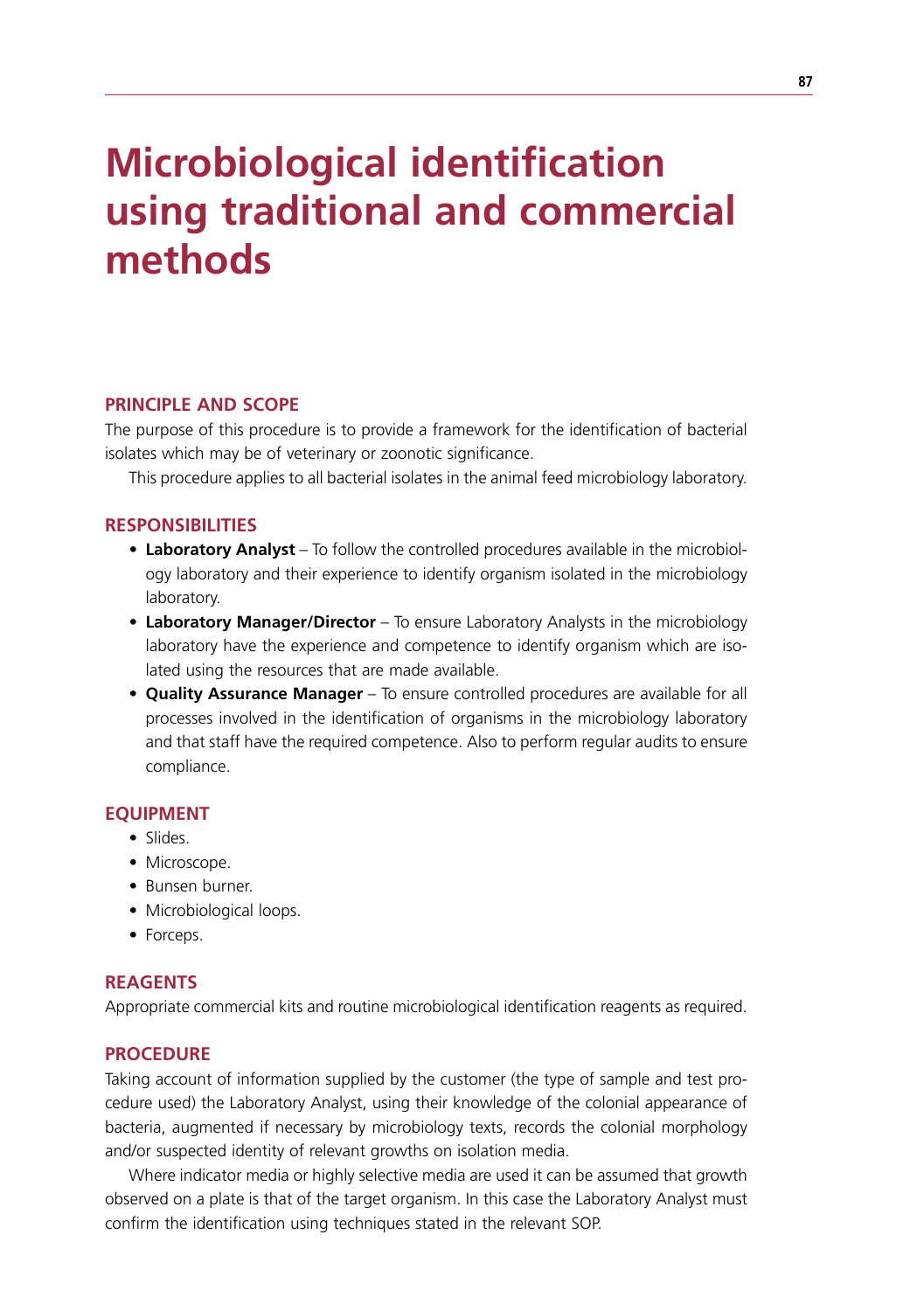Where growth is judged to be a mixed growth resembling normal flora or of contaminants unlikely to be of clinical significance, then the growth may be so recorded without further attempts at colonial description or identification.

The microbiologist, using knowledge and skills augmented by relevant texts, will decide which organisms are relevant and should be pursued further, using a range of primary characterisation tests which may include: Gram stain, catalase, oxidase, indole, motility and atmospheric growth requirements (see appropriate procedures).

Primary identification tests are assessed to determine if the information is sufficient to make a presumptive identification and whether further tests should be carried out.

Where minimum criteria are insufficient for a presumptive identification, further testing will be carried out using appropriate microbiological tests as identified in appropriate SOPs.

If the results give a positive identification, they are recorded.

If the results are not satisfactory, further testing should be carried out until a satisfactory identification is made. When a satisfactory identification of an organism deemed to be significant cannot be made, the organism should be sent for referral to a specialist laboratory.

### **Enterobacteriaceae**

Enterobacteriaceae are facultative, Gram negative rods which are catalase positive, oxidase negative and ferment carbohydrates.

Members of the Enterobacteriaceae are widely found throughout the environment and some are normal inhabitants of the intestinal tract of man and animals. The genera contain organisms that can be pathogenic to animals and some are zoonotic.

Isolates with the typical colonial appearance and Gram reaction of Enterobacteriaceae for which further identification is deemed appropriate should be tested for their oxidase reaction.

Oxidase negative isolates may be tested using a commercial biochemical index system (e.g. API 20E™) following the manufacturer's instructions.

When the test is completed, a numerical profile is obtained which is entered into a database to obtain the probable identity of the isolate along with a % probability.

The group Enterobacteriaceae contains *E. coli*. For further identification of *E. coli* O157 refer to the SOP for isolation and identification of *E. coli* O157.

For further identification of *Salmonella* refer to the SOP for isolation of *Salmonella* spp.

# **Gram negative rods that grow aerobically other than Enterobacteriaceae and Pasteurellaceae**

Gram negative rods for the purposes of this SOP are a broad group of bacteria, a few of which may be significant veterinary pathogens. They include both strictly aerobic and facultative genera. The majority of isolates will be oxidase positive but a few may be oxidase negative.

Isolates for which further identification is deemed appropriate should be tested for their oxidase reaction and may be further tested using a commercial biochemical index system (e.g. API 20NE™) following the manufacturer's instructions.

When the test is completed, a numerical profile is obtained which is entered into a database to obtain the probable identity of the isolate along with a % probability.

See 'Enterobacteriaceae detection and enumeration from feed samples' SOP.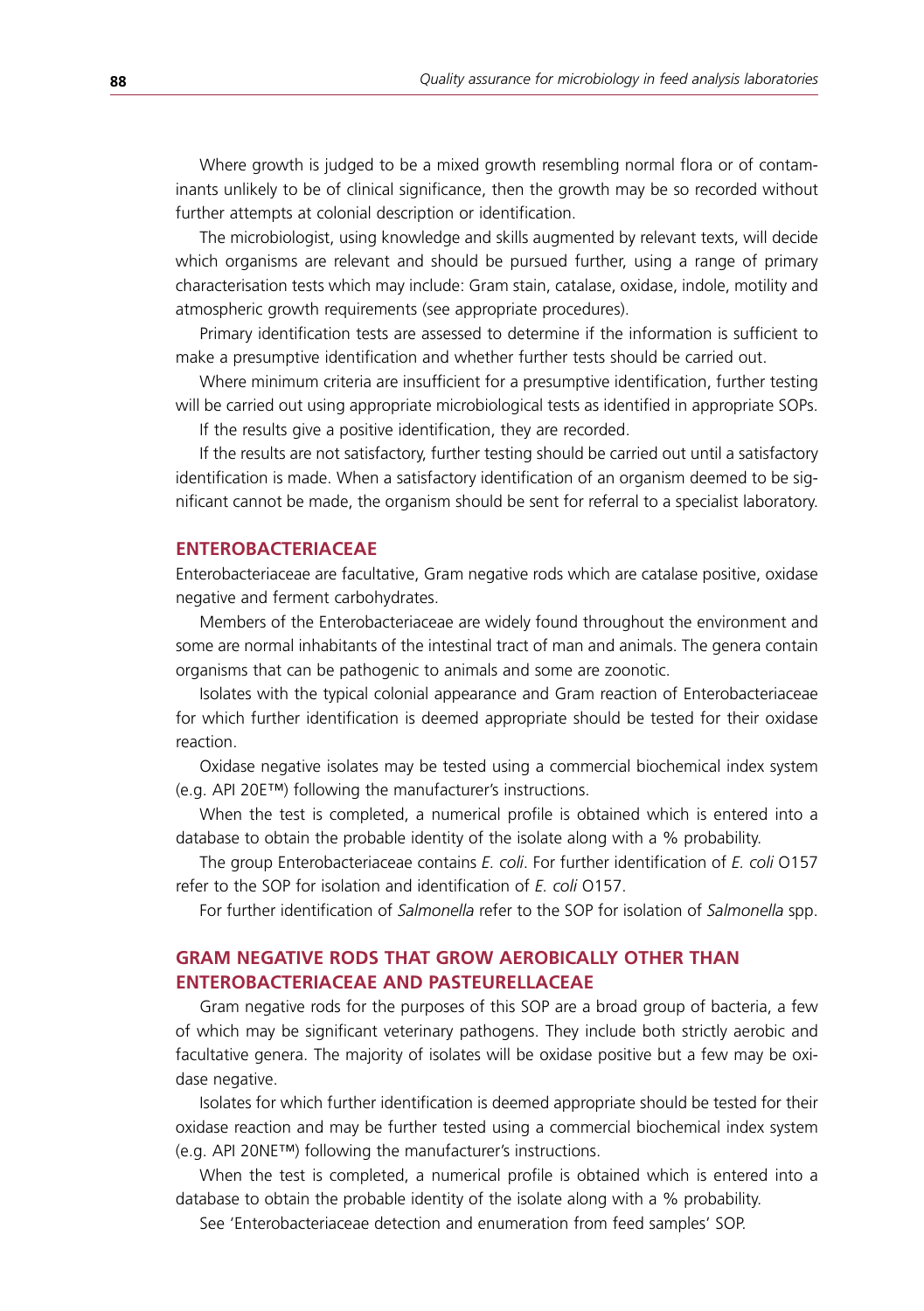## **Non-SporeForming Gram Positive Bacilli**

The Gram positive non-sporeforming bacilli represent a large and diverse group of organisms, which contain many organisms of significance for animals. Cellular morphology permits separation into two groups comprising regular and irregular bacilli.

## **Regular Gram positive Bacilli**

There are two genera of major importance, *Listeria* and *Erysipelothrix*, which can be separated by catalase test.

#### *Listeria*

Regular bacilli that are catalase positive are suspect *Listeria* spp. The genus contains pathogenic and non-pathogenic members, the major pathogens being *Listeria monocytogenes*, which infects a range of hosts, and *Listeria ivanovii,* which is normally recovered from sheep only.

These organisms can be identified using a commercial biochemical index system (e.g. API™, MICRO-ID™ or similar) following the manufacturer's instructions with the addition of the tests listed in Table 1.

#### *Listeria monocytogenes hydrolyse aesculin.*

*Listeria* spp. (particularly *L. monocytogenes*) demonstrate characteristic 'tumbling motility' when a 2–4 hour broth culture (incubated at 25  $\degree$ C is examined using the hanging drop method). See 'Gram stain and primary characterisation tests' SOP.

See '*Listeria* testing of feed samples' SOP.

## **Quality control**

### **Primary characterisation tests**

- Catalase according to manufacturer's instructions.
- Oxidase checked with appropriate positive and negative controls and the results recorded in the appropriate laboratory log.
- Indole checked with appropriate positive and negative controls and the results recorded in the appropriate laboratory log.

## **Commercial biochemical index system**

• Strips and reagents are deemed fit for purpose upon receipt until the manufacturer's expiry date, provided that they are returned immediately to the correct storage conditions immediately after use.

| Organism         | <b>B-Haemolysis</b>                                        | <b>CAMP Test</b><br>S. aureus | <b>CAMP Test</b><br>R. equi |
|------------------|------------------------------------------------------------|-------------------------------|-----------------------------|
| L. monocytogenes | Narrow zone often not extending<br>beyond the colony edge. |                               | -                           |
| L. ivanovii      | Wider more pronounced zone.                                |                               |                             |

#### Table 1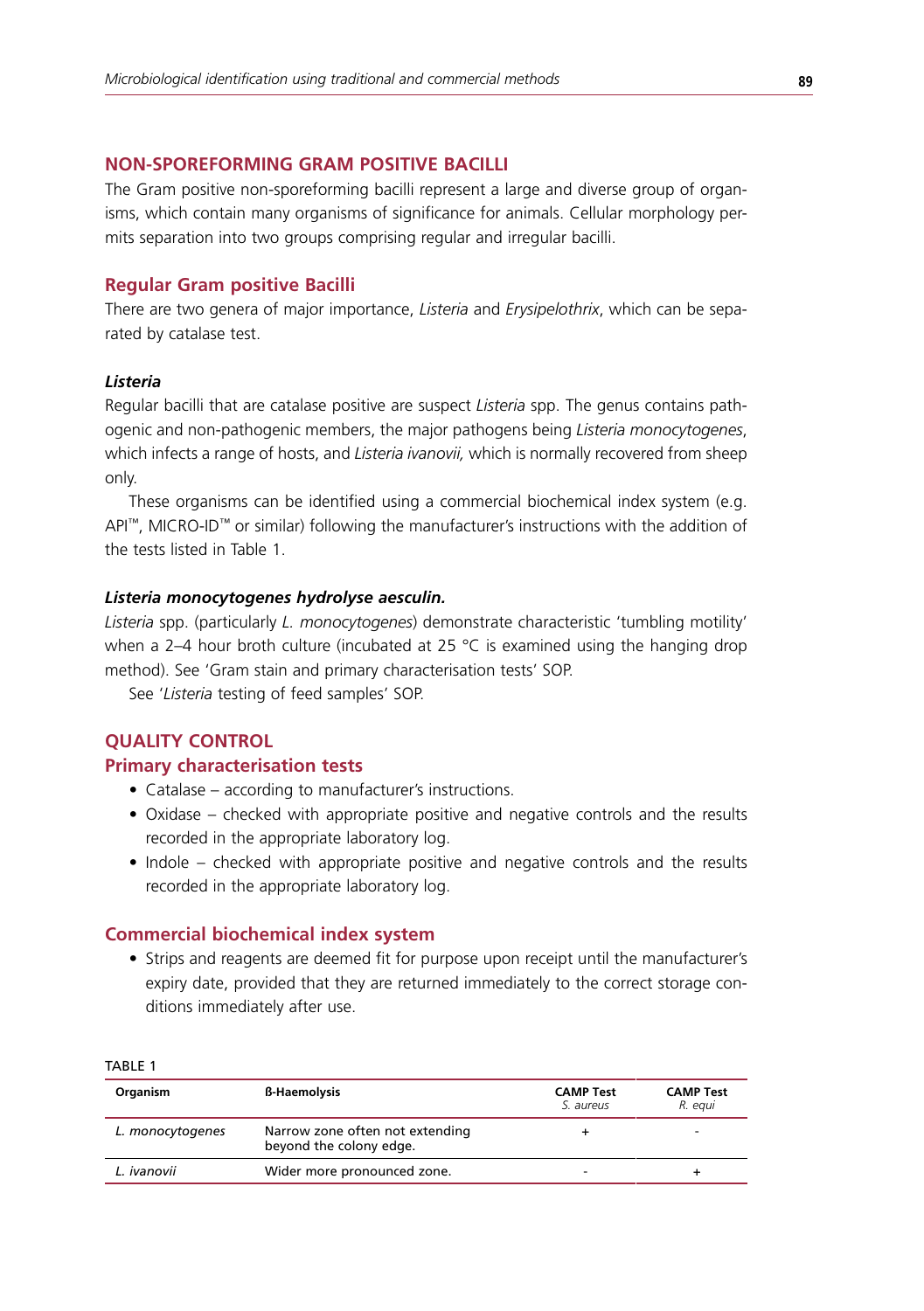# **Other commercial identification tests**

• Reagent tablets, antisera, commercial kits and sensitivity discs are tested with positive and negative controls. Results are recorded on the appropriate laboratory log.

## **Reporting the results**

Organisms will be reported to the genus or species dependant upon the requirements of the case and as stipulated in the appropriate SOP.

#### **References**

- **Carter, G.R. & Cole, J.R.** 1990. *Diagnostic procedures in veterinary bacteriology and mycology*, 5th edn. Academic Press. ISBN 0-12-161775-0. Virginia, USA.
- **Quinn, P.J., Carter, M.E., Markey, B. & Carter, G.R.** 1994. *In*: Clinical veterinary microbiology, Wolfe Publishing. ISBN 0 7234 1711 3. Dublin, Ireland.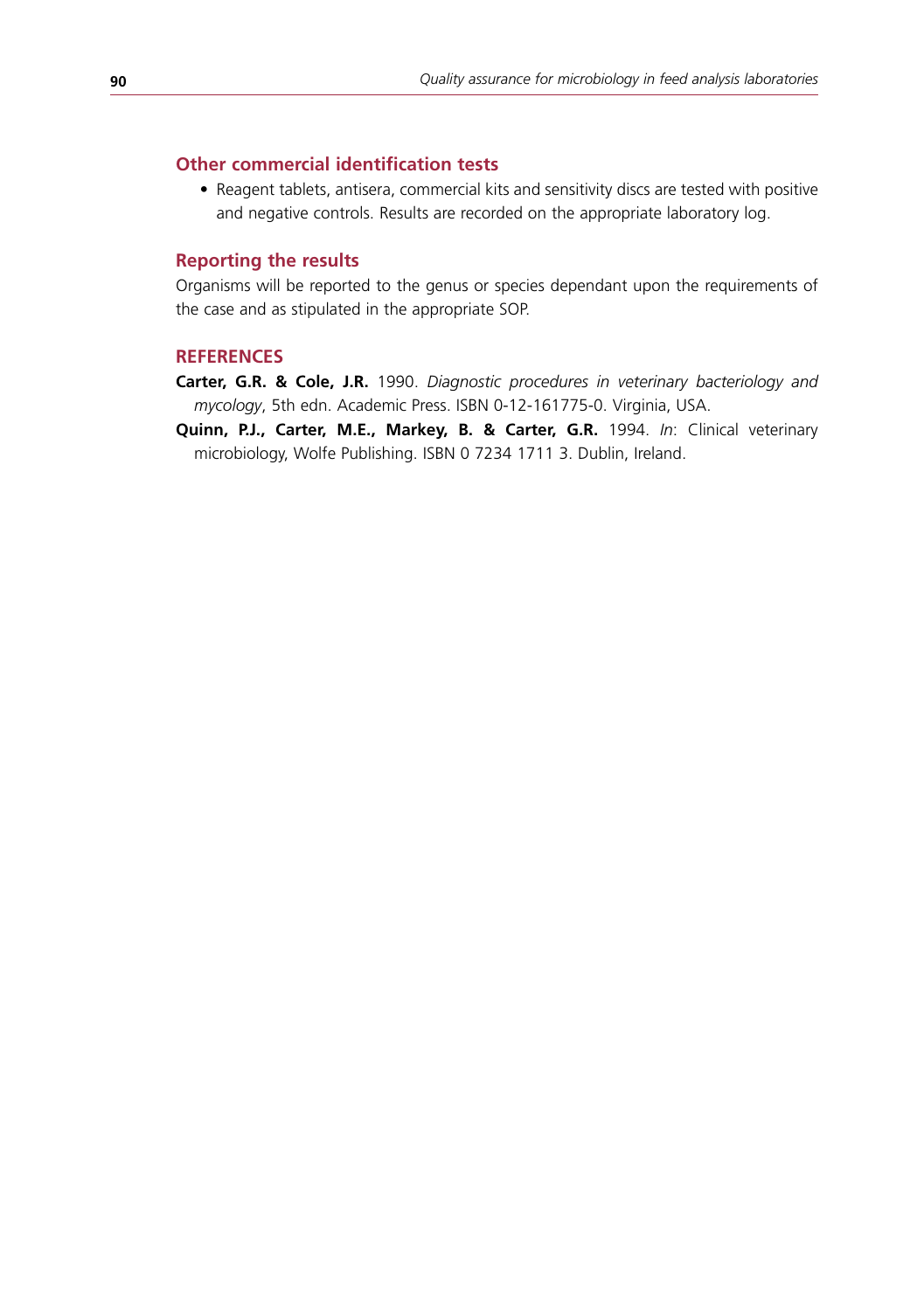# **Gram stain and primary characterisation tests**

## **Principle and scope**

The purpose of this procedure is to describe primary characterisation tests which may be used for the identification of bacterial isolates which may be of veterinary or zoonotic significance.

This procedure applies to all bacterial isolates in the animal feed microbiology laboratory. This procedure includes the following methods:

- Gram reaction;
- oxidase reaction:
- catalase reaction:
- indole test:
- glucose fermentation test;
- sugar fermentation test (i.e. L-rhamnose, mannitol, D-xylose etc.);
- aesculin hydrolysis test (also referred to as Esculin or Æsculin);
- motility test; and
- nitrate reduction test.

## **Responsibilities**

- Laboratory Analyst To follow the controlled procedures available in the microbiology laboratory and their experience to identify organism isolated in the microbiology laboratory.
- **Laboratory Manager/Director** To ensure Laboratory Analysts in the microbiology laboratory have the experience and competence to identify organism which are isolated using the resources that are made available.
- **• Quality Assurance Manager** To ensure controlled procedures are available for all processes involved in the identification of organisms in the microbiology laboratory and that staff have the required competence. Also to perform regular audits to ensure compliance.

#### **Equipment**

- Slides and coverslips (including slides with well for hanging drop motility test).
- Microscope with oil immersion objective (X100) and dry objective (X400).
- Bunsen burner.
- 3 mm, 10 µl Microbiological loops (and straight wire) made from nickel/chromium or platinum/ iridium (plastic loops should be used for Oxidase and Catalase tests).
- Forceps.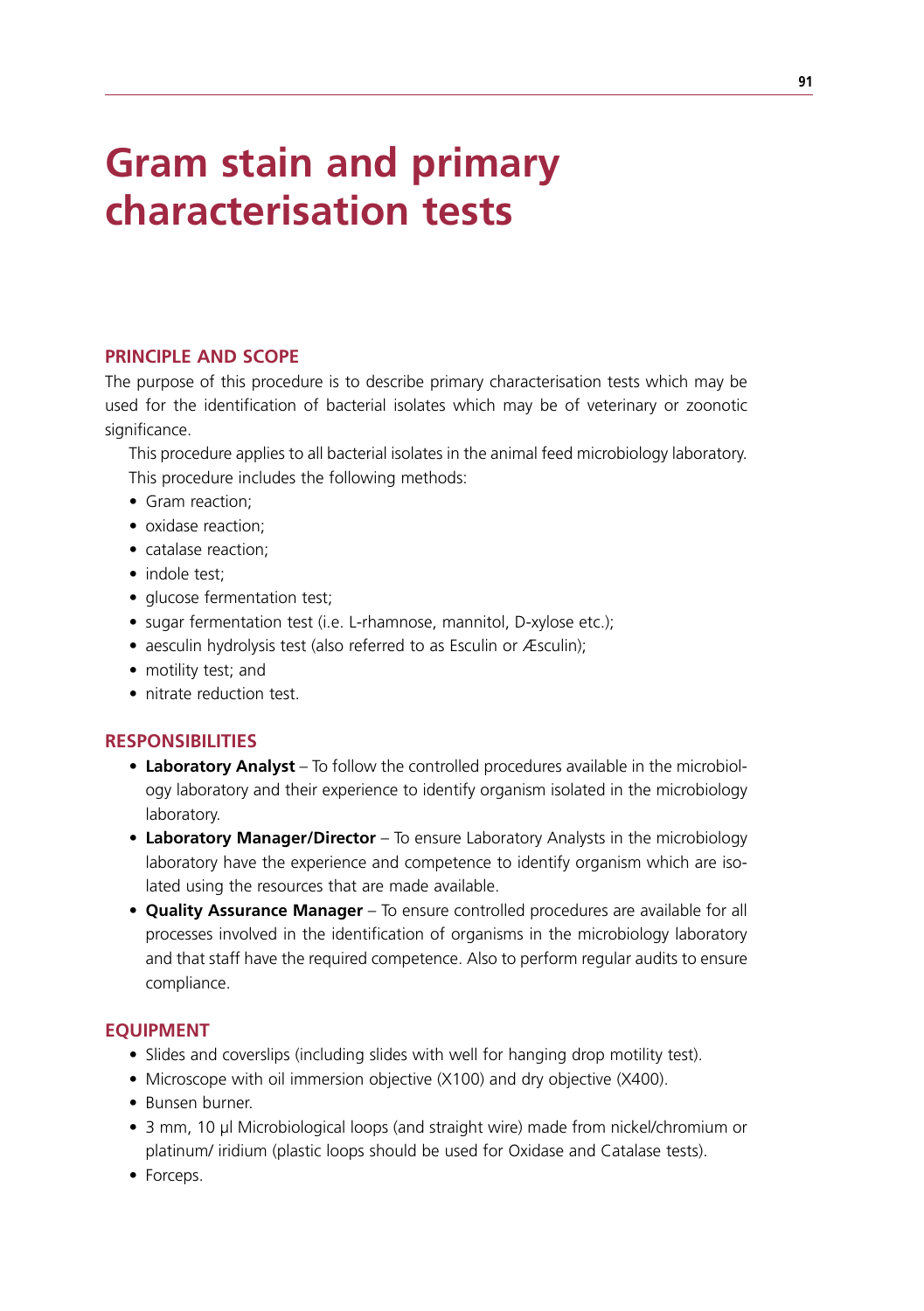# **Reagents**

- • Appropriate microbiological identification reagents as required.
- Crystal violet or methyl violet.
- Lugol's or Gram's iodine.
- Acetone.
- Carbol fuchsin
- • N,N,N',N'-tetramethyl-*p*-phenylenediamine (TMPD).
- Hydrogen peroxide  $(H_2O_2)$ .
- Kovac's reagent (Isoamyl alcohol, para-Dimethylaminobenzaldehyde).
- Aesculin agar slope.
- Nitrate reduction broth.
- Sulfanilic acid.
- N, N-dimethyl-1-naphthylamine.
- Zinc powder.
- Tryptophan or peptone broth.
- Nitrate Motility Medium (NMM).
- • Saline.
- Distilled or deionised water.

# **Procedures**

## **Gram reaction**

Bacterial cell walls confer rigidity to the cell and protect it against osmotic damage. Bacterial cell walls differ in structure, some have a simple structure made of peptodoglycan and teichoic or teichuronic acid, and others also have an outer membrane with surface lipopolysaccharide.

These differences produce different reactions when stained with biological stains, the less robust cell walls absorbing the first stain (crystal violet or methyl violet) and staining purple. The more robust cell walls with lipopolysaccharide outer membrane do not absorb the first stain and can be decolourised with acetone, these bacteria can then be counterstained red with carbol fuchsin. Bacteria which stain purple are referred to as 'Gram positive', those that stain red are referred to as 'Gram negative'.

Gram negative bacteria will often require higher concentrations of disinfectant to destroy them due to their more robust cell walls.

#### *Reagents*

- Crystal violet or methyl violet (0.5%).
- Lugol's iodine (or Gram's iodine):
	- Iodine 1 g
	- Potassium iodide 2 g
	- Distilled water 100 mL
- Acetone.
- Carbol fuchsin (10%).
- Commercial Gram reagents may be purchased, ready to use, from a suitable scientific reagent supply company.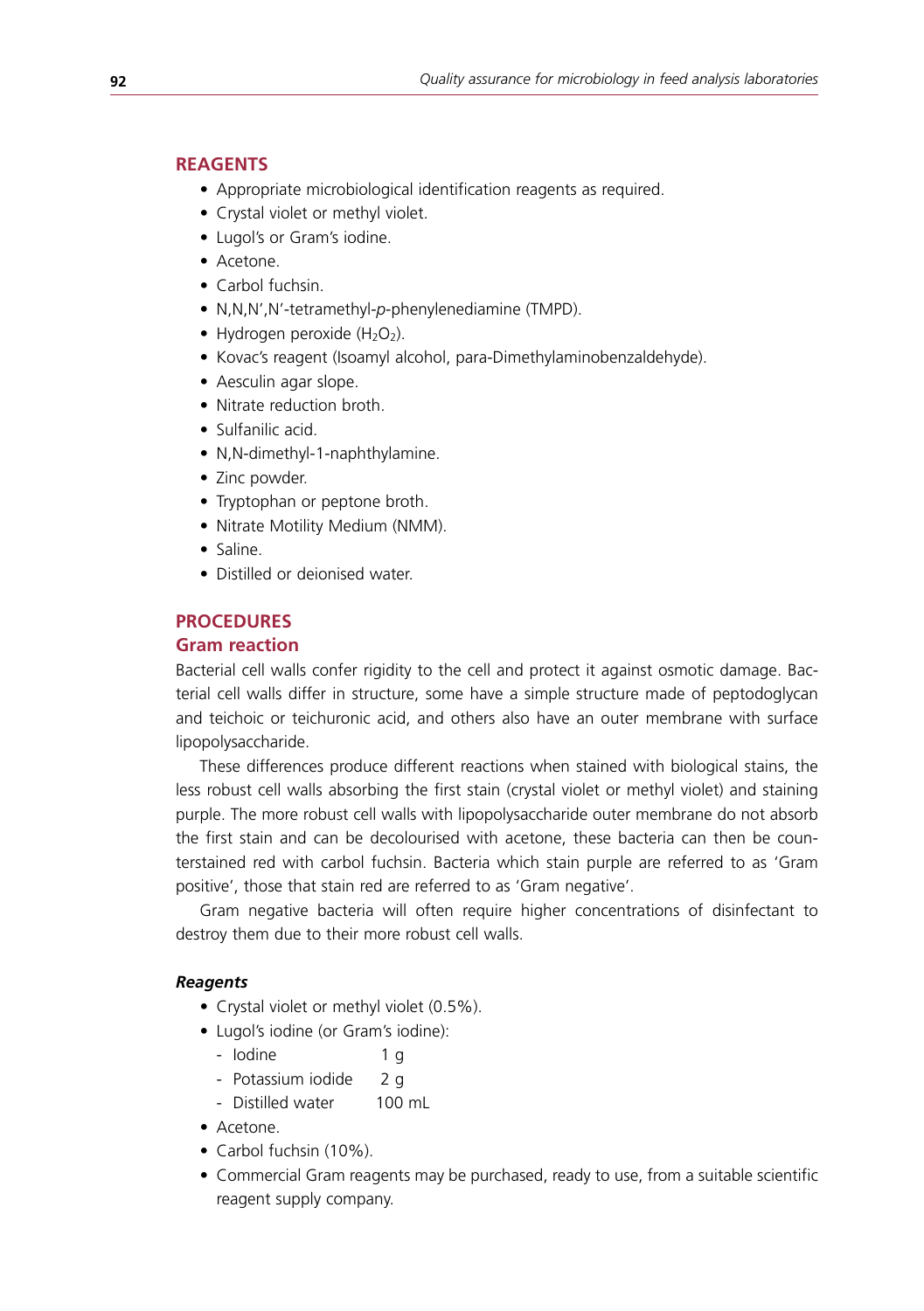- Prepare a film of the organism to be identified by emulsifying a small amount of a colony in a loopfull of distilled or deionised water on a microscope slide. Allow to dry and heat fix by passing through a Bunsen flame.
- Flood the slide with 0.5% crystal violet (or methyl violet) for 30 to 60 seconds.
- Wash off with Gram's iodine (Lugol's iodine) and flood the slide. Leave for 30 to 60 seconds.
- Rinse in tap water. Where the cleanliness of local tap water cannot be quaranteed suitable laboratory water should be used instead (see 'Laboratory Water' SOP).
- Decolourise with acetone (until no more violet colour emanates from the smear). Decolourisation is very rapid and is usually complete in two to three seconds. After this period of contact with acetone the smear must immediately be washed thoroughly with water under a running tap. Longer exposure to acetone may cause decolourisation of some Gram positive organisms.
- Counterstain with dilute carbol fuchsin (10%) for 10-30 seconds.
- Rinse in tap water and blot dry using clean blotting paper then allow to air dry completely before examining microscopically by oil immersion (X100).
- Gram positive organisms will be stained purple.
- Gram negative organisms will be stained red.

#### *Quality Control*

New batches of stain are checked for suitability before use by staining reference organisms (e.g. NCTC or ATCC).

# **Oxidase reaction**

The Oxidase test is used to determine if bacteria produce certain cytochrome c oxidases. Filter paper impregnated with N,N,N',N'-tetramethyl-*p*-phenylenediamine (TMPD) has a plastic loop full of suspect bacterial colony smeared onto it. The paper will either turn purple when oxidised (Oxidase test positive) or will remain colourless if there is no oxidation (Oxidase test negative).

## *Procedure*

- • Use dried filter paper impregnated with N,N,N',N'-tetramethyl-*p*-phenylenediamine (TMPD).
- Filter paper may be placed in a Petri dish and flooded with freshly prepared TMPD. Once impregnated the paper may be transferred to a fresh Petri dish and dried in a 37 °C incubator. Such paper must be stored away from direct light and checked with an appropriate reference culture (e.g. NCTC or ATCC) before use.
- Use a plastic loop to aseptically transfer a loopfull of suspect pure colony onto the filter paper and smear onto the surface.
- Observe the disk for up to three min.
- If a dark blue to purple reaction is observed the results is Oxidase positive.
- If no colour change is observed within three min the result is Oxidase negative.
- Normally a colour change will be noticed within a few seconds.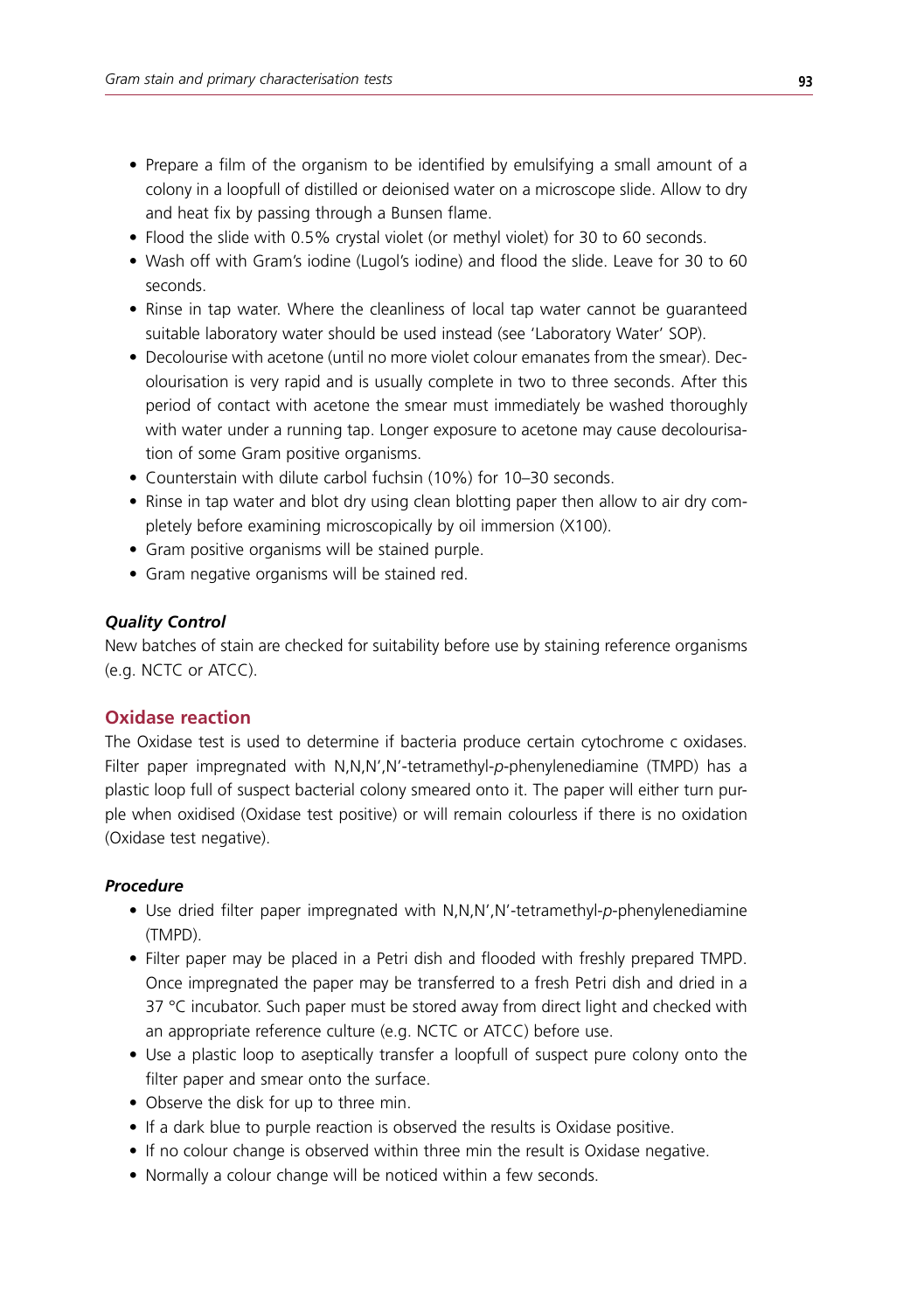Commercial Oxidase paper or Oxidase sticks (compacted paper sticks which are dabbed onto suspect colonies) can be purchased from a suitable scientific reagent supply company and used as indicated in manufacturer's instructions.

#### *Quality Control*

New batches of reagent/paper are checked for suitability before use by staining appropriate reference organisms (e.g. NCTC or ATCC).

#### **Catalase reaction**

Catalase is an enzyme found in nearly all living organisms which are exposed to oxygen. It can catalyse hydrogen peroxide  $(H<sub>2</sub>O<sub>2</sub>)$  into water and oxygen. The ability of bacteria to catalyse H<sub>2</sub>O<sub>2</sub> is a useful identification tool. Those bacteria that catalyse H<sub>2</sub>O<sub>2</sub> are Catalase positive, those that do not are Catalase negative.

## *Procedure*

Media containing whole red blood cells will contain catalase and could therefore give a false positive result. Only bacterial colonies from media which contain no red blood cells should be used for the Catalase test (Chocolate agar contains only lysed red blood cells and may still be used).

The enzyme is present in viable cultures only and the test should not be performed on cultures older than 24 h as older cultures may give false-negative reactions.

A pseudocatalase reaction may be produced by some strains of *Aerococcus* species and *Enterococcus* species.

Metal inoculating loops can react with  $H_2O_2$  and produce a false positive reaction. Therefore only plastic loops or glass rods, or similar, should be used.

- Place approximately 0.2 mL of  $H_2O_2$  solution in a test tube or bijoux bottle.
- Carefully pick a colony to be tested with a plastic disposable loop or glass Pasteur pipette.
- Rub the colony on the inside wall of the bottle above the surface of the  $H_2O_2$  solution.
- Cap the tube or bottle and tilt it to allow the  $H_2O_2$  solution to cover the colony and observe for vigorous bubbling of Oxygen occurring within 10 seconds.
- Vigorous bubbling within 10 seconds is regarded as Catalase positive.
- No bubbling observed within 10 seconds is regarded as Catalase negative.
- $\bullet$  H<sub>2</sub>O<sub>2</sub> can be purchased from a suitable scientific reagent supply company.
- $H_2O_2$  is unstable and should be stored in a spark proof fridge away from direct light.

#### *Quality control*

Due to the unstable nature of  $H_2O_2$  a positive and negative reference strain control (e.g. NCTC or ATCC) should be tested daily or before each test.

## **Indole test**

The Indole test determines the ability of an organism to ferment indole from the amino acid tryptophan.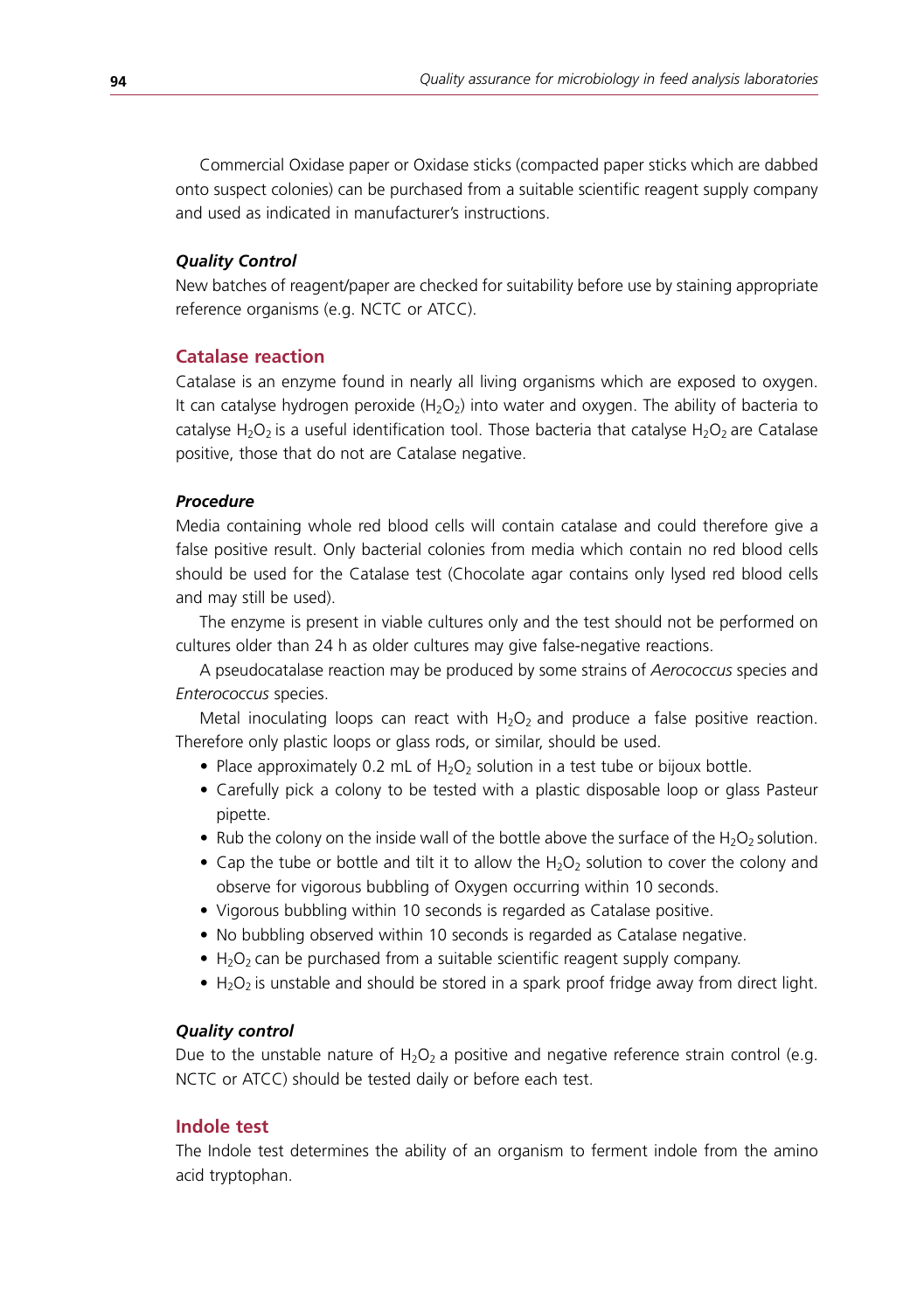### *Procedure*

A pure bacterial growth is incubated at  $37 \pm 1$  °C in sterile tryptophan or peptone broth for 24–48 h. After incubation five drops of Kovac's reagent can be added to the broth.

A positive reaction is indicated by a red colour (Indole positive).

A negative reaction is indicated by a yellow colour (Indole negative).

Commercially available indole fermentation test reagents are available which may be used as indicated in manufacturer's instructions.

#### *Quality control*

Positive and negative reference strain organisms (e.g. NCTCC or ATCC) should be tested with every batch of tryptophan or peptone broth. Kovac's reagent should be tested regularly with reference strain organisms to ensure stability.

#### *Kovac's reagent*

Isoamyl alcohol, para-dimethylaminobenzaldehyde, concentrated hydrochloric acid.

Kovac's reagent is flammable, harmful by inhalation, irritating to the eyes, skin and respiratory system. Appropriate Health and Safety precautions should be taken and reference made to appropriate COSHH and MSDS.

#### **Glucose fermentation test**

The glucose fermentation test is used to test for the ability of an organism to ferment glucose.

#### *Procedure*

- Glucose agar is prepared in a capped test tube.
- Using a sterile wire (nickel/chromium or platinum/iridium) stab the glucose agar.
- Incubate at  $37 \pm 1$  °C for  $24 \pm 2$  h.
- A yellow colour around the stab indicates a positive reaction.
- Commercially available glucose fermentation test reagents are available (e.g. DIATABS™) which may be used as indicated in manufacturer's instructions.

#### *Quality control*

Appropriate reference organisms (e.g. NCTCC or ATCC) should be inoculated as positive and negative controls.

#### **Sugar fermentation tests (i.e. L-rhamnose, mannitol, D-xylose etc.)**

Bacteria can be identified using their ability to ferment various carbohydrates. Liquid sugar broths containing a pH indicator can be prepared in the laboratory or commercial sugars can be purchased for this purpose and used as directed by the manufacturer. A positive reaction is indicated by a change in pH resulting in a colour change after incubation.

#### *Procedure*

- Inoculate the sugar broth from a nutrient agar plate using a microbiological loop.
- Incubate at 37  $\pm$ 1 °C for 24  $\pm$  2 h.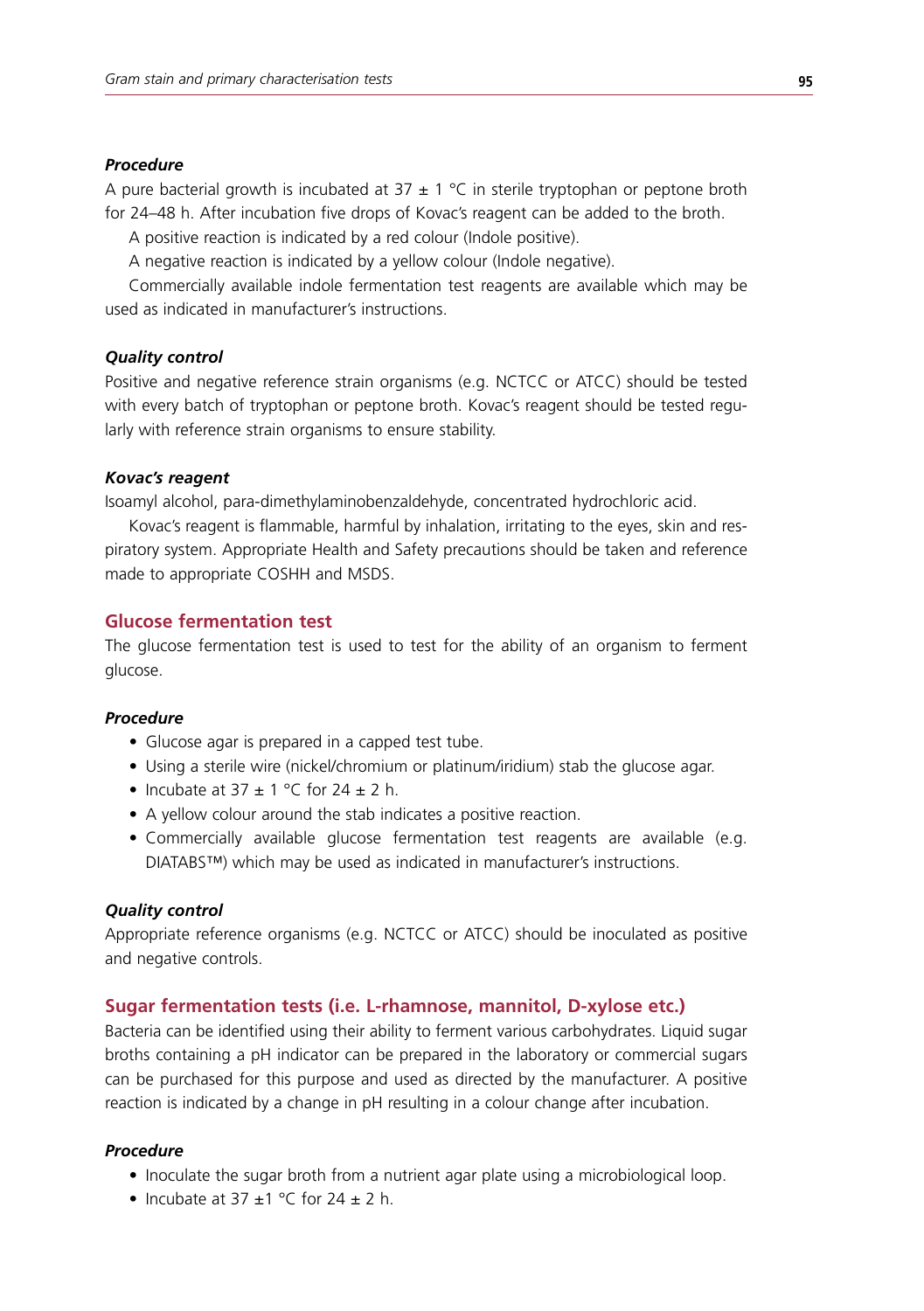• A colour change (depending on the individual sugar broth used) indicates a positive reaction.

## *Quality control*

Appropriate reference organisms (e.g. NCTCC or ATCC) should be inoculated as positive and negative controls.

## **Aesculin hydrolysis test**

Aesculin (sometimes written Esculin or Æsculin) is a glycoside that can be used to aid identification of some bacteria e.g. *Listeria monocytogenes* when incorporated into agar with ferric citrate. Hydrolysis of aesculin produces aesculetin and glucose, the aesculetin reacts with the ferric citrate to produce black or brown iron complexes.

## *Procedure*

Using a microbiological loop inoculate an aesculin agar slope and incubate for up to 24 h at 37  $\pm$  1 °C. Observe for black precipitate throughout the agar slope.

Commercial test kits are also available which may replace the above method.

#### *Quality control*

Appropriate reference organisms (e.g. NCTCC or ATCC) should be inoculated as positive and negative controls.

## **Motility test**

Some bacteria are motile by way of flagella which are helical filaments protruding from the cell wall. These filaments produce motility by rotation. Some bacteria have a single flagella, a group of flagella at one end or may have numerous flagella distributed around the cell wall.

The motility test divides bacteria into two groups and can be performed by observation in a microscope preparation. Care must be taken to distinguish 'true' bacterial movement from Brownian motion which occurs naturally.

## *Procedure*

- Hanging Drop Method (Using a slide with a central depression and a cover slip).
- Prepare a liquid culture in nutrient broth or prepare a suspension in saline. If preparing a saline suspension the saline should be warmed to the optimum culture temperature before inoculation.
- Place a small drop of liquid bacterial culture in the centre of a coverslip.
- Place a small drop of sterile water at each corner of the coverslip.
- Invert a slide with a central depression over the coverslip.
- The coverslip will stick to the slide and when the slide is inverted the drop of bacterial culture will be suspended in the well.
- Examine microscopically (x400) for motile organisms.
- True motility is visible as organised movement. This may be darting, zig-zagging or tumbling but must be differentiated from natural Brownian motion.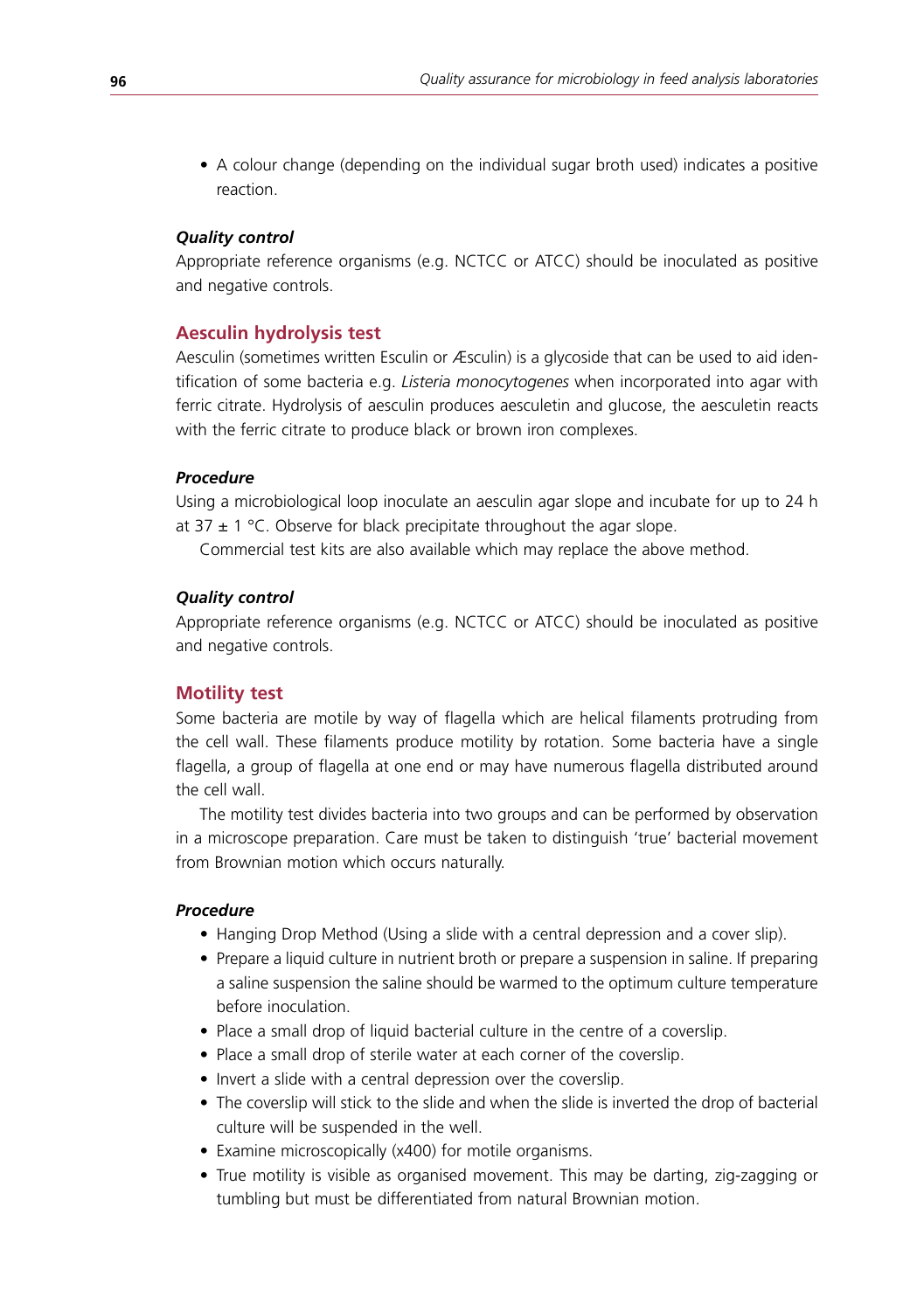- If well slides are not available, a ring of Vaseline (applied with a syringe) or Plasticine may instead be made on an ordinary microscope slide and inverted over the 'loaded' coverslip.
- • Motility for *Clostridia* spp. may be tested using Nitrate Motility Medium (NMM). This should be inoculated using a straight wire with half a colony of suspected *Clostridia* spp. and incubated anaerobically at  $37 \pm 1$  °C for  $24 \pm 4$  h.
- If growth is observed away from the stab line and throughout the NMM (producing a cloudy appearance throughout) the culture may be considered motile. If growth is restricted to the length of the stab line the culture may be considered non-motile.
- MMN may also be used for testing nitrate production.

#### *Quality control*

A suitable motile reference organism (e.g. NCTCC or ATCC) should be used to control the procedure.

#### **Nitrate reduction test**

The Nitrate reduction test detect the ability of bacteria to reduce nitrate ( $NO<sub>3</sub>$ ) to nitrite  $(NO<sub>2</sub>)$  or another nitrogen compound such as ammonia  $(NH<sub>3</sub>)$  or nitrogen gas  $(N<sub>2</sub>)$ .

#### *Procedure*

- Nitrate reduction can be checked by inoculating nitrate reduction broth with the suspect culture and incubating for 48 h at the appropriate temperature for the organism.
- Add 10–15 drops of sulfanilic acid and N,N-dimethyl-1-naphthylamine and observe for a red colour change within 5 min. A red color change at this step indicated a positive nitrate reaction.
- If there is no colour change it is possible that nitrate has been further reduced to ammonia or nitrogen gas so a further test is performed to detect unreduced nitrate.
- Zinc can reduce nitrate to nitrite and therefore detect unreduced nitrate.
- Add zinc powder to the broth and observe for a colour change to red (as sulfanilic acid and N,N-dimethyl-1-naphthylamine are already present). If the broth turns red after the addition of zinc the result is negative, as the nitrate was unreduced before the addition of the zinc powder.
- If the broth does not change colour there is no nitrate present, as it has been reduced to nitrite and then further ammonia or nitrogen gas and is recorded as a positive reaction.

#### *Quality control*

A suitable motile reference organism (e.g. NCTCC or ATCC) should be used to control the procedure.

## **References**

**ISO 21528-2:2004.** *Microbiology of food and animal feeding stuffs – Horizontal methods for the detection and enumeration of Enterobacteriaceae Part 2: Colony-count method.* Geneva, Switzerland.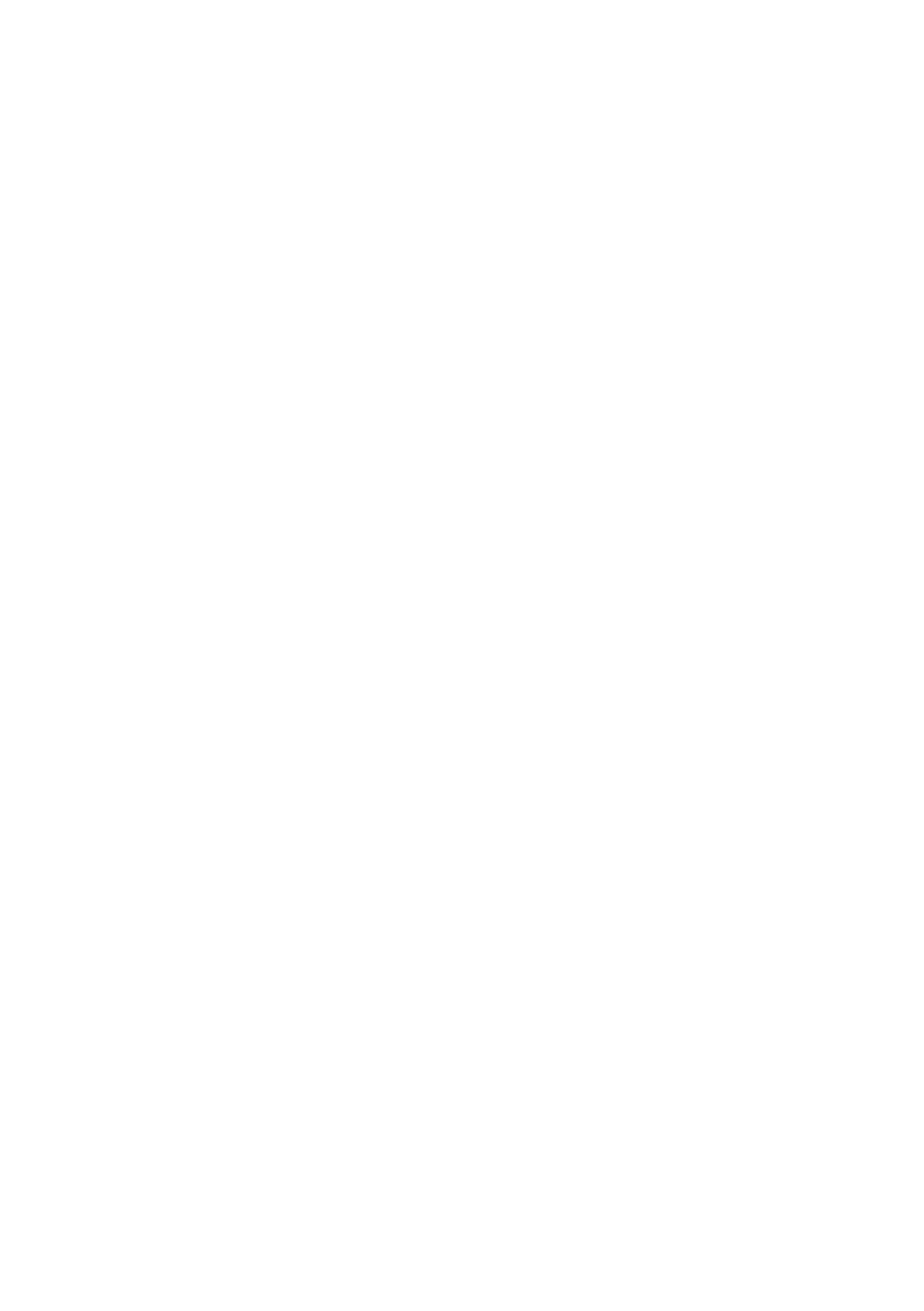# **Use of autoclaves**

# **Principle and scope**

The purpose of this procedure is to describe the use of autoclaves for sterilisation of microbiological media and reagents and the sterilisation of microbiological waste before disposal.

## **Responsibilities**

- Laboratory Analyst To follow the appropriate procedures and quidelines available in the microbiology laboratory when using autoclaves in the microbiology laboratory.
- Laboratory Manager/Director To ensure Laboratory Analysts in the microbiology laboratory have the experience and competence to operate the autoclaves efficiently and safely.
- **• Quality Assurance Manager** To ensure controlled procedures are available for all processes involving the use of the autoclave and that staff have the required competence. Also to perform regular audits to ensure compliance.
- **• Health and Safety Manager** (or person identified with this responsibility) To ensure appropriate controls are in place (Maintenance plans, Risk Assessment, PPE etc.) for operation of the autoclave in the microbiology laboratory.

### **Procedure**

Autoclaves are an essential piece of laboratory equipment in any microbiology laboratory and may be used to sterilise microbiological media and reagents before use, to sterilise laboratory equipment (e.g. glass pipettes, other reusable glassware etc) and to sterilise, and therefore render harmless, microbiological waste before disposal through normal waste channels.

An autoclave at 121 °C or 134 °C will destroy all bacteria, fungi, viruses and bacterial spores. It will not necessarily destroy all prions. To destroy prions a holding temperature of 121–132 °C for 60 min or 134 °C for 18 min is recommended.

An autoclave uses a sealed pressure vessel to raise the temperature at which water boils to above 100 °C. At a pressure of 15 lb per in<sup>2</sup> (100 kPa) the temperature of steam produced is 121 °C.

Bacterial spore death rate is increased 8–10 times for each 10 degree rise in temperature over the range 100 °C to 135 °C. A holding time of 15 min is considered sufficient to sterilise a load at 121 °C. This decreases to a holding time of 3 min for a temperature of 134 °C.

A high vacuum autoclave consists of a double walled chamber where steam circulates between the double walls. Steam can be supplied to the inner chamber under pressure to sterilise goods placed within it, once air within the chamber is removed.

If required, drying is accomplished at the end of a sterilisation cycle by evacuating the steam from the chamber but continuing to allow it to circulate between the double walls,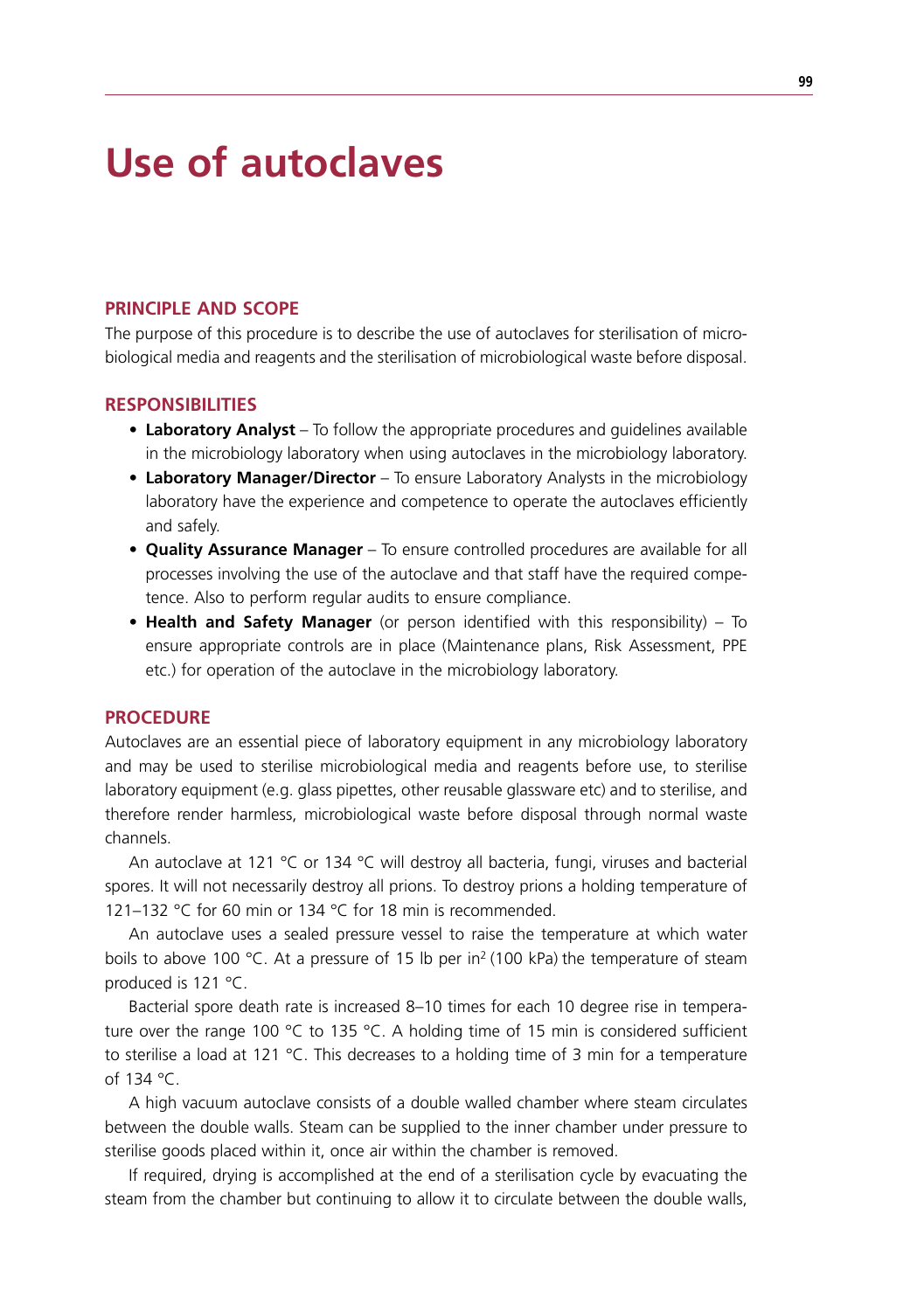which keep the chamber hot. Moisture evaporates from the load and filtered air is sucked through the chamber.

It is essential that space is left around items in the chamber to allow steam to penetrate and that the chamber is never over loaded. Microbiological waste should be in an appropriate autoclave bag which is loosely tied and held on a robust autoclavable tray, which is leak proof and has solid sides and base, to retain any spillage that may occur.

- Care should be taken when removing items from an autoclave as they will remain hot for a considerable period of time afterwards. Before unloading an autoclave, or releasing the door mechanism, ensure that the chamber is vented to atmosphere, and the load temperature has reduced.
- Never attempt to override door interlocking safety devices.
- Always stand clear when opening the door, as hot liquid or vapour may escape from the chamber.

Modern autoclaves will automate the various stages into a pre programmed cycle but training in the use, routine maintenance and health and safety requirements is essential.

Routine maintenance, cleaning and checks should only be carried out by suitably trained Laboratory Analysts with all regular servicing and maintenance performed by a suitably trained autoclave engineer.

It is considered good laboratory practice to sterilise 'clean' (e.g. laboratory media or glassware) separately from 'dirty' (e.g. microbiological waste).

A domestic pressure cooker is a crude autoclave but does not dry the load or expel all the air from the chamber. The use of a domestic pressure cooker for sterilisation should be avoided.

#### **Quality control**

It is essential that accurate records are kept of all loads. These should record the date and time of the load, what the load consisted of. The time, temperature and pressure should all be recorded along with any observations or faults noted. Many modern autoclaves provide a print out of the temperature cycle achieved.

To ensure an autoclave has reached the intended temperature indicators such as autoclave tape (self adhesive tape which indicates 121  $^{\circ}$ C has been attained with a colour change) or a chemical indicator tube which indicates the desired temperature has been attained with a colour change may be used. Other indicators use spores of *Geobacillus stearothermophilus* which are incubated after autoclaving with a colour change evident if the bacteria have not been destroyed.

All autoclave indicators may be purchased from a suitable laboratory supplier.

#### **Validation**

- A competent trained person must carry out the validation, using thermometric test equipment calibrated and traceable to national standards.
- The laboratory should carry out validation at least annually, and at any other times when the previous test might no longer be valid (for example, as part of recommissioning after maintenance work).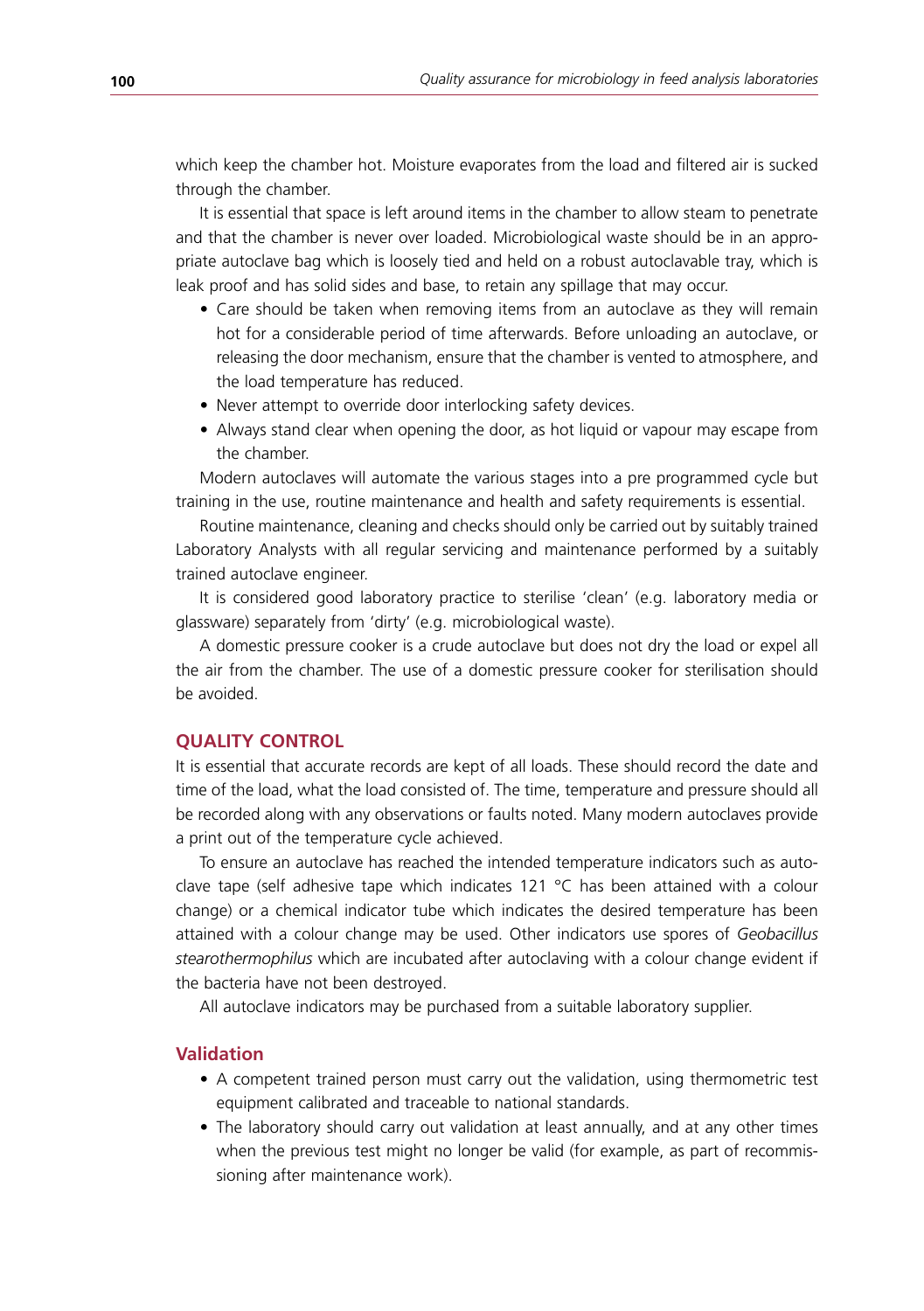- The person responsible for the autoclave must check the validation certificates and print-outs to satisfy themselves that the autoclave meets the specified criteria.
- Validation records must be kept for seven years.

#### **Carrying out validation**

An autoclave cycle has three phases: warm-up, holding and cooling down. Validation should demonstrate that, during the holding phase, the necessary temperature has been attained throughout the load and is held for the requisite minimum time.

If the autoclave is used for waste cycles (also called 'make safe' or 'destruct' cycles) for loads that contain pathogens or harmful genetically modified micro-organisms, then validation must also show that the autoclave process achieves a 100% kill.

To carry out a waste cycle validation:

- place a 'worst case' load of simulated waste (that is, worst case volumes, materials and equipment, but not contaminated with pathogens) into the autoclave chamber;
- insert temperature probes at various points in the waste and connect them to recording equipment;
- start the process. The holding part of the cycle begins when all the sensors show that the prescribed sterilising temperature has been reached; and
- all sensors must then maintain at least that temperature for the prescribed holding time:
	- At least 121 °C (maximum 125 °C) for 15 min; or
	- At least 126 °C (maximum 130 °C) for 10 min; or
	- At least 134 °C (maximum 136 °C) for 3 min.

However loads with a variety of items and containers do not heat uniformly. There can be large temperature variations during short holding times (3 min), so avoid these if possible.

After validation ascertains the autoclave settings that enable the desired condition to be achieved. These settings vary considerably, depending on many factors, including the load characteristics, for example, one autoclave may need to be set at 121 °C for 50 min to achieve the first condition above, but another at 123 °C for 75 min to achieve the same.

Where an operator can alter the autoclave settings, the temperature and time requirements for a waste cycle must be clearly displayed on the autoclave.

#### **Health and Safety**

This document includes the use of autoclaves for sterilising material and equipment which may be contaminated with organisms from Containment Level 1, 2 and 3, (CL 1, CL 2 and CL 3) but not organisms in Containment Level 4 (CL 4), for which complete containment of condensate is considered to be essential.

To ensure the safety of all who operate the autoclave full training in the use of autoclaves must be provided to all operators and only those with appropriate training and competency should operate the equipment. Personal Protective Equipment (PPE) must be used as appropriate:

- an impervious apron;
- heat-resistant gauntlet gloves;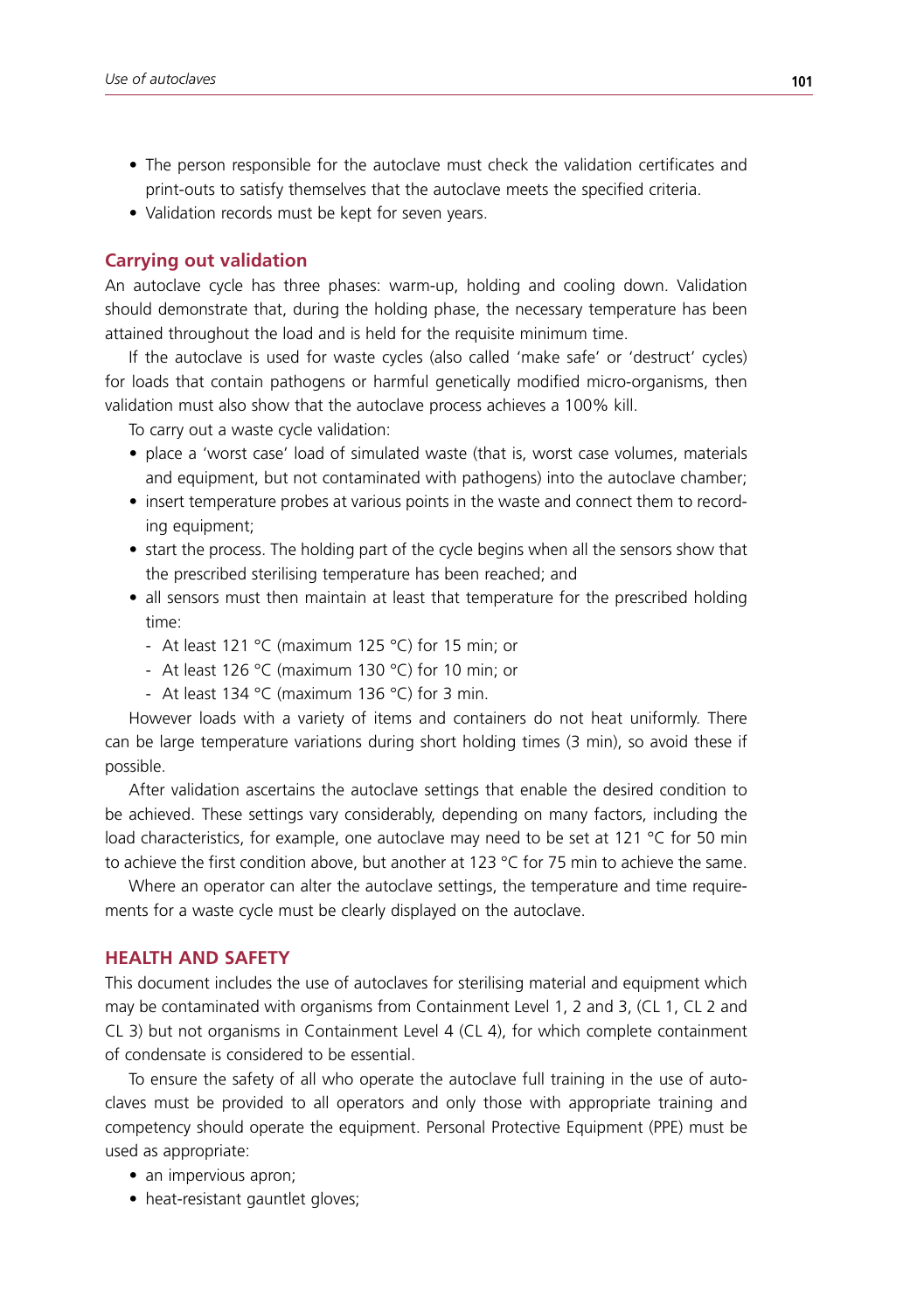- suitable heavy-duty footwear or overshoes; and
- a full-face visor.

A maintenance log should be set up in accordance with manufacturer's guidelines where daily, weekly, quarterly and annual maintenance can be recorded. This schedule of maintenance can be created in discussion with an appropriate autoclave maintenance engineer and make reference to appropriate Health and Safety guidelines on the use of autoclaves (e.g. BS 2464-4 Autoclaves for sterilisation in laboratories, 1993).

The following describes the minimum maintenance requirements.

Operators must report, and record in the maintenance log, any defect noticed while using, maintaining or repairing an autoclave.

#### **Daily maintenance**

The operator must carry out the following checks and activities daily:

- check that steam pressure from the supply is correct;
- clean the chamber internally, as recommended by the manufacturer. Include all the internal fittings to the chamber, such as brackets, shelves and so on;
- clean the drain filter, if fitted;
- clean the door seal with a damp cloth, and examine it to ensure that it is in good condition with no cuts or abrasions;
- inspect the chart recordings for unusual traces, and report any abnormalities to the responsible person; and
- check visually for steam and water leaks.

#### **Weekly maintenance**

The responsible person must carry out the following checks weekly, and record the results in the maintenance log:

- check that the indicator lamps work properly;
- during an operating cycle, check that temperature and pressure gauges correlate; and
- inspect the cycle chart recordings for abnormalities.

#### **Quarterly Maintenance**

The maintenance/service engineer must carry out the following checks every three months, report any abnormalities and resulting corrective actions, and record these in the maintenance log:

- check all manual valve spindles, open and close all valves, then clean, lubricate and repack, as required;
- inspect all piping joints;
- visually inspect the chamber for any signs of corrosion or wear;
- clean the water and steam line main strainers, if fitted;
- inspect, and tighten if necessary, all electrical heater terminal points;
- clean out the pipework from the chamber drain;
- clean out the steam traps, then replace the elements and steam trap seat, as required;
- check that the main drain to waste is clear and operating;
- clean and replace parts, as required, on the steam pressure reducing valve, if fitted;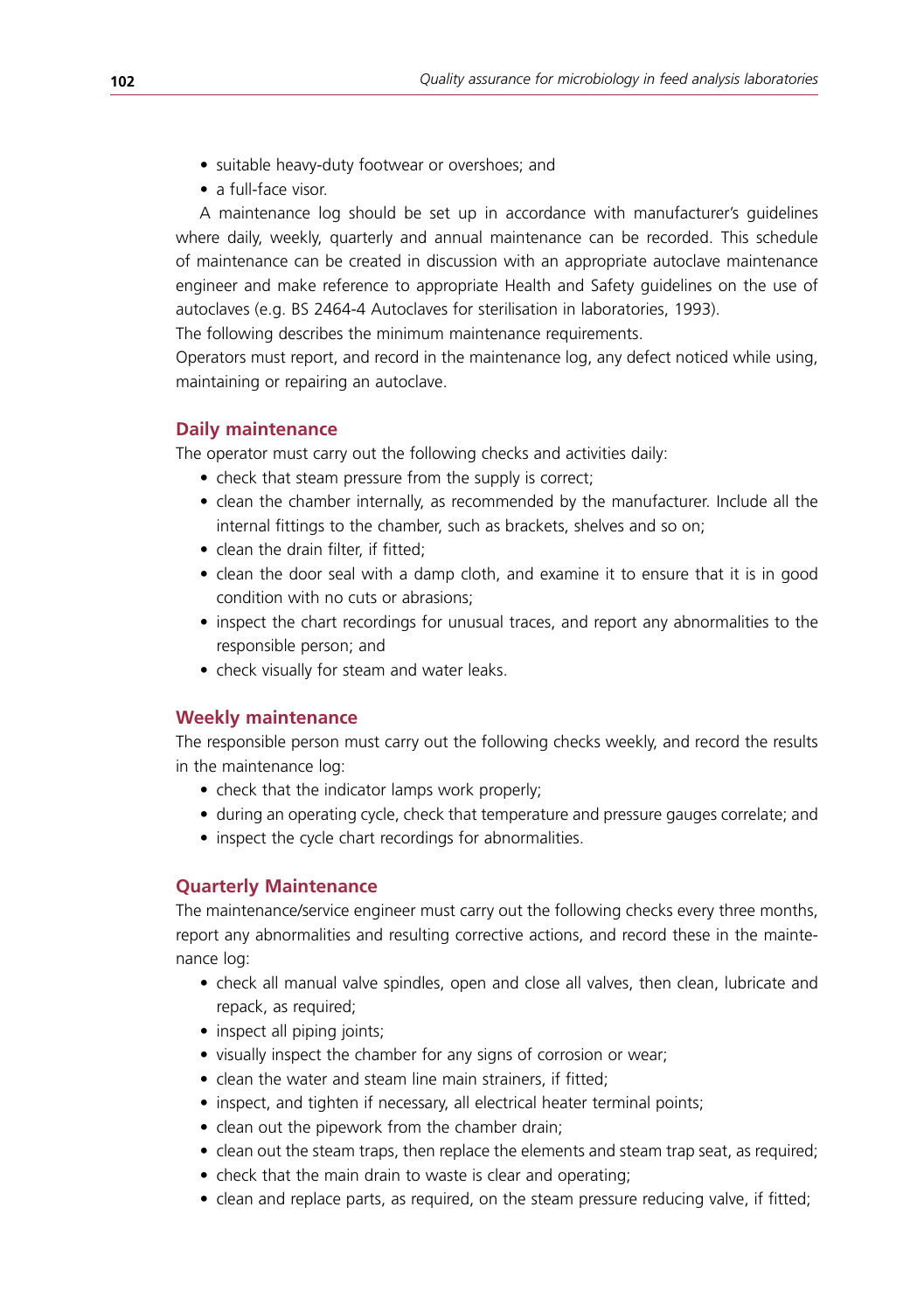- check that the safety valves and ancillary pipework are not blocked;
- check the control instrumentation, including recorders. The instruments might require recalibration or replacement; and
- check that the door interlocks work correctly.

# **Annual maintenance and inspection**

The maintenance/service engineer must carry out the following checks annually, then prepare a comprehensive report of the annual inspection, and refer to it in the maintenance log:

- check the service history for recurring faults, and, if necessary, ensure that corrective action has been taken;
- remove any scale from the chamber by a method approved by the manufacturer;
- if appropriate remove any scale from the steam generator by a method approved by the manufacturer;
- if appropriate inspect and remove any scale from the water level control and indicator systems;
- check the condition and operation of the pressure gauges:
- check the condition and operation of the temperature indicators;
- test the operation of the safety devices, including the safety valves and door interlocking system, under operating conditions;
- during a cycle, with the chamber empty, check all the control functions, including correlating the pressure and temperature gauges against known references;
- test all the functions of the autoclave under working conditions, to the satisfaction of the responsible person; and
- carry out thermometric tests of typical laboratory loads, as performed during the original commissioning and validation.

# **References**

**BS 2646-3:1993.** *Autoclaves for sterilisation in laboratories*. Guide to safe use and operation. BSI, London, UK.

**European co-operation for accreditation.** 2002. *EA-04/10 Accreditation for microbiology* 

*laboratories EA-04/10 G: 2002*. Paris, France.

Manufacturer's handbook as appropriate.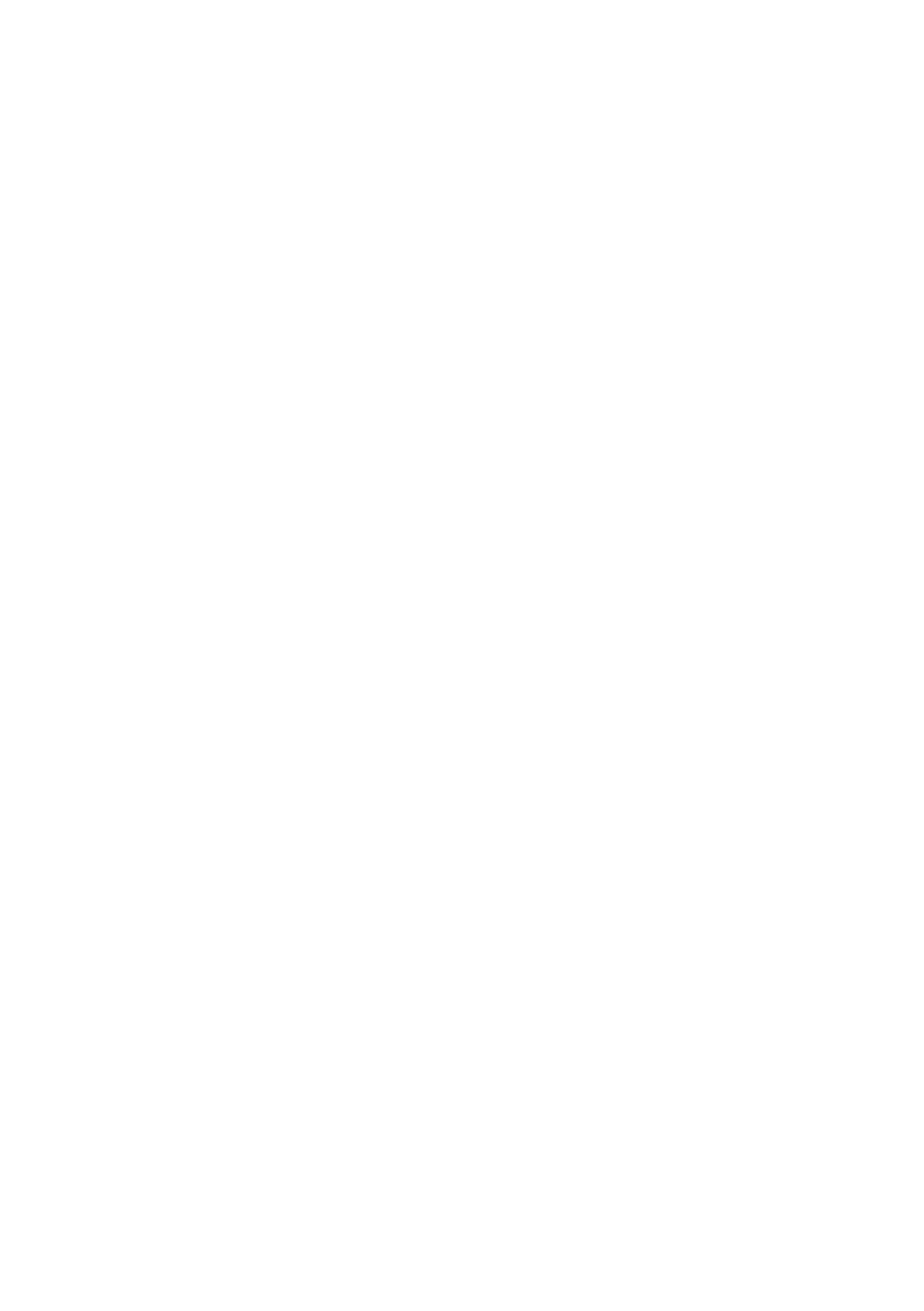# **Use of incubators and temperature controlled equipment**

## **Principle and scope**

The purpose of this procedure is to describe the use, profiling and monitoring of incubators and temperature controlled devices used for incubation of microbiological samples in the correct environment and for storage of microbiological samples, kits and reagents in the microbiology laboratory at the required storage temperature.

#### **Responsibilities**

- **• Laboratory Analyst** To follow the appropriate procedures and guidelines available when using incubators and temperature controlled devices in the microbiology laboratory.
- **Laboratory Manager/Director** To ensure Laboratory Analysts in the microbiology laboratory have the competence to operate and maintain incubators and temperature controlled devices efficiently and safely.
- **• Quality Assurance Manager** To ensure controlled procedures are available for all processes involving the use of incubators and temperature controlled devices. Also to perform regular audits to ensure compliance.
- Temperature controlled devices include the following:
- $\bullet$  incubators (including CO<sub>2</sub> Incubators);
- fridges (including cold stores);
- freezers (including low temperature freezer units);
- waterbaths;
- ovens;
- warm rooms: and
- analysers and equipment which have integral refrigeration or incubation.

#### **Procedure**

All temperature controlled devices which may have an effect on a procedure or test result in the microbiology laboratory must be monitored to ensure that the temperature is maintained within a pre determined range. This pre determined range should be established from SOPs and displayed on equipment.

Temperatures should be monitored at least daily using a dedicated calibrated thermometer or temperature probe. Laboratory thermometers used to monitor the temperature of incubators and temperature controlled devices may be calibrated annually against a traceable calibrated thermometer. Any correction factor required must be clearly stated on the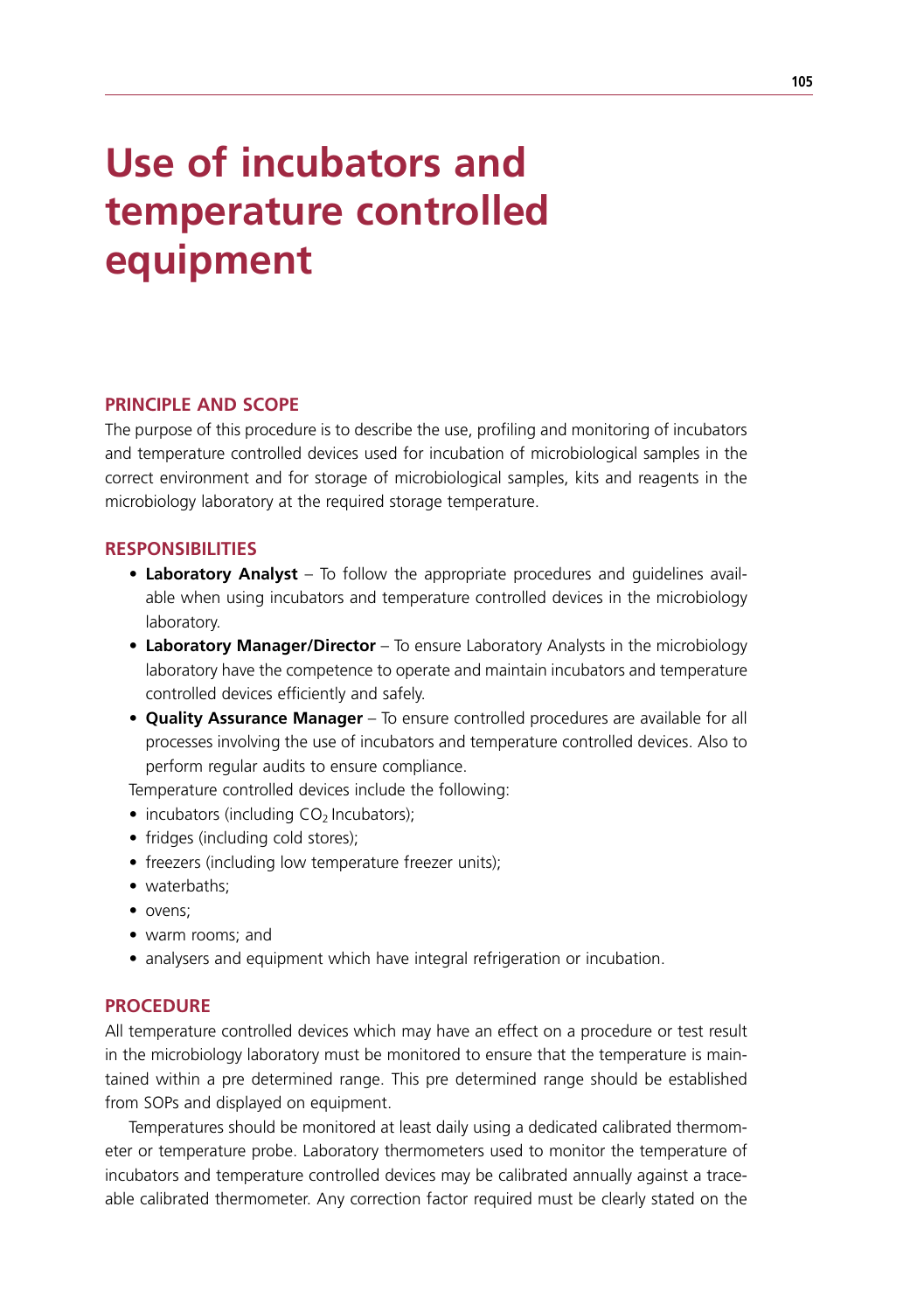thermometer and only the corrected temperatures must be recorded for an incubator or temperature controlled device. Electronic monitoring systems are available which can alert the laboratory if a temperature goes outside a pre set range.

Temperature controlled devices will fluctuate in their temperature during the working day and it is best practice to record the temperature at the start of the working day.

The temperature of a piece of equipment may be recorded on a daily recording chart attached to the equipment and initialled by the operator recording the temperature. The operator must ensure that the temperature is within the range specified on the equipment and that the temperature recorded has been corrected if necessary.

If a temperature is outwith the specified range the cause must be investigated and any temperature sensitive items moved immediately to another temperature controlled device. If the temperature is outside the specified range consideration should be given to repeating tests which may be affected or discarding temperature sensitive items which may have been stored (e.g. diagnostic kits, reagents or media).

Carbon dioxide  $(CO<sub>2</sub>)$  is required by many bacteria and is usually available as a product of metabolism. Some bacteria, which are slow growing or fastidious, may not generate sufficient  $CO<sub>2</sub>$  and this will need to be supplied in the laboratory. In addition the requirement for additional  $CO<sub>2</sub>$  is increased by some bacteria when transferred to artificial growth medium. Many pathogenic bacteria require  $5-10\%$  CO<sub>2</sub> to grow in an incubator (capnophilic bacteria). 5–10% CO<sub>2</sub> can be supplied to the incubator by mechanical means from a cylinder through a reducing valve and flow meter.

Where a  $CO<sub>2</sub>$  incubator is not available commercial  $CO<sub>2</sub>$  gas generating kits are available and can be used in a sealed anaerobe jar.

A lighted candle in a sealed jar generates approximately 5%  $CO<sub>2</sub>$  and can be used if no other means of generating  $CO<sub>2</sub>$  is available.

Like temperature the level of  $CO<sub>2</sub>$  should be monitored and recorded. Most  $CO<sub>2</sub>$  incubators will have a  $CO<sub>2</sub>$  gauge which may be used for this purpose and calibrated by a suitably qualified engineer at regular intervals.

Incubators and temperature controlled devices must be subject to a schedule of cleaning and/or disinfection. Fridges, cold stores and incubators must be cleaned and/or disinfected at a frequency appropriate to their application. Fridges and freezers should also be defrosted as required. Records of cleaning and/or disinfection must be recorded on the relevant temperature log/equipment log. A suitable maintenance schedule for incubators and low temperature (e.g.  $-80^{\circ}$ C) freezers should be considered with an appropriately qualified engineer.

# **Profiling**

When an incubator or temperature controlled device is first used it must be profiled to verify that the temperature is constant throughout the unit. If part of the unit is identified that is outwith the required range (e.g. a portion of a shelf nearest the fan or nearest the heating elements in an incubator) this should be identified within the unit as 'out of range' to prevent use of that area.

Should an incubator or temperature controlled device undergo a major repair, service or be transferred from one location to another it should be reprofiled. All equipment should be reprofiled at least every two years.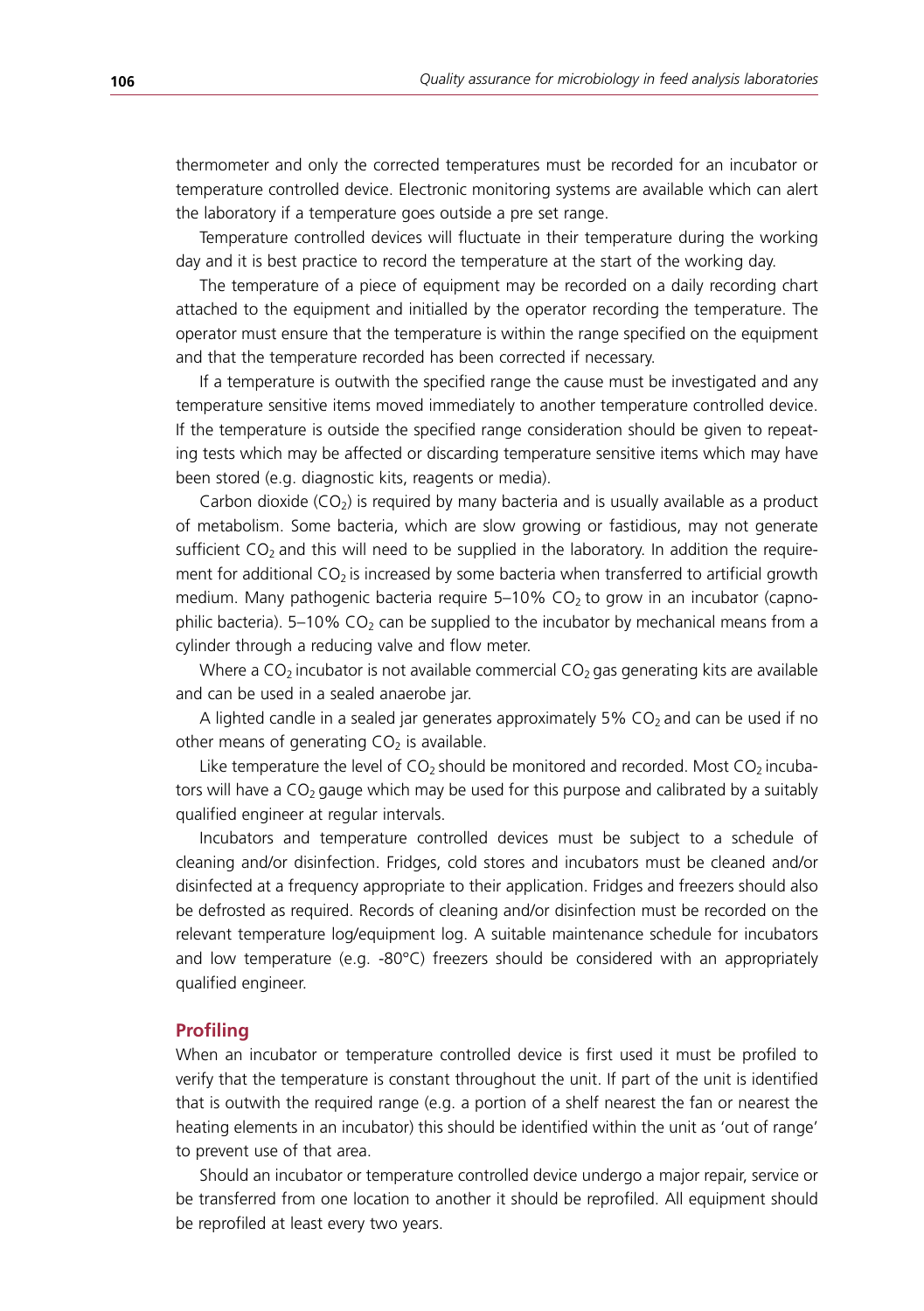Switch the unit on and adjust the thermostat to give the required temperature using a calibrated thermometer placed in the centre of the unit.

An additional calibrated thermometer is used to read the temperature at various points within the unit to ensure that there are no significant variations in temperature readings and that the span is within specification for the application.

The second thermometer is placed at five points, in sequence, on each of the top, middle and lower shelves, the points being towards each corner and at the centre. Avoid placing a thermometer too close to fridge/freezer cooling plates or incubator surfaces that may have heating elements. In a chest freezer consider the unit to be one 'shelf' and record the five points.

The first thermometer remains at its original central location for the duration of the exercise and is used as a reference to check for fundamental drift or shift in the set temperature.

The temperature of each thermometer is recorded on a suitable log sheet after a period sufficient to allow the unit to stabilise at its set point.

Having recorded both temperatures the second thermometer is moved to the next sequential point. The process is repeated to complete five readings per shelf. Alternatively several additional thermometers can be used in conjunction to complete the process in less time.

Any shift in the readings of the first thermometer out with the set tolerance for the unit invalidates the exercise. The thermostat must be readjusted and the readings repeated when the temperature has stabilised.

Ensure application of all appropriate correction factors during recording of result.

### **References**

**European co-operation for accreditation.** 2002. *EA-04/10 Accreditation for microbiology laboratories EA-04/10 G: 2002*. Paris, France.

Manufacturer's handbook as appropriate.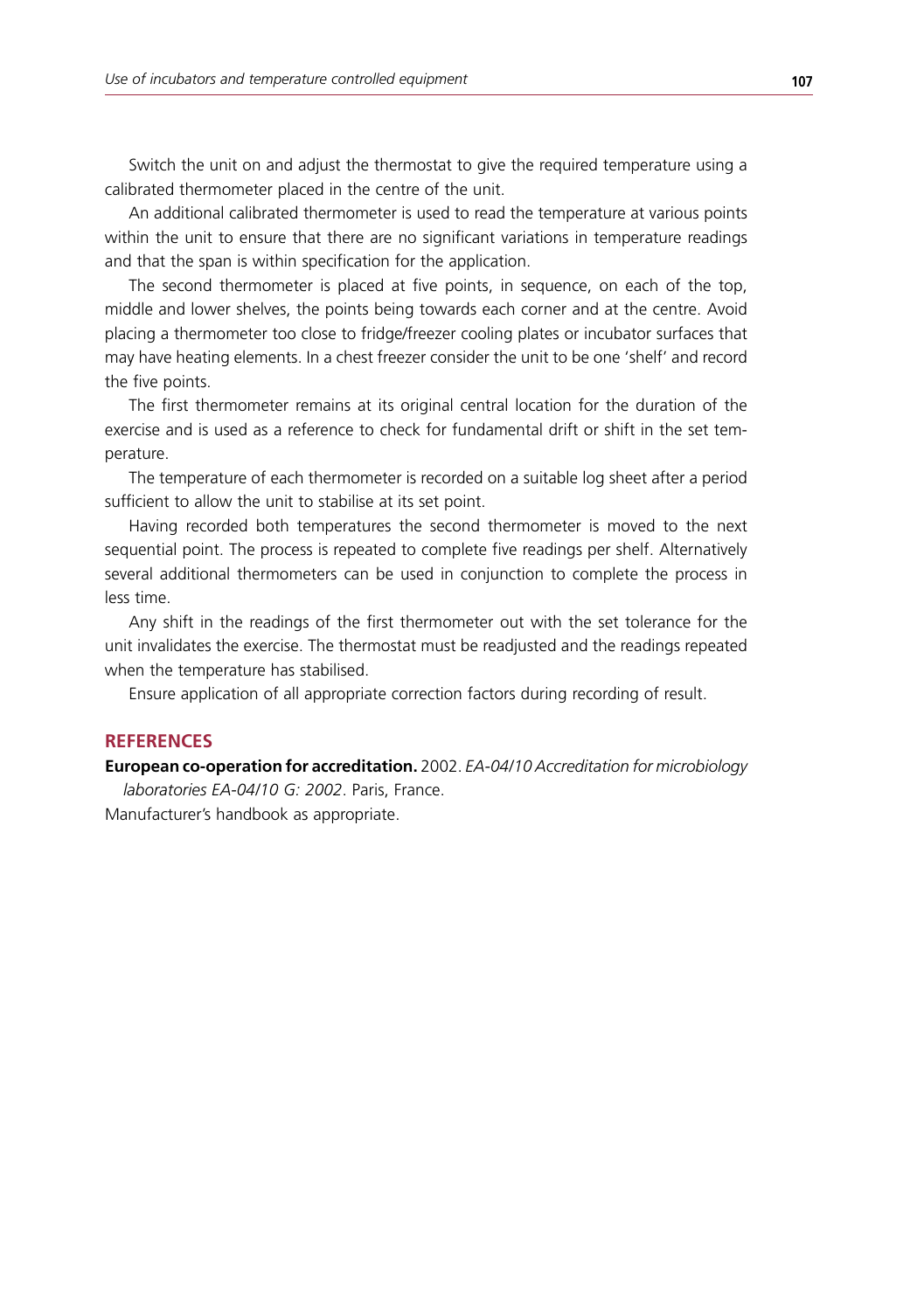#### An example of a two month temperature recording log.

|                 |                           |               | Two Monthly Temperature Recording Log |                 |                        |        |           |  |
|-----------------|---------------------------|---------------|---------------------------------------|-----------------|------------------------|--------|-----------|--|
|                 | <b>Unit Reference</b>     |               |                                       |                 |                        |        |           |  |
|                 |                           | Location      |                                       |                 |                        |        |           |  |
|                 | <b>Target Temperature</b> |               |                                       | °C<br>$\pm$     | °C                     |        |           |  |
| Thermometer No. |                           |               |                                       |                 | <b>Correction:</b>     |        | ℃<br>@ °C |  |
| Month:          |                           |               |                                       | Month:          |                        |        |           |  |
| <b>Year: 20</b> |                           |               |                                       | <b>Year: 20</b> |                        |        |           |  |
| Date            | Temp (°C)<br>Corrected    | <b>Action</b> | <b>Initial</b>                        | Date            | Temp (°C)<br>Corrected | Action | Initial   |  |
| $\mathbf{1}$    |                           |               |                                       | $\mathbf{1}$    |                        |        |           |  |
| $\mathbf 2$     |                           |               |                                       | $\overline{2}$  |                        |        |           |  |
| 3               |                           |               |                                       | 3               |                        |        |           |  |
| 4               |                           |               |                                       | 4               |                        |        |           |  |
| 5               |                           |               |                                       | 5               |                        |        |           |  |
| 6               |                           |               |                                       | 6               |                        |        |           |  |
| 7               |                           |               |                                       | 7               |                        |        |           |  |
| 8               |                           |               |                                       | 8               |                        |        |           |  |
| 9               |                           |               |                                       | 9               |                        |        |           |  |
| $10$            |                           |               |                                       | 10              |                        |        |           |  |
| 11              |                           |               |                                       | 11              |                        |        |           |  |
| 12              |                           |               |                                       | 12              |                        |        |           |  |
| 13              |                           |               |                                       | 13              |                        |        |           |  |
| 14              |                           |               |                                       | 14              |                        |        |           |  |
| 15              |                           |               |                                       | 15              |                        |        |           |  |
| 16              |                           |               |                                       | 16              |                        |        |           |  |
| 17              |                           |               |                                       | 17              |                        |        |           |  |
| 18              |                           |               |                                       | 18              |                        |        |           |  |
| 19              |                           |               |                                       | 19              |                        |        |           |  |
| 20              |                           |               |                                       | 20              |                        |        |           |  |
| $21$            |                           |               |                                       | 21              |                        |        |           |  |
| 22              |                           |               |                                       | 22              |                        |        |           |  |
| 23              |                           |               |                                       | 23              |                        |        |           |  |
| 24              |                           |               |                                       | 24              |                        |        |           |  |
| 25              |                           |               |                                       | 25              |                        |        |           |  |
| 26              |                           |               |                                       | 26              |                        |        |           |  |
| 27              |                           |               |                                       | 27              |                        |        |           |  |
| 28              |                           |               |                                       | 28              |                        |        |           |  |
| 29              |                           |               |                                       | 29              |                        |        |           |  |
| 30              |                           |               |                                       | 30              |                        |        |           |  |
| 31              |                           |               |                                       | 31              |                        |        |           |  |

Laboratory Manager must sign and date records sheet before archiving

Signature \_\_\_\_\_\_\_\_\_\_\_\_\_\_\_\_\_\_\_\_\_\_\_\_\_\_\_\_\_\_\_\_\_\_\_\_\_\_ Date \_\_\_\_\_\_\_\_\_\_\_\_\_\_\_\_\_\_\_\_\_\_\_\_\_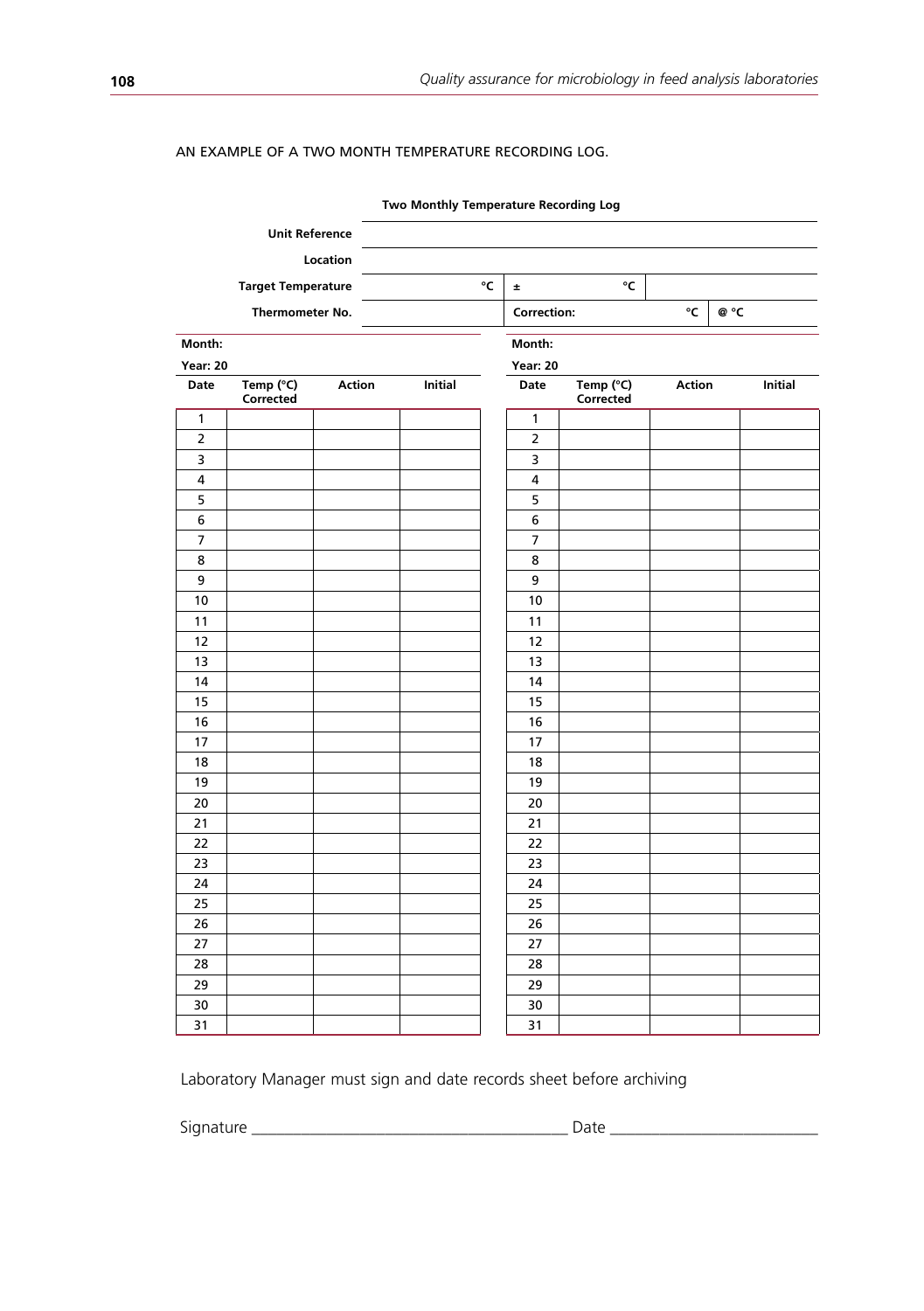# **Basic microbiological techniques**

# **Principle and scope**

The purpose of this procedure is to describe the basic laboratory techniques that are essential to allow Laboratory Analysts to isolate and identify microbiological organisms in the microbiology laboratory.

# **Responsibilities**

- Laboratory Analyst To follow the appropriate procedures available when processing samples in the microbiology laboratory.
- **Laboratory Manager/Director** To ensure Laboratory Analysts in the microbiology laboratory have the competence to process samples and identify microbiological organisms in the microbiology laboratory.
- **• Quality Assurance Manager** To ensure controlled procedures are available for all processes involving the identification of microbiological organisms and that all Laboratory Analysts can demonstrate appropriate competence through regular internal audit.
- **Health and Safety Manager** (or person identified with this responsibility) To ensure all Laboratory Analysts are familiar with all Risk Assessments, COSHH data etc. and have received suitable training in handling of microbiological samples including Containment Level 2 (CL 2) and Containment Level 3 (CL 3) as appropriate.

#### **EQUIPMENT**

- Sterile forceps, scalpels and scissors.
- Microbiological loops (nichrome or platinum wire or sterile disposable plastic).
- Sterile Pasteur pipettes (glass or disposable plastic).
- Pipettor (with sterile tips).
- Bunsen burner.
- Balance (including weighing boats and spatula).
- Microscope slides.
- Incubator (including  $CO<sub>2</sub>$ ).
- Light microscope with X100 oil immersion objective.
- Appropriate PPE (laboratory coat, gloves etc.).

#### **Reagents**

- Approved microbiological disinfectant (e.g. 5% sodium hypochlorite).
- Microbiological culture media (agar plates, bottles or tubes of agar slopes or liquid media).
- Reference cultures for QC (e.g. NCTC or ATCC).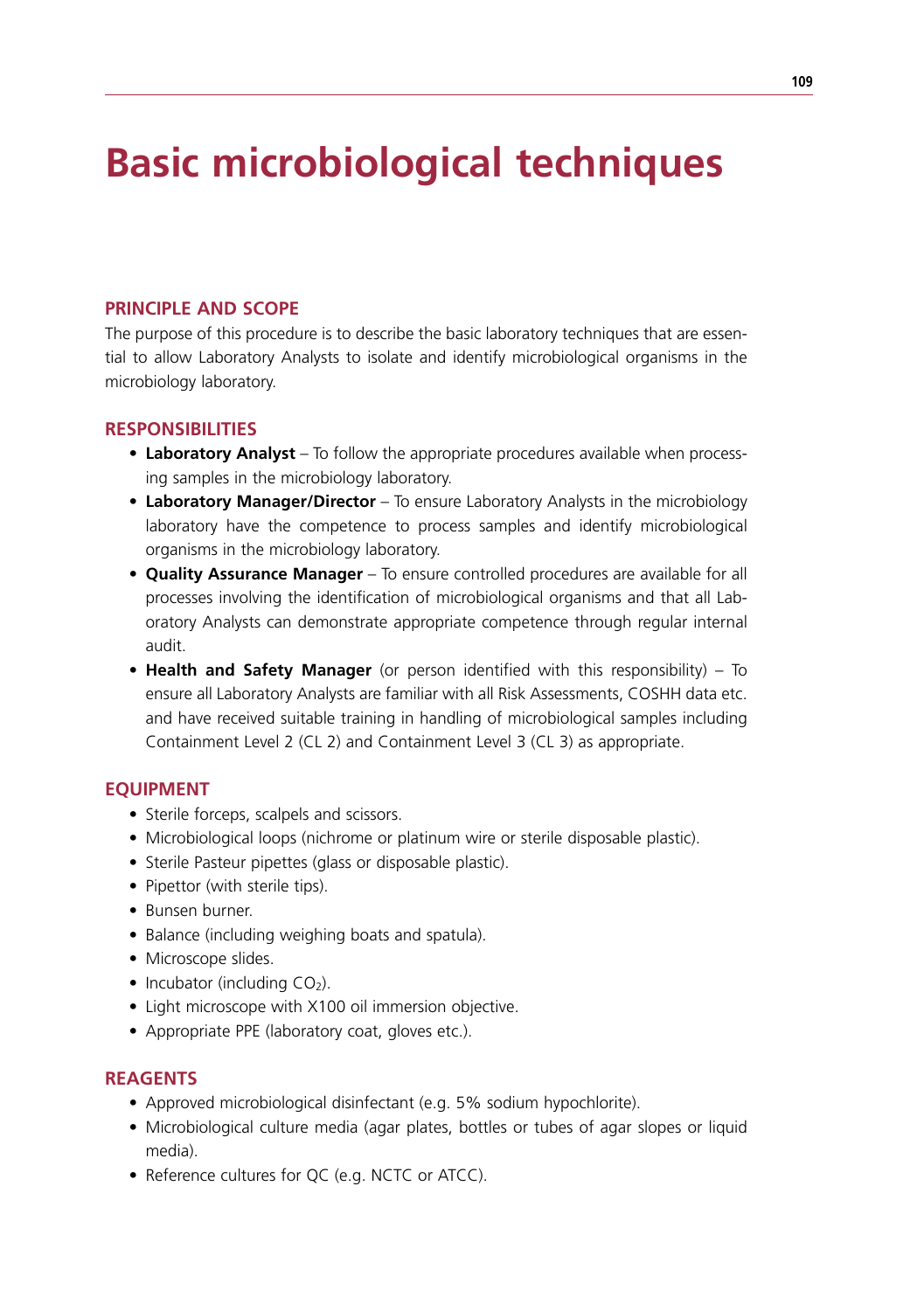# **Procedure**

The aim of basic microbiological techniques is:

- the transfer to artificial culture media of viable organisms from the sample;
- avoiding the introduction of contaminants from the environment;
- avoiding aerosol production during the process; and
- obtaining pure, single colonies on solid media.

Bacteria can be grown in the laboratory easily if provided with the correct environment and nutrients with which to multiply. Most artificial growth media is prepared in Agar which is a carbohydrate derived from seaweed. Agar melts at 90 °C but then does not solidify until cooled to 40  $^{\circ}$ C meaning that heat sensitive ingredients can be added just before it solidifies. Agar is usually added at a concentration of 1.5% to produce media with the consistency of firm jelly.

Other constituents may include:

- water:
- sodium chloride (and other electrolytes);
- peptone (a protein digest prepared from animal or vegetable protein by enzyme action);
- meat or yeast extract (used to enrich media);
- blood or serum (usually horse or sheep blood);
- pH indicators (e.g. MacConkey agar);
- pH regulating substances;
- selective inhibitors or promoters; and
- chromophore indicators.

Most media are supplied as dehydrated powder which is reconstituted and sterilised before being poured into sterile plastic Petri dishes. Many commercial suppliers can also supply pre poured media ready to use. This has a distinct advantage in that, as long as the supplier holds appropriate accreditation for the production and quality control of pre poured media, the lab will not have to perform extensive quality control procedures before using the media.

The use of solid media allows separate, discrete colonies to be formed and used for identification by colonial morphology and for sub culture to produce pure growths for identification tests. It also allows for quantification of bacterial load.

Some media contain selective ingredients that will inhibit the growth of unwanted contaminants/non target organisms and allow certain pathogens to grow. Media may also have indicators which demonstrate the presence of particular bacteria by colour differentiation of colonies.

When making microbiological media follow manufacturer's instructions or published formula. Always use clean spatulas and weigh boats to measure constituents and only use sterile distilled or deionised water to avoid any impurities which may be present in domestic water supplies. The instructions may require that the pH of media is checked and adjusted as necessary when preparing.

When prepared and ready to distribute into sterile plastic Petri dishes, bottles or tubes this must be done using sterile technique (see below) and avoiding the formation of bubbles. Bubbles on the surface of Petri dishes may be removed before the media has set by briefly passing the flame of a Bunsen over the surface to pop them.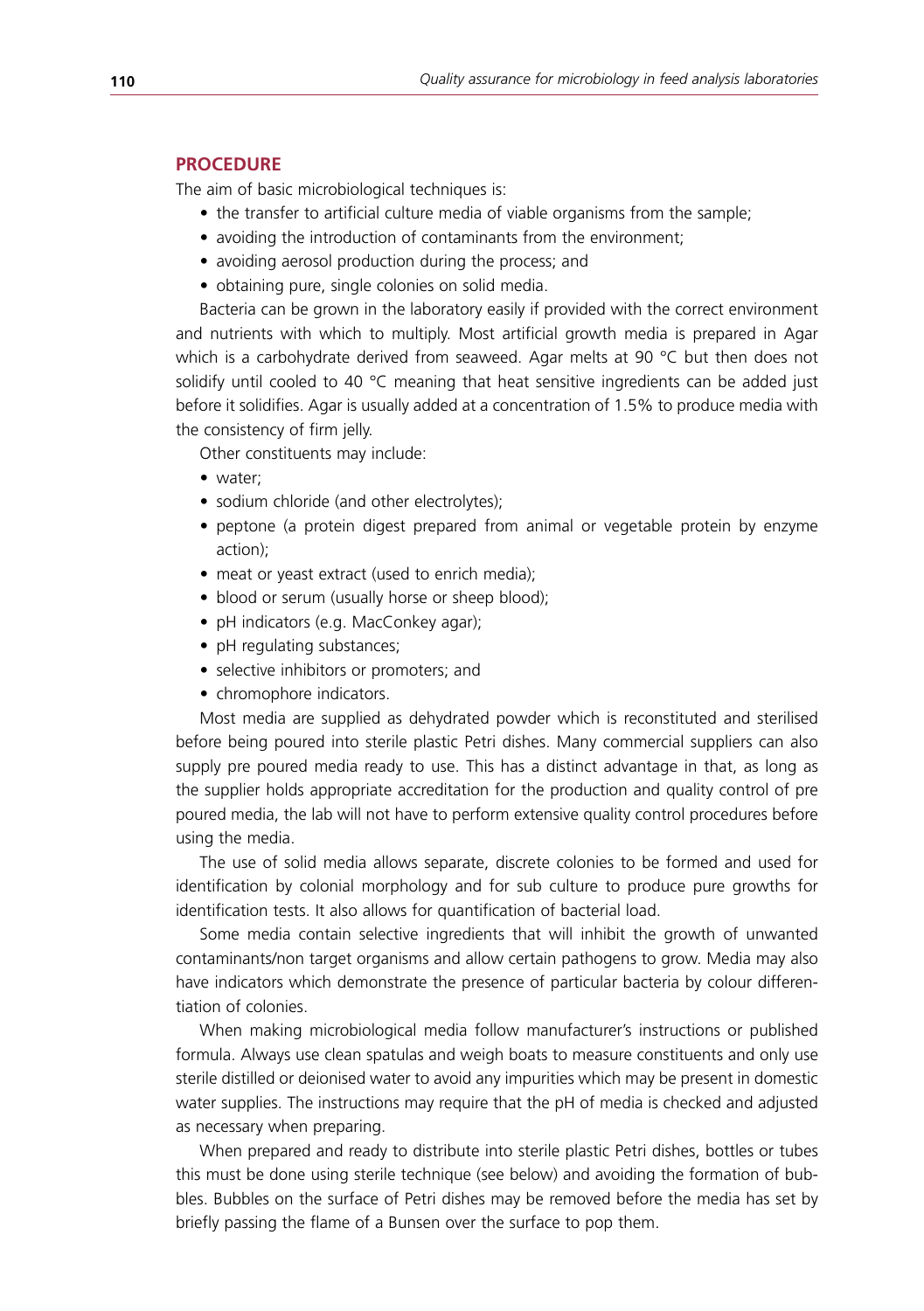Once poured into sterile plastic Petri dishes media must be allowed to dry and solidify at room temperature (18–22 °C) for 20–30 min before being inverted and stored in the dark at  $2-8$  °C. Assign an expiry date to plates and identify the type of media on the base of the Petri dish. The expiry date can be established by performing validation of media to establish the 'shelf life'. Do not use media after its expiry date and always visually check media before use to ensure there are no contaminants growing on the surface or that the media has dried out.

#### **Quality control of microbiological media**

All QC checks on media should be performed using traceable reference standards (e.g. NCTC or ATCC). These reference cultures must not be allowed to become 'laboratory adapted' and must be inoculated fresh from cryopreserved stocks on a regular basis. No more than two subcultures should be permitted from a cryopreserved culture.

pH is measured with a calibrated pH meter using a flat-head probe on a sample plate from a prepared batch. If outside the acceptable range the medium is discarded and the reason investigated.

Sterility should be checked by incubation at  $37 \pm 1$  °C for 2 days and 2–8 °C for 10 days. Evidence of contamination should be investigated and the batch rejected.

For selective media compare appropriate target organisms on the test batch with a non-selective control medium for both enhancement and inhibition as appropriate.

Check any indicators (e.g., MacConkey, lactose fermentation) with representative organisms to check positive and negative reactions.

To determine shelf life retain sufficient aliquots of the media to repeat the above checks at the assigned expiry date.

#### **Parallel growth comparison method for QC of microbiological media**

- Prepare a suspension of the test organism in saline equivalent to McFarland turbidity standard 0.5. This suspension will contain 1.5 x 10<sup>8</sup> CFU per mL.
- Prepare a 1:100 dilution by transferring 10  $\mu$ l, using a pipettor or 10  $\mu$ l microbiological loop, to 1 mL sterile saline (Dilution A).
- Prepare three serial tenfold dilutions from Dilution A and label B, C and D.
- Divide the test plate and a nutrient or blood agar (control) plate into quadrants using a permanent marker on the underside.
- Transfer 25 µl of each dilution (A, B, C and D) to each quadrant.
- Spread each drop over the plate segment using a sterile loop.
- Incubate as appropriate to the test organism.
- After incubation, compare the growth on each plate. Select the quadrant which gives isolated colonies and count for each plate. Record the counts obtained in a Media QC log.
- Microbiological media is deemed to be satisfactory if there is a minimum 50% recovery on the test medium when compared to the control medium.
- For selective broths, prepare dilutions A–D as above and inoculate 25 µl into each of four broths from the test batch and the control (previous) batch.
- Incubate as appropriate and then subculture to the required agar medium.
- Each batch should yield growth from the same dilution.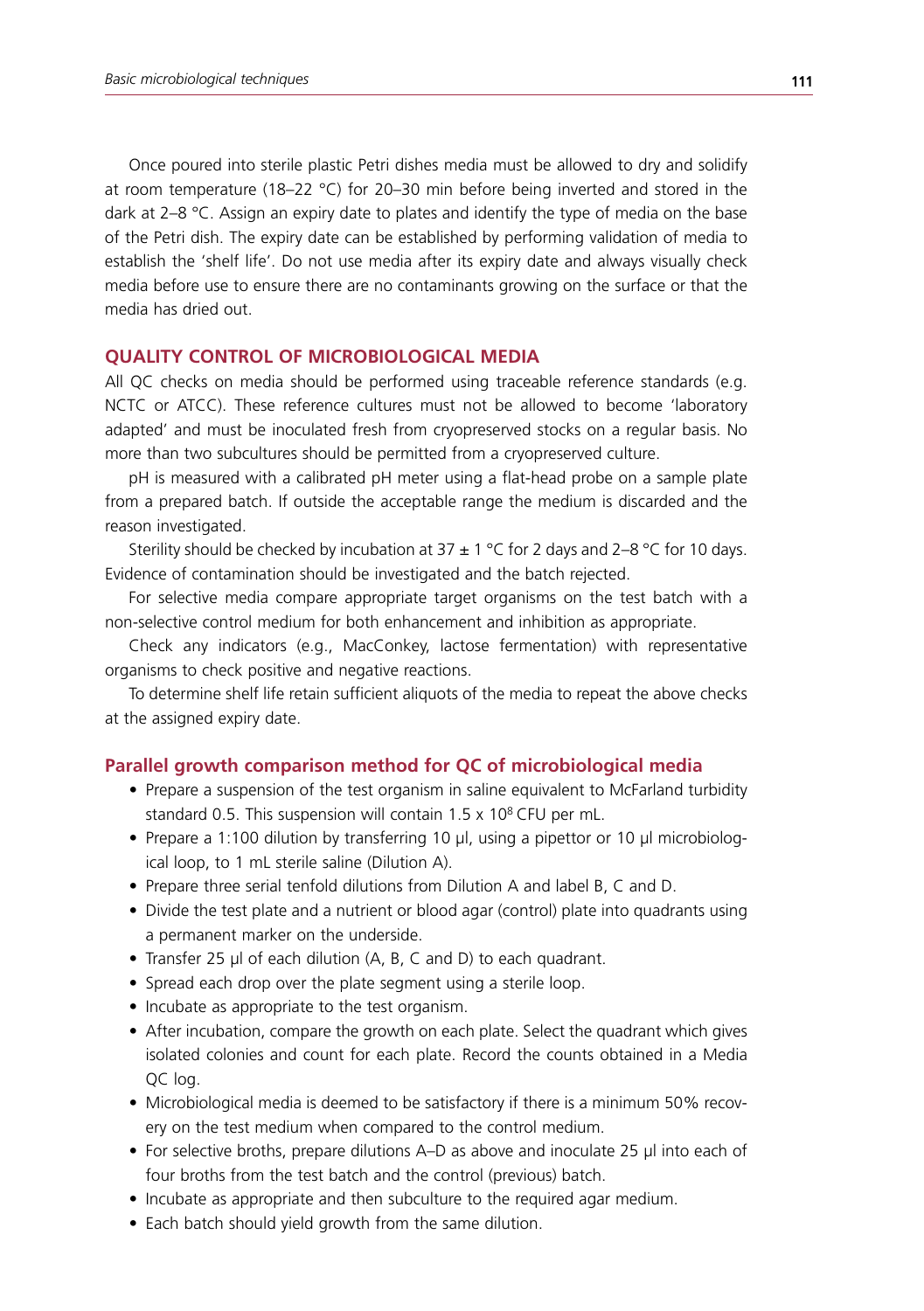### **Selective media – Efficacy of selective agents**

- Prepare a suspension of the appropriate test organisms in sterile saline equivalent to McFarland turbidity standard 0.5.
- Streak a charged loop from each suspension as appropriate onto the surface of the selective plate or inoculate a loop-full into a selective broth and also onto a control nutrient or blood agar to check viability.
- Incubate as appropriate to the medium usage.
- Examine after incubation for growth of the test organisms.
- Growth should normally be totally inhibited. Any growth indicates failure of the selective agents. The medium should be rejected and the cause of the failure investigated.

*Note*: *E. coli* on BGA may only be partially inhibited and show trace growth, record as such in the Media QC Log. This is acceptable provided that the growth is significantly inhibited when compared with the viability control plate.

#### **Asceptic (sterile) technique**

It is important to ensure contaminants from the environment are not introduced when dealing with bacterial samples and that sterile technique is used at all times. All manipulations of bacterial colonies should be done with a standard 10  $\mu$  (3 mm) microbiological wire loop made of nickel/chromium or platinum/irridium wire. Microbiological wire loops are sterilised by holding vertically in a blue Bunsen flame until the wire glows orange, the loop should then be allowed to cool for a few minutes, by resting on a loop rest, before using. It is often useful to use two loops with one cooling whilst the other is being used. Alternatively sterile plastic disposable loops can be used.

To avoid contamination dust must be kept to a minimum in the microbiology laboratory and surfaces must be cleaned with a suitable laboratory disinfectant (e.g. 5% sodium hypochlorite) after any spillage and at the end of every procedure. To avoid contamination from outside (and biohazardous contamination from the laboratory to the outside) windows should be kept closed and the use of fans (which may spread dust and contaminants around the laboratory) should be avoided. To keep a microbiology laboratory at a comfortable temperature suitably filtered air conditioning should be considered.

Long hair must be tied back and a laboratory coat worn and fastened at all times. Laboratory coats with elastic wrists are preferred in microbiology laboratories as this prevents contamination from loose cuffs touching media etc.

When manipulating bottles and tubes in the microbiology laboratory (e.g. when transferring cultures to broths or reagents or distributing media) the neck of the bottle or tube can be passed briefly through the flame of a Bunsen to sterilise. Do not hold it in the Bunsen for more than one second.

To obtain discrete, single colonies from a mixed culture or to obtain pure colonies from a media that contains indicator or inhibitory substances it is desirable to obtain single colonies on a purity plate. Identification tests should only be performed from basic 'nutrient' type media such as nutrient agar or blood agar. Media plates should always be identified on the base (containing the media) using permanent marker.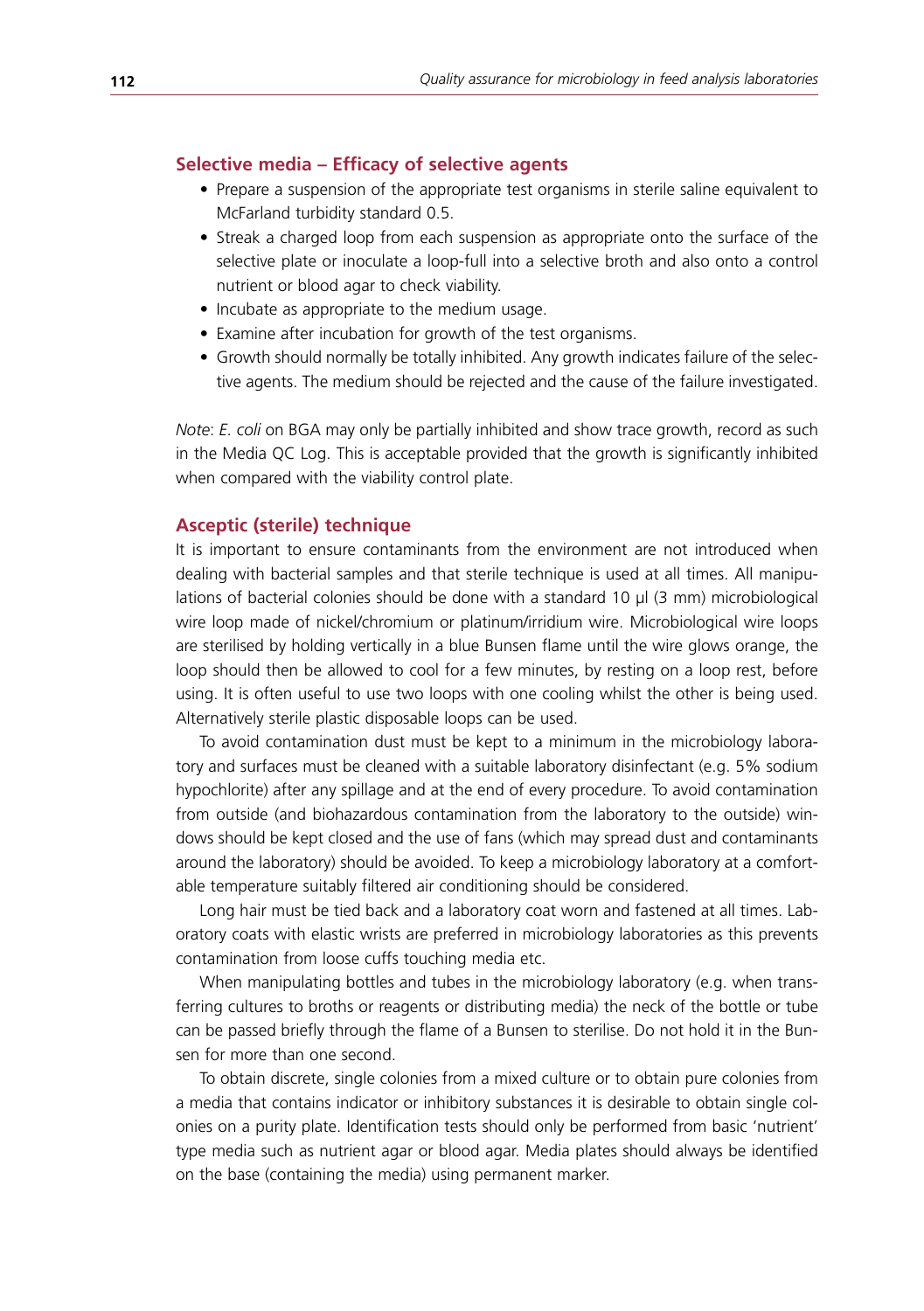#### **Streak plate (to obtain discrete, single colonies).**

The sterile loop is used to make a 'well' of inoculum on the agar plate by removing a single colony from the original growth on solid media, or a loop-full from broth culture, and streaking the loop back and forth over approximately one quarter of the plate to be inoculated. When inoculating the plate hold the loop horizontal to the media surface.

The loop is sterilised (or replaced if using a plastic loop) and, after rotating the plate a quarter turn, three or four parallel streaks are made from the inoculum. The loop should be held vertical to the media surface.

The loop should be sterilised (or replaced if using a plastic loop) or may be turned 180° to use the fresh side. The plate is again rotated a quarter turn and the process repeated.

This procedure is repeated a third time and finished with a zig-zag line to the centre of the plate. Each portion will dilute the inoculum and should produce discrete colonies after incubation.

The optimal temperature of most bacteria that will be isolated in the animal nutrition/ feed analysis laboratory is 37 ± 1 °C**.** Incubation should be done in an appropriate laboratory incubator away from direct light and the plate inoculated inverted to avoid drips of condensation falling onto the media. Overnight inoculation (20  $\pm$  3 h) is usually sufficient to produce visible colonies.

After incubation overnight growth can be estimated by the number of colony forming units (cfu).

(Standard 90 mm plastic Petri dish)

- **• Confluent** +++ > 1000 cfu
- **• Heavy** ++ 100 1000 cfu
- **• Moderate** + 10 100 cfu
- **• Scanty** +/- < 10 cfu

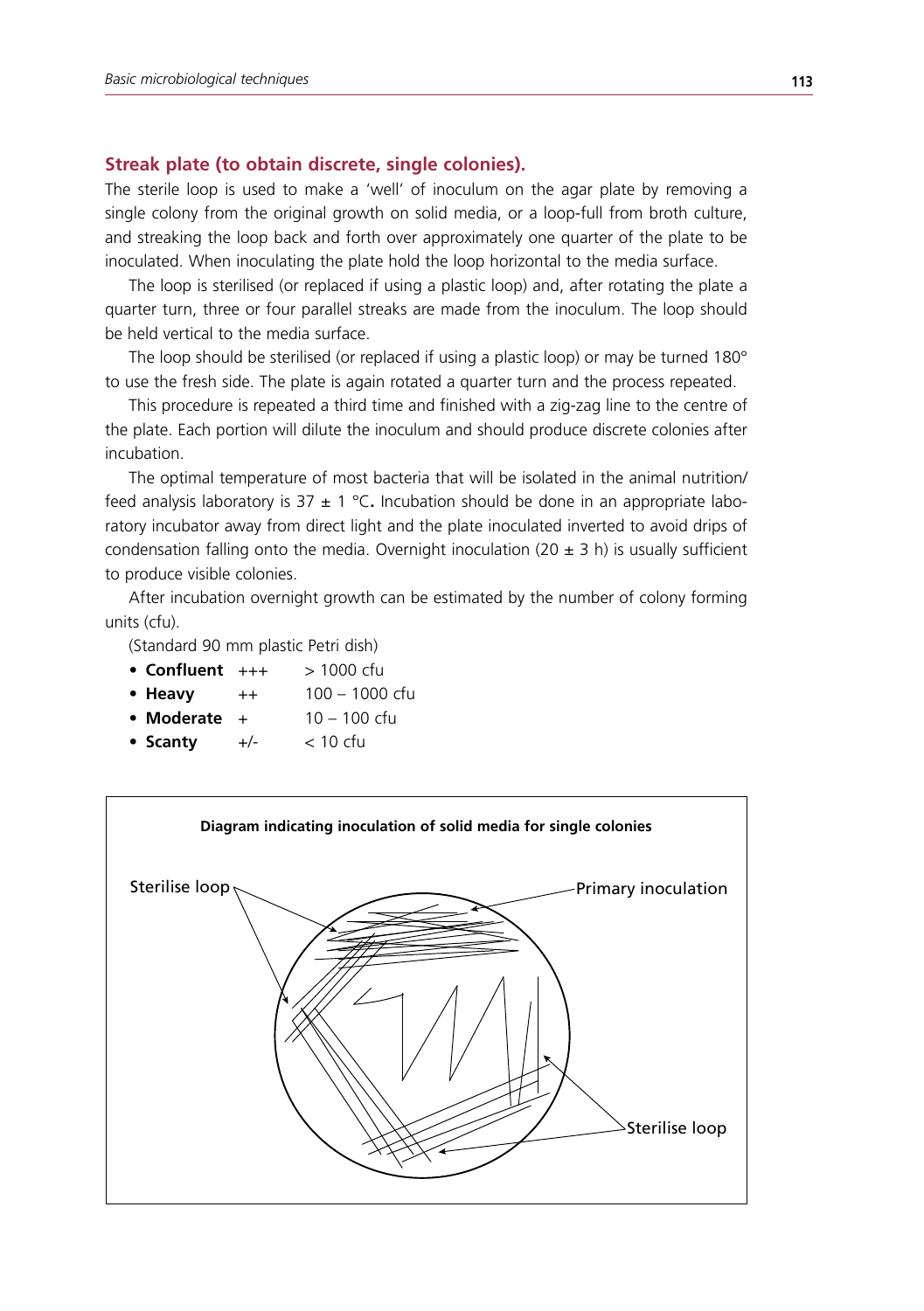Other colonial characteristics can be noted which will aid identification:

- **Size • Size colony diameter in millimetres.**
- **Shape circular, irregular, crenated, spreading.**
- **Edge** entire, crenated.
- **• Elevation** flat, convex, domed, pitting.
- **Surface** smooth or rough, glossy or matt.
- **• Colour** colourless, grey-white and translucent, pigmented and opaque.
- **Consistency** creamy, viscid, tough, gelatinous, dry, friable.
- **Haemolysis**  $\alpha$  (alpha) haemolysis is a greenish zone on blood agar,  $\beta$  (beta) haemolysis is a clear zone on blood agar. γ (gamma) haemolysis is also described in some texts (no haemolysis) but is rarely used.

# **Health and safety**

To minimise the production of dusts when handling dehydrated microbiological media or chemicals use a disposable half-mask respirator approved to EN149 standard and CE marked when identified in appropriate COSHH and Risk Assessment documentation. Some microbiological media may contain specific hazards and all hazard labels and product safety data sheets which accompany microbiological media and chemicals should be noted.

Special care is needed when handling hot microbiological media after autoclaving or during boiling.

# **References**

**European co-operation for accreditation.** 2002. *EA-04/10 Accreditation for microbiology laboratories EA-04/10 G: 2002*. Paris, France.

**UKAS.** 2009. *LAB 31 Use of culture media procured ready-to-use or partially completed in microbiological testing*. UKAS publication Lab 31 edition 2, June 2009. Feltham, UK.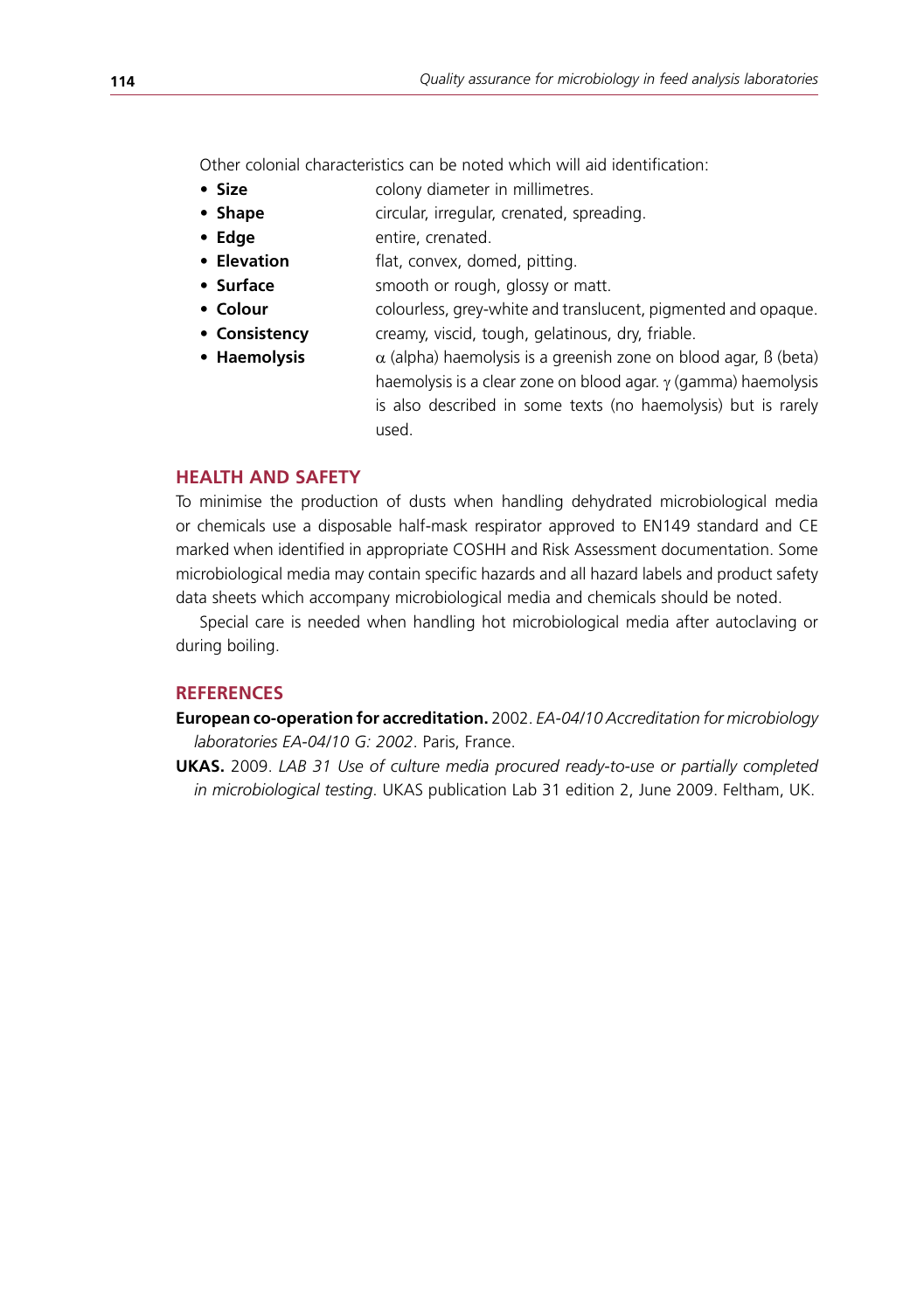# **Use of balances**

# **Principle and scope**

The purpose of this procedure is to ensure the correct calibration, service, performance and use of balances for critical weighing in the microbiology laboratory.

# **Responsibilities**

- Laboratory Analyst To follow the appropriate procedures and guidelines available when using balances in the microbiology laboratory.
- **Laboratory Manager/Director** To ensure Laboratory Analysts in the microbiology laboratory have the competence to operate and maintain balances efficiently.
- **• Quality Assurance Manager** To ensure controlled procedures are available for processes involving the use of balances. Also to perform regular audits to ensure compliance.

#### **EQUIPMENT**

Check weight set, stainless steel, or similar and certified yearly.

### **Procedure**

# **Service and calibration**

Balances in the microbiology laboratory should be serviced and calibrated annually (on site) by an appropriate service contractor accredited to ISO/IEC 17025:2005 for balance calibration. A certificate of calibration, traceable to National Standards, should be retained for each balance.

Any defects detected during servicing must be repaired prior to calibration and certification.

There is no need to have check weights used in the microbiology laboratory independently certified. These check weights may be weighed on the balance on the day of its annual service and calibration and the mass of each check weight recorded, they may then be considered traceable to SI units. Any correction factor to be assigned should be noted and used thereafter.

# **Monitoring performance**

Balances must be positioned in a well-lit, draught-free room, on a level surface not subject to vibration. If excessive vibrations are likely the balance may be positioned on a heavy (granite, marble or concrete slab) to minimise interference.

Balances should not be moved and, when set to zero, the display should be steady.

The performance of the balance should be checked daily using check weights appropriate to the balance range and use. Check weights must be stored in the protective container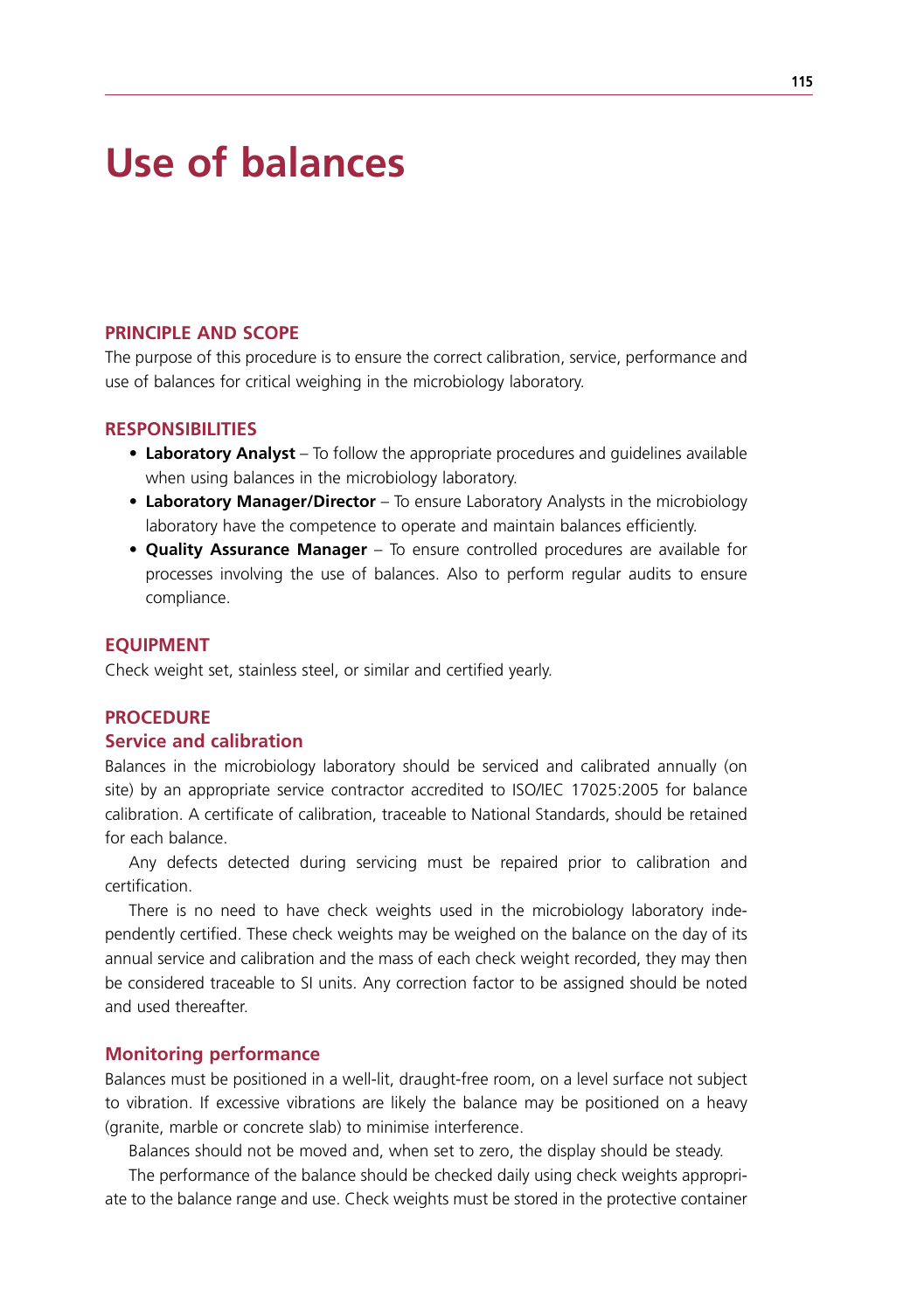in which they are supplied. The weights should never be handled without the use of a lint-free wipe or tweezers. For the larger weights, powder-free gloves may be used when necessary. Fingerprints will affect the results of a weighing and will decrease the accuracy and the precision.

The selected weight is placed centrally on the balance pan and the weight recorded in the appropriate balance log. The operator must sign the balance log to confirm that the results fall within the tolerance stated. If the tolerance is not achieved the balance should not be used and the cause investigated. It may be necessary to have the balance serviced and calibrated before it is returned to service.

#### **Cleaning**

It is inevitable for the balances and weights to become dirty with everyday use. Therefore, it is important to follow the proper methods carefully to obtain the most accurate results. The follow methods for cleaning the balances and weights were developed to ensure quality results.

Unplug the balance before cleaning and do not use any harsh or abrasive cleaning agents. Allow nothing to enter the balance's internal mechanism. Also handle the balance pan with care, do not touch the balance pan feet on which it rests or the place where the pan contacts the balance. When cleaning the weighing pan with a liquid solution, remove the pan and clean it outside of the balance to prevent any liquids from running into the internal electronics and causing damage. If some material enters the balance housing, notify a supervisor immediately so proper care can be taken to limit the damage to the balance.

The balance should be cleaned as necessary. For simple cleaning, such as removing sample from the balance pan, a soft camel hair brush should be used. Make certain no small particles remain on the balance pan since even the smallest amount can affect a reading or corrode the pan.

If the balance pan cannot be cleaned simply by using a brush, then water may be used to wipe clean the weighing pan. A lint-free wipe should be utilized to wipe away any dirt and water on the pan. The water should be put onto the wipe, not the balance.

If necessary, a 1% soap solution may be used to help clean the weighing pan, but this must be used with care. The soap solution must be thoroughly washed off. Soap tends to leave a residue on the balance, therefore affecting the results of a weighing. A lint-free wipe should be used to wipe the soap solution from the balance pan.

For the analytical balances, the windows may be cleaned with a glass cleaner and a lint-free wipe. The glass cleaner should be sprayed onto the wipe and then applied to the windows. This will prevent any build up from the spray.

To clean the weights use ethyl ether and a lint-free wipe. The ether should only be used in a solvent hood. Wipe the weight until it is visually clean and no ether remains. The weights should be cleaned as needed.

#### **Weighing substances**

Appropriate PPE must be worn when handling hazardous (including biohazardous) material and any spillages must be cleaned immediately.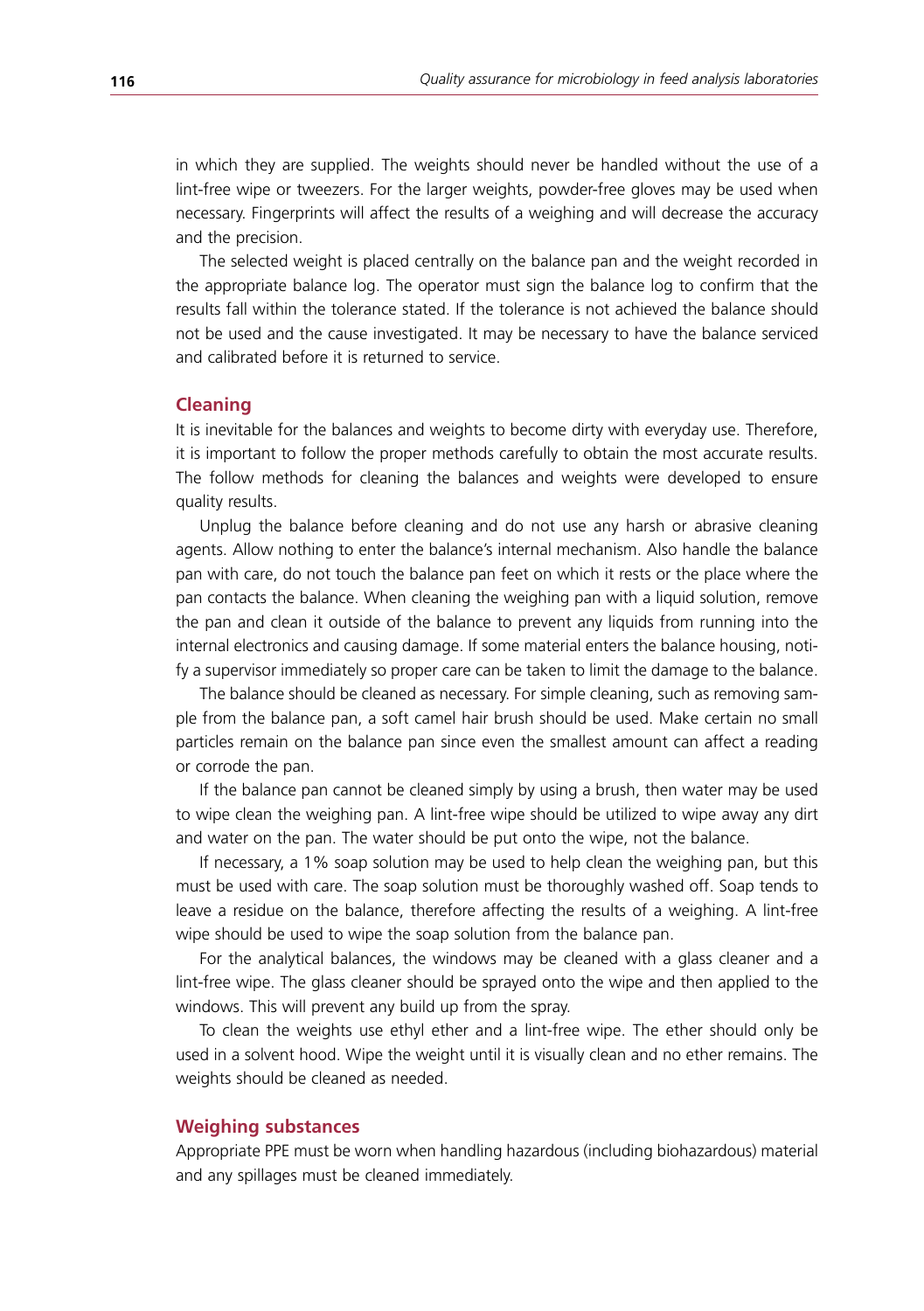Ensure that the substance to be weighed is at room temperature to avoid condensation forming on the sample.

The material to be weighed must not be placed directly on the balance pan. Select the most appropriate vessel for the substance being weighed. When weighing small volumes, use the final container as the weighing vessel, if possible, to avoid the loss of mass in transfer. Weigh the vessel empty and tare out the weight before weighing the substance into the container.

Material being weighed in an encased balance must be at ambient temperature as warm objects may give rise to convection current within the case, resulting in weighing errors.

On completion, all substances must be returned to the appropriate storage facility, the balance and surrounding areas cleaned and logs completed.

Do not drop weights onto the balance pan as this may damage the internal structure. Do not leave samples or weights sitting on the balance pan for extended periods of time.

#### **References**

**European co-operation for accreditation.** 2002. E*A-04/10 Accreditation for microbiology laboratories EA-04/10 G: 2002*. Paris, France.

**UKAS.** 2006. *Lab 14 Calibration of weighing machines*. UKAS publication ref Lab 14 edition 4, November 2006. Feltham, UK.

Manufacturer's handbook as appropriate.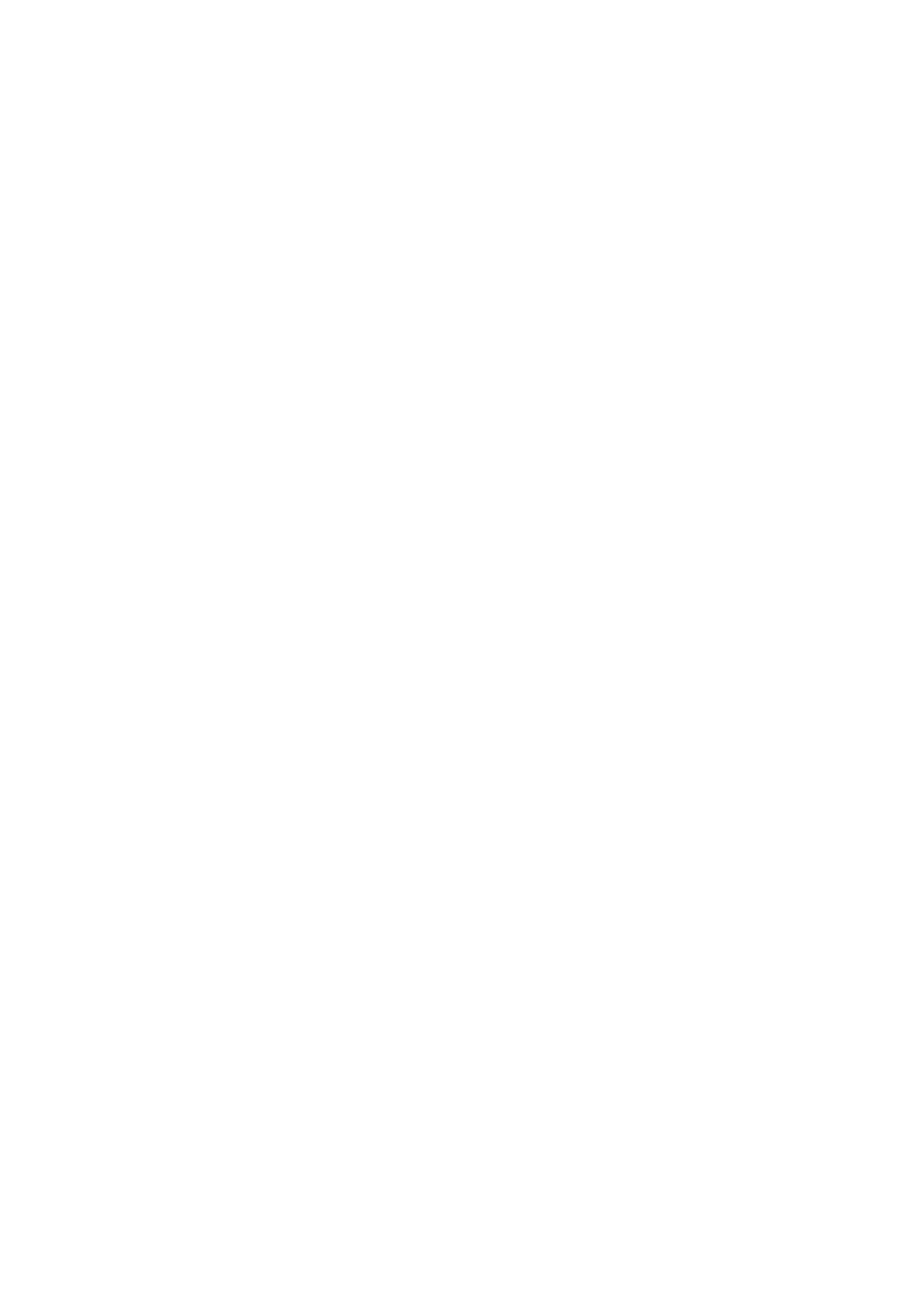# **Use of pipettors**

# **Principle and scope**

The purpose of this procedure is to ensure the correct calibration, service, performance and use of pipettors for critical measuring of liquids in the microbiology laboratory.

In addition to hand held pipettors (automatic pipettes) this procedure also applies to dispensers attached to bottles and those attached to dispensing units. Dispensers may not need to be calibrated but should be tested to ensure they are fit for purpose.

# **Responsibilities**

- **• Laboratory Analyst** To follow the appropriate procedures and guidelines available when using pipettors in the microbiology laboratory.
- **Laboratory Manager/Director** To ensure Laboratory Analysts in the microbiology laboratory have the competence to operate and maintain pipettors efficiently.
- **• Quality Assurance Manager** To ensure controlled procedures are available for maintenance, calibration and processes involving the use of pipettors. Also to perform regular audits to ensure compliance.

#### **Equipment**

- Appropriate pipettors and tips.
- Balance (four-places) with valid calibration certificate from a suitably accredited service agent.
- Small volumetric flask.

#### **Reagents**

• Distilled or deionised water between 16 °C and 24 °C.

### **Procedure**

#### **Service and Calibration**

All pipettors must be uniquely identified in the microbiology laboratory and it is advisable to indicate on each when they were last calibrated and when the next calibration is due.

Laboratories may opt to send pipettors to a third party calibration service company for calibration and service or have a third party perform service and calibration 'on site'. Only reputable service agents should be used who hold appropriate accreditation for the service they provide.

Alternatively commercial computer packages are available which attach to a balance and provide an asset register of pipettors, provide prompts when calibrations are due and guide the Laboratory Analyst through the calibration process.

Before calibration, a dispenser should be rinsed with sterile water, or other weighing medium, to remove all of the previous solution. Optimum conditions for the calibration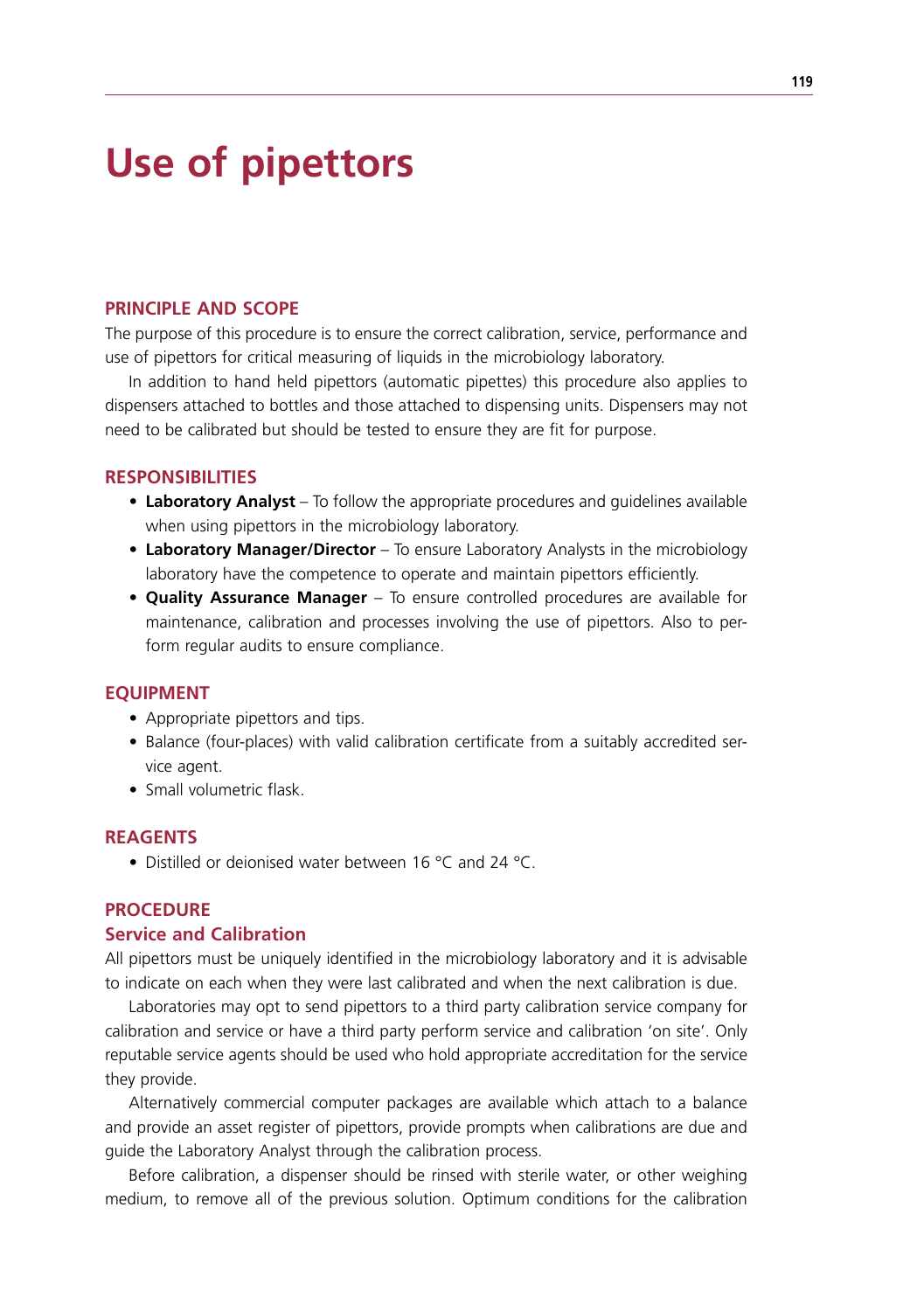measurements involve the type of weighing vessel, the environment, the testing medium, and the Laboratory Analyst's technique. The calibration weighing vessel should be cylindrical in order to keep the surface of the liquid sample constant. To minimize evaporation, the container should be covered. To minimize fingerprints, use tweezers, gloves or lint-free wipes when handling the weighing vessel. The room that the measurements take place in must be draft free and have no direct sunlight on the balance. The room must be normal ambient temperature (18–22  $^{\circ}$ C) or allow the pipette to equilibrate to room temperature before calibrating. The Laboratory Analyst's technique is important, follow the pipette's instruction manual and keep the timing between weights consistent.

For most pipettes, the testing medium is distilled or deionised water. It is necessary that a portion of the medium is placed into the sampling container to equilibrate for one hour prior to calibration. It is essential that the water temperature is measured to the nearest 0.1 ºC for future calculations (see Table 1).

A calibration schedule should be prepared which identifies the frequency of calibration and the volume that should be checked for each pipettor. This should be prepared based on the accuracy required for the pipettor.

At a minimum, pipettes that are used on a regular basis for critical work must be calibrated three monthly with three sets of 5 weighings. The frequency may be reduced if a low risk is identified. For pipettes that are used less frequently, calibrate the pipette with each use. This determines the accuracy and the precision. It is also necessary to calibrate with three sets of 5 weighings after a major service is completed or when a new instrument has arrived. These weighings are to be done at three different pipette volumes. The weighing must span the range of use for the pipette in the microbiology laboratory. For example, a 1 000 µl pipette would be tested at 200, 500 and 1 000 µl volumes. The pipette may also be calibrated at a reading commonly used in the lab. For example, if a 300 µl measurement is needed every day, the pipette can be calibrated at 200, 300 and 1000 µl. The analyst needs to determine the three measurements to be taken based on the needs of their laboratory. If a pipette is set to only dispense a specific volume, then the calibration only needs to be done at that volume. If a pipette is used only to fill to volume or to dispense a non-critical volume, it need not be calibrated. These special pipettes must be labelled to inform other analysts of the pipette's status.

Specifications are determined from the measurements taken during the calibration. If the pipette does not meet the required specifications it should be examined in-house or be sent to the manufacturer or service agent for recalibration or be replaced. When the pipette does not meet specifications it must also be labelled with an out of service sticker.

#### **Troubleshooting**

Inaccurate volumes can occur if the proper pipetting procedure is not followed such as, the tips do not properly fit the pipettor being used, or they are not placed tightly onto the pipettor. These problems can be determined by observing the placement of the ejector arm on the pipettor, this should not interfere with pipette operation.

With all pipettes and dispensers, a loosened or cracked shaft will affect the volumes delivered.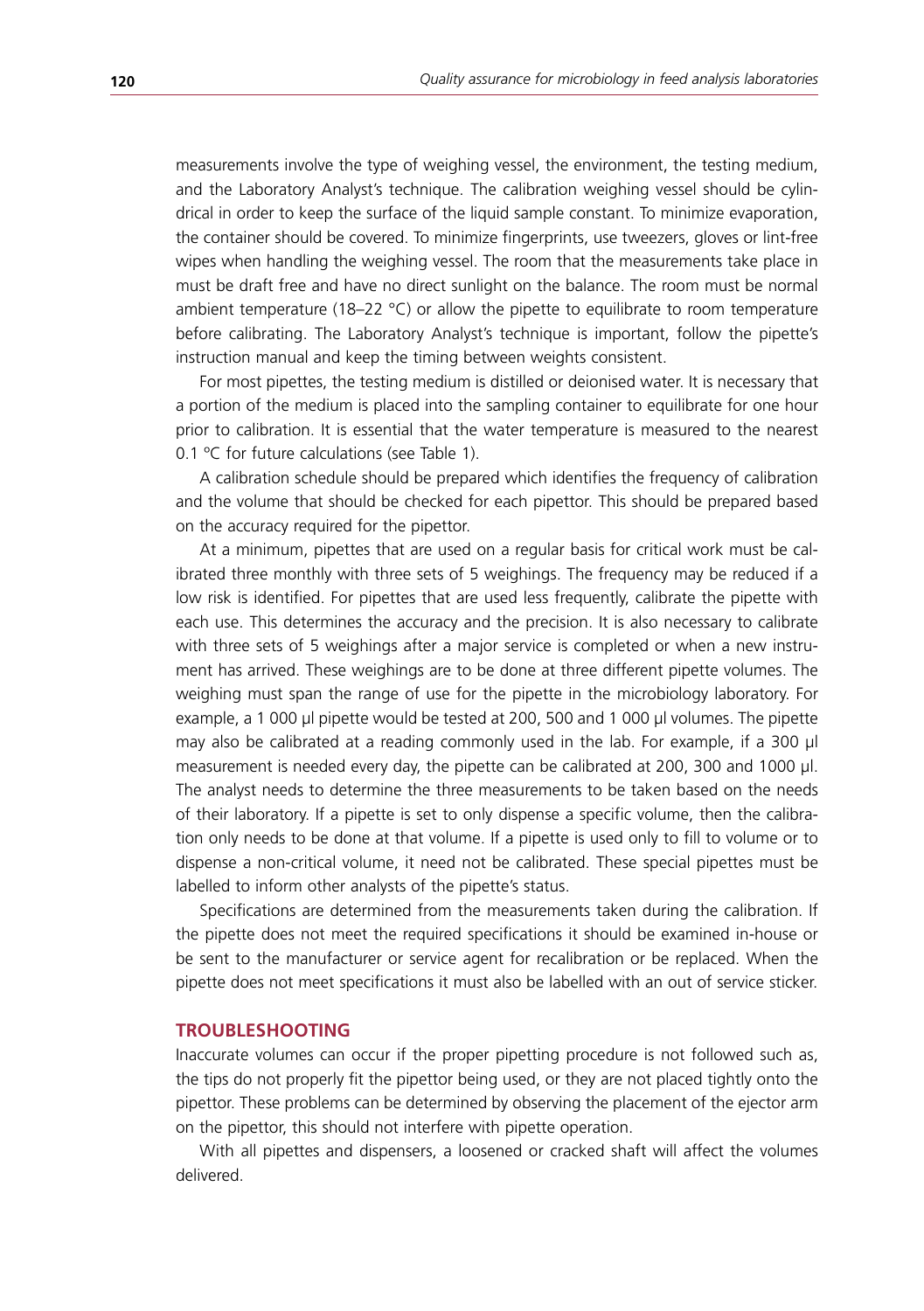| Water Temperature (° C) | Z-Factor (mL/g) |
|-------------------------|-----------------|
| 15                      | 1.002           |
| 15.5                    | 1.002           |
| 16                      | 1.0021          |
| 16.5                    | 1.0022          |
| 17                      | 1.0023          |
| 17.5                    | 1.0024          |
| 18                      | 1.0025          |
| 18.5                    | 1.0026          |
| $19$                    | 1.0027          |
| 19.5                    | 1.0028          |
| $20\,$                  | 1.0029          |
| 20.5                    | 1.003           |
| 21                      | 1.0031          |
| 21.5                    | 1.0032          |
| 22                      | 1.0033          |
| 22.5                    | 1.0034          |
| 23                      | 1.0035          |
| 23.5                    | 1.0036          |
| 24                      | 1.0037          |
| 24.5                    | 1.0038          |
| 25                      | 1.0039          |
| 25.5                    | 1.004           |
| 26                      | 1.0041          |
| 26.5                    | 1.0042          |
| 27                      | 1.0043          |
| 27.5                    | 1.0044          |
| 28                      | 1.0045          |
| 28.5                    | 1.0046          |
| 29                      | 1.0047          |

# Table 1

Z factors for converting sample weight to sample volume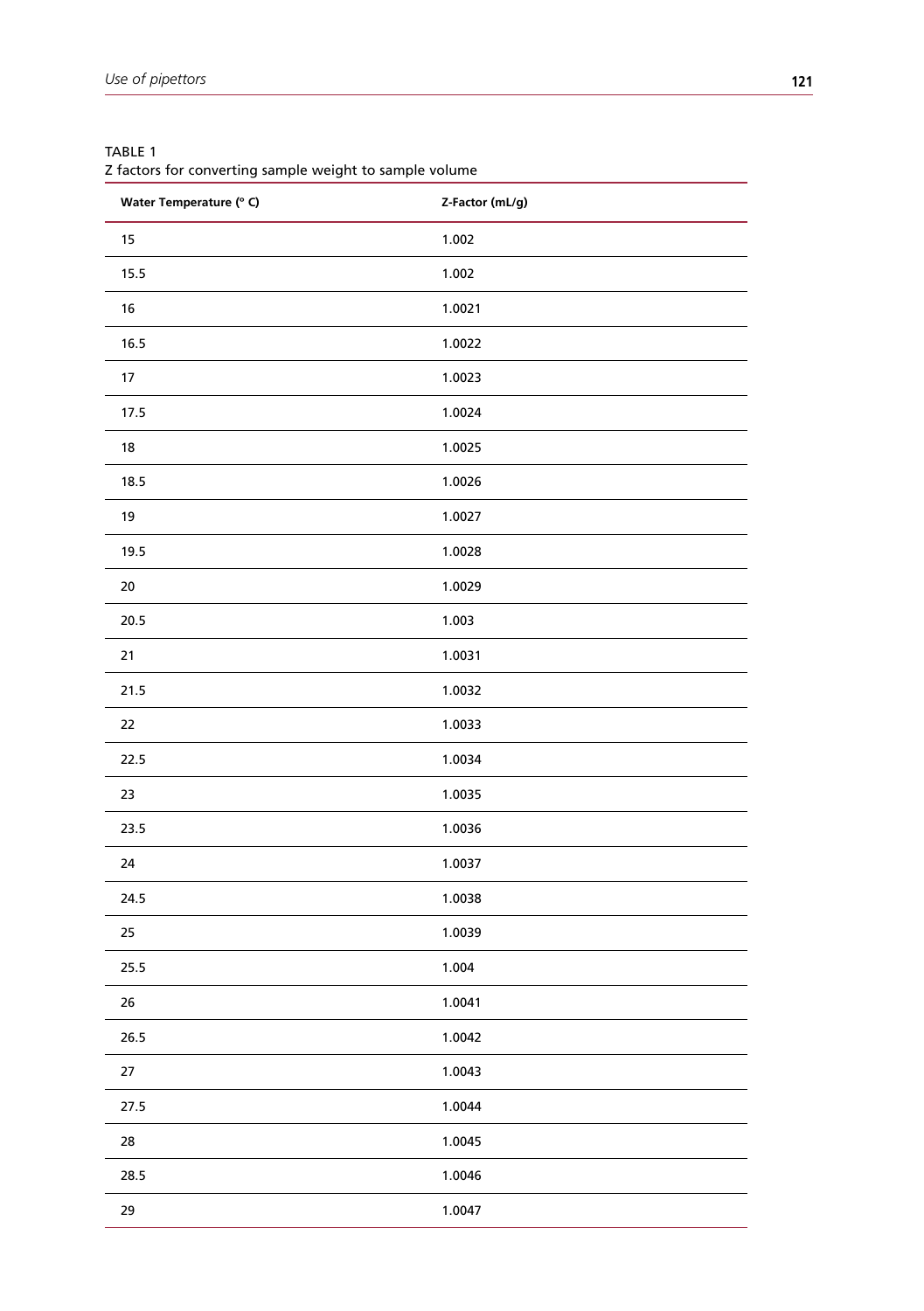Any problems with the internal mechanisms of the pipette should be referred to an appropriate pipettor service and calibration agent.

Sample volume can also become inaccurate if the sample is splashed into the pipettor.

### **Care of pipettors**

Pipettors must be stored upright, do not leave units lying on bench.

If using corrosive or large volumes, use appropriate filters.

#### **References**

**BS 1132:1987.** *Specification for automatic pipettes*. BSI, London, UK.

- **European co-operation for accreditation.** 2002. *EA-04/10 Accreditation for microbiology laboratories EA-04/10 G: 2002*. Paris, France.
- **ISO 8655-1:2002.** *Piston operated volumetric apparatus. Terminology, general requirements and user reccomendations*. Geneva, Switzerland.
- **ISO 8655-2:2002.** *Piston operated volumetric apparatus. Piston pipettes*. Geneva, Switzerland.
- **ISO 8655-5:2002.** *Piston operated volumetric apparatus*. Dispensers. Geneva, Switzerland.
- **ISO 8655-6:2002.** *Piston operated volumetric apparatus*. Gravimetric methods for the determination of measurement error. Geneva, Switzerland.
- **UKAS.** 2009. *LAB 15 Traceability: Volumetric apparatus. UKAS publication ref Lab 15 edition 2, June 2009*. Feltham, UK.

Manufacturer's handbook as appropriate.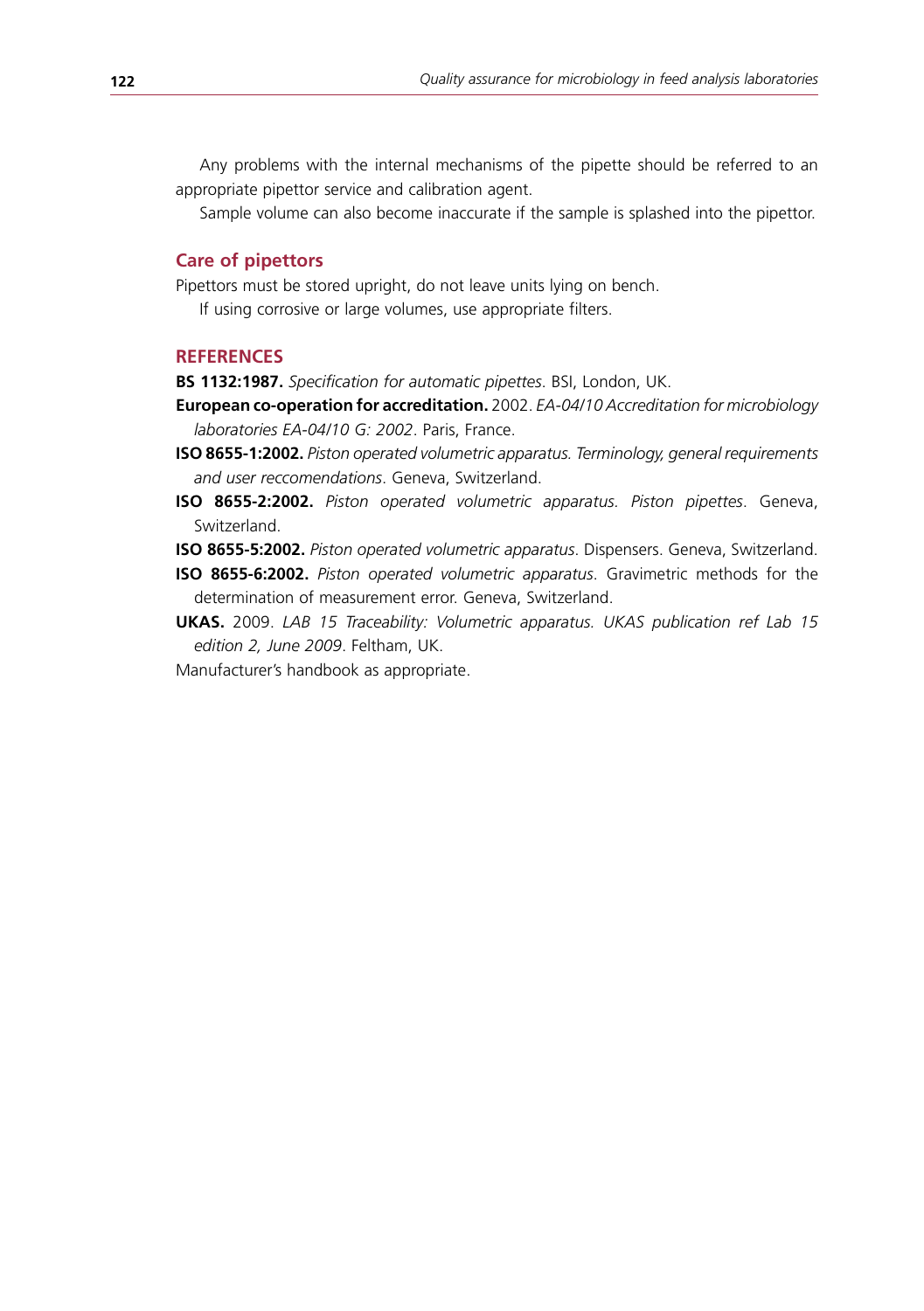# **Use of pH meters**

# **Principle and scope**

The purpose of this procedure is to ensure the correct calibration, service, performance and use of a pH meter in the microbiology laboratory. The pH meter in microbiology is essential when preparing microbiological media.

# **Responsibilities**

- Laboratory Analyst To follow the appropriate procedures and guidelines available when using the pH meter in the microbiology laboratory.
- **Laboratory Manager/Director** To ensure Laboratory Analysts in the microbiology laboratory have the competence to operate and maintain the pH meter efficiently.
- **• Quality Assurance Manager** To ensure controlled procedures are available for maintenance, calibration and processes involving the use of the pH meter. Also to perform regular audits to ensure compliance.

# **EQUIPMENT**

- pH meter.
- Electrode (if solid media is to be tested an electrode for this purpose is available).
- • Beaker.
- Small volumetric flask

# **Reagents**

- Distilled or deionised water.
- pH buffer  $4.00 +/- 0.2$
- pH buffer 7.00 +/- 0.2
- pH buffer 10.00 +/- 0.2

#### **Procedure**

- All pH meters should be uniquely identified and it is advisable to indicate on each when they were last calibrated and when the next calibration is due.
- The electrode is stored in fluid as recommended by manufacturer or in pH 7  $\pm$  0.2 buffer. Remove the electrode and rinse in distilled or deionised water before use.
- Place the electrode in pH 7 buffer. Take a reading and record.
- Repeat for pH 4 buffer and pH 10 buffer (as appropriate or unless otherwise specified for a specific model), rinsing in deionised water between. Before placing the electrode into buffer swirl by hand.
- If buffers do not give an acceptable reading, refer to the specific handbook for the particular model and adjust accordingly to ensure the accurate reading of all buffers (some models incorporate slope adjustment to allow for aging electrode).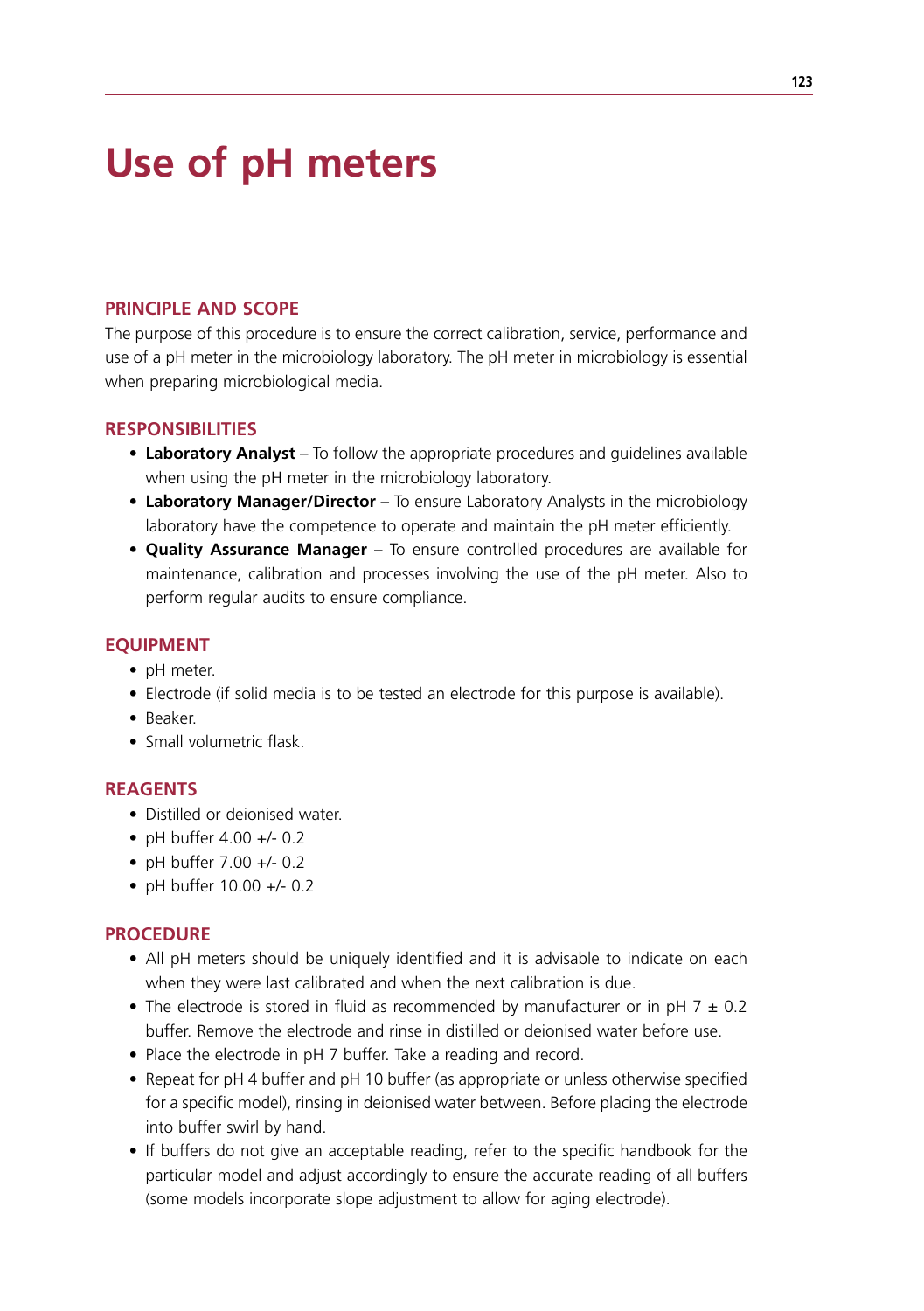- Record performance results in an appropriate QC log.
- Record the pH of the test fluid or media, rinsing the electrode before and after in distilled or deionised water.
- Rinse the electrode and return to storage fluid.
- If the pH of solid microbiological media is to be tested a specific probe for the pH meter should be purchased for this purpose. Microbiological media should be checked for pH at the temperature at which it will be used as pH can be affected by temperature.

# **Quality control**

External proficiency schemes often include a pH distribution. Participation in such an EQA scheme should be considered.

# **References**

**European co-operation for accreditation.** 2002. *EA-04/10 Accreditation for microbiology laboratories EA-04/10 G: 2002*. Paris, France.

Manufacturer's handbook as appropriate.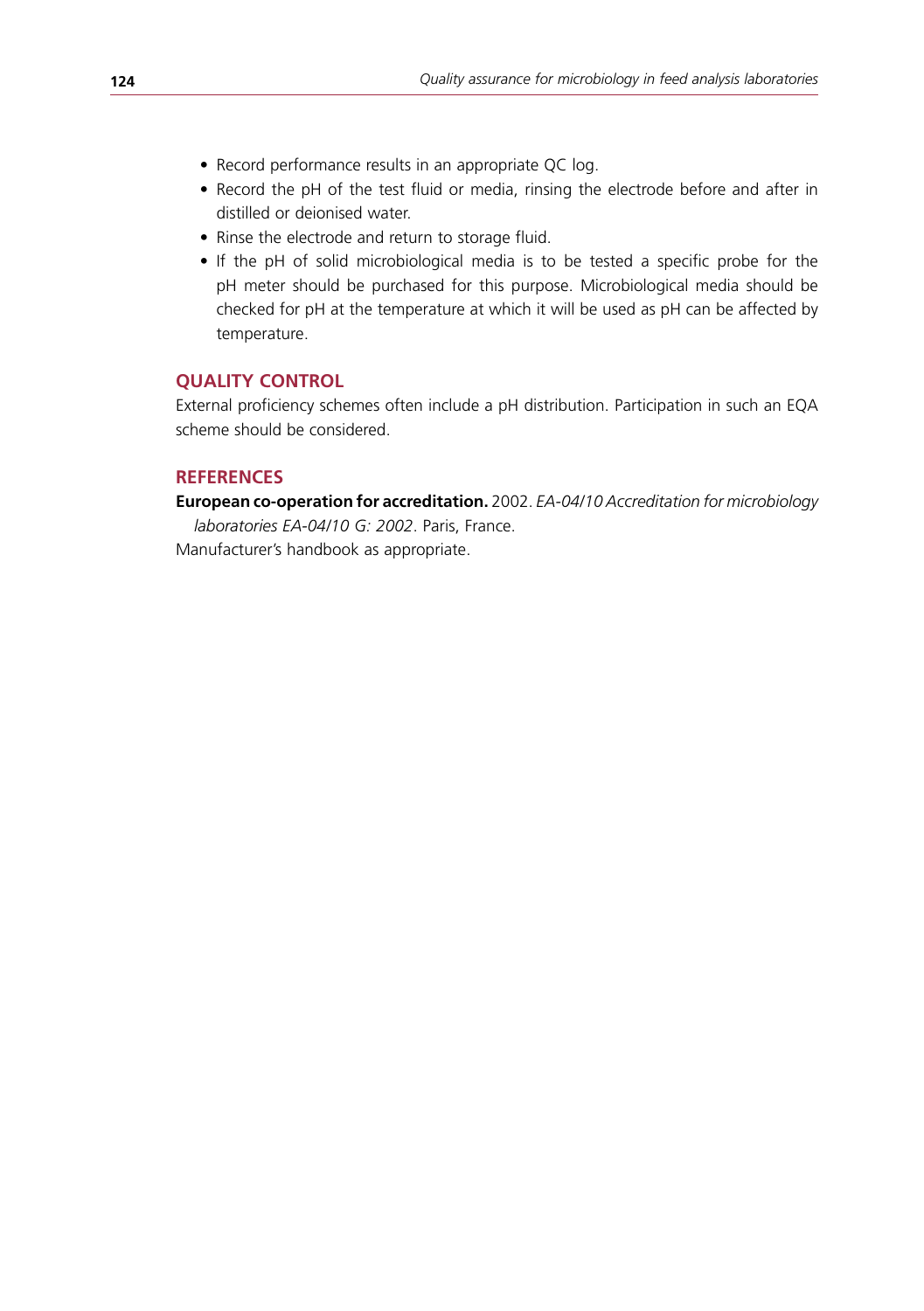# **Microbiology laboratory water**

# **Principle and scope**

Purified water is essential in the microbiology laboratory and is obtained by distillation, ion-exchange treatment, reverse osmosis (RO), or other suitable processes.

This procedure applies to all water used by the microbiology laboratory to prepare microbiological media and reagents, wash glassware, or that comes in contact with samples.

#### **Responsibilities**

- Laboratory Analysts To ensure only laboratory water is used for the preparation of microbiological media and reagents.
- **Laboratory Manager/Director** To ensure equipment is available to supply the microbiology laboratory with an adequate supply of sterile water or that suitable sterile water is purchased ready to use.
- **• Quality Assurance Manager** To specify procedures used are appropriate. Also to perform regular audits to ensure compliance.

#### **EQUIPMENT**

There are various processes available to provide laboratory water in the microbiology laboratory and the equipment required will be dependent on the process used. Most methods of producing laboratory water for use in the microbiology laboratory will use a dedicated self contained unit which required little maintenance from laboratory staff.

Purified laboratory water is water that has been physically processed to remove impurities and is then used in the microbiology laboratory. There are a large number of methods that are commonly used for laboratory water purification. Distilled water and deionised water are the most common forms of purified water.

Distillation involves boiling the water and then condensing the steam into a clean container, leaving most of the solid contaminants behind. This method produces very pure water, but leaves a mineral scale on the distillation apparatus. This requires the frequent cleaning of the apparatus. Deionisation is the process of passing tap water across ion exchange resins in order to remove mineral impurities. The ions in the water exchange with ions in the resin, neutralising the positive and negative ions with the use of an acid and a base. Deionisation is quick and straightforward but requires specific anion resins to remove organic molecules, such as bacteria, from the water.

Laboratory water can also be produced by other laboratory water purification processes. These include reverse osmosis (RO), carbon filtration, microporous filtration, ultrafiltration, ultraviolet oxidation or electrodialysis.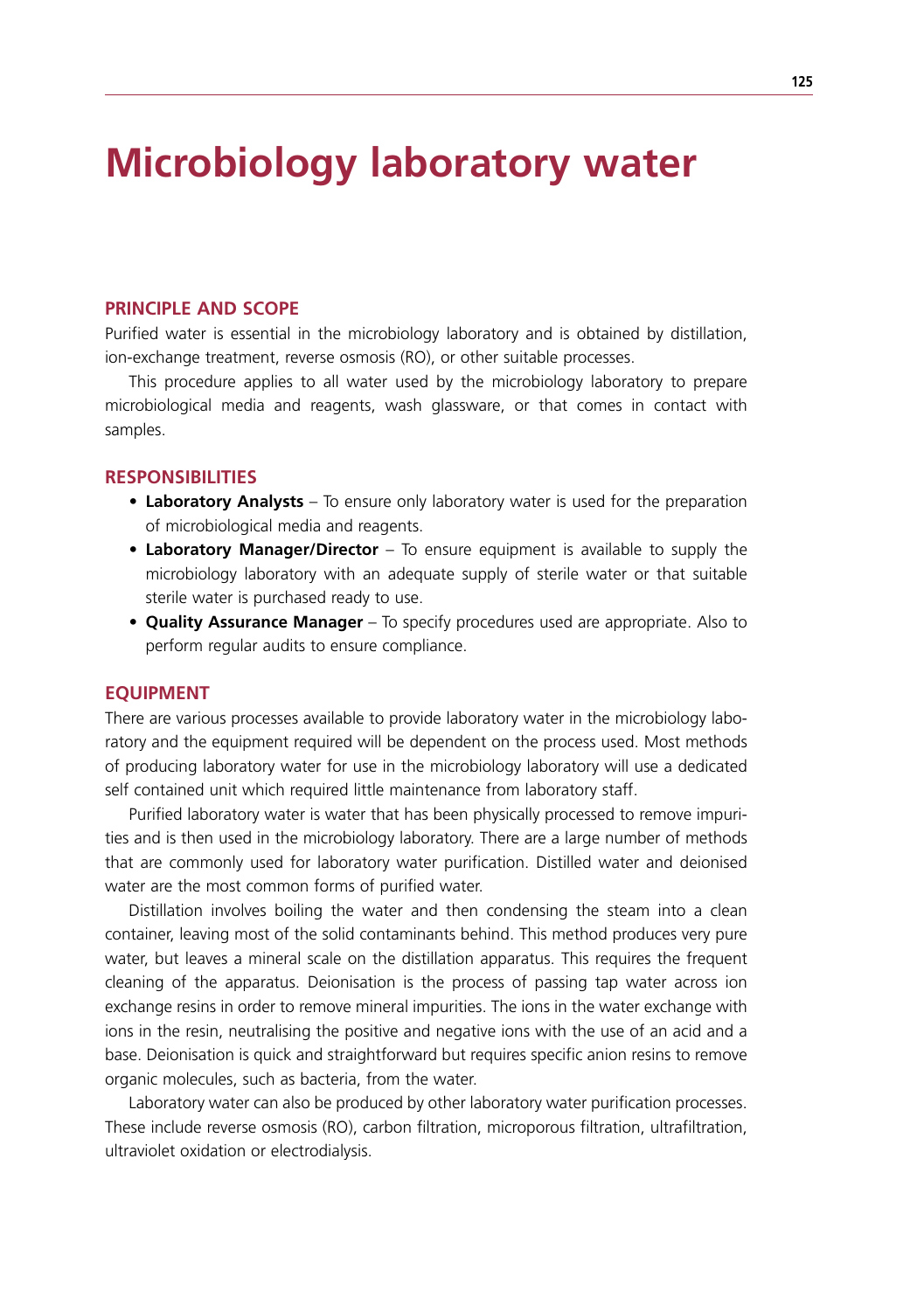# **Procedure**

Commercially available apparatus can supply distilled, deionised, reverse osmosis (RO) water etc. and should be professionally installed. The apparatus should be used by suitably trained and competent staff as stipulated in the manufacturer's instructions. The apparatus will often have a display or indication of its status and this should be monitored to ensure that the apparatus is operating correctly. Any such apparatus should be serviced and maintained as stated by the manufacturer.

Some commercial suppliers can also supply purified water ready to use.

#### **Quality control**

Deionisers and reverse osmosis (RO) units should have conductivity checked weekly, or as appropriate and microbial contamination checked monthly.

### **References**

**European co-operation for accreditation.** 2002. *EA-04/10 Accreditation for microbiology laboratories EA-04/10 G: 2002*. Paris, France.

Manufacturer's handbook as appropriate.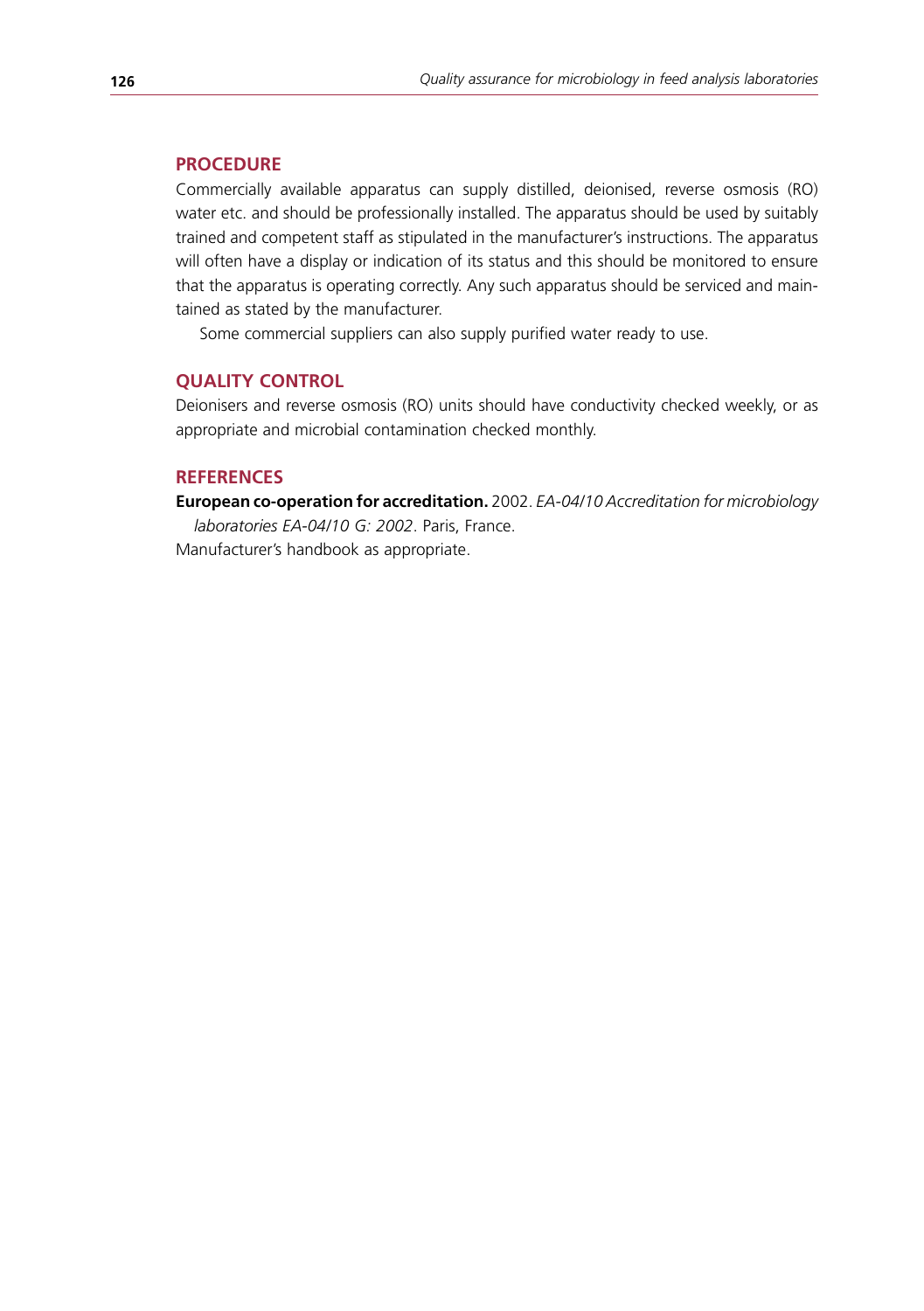# **Microbiology laboratory glassware**

#### **Principle and scope**

This procedure describes the methods to use and to clean glassware in the microbiology laboratory. Broken, chipped, cracked or etched glassware is set aside for repair by a glass blower or discarded in the waste container designated for broken glass. The attention to cleaning procedures is determined by the sensitivity and accuracy of the results required. Glassware used in the preparation of microbiological media must have all bacteriostatic or bactericidal material removed. Sterile disposable ware such as petri dishes and pipettes must have a certificate of sterility from the manufacturer prior to being used in the laboratory.

This standard operational procedure applies to all laboratory glassware used during the production of microbiology laboratory media, reagents and/or the preparation of samples. Some plasticware may be cleaned and reused. The same procedure applies.

#### **Responsibilities**

- **• Laboratory Analysts** To clean and use laboratory glassware according to SOP.
- **• Laboratory Manager/Director** To ensure appropriate procedures are available.
- **• Quality Assurance Manager** To specify procedures used are appropriate.

# **Reagents**

- Laboratory Detergent (DeSCAL, Contrad NF, Dri-CONTRAD or similar).
- Distilled or deionised water.

#### **EQUIPMENT**

- Laboratory glassware dishwasher.
- Deionised water purification system (or similar).
- Drying oven at 75 °C and 110 °C.

# **Procedure**

#### **Classification of volumetric glassware**

Volumetric glassware may either deliver or contain a stated volume. Each type may be further divided according to whether it is specified for single volumes or multiple volumes (one-mark or multi-mark).

Most items of volumetric glassware (with the exception of graduated cylinders) are available commercially in two classes, Class A and Class B. The distinction between the two Classes is based principally on the tolerance limits of the nominal volume of the glassware as specified in the relevant British Standards. Normally, for a given volume, the tolerance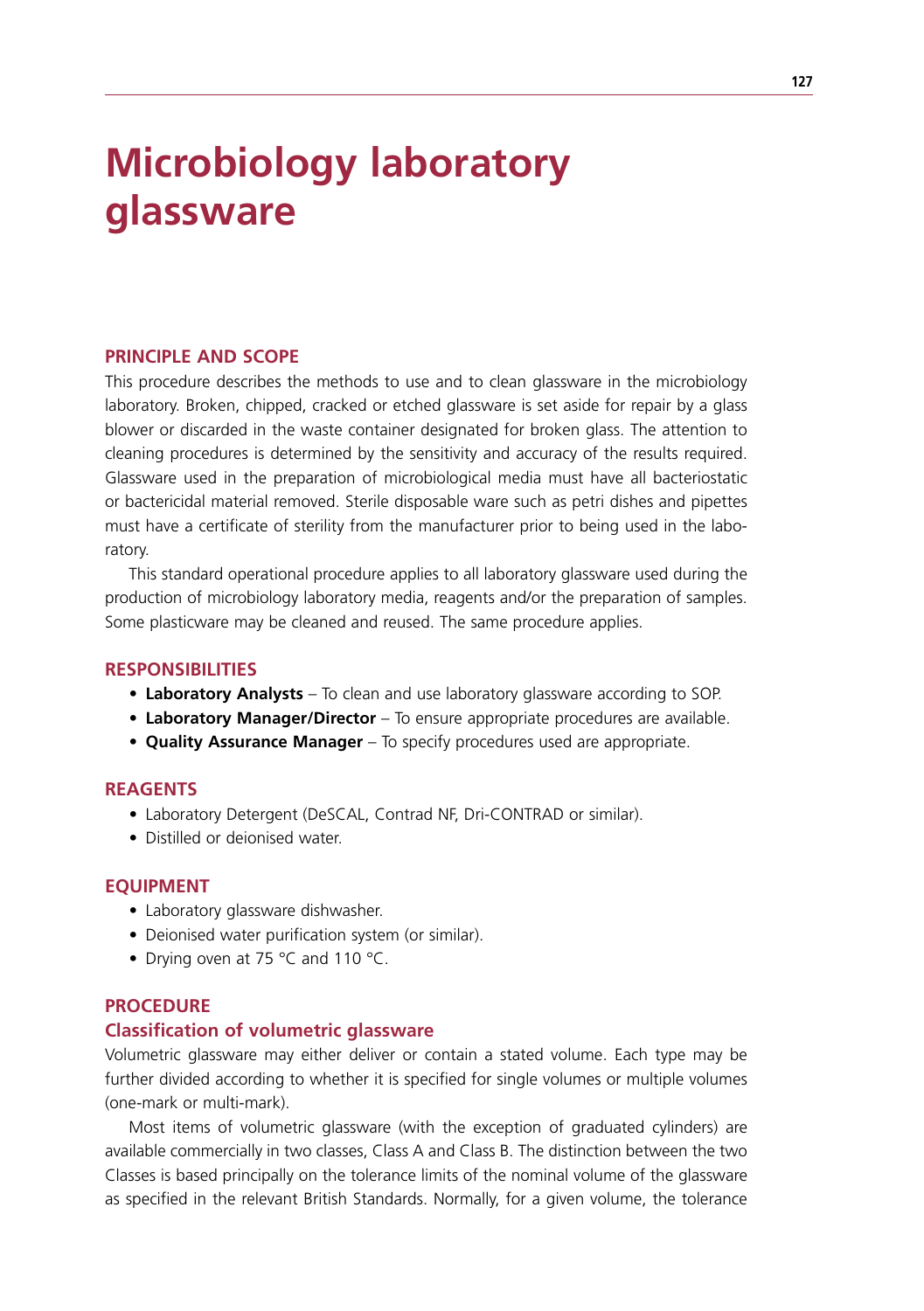for Class B is twice that for Class A. Glassware used in a microbiology laboratory does not normally need to be Class A. However the laboratory must ensure that it has glassware of the correct class appropriate to the measurements being performed and that if Class A volumetric glassware is appropriate that a certificate of calibration is available.

Commercially available volumetric glassware may be manufactured either from sodalime glass or borosilicate glass. Borosilicate glass is often distinguished by appropriate marking, either as the manufacturer's trade mark or a marking such as 'B', 'boro' or 'borosilicate'.

Each item shall be marked in accordance with the appropriate national/international standard to where it is purchased. This may include:

- tolerance: Class A or B (not applicable to automatic pipettes);
- capacity: either 'mL', 'mL' or 'cm<sup>3</sup>' is permitted as the indicated unit of volume;
- reference temperature, i.e. calibration temperature: normally 20 °C (27 °C for tropical countries);
- identification number: all Class A glassware should bear a permanent identification number.

# **Cleaning of laboratory glassware**

- Glassware that has contained biohazardous material.
- This should be autoclaved to destroy any infectious material before being cleaned and sterilised for reuse.
- Use acetone to remove any writing on the glassware.
- Remove any solid material.
- Rinse thoroughly with tap water, ensuring there are not any particles left on the glassware that may clog the washer. An appropriate laboratory detergent may be required if glassware has debris remaining (a suitable bottle brush may be required).
- Load in washer so that each piece will be washed and rinsed properly.
- Allow the washer to flush for approximately 3 min and then let it fill up with water and add 350 mL of detergent (DRI-CONTRAD or similar) to the wash. Start the wash cycle.
- After the wash cycle is complete, allow the glassware to cool and place them in the appropriate drying oven.
- Glassware should be placed in the 110  $^{\circ}$ C oven and plastic ware in the 75  $^{\circ}$ C oven. Glassware that contains rubber seals (i.e. bottles) should be dried in the 75 °C oven.
- Objects that are too large to be washed effectively in the washer, should first be soaked in a 10% detergent (Contrad NF or similar) bath.

# **Cleaning glass pipettes**

- The pipette baths are made up of a 10% detergent (DeSCAL or similar) solution. To make a fresh pipette bath, add 13.5 L of water to the bath followed by 1.5 L of detergent.
- Make sure the glassware is completely submerged in the bath and allow it to soak for at least two hours.
- Carefully remove the glassware from the bath, making sure not to splash the solution onto oneself.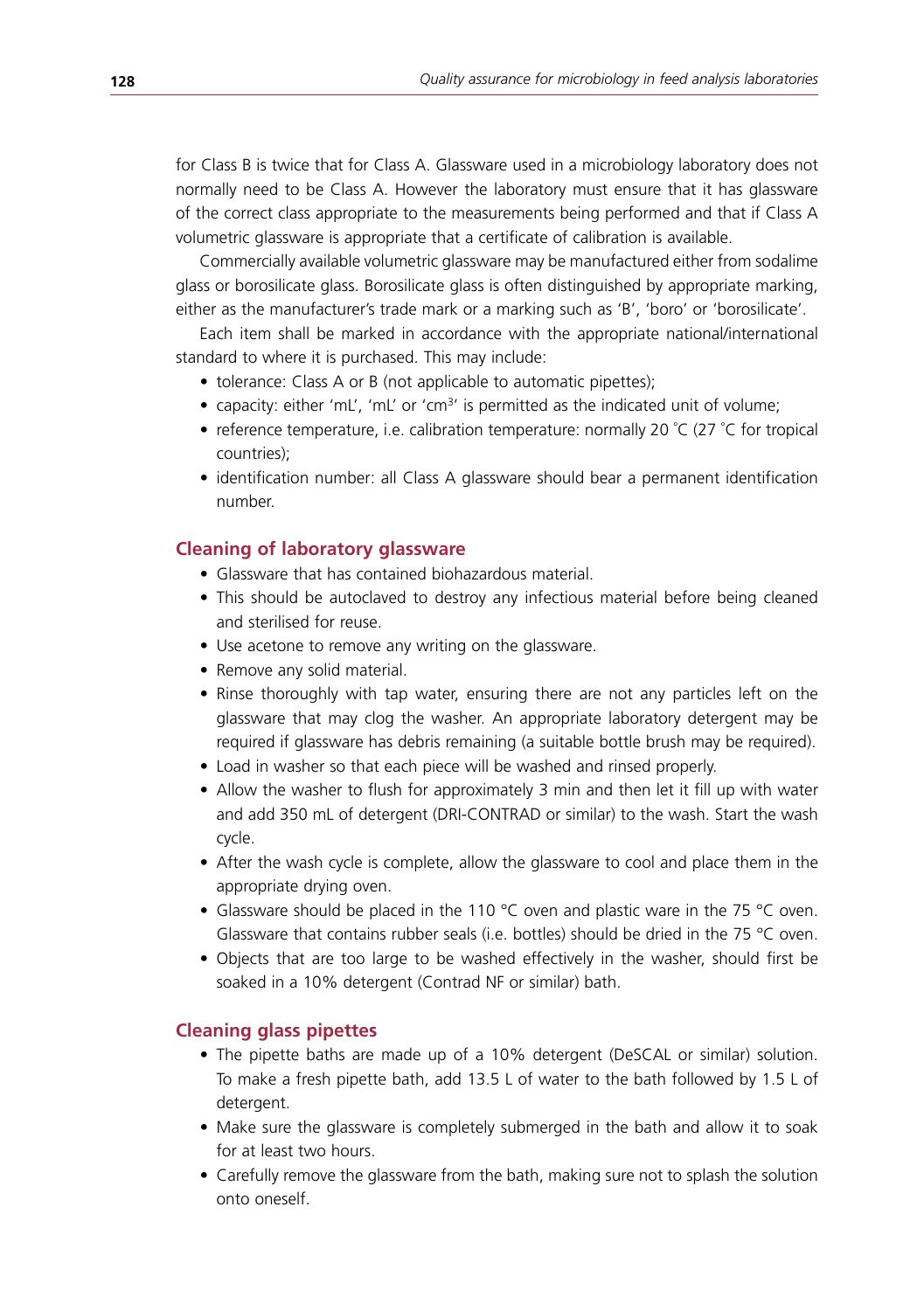- Use the pipette washer to rinse the pipettes at least three times with distilled or deionised water.
- Place the pipettes in the 110 °C oven to dry.

# **Volumetric flasks**

Be careful not to use excessive heat as this may invalidate the calibrated volume, checks with weighed water should be undertaken if excessive heat has been used.

# **References**

**European co-operation for accreditation.** 2002. *EA-04/10 Accreditation for microbiology laboratories EA-04/10 G: 2002*. Paris, France.

**UKAS.** 2009. *LAB 15 Traceability: Volumetric apparatus*. UKAS publication Lab 15 edition 2, June 2009. Feltham, UK.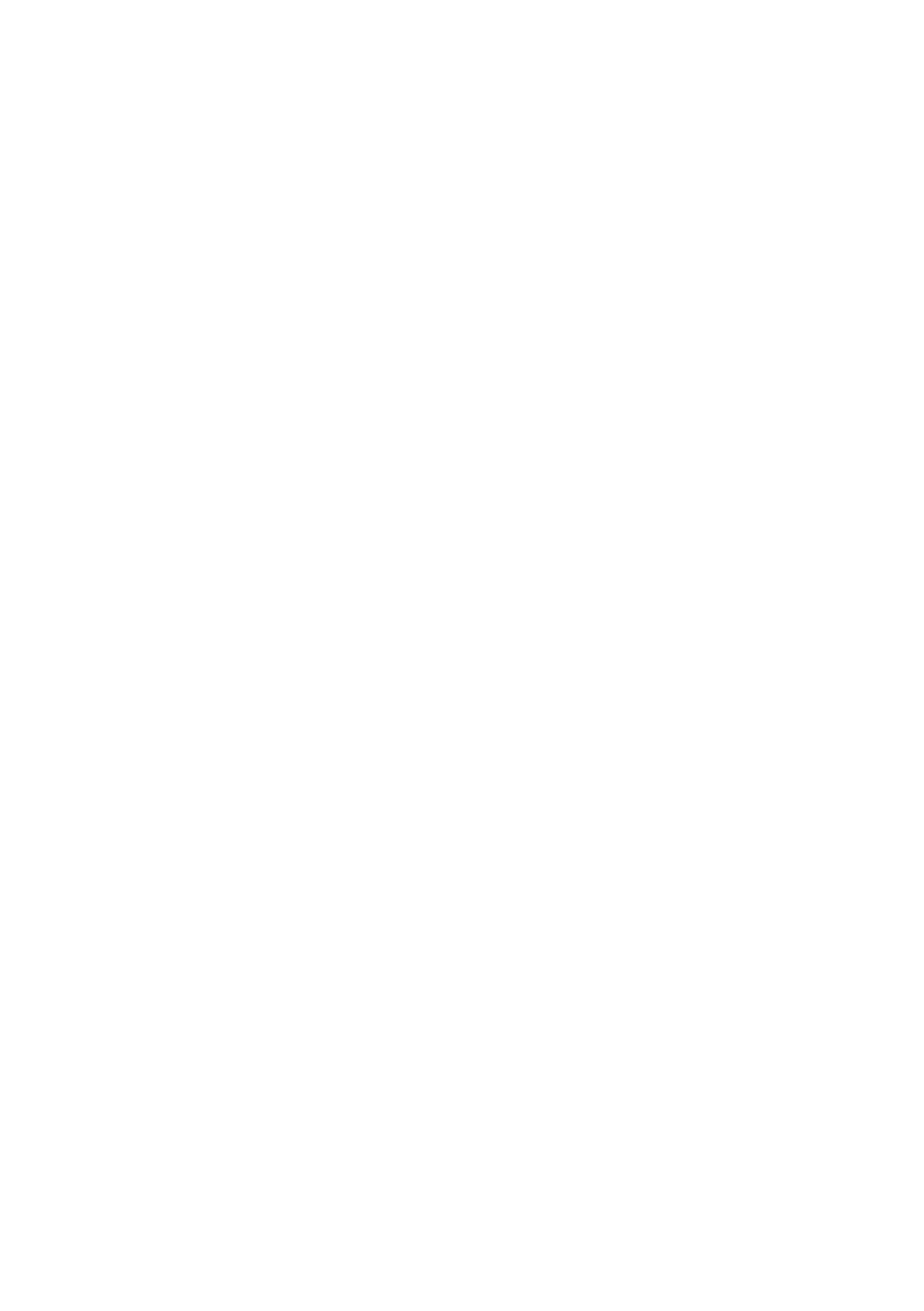# **Part 3 Microbiology procedures**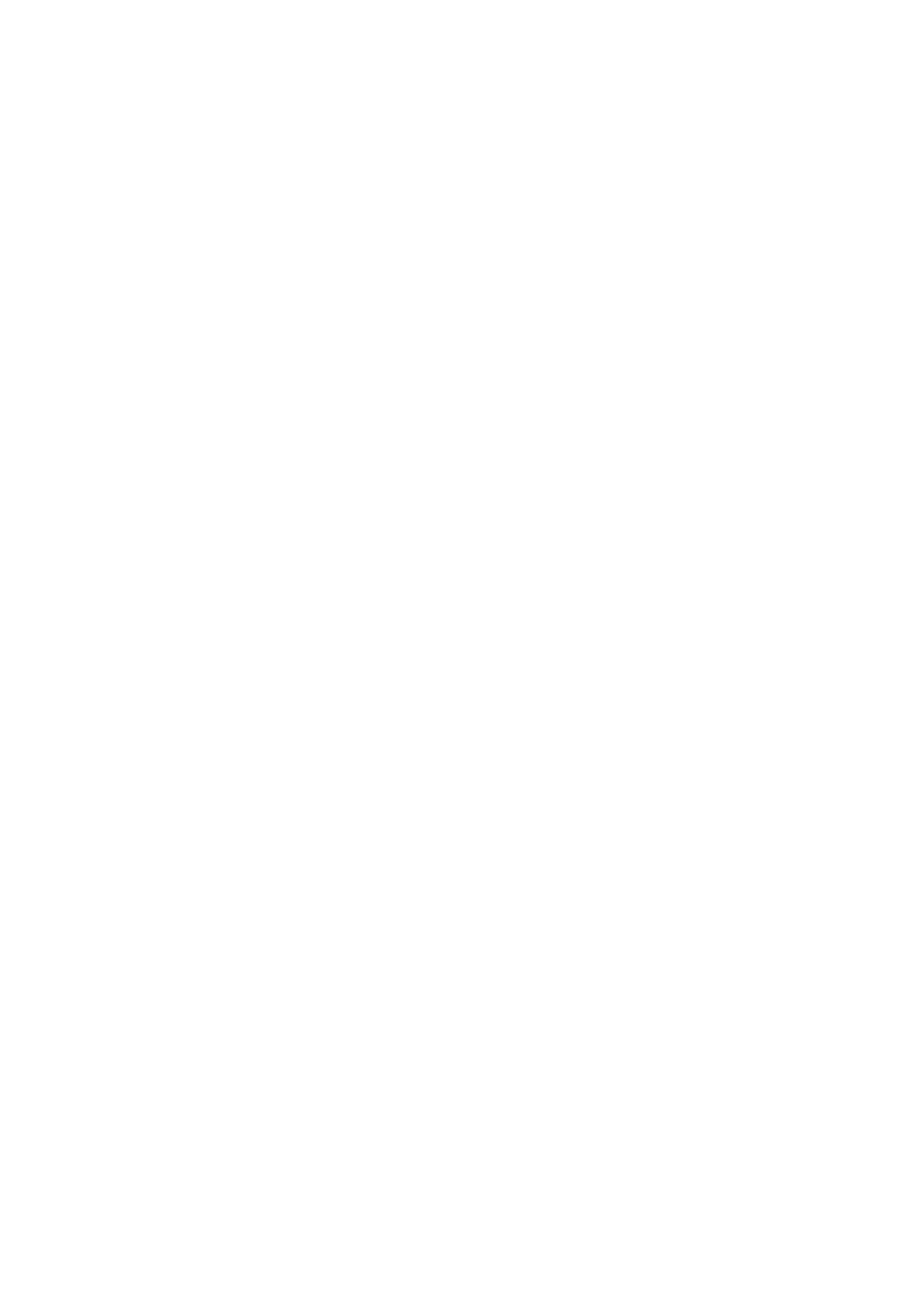# **Introduction**

Evaluation of animal feed stuffs for the presence of bacteria, yeasts, moulds and *Dematiaceae* allows a quality assessment of the feed to be performed to establish its suitability for use.

Animal feed which contains harmful micro-organisms, or is spoiled due to their presence, is to be avoided. The reproduction of micro-organism in animal feed can result in a loss of important ingredients and production of by-products which reduce the effectiveness of the feed. The presence of micro-organisms in animal feed may also results in feed becoming unpalatable, leading to reduced intake of essential nutrients by livestock.

The presence of harmful micro-organisms in animal feed can harm the health of animals feeding on it or of those consuming meat, milk or eggs from infected animals. There may also be a risk of infection to those exposed to infected animals.

Animal feed should be in 'sound condition'. This means that the animal feed should be free from micro-organisms which could potentially harm animals feeding on it or consumers of animal products. It should be noted however that many animal feeds will contain micro-organism naturally (field flora) or as a results of storage (e.g. silage).

Some micro-organisms are added by animal feed processers for their beneficial effects, these are known as probiotics and can increase the health of animals consuming the feed. Animal feed laboratories may be required to detect and enumerate such probiotic micro-organisms.

Animal feed, due to its composition, provides a favourable environment for the growth of micro-organisms. These micro-organisms can be saprophytic, pathogenic, conditionally pathogenic or toxic and their growth is dependent on many factors affecting the feed. These factors include moisture, pH, temperature, type of feed, aerobic or anaerobic conditions, the chemical properties of the feed and storage conditions and environment.

Contamination by micro-organisms can occur during processing, storage, transport or from the environment in which they are grown or harvested. Contamination can frequently result in spread of infection and surveillance programmes for microbiological safety of animal feed are recommended.

Animal feed laboratories may be requested to determine 'germ numbers' of micro-organisms which are regarded as indicator organisms that animal feed is spoilt. They may also be requested to determine the presence of a specific bacteria, yeast, fungi, parasite or other agents which are undesirable in animal feed, or products used to manufacture animal feed.

Sound, validated standard operating procedures (SOPs) are essential to produce reliable laboratory results from such analysis and should be combined with robust internal quality control procedures and external proficiency schemes to provide confidence to customers in results reported.

The following procedures have been produced from validated procedures used by animal feed laboratories and reference facilities and have proved reliable. However, other methods or variants of the methods presented in this manual may also be used.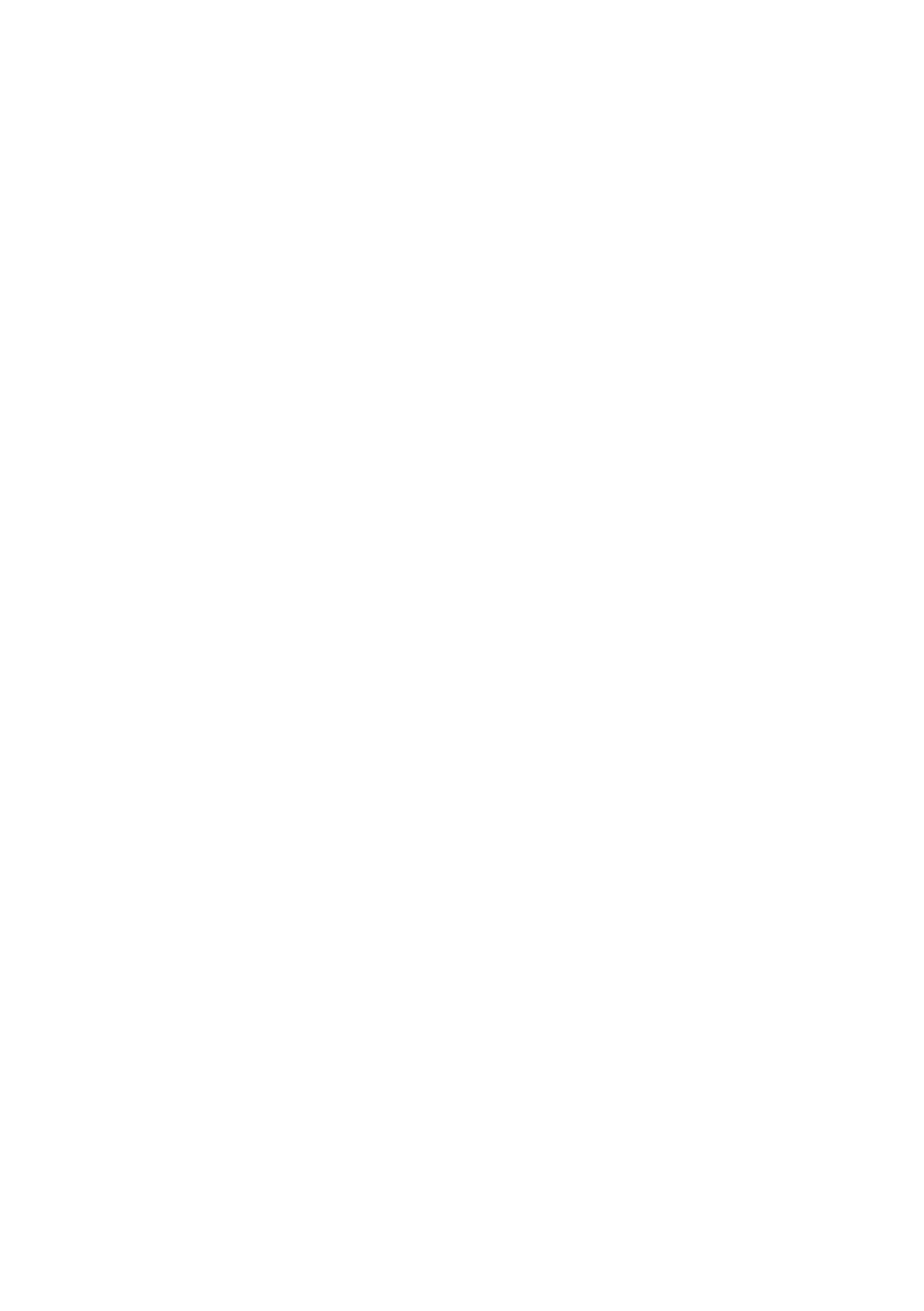# **Isolation and enumeration of**  *Enterobacteriaceae* **from animal feed samples**

## **Principle and scope**

A number of processes are employed to eliminate bacteria from products to enable their use as animal feedstuffs. Submitted samples are tested using appropriate selective media, allowing the detection and enumeration of low numbers of Enterobacteriaceae in such samples. *Escherichia coli* is deemed an appropriate marker for such organisms and as such all Enterobacteriaceae will be enumerated, identified as *E. coli* or other genus of Enterobacteriaceae.

This procedure applies to all samples submitted to the microbiology laboratory for detection and enumeration of Enterbacteriaceae. Enterobacteriaceae are microorganisms that form characteristic colonies on violet red bile glucose agar, they ferment glucose and are Oxidase negative.

Separate specific procedures exist for the detection of *Salmonella* spp. and *E. coli* O157 in animal feeds.

# **Responsibilities**

- **Laboratory Analyst** To ensure all samples submitted for testing are treated as stated in this SOP and that all QA and Health and Safety requirements are adhered to and sample integrity preserved. All Laboratory Analysts must be trained and competent in the procedure being followed and have this documented in their training file.
- **• Laboratory Manager/Director** To ensure all staff have the appropriate training and competence to complete this procedure and that ongoing competence is maintained by participation in appropriate proficiency testing.
- **• Quality Assurance Manager** To ensure an appropriate SOP is available and is adhered to by way of periodic auditing of this procedure in the laboratory.

#### **EQUIPMENT**

- Calibrated balance.
- Incubator at  $37 \pm 1$  °C.
- Fridge at 2–8 °C (for sample storage).
- Water bath at  $47 \pm 1$  °C.
- Pipettors (200–1000 μl and 50–200 μl with filtered sterile tips or plugged sterile).
- Sterile scoop or spatula.
- Sterile 90 mm Petri dishes.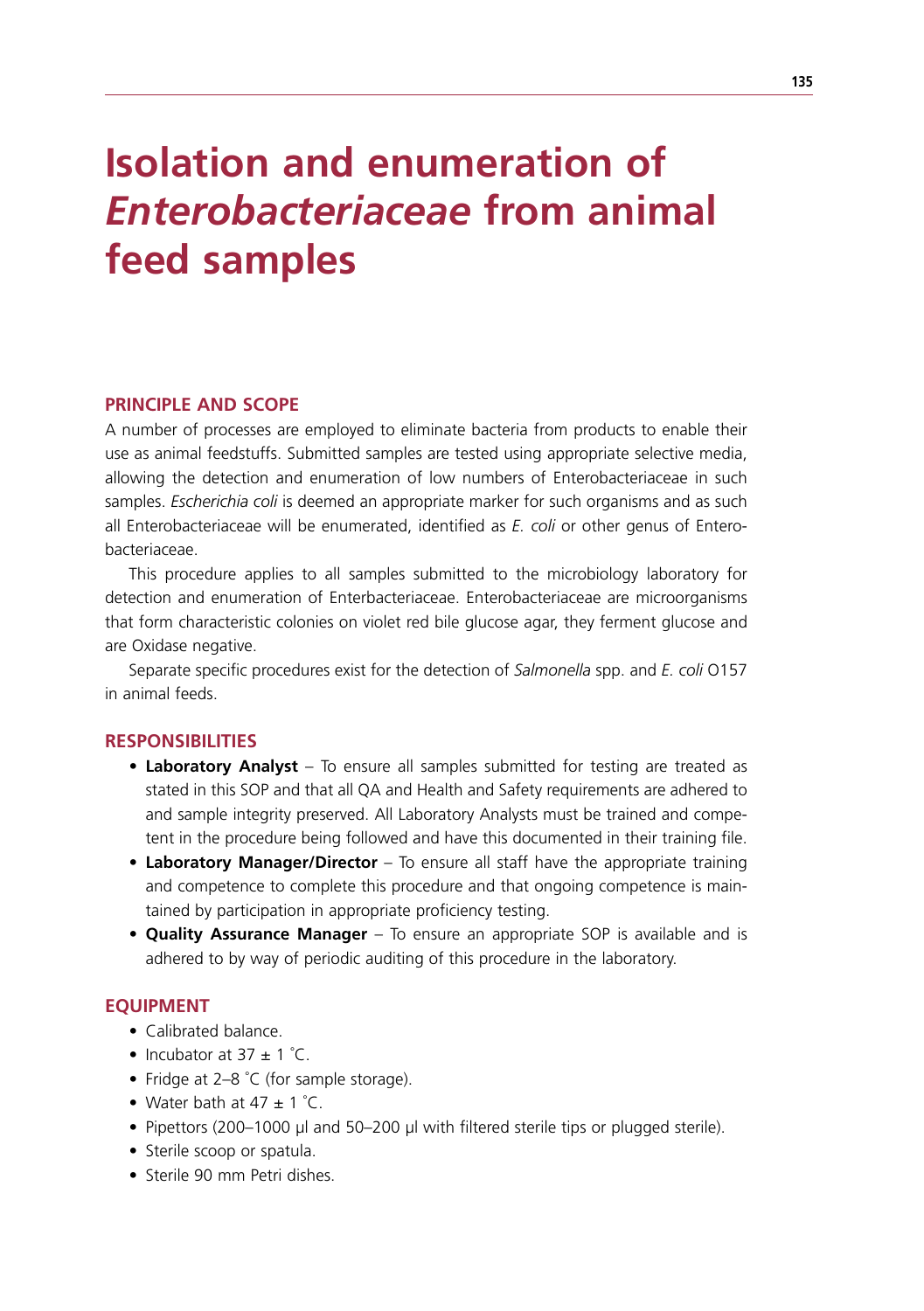# **Reagents**

All microbiological media used is prepared according to the manufactures instructions or purchased pre poured.

- 90 mL Buffered Peptone Water (BPW).
- 15 mL aliquots of Violet Red Bile Glucose Agar (VRBGA).
- 10 mL aliquots of Violet Red Bile Glucose Agar as above.
- Peptone saline diluent for serial decimal dilutions.
- Reference culture *F. coli (e.g. NCTC or ATCC)*.

Materials for confirmation of identification.

- Nutrient Agar plates.
- Glucose fermentation test (Glucose agar or commercial test kit).
- Oxidase test reagent (or commercial test kit).
- • Commercial bacterial identification test (e.g. API™ or similar).

## **Procedure**

#### **Sample management**

Testing shall begin on the day of receipt of samples or on the first working day which allows the method to be completed in accordance with the procedure.

If testing does not begin on the day of receipt, the samples should be stored at 2–8 ° C until required or in conditions which will preserve its integrity. If refrigeration is necessary, samples should be removed from the refrigerator and stored at room temperature for a minimum of one hour prior to the start of the procedure.

#### *Day 1*

Samples must be well mixed using a sterile palate knife, spoon or stirring rod before sub sampling. One mL of liquid sample may be added directly to a sterile 90 mm Petri dish (in duplicate) without the need for BPW.

Ten g portions of each sample submitted for testing are weighed, aseptically.

Each 10 g portion is added to the 90 mL Buffered Peptone Water (BPW) and mixed thoroughly until evenly suspended.

Prepare a single decimal dilution series from the test sample, if liquid, or initial suspension in Peptone Saline Diluent (PSD) for all other sample types.

One mL is aseptically removed from each sample and transferred to a sterile 90 mm Petri dish (in duplicate). One mL is taken from each decimal dilution of the sample and transferred to a sterile 90 mm Petri dish (in duplicate). Petri dishes must be suitable identified with the sample identifier on the base prior to adding the sample.

Fifteen mL of Violet Red Bile Glucose Agar (VRBGA) at a temperature of 44–47 ° C is added to each Petri dish and immediately mixed with horizontal movements. Plates are left undisturbed on a cool flat surface until the agar has set.

When the agar has set, each plate is overlaid with a further 10 mL of VRBGA at a temperature of 44–47 ° C, to prevent spreading growth and achieve semi-anaerobic conditions.

When the overlay has set, the plates are inverted and incubated aerobically at 37  $\pm$  1  $\degree$ C for  $24 \pm 2$  h.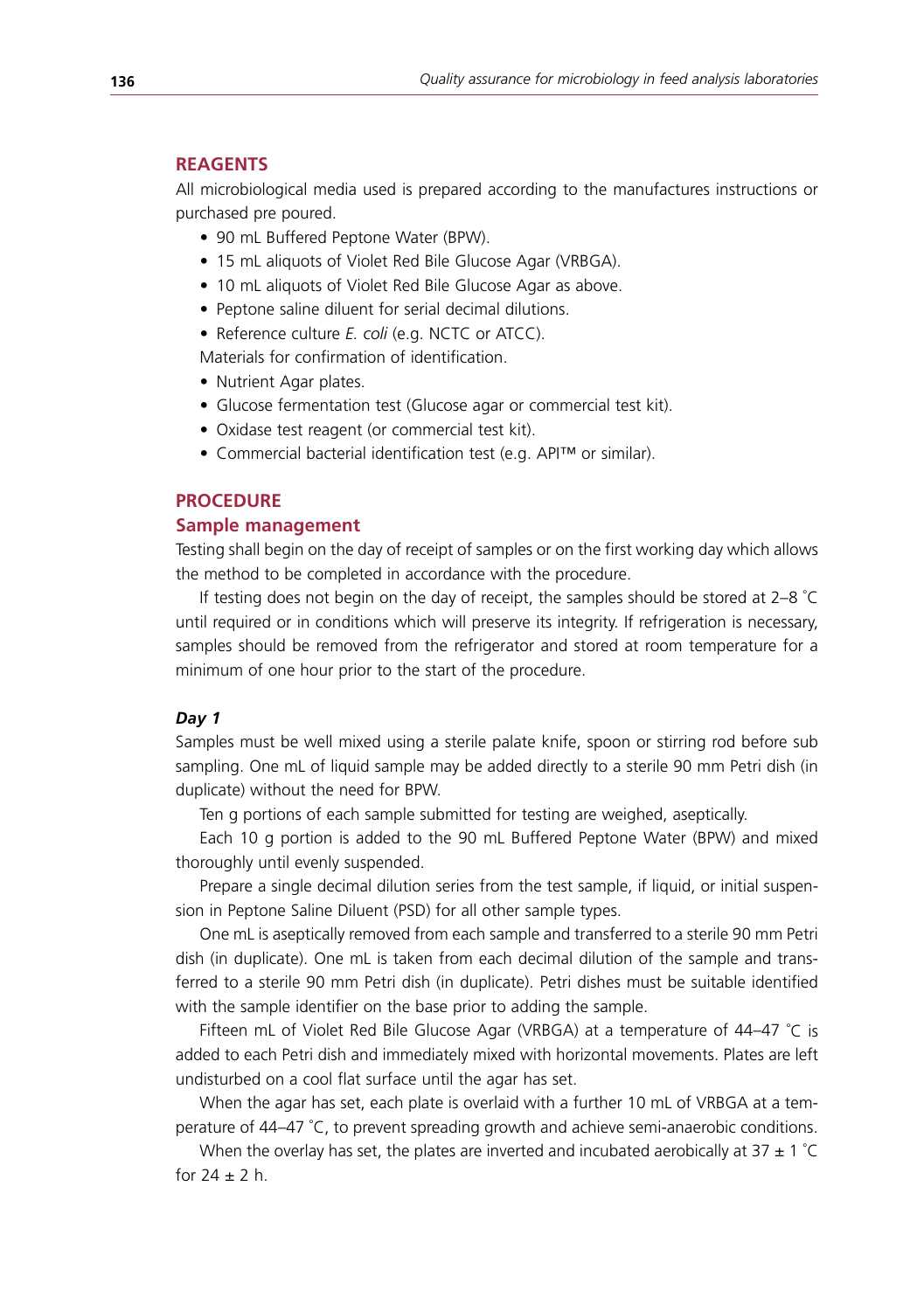#### *Day 2*

Negative control plates are checked for sterility. If at any stage the negative control plate demonstrates growth the procedure is invalidated.

Each set of duplicate plates is examined for colonies characteristic of Enterobacteriaceae (red/purple colonies with, or without a precipitation halo, 1–2 mm in diameter). Select a pair of plates with between 15 and 150 colonies and count. All characteristic colonies on each plate are counted and the mean of the duplicate plates calculated.

If characteristic colonies are observed five typical colonies should be subcultured onto Nutrient Agar plates for further identification. The sub cultured plates are incubated at 37 ± 1 ° C for 24 ± 2 h.

If more than half the plate surface is contaminated the procedure is invalidated. If less than half the surface is contaminated the colonies in the clear portion may be counted and the count extrapolated to correspond to the total surface area of the media.

Some species of Enterobacteriaceae may cause decolourisation of their colonies or the medium. In the event that there are no characteristic colonies present, five whitish colonies should be selected for confirmation tests.

#### *Day 3*

The Nutrient Agar subcultures are tested for Oxidase and glucose fermentation. Isolates which are Oxidase negative and glucose fermentation positive are considered to be Enterobacteriaceae.

If requested all morphologically distinct types may be sub cultured and identified using suitable laboratory tests or a commercially available identification system, to specifically identify *E. coli* as a marker organism.

In the event of all of the colonies not being Enterobacteriaceae, the total count at Day 2 shall be proportionally reduced (prior to establishing whether or not the sample should fail).

#### **Quality control**

- Positive and negative controls are run on each day that testing is initiated.
- • A 0.5 McFarland suspension of reference *E. coli* (e.g. NCTC or ATCC) in sterile distilled water is diluted to the forth decimal dilution  $(10^{-4})$  by serial dilution in BPW. One mL of the suspension is added to 90 mL of BPW and processed as a sample to act as a positive control.
- This suspension (100 µl) is inoculated and spread evenly onto a Nutrient Agar plate. This is incubated and counted to act as a control count.
- • Ten grams of autoclaved sample, therefore known to be free of Enterobacteriacea*e,*  is added to 90 mL of Buffered Peptone Water and processed as a sample to act as a negative control.
- One mL of positive control suspension can be added to 90 mL Buffered Peptone Water and used as the positive control and target recovery verification. When it has been demonstrated that the process successfully detects appropriate numbers of *E. coli*, only media controls are required on future testing.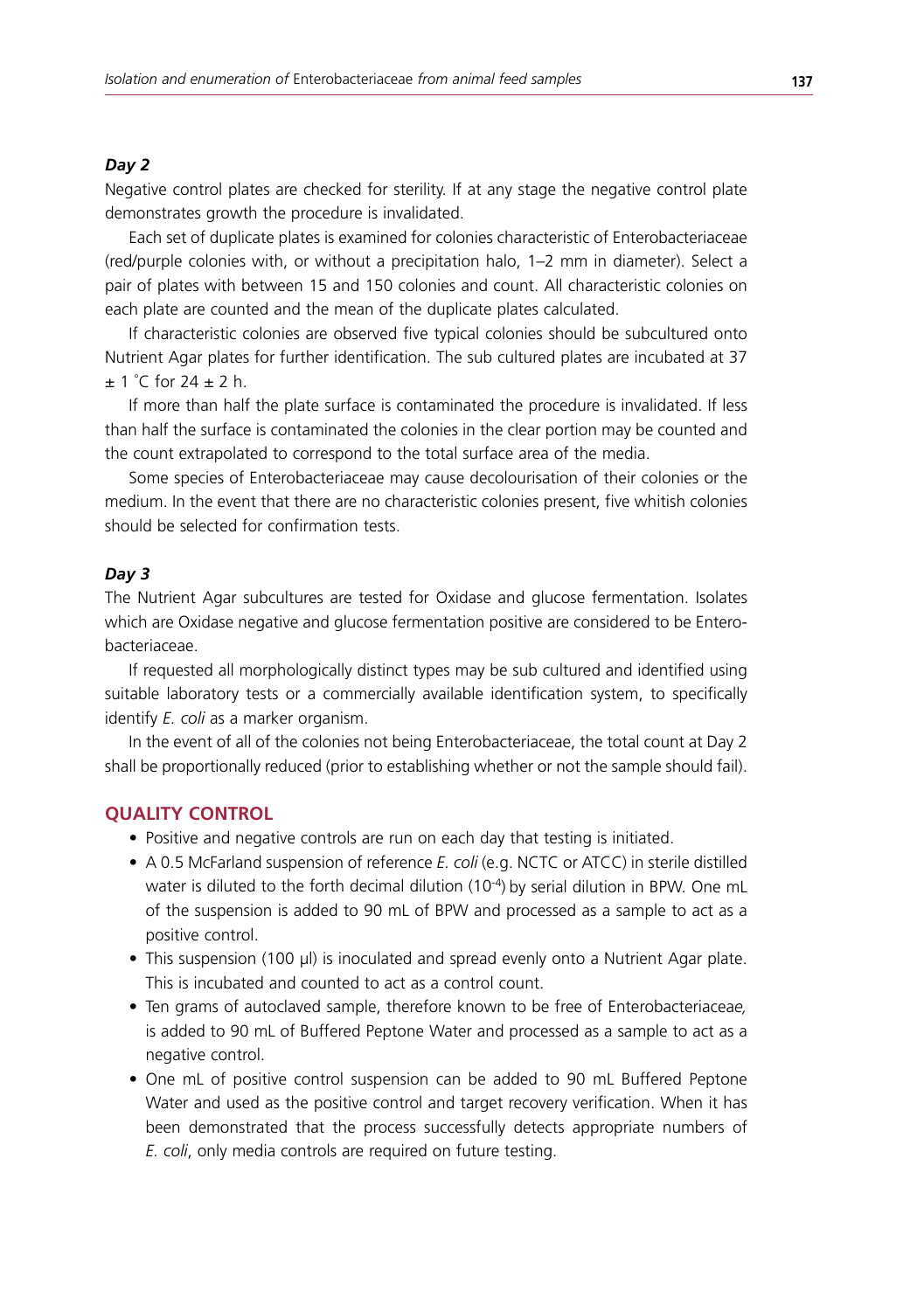# **Enumeration and Reporting results**

- Select the pair of plates which has <150 characteristic colonies and count these colonies.
- Each pair of plates is counted and the mean calculated.
- The number of colony forming units (cfu) per mL or gram of sample are expressed using the following calculation:

Number of colonies confirmed x Number of colonies counted Number of colonies tested Volume tested x dilution

- Results are reported as the number of Enterobacteriaceae per millilitre or per gram of sample.
- If no colonies are counted the result should be expressed as  $<10$  cfu/g or  $<10$  cfu/mL.
- If the count is between 10 and 99 cfu report as x cfu/g or x cfu/mL where x is the count.
- If the count is greater than 100 cfu report to the appropriate power of ten and round the count up if the last figure is 5 or above and down if the last figure is below 5.

i.e. 1966 cfu/g is reported as  $1.9 \times 10^3$  cfu/g 723000 cfu/g is reported as  $7.2 \times 10^5$  cfu/g

### **References**

- **Edel, W. & Kampelmacher, E.H.** 1973. *Bulletin of World Health Organisation*, 41: 297–306, World Health Organisation Distribution and Sales, Ch-1211, Geneva 27, Switzerland (ISSN 0042-9686).
- **ISO 21528-2:2004.** *Microbiology of food and animal feeding stuffs Horizontal methods for the detection and enumeration of Enterobacteriaceae Part 2: Colony-count method*. Geneva, Switzerland.
- **ISO 7218:2007.** *Microbiology of food and animal feeding stuffs general requirements and guidance for microbiological examination*. Geneva, Switzerland.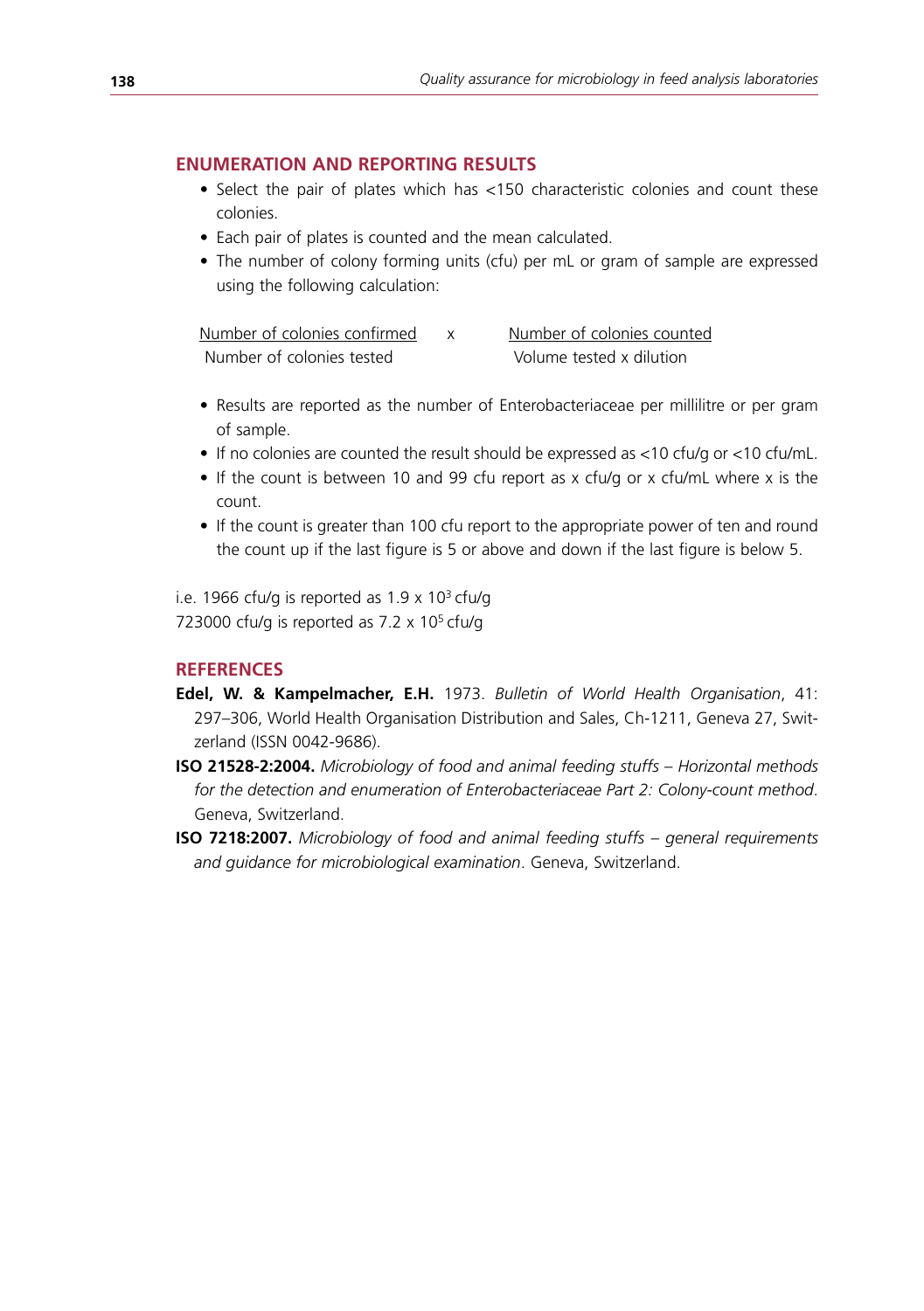# **Isolation and identification of** *Escherichia coli* **O157 from animal feed samples**

#### **Principle and scope**

*Escherichia coli* O157 is a verotoxigenic strain of *E. coli* which poses a significant threat to human health from animal products contaminated with faeces. The presence of *E. coli*  O157 in animal feeds may introduce the microorganism to previously non infective animals although the animals infected will demonstrate little or no affects.

On Sorbitol MacConkey agar (SMAC) or Sorbitol MacConkey agar supplemented with Cefixime and tellurite (CT-SMAC) VTEC *E. coli* O157 produces colourless, 2–3 mm diameter colonies which can be confirmed with commercial test kits.

This procedure applies to all samples submitted to the microbiology laboratory for detection of *E. coli* O157. The procedure is designed to detect *E. coli* O157 in 1 g samples using immunomagnetic separation (IMS) and use of volumes less than 1 g will reduce the sensitivity.

#### **Responsibilities**

- **Laboratory Analyst** To ensure all samples submitted for testing are treated as stated in this SOP and that all QA requirements are adhered to and sample integrity preserved. All Laboratory Analysts must be trained and competent in the procedure being followed and have this documented in their training file.
- **• Laboratory Manager/Director** To ensure all staff have the appropriate training and competence to complete this procedure and that ongoing competence is maintained by participation in appropriate proficiency testing.
- **• Quality Assurance Manager**  To ensure an appropriate SOP is available and is adhered to by way of periodic auditing of this procedure in the laboratory.

#### **Health and Safety**

Verocytotoxigenic *E. coli* (VTEC) are Containment Level 3 (CL 3) organisms. All isolation and identification work shall be carried out in an appropriate Containment Level 3 facility by suitably-trained workers. VTEC, including *E. coli* O157, are highly infective, are pathogenic for man and can cause severe laboratory-acquired infection, the infective dose is low.

### **Equipment**

- Calibrated Balance.
- Incubator at  $37 \pm 1$  °C.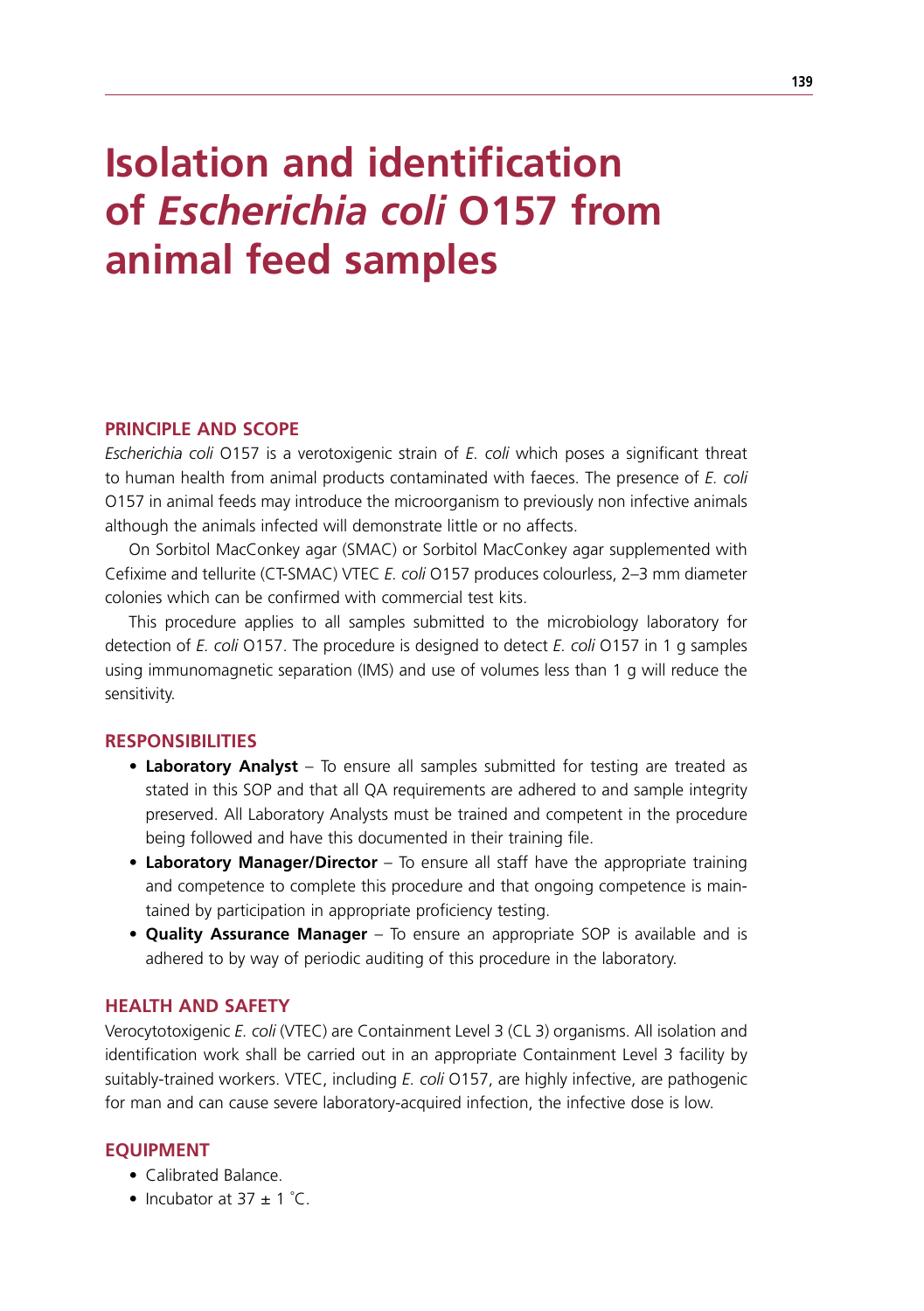- Fridge at 2–8 °C (for sample storage).
- Pipettor and tips (20 μl sterile).
- Sterile scoop (10  $\mu$ l and 1  $\mu$ l).
- Sterile 90 mm Petri dishes.
- Rotating mixer.
- Magnetic particle concentrator.
- Screw-capped 1.5 mL conical tubes (Eppendorf, or similar) appropriate for the magnetic particle concentrator used.
- Plastic pastettes (1 mL and 1 mL fine tip, or equivalent).

# **Reagents**

- All microbiological media used is prepared according to the manufactures instructions or purchased pre poured.
- • Buffered peptone water (BPW) 20 mL and 225 mL.
- • Paramagnetic beads coated with antibody to *E. coli* O157 antigen (Dynal 710.04 or equivalent).
- Sterile phosphate buffered saline (10 mM PBS pH 7.4), with Tween 20–0.05% v/v (PBS-T).
- • Sorbitol MacConkey Agar supplemented with Cefixime (0.05 mg/L), tellurite (2.5 mg/L) and Chromocult agar (Merck 1.10426 or equivalent) or MacConkey agar.
- *• E. coli* O157 latex (Oxoid DRO620 or equivalent).
- Non-toxigenic positive control *E. coli* O157 (NCTC 10418 or similar).

# **Procedure**

## **Sample management**

Testing shall begin on the day of receipt of samples or on the first working day which allows the method to be completed in accordance with the procedure.

If testing does not begin on the day of receipt, the samples should be stored at 2–8 ° C until required or in conditions which will preserve its integrity. If refrigeration is necessary, samples should be removed from the refrigerator and stored at room temperature for a minimum of one hour prior to the start of the procedure.

- Add 25 g of sample to be tested to 225 mL Buffered Peptone Water (BPW), mix and incubate at 37  $\pm$  1 °C for six hours. Incubated BPW may be stored overnight at 2–8 oC before proceeding but must be brought to room temperature before commencing the procedure.
- • For each enriched sample or control, label a 1.5 mL conical tube and add 20 µl *E. coli* O157 paramagnetic beads.
- Taking care not to disturb the sediment, transfer 1 mL enrichment broth to its appropriately labelled tube.
- Ensure each tube is firmly capped and mix the beads and broth by inversion until the beads are suspended.
- Firmly secure each tube on a rotating mixer and mix for 30 min at room temperature.
- Place each tube in a magnetic separator and leave for 3–5 min at room temperature.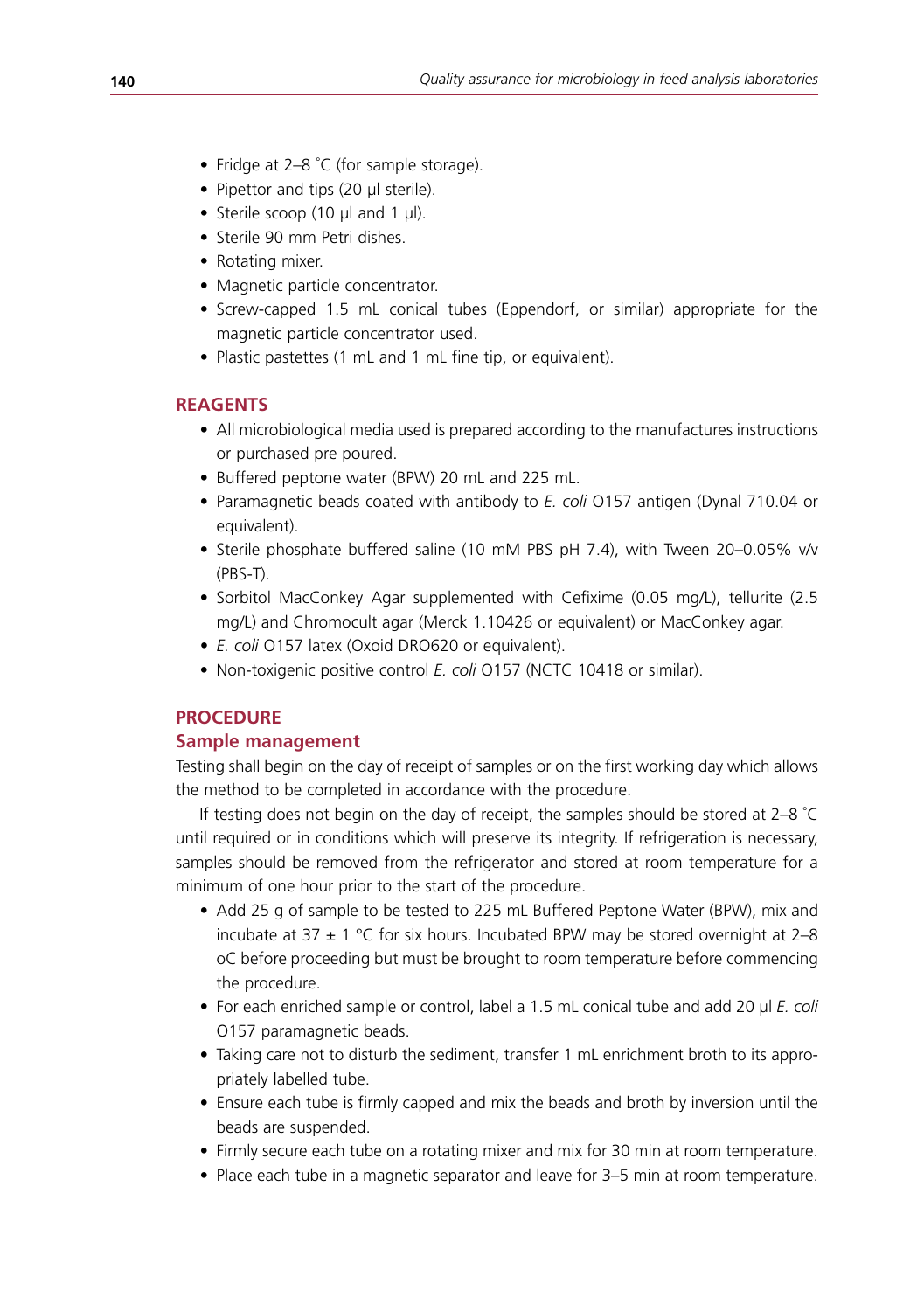- Gently rotate the rack three times to concentrate the beads onto the side of the tube at the magnet.
- Using a sterile Pastette, remove all the liquid in the tube leaving the beads behind. Any liquid in the cap should also be removed.
- When this has been done for all samples, remove the magnet and add 1 mL PBS-T to each tube individually using a different pastette for each tube. Gently invert the rack four or five times to resuspend the beads.
- Replace the magnet and leave for three min.
- Repeat washing steps twice more.
- Gently rotate the rack three times to concentrate the beads onto the side of the tube at the magnet.
- Using a sterile pastette, remove all the liquid in the tube leaving the beads behind. Any liquid in the cap should also be removed.
- Resuspend the beads in approximately 50 µl PBS-T.
- The bead suspensions are inoculated onto CT-SMAC agar as shown below and incubated at  $37 \pm 1$  oC for 18 h to a maximum of 24 h.



Plates are examined for non-sorbitol fermenting colonies typical of *E. coli* O157. Representative colony types are sub cultured to a labelled section of Chromocult or MacConkey agar and incubated at 37 ± 1 ° C overnight. *E. coli* O157 generally lack ß-D-glucuronidase and are seen as red/pink colonies on Chromocult or pink lactose fermenting colonies on MacConkey agar. Other *E. coli* are seen as dark blue/violet colonies on Chromocult.

#### **Confirmation of suspect colonies**

Suspect colonies are confirmed as *E. coli* O157 using a latex agglutination test according to the manufacturer's instructions. Half a suspect colony is emulsified into a drop of *E. coli* O157 latex reagent and the slide rocked back and forth and examined for agglutination. Colonies which agglutinate within one minute are regarded as *E. coli* O157; and the remaining half colony is spread onto a fresh MacConkey agar plate using a sterile microbiological loop and incubated at  $37 \pm 1$  °C for 18 to 24 h.

Typing of *E. coli* O157 isolates may be sought from an appropriate *E. coli* O157 reference laboratory.

Automated IMS recovery systems are also available (e.g. Kingfisher ML automated bead retrieval system) and if used the appropriate manufacturer's instructions should be followed.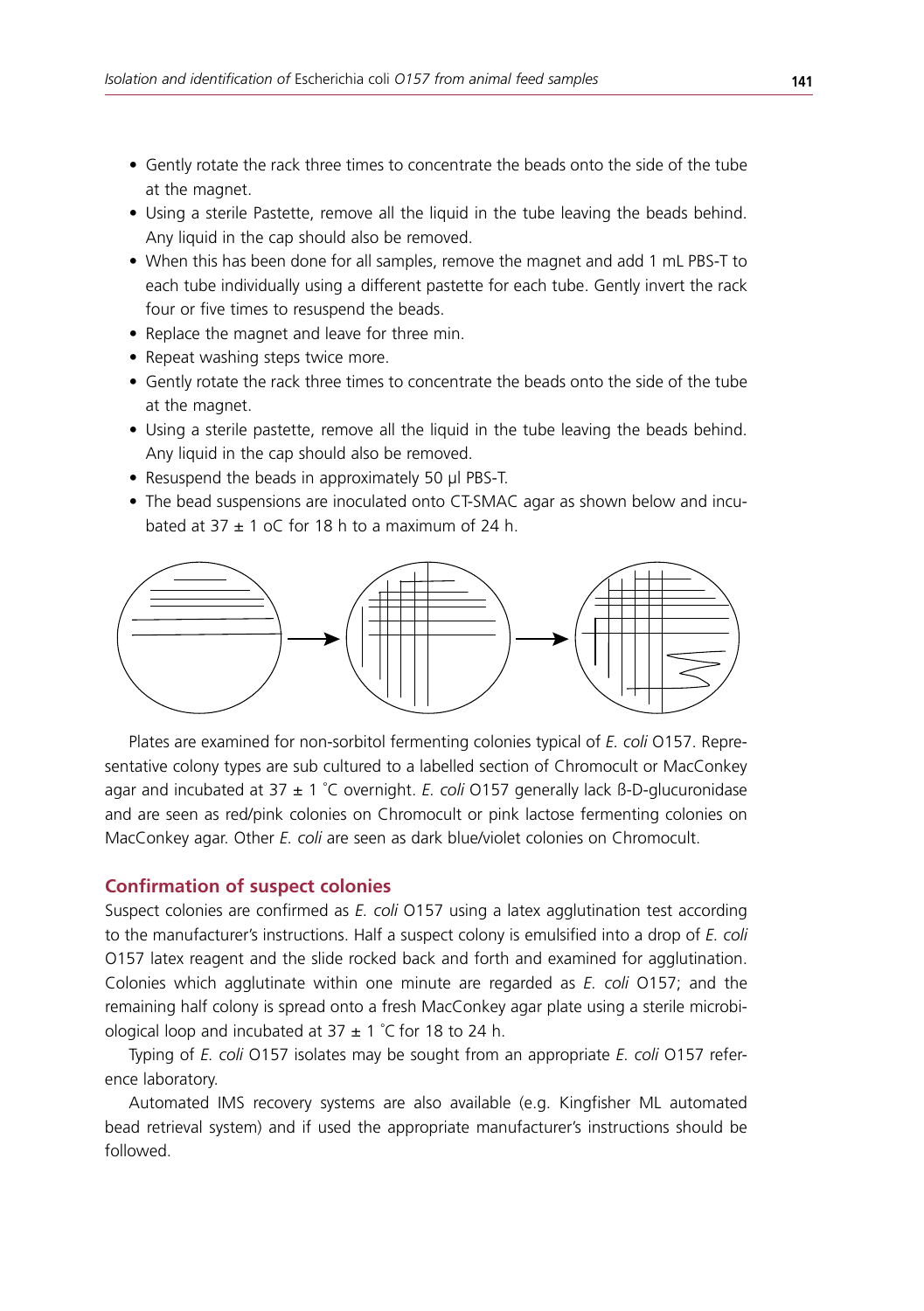# **Quality control**

### **QC of media**

Pre-poured media may be supplied from an accredited supplier with QC data. If media is to be made on site appropriate QC should be in place. One plate from each batch should be inoculated with appropriate reference organisms (e.g. NCTC or ATCC) to check enhancement, indicator and suppression as required. Media should not be used until internal QC checks are completed satisfactorily.

#### **QC of IMS**

Positive and negative controls should be included in each batch of tests. A negative result in the positive control invalidates the batch tested and requires investigation and re-testing of the failed batch. If all other controls are satisfactory, it suggests that the para-magnetic beads are not capturing the organism. This can be confirmed by culturing the BPW containing the positive control directly onto CT-SMac.

### **QC of latex agglutination**

Latex agglutinations are carried out using the *E. coli* O157 positive control and a reference *E. coli* (e.g. NCTC or ATCC) as a negative control. The kit is supplied with negative and positive latex.

#### **QC of new batches of immunomagnetic beads**

Duplicate tests are carried out comparing new batches of IMS beads against the in-use batch.

# **EQA**

Regular participation in an appropriate accredited external proficiency scheme is advisable.

#### **Reporting results**

Results should be reported as '*E. coli O157* detected' or '*E. coli* O157 not detected'.

#### **References**

**HPA.** 2011. *UK standards for microbiology investigations: Identification of* Escherichia coli *O157*. HPA Bacteriology identification ID 22 Issue No 3.1, October 2011. London, UK.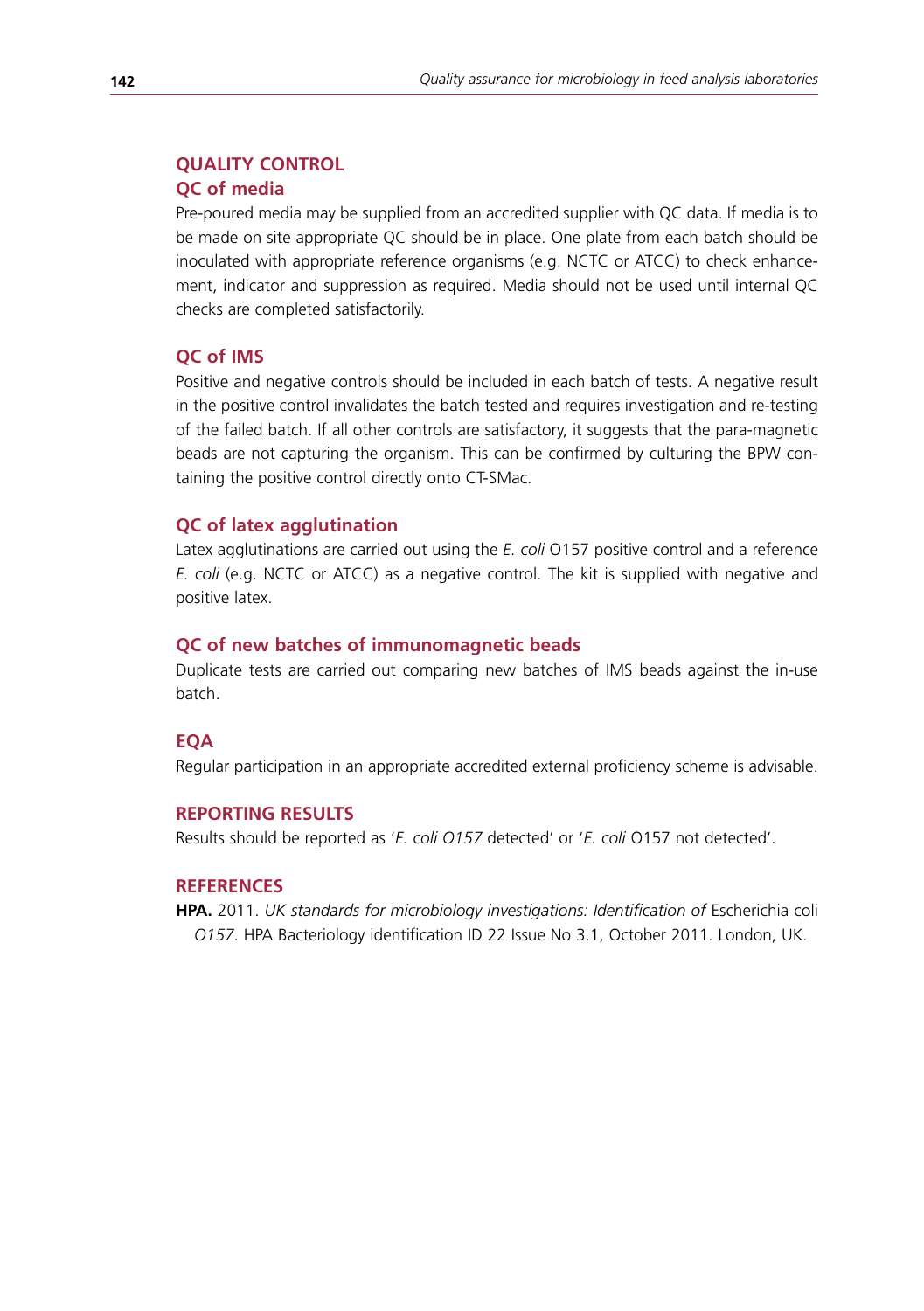# **Isolation of** *Salmonella* **spp. from animal feed samples**

#### **Principle and scope**

*Salmonella* is a single species which is found predominantly in animal gut. It is both an animal and human pathogen and foodstuffs contaminated with animal faeces are an important vehicle in transmission of the infection. Animal feeds are thought to be an important source of *Salmonella* infection due to faecal contamination (particularly in animal feeds containing blood, bone, fish meal or protein rich feed materials of plant origin such as oil seed meals). In some parts of the world poultry manure may be used as a feed for ruminants. The bacteria may also be spread by way of manure used on pasture or as a fertilizer. The presence of *Salmonella* in animal feeds may introduce the microorganism to previously non infective animals.

This procedure applies to all samples submitted to the microbiology laboratory for detection of *Salmonella.*

*Salmonella* species are classified and identified into serotypes according to the White-Kauffmann-Le Minor scheme, which currently contains in excess of 2600 serotypes. Primary subdivision is into 'O' serogroups (those which share a common somatic antigen), and these are then subdivided on the basis of 'H' (flagella) antigens. A few species, notably *Salmonella typhi*, may produce a capsular 'Vi' antigen which causes the bacteria to agglutinate with 'Vi' antiserum and may mask 'O' antiserum.

#### **Responsibilities**

- **Laboratory Analyst** To ensure all samples submitted for testing are treated as stated in this SOP and that all QA requirements are adhered to and sample integrity preserved. All Laboratory Analysts must be trained and competent in the procedure being followed and have this documented in their training file.
- **Laboratory Manager/Director** To ensure all staff have the appropriate training and competence to complete this procedure and that ongoing competence is maintained by participation in appropriate proficiency testing.
- **• Quality Assurance Manager** To ensure an appropriate SOP is available and is adhered to by way of periodic auditing of this procedure in the laboratory.

#### **Health and Safety**

*Salmonella* are zoonotic and may cause severe and sometimes fatal disease. Most *Salmonella* species belong to Containment Level 2 (CL 2) with some exceptions (*Salmonella typhi* and *Salmonella paratyphi* A, B and C). All isolation and identification work shall be carried out in an appropriate Containment Level 2 (CL 2) or Containment Level 3 (CL 3) facility, avoiding aerosol formation and ingestion, by suitably-trained workers.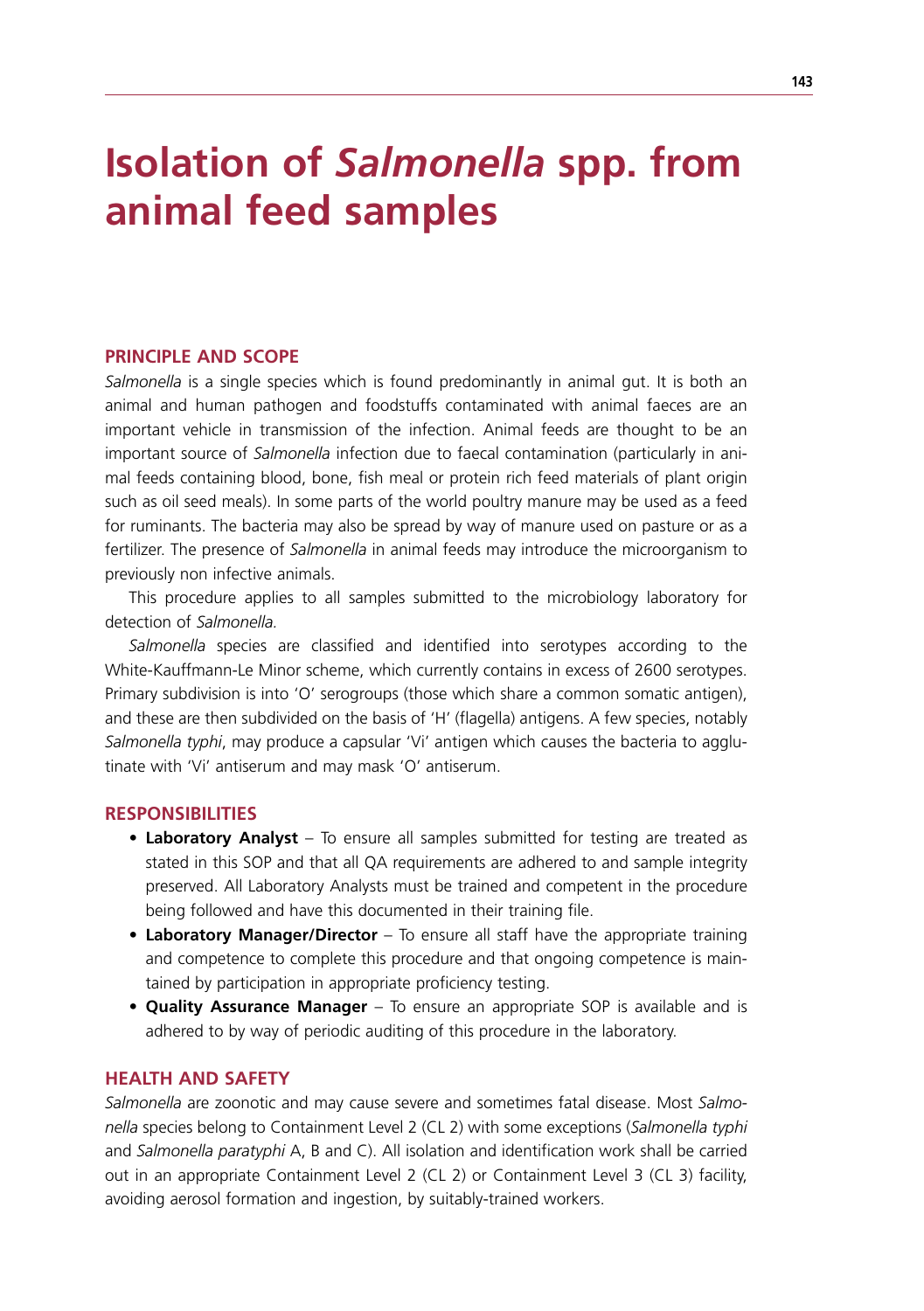# **Equipment**

- Calibrated Balance.
- Incubator at  $37 \pm 1$  °C.
- Incubator at  $41.5 \pm 1$  °C.
- Fridge at 2–8 °C (for sample storage).
- Sterile loop (10 µl and 1µl).
- Sterile 90 mm Petri dishes.
- Glass slides

# **Reagents**

All microbiological media used are prepared according to the manufactures instructions or purchased pre poured.

- • Buffered peptone water (BPW) 90 mL and 225 mL volumes (including double BPW if necessary).
- Rappaport-Vassiliadis Medium (RVS broth).
- Muller-Kauffman Tetrathionate-Novobiocin broth (MKTTn).
- Xylose Lysine Deoxycholate media (XLD).
- • Another suitable solid selective media for *Salmonella* complimentary to XLD\*.
- Nutrient agar.
- Salmonella monovalent and polyvalent agglutinating antiserum (as required).
- Commercial microbiological identification system (e.g. API ™ or similar).
- Suitable Salmonella reference culture (e.g. NCTC or ATCC) for positive control.
- • Saline.

# **Procedure**

#### **Sample management**

Testing shall begin on day of receipt of samples or on the first working day which allows the method to be completed in accordance with the procedure.

If testing does not begin on the day of receipt, the samples should be stored at 2–8 ° C until required or in conditions which will preserve its integrity. If refrigeration is necessary, samples should be removed from the refrigerator and stored at room temperature for a minimum of one hour prior to the start of the procedure.

# *Day 1*

• Aseptically weigh five  $25 \pm 0.2$  g (or  $25 \pm 0.2$  mL for liquid samples) portions of each feed sample and add to 225 mL Buffered Peptone Water (BPW). BPW may be used as a negative control and a suitable reference culture (e.g. NCTC, ATCC) should be used as a positive control. The final ratio of sample to BPW should be 1:10 and may be adjusted if there is insufficient sample. If this is the case it should be noted in the final report to the customer.

<sup>\*</sup> It is recommended that a selective media with biochemical properties different from XLD agar (H2S production, black colonies), e. g. BPLS (Oxoid CM 329), Rambach agar (Merck 1.07500), chromID Salmonella (bioMérieux 43291), etc. is used.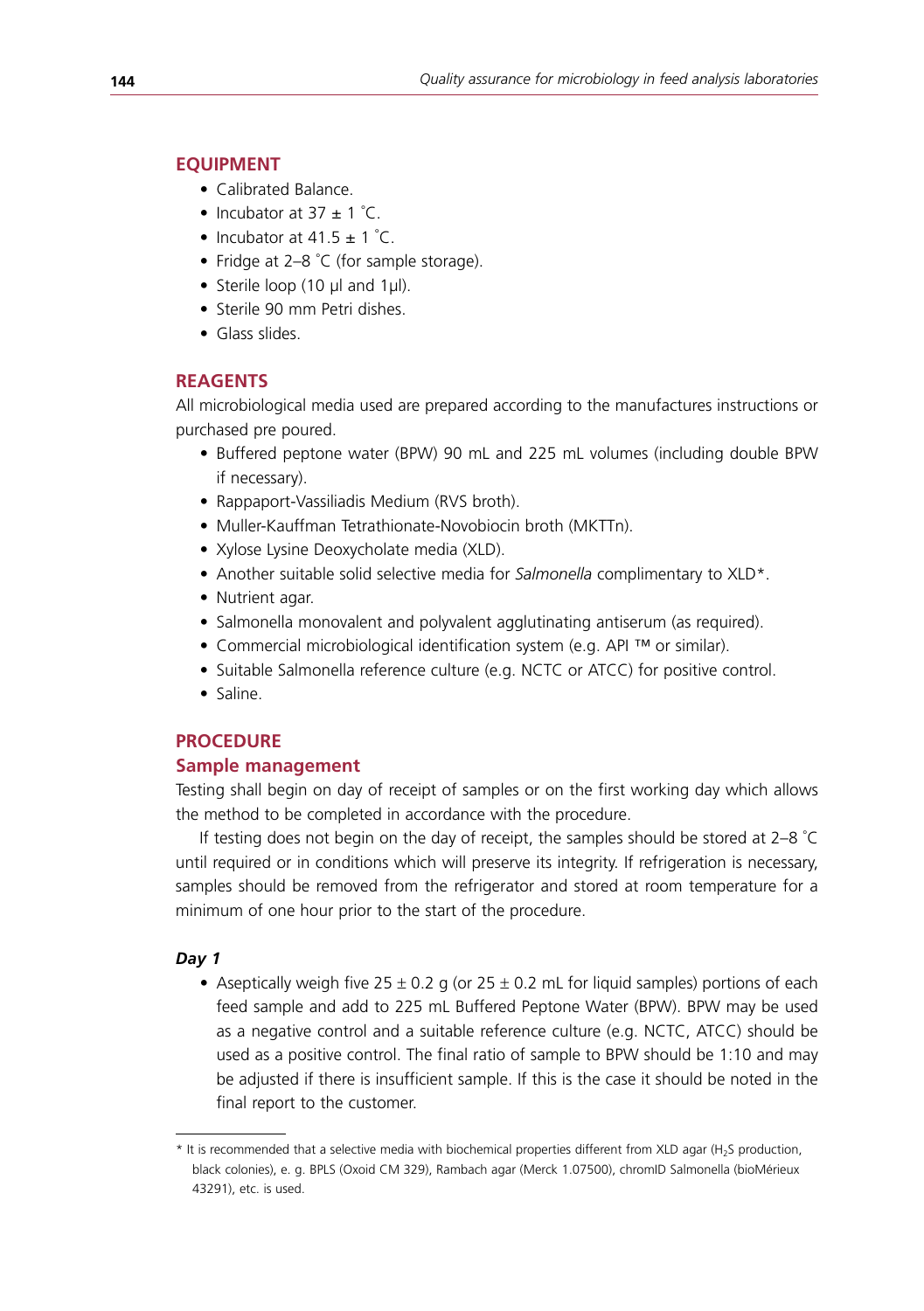- When using light weight animal feed (e.g. hay) or feed stuffs which swell (e.g. line seed products) the amount of sample may be reduced (e.g. to 10 g) as needed, so that the total sample weight can be taken up in 225 mL of BPW.
- For acidic or acidifying feed stuffs (e.g. silages) double buffered peptone water may be used to ensure that the pH does not fall below pH 4.5.
- Incubate at  $37 \pm 1$  °C for  $18 \pm 2$  h.

#### *Day 2*

- Aseptically remove 100 µl from each of the aliquots of BPW and inoculate into 10 mL Rappaport-Vassiliadis Medium (RVS broth).
- It is important not to disturb the BPW and the 100 µl should be taken from an area at or near the surface, away from any floating debris.
- Incubate the RVS broth at  $41.5 \pm 1$  °C for  $24 \pm 3$  h.
- Aseptically remove 1000 µl from each of the aliquots of BPW and inoculate into 10 mL Muller-Kauffman Tetrathionate-Novobiocin broth (MKTTn).
- It is important not to disturb the BPW and the 1000 µl should be taken from an area at or near the surface, away from any floating debris.
- Incubate the MKTTn broth at  $37 \pm 1$  °C for  $24 \pm 3$  h.

#### *Day 3*

- Using a 10 µl microbiological loop inoculate the RVS broth and MKTTn broth onto four selective plates each. Two plate should be Xylose Lysine Deoxycholate (XLD) and two an appropriate selective solid media which is complementary to XLD. Each pair of plates should be considered as one and the loop should not be recharged between each plate.
- Incubate the four pairs of plates at  $37 \pm 1$  °C for 24  $\pm$  3 h.
- If after 24  $\pm$  3 h at 37  $\pm$  1 °C the plates are negative, or only have very small colonies, incubate at  $37 \pm 1$  °C for a further  $24 \pm 3$  h.

#### *Day 4 (or Day 5 if plates incubated for a further 24 ± 3 h at Day 3)*

• Examine the plates. Subculture a minimum of three colonies from each plate showing suspicion of *Salmonella* growth to a Nutrient Agar and incubate at 37 ± 1 °C overnight. *Salmonella* typically produce colonies with a black centre (due to H2S production) and a slightly transparent zone of reddish colour, although Lactose positive strains produce yellow colonies, either with or without blackening. Some serovars e.g. *Salmonella paratyphi* A (a human serotype) or *Salmonella senftenberg* are H2S negative and produce no blackening.

*Note:* Colonies from selective plates may contain a minority population of viable but inhibited contaminant organisms that will grow on subculture and cause erroneous biochemical reactions.

#### *Day 5 (or Day 6 if plates incubated for a further 24 ± 3 h at Day 3)*

• If after overnight incubation purity plates show pure growth, the suspect isolates are tested using a commercial microbiological identification system (e.g. API™ or similar)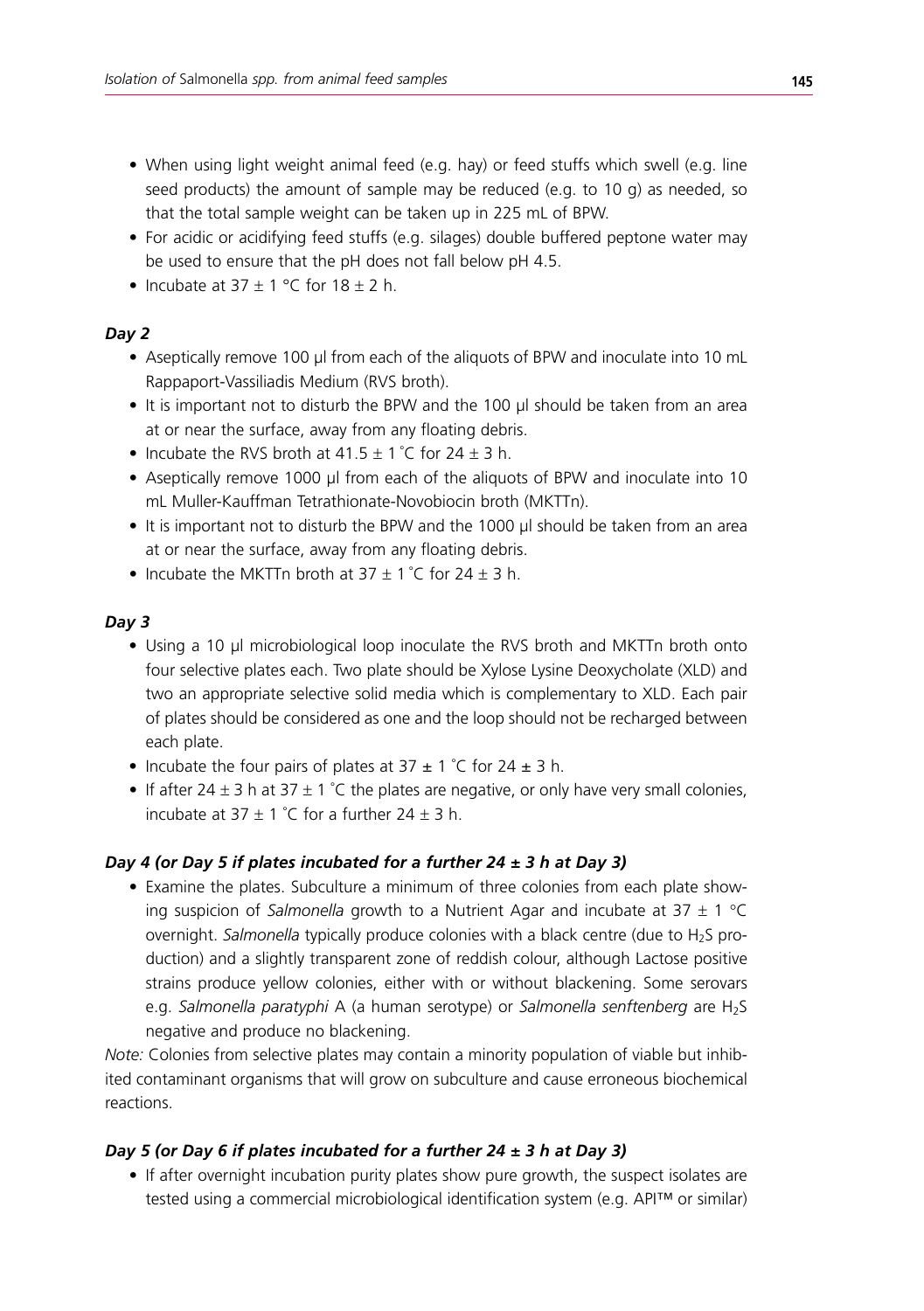to confirm the biochemical characterisation of *Salmonella* spp.

- Perform agglutination test with antisera, as directed by manufacturer's instructions. Antisera reactions should be observed by emulsifying a single, well isolated colony grown on Nutrient Agar into a drop of antisera on a glass slide. 'O' antisera produce a granular agglutination reaction on a glass slide. 'H' antisera produce a floccular agglutination on a glass slide. 'Vi' antigen may be present and mask the 'O' antigen and cause the bacteria not to agglutinate 'O' antisera.
- Perform a check for auto agglutination by emulsifying a single, well isolated colony grown on Nutrient Agar into a drop of saline (0.85% NaCl) and observe for granulation. A positive auto agglutination indicates that a strain cannot be investigated for serotyping.
- Serological identification is complex and may be performed using polyvalent antisera which contain 'pools' (e.g. OMA and OMB). If a strain indicates a positive result it may then be tested with the components of that 'pool'.
- • In many cases it will be sufficient to identify a *Salmonella* as *Salmonella* Group 'B', 'C', 'D', 'E' or 'G' using a limited range of 'O' antisera with further serotyping performed by a reference laboratory.
- If purity plates show mixed organisms, repeat biochemical tests and slide agglutinations from a *Salmonella* colony on the purity plate.
- The second set of inoculated BGA plates is examined and the same procedure followed.
- Where both sets of BGA plates have no (suspicious) growth the results can be reported and a final report issued.

#### *Day 6*

- The microbiological identification system (e.g. API™ or similar) is read and where biochemical results confirm *Salmonella* spp., this is reported.
- • Local arrangement may exist for *Salmonella* isolates to be sent for confirmation and further identification to a reference laboratory or reported for disease surveillance purposes.

# **Reporting the results**

The results should be reported in the following manner:

- • '*Salmonella* spp. not detected (25 g of sample used)' if no *Salmonella* is isolated from the sample; or
- • '*Salmonella* spp. detected (25 g of sample used)' if *Salmonella* is isolated from the sample. Serotyping, if known, should also be reported.

Any departure from the method used (e.g. use of a smaller sample weight) should also be reported to the customer.

# **Quality control**

Suitable reference cultures should be grown on Nutrient Agar and used to ensure the viability of *Salmonella* agglutination sera on a regular basis.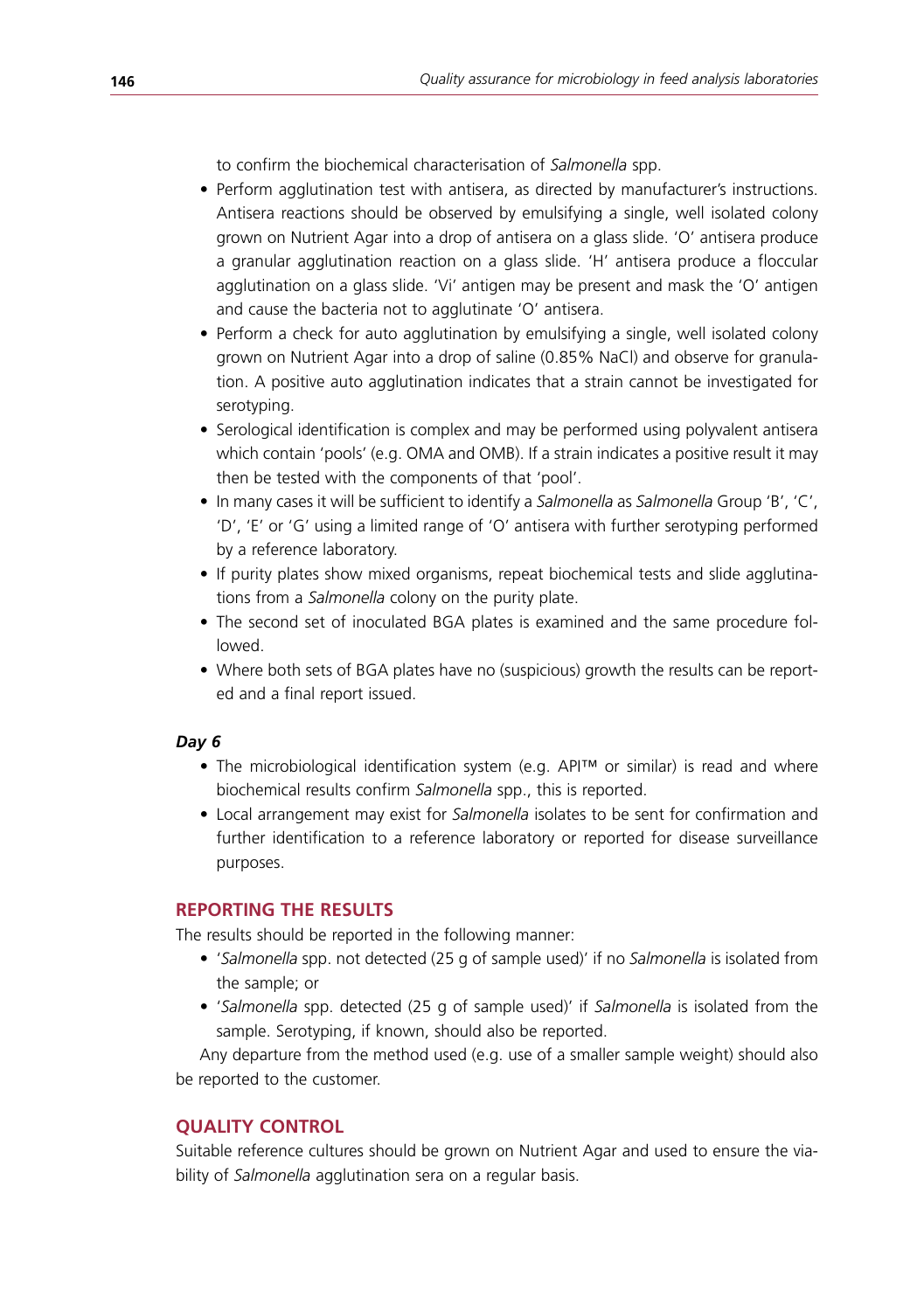All media should be controlled with suitable reference cultures (e.g. NCTC or ATCC).

To control MSRV media an appropriate reference strain of *Salmonella* should be inoculated at 104 CFU/0.1 mL as a positive control and an appropriate strain of non target organism (e.g. *E. coli* or *E. faecalis*) inoculated at 105 – 106 CFU/0.1 mL

## **Aberrant** *Salmonellae* **spp.**

There are several serotypes of *Salmonella* which differ phenotypically from other members of the genus. Many of these are host-adapted to a particular animal species and may not grow in selective broth and agar media routinely used for *Salmonella*, visible growth only appearing on less selective isolation media such as MacConkey agar. In addition, profiles for these serotypes are frequently excluded from the databases provided by manufacturers of commercial kits. It is important that these atypical characters are borne in mind if successful culture and identification of these serotypes from samples is to be achieved.

Some of those atypical *Salmonella* serotypes of veterinary significance are listed below:

- *• S. choleraesuis* (natural host swine);
- *• S. pullorum* (natural host poultry);
- *• S. gallinarum* (natural host poultry);
- *• S. abortusovis* (recovered from ovine and caprine abortion material);

*• S. arizonae* (recovered from cold blooded animals).

Procedure for serotyping an unknown isolate of *Salmonella* to group level using a limited range of 'O' antisera.

If a polyvalent antisera of another antibody composition to OMA and OMB is used the group specific steps at step 2 and 3 will have to be altered appropriately.

| Step 1<br>'O' antigen | Use of polyvalent<br>antisera                                          | 1.1 OMA<br>If positive: 2.1.1<br>If negative: 1.2                                     | 1.2 OMB<br>If positive: 2.2.1<br>If negative *                                         |
|-----------------------|------------------------------------------------------------------------|---------------------------------------------------------------------------------------|----------------------------------------------------------------------------------------|
| Step 2<br>'O' antigen | Use of group<br>specific antisera<br>and allocation to a<br>serogroup. | 2.1.1 O:4,5 or group B<br>If positive: 3.1.1<br>If negative: 2.1.2                    | 2.2.1 O:6,7,8 or group C<br>If positive: 3.2.1<br>If negative: 2.2.2                   |
|                       |                                                                        | 2.1.2 O:9 or group D<br>If positive: 3.1.2<br>If negative: 2.1.3                      | 2.2.2 O:13,22,23 or O:13<br>If positive: 3.2.2<br>If negative: 2.2.3                   |
|                       |                                                                        | 2.1.3 O:3,10,15 or group E<br>If positive: 3.1.3                                      | 2.2.3 0:11                                                                             |
| Step 3<br>'O' antigen | Use of monospecific<br>antisera.<br>Identification of                  | 3.1.1 Isolate of group B:<br>0:5, 0:27                                                | 3.2.1 Isolate of group C:<br>O:7 for group $C_1$<br>0:8, 0:6, 0:20 for group $C_{2,3}$ |
|                       | serovar specific<br>O antigens                                         | 3.1.2 Isolate of group d:<br>$O:46$ for group $D_2$<br>O:27 for group $D_3$           | O:14, O:24 for Group H<br>3.2.2 Isolate of group G:                                    |
|                       |                                                                        |                                                                                       | 0:22, 0:23                                                                             |
|                       |                                                                        | 3.1.3 Isolate of group E:<br>0:10, 0:15, 0:34 for group $E_1$<br>O:19 for group $E_4$ |                                                                                        |

Steps 'O'antigen

\* In the case of a negative reaction with both polyvalent 'O' antisera test the isolate with further polyvalent or group specific antisera, if available, or send to a reference laboratory.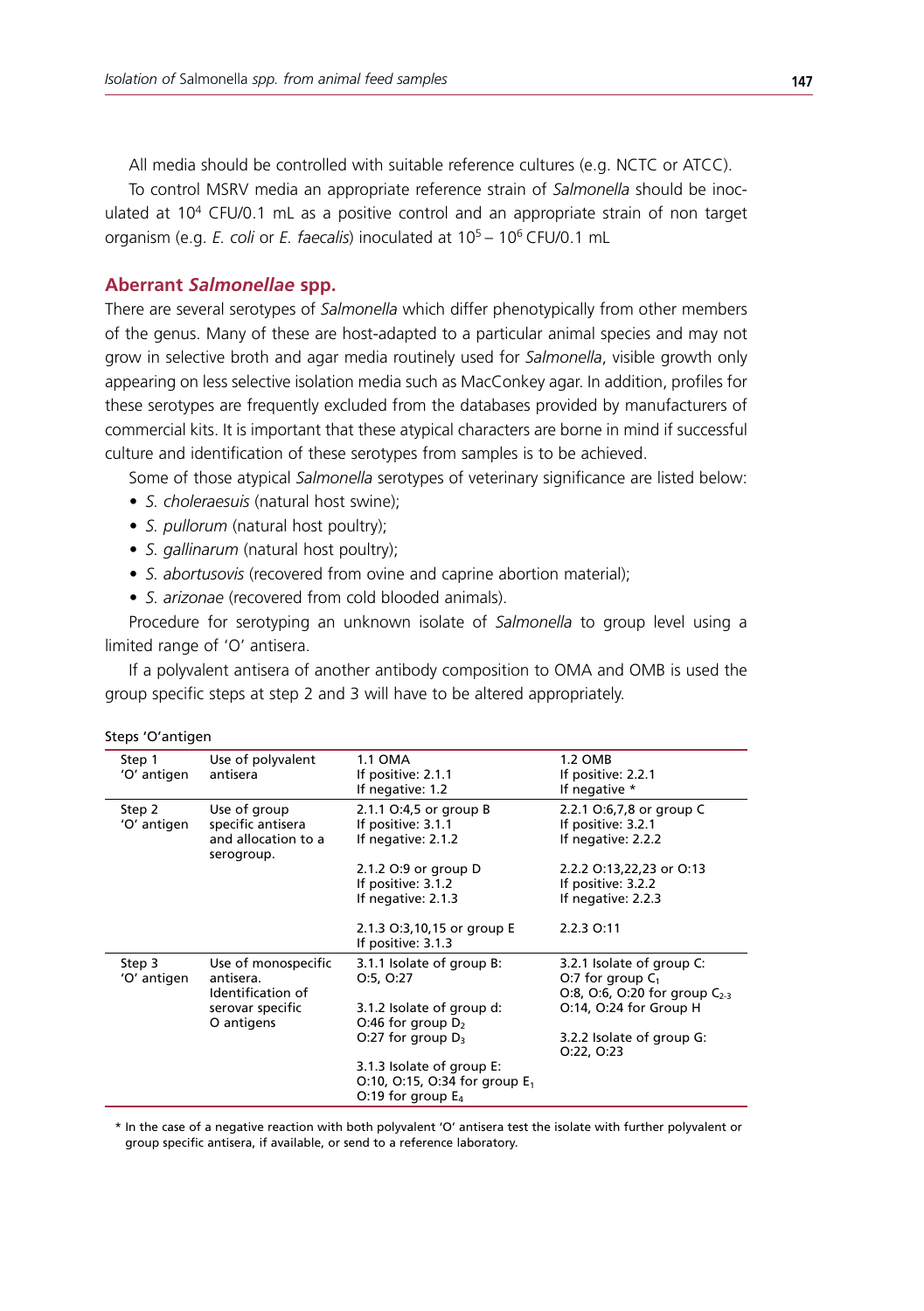# **References**

- **ISO 6579:2002.** *Microbiology of food and animal feeding stuffs Horizontal method for the detection of Salmonella species*. Geneva, Switzerland.
- **HPA.** 2011. UK *standards for microbiology investigations: Identification of Salmonella species*. HPA Bacteriology identification ID 24 Issue No 2.2, October 2011. London, UK.
- **VDLUFA.** 2012. *Methods book III 8th Supplement 2012*, *No 28.3.1. Detection of Salmonella*. Speyer, Germany.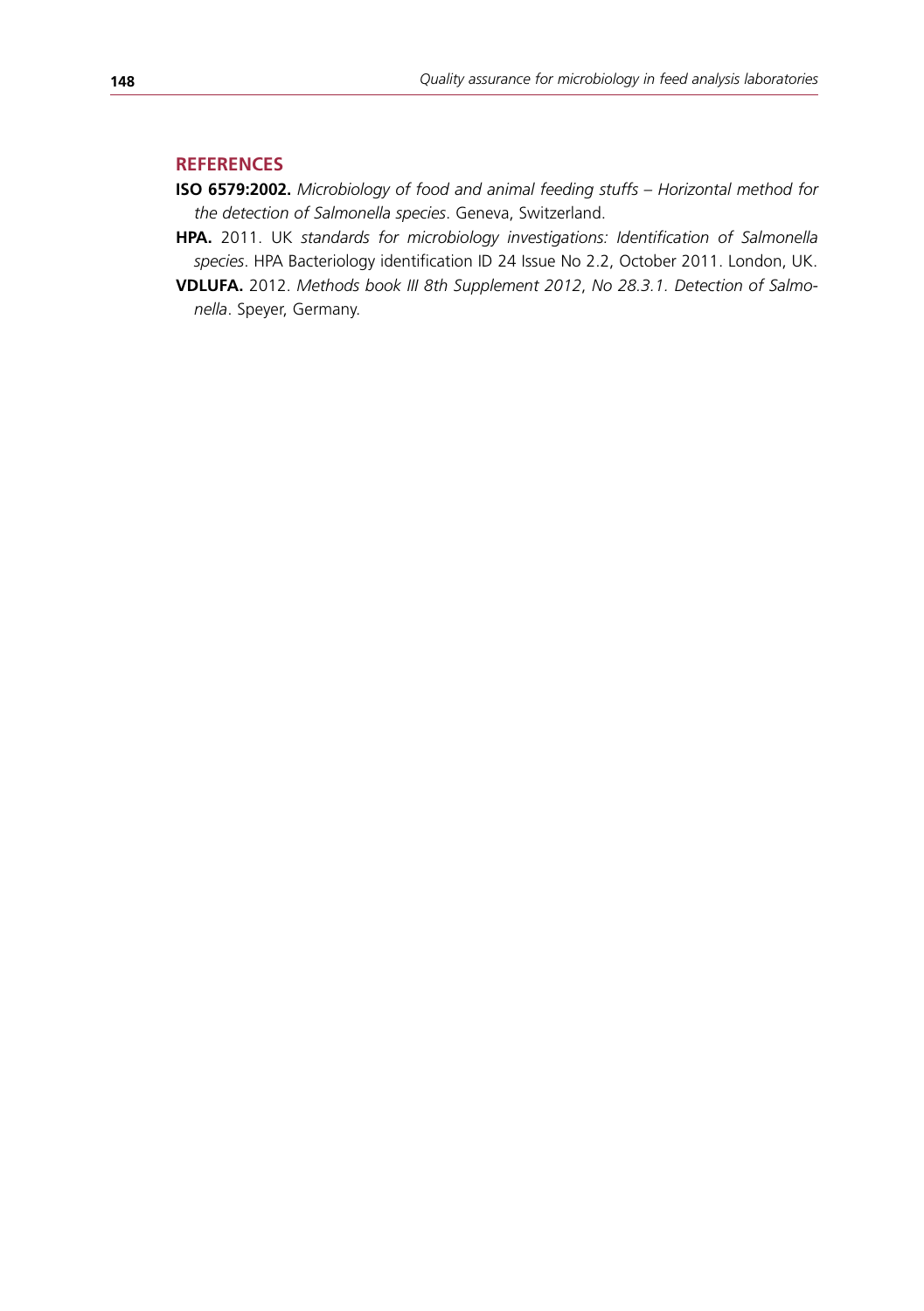# **Isolation of** *Listeria* **spp. from animal feed samples**

#### **Principle and scope**

*Listeria* spp. are non sporing, short (0.5–2.0 µm in length), Gram positive rods which are widely distributed in the environment and can be isolated from animal products, soil, vegetables, food, silage and other animal feeds. They are both animal and human pathogens and foodstuffs contaminated with animal faeces are an important vehicle in transmission of the infection. The presence of *Listeria* spp. in animal feeds may introduce the microorganism to previously non infective animals. Silage is commonly implicated in outbreaks of Listeriosis in farm animals.

*Listeria* spp. can be divided into ten species:

- *• L. murrayi* and *L. grayi* are non-haemolytic and are rarely isolated. Both are considered to be non pathogenic.
- *• L. monocytogenes* and *L. ivanovii* are haemolytic and pathogenic for man and animals.
- *• L. seeligeri* is also haemolytic but is considered to be non pathogenic.
- *• L. innocua* and *L. welshimeri* are non haemolytic and are considered to be non pathogenic
- *• L. fleischmannii, L. marthii* and *L. rocourtiae* are newly described species of unknown pathogenicity.

This procedure applies to all samples submitted to the microbiology laboratory for detection of *Listeria* spp.

# **Responsibilities**

- **Laboratory Analyst** To ensure all samples submitted for testing are treated as stated in this SOP and that all QA requirements are adhered to and sample integrity preserved. All Laboratory Analysts must be trained and competent in the procedure being followed and have this documented in their training file.
- **Laboratory Manager/Director** To ensure all staff have the appropriate training and competence to complete this procedure and that ongoing competence is maintained by participation in appropriate proficiency testing.
- **• Quality Assurance Manager** To ensure an appropriate SOP is available and is adhered to by way of periodic auditing of this procedure in the laboratory.

# **Health and Safety**

*Listeria* spp. are zoonotic and may cause severe and sometimes fatal diseases. *Listeria* species belong to Containment Level 2 (CL 2). All isolation and identification work shall be carried out in an appropriate Containment Level 2 facility by suitably-trained workers.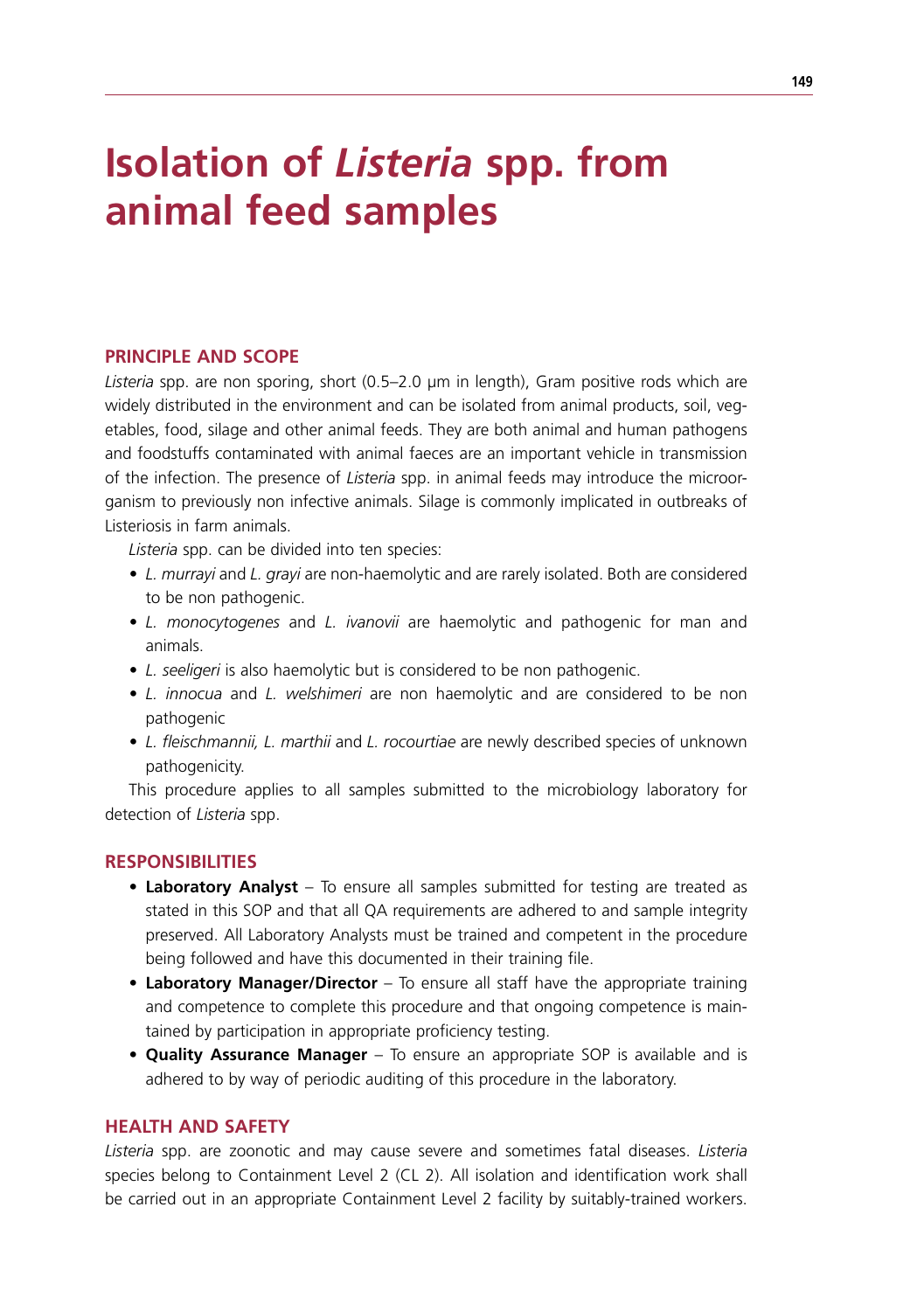*Listeria* spp. can produce severe infection and abortion in individuals exposed to infection, therefore pregnant laboratory workers and immunocompromised individuals should be prohibited from working with known or suspect cultures of *Listeria* spp.

# **EQUIPMENT**

- Sealable sterile bags.
- Calibrated balance.
- Incubator at  $30 \pm 2$  °C (and  $37 \pm 1$  °C for CAPM test).
- Stomacher or similar.
- Fridge at 2–8 °C (for sample storage).
- Sterile loop  $(10 \mu l)$ .
- Appropriate reference cultures (e.g. NCTC or ATCC).

# **Reagents**

All microbiological media used is prepared according to the manufacturer's instructions or purchased pre poured.

- Listeria selective agar (containing aesculin).
- Blood agar (5%).
- Listeria Enrichment Broth (UVM formulation).
- Commercial microbiological identification system (e.g. API or similar).
- Listeria polyvalent O antiserum.
- • D-Xylose fermentation broth.
- L-Rhamnose fermentation broth.
- Nitrate reduction broth (also sulfanilic acid, N,N-dimethyl-1-naphthylamine and zinc powder).
- Saline.

# **Procedure**

# **Sample management**

Testing shall begin on day of receipt of samples or on the first working day which allows the method to be completed in accordance with the procedure.

If testing does not begin on the day of receipt, the samples should be stored at 2–8 ° C until required or in conditions which will preserve its integrity. If refrigeration is necessary, samples should be removed from the refrigerator and stored at room temperature for a minimum of one hour prior to the start of the procedure.

*Listeria* spp. grow on Listeria Selective Agar (containing aesculin) as black colonies with a surrounding dark brown/black zone produced by hydrolysis of the aesculin. To isolate *Listeria* from animal feed samples the sample must be homogenated and incubated in enrichment broth before a secondary enrichment and growth on selective media.

• Aseptically place 25  $\pm$  1.0 g of representative sample into a sterile stomacher, or similar, type bag. Ensure the bag is sealed and if necessary double bag inside an appropriate bag.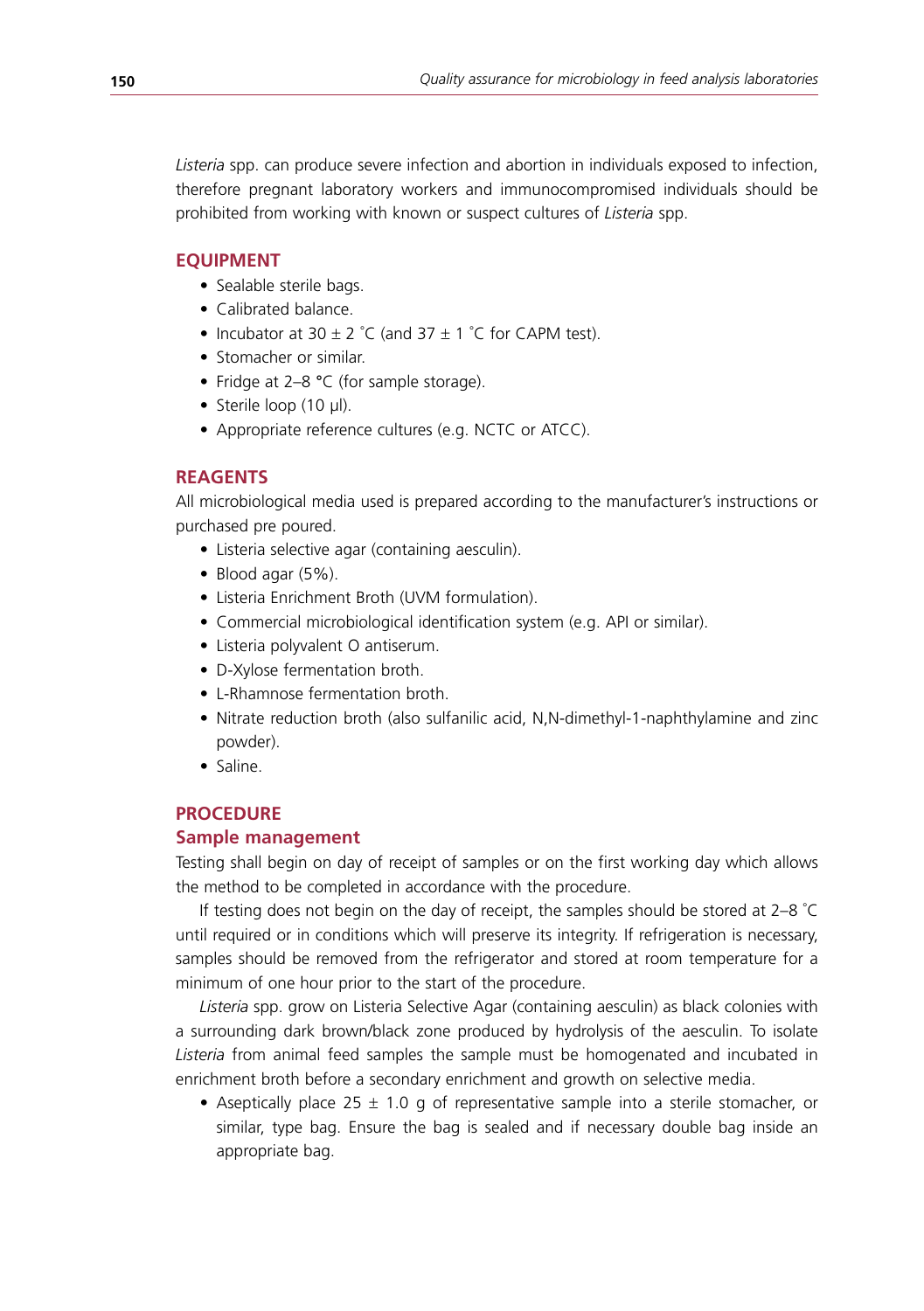- Add 225  $\pm$  5 mL (or 225  $\pm$  5 g) Listeria Enrichment Broth (UVM formulation) blend or stomach for approximately 2 min and aseptically transfer the homogenate to a sterile container. Incubate at  $30 \pm 2$  °C for  $48 \pm 4$  h.
- A standard quantity of a *Listeria* reference culture (e.g. NCTC or ATCC) should be inoculated into 225 mL Listeria Enrichment Broth as a positive control. An uninoculated Listeria Enrichment Broth should be used as a negative control.
- Streak a loop full of the two day enrichment broth across a Listeria selective agar (containing aesculin) plate in a zigzag pattern. The space between the loop streaks should be 0.5 to 1cm. Incubate the Listeria selective agar plate at 30  $\pm$  2 °C for 24–48 h.
- Examine plates for purity and colony morphology. Sub culture suspect colonies onto 5% blood agar and incubate at 37  $\pm$  1 °C for 24–48 h.
- • Confirmation of the genus *Listeria.*
- From the blood agar plate, perform a catalase test (most strains positive) on a single colony and a Gram stain (Gram positive rod) on a single colony. Test for agglutination with Listeria polyvalent O antiserum.

Appropriate reference cultures (e.g. NCTC or ATCC) should be used as positive and negative controls for Catalase test and agglutination with Listeria polyvalent antisera.

Perform a check for auto agglutination by emulsifying a single, well isolated colony grown on blood agar into a drop of saline (0.85% NaCl) and observe for granulation. A positive auto agglutination indicates that a strain cannot be investigated for serotyping.

# **Further identification (if required)**

Commercially available identification systems (e.g. API™ or MICRO-ID™ or similar) may be used to identify isolates or appropriate laboratory biochemical tests may be used.

| <b>Species</b>   | <b>Production of acid</b> |            |           | <b>CAMP</b> test |           |
|------------------|---------------------------|------------|-----------|------------------|-----------|
|                  | Mannitol                  | L-Rhamnose | D-Xylose  | Staph aureus     | R. equi   |
| L. monocytogenes |                           | +          |           | ٠                |           |
| L. innocua       | ٠                         | v          | ۰         | ۰                |           |
| L. ivanovii      | $\blacksquare$            | ٠          | $\ddot{}$ | ٠                | $\ddot{}$ |
| L. seeligeri     | ٠                         | ٠          | $\ddot{}$ | W <sup>+</sup>   |           |
| L. welshimeri    |                           | v          | +         | ٠                | -         |
| L. grayi         | $\ddot{}$                 | v          |           | -                |           |
| L. murrayi       | +                         | ٠          | ۰         |                  |           |

If required to further identify *Listeria* spp. the following tests can be performed:

 $V =$  variable reaction  $w + w = w$ eak positive reaction

Additionally only *L. murrayi* reduces Nitrate.

# **CAMP test**

• Onto a 5% blood agar plate streak an appropriate reference strain (e.g. NCTC or ATCC) of ß haemolytic *Staphylococcus aureus* in a single line at one side. On the same plate streak an appropriate reference strain (e.g. NCTC or ATCC) of *Rhodococcus equi* in a single line parallel to the ß haemolytic *Staphylococcus aureus.* Between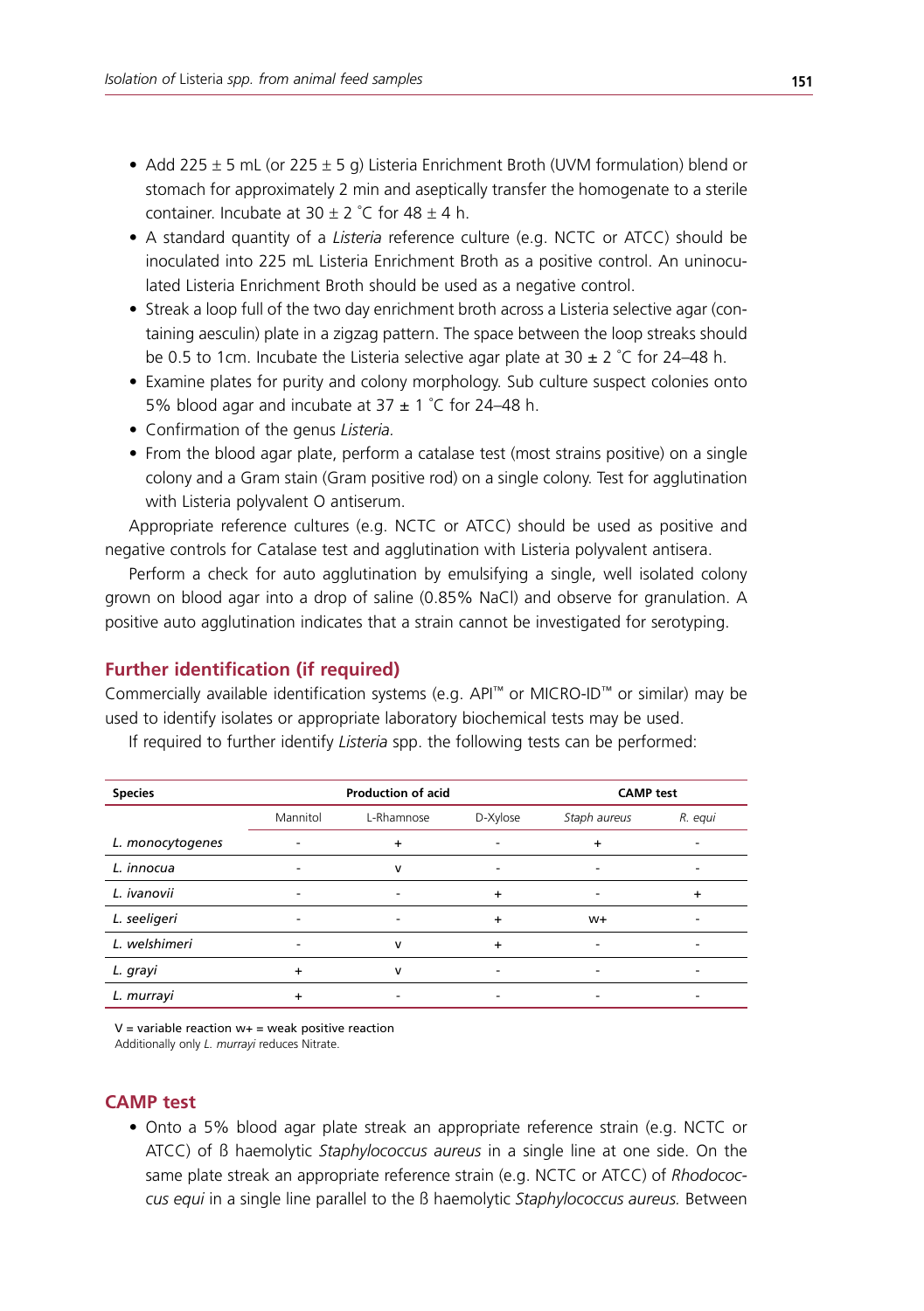these parallel streaks inoculate the suspect *Listeria* at right angles, without touching the ß haemolytic *Staphylococcus aureus* or *Rhodococcus equi.*

- Incubate at 37  $\pm$  1 °C for 24–48 h and examine for enhanced haemolysis at the intersection of the *Listeria* and the ß haemolytic *Staphylococcus aureus* and *Rhodococcus equi.*
- Appropriate reference cultures (e.g. NCTC or ATCC) should be inoculated as positive and negative controls.

ß haemolytic *Staphylococcus aureus*



*Listeria* for identification

#### **Sugar fermentation**

Innoculate 5 mL amounts of mannitol, L-rhamnose and D-xylose fermentation broths from the 5% blood agar plate. Incubate at 37  $\pm$  1 °C for 24  $\pm$  2 h and examine for acid production. Mannitol, L-rhamnose and D-xylose fermentation broths may be purchased from a suitable laboratory supplier.

Appropriate reference cultures (e.g. NCTC or ATCC) should be inoculated as positive and negative controls.

If required *Listeria* isolates may be sent for further typing to a Reference Laboratory.

Nitrate reduction can be checked by inoculating nitrate reduction broth with the culture and incubating for 48 h.

Add 10–15 drops of sulfanilic acid and N,N-dimethyl-1-naphthylamine and observe for a red colour within five min. A red color change at this step indicated a positive reaction. If there is no colour change add zinc powder to the broth and observe for a colour change to red. If the broth turns red after the addition of zinc the result is negative. See 'Gram stain and primary characterization tests' SOP.

# **Calculation of results**

Results should be expressed as *Listeria* spp. present in 25 g or 25 mL of original sample.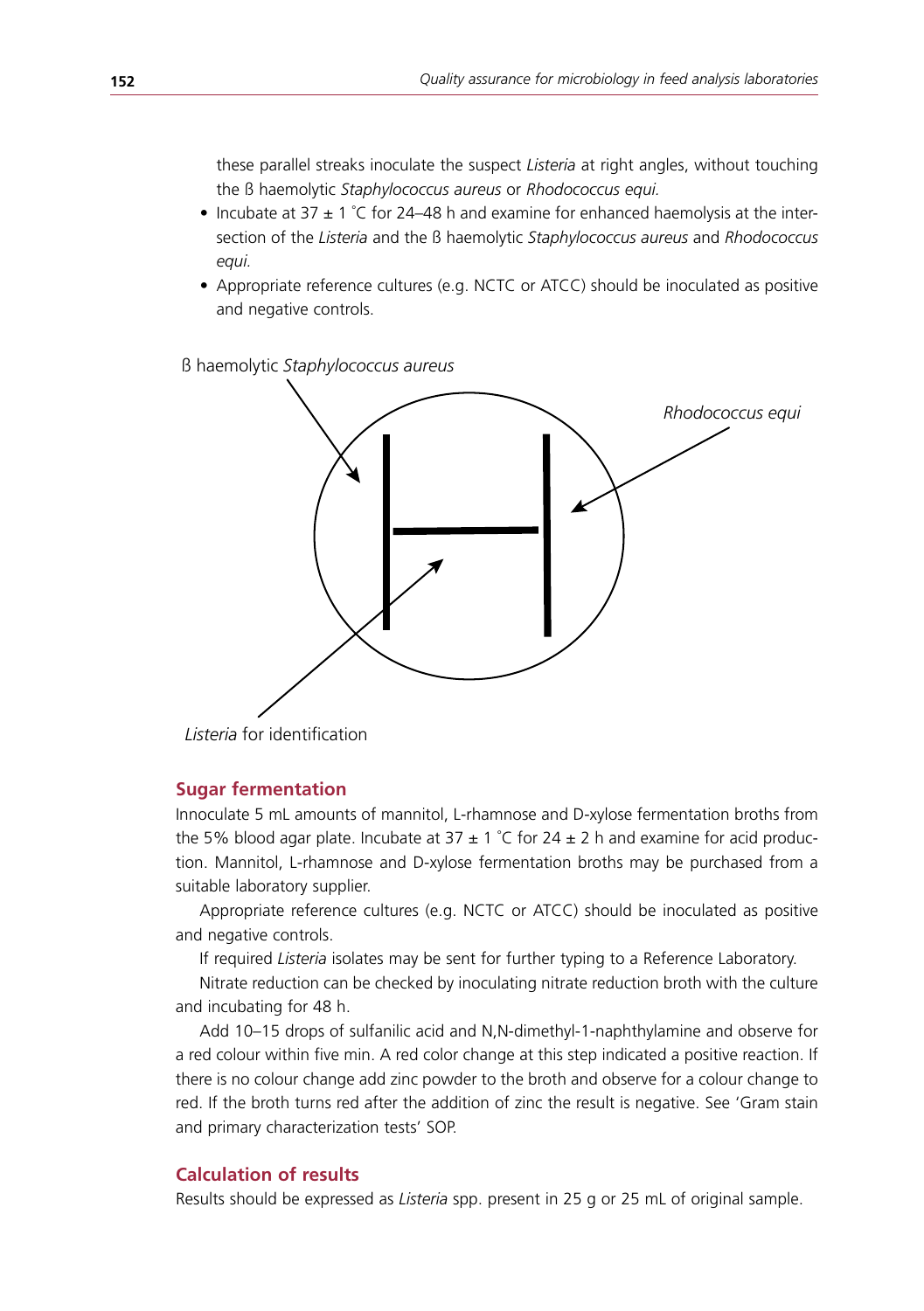# **References**

**ISO 11290-2:1998.** *Microbiology of food and animal feeding stuff. Horizontal method for the detection and enumeration of Listeria monocytogenes*. Geneva, Switzerland.

**HPA.** 2011. *UK standards for microbiology investigations: Identification of Listeria species, and other non-sporing Gram positive rods* (except *Corynebacterium*). HPA Bacteriology identification ID 3 Issue No 2.1, October 2011. London, UK.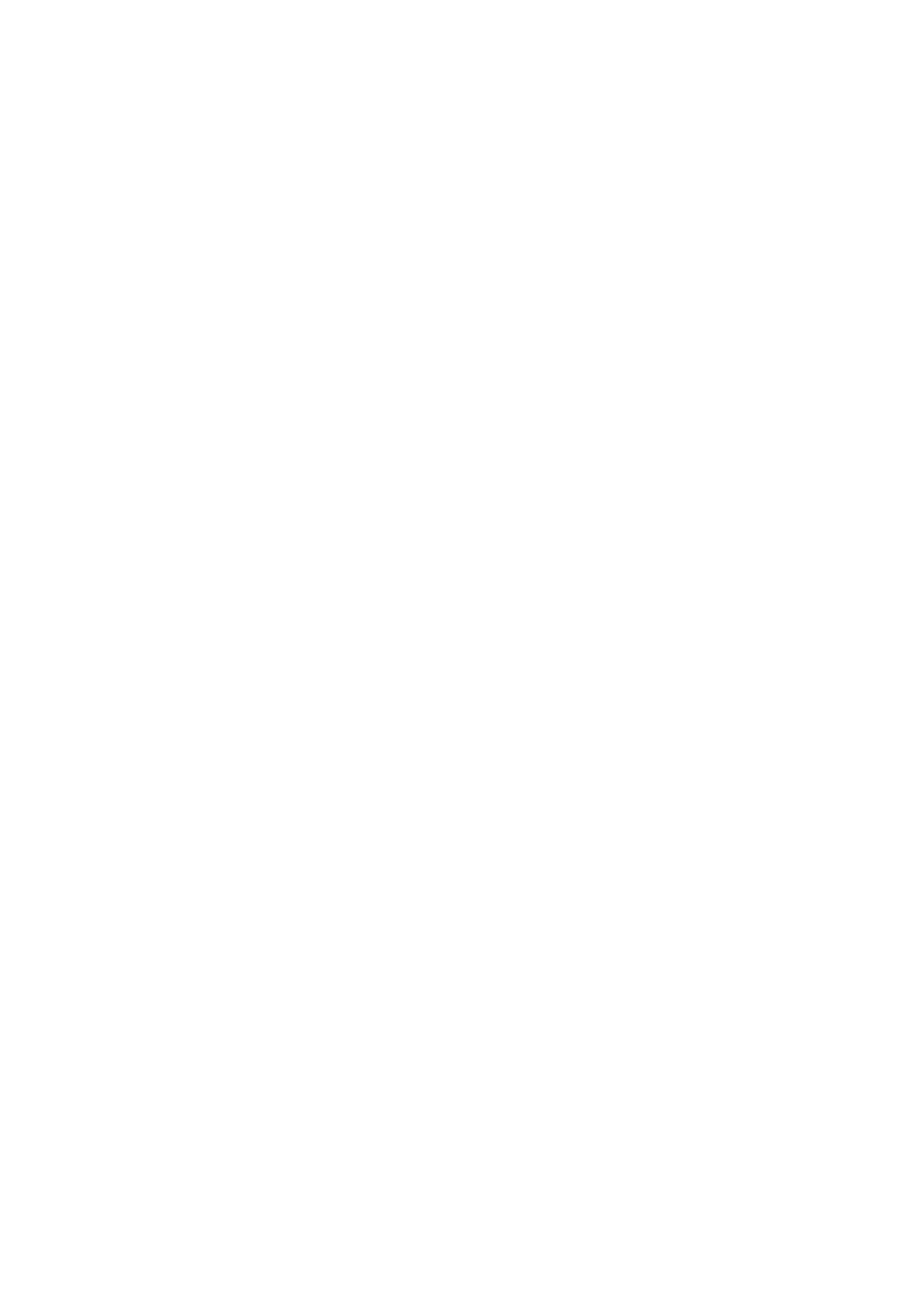# **Isolation and enumeration of yeasts (excluding probiotic yeast), moulds,** *Dematiaceae* **and aerobic/mesophilic bacteria from animal feed samples**

# **Principle and scope**

Colonies of yeasts, moulds, *Dematiaceae* and aerobic/mesophilic bacteria detected in animal feeds may be diagnostically differentiated as indicator micro-organisms and data used regarding their growth may be used to describe the feed quality as regards its condition as microbiologically sound and unspoilt.

Yeast can be described as round to oval unicellular fungi which reproduce by budding. Some are able to produce pseudohyphae (chains of elongated budding cells) but only a few are able to produce true hyphae. Yeasts are characterised, classified and identified by their morphology and biochemical laboratory tests.

Yeasts are widely distributed in the environment and are part of the normal flora of man and animals. Yeasts may contaminate a wide variety of animal feeds (including dry feeds) and may cause spoilage of silage.

A number of microbial products may be added to animal feeds to provide beneficial effects on health and production but are not attributed with a nutritional role (probiotics). Yeast cultures may be used as probiotics with *Candida pintolopesii*, *Candida saitoana* and *Saccharomyces cerevisiae* commonly used. The presence of such probiotics should be established with the animal feed supplier/manufacturer if detection of yeasts is requested.

*C. albicans* is commonly associated with animal disease and grows as a budding yeast cell on many different agar cultures at a wide variety of temperatures and differing pH. They produce distinctive convex colonies with a shiny waxy appearance.

Mouldy animal feed does not necessarily contain dangerous mould poisons or mycotoxins but the presence of considerable mould in animal feed will adversely affect production and health of animals feeding on it. Digestibility may be affected for ruminants and energy values will be reduced.

*Dematiaceae* are saprophytic fungi which are widely distributed in soil, water and decaying vegetable material.

Mesophilic bacteria are bacteria which have an optimum temperature of 20–45 °C and typically are food contaminants (including animal feeds).

This procedure applies to all samples submitted to the microbiology laboratory for detection of Yeasts (excluding probiotic yeasts), moulds, *Dematiaceae* and aerobic/mesophilic bacteria in animal feeds.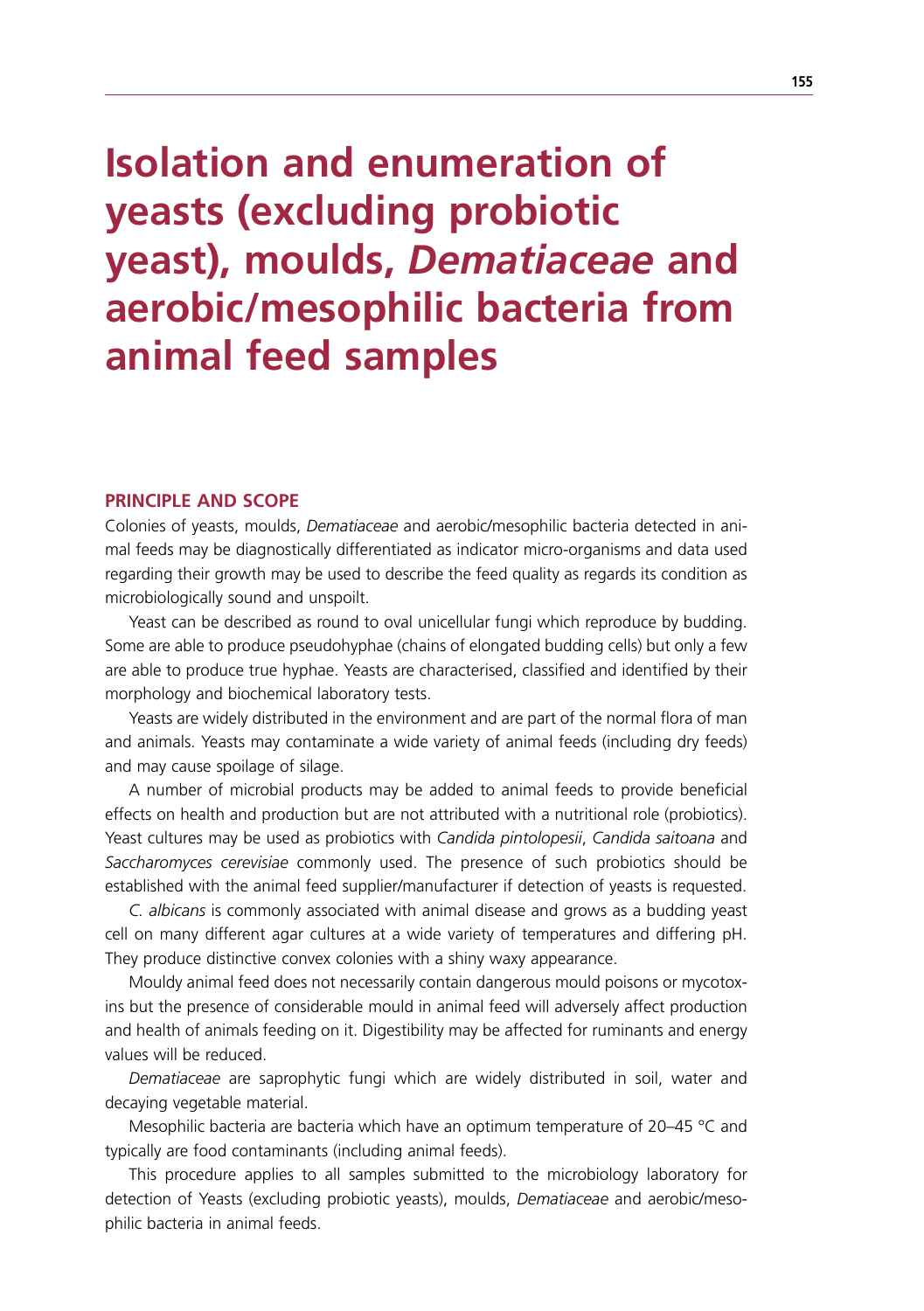# **Responsibilities**

- **• Laboratory Analyst** To ensure all samples submitted for testing are treated as stated in this SOP and that all QA and Health and Safety requirements are adhered to and sample integrity preserved. All Laboratory Analysts must be trained and competent in the procedure being followed and have this documented in their training file.
- Laboratory Manager/Director To ensure all staff have the appropriate training and competence to complete this procedure and that ongoing competence is maintained by participation in appropriate proficiency testing.
- **• Quality Assurance Manager** To ensure an appropriate SOP is available and is adhered to by way of periodic auditing of this procedure in the laboratory.

# **Equipment**

- Pipettor capable of measuring 100–1000 µl.
- Incubator at  $25 \pm 1$  °C (and  $20 \pm 1$  °C for aerobic/mesophilic bacteria).
- Microscope.
- Microbiological spreader.
- Horizontal shaker capable of maintaining 120–180 rpm.
- Stomacher and stomacher bags.
- Blender or homogeniser capable of up to 10 000 U/min.

# **Reagents**

- All microbiological media used is prepared according to the manufacturer's instructions or purchased pre poured.
- Peptone water broth (0.1% mass concentration) at pH 7  $\pm$  0.2 with Tween™ 80.
- Diluent buffer.
- Dichloran Rose Bengal Chloramphenicol (DRBC) agar with tergitol.
- Dichloran 18% glycerol agar (DG18).
- Tryptose agar with  $2,3,5$  triphenyltetrazolium chloride (TTC).
- Iminodiacetic acid (98%).
- Sodium hydroxide solution (5 mol/L).
- Silicone antifoaming agent (e.g. Wacker Silicon AS-EM.SE 2).

# **Procedure**

### **Sample management**

Testing shall begin on day of receipt of samples or on the first working day which allows the method to be completed in accordance with the procedure.

If testing does not begin on the day of receipt, the samples should be stored at 2–8 °C until required or in conditions which will preserve its integrity. If refrigeration is necessary, samples should be removed from the refrigerator and stored at room temperature for a minimum of one hour prior to the start of the procedure. Samples for yeast testing should not be frozen.

Copper may have a toxic effect on some micro-organisms. If samples submitted contain more than 400 mg Cu/kg add 350 mg of iminodiacetic acid and 0.53 mL sodium hydroxide solution to the suspension solution to chelate the copper.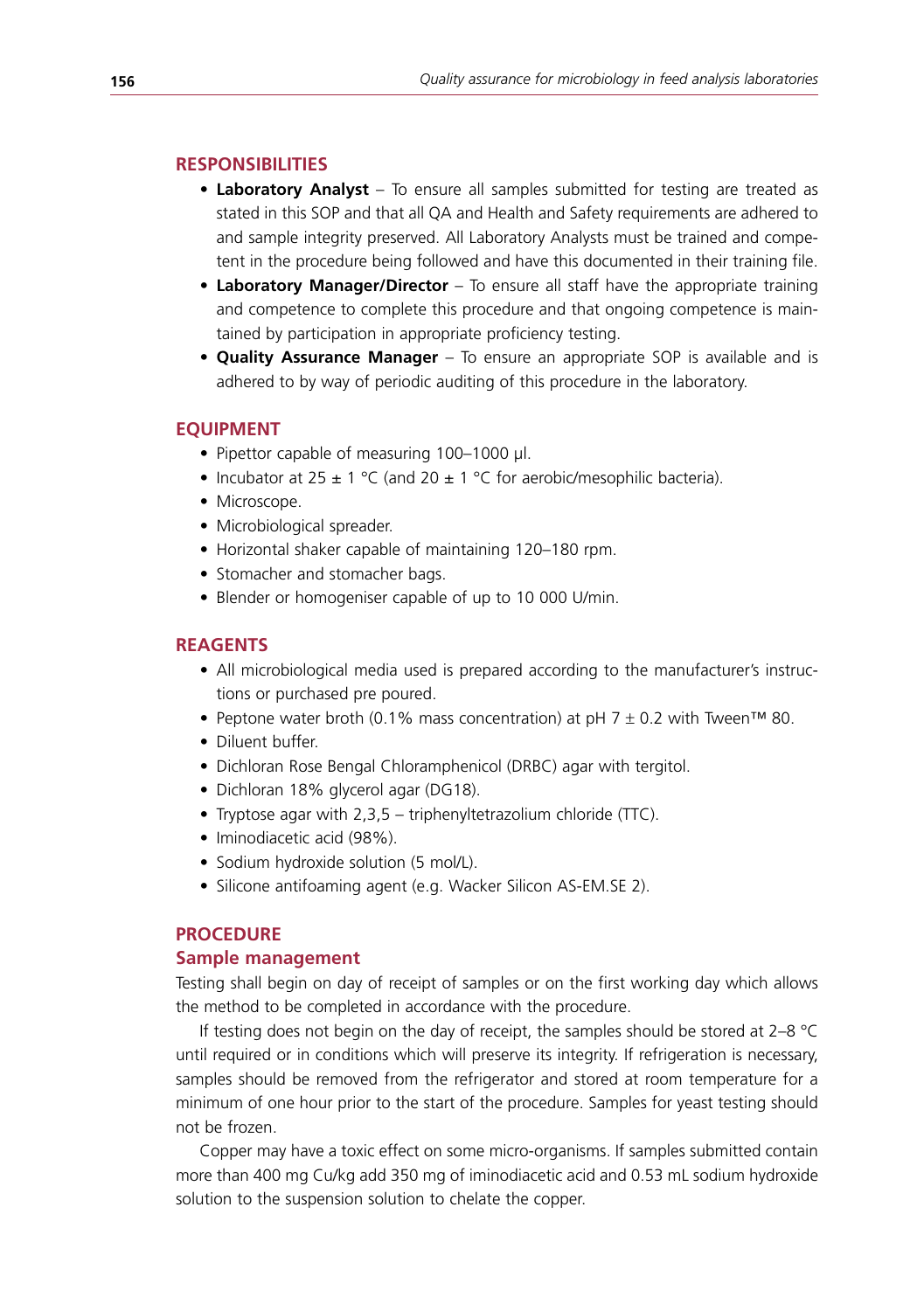Add the required sample quantity  $(\pm 0.1 \text{ g or } 0.1 \text{ mL})$  to the required volume of peptone water and shake for 20 min on a horizontal shaker at 120–180 rpm. If foaming is noted a few drops of suitable silicone antifoaming agent may be added to the solution.

Alternatively the sample and diluents may be placed in a stomacher bag and after being left for 10–15 min, it may be treated in the stomacher for 3–5 min. Liquid feeds may be treated for a minimum of three min without the holding time of 10–15 min.

If appropriate the sample may be treated with a blender in a sterile beaker. First at 5 000 U/min for one minute followed by 8 000–10 000 U/min for five min.

| Type of sample             | Sample | <b>Suspension diluent</b> | <b>Dilution factor</b> |
|----------------------------|--------|---------------------------|------------------------|
| Feed additives             | 4 q    | 196 mL                    | 1:50                   |
| Premixtures, mineral feeds | 20q    | 380 mL                    | 1:20                   |
| Single and compound feeds  | 20q    | 180 mL                    | 1:10                   |
| High swelling feeds        | 20q    | 380 mL                    | 1:20                   |
| Hay, straw and silage      | 20q    | 380 mL                    | 1:20                   |
| Single and compound feeds  | 20q    | 180 mL                    | 1:10                   |
| Liquid feeds               | 20 mL  | 180 mL                    | 1:10                   |
| Pasty or oily products     | 5 g    | $90$ mL + 5 g Tween       | 1:20                   |

Recommended sample weight and diluents volumes for suspension of animal feeds

Dilutions of 1:100 are required from the initial dilutions to enable preparation of serial dilutions. Serial dilutions should be made in a diluent buffer.

Use the following preparation to achieve 1:100 (10-2) first dilution.

| Dilution factor (from Table above) | Volume of initial suspension | + volume of diluent |
|------------------------------------|------------------------------|---------------------|
| 1:50                               | 5 mL                         | 5 mL                |
| 1:20                               | 5 mL                         | 20 mL               |
| 1:10                               | 5 mL                         | 45 mL               |

Produce further decimal dilutions based on the expected micro-organism load and sample type. Generally three dilution count plates are produced.

| Feed type                                                          |           |           |           |           |           |
|--------------------------------------------------------------------|-----------|-----------|-----------|-----------|-----------|
| Pelleted and extruded feed, extraction meals and milk<br>replacers | $10^{-1}$ | $10^{-2}$ | $10^{-3}$ |           |           |
| Ground feed and grain                                              |           | $10^{-2}$ | $10^{-3}$ | $10^{-4}$ |           |
| Silage                                                             |           | $10^{-2}$ | $10^{-3}$ | $10^{-4}$ | $10^{-5}$ |
| Hay, straw, brewery and bakery by-products                         |           | $10^{-2}$ | $10^{-3}$ | $10^{-4}$ | $10^{-5}$ |
| Liauid feed                                                        |           | $10^{-3}$ | $10^{-4}$ | $10^{-5}$ | $10^{-6}$ |

Recommended dilution steps for count plates

Inoculate 100 µl of the dilution onto the appropriate media (DRBC or DG18) in duplicate with a pipettor and spread over the surface with a sterile microbiological spreader. If serial dilutions have been made 100 µl of each dilution should be spread onto two suitable identified plates. Incubate at  $25 \pm 1$  °C for three days with the lids uppermost. Yeast may benefit from standing in diffuse daylight for an additional 1–2 days at room temperature (18–22 ° C).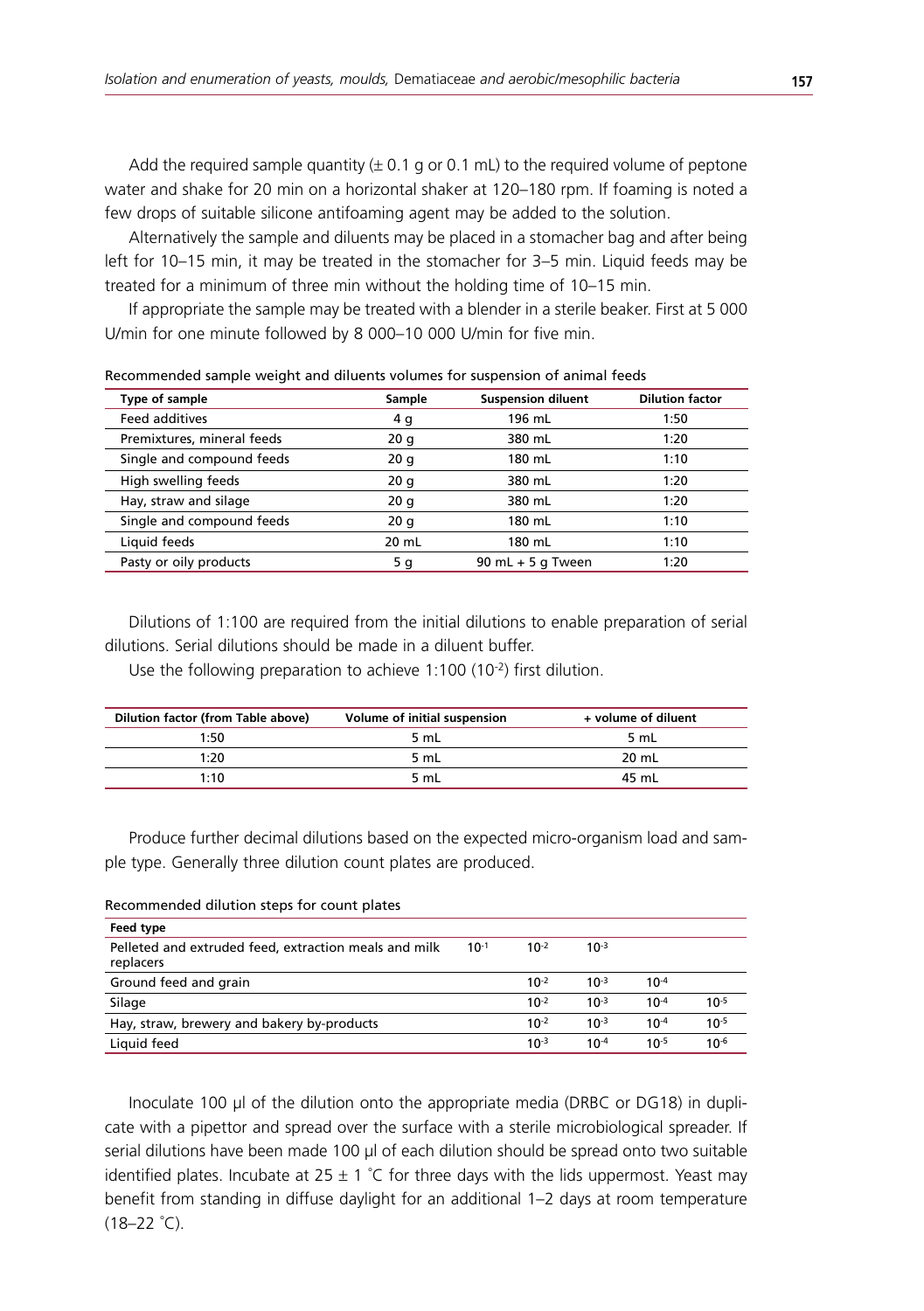If low populations of yeast are suspected up to 300 µl may be inoculated and spread onto suitable plates depending on the feed sample.

Alternatively grains or kernels may be applied directly to the surface of the media with sterile forceps. To quantify the growth (as a percentage) 100 grains or kernels should be placed onto the media.

Examine after incubation for characteristic yeast growth (or growth of other significant fungi) using suitable mycological atlas.

Yeasts grow on suitable agar as distinct matt or shiny domed cream to white coloured colonies with a waxy surface. Confirmation may be done by microscopic examination using either a Gram stain, where yeasts stain Gram positive as large round to oval cells (3–5 x 5–10 µm), or by preparing a drop of saline into which a portion of growth is mixed with a microbiological loop and examined under a coverslip for distinct round to oval cells (3–5  $x 5 - 10 \mu m$ ).

Select the plates with the highest number of colonies that can be counted and count these. To distinguish between yeasts and bacterial or other fungal contaminants it may be necessary to use a stereo microscope.

If added by the manufacturer probiotic bacteria and yeasts will grow from feeds (>  $10<sup>5</sup>$  cfu/g) and should be differentiated from contaminant organisms. On DRBC and DG18 media *Saccharomyces cerevisiae* will grow.

# **Reporting the results**

Yeasts, moulds and *Dematiaceae* may be reported as the number of colony forming units (cfu) per gram or millilitre of feed by multiplying the number of colonies by the respective dilution factor or by stating the number of grains or kernels showing viable growth.

Yeasts, mould and *Dematiaceae* are usually reported as 10<sup>3</sup> cfu/g or cfu/mL.

Commercial testing systems are available which can reduce the incubation time to 48–72 h by using membrane filters, or dried culture media enclosed in plastic or fabric films. If these systems are used the manufacturer's instructions should be used.

# **Enumeration of aerobic/mesophilic bacteria**

The procedure noted above may also be used to enumerate aerobic/mesophilic bacteria in feed samples by substituting DRBC and DG18 with tryptose agar which includes 2,3,5 triphenyltetrazolium chloride (TTC). The incubation temperature should be changed to 30 ± 1 ° C for two days.

TTC is reduced to red formazan by bacteria considered as indicator micro-organisms of spoilage in animal feed. After three days only colonies with a reduction of TTC should be counted.

Bacteria which are considered indicators of spoilage in animal feed include:

- Yellow coloured bacteria:
- *• Pseudomanas* spp.*;*
- • Enterobacteriaceae*;*
- *• Bacillus* spp.*;*
- *• Staphylococci;*
- *• Micrococci;*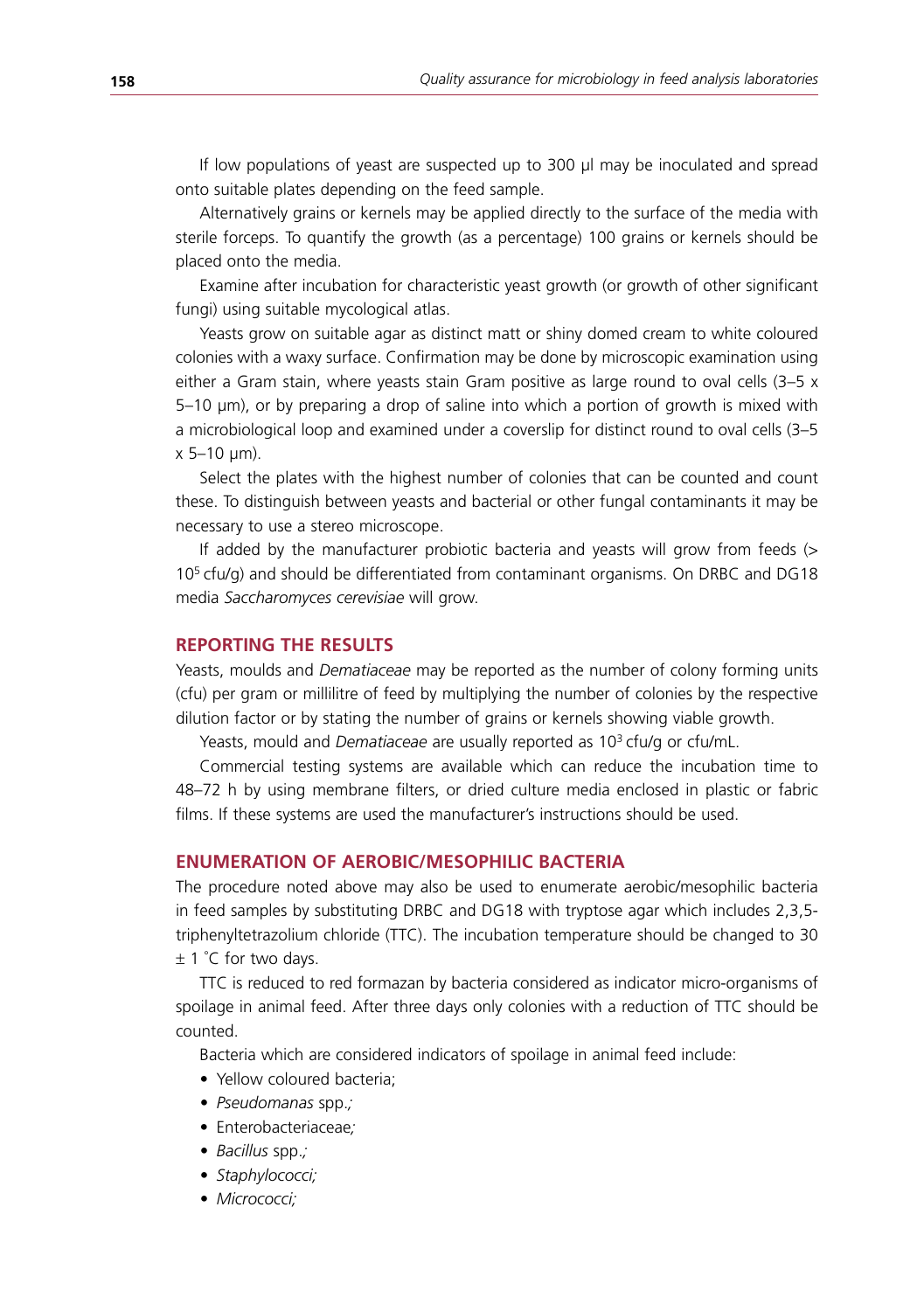- *• Streptomycetes.*
- Aerobic/mesophilic bacteria may be reported as the number of colony forming units (cfu) per gram or millilitre of feed by multiplying the number of colonies by the respective dilution factor.
- Bacteria are usually reported as 10<sup>6</sup> cfu/g or cfu/mL.

# **Quality control**

Suitable reference cultures (e.g. NCTC, ATCC) should set up in parallel to act as positive control.

External proficiency schemes are available (e.g. European Feed Microbiology Organisation).

# **References**

- **ISO 7218:2007.** *Microbiology of food and animal feeding stuffs general requirements and guidance for microbiological examinations*. Geneva, Switzerland.
- **ISO 21527-1:2008.** *Microbiology of food and animal feeding stuffs. Horizontal method for the enumeration of yeasts and moulds. Part 1: Colony count technique in products with water activity greater than 0.95*. Geneva, Switzerland.
- **ISO 21527-2:2008.** *Microbiology of food and animal feeding stuffs. Horizontal method for the enumeration of yeasts and moulds. Part 2: Colony count technique in products with water activity less than or equal to 0.95*. Geneva, Switzerland.
- **VDLUFA.** 2012. *Methods book III 8th Supplement 2012, No 28.1.2.* Standard operating procedure to enumerate bacteria, yeasts, moulds and *Dematiaceae*. Speyer, Germany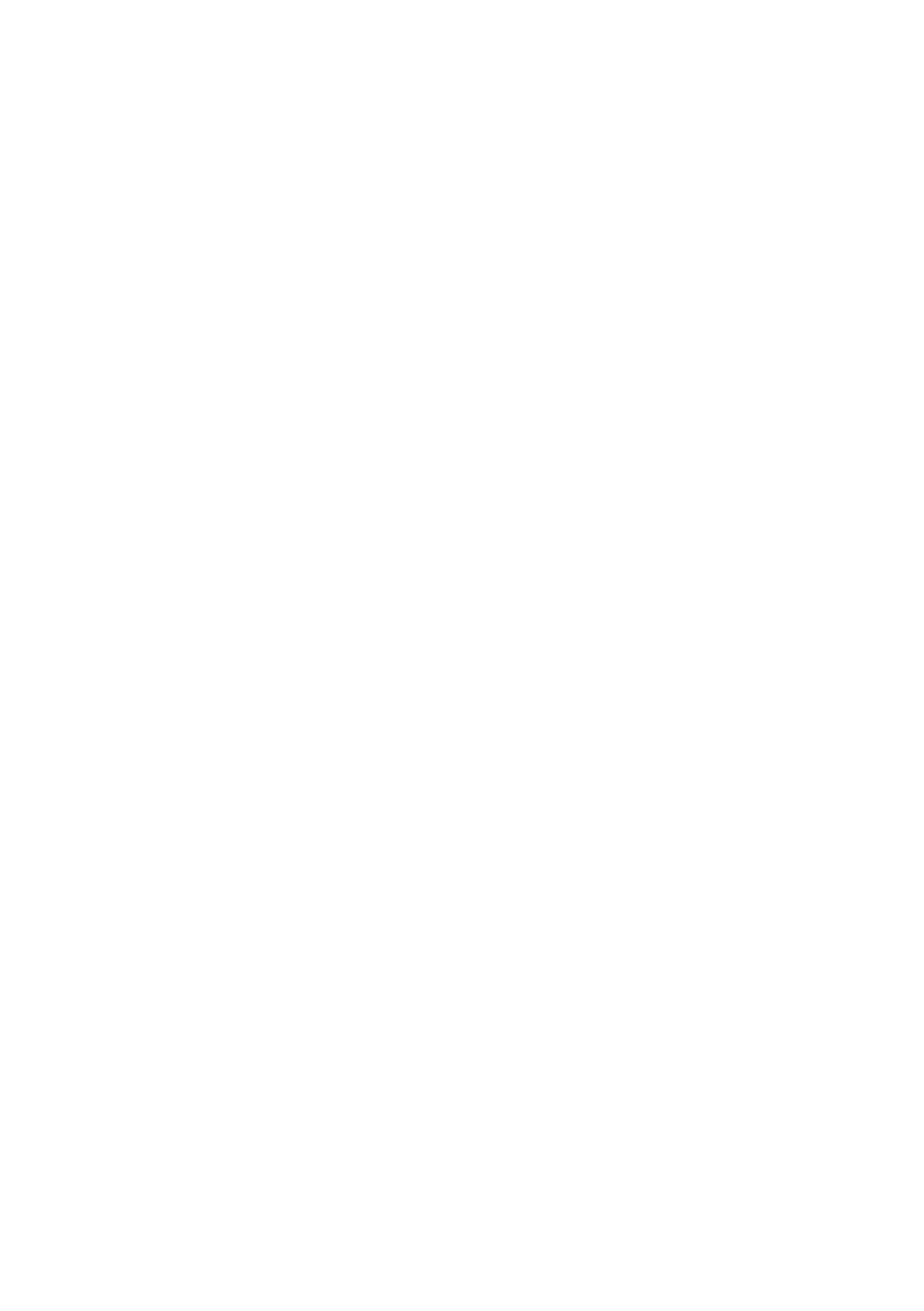# **Isolation and enumeration of**  *Aspergillus* **spp. from animal feed samples**

## **Principle and scope**

Fungal contamination of animal feed can occur in the field, during processing or storage of harvested products, or feed, if environmental conditions are suitable for fungal growth. This can lead to loss of nutrient value and have adverse effects on animal health and production if fed to animals or if spores are inhaled. The human population may also be affected by consumption of meat, eggs or milk from affected animals or from inhalation of spores from contaminated feed (Farmer's Lung).

One of the most frequent fungal contaminants of animal feed are *Aspergillus* spp. which may produce mycotoxins, secondary metabolites that can have an adverse effect on animal health. When consumed or inhaled mycotoxins can affect feed intake, reproduction, growth, immunological function or may be carcinogenic, teratogenic or mutagenic. Aspergilli are aerobic and widespread in almost all oxygen rich environments and are common contaminants of food and plants.

Important fungal species which produce mycotoxins include, but are not limited to, the following:

- **• Aflatoxin** *Aspergillus flavus* and *Aspergillus parasiticus*
- **• Trichothecenes** *Fusarium graminearum* and *Fusarium sporotrichioides,* among others
- **• Zearalenone** *Fusarium graminearum, Fusarium culmorum*
- **• Ochratoxin** *Aspergillus ochraceus* and *Penicillium verrucosum,* among others
- **• Ergot alkaloid** *Claviceps purpurea* and *Claviceps paspali*
- **• Fumonisin** *Fusarium verticillioïdes* (formerly *Fusarium moniliform*), among others

*Aspergillus* spp. may be enumerated using the previous procedure for yeasts, moulds, *Dematiaceae* and aerobic/mesophilic bacteria.

This procedure applies to all samples submitted to the microbiology laboratory for detection of *Aspergillus* spp. The same procedure may be used for isolation of other fungal contaminants from animal feed, including *Fusarium, Penicillium* and *Cladosporium*.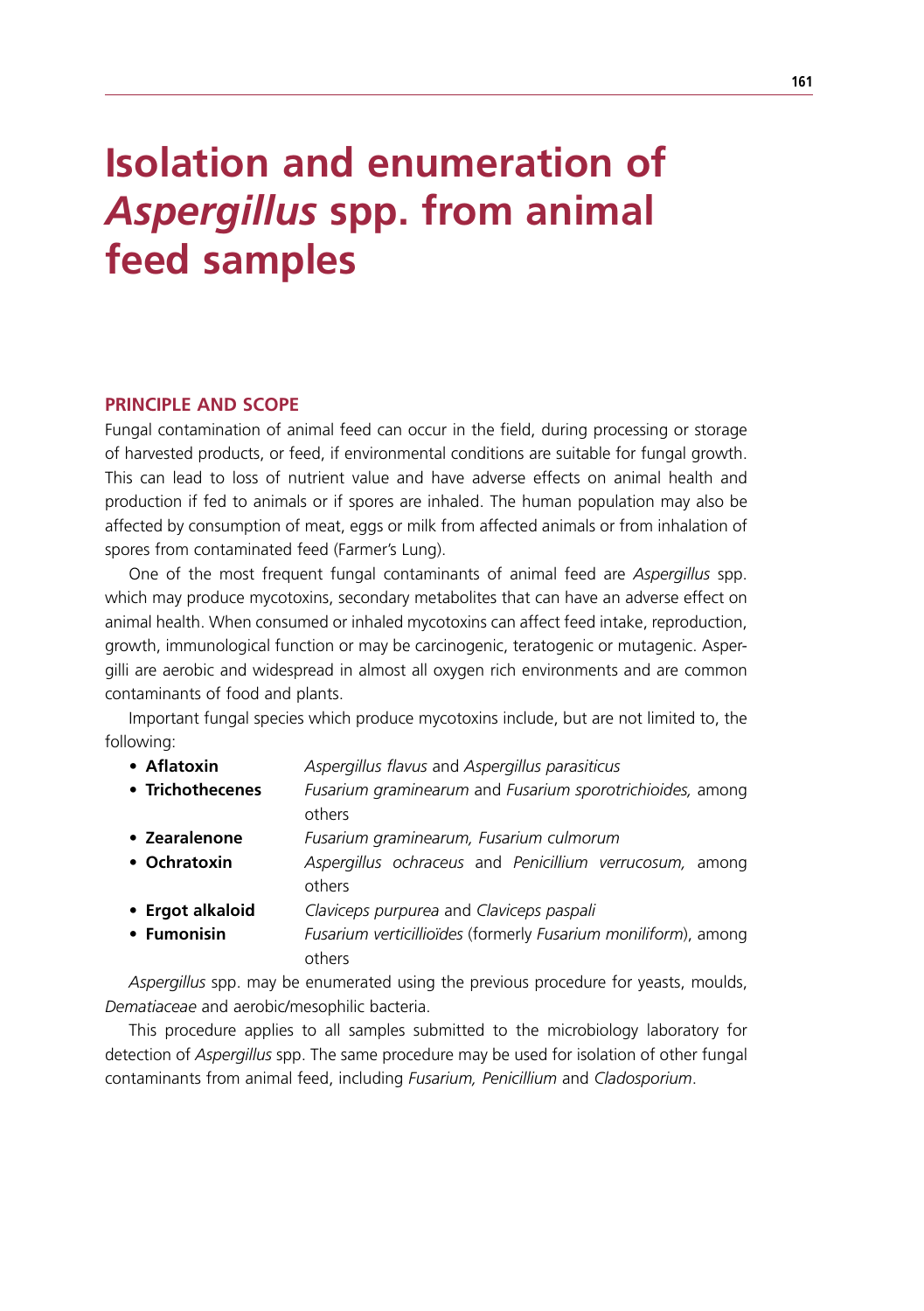# **Responsibilities**

- **• Laboratory Analyst** To ensure all samples submitted for testing are treated as stated in this SOP and that all QA and Health and Safety requirements are adhered to and sample integrity preserved. All Laboratory Analysts must be trained and competent in the procedure being followed and have this documented in their training file.
- Laboratory Manager/Director To ensure all staff have the appropriate training and competence to complete this procedure and that ongoing competence is maintained by participation in appropriate proficiency testing.
- **• Quality Assurance Manager** To ensure an appropriate SOP is available and is adhered to by way of periodic auditing of this procedure in the laboratory.

# **Equipment**

- Balance capable of weighing 1 g.
- Pipettor capable of measuring 1 mL.
- Incubator at  $25 \pm 1$  °C.
- Microscope.
- Microbiological loop or spreader.
- Sterile forceps.
- Glass slides.
- Clear self adhesive tape.

# **Reagents**

All microbiological media used is prepared according to the manufacturer's instructions or purchased pre poured.

- Sterile distilled or deionised water.
- Sabouraud dextrose agar (SAB).
- Czapek-dox agar (CZ).
- Potato dextrose agar (PDA).
- 2.5% sodium hypochlorite (for sample surface sterilisation).
- Lactophenol cotton blue.

# **Procedure**

# **Sample management**

Testing shall begin on day of receipt of samples or on the first working day which allows the method to be completed in accordance with the procedure.

If testing does not begin on the day of receipt, the samples should be stored at 2–8 °C until required or in conditions which will preserve its integrity. If refrigeration is necessary, samples should be removed from the refrigerator and stored at room temperature for a minimum of one hour prior to the start of the procedure. Samples for *Aspergillus* detection should not be frozen.

Add 10 g of sample to 90 mL sterile distilled water and lightly shake. Serial dilutions may be made in further 10 mL containers of sterile distilled water up to 10<sup>-4</sup> if heavy growth is suspected.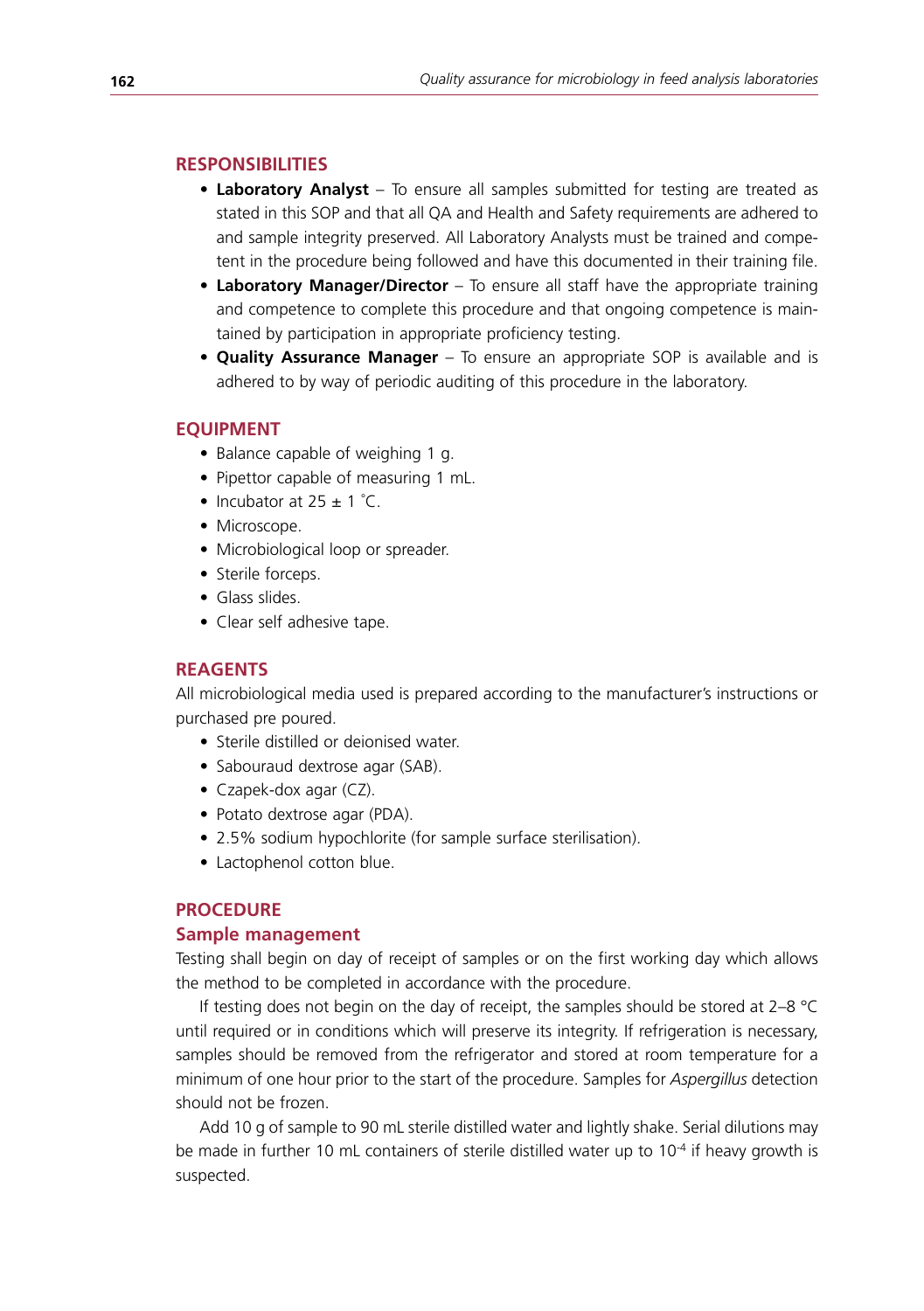Inoculate 100 µl of the suspension to the media with a pipette and spread over the surface with a sterile microbiological spreader. If serial dilutions have been made each dilution should be spread onto a suitable identified plate. Incubate at 25  $\pm$  1  $\degree$ C for up to fourteen days.

Alternatively grains or kernels may be applied directly to the surface of the medium. To avoid overgrowth of bacterial contaminants grains and kernels may be surface sterilised in 2.5% sodium hypochlorite, by immersing in 2.5% sodium hypochlorite and then rinsing in sterile water, before placing on the agar surface with sterile forceps. To quantify the growth 100 grains or kernels should be inoculated.

Sabouraud dextrose agar (SAB), Czapek-dox agar (CZ) and Potato dextrose agar (PDA) are routinely used for isolation of *Aspergillus* and may be used singly or in combination. Suitable control cultures (e.g. NCTC or ATCC) should be set up to ensure the suitability of media and as a comparison for identification purposes.

When bacterial overgrowth is anticipated antibiotics may be added to media before it is poured. 50 mg/L chloramphenicol and 50 mg/L chlortetracycline are routinely used. Chloramphenicol should be prepared in 100 mL amounts and filtered for sterility prior to use. Chlortetracycline hydrochloride should be prepared immediately before use and filtered for sterility as it is unstable in solution.

Examine daily for characteristic *Aspergillus* growth (or growth of other significant fungi) using suitable mycological atlas.

*Aspergillus* spp. grow on suitable mycological agar with distinct velvety, powdery surface and have characteristic colours (*A. fumigatus* is dark green, *A. niger* is black, *A. flavus* is yellow-green). The fungal growth must be examined microscopically using Lactophenol cotton blue as a stain to demonstrate septate hyphae and typical structures e.g. the conidiophores (stalks on which conidia are borne).

The spores of *Aspergillus* spp. disperse in the air and Petri dishes should be handled with care to avoid development of satellite colonies, which could give an overestimation of population in the sample, or displacement of spores to the atmosphere which may be harmful to laboratory workers. To avoid cross contamination between Petri dishes self adhesive tape may be used to seal each Petri dish before incubation.

### **Staining using lactophenol cotton blue**

• Place a drop of Lactophenol cotton blue on a slide using a pipette or microbiological loop. Using a small portion of clear adhesive tape lightly place the sticky side on a typical colony, gently touching it onto the colony surface. Place the adhesive tape onto the glass slide over the drop of Lactophenol cotton blue and allow it to attach (acting as a coverslip). Examine for distinctive branching, fern-like structures using a suitable mycological atlas.

The presumptive species identification of *Aspergillus* spp. is made on the basis of colonial pigmentation and the microscopic appearance of the distinctive fruiting heads. Cultures should be referred to a mycology reference laboratory for confirmation if required.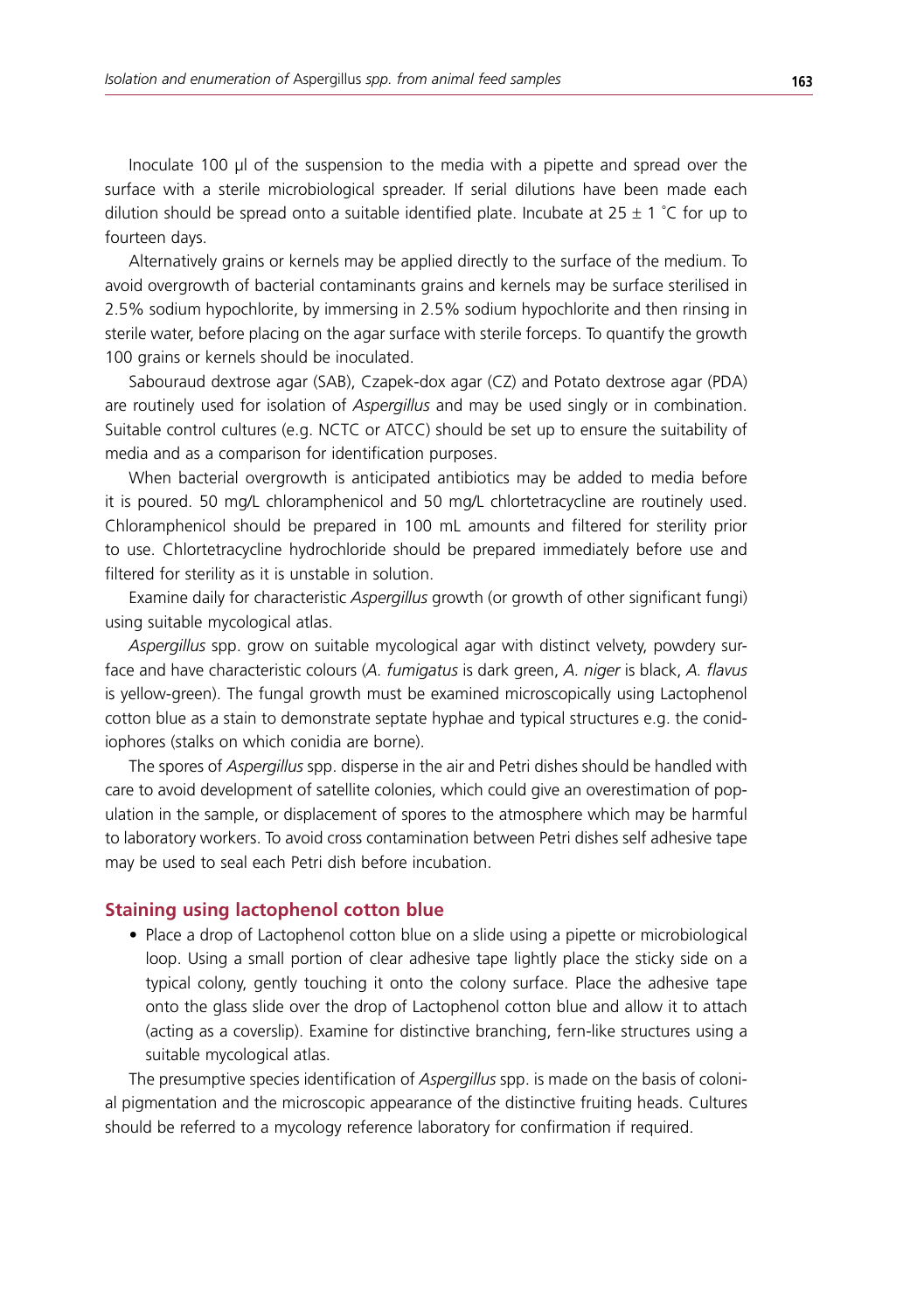# **Reporting the results**

*Aspergillus* may be reported as colony forming units per gram (CFU/g) by multiplying the number of colonies by the respective dilution factor or by stating the number of grains or kernels showing viable growth.

#### **Quality control**

Suitable reference cultures (e.g. NCTC, ATCC) should set up in parallel to act as positive control.

# **References**

- **ISO 21527-1:2008.** *Microbiology of food and animal feeding stuffs. Horizontal method for the enumeration of yeasts and moulds. Part 1: Colony count technique in products with water activity greater than 0.95*. Geneva, Switzerland.
- **ISO 21527-2:2008.** *Microbiology of food and animal feeding stuffs. Horizontal method for the enumeration of yeasts and moulds. Part 2: Colony count technique in products with water activity less than or equal to 0.95*. Geneva, Switzerland.
- **VDLUFA.** 2012. *Methods book III 8th Supplement 2012, No 28.1.2*. Standard operating procedure to enumerate bacteria, yeasts, moulds and *Dematiaceae*. Speyer, Germany.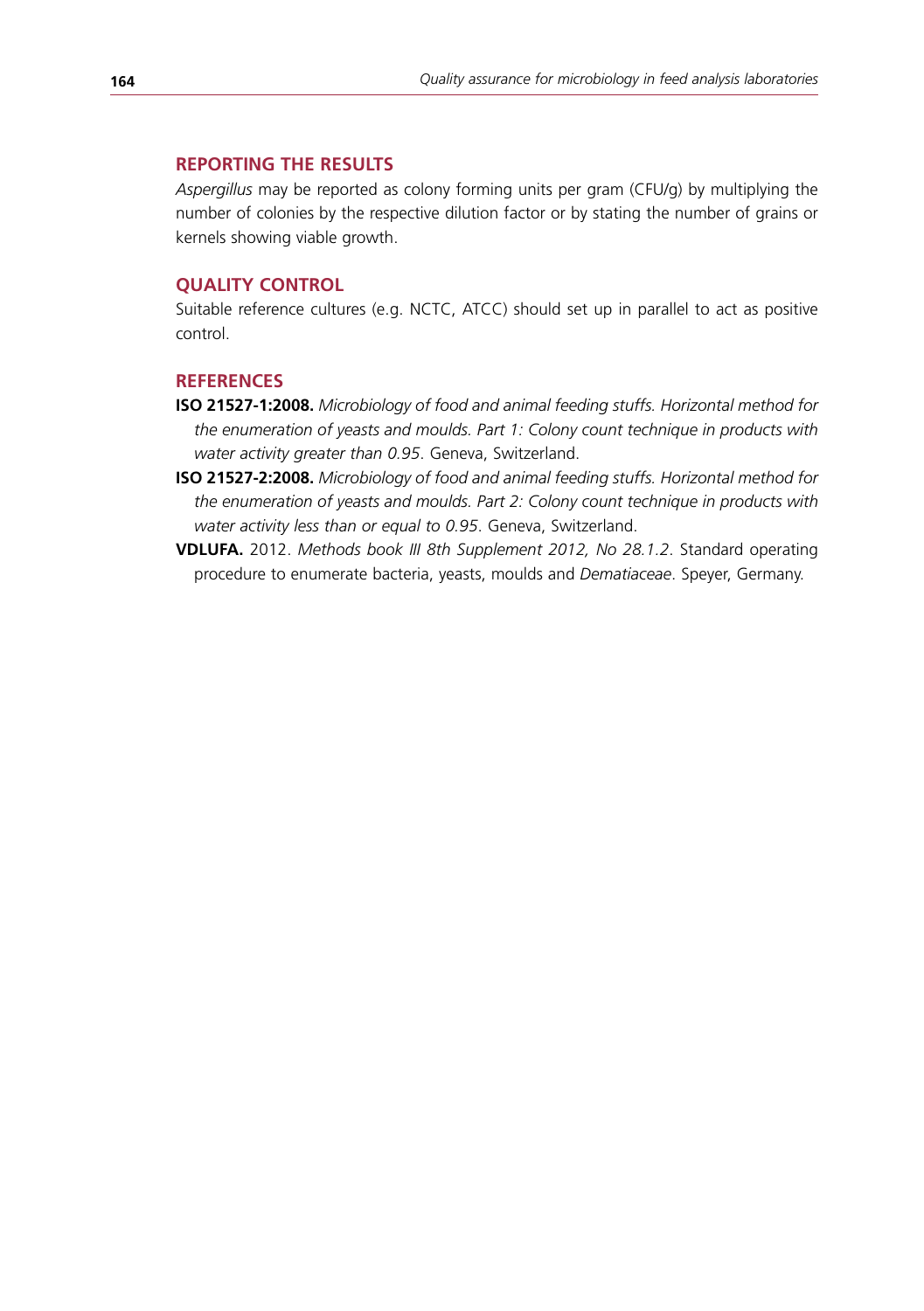# **Isolation and enumeration of probiotic bacteria and yeasts from animal feed samples**

# **Principle and scope**

Bacteria and yeasts with probiotic properties may be added to animal feeds to provide beneficial properties. The feed analysis laboratory may be requested to enumerate these bacteria and yeasts to indicate the levels of the added micro-organisms in the feed.

The common probiotic bacteria and yeasts that are added to animal feeds include:

- *• Bacillus cereus;*
- *• Bacillus licheniformis;*
- *• Bacillus subtilis;*
- *• Pediococcus acidilactici;*
- *• Enterococcus faecium;*
- *• Lactobacillus rhamnosus;* and
- *• Saccharomyces cerevisiae.*

This procedure applies to all samples of feed additives, premixtures and compound feeds submitted to the microbiology laboratory for detection of probiotic bacteria and yeasts.

#### **Responsibilities**

- **Laboratory Analyst** To ensure all samples submitted for testing are treated as stated in this SOP and that all QA and Health and Safety requirements are adhered to and sample integrity preserved. All Laboratory Analysts must be trained and competent in the procedure being followed and have this documented in their training file.
- Laboratory Manager/Director To ensure all staff have the appropriate training and competence to complete this procedure and that ongoing competence is maintained by participation in appropriate proficiency testing.
- **• Quality Assurance Manager** To ensure an appropriate SOP is available and is adhered to by way of periodic auditing of this procedure in the laboratory.

#### **Equipment**

- Homogeniser or blender (blender capable of attaining 800–12 000 rpm).
- Pipette capable of measuring 5 mL, 20 mL and 45 mL.
- Pipettor capable of measuring 100–250 µl.
- Microbiological spreader.
- Incubator capable of maintaining  $37 \pm 1$  °C (30  $\pm$  1 °C for *S. cerevisiae*).
- pH meter.
- Light-optical microscope.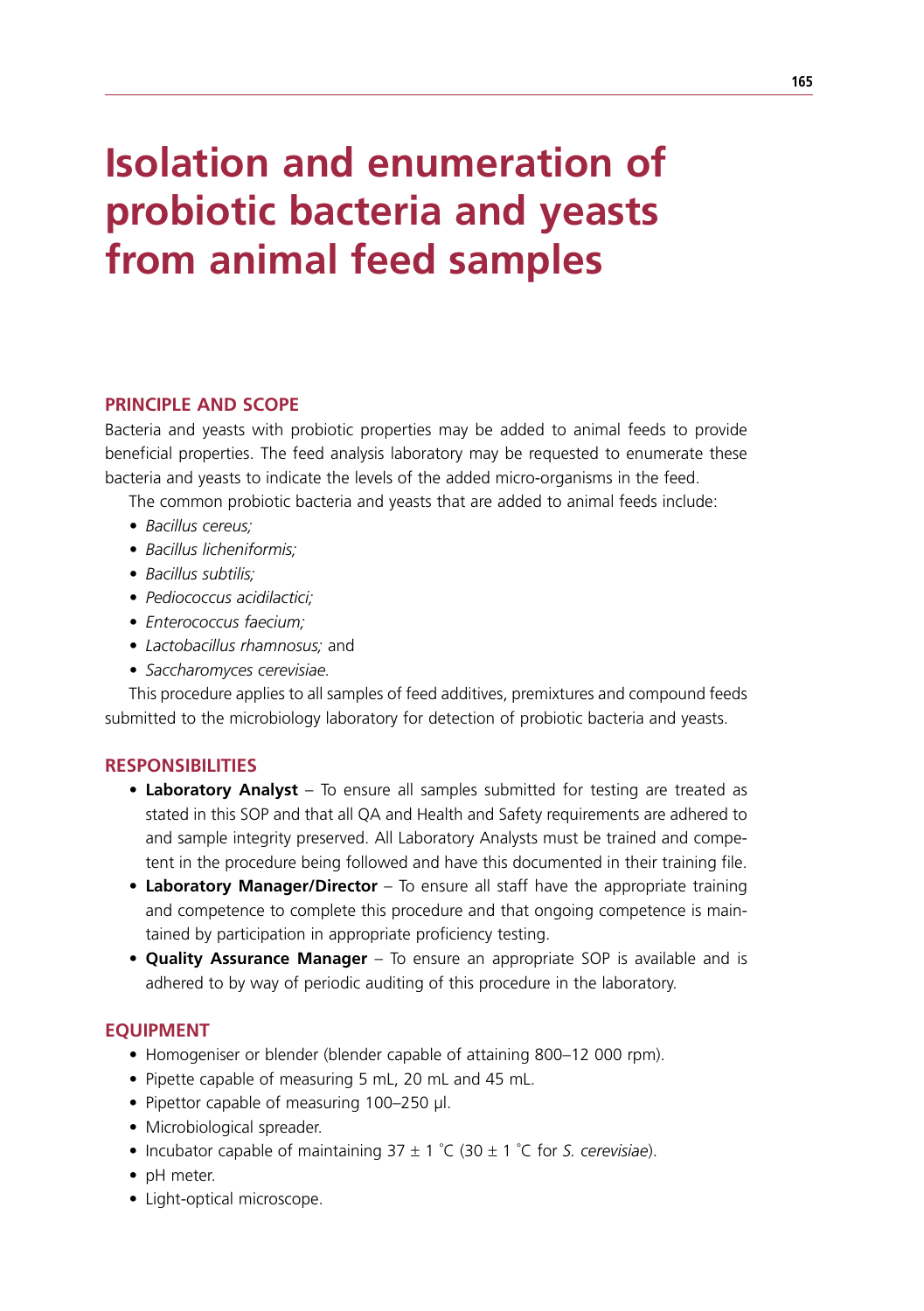- Blender capable of speeds between 5 000-10 000 rpm.
- Stomacher and stomacher bags.

#### **Reagents**

- Sodium hydroxide solution (5 mol/L)  $pH \geq 8.5$ .
- Buffer solution containing Tween® 80 (50 g Tween, 18.17 g Tris, 5 g peptone, 1 L water). Antifoaming agent (e.g. Wacker Silicon AS-EM.SE 2).
- • Tryptic Soy agar (with Chloramphenicol and Polymyxin B when isolating *B. cereus*).
- Bacillus cereus selective medium (PEMBA) with Polymyxin B and egg yolk emulsion.
- Enterococci selective agar.
- ROGOSA agar (Lactobacillus selective agar).
- Malt extract agar.
- Hydrochloric acid (5 mol/L).
- Sodium phosphate buffer with peptone and Tween® 80
- Tris-Tween-Peptone solution.
- Potassium phosphate buffer (0.08 mol/L).
- Sodium phosphate buffer (pH 7.3 prior to autoclaving).
- MRS-agar.

### **Procedure**

#### **Sample management**

Testing shall begin on day of receipt of samples or on the first working day which allows the method to be completed in accordance with the procedure.

If testing does not begin on the day of receipt, the samples should be stored at 2–8 °C until required or in conditions which will preserve its integrity. If refrigeration is necessary, samples should be removed from the refrigerator and stored at room temperature for a minimum of one hour prior to the start of the procedure.

An initial suspension is prepared from the sample using a sodium hydroxide solution (for *B. cereus, B. licheniformis* and *B. subtilis*) or a buffer solution containing Tween 80 and peptone (for *Pedicoccus acidilactici, Enterococcus faecium, Lactobacillus rhamnosus*  or *Saccharomyces cerevisiae*) which should be adjusted to pH 8.1 with hydrochloric acid before autoclaving.

Documentation accompanying samples submitted will normally state which micro-organism is to be enumerated and occasionally samples will require more than micro-organism to be enumerated from the same sample (e.g. *B. licheniformis* and *B. subtilis*)

#### *Bacillus* **spp.**

The following method is normally used for the enumeration of *B. cereus*, *B. licheniformis*  and *B. subtilis* but it may also be used for other *Bacillus* spp. as necessary.

The initial suspension should have a pH of  $\geq$  8.5. This should be adjusted as necessary with sodium hydroxide solution (5 mol/L).

Use the following quantity of sample and sodium hydroxide solution for enumeration of *Bacillus* spp.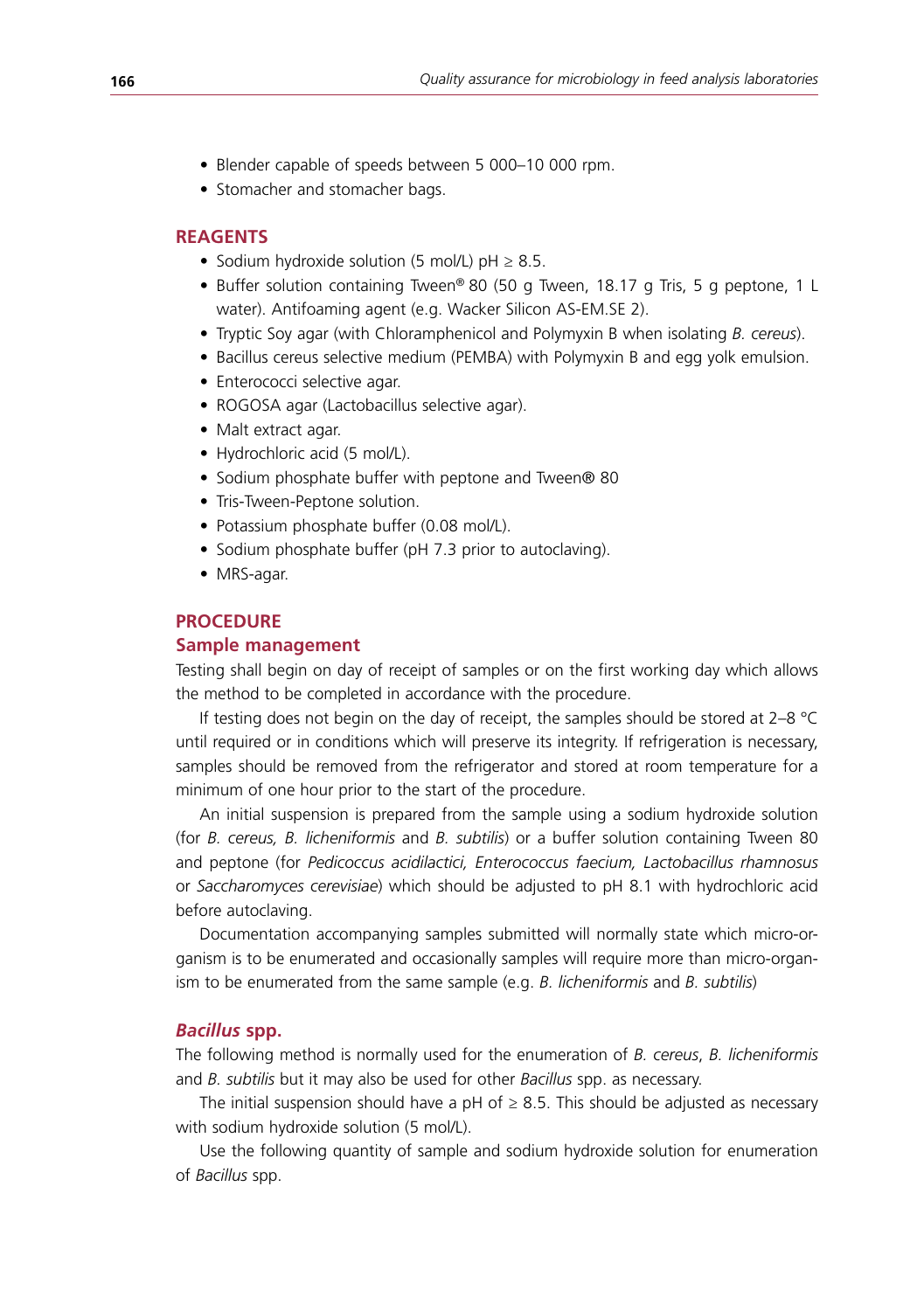| Sample type   | Sample (q or mL) | <b>Suspension diluent</b> | <b>Dilution factor</b> |
|---------------|------------------|---------------------------|------------------------|
| Feed additive |                  | 198                       | 1:100                  |
| Premixture    |                  | 198                       | 1:100                  |
| Mineral feed  | 10               | 190                       | 1:20                   |
| Compound feed | 20               | 380                       | 1:20                   |

Treat the initial suspension for 4–5 min in a homogeniser or blender. An antifoaming agent (e.g. Wacker Silicon AS-EM.SE 2) may be added if foaming is observed during treatment.

Prepare the first dilution (1:1000 for additives and premixtures or 1:100 for mineral feeds and compound feeds) by removing 5 mL of the initial suspension with a pipette, whilst keeping it homogeneous. Add the 5 mL to 45 mL of suspension diluents to attain a 1:1000 dilution or to 20 mL to attain a 1:100 dilution as required.

Prepare further decimal dilutions in suspension diluent based on the expected number of colony forming units (cfu) of *Bacillus* spp.

Each decimal dilution (100–250 µl) should be placed onto three plates of detection medium, Tryptic Soy agar (with the addition of Chloramphenicol and Polymyxin B when isolating *B. cereus*) and spread using a sterile microbiological spreader. To confirm the identity of the Bacillus spp. it is recommended to also inoculate 100 µl onto the confirmation media (Bacillus cereus selective medium) and spread using a sterile microbiological spreader.

The plates should be incubated at 37 ± 1 ° C for 24 ± 2 h*. B. cereus* may be slow growing and if required plates may be incubated for up to three days if required.

Select the plates producing 20–200 cfu and count these. Results should be reported as cfu/kg or cfu/L for compound feeds and mineral feeds and as cfu/g or cfu/mL for premixtures and additives. *B. licheniformus* and *B. subtilis* may be present together and should be reported as an approximate ratio to one another.

The characteristics of the colonies on both the detection media and confirmation media should be examined to confirm the identity of the Bacillus spp.

- *• B. licheniformis* produce mucoid, gleaming colonies which resemble lichen on the detection media. On the confirmation media they produce typical colonies which are coloured turquoise to blue with precipitation of egg yolk.
- *B. subtilis* produce round colonies with either a matt, fine grained or uneven folder surface. *B subtilis* does not grow on the confirmation media.
- *• B. cereus* produces grey-white round colonies. The edges are occasionally irregular and notched. On the confirmation media *B. cereus* produce typical colonies which are coloured turquoise to blue with precipitation of egg yolk.

#### **Quality control**

Suitable reference cultures (e.g. NCTC or ATCC) should be used to confirm the method. Participation in a suitable proficiency scheme (EQA) should be considered.

# *Enterococcus faecium* **and** *Lactobacillus rhamnosus*

The sample should be adjusted to pH 7.3  $\pm$  0.1 using sodium hydroxide or hydrochloric acid.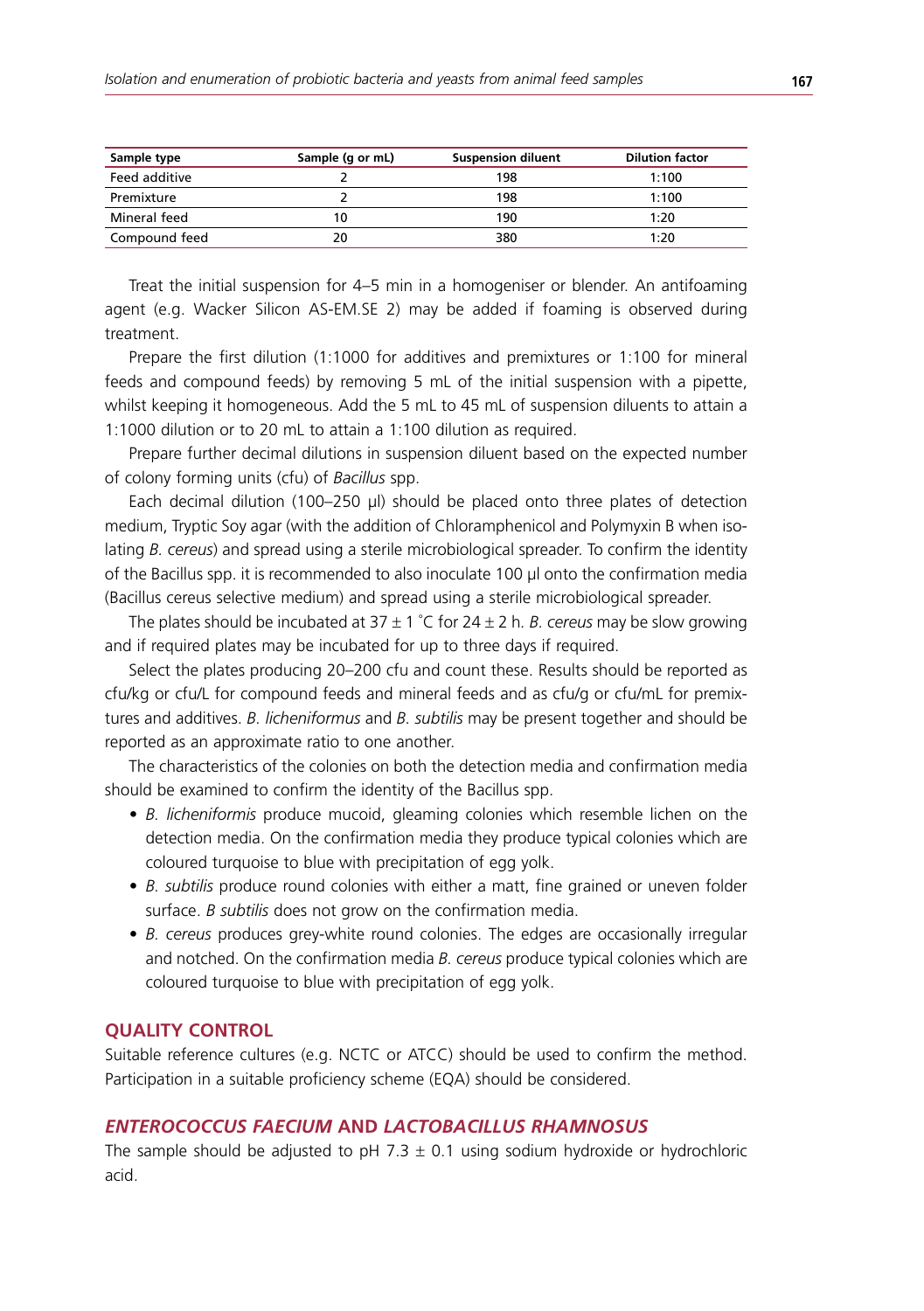Copper ions have a toxic effect on *E. faecium* and they should be chelated without delay. Copper concentrations of  $\geq 20$  mg/L in the initial suspension are considered critical and the declaration of copper content, which accompanies the sample, should be examined. If the copper content is not known it should be checked. If the copper content is considered critical 0.35 g iminodiacetic acid and 530 µl sodium hydroxide solution can be added to a 20 g sample to chelate the copper. If the copper content exceeds 8 300 mg/kg a higher quantity will be required.

Use the following volumes of sample and diluents to prepare an initial suspension in sodium phosphate buffer with peptone and Tween® 80 (or Tris-Tween-Peptone solution for samples encapsulated with fats). If required add silicone antifoaming agent.

| Sample                             | <b>Critical Cu</b><br>content mg/kg | Weight of<br>sample q or mL | Diluent mL | Initial suspension<br>dilution factor |
|------------------------------------|-------------------------------------|-----------------------------|------------|---------------------------------------|
| Additive                           | N/A                                 |                             | 495        | 1:100                                 |
| Premixture                         | >400                                | 20                          | 380        | 1:20                                  |
| Compound feed and mineral feed     | >400                                | 20                          | 380        | 1:20                                  |
| Milk replacer (powder/granules)    | N/A                                 | 20                          | 380        | 1:20                                  |
| Milk replacer (micro encapsulated) | N/A                                 | 100                         | 900        | 1:10                                  |
| Compound feed (pellets)            | >200                                | 100                         | 900        | 1:10                                  |
| Pastes/oily products               | >400                                |                             | 95         | 1:20                                  |

Weight the required volume of sample into an appropriate container and add the required volume of sodium phosphate buffer with peptone or Tris-Tween-peptone solution as appropriate. Blend the mixture at approximately 5 000 rpm for one minute and then increase the speed to 8 000–10 000 rpm for approximately four min.

For pasty or oily products treat the prepared sample in a stomacher for five min rather than using a blender.

Prepare the first dilution (1:100) by removing 5 mL of the initial suspension with a pipette, whilst keeping it homogeneous. For initial suspensions of 1:20 add the 5 mL to 20 mL of sodium phosphate buffer diluent to attain a 1:100 dilution. For those with an initial suspension of 1:10 add the 5 mL to 45 mL of sodium phosphate buffer diluents to attain a 1:100 dilution.

Prepare further decimal dilutions in suspension diluent based on the expected number of colony forming units (cfu) of *E. faecium* or *L. rhamnosus*.

Pipette 100–1000 µl of each dilution (with the aim of achieving 20–200 cfu per plate) into three Petri dishes and add 10 mL of detection media at approximately 50 °C. Mix and allow to solidify before overlaying with approximately 8 mL of the same detection media at approximately 50 °C.

- For *E. faecium* use Enterococci selective agar as a detection medium.
- • For *L. rhamnosus* use ROGOSA (Lactobacillus selective agar) as a detection medium.

Incubate the plates at 37  $\pm$  1 °C for at least two days (Enterococci selective agar) or at least four days (ROGOSA agar).

- • On Enterococci selective agar *E. faecium* grow as small (0.5–1.5 mm) dark red colonies.
- • On ROGOSA agar *L. rhamnosus* grow as larger (2.5–3.5 mm) colonies.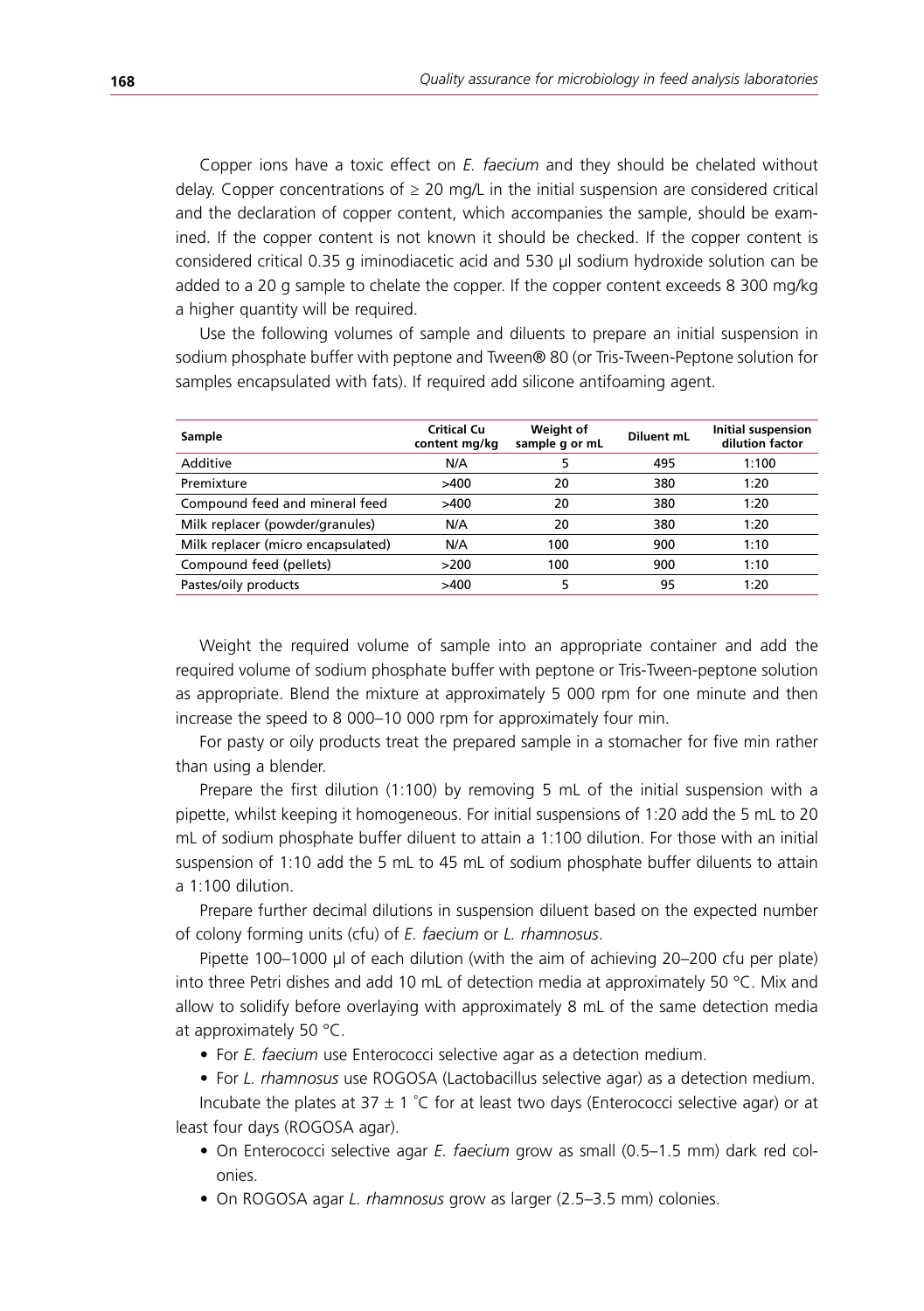Select the plates producing 20–200 cfu and count these. Results should be reported as cfu/kg or cfu/L for compound feeds and mineral feeds and as cfu/g or cfu/mL for premixtures and additives. If both *E. faecium* and *L. rhamnosus* enumeration are requested they may also be reported as an approximate ratio to each other.

Confirmation of the micro-organism can be made by examining the cell form under a light-optical microscope:

- *Enterococci* produce cocci in pairs and short chains; and
- *• Lactobacilli* produce rod-shaped bacilli in chains.

#### **QUALITY CONTROL**

Suitable reference cultures (e.g. NCTC or ATCC) should be used to confirm the method. Participation in a suitable proficiency scheme (EQA) should be considered.

It should be noted that Enterococcus selective agar will grow all Lancefield group-D Streptococci (including *E. faecalis*) although if present these should be in very low numbers (10<sup>6</sup>–10<sup>7</sup> cfu/kg) compared to added *E. faecium* ( $> 0.2 \times 10^9$  cfu/kg).

### *Pedicoccus acidilactici*

For detection of *Pedicoccus acidilactici* in animal feeds the same procedure as for *E. facium* and *L. rhamnosus* may be followed but with the replacement of potassium phosphate buffer (0.08 mol/L) as a diluent for serial dilutions. Also the initial sample should have the pH adjusted to  $8.1 \pm 0.1$  before preparation.

Use the following volumes of sample and diluents to prepare an initial suspension in Tris-Tween-Peptone solution. If required add silicone antifoaming agent.

| Sample        | <b>Critical Cu content</b><br>mg/kg | Weight of sample g<br>or mL | Diluent mL | Initial suspension<br>dilution factor |
|---------------|-------------------------------------|-----------------------------|------------|---------------------------------------|
| Additive      | N/A                                 |                             | 495        | 1:100                                 |
| Premixture    | >2000                               |                             | 495        | 1:100                                 |
| Compound feed | >200                                | 40                          | 360        | 1:10                                  |
| Milk replacer | N/A                                 | 40                          | 360        | 1:10                                  |
| Mineral feeds | >400                                | 40                          | 760        | 1:20                                  |

ROGOSA agar may be used as a detection media for *P. acidilactici*, which grow as distinct white colonies (approximately 2 mm diameter) after at least 3 days at 37  $\pm$  1  $\degree$ C.

Under a light-optical microscope *P. acidilactiici* produce distinctive cocci in pairs and tetrads.

Select the plates producing 20–200 cfu and count these. Results should be reported as cfu/kg or cfu/L for compound feeds and mineral feeds and as cfu/g or cfu/mL for premixtures and additives.

#### *Saccharomyces cerevisciae*

For detection of *Saccharomyces cerevisciae* in animal feeds the same procedure as for *E. facium* and *L. rhamnosus* may be followed but with the replacement of potassium phosphate buffer (0.08 mol/L) as a diluent for serial dilutions. Also the initial sample should have the pH adjusted to  $8.1 \pm 0.1$  before preparation.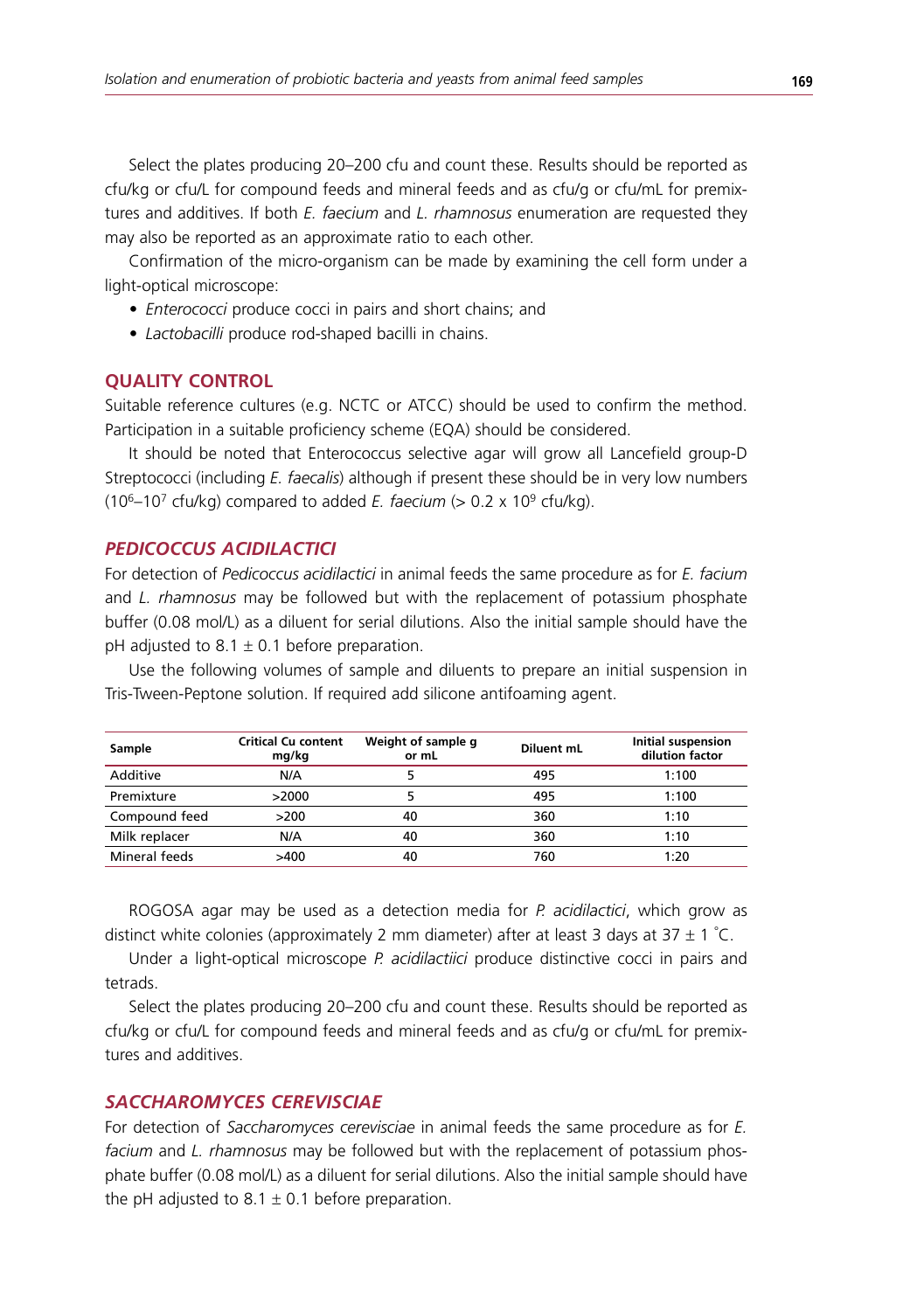| Sample        | <b>Critical Cu content</b><br>mg/kg | Weight of sample<br>q or mL | Diluent mL | Initial suspension<br>dilution factor |
|---------------|-------------------------------------|-----------------------------|------------|---------------------------------------|
| Additive      | N/A                                 |                             | 495        | 1:100                                 |
| Premixture    | >2000                               |                             | 495        | 1:100                                 |
| Compound feed | >200                                | 40                          | 360        | 1:10                                  |
| Milk replacer | N/A                                 | 40                          | 360        | 1:10                                  |
| Mineral feeds | >400                                | 40                          | 760        | 1:20                                  |

Use the following volumes of sample and diluents to prepare an initial suspension in Tris-Tween-Peptone solution. If required add silicone antifoaming agent.

Malt extract agar should be used as a detection media for *S. cerevisciae*. Plates should be incubated for at least four days at 30  $\pm$  1 °C.

Under a light-optical microscope *Saccharomyces cerevisiae* produce distinctive yeast colonies.

Select the plates producing 20–200 cfu and count these. Results should be reported as cfu/kg or cfu/L for compound feeds and mineral feeds and as cfu/g or cfu/mL for premixtures and additives.

# **References**

- **VDLUFA.** 2007. *Methods Book III 7th supplement 2007, No 28.2.1. Enumeration of*  Bacillus cereus. Speyer, Germany.
- **VDLUFA.** 2012. *Methods Book III 8th supplement 2012, No 28.2.2. Enumeration of* Bacillus licheniformis *and* Bacillus subtilis. Speyer, Germany.
- **VDLUFA.** 2012. *Methods Book III 8th supplement 2012, No 28.2.3. Enumeration of*  Enterococcus faecium*.* Speyer, Germany.
- **VDLUFA.** 2012. *Methods Book III 8th supplement 2012, No 28.2.4. Enumeration of*  Enterococcus faecium *and* Lactobacillus rhamnosus. Speyer, Germany.
- **VDLUFA.** 2012. *Methods Book III 8th supplement 2012, No 28.2.5. Enumeration of*  Pedicoccus acidilactici. Speyer, Germany.
- **VDLUFA.** 2012. *Methods Book III 8th supplement 2012, No 28.2.6. Enumeration of*  Saccharomyces cerevisiae. Speyer, Germany.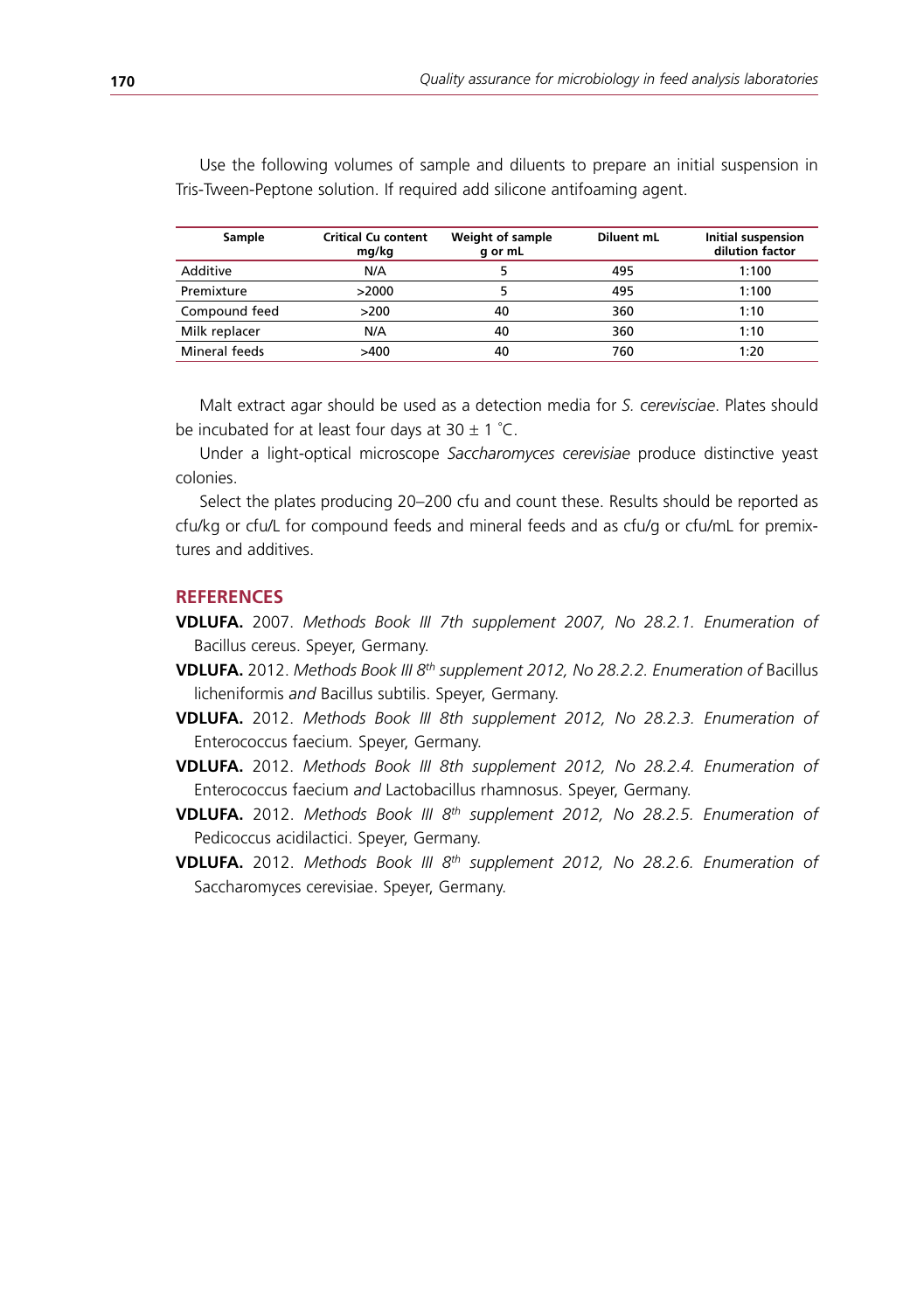# **Isolation and enumeration of sulphite reducing (SR)** *Clostridia* **spp. from animal feed samples**

## **Principle and scope**

*Clostridia* spp. are large (3–8 µm x 0.5 µm) anaerobic, Gram positive spore bearing bacilli of which there are over one hundred species. Most *Clostridia* spp. are regarded as saprophytes, normally found in soil, water and decomposing organic material. Most *Clostridia* spp. are motile although *Cl. Perfringens* (a common cause of contamination in food and feed stuffs) is not. *Cl. Perfringens* can also grow in the presence of limited amounts of oxygen*.*

Some species of *Clostridium* are commensals found in the intestine of animals (including humans) and play a significant role in post-mortem decomposition. A few species produce powerful exotoxins which can produce disease (e.g. *Cl. perfringens, Cl. tetani* and *Cl. botulinum*).

A significant characteristic of *Clostridium* spp. is that they produce resistant endospores which are able to survive for long periods in adverse conditions, including heat, cold and water chlorination.

This procedure applies to all samples submitted to the microbiology laboratory for detection of Sulphite Reducing (SR) *Clostridia* spp.

#### **Responsibilities**

- **Laboratory Analyst** To ensure all samples submitted for testing are treated as stated in this SOP and that all QA and Health and Safety requirements are adhered to and sample integrity preserved. All Laboratory Analysts must be trained and competent in the procedure being followed and have this documented in their training file.
- **Laboratory Manager/Director** To ensure all staff have the appropriate training and competence to complete this procedure and that ongoing competence is maintained by participation in appropriate proficiency testing.
- **• Quality Assurance Manager** To ensure an appropriate SOP is available and is adhered to by way of periodic auditing of this procedure in the laboratory.

#### **EQUIPMENT**

- Incubator at  $80 \pm 1$  °C and  $37 \pm 1$  °C.
- Stomacher or similar.
- Waterbath capable of maintaining  $50 \pm 2$  °C.
- Pipettor capable of measuring 100 µl.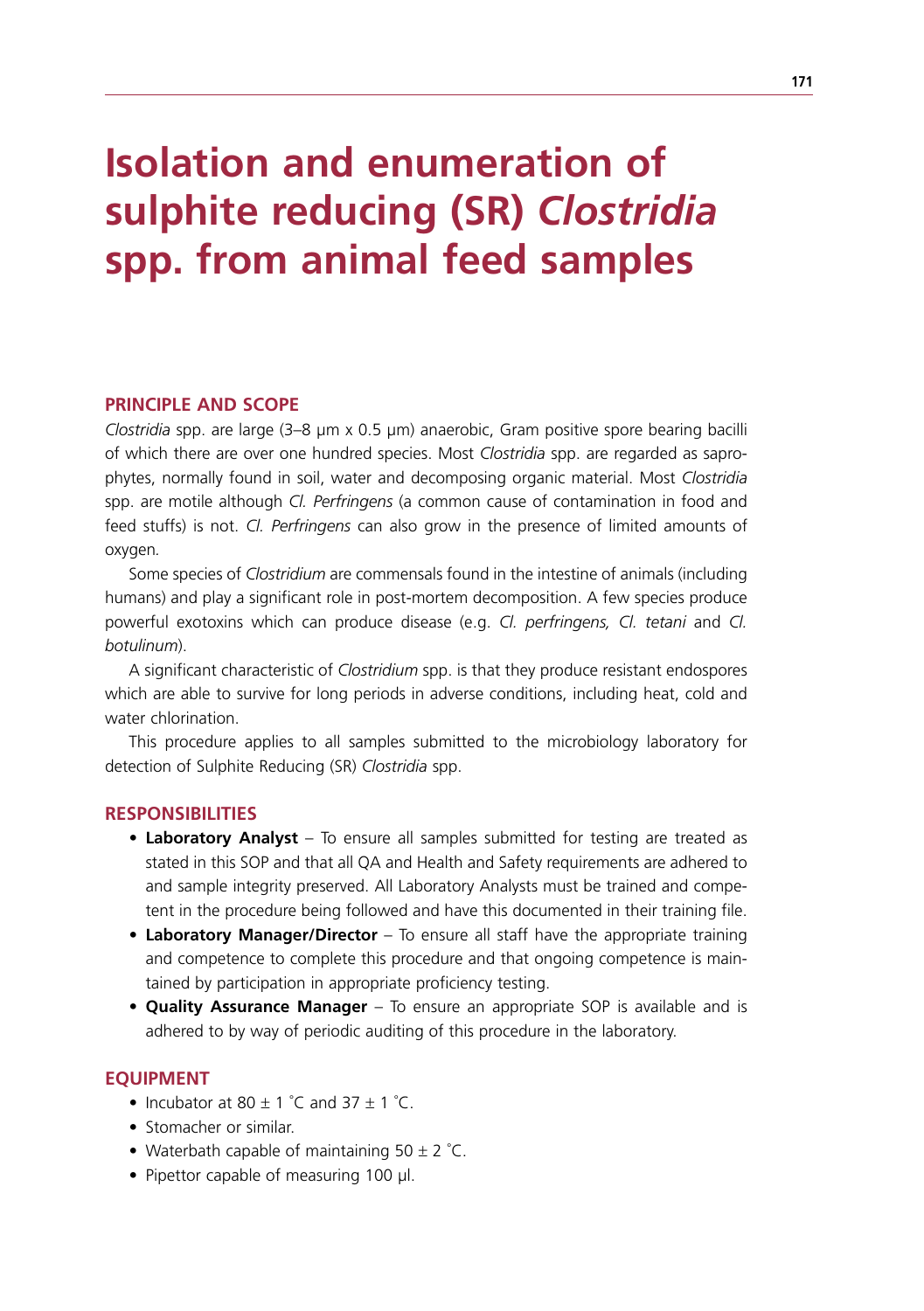- Anaerobic box, jar or pouch with appropriate anaerobic gas generation system and indicator (or Anaerobic incubation cabinet if available).
- Microbiological loop and straight wire.
- Fridge at  $2-8$  °C.

## **Reagents**

All microbiological media used is prepared according to the manufacturer's instructions or purchased pre poured.

- Peptone buffer.
- Tryptose Sulphite Cycloserine Agar (TSCA).
- Differential Clostridial Agar (DCA) for dried feeds.
- • Blood agar.
- Nitrate Motility Medium (NMM).
- Lactose Gelatin Medium (LGM).
- Sulfanilic acid.
- N,N-dimethyl-1-naphthylamine.
- Zinc powder.

## **Procedure**

## **Sample management**

Testing shall begin on day of receipt of samples or on the first working day which allows the method to be completed in accordance with the procedure.

If testing does not begin on the day of receipt, the samples should be stored at 2–8 ° C until required or in conditions which will preserve its integrity. If refrigeration is necessary, samples should be removed from the refrigerator and stored at room temperature for a minimum of one hour prior to the start of the procedure.

- • Weigh 10 g of sample into a stomacher bag and add 90 mL of peptone buffer. Homogenise for 30 seconds.
- Add the homogenised solution to a sterile bottle or jar and incubate at 80  $\pm$  1 °C for 30 min. This will kill vegetative cells of *Clostridia* spp. and any contaminating bacteria present.
- After 30 min allow the bottles to cool to approximately 50 °C in a waterbath and add 100 µl to sterile Petri dishes. Prepare further decimal dilutions in peptone buffer based on the expected number of colony forming units (cfu) of *Clostridia* spp.
- Add 15–25 mL of TSCA agar media, cooled to approximately 50 °C, to the Petri dishes and mix gently. Allow the media to solidify and incubate at 37  $\pm$  1 °C for 24  $±$  4 h in anaerobic conditions. An appropriate anaerobic indicator should be used in an anaerobic box, jar or pouch with an appropriate anaerobic gas generating system. Alternatively an anaerobic incubation cabinet may be used with suitable anaerobic monitoring.

After incubation *Clostridia* spp. will grow as typical black colonies on TSCA due to the reduction of sulphite. These colonies should be counted to enumerate the *Clostridia* spp. in the sample. A selection of sulphite reducing colonies should be sub cultured onto suitable medium (e.g. blood agar) for purity check and to enable confirmation tests.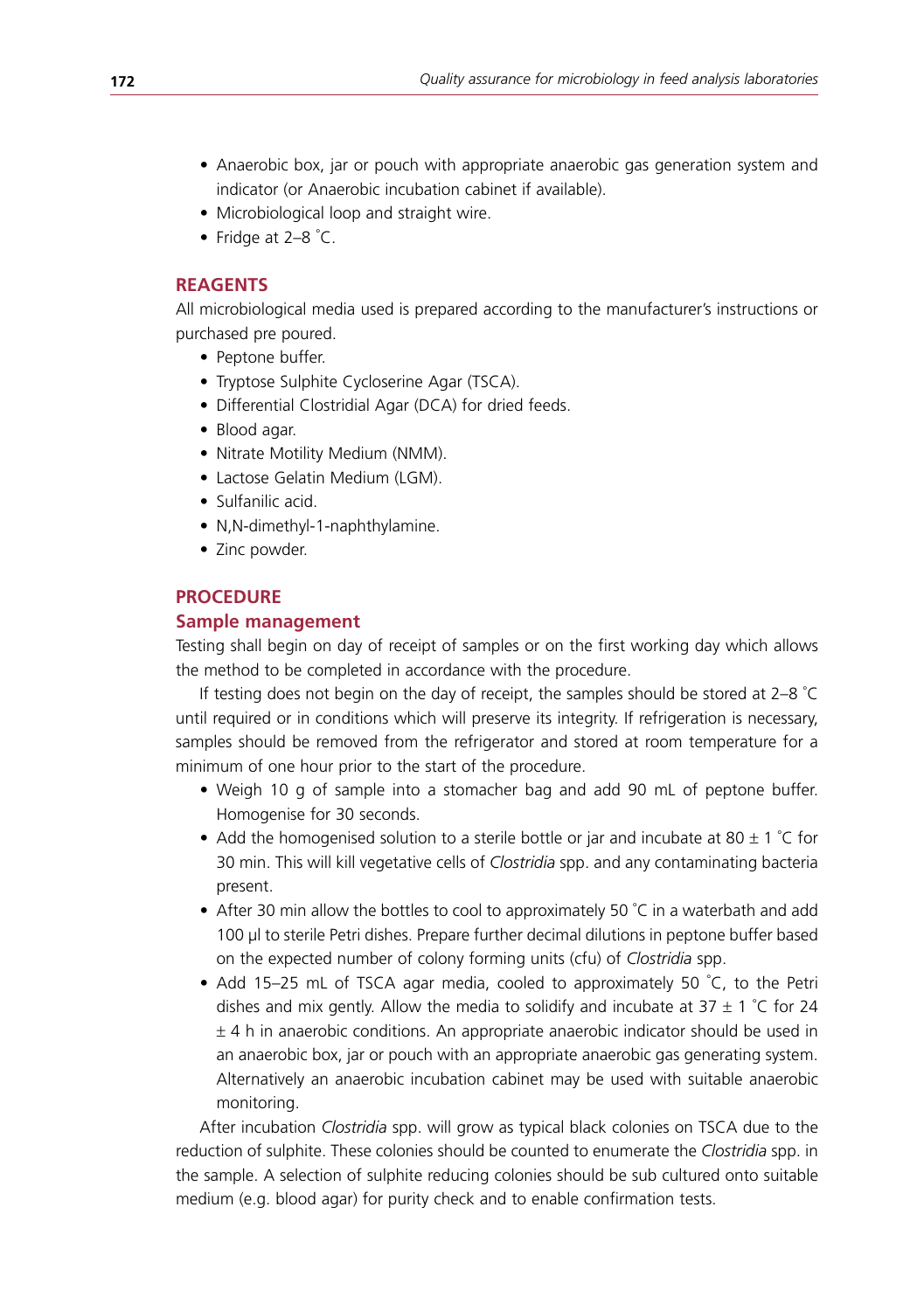#### **Confirmation tests for sulphite reducing colonies**

A Gram stain may be performed. *Clostridia* spp. are large (3–8 x 0.5 µm) Gram positive bacilli, endospores may be visible which are usually 'bulging', i.e. wider than the bacterial body. Some older cultures may stain irregularly or appear Gram negative.

Motility and nitrate testing may be done using Nitrate Motility Medium (NMM). This should be inoculated using a straight wire with half a colony of suspected *Clostridia* spp. and incubated anaerobically at 37  $\pm$  1 °C for 24  $\pm$  4 h.

If growth is observed away from the stab line and throughout the NMM (producing a cloudy appearance throughout) the culture may be considered motile. If growth is restricted to the length of the stab line the culture may be considered non-motile.

Add 10–15 drops of sulfanilic acid and N,N-dimethyl-1-naphthylamine and observe for a red colour change within five min. A red color change at this step indicates a positive nitrate reaction.

If there is no colour change it is possible that nitrate has been further reduced to ammonia or nitrogen gas so a further test is performed to detect unreduced nitrate.

Zinc can reduce nitrate to nitrite and therefore detect unreduced nitrate.

Add zinc powder to the NMM media and observe for a colour change to red (as sulfanilic acid and N,N-dimethyl-1-naphthylamine are already present). If the media turns red after the addition of zinc the result is negative, as the nitrate was unreduced before the addition of the zinc powder.

If the NMM media does not change colour there is no nitrate present, as it has been reduced to nitrite and then further ammonia or nitrogen gas and is recorded as a positive reaction.

Lactose Gelatin Medium (LGM) may be inoculated to detect liquefaction of gelatin and lactose fermentation. This should be inoculated using a straight wire with half a colony of suspected *Clostridia* spp. and incubated anaerobically at 37 ± 1 ° C for 24 ± 4 h.

Presence of gas and a yellow colour after incubation indicates lactose fermentation.

To check for gelatin liquefaction store the LGM tube at 2–8 ° C for one hour and observed for solidification. If the tubes have solidified they should be further incubated at 37  $\pm$  1 °C for 24  $\pm$  4 h and again checked for liquefaction after one hour at 2–8 °C.

An alternative medium that may be used for dried feed is Differential Clostridial Agar (DCA). If this medium is used the sample should be heated to 30 ° C prior to inoculation to facilitate spore germination.

#### **Reporting of results**

- Report results as the number of confirmed sulphite reducing clostridia colonies per 100 g.
- Select the plates producing 20–200 cfu and count these.

#### **Quality control**

Suitable reference cultures (e.g. NCTC or ATCC) should be used to confirm the method. Participation in a suitable proficiency scheme (EQA) should be considered.

Anaerobic indicators should be used to determine the efficiency of the anaerobic condition generated during the procedure.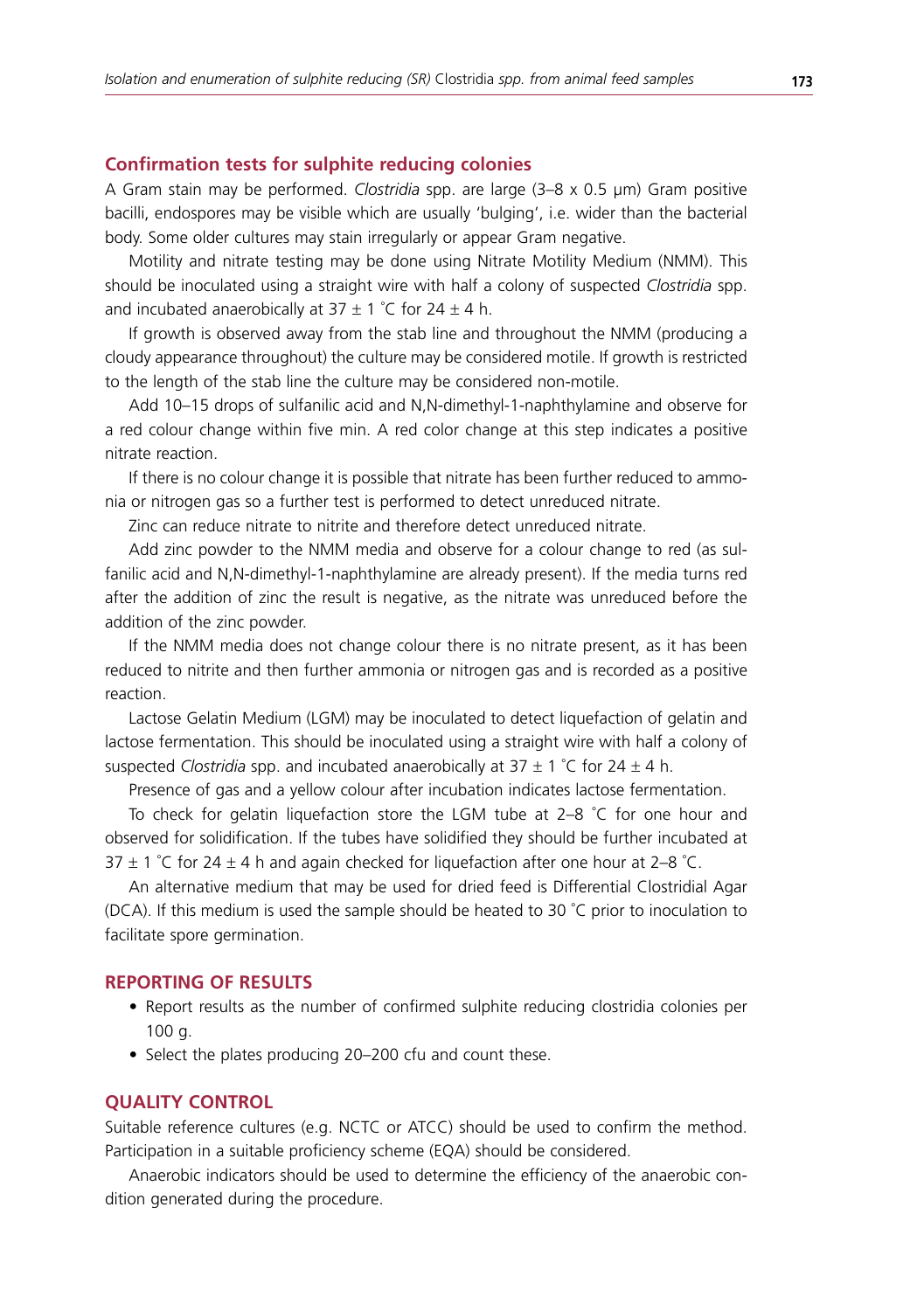# **References**

**ISO 6461-1:1986.** *Detection and enumeration of the spores of sulphite-reducing anaerobes (Clostridia) – part 1. Method by enrichment in a liquid medium*. Geneva, Switzerland.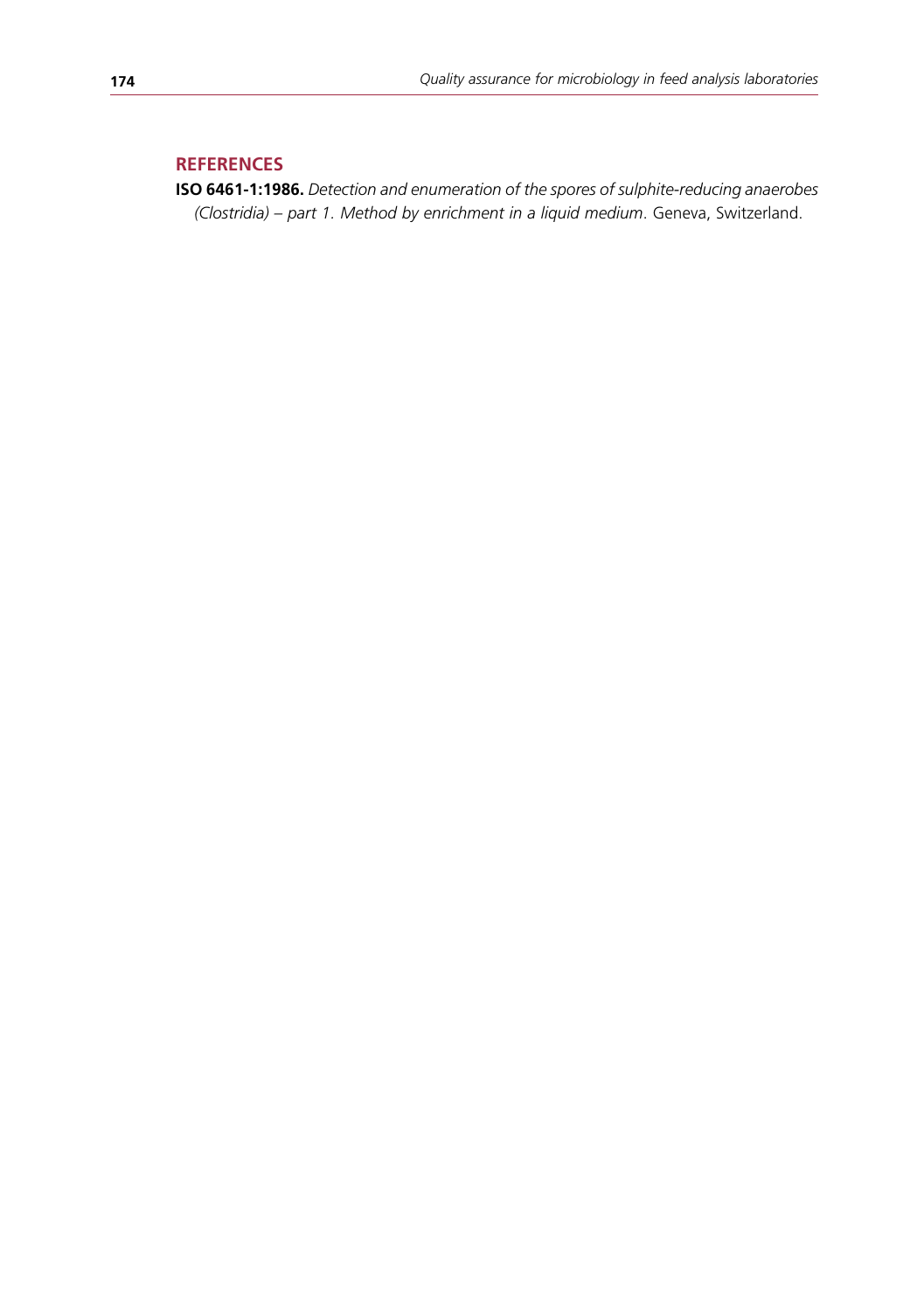# **Detection of** *Toxoplasma gondii* **in animal feed samples**

#### **Principle and scope**

*Toxoplasma gondii* is an intracellular parasitic protozoon which causes one of the most common parasitic infections amongst warm blooded animals, including man. *Toxoplasma gondii* produces cysts which may lie dormant in the host for many years. Infection with *Toxoplasma gondii* may result in abortion (particularly in sheep and goats) or blindness.

The protozoon is parasitic in all warm blooded animals but felines are the definitive host and in the cat family oocysts are excreted. Contamination of soil may occur and oocysts, which are extremely resistant to the environment, may be present in vegetable matter contaminated with soil, contaminated water, or directly with definitive host faeces.

Pigs have been demonstrated to be a major source of Toxoplasma but indoor housing, where this is practiced, has reduced the incidence of infection. In countries where pigs are housed outside (and in countries where outdoor housing is seen as more animal friendly and producers move away from indoor housed systems) there may be a higher incidence of infection in animals.

Free ranging poultry, especially chickens, may be found to be infected with *Toxoplasma gondii* if the soil is contaminated with oocysts.

This procedure applies to all samples submitted to the microbiology laboratory for detection of *Toxoplasma gondii.*

#### **Responsibilities**

- **Laboratory Analyst** To ensure all samples submitted for testing are treated as stated in this SOP and that all QA requirements are adhered to and sample integrity preserved. All Laboratory Analysts must be trained and competent in the procedure being followed and have this documented in their training file.
- **Laboratory Manager/Director** To ensure all staff have the appropriate training and competence to complete this procedure and that ongoing competence is maintained by participation in appropriate proficiency testing.
- **• Quality Assurance Manager** To ensure an appropriate SOP is available and is adhered to by way of periodic auditing of this procedure in the laboratory.

#### **Health and Safety**

*Toxoplasma gondii* oocysts are infectious to humans by ingestion and appropriate precautions should be taken when handling suspected material. *Toxoplasma gondii* may cause abortion in humans and laboratory workers who may be pregnant should be excluded from working with material which may be infected as should any immunocompromised workers.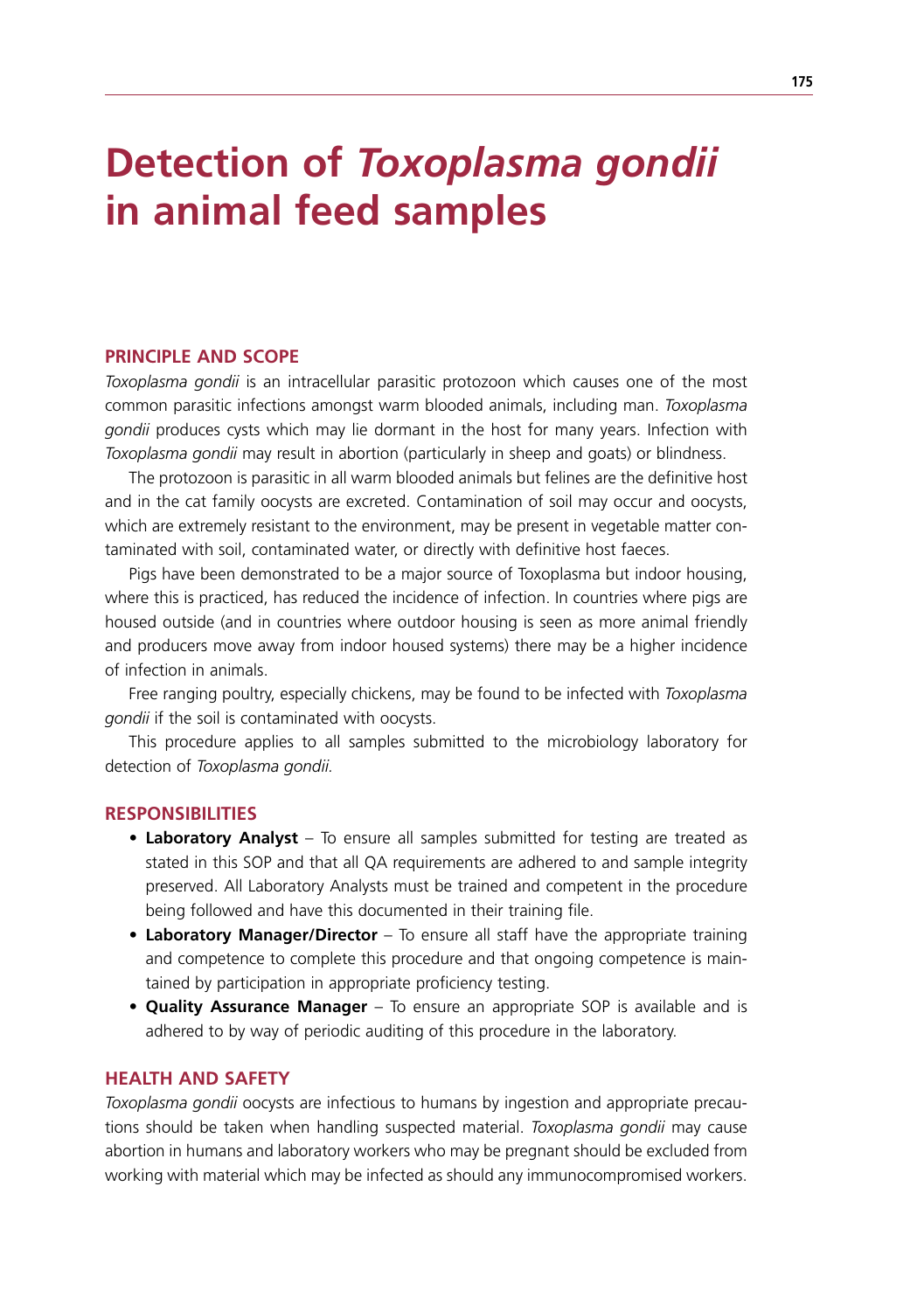# **Equipment**

- Homogeniser or blender.
- Mesh sieves with successive decreasing sizes.
- Pipette.
- Light microscope (with optional ocular micrometer if required and with ultraviolet beam for detection of autofluorescence, if required).
- • Centrifuge (capable of centrifuging a sample at 4500 x *g*).
- Centrifuge tubes.
- Glass slide and coverslip.

#### **Reagents**

- Sterile water.
- • Saturated sucrose solution (≤1.15 specific gravity).

#### **Procedure**

#### **Sample management**

Testing shall begin on day of receipt of samples or on the first working day which allows the method to be completed in accordance with the procedure.

If testing does not begin on the day of receipt, the samples should be stored at 2–8 °C until required or in conditions which will preserve its integrity. If refrigeration is necessary, samples should be removed from the refrigerator and stored at room temperature for a minimum of one hour prior to the start of the procedure. Freezing kills *Toxoplasma* oocysts and therefore samples must not be frozen.

At least 100 g of test matrix should be tested. The sample should be homogenised in sterile water using a blender or similar. Depending on the sample matrix there will be a large amount of debris and a pre filtration stage using mesh sieves of successive decreasing sizes can be used to remove the bulk of large debris.

Once passed through the successive sieves the water should be recovered and centrifuged at 500 x *g* for 3 min and the supernatant carefully removed with a pipette and discarded, without disturbing the deposit.

The deposit is suspended in a saturated solution of sucrose  $(\leq 1.15$  specific gravity) and centrifuged at 4500 x *g* for 15 min.

Additional saturated sucrose solution should be added to the centrifuge tube to fill it to the top, producing a positive meniscus. A glass coverslip is placed on the top of the tube, on the meniscus and left to stand for at least 5 min.

The coverslip should be removed and examined microscopically for *Toxoplasma gondii* oocysts using an appropriate parasitological atlas to aid diagnosis. An ocular micrometer can be used to provide accurate measurement of oocysts, which are 10–13 µm in diameter.

Examination under an ultraviolet beam (excitation filter: 330–385 nm, dichroic mirror: 400 nm, barrier filter: 420 nm) facilitates detection because both unsporulated and sporulated oocysts may exhibit a typical blue autofluorescence. It should be noted however that all oocysts in the same suspension may not exhibit autofluorescence which can lead to false negatives when oocysts are in low concentration.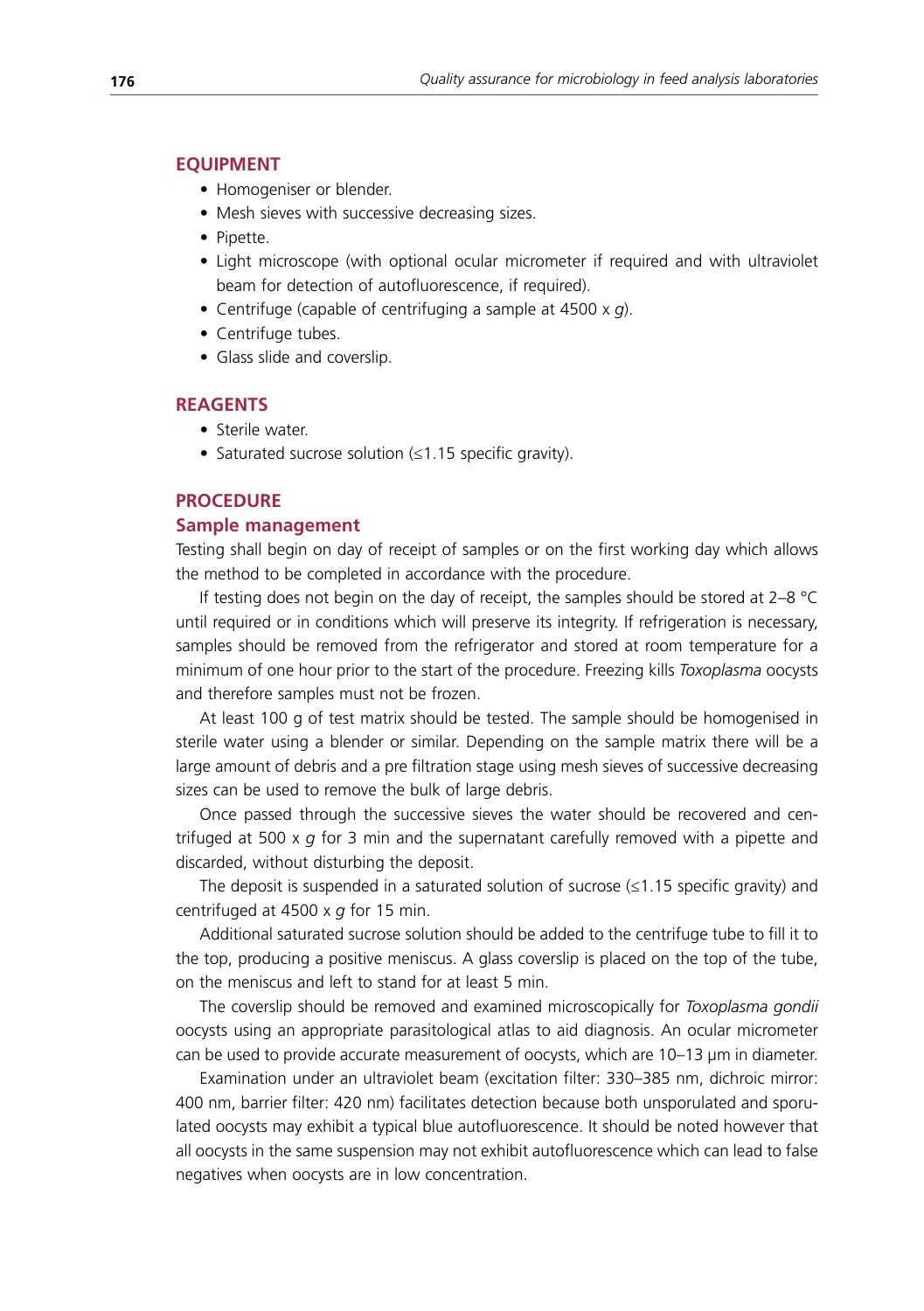It should be noted that *Toxoplasma gondii* oocysts are morphologically similar to those of other coccidia *Neospora* spp. and *Hammondia* spp.

Suspect oocysts may be carefully washed into a tube with a pipette and stored at low temperature (i.e. -80 °C) for further identification by PCR if required. Alternatively bioassay in mice, previously confirmed as seronegative for *Toxoplasma gondii*, may be performed using inoculation by either intraperitoneal or subcutaneous route. Blood is collected six weeks after inoculation for serological analysis and confirmed by seroconversion.

PCR techniques may be available and should follow a recommended protocol.

## **References**

**Dumètre, A. & Dardé, M.-L.** 2003. How to detect *Toxoplasma gondii* oocysts in environmental samples. *FEMS Microbiology Reviews* 27(5): 651–661.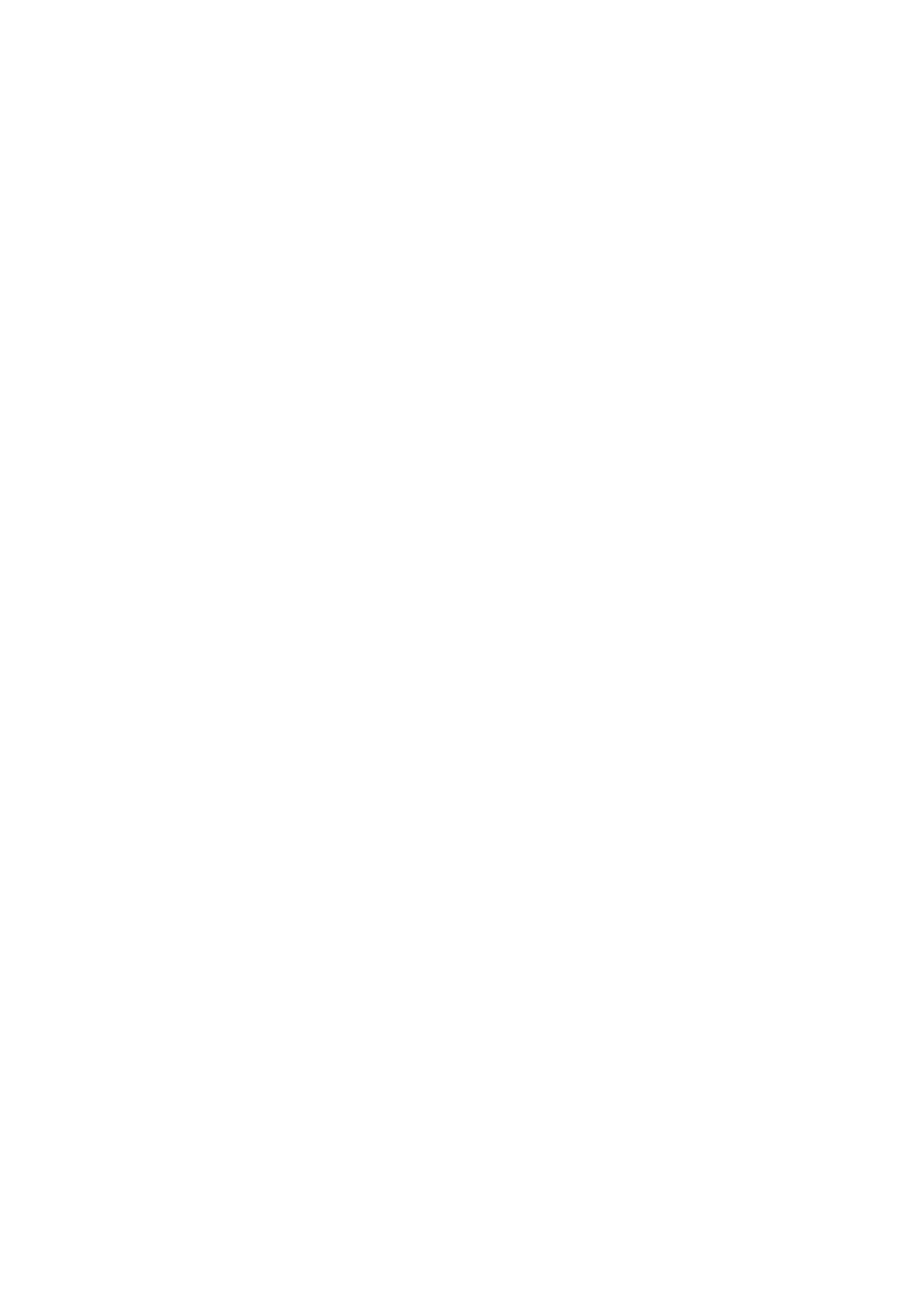# **Detection of** *Echinococcus* **spp. in animal feed samples**

#### **Principle and scope**

There are ten species of *Echinococcus* which are regarded as taxonomically valid, *E. granulosus*, *E. multilocularis, E. oligarthus, E. vogeli, E. canadensis, E. equinus, E. felidis, E. intermedius, E. ortleppi* and *E. shiquicus,* although *E. granulosa* and *E. multilocularis* occur most frequently and *E. granulosus* is associated with ungulate farm animals.

*Echinococci* are tapeworm species of dogs, cats and certain wild carnivores (e.g. foxes, coyotes). The definitive host animals shed eggs of *Echinococci* in their faeces which can survive for several months in the environment and can contaminate pasture used by intermediate ungulate hosts (sheep, goats, cattle etc.) or used to produce animal feed. Infection can lead to hydatid disease, also known as echinococcosis and significant economic losses in livestock.

Ingestion of *Echinococcus* eggs can produce large hydatid cysts within the internal organs of the infected (intermediate) host. Cysts can become so large over a number of years that they may contain several litres of fluid. Humans may be an intermediate host.

This procedure applies to all samples submitted to the microbiology laboratory for detection of *Echinococcus.*

## **Responsibilities**

- **Laboratory Analyst** To ensure all samples submitted for testing are treated as stated in this SOP and that all QA requirements are adhered to and sample integrity preserved. All Laboratory Analysts must be trained and competent in the procedure being followed and have this documented in their training file.
- Laboratory Manager/Director To ensure all staff have the appropriate training and competence to complete this procedure and that ongoing competence is maintained by participation in appropriate proficiency testing.
- **• Quality Assurance Manager** To ensure an appropriate SOP is available and is adhered to by way of periodic auditing of this procedure in the laboratory.

#### **Health and Safety**

*Echinococcus* spp. is highly pathogenic to humans by ingestion and extreme care should be taken when handling suspected material within the laboratory.

#### **Equipment**

- Balance capable of weighing 5 g.
- 50 mL conical tube.
- Course sieve of up to 4 mm if required.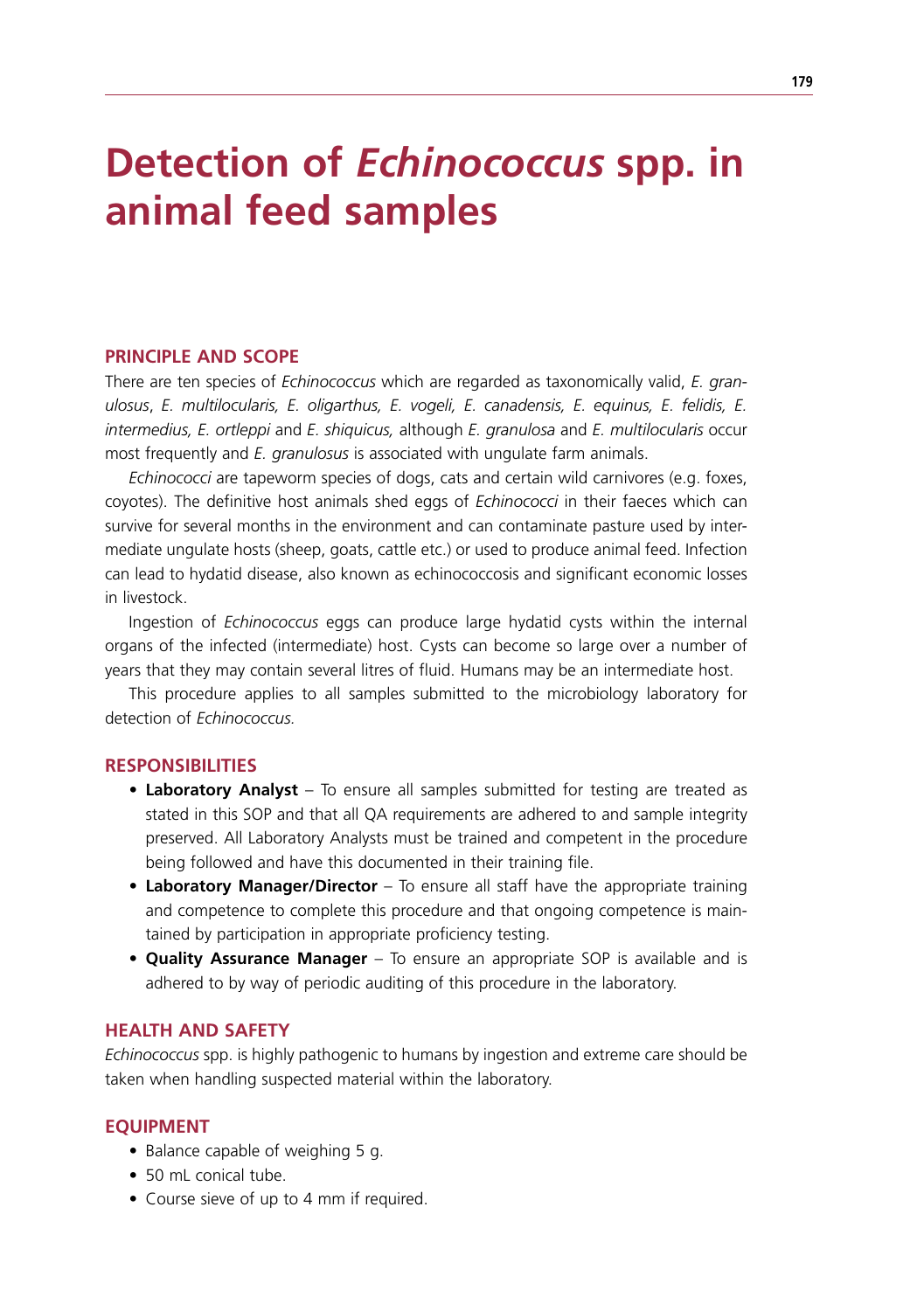- Centrifuge capable of centrifuging a sample at 4500 x *g*.
- High speed vortex.
- • Pipette.
- Glass slide and cover slip.
- Microscope (with optional ocular micrometre).

#### **Reagents**

- 5% potassium hydroxide (KOH).
- Saturated solution of sodium nitrate (NaNO<sub>3</sub>) (1.35 specific gravity).

## **Procedure**

#### **Sample management**

Testing shall begin on day of receipt of samples or on the first working day which allows the method to be completed in accordance with the procedure.

If testing does not begin on the day of receipt, the samples should be stored at 2–8 °C until required or in conditions which will preserve its integrity. If refrigeration is necessary, samples should be removed from the refrigerator and stored at room temperature for a minimum of one hour prior to the start of the procedure.

The procedure described may be used to detect *Echinococcus* eggs in soil and environmental samples; it may also be used for soil contaminated material including grass and cereals used for animal feed.

A 5 g sample of the material to be investigated is placed in a 50 mL conical tube and 5% KOH is added to a ratio of 1:2 and mixed using a high speed vortex. If the sample is heavily contaminated with soil or grit it can be first passed through a course sieve.

The vortexed fluid should be centrifuged at 500 x *g* for 3 min and the supernatant carefully removed with a pipette and discarded without disturbing the deposit.

The deposit should be resuspended in 5% KOH and again centrifuged at 500 x *g* for 3 min. The supernatant should be carefully removed with a pipette and discarded without disturbing the deposit.

The deposit is suspended in a saturated solution of  $NANO<sub>3</sub>$  (1.35 specific gravity) and centrifuged at 4500 x *g* for 15 min.

Additional saturated solution of  $NANO<sub>3</sub>$  should be added to the centrifuge tube to fill it to the top, producing a positive meniscus. A glass coverslip is placed on the top of the tube, on the meniscus and left to stand for at least 5 min.

The coverslip should be removed and examined microscopically for *Echinococcus* eggs using an appropriate parasitological atlas to aid diagnosis. An ocular micrometer can be used to provide accurate measurement of eggs. It should be noted that *Echinococcus* eggs are morphologically indistinguishable to those of other taeniid Cestoda.

Suspect eggs may be carefully washed into a tube with a pipette and stored in a low temperature freezer (e.g. -80 °C) for further identification or submission to a reference laboratory if required.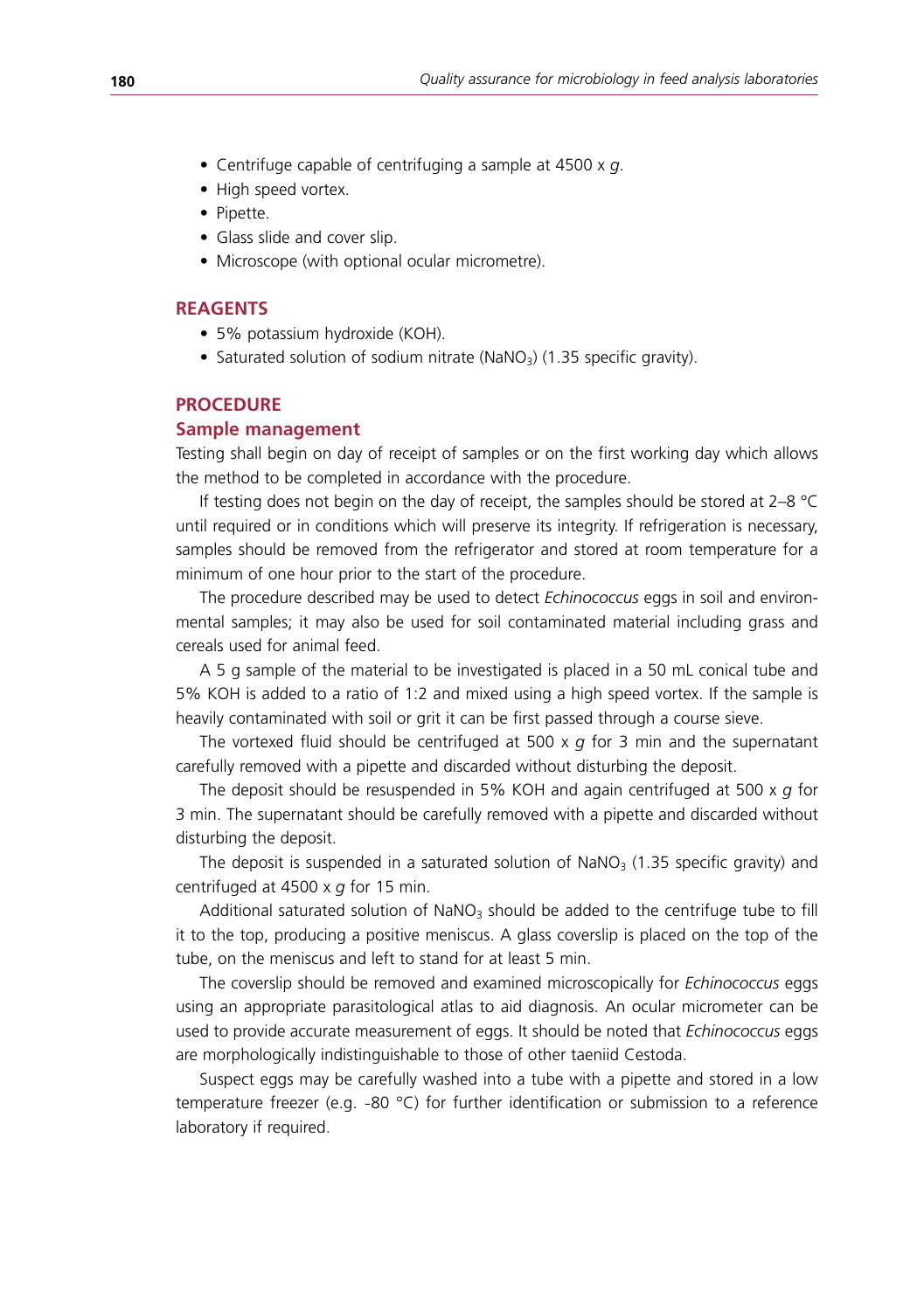# **Quality control**

Reference laboratories (e.g. Cestode Diagnostics, University of Salford, UK) may be able to assist in further identification and supply of control material.

In recent years several PCR protocols have been published on the identification of *Echinococcus granulosus* DNA from eggs or from adult parasites and new ways of diagnosing this tapeworm have been developed which can be utilised to detect *Echinococcus granulosus* eggs in environmental samples.

Eggs should firstly be recovered using the technique described above.

PCR techniques, if available, should follow a recommended protocol.

## **References**

**Shaikenov, B.S., Rysmukhambetova, A.T., Massenov, B., Deplazes, P., Mathis, A. & Torgerson, P.R.** 2004 Short Report: The use of a polymerase chain reaction to detect *Echinococcus granulosus* (G 1 strain) eggs in soil samples. Institute of parasitology, University of Zürich, Zürich, Switzerland. Institute of Zoology, Kazakh Academy of Sciences, Academogorodok, Almaty, Kazakhstan. *American Journal of Tropical Medicine and Hygiene* 7: 441–443.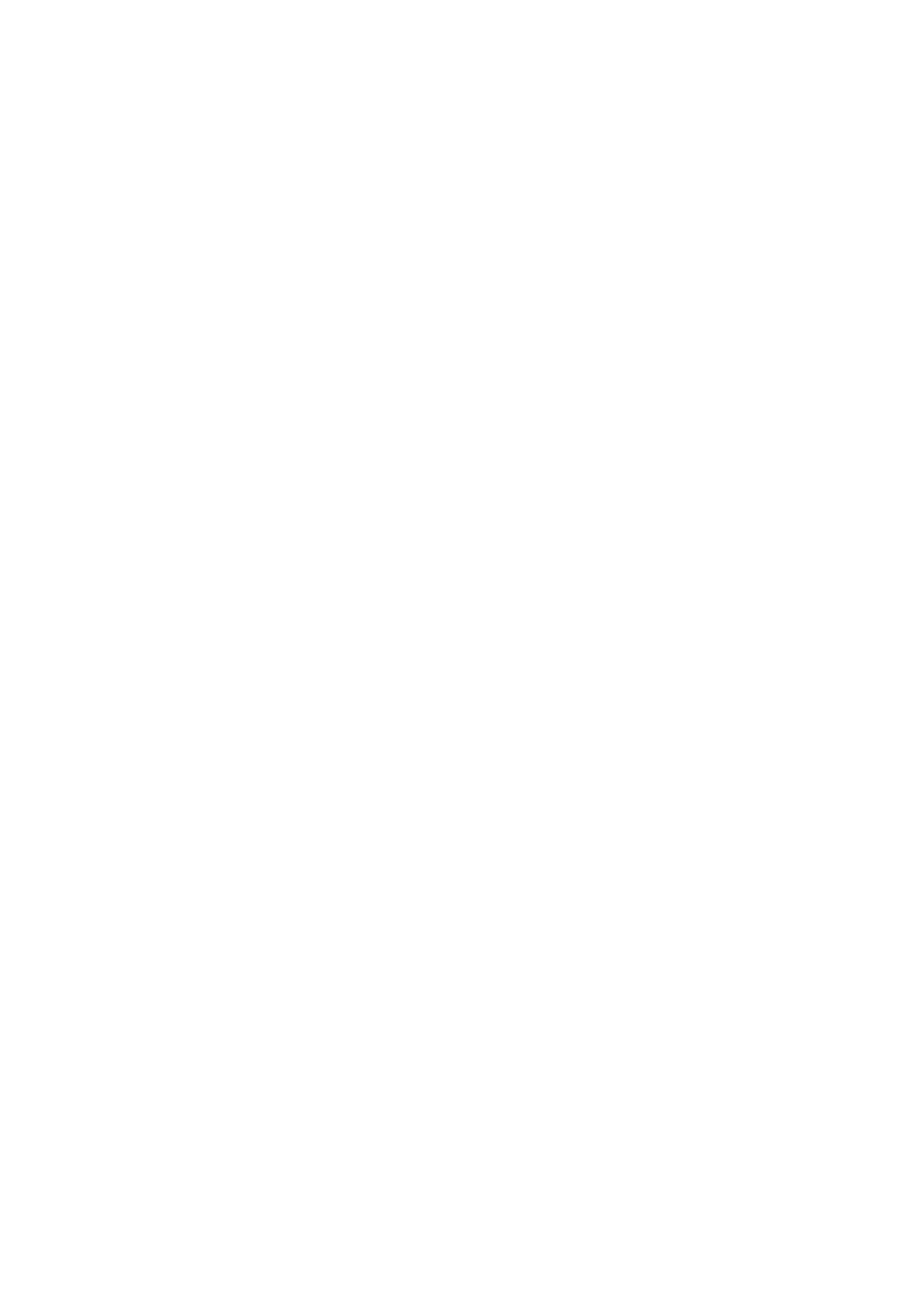# **Detection of** *Trichinella* **spp. in animal feed samples**

## **Principle and scope**

*Trichinella* is a genus of parasitic nematode worms that can cause a potentially serious infection (trichinellosis or trichinosis) in animals, including humans, following consumption of infected meat. Up to ten genotypes have been described but the species of most concern to the food industry is *Trichinella spiralis*.

*Trichinella* species are found world wide and infect a wide variety of animal hosts, mostly carnivorous and omnivorous wild mammals, especially those that scavenge, such as foxes, bears, pigs and wild boar. Rodents are also thought to play an important role as hosts in areas where the infection is endemic. The entire life cycle normally occurs within a single host species and consists of an adult worm and two larval stages.

Pigs have frequently been a source of infection to humans from the consumption of undercooked pork containing *Trichinella* larvae. A principle source of infection to pigs has been identified as pig feed contaminated with animal waste.

This procedure applies to all feed samples submitted to the microbiology laboratory for detection of *Trichinella*.

## **Responsibilities**

- **Laboratory Analyst** To ensure all samples submitted for testing are treated as stated in this SOP and that all QA requirements are adhered to and sample integrity preserved. All Laboratory Analysts must be trained and competent in the procedure being followed and have this documented in their training file.
- **• Laboratory Manager/Director** To ensure all staff have the appropriate training and competence to complete this procedure and that ongoing competence is maintained by participation in appropriate proficiency testing.
- **• Quality Assurance Manager** To ensure an appropriate SOP is available and is adhered to by way of periodic auditing of this procedure in the laboratory.

## **EQUIPMENT**

- Sealable sterile bags.
- Calibrated balance.
- Thermometer
- Stomacher, blender or similar.
- Magnetic stirrer (with thermostatically controlled heating plate) and stirring rod.
- • 3 L beaker.
- Aluminium foil.
- 11 cm sieve (180 microns).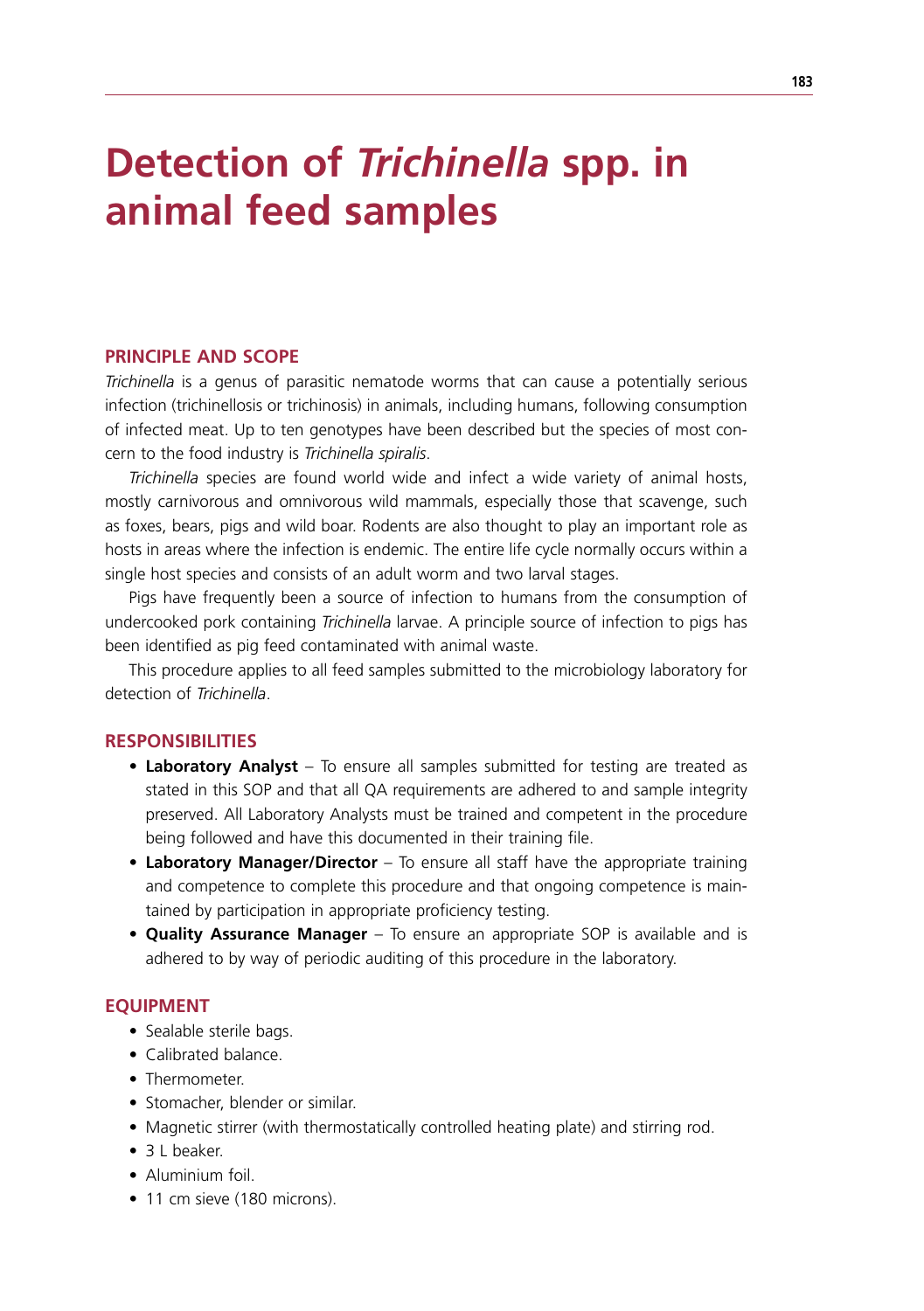- Separation funnel (larger than the sieve) with tap and associated stand.
- 100 mL measuring cylinder.
- • Pipette.
- Plastic Petri dish.
- Stereo microscope.

#### **Reagents**

- Distilled or deionised water.
- 25% hydrochloride acid.
- Pepsin strength 1:12 500 BP (British Pharmacopoeia) corresponding to 1:10 000 NF (US National Formulary) and to 2 000 FIP (Fédération Internationale de Pharmacie).
- 90% ethyl alcohol.
- Positive control material.

#### **Procedure**

#### **Sample management**

Testing shall begin on day of receipt of samples or on the first working day which allows the method to be completed in accordance with the procedure.

If testing does not begin on the day of receipt, the samples should be stored at 2–8 ° C until required or in conditions which will preserve its integrity. If refrigeration is necessary, samples should be removed from the refrigerator and stored at room temperature for a minimum of one hour prior to the start of the procedure.

Animal feed (100 g) is homogenised in a blender or stomacher in a small amount of warmed distilled or deionised water.

If raw tissue is to be tested this should be striated muscle and trimmed of fat. Raw tissue should be homogenised in a blender or stomacher with a small amount of sterile water. If an electric blender is used the blender must be operated three to four times for approximately one second each time. If a stomacher is used the tissue or feed should be pounded for up to 25 min.

Transfer the homogenised/blended meat or feed to a 3 L beaker and make up the volume of water to 2 L with sterile water preheated to 46-48 °C. Add 16  $\pm$  0.5 mL 25% hydrochloric acid (HCl) and  $10 \pm 0.2$  g pepsin.

Add the stirring rod and cover the beaker with aluminium foil.

Place the beaker containing the preparation on the stirring plate with the temperature set at 44–46  $\degree$ C and the stirrer set at a rate which creates a deep whirl without causing any splashing.

The meat or feed should be on the heated stirring plate until the solid particles dissolve (approximately 30 min) but should not exceed 60 min.

The digest is poured through the 180 micron sieve into the separation funnel above the measuring cylinder and allowed to stand for approximately 30 min.

Remove 40 mL of liquid from the funnel into the measuring cylinder and stand for 10 min.

Carefully remove 30 mL of the supernatant with a pipette leaving not more than 10 mL and pour into a plastic Petri dish. Add 10 mL sterile water to the measuring cylinder, rinse out and add this to the Petri dish also.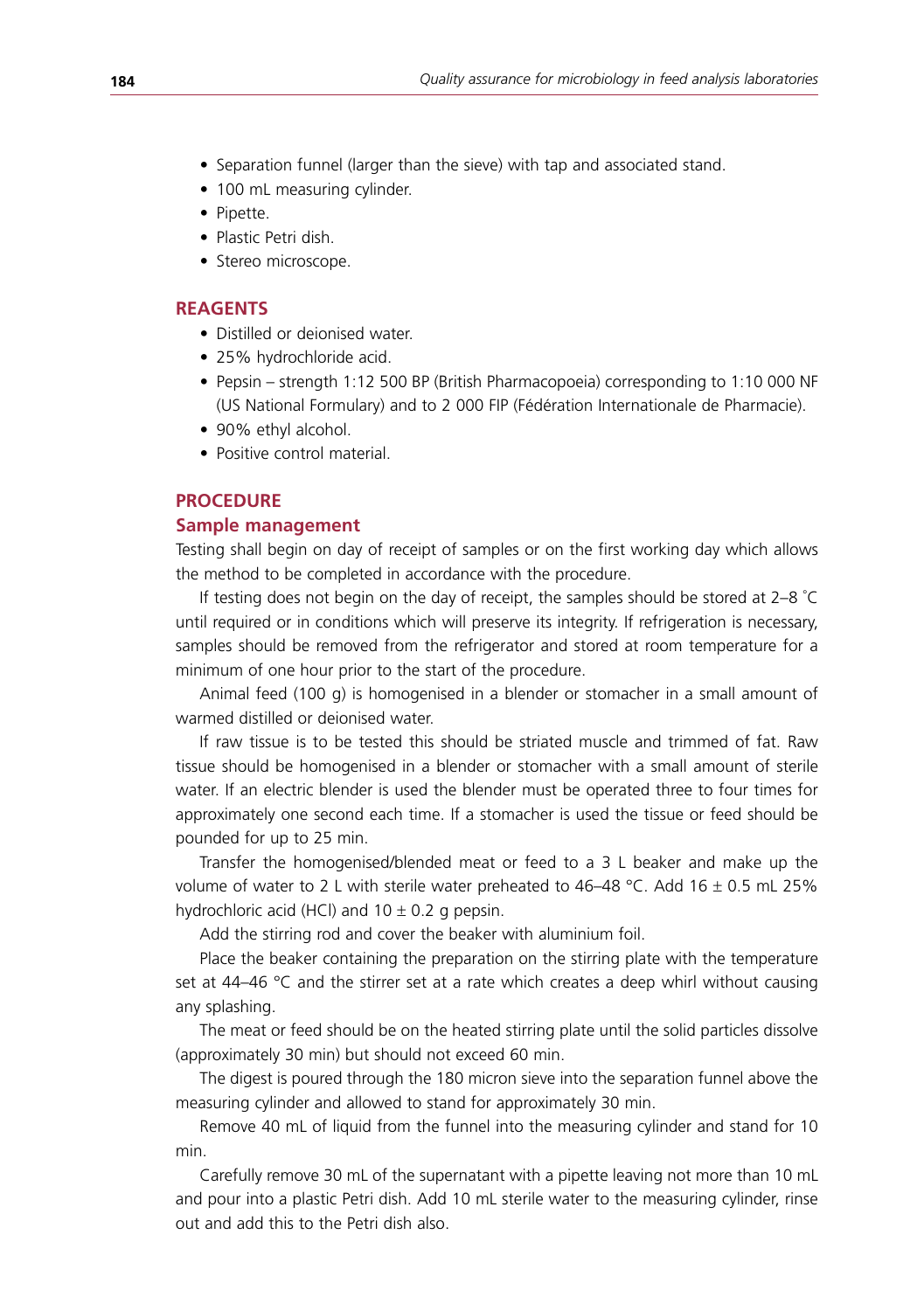Examine under a stereo microscope for *Trichinella* larvae at 15–20 x magnification. Increase magnification to 60–100 x for parasite like shapes and confirm using a veterinary, medical or microbiological atlas.

The digests should be examined immediately and not stored for later examination.

Suspect larvae may be kept in 90% ethyl alcohol for preservation and confirmation at a reference laboratory if required.

# **Quality control**

Reference laboratories (e.g. Nation Reference Laboratory for *Trichinella*, AHVLA, Weybridge, UK) may be able to assist in further identification.

A *Trichinella* EQA scheme is run by VetQAS (AHVLA, Sutton Bonington, UK).

Suitable positive control tissue should be used to provide validation of both the procedure and identification of *Trichinella* by Laboratory Analysts.

# **Reference**

**EN SANCO/2537/2005.** *Laying down specific rules on official controls for* Trichinella *in meat*. August 2005 EU. Brussels, Belgium.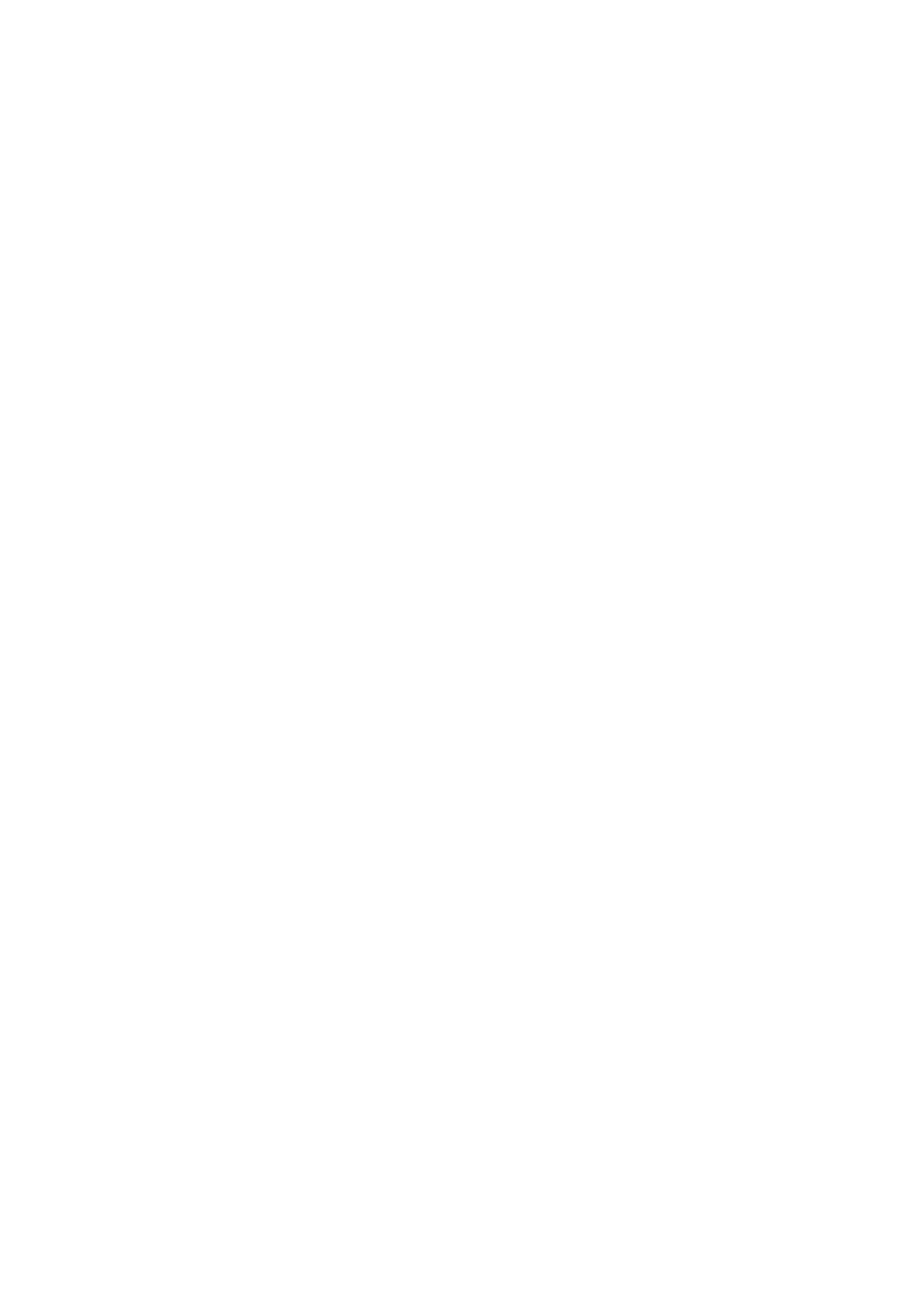# **Detection of Processed Animal Protein (PAPs) in animal feed samples**

#### **Principle and scope**

Prions are small proteinaceous infectious particles (infectious agents composed of protein in a misfolded form) which cause a number of progressively degenerative neurological diseases known as Transmissible Spongiform Encephalopathy. Several specific types are found in different groups of animals, e.g. Bovine spongiform encephalopathy (BSE) in bovines, Scrapie in ovines and caprines, variant Creutzfeld Jacob disease (vCJD) in humans, Feline Spongiform Encephalopathy (FSE) in felines, and chronic wasting disease in mule, elk and deer. The incubation period for such diseases can be up to fifteen years or more.

Prions are highly resistant to heat, formalin, phenol and chloroform and contain little or no nucleic acid. Autoclaving at 136 °C for four min or 160 °C for 24 h (using dry heat) is sufficient to destroy them.

The presence of prions in farmed animals poses a risk in the animal food production chain of the disease being passed onto other farmed animals, if animal feed contains diseased animal parts, or to humans when consuming meat. The general opinion is that BSE in cattle is caused by the presence of animal proteins containing prions in the feeds.

In Europe and many other countries, Processed Animal Protein (with the exception of fish meal in pig and poultry feed) is banned from use in farmed animal feed ingredients.

Detection of Processed Animal Proteins (PAPs) in animal feed is regarded as an indication that Prions may be present in animal feed. This includes the detection of constituents of animal origin in animal feed and the detection of proteins from terrestrial animals in fish meal. Classical optical microscopy is regarded as the reference method although other methods which may be regarded as alternative or complementary include PCR, Near Infra Red Microscopy and Imaging and immunological techniques. Classical optical microscopy can, depending on the constituents of the animal feed, detect PAPs in very small amounts  $(< 0.1\%)$ .

This procedure applies to all feed samples submitted to the microbiology laboratory for detection of PAPs.

# **Responsibilities**

**• Laboratory Analyst** – To ensure all samples submitted for testing are treated as stated in this SOP and that all QA requirements are adhered to and sample integrity preserved. All Laboratory Analysts must be trained and competent in the procedure being followed and have this documented in their training file.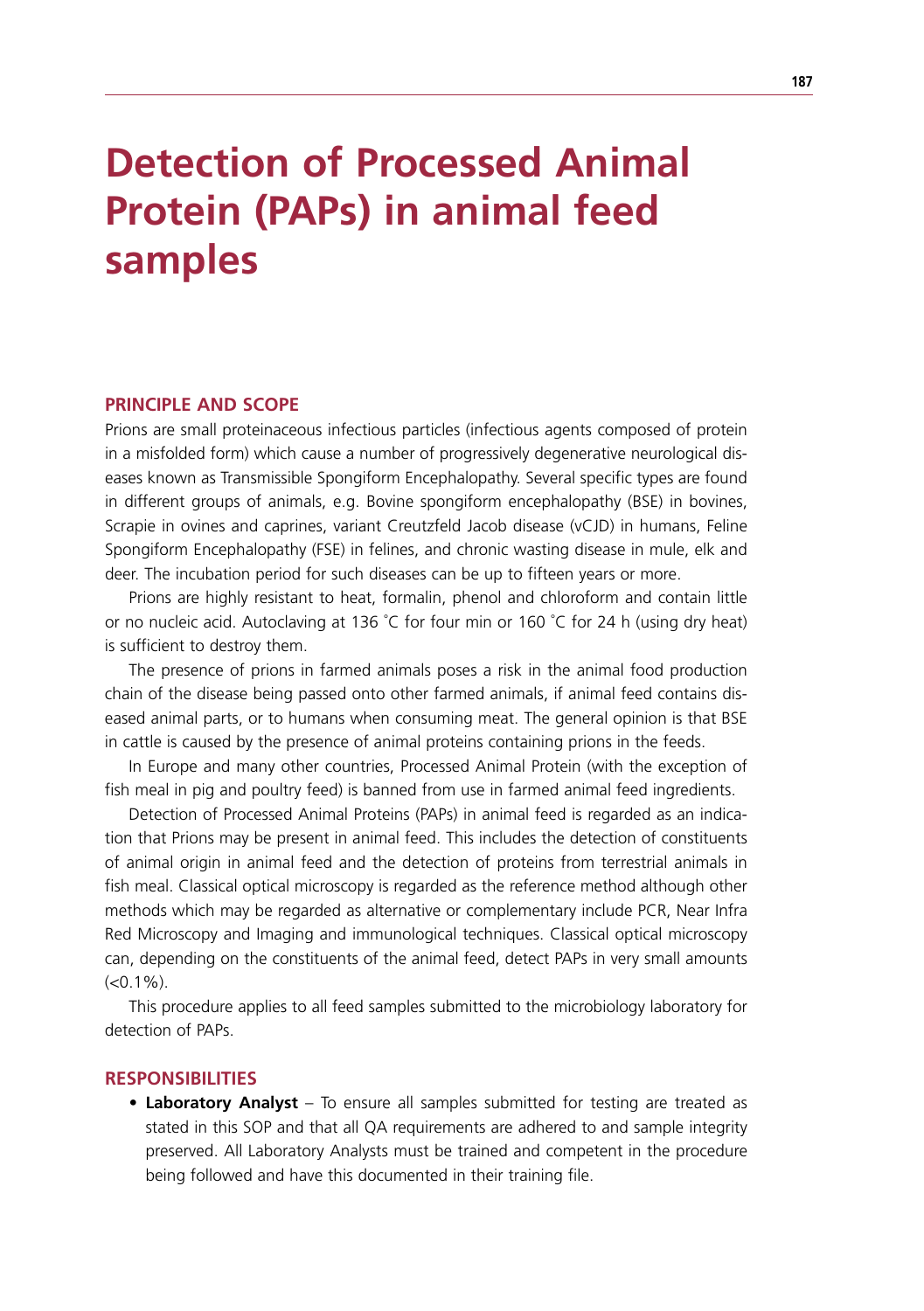- Laboratory Manager/Director To ensure all staff have the appropriate training and competence to complete this procedure and that ongoing competence is maintained by participation in appropriate proficiency testing.
- **• Quality Assurance Manager**  To ensure an appropriate SOP is available and is adhered to by way of periodic auditing of this procedure in the laboratory.

# **EQUIPMENT**

- Analytical balance (accurate to 0.001 g).
- Material for grinding (grinding mill or a mortar, especially for feed containing > 15% fat on analysis).
- Sieve (0.5 mm maximum).
- Separation funnel or conical bottomed settling beaker.
- Stereo microscope (minimum X40 magnification).
- • Compound microscope (minimum X400 magnification), transmitted light or polarised light.
- Standard laboratory glassware.
- Centrifuge.
- • Pipette.
- Centrifuge tube.
- Waterbath or microwave oven (to melt fat samples).

All equipment shall be thoroughly cleaned before use. Separation funnels and glassware should be washed in a laboratory glass washing machine.

Sieves should be cleaned using a stiff brush.

#### **Reagents**

- Chloral hydrate (aqueous, 60% w/v).
- Lye (NaOH 2.5% w/v or KOH 2.5% w/v) for sieve fractions.
- Paraffin oil or glycerol (viscosity: 68–81) for microscopic observations in the sediment.
- Ethanol  $(96%)$ .
- Acetone.
- Tetrachloroethylene (density 1.62).
- Iodine/potassium iodide solution.
- Alizarin red.
- Cystine reagent.
- Sodium hypochlorite solution.

#### **Procedure**

# **Sample management**

Testing shall begin on the day of receipt of the samples or on the first working day which allows the method to be completed in accordance with the procedure.

If testing does not begin on the day of receipt, the samples should be stored at 2–8 ° C until required or in conditions which will preserve its integrity. If refrigeration is necessary, the samples should be removed from the refrigerator and stored at room temperature for a minimum of one hour prior to the start of the procedure.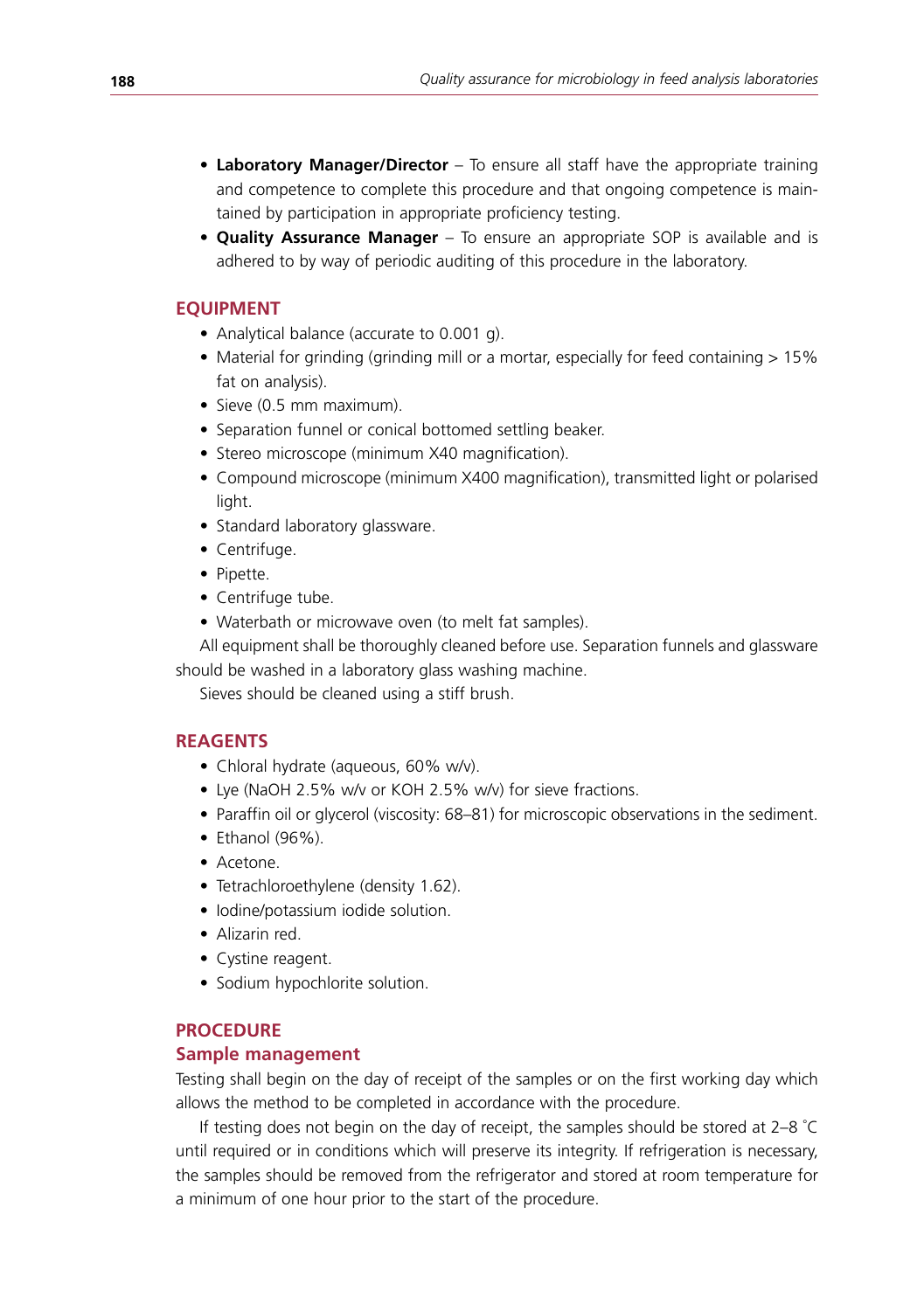## **Sampling**

A representative sample should be obtained which has undergone suitable preparation.

The sample processed may be an incremental sample (taken from one point in the product), an aggregate (of incremental samples) or a reduced sample (a representative part of an aggregate sample obtained by reduction). Reduced and aggregate samples are homogenised to produce the final sample for processing. This should be 500 g or 500 mL.

The following guidelines should be used for obtaining final samples for processing.

| Loose feed                                      | Minimum number of incremental samples           |  |  |  |
|-------------------------------------------------|-------------------------------------------------|--|--|--|
| $<$ 2.5 tonnes                                  | 7                                               |  |  |  |
| $> 2.5$ tonnes                                  | $\sqrt{20}$ x number of tonnes (maximum of 40)* |  |  |  |
| Packaged feed (not more than 1 kg)              |                                                 |  |  |  |
| 1-4 packages                                    | All                                             |  |  |  |
| 5-16 packages                                   | 4                                               |  |  |  |
| > 16 packages                                   | $\sqrt{ }$ number of packages (maximum of 20)   |  |  |  |
| Packages $\leq 1$ kg                            | 4                                               |  |  |  |
| Liquid/semi liquid feed (containers of $> 1$ L) |                                                 |  |  |  |
| 1-4 containers                                  | All                                             |  |  |  |
| 5-16 containers                                 | 4                                               |  |  |  |
| > 16 containers                                 | $\sqrt{}$ number of containers (maximum of 20)* |  |  |  |
| Containers $\leq 1$ L                           | 4                                               |  |  |  |
| Feed blocks and licks                           | 1 in every 25 units                             |  |  |  |
|                                                 |                                                 |  |  |  |

\* the number obtained should be rounded up if a fraction is obtained.

For packages or containers which are less than 1 kg or 1 L and for blocks and licks which weigh less than 1 kg each an incremental sample shall be the contents of one original package, container or lickblock.

Aggregate samples should not exceed 4 kg, 4 L or the weight of four licks or blocks. If submitted samples do not exceed 1 kg or 1 L the aggregate sample should be the weight or volume of four original packages/containers. A final sample for processing should be taken from the aggregate samples and should be 500 g or 500 mL.

For large samples the following guidelines should be used:

| Loose feed       | Minimum number of aggregate samples per submission |
|------------------|----------------------------------------------------|
| $\leq$ 1 tonne   |                                                    |
| 1-10 tonnes      | 2                                                  |
| 10-40 tonnes     | 3                                                  |
| > 40 tonnes      | 4                                                  |
| Packaged feed    |                                                    |
| 1-16 packages    |                                                    |
| 17-200 packages  | 2                                                  |
| 201-800 packages |                                                    |
| > 800 packages   |                                                    |

The following protocol is fit for handling feed with low moisture content. Feed with a moisture content higher than 14% should be dried (condensed) prior to handling.

Special feed or feed materials (e.g. fats, oils) need dedicated treatment (see additional information at end of 'Procedures').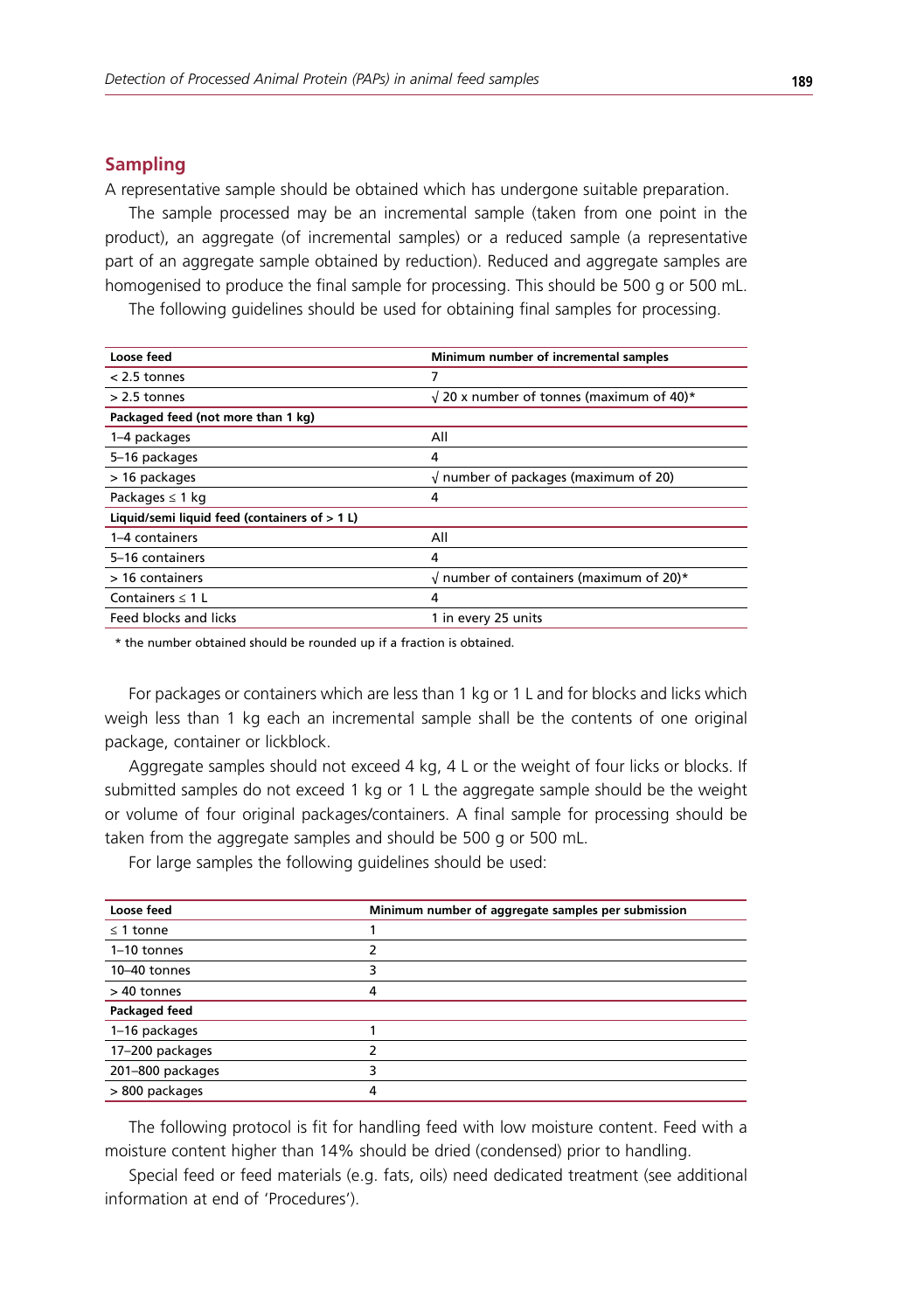The constituents of animal origin are identified on the basis of typical, microscopically identifiable characteristics (i.e. muscle fibres and other meat particles, cartilage, bones, horn, hair, bristles, blood, feathers, egg shells, fish bones, scales). The identification has to be done both on the sieve fraction and the concentrated sediment of the sample.

Pelleted feeds may be pre-sieved if both fractions are analysed as a separate sample.

At least 50 g of the sample shall be treated (ground with care using suitable grinding equipment if necessary in order to achieve an appropriate fine structure). From the ground material two representative portions are taken, one for the sieve fraction and one for the concentrated sediment (both at least 5 g).

Colouring with staining reagents can additionally be applied to aid identification.

In order to indicate the nature of the animal proteins and the origin of the particles, a decision support system such as ARIES can be used and reference samples can be documented.

Identification of constituents of animal origin in the sieve fractions

At least 5 g of the sample is sieved through the 0.5 mm sieve in two fractions.

The sieve fraction(s) with the large particles (or a representative part of the fraction) is applied as a thin layer to a suitable support and screened systematically under the stereomicroscope at various magnifications for constituents of animal origin.

Slides made with the sieve fraction(s) with the fine particles are screened systematically under the compound microscope at various magnifications for constituents of animal origin.

# **Identification of constituents of animal origin from concentrated sediment**

The sample (5  $\pm$  0.1 g) shall be transferred into a separation funnel or conical bottomed settling beaker. Tetrachloroethylene (50 mL) is added and the mixture is shaken or stirred repeatedly.

If a closed separation funnel is used the mixture is left to stand for at least 3 min before the sediment is separated off. Shaking is repeated and the sediment is left to stand again for at least 3 min. The sediment is separated off again.

If an open beaker is used, the sediment is left to stand for at least 5 min before the sediment is separated off.

The total sediment shall be dried and subsequently weighed (accurate to 0.001 g). The weighing is only necessary in case estimation is required. If the dried sediment consists of many large particles it may be sieved through a 0.5 mm sieve in two fractions. The dried sediment shall be examined for bone constituents under a stereo microscope and a compound microscope as described previously.

Differentiation and clarity can be improved and the identification of the constituents of animal origin can be supported by using various embedding and staining reagents.

#### *Chloral hydrate*

By carefully heating, cell structures can be seen more clearly because starch grains gelatinise and unwanted cell contents are removed.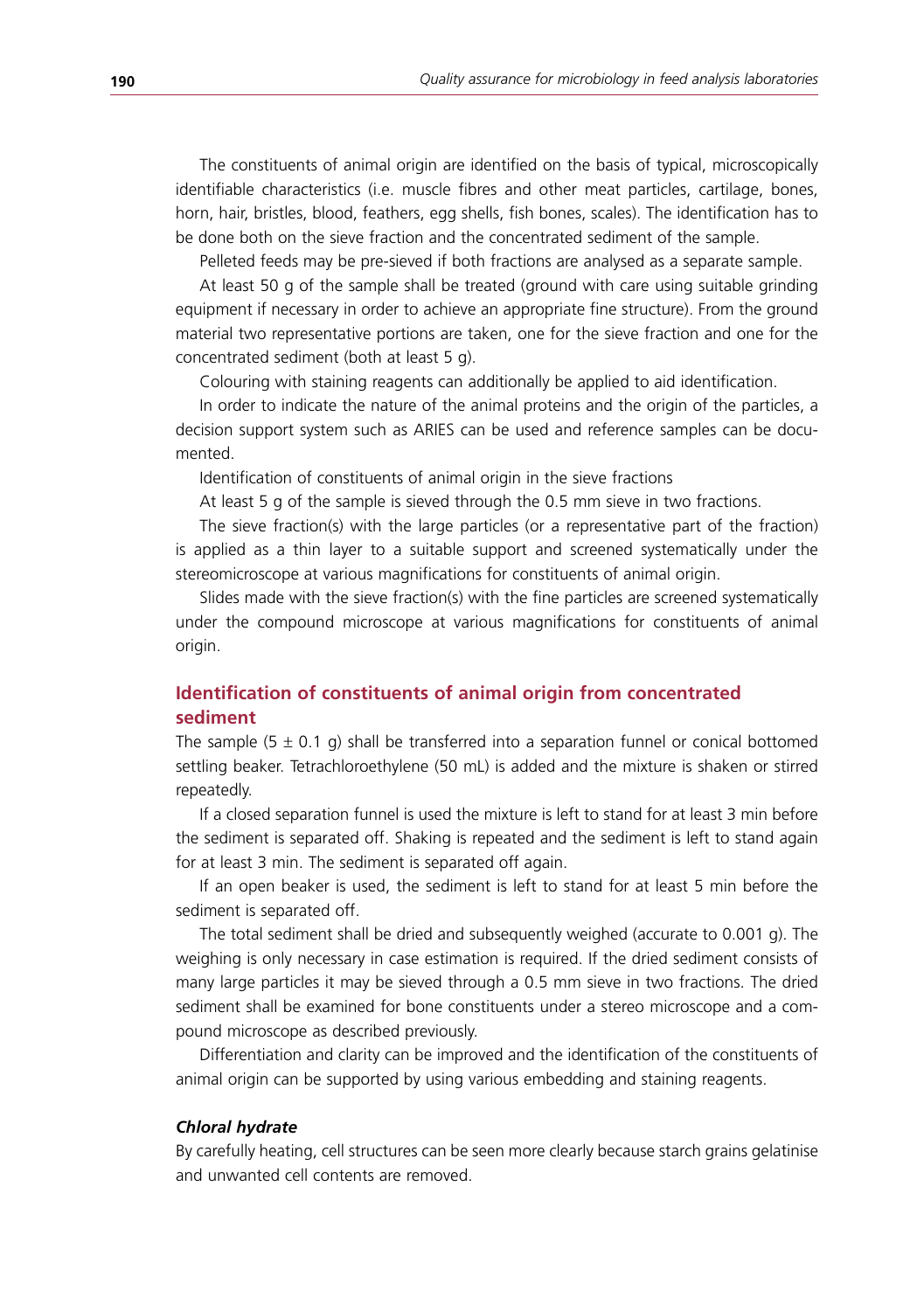#### *Lye (either sodium hydroxide or potassium hydroxide)*

Clears the material of the feed, assisting in the detection of muscle fibres, hairs and other keratin structures.

#### *Paraffin oil and glycerol*

Bone constituents can be well identified in this embedding agent because most lacunae remain filled with air and appear as black holes about 5–15 μm .

#### *Iodine/potassium Iodide solution*

(Dissolve 2 g potassium iodide in 100 mL water and add 1 g iodine while frequently shaking).

This used for the detection of starch (blue-violet colour) and protein (yellow-orange colour). Solutions may be diluted if required.

#### *Alizarin red solution*

(Dilute 2.5 mL 1M hydrochloric acid in 100 mL water and add 200 mg alizarine red to this solution).

Red/pink colouring of bones, fish-bones and scales. Before drying the sediment the total sediment shall be transferred into a glass test tube and rinsed twice with approximately 5 mL alcohol (add 5 mL alcohol, vortex, allow to settle for 1 minute and remove the supernatant).

Before using this staining reagent, the sediment should be bleached by adding at least 1 mL sodium hypochlorite solution and leaving for 10 min after which the tube is filled with water and the sediment allowed to settle. After 2–3 min the water and the suspended particles are be poured off. The sediment is rinsed twice more with approximately 10 mL of water (add 10 mL water, vortex, allow to settle for 1 minute and remove the supernatant).

Up to 10 drops (or more, depending on the amount of residue) of the alizarine red solution is added and the mixture is shaken. The coloured sediment should be rinsed twice with approximately 5 mL alcohol followed by one rinse with acetone. For each rinse the solution should be placed on the vortex, allowed to settle about one minute and poured off.

The sediment is now ready to be dried.

## *Cystin reagent*

(2 g lead acetate, 10 g NaOH/100 mL  $H_2O$ ).

By carefully heating, cystin-containing constituents (hair, feathers, etc.) become blackbrown.

#### **Examination in feed possibly containing fishmeal**

At least one slide shall be examined from the fine sieve fraction and from the fine fraction of the sediment under the compound microscope.

Where the label indicates that the ingredients include fishmeal, or if the presence of fishmeal is suspected or detected in the initial examination, at least two additional slides of the fine sieve fraction from the original sample and the total sediment fraction shall be examined.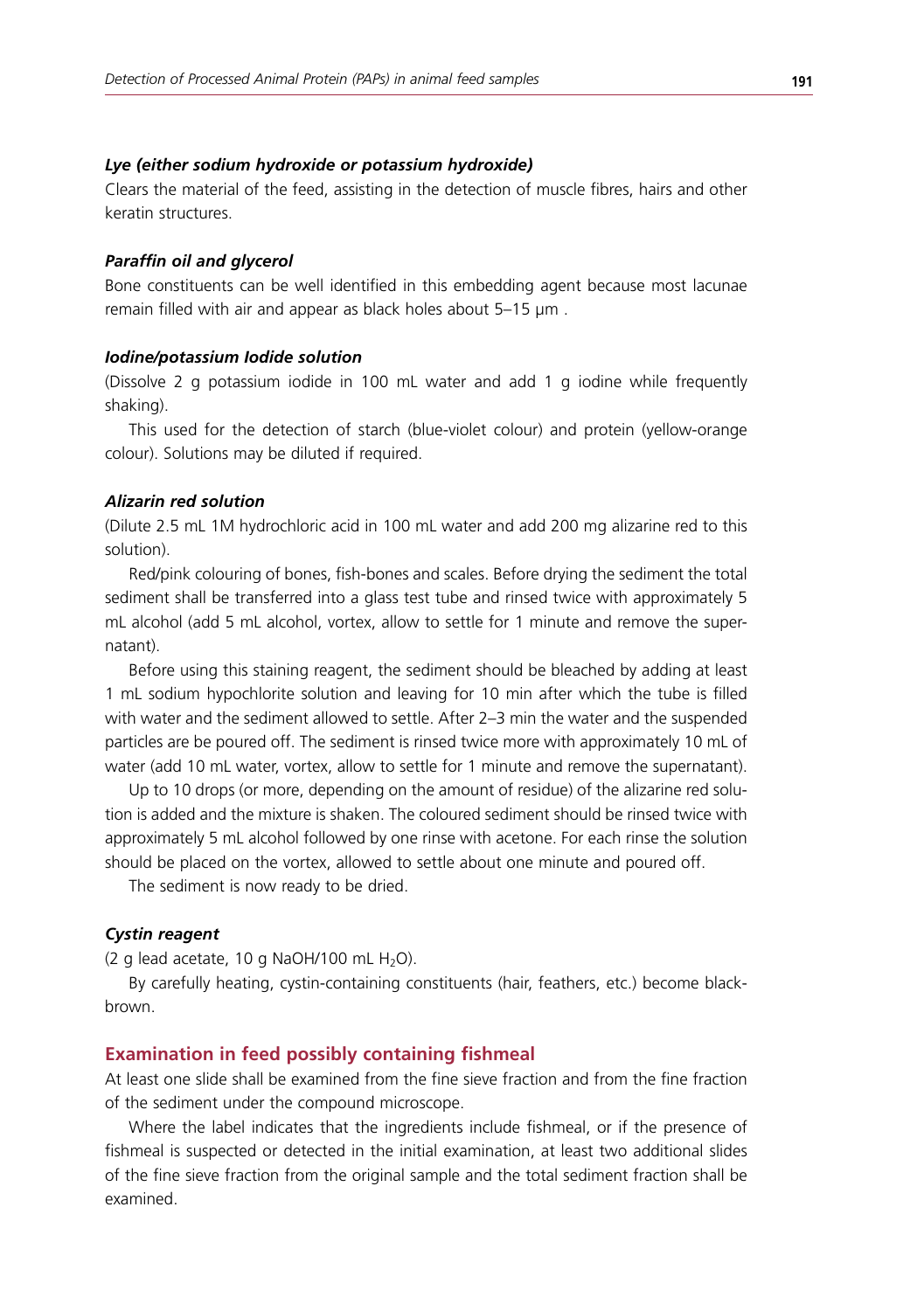The following protocol may be used for the analysis of fat or oil:

- If the fat is solid, it is warmed until it is liquid. This may be done in a water bath or by using a microwave oven.
- Using a pipette, 40 mL of fat is transferred from the bottom of the sample to a centrifugation tube.
- • Centrifuge for 10 min at 2700 x *g*.
- If the fat is solid after centrifugation warm it as before until it is liquid.
- • Centrifuge for 5 min at 2700 x *g*.
- • By using a small spoon or a spatula one half of the decanted impurities are transferred to a small Petri dish or a microscopic slide for microscopic identification of a possible content of animal constituents (meat fibres, feathers, bone fragments etc.).
- As an embedding agent for microscopy, paraffin oil or glycerol is recommended.
- The remaining impurities are used for sedimentation as described above.

## **Calculation and evaluation**

The calculation can only be made if the constituents of animal origin contain bone fragments.

Bone fragments of terrestrial warm-blooded species (i.e. mammals and birds) can be distinguished from the different types of fish bone on the microscopic slide by means of the typical lacunae.

The proportion of constituents of animal origin in the sample material is estimated taking into consideration:

The estimated proportion (weight %) of bone fragments in the concentrated sediment and the proportion (weight %) of bone in the constituents of animal origin.

The estimate has to be based on at least three (if possible) slides and at least five fields per slide. In compound feed the concentrated sediment generally contains not only terrestrial animal bone and fish bone fragments, but also other particles of high specific weight, e.g. minerals, sand, lignified plant fragments etc.

Estimated value of the percentage of bone fragments:

- % terrestrial bone fragments =  $(S \times c) / W$
- % fish bone and scale fragments =  $(S \times d) / W$

#### *Where*

- $\bullet$  S = sediment weight (mg);
- $\bullet$  c = correction factor (%) for the estimated portion of terrestrial animal bones in the sediment.  $d =$  correction factor  $(\%)$  for the estimated portion of fish bones and scale fragments in the sediment; and
- $W =$  weight of the sample material for the sedimentation (mg).

## **Estimated value of constituents of animal origin**

The proportion of bone in animal products can vary greatly. The percentage of bone in bone meals is usually 50–60% and in the case of meat meals is usually 20–30%. In fish meal bone and scale contents vary according the category and origin of the fish meal but are usually 10–20%.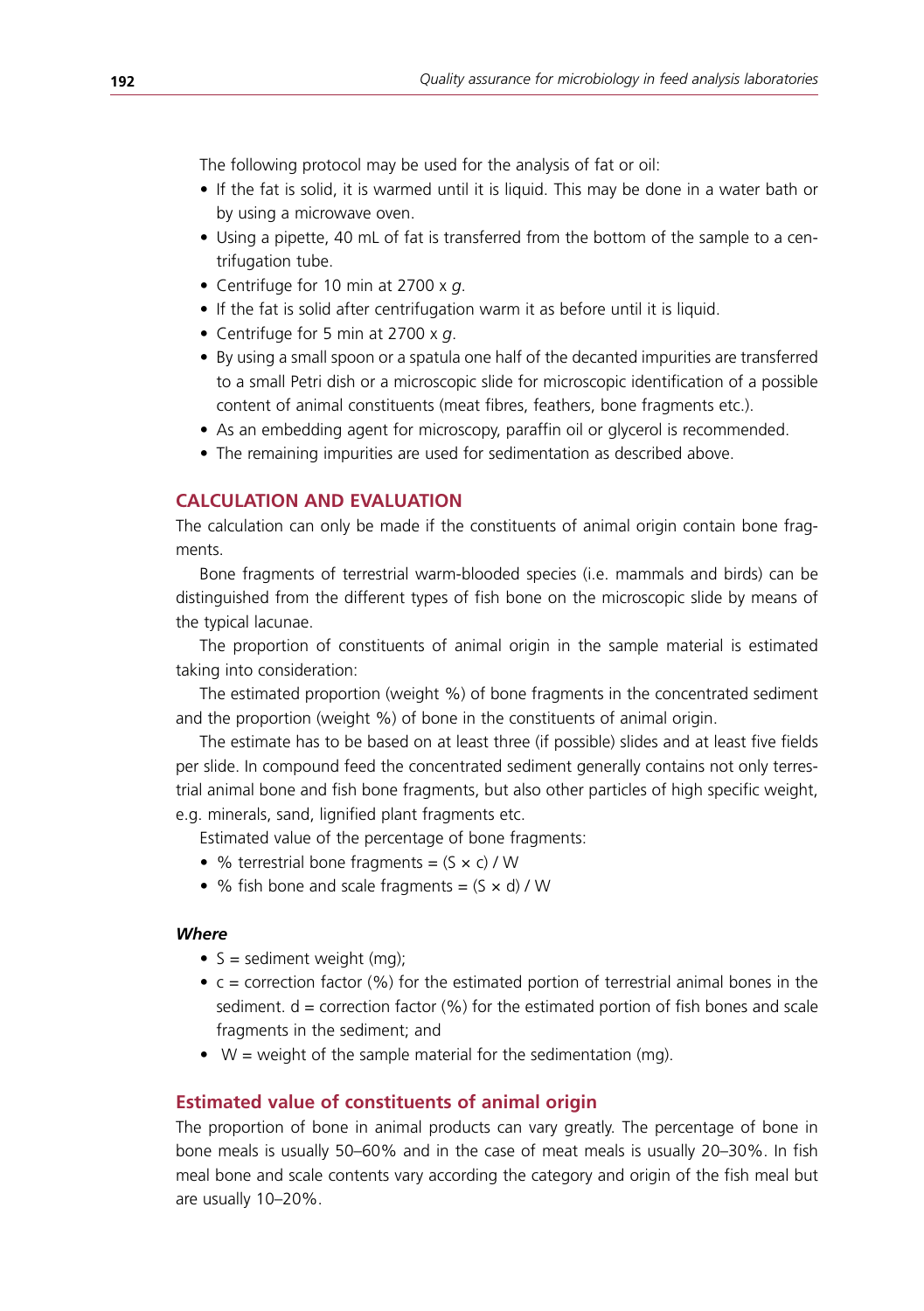If the type of animal meal present in the sample is known, it is possible to estimate the content:

- Estimated content of constituents of terrestrial animal products (%) =  $(S \times c) / (W \times f)$  $\times$  100
- Estimated content of constituents of fish products (%) =  $(S \times d) / (W \times f) \times 100$

#### *Where*

- $\bullet$  S = sediment weight (mg);
- $\bullet$  c = correction factor (%) for the estimated portion of terrestrial animal bone constituents in the sediment;
- $\bullet$  d = correction factor (%) for the estimated portion of fish bones and scale fragments in the sediment;
- $\bullet$  f = correction factor for the proportion of bone in the constituents of animal origin in the sample examined; and
- $W =$  weight of the sample material for the sedimentation (mg).

## **Calculation**

The laboratory report should at least contain information on the presence of constituents derived from terrestrial animals and from fishmeal. To comply with European Commission Regulation (EC) No 152/2009 – 'Laying down the methods of sampling and analysis for the official control of feed' the different cases should be reported in the following way:

With regard to the presence of constituents derived from terrestrial animals:

- as far as was discernible using a microscope, no constituents derived from terrestrial animals were found in the submitted sample; or
- as far as was discernible using a microscope, constituents derived from terrestrial animals were found in the submitted sample.

Where bone constituents from terrestrial animals are identified, the report should also contain the additional clause: 'The possibility that the above constituents are derived from mammals cannot be excluded.'

This additional clause is not necessary in cases where the bone fragments from terrestrial animals have been specified as bone fragments from poultry or mammals.

With regard to the presence of fishmeal:

- as far as was discernible using a microscope, no constituents derived from fish were found in the submitted sample; or
- as far as was discernible using a microscope, constituents derived from fish were found in the submitted sample.

In the event that constituents derived from fish or terrestrial animals are found, the report of the examination result may, if required, further indicate an estimation of the amount of constituents detected as a percentage  $\ll$  0.1%, 0.1–0.5%, 0.5–5% or  $>$  5%).

If required further specification of the type of terrestrial animal and the animal constituents identified may be made (muscle fibres, cartilage, bones, horn, hair, bristles, feathers, blood, egg shells, fish bones, scales).

For the case where the amount of animal ingredients is estimated the correction factor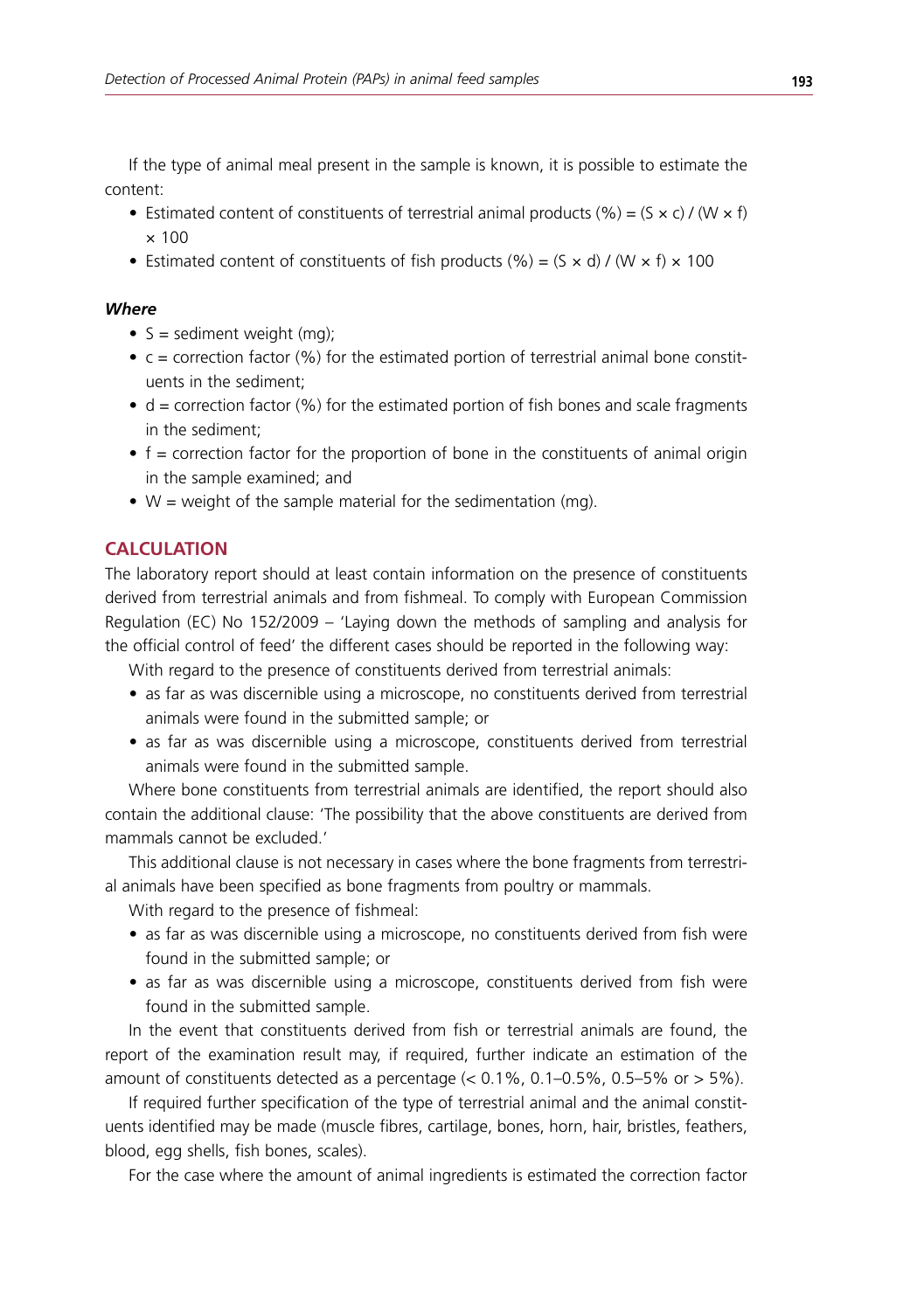f used shall be stated.

# **Reference**

**European Commission Regulation (EC) No 152/2009.** – *Laying down the methods of sampling and analysis for the official control of feed*. January 2009. EU, Brussels, Belgium.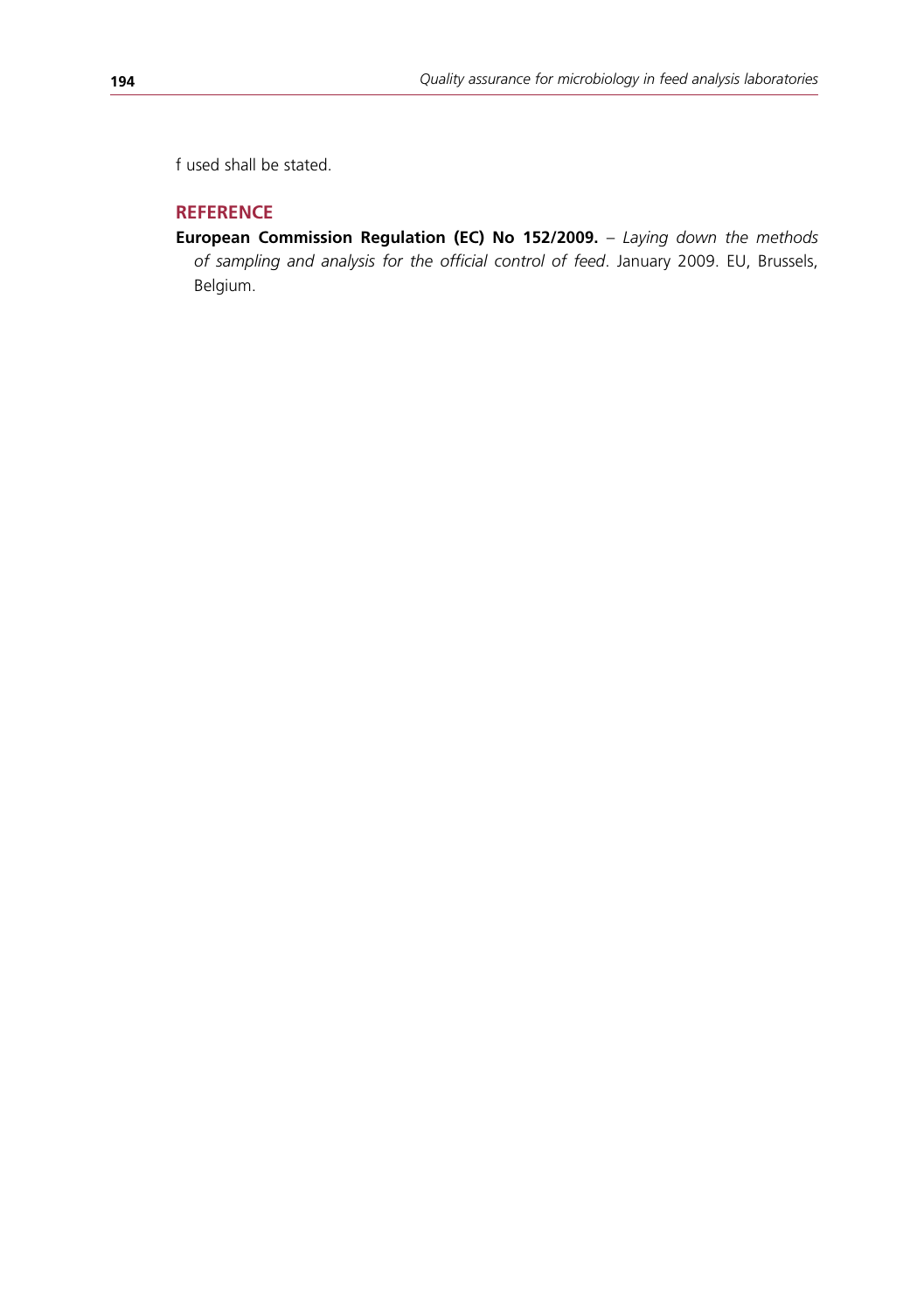# **List of reviewers of this document for FAO**

## **Andreas Adler**

Österreichische Agentur für Gesundheit und Ernährungssicherheit GmbH Institut für Tierernährung und Futtermittel Abt. Kartoffelprüfung, Mikro- & Molekularbiologie A-4020 Linz, Wieningerstraße 8, Austria e-mail: andreas.adler@ages.at

#### **Jim Balthrop**

Office of the Texas State Chemist Quality Assurance Manager P.O. Box 3160 College Station, Texas 77841, USA e-mail: jeb@otsc.tamu.edu

## **Harinder P.S. Makkar**

Animal Production Officer Animal Production and Health Division Food and Agriculture Organization of the United Nations Viale delle Terme di Caracalla 00153, Rome, Italy e-mail: harinder.makkar@fao.org

#### **Alicia Nájera Molina**

International QA Manager Masterlab BV, The Netherlands e-mail: a.najera@nutreco.com

#### **Michael Runyon**

Office of the Texas State Chemist Quality Assurance Manager P.O. Box 3160 College Station, Texas 77841, USA e-mail: mmr@otsc.tamu.edu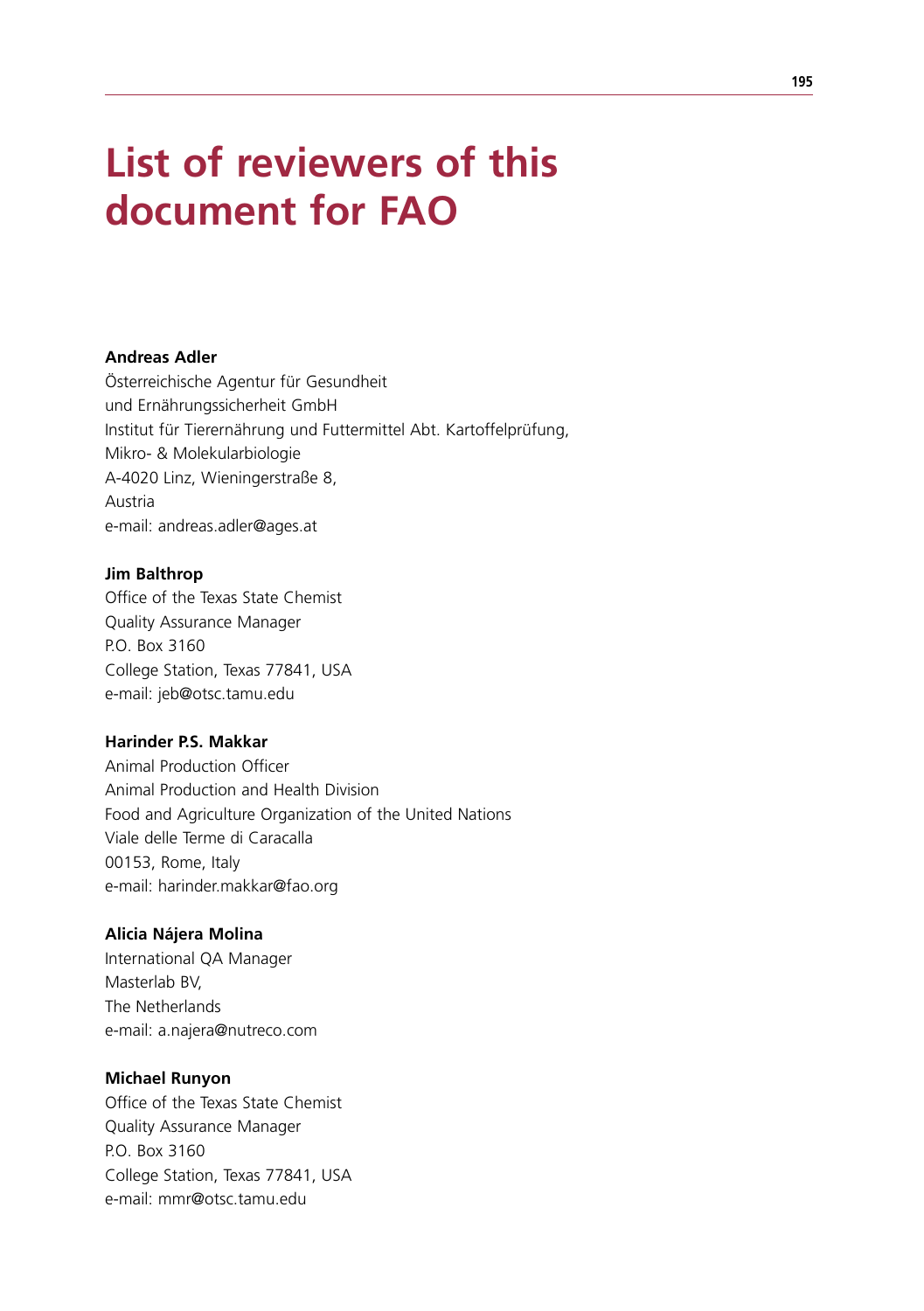# **Alfred Thalmann**

Elbinger Str. 10c D 76139 Karlsruhe Germany e-mail: alfred-thalmann@t-online.de (Formerly: Staatliche Landwirtschaftliche Untersuchungs- und Forschungsanstalt Augustenberg or Landwirtschaftliches Technologiezentrum Augustenberg)

## **Stijn Van Quekelberghe**

Technical Responsible Food Chemistry - R&D Chemiphar n.v. Lieven Bauwensstraat 4, B-8200 Brugge Belgium e-mail: stijn.vanquekelberghe@chemiphar.com

## **Wolfgang Wagner**

Sachgebietsleiter Mikrobiologie und Molekularbiologie Landwirtschaftliches Technologiezentrum Augustenberg Neßlerstraße 23-31 76227 Karlsruhe Germany e-mail: wolfgang.wagner@ltz.bwl.de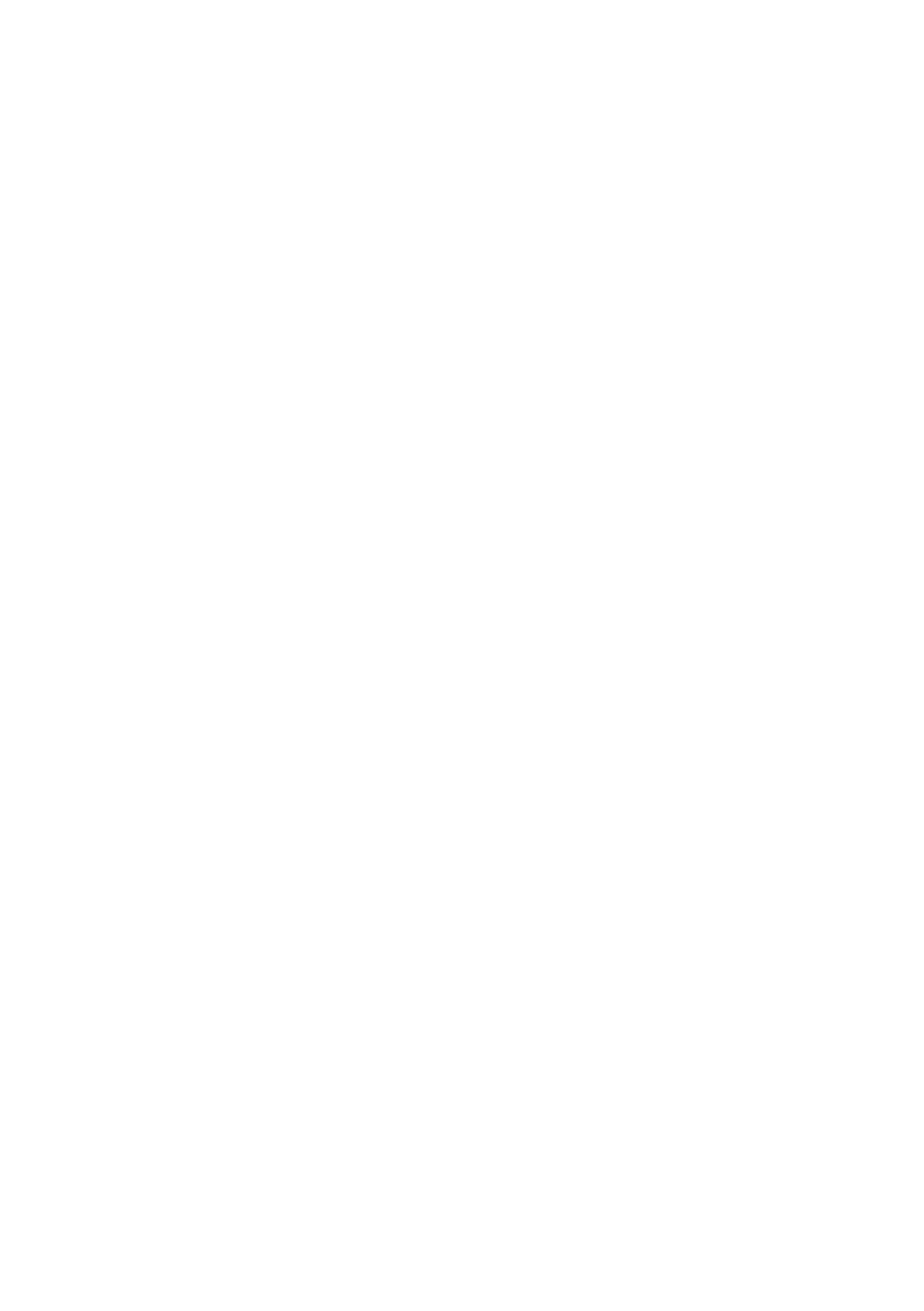## **FAO ANIMAL PRODUCTION AND HEALTH MANUALS**

- 1. Small-scale poultry production, 2004 (E, F, Ar)
- 2. Good practices for the meat industry, 2006 (E, F, S, Ar)
- 3. Preparing for highly pathogenic avian influenza, 2006 (E, Ar, R, S<sup>e</sup>, F<sup>e</sup>, Mk<sup>e</sup>)
- 3. Revised version, 2009 (E)
- 4. Wild bird HPAI surveillance a manual for sample collection from healthy, sick and dead birds, 2006 (E, F, R, Id, Ar, Ba, Mn,  $S^e$ ,  $C^e$ .)
- 5. Wild birds and avian influenza an introduction to applied field research and disease sampling techniques, 2007 (E, F, R, Ar, Id, Ba, S\*\*)
- 6. Compensation programs for the sanitary emergence of HPAI-H5N1 in Latin American and the Caribbean, 2008 (E<sup>e</sup>, S<sup>e</sup>)
- 7. The AVE systems of geographic information for the assistance in the epidemiological surveillance of the avian influenza, based on risk, 2009 ( $E^e$ ,  $S^e$ )
- 8. Preparation of African swine fever contingency plans, 2009 (E, F, R, Hy, Ka, S<sup>e</sup>)
- 9. Good practices for the feed industry implementing the Codex Alimentarius Code of Practice on good animal feeding, 2009 (E, C, F<sup>\*\*</sup>, S<sup>\*\*</sup>, Ar<sup>\*\*</sup>, P<sup>\*\*</sup>)
- 10. Epidemiología Participativa − Métodos para la recolección de acciones y datos orientados a la inteligencia epidemiológica, 2011 (Se)
- 11. Good Emergency Management Practices: The essentials, 2011 (E, F, S\*)
- 12. Investigating the role of bats in emerging zoonosese Balancing ecology, conservation and public health interests, 2011 (E)
- 13. Rearing young ruminants on milk replacers and starter feeds, 2011 (E)
- 14. Quality assurance for animal feed analysis laboratories, 2011 (E)
- 15. Conducting national feed assessments, 2012 (E)
- 16. Quality assurance for microbiology in feed analysis laboratories, 2013 (E)

#### Availability: May 2013

|  | Ar – Arabic    |        |  | Multil - Multilingual |
|--|----------------|--------|--|-----------------------|
|  | $C -$ Chinese  | $\ast$ |  | Out of print          |
|  | $E -$ English  | $***$  |  | In preparation        |
|  | $F -$ French   | e      |  | E-publication         |
|  | P - Portuguese |        |  |                       |
|  | R – Russian    |        |  | Mk - Macedonian       |
|  | $S -$ Spanish  |        |  | Ba - Bangla           |
|  | Mn - Mongolian |        |  | $Hy - Armenian$       |
|  | Id - Bahasa    |        |  | Ka – Georgian         |
|  |                |        |  |                       |

The *FAO Animal Production and Health Manuals* are available through the authorized FAO Sales Agents or directly from Sales and Marketing Group, FAO, Viale delle Terme di Caracalla, 00153 Rome, Italy.

## **FAO ANIMAL HEALTH MANUALS**

- 1. Manual on the diagnosis of rinderpest, 1996 (E)
- 2. Manual on bovine spongifom encephalophaty, 1998 (E)
- 3. Epidemiology, diagnosis and control of helminth parasites of swine, 1998
- 4. Epidemiology, diagnosis and control of poultry parasites, 1998
- 5. Recognizing peste des petits ruminant a field manual, 1999 (E, F)
- 6. Manual on the preparation of national animal disease emergency preparedness plans, 1999 (E)
- 7. Manual on the preparation of rinderpest contingency plans, 1999 (E)
- 8. Manual on livestock disease surveillance and information systems, 1999 (E)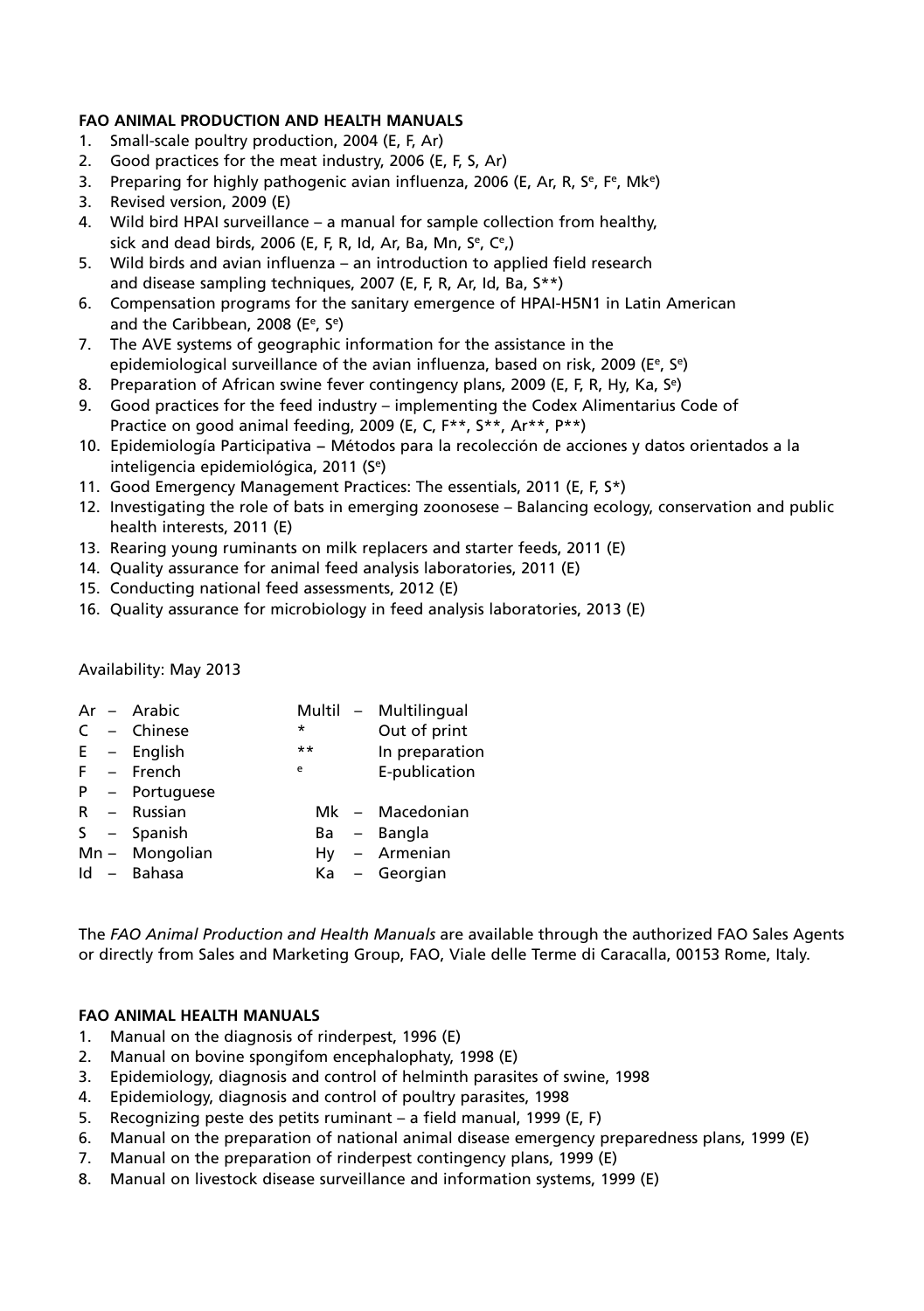- 9. Recognizing African swine fever a field manual, 2000 (E, F)
- 10. Manual on participatory epidemiology method for the collection of action-oriented epidemiological intelligence, 2000 (E)
- 11. Manual on the preparation of African swine fever contigency plans, 2001 (E)
- 12. Manual on procedures for disease eradication by stamping out, 2001 (E)
- 13. Recognizing contagious bovine pleuropneumonia, 2001 (E, F)
- 14. Preparation of contagious bovine pleuropneumonia contingency plans, 2002 (E, F)
- 15. Preparation of Rift Valley fever contingency plans, 2002 (E, F)
- 16. Preparation of foot-and-mouth disease contingency plans, 2002 (E)
- 17. Recognizing Rift Valley fever, 2003 (E)



Find more publications at http://www.fao.org/ag/againfo/resources/en/publications.html